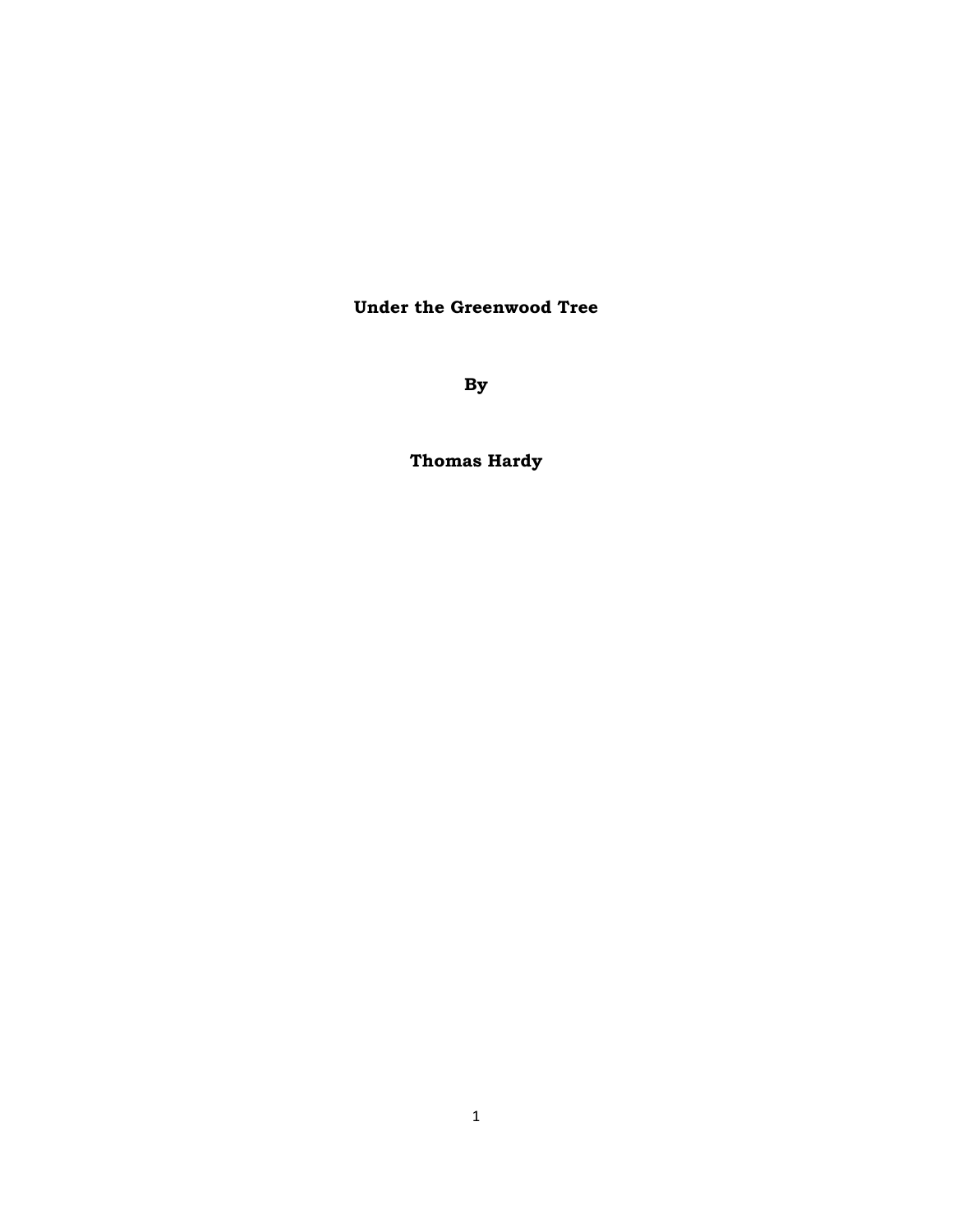#### PREFACE

This story of the Mellstock Quire and its old established west-gallery musicians, with some supplementary descriptions of similar officials in Two on a Tower, A Few Crusted Characters, and other places, is intended to be a fairly true picture, at first hand, of the personages, ways, and customs which were common among such orchestral bodies in the villages of

fifty or sixty years ago.

One is inclined to regret the displacement of these ecclesiastical bandsmen by an isolated organist (often at first a barrel-organist) or harmonium player; and despite certain advantages in point of control and accomplishment which were, no doubt, secured by installing the single artist, the change has tended to stultify the professed aims of the clergy, its direct result being to curtail and extinguish the interest of parishioners in church doings. Under the old plan, from half a dozen to ten full-grown players, in addition to the numerous more or less grown-up singers, were officially occupied with the Sunday routine, and concerned in trying their best to make it an artistic outcome of the combined musical taste of the congregation. With a musical executive limited, as it mostly is limited now, to the parson's wife or daughter and the schoolchildren, or to the school-teacher and the children, an important union of interests has disappeared.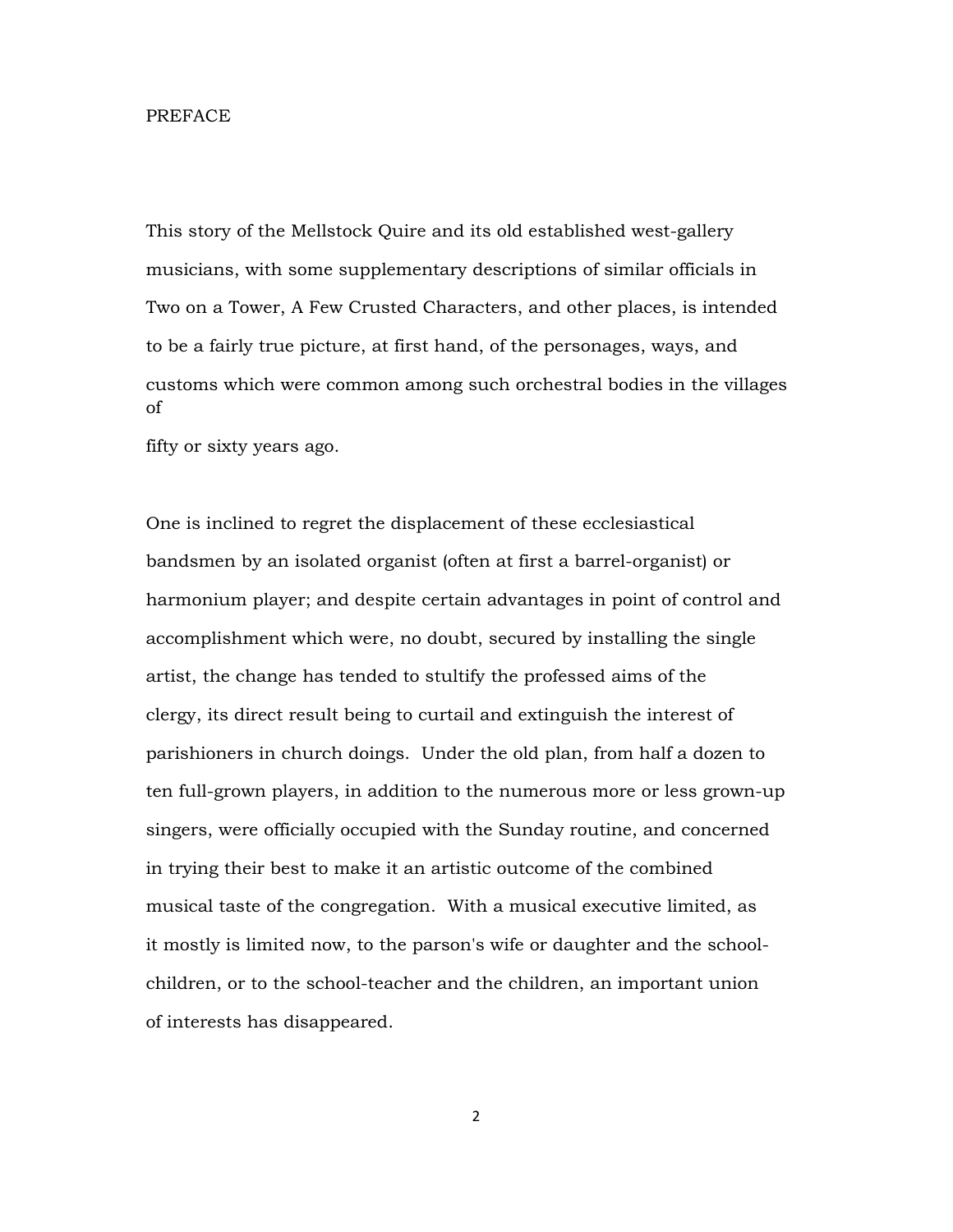The zest of these bygone instrumentalists must have been keen and staying to take them, as it did, on foot every Sunday after a toilsome week, through all weathers, to the church, which often lay at a distance from their homes. They usually received so little in payment for their performances that their efforts were really a labour of love. In the parish I had in my mind when writing the present tale, the gratuities received yearly by the musicians at Christmas were somewhat as follows: From the manor-house ten shillings and a supper; from the vicar ten shillings; from the farmers five shillings each; from each cottage-household one shilling; amounting altogether to not more than ten shillings a head annually--just enough, as an old executant told me, to pay for their fiddle-strings, repairs, rosin, and music-paper (which they mostly ruled themselves). Their music in those days was all in their own manuscript, copied in the evenings after work, and their music-books were home-bound.

It was customary to inscribe a few jigs, reels, horn-pipes, and ballads in the same book, by beginning it at the other end, the insertions being continued from front and back till sacred and secular met together in the middle, often with bizarre effect, the words of some of the songs exhibiting that ancient and broad humour which our grandfathers, and possibly grandmothers, took delight in, and is in these days unquotable.

The aforesaid fiddle-strings, rosin, and music-paper were supplied by a pedlar, who travelled exclusively in such wares from parish to parish, coming to each village about every six months. Tales are told of the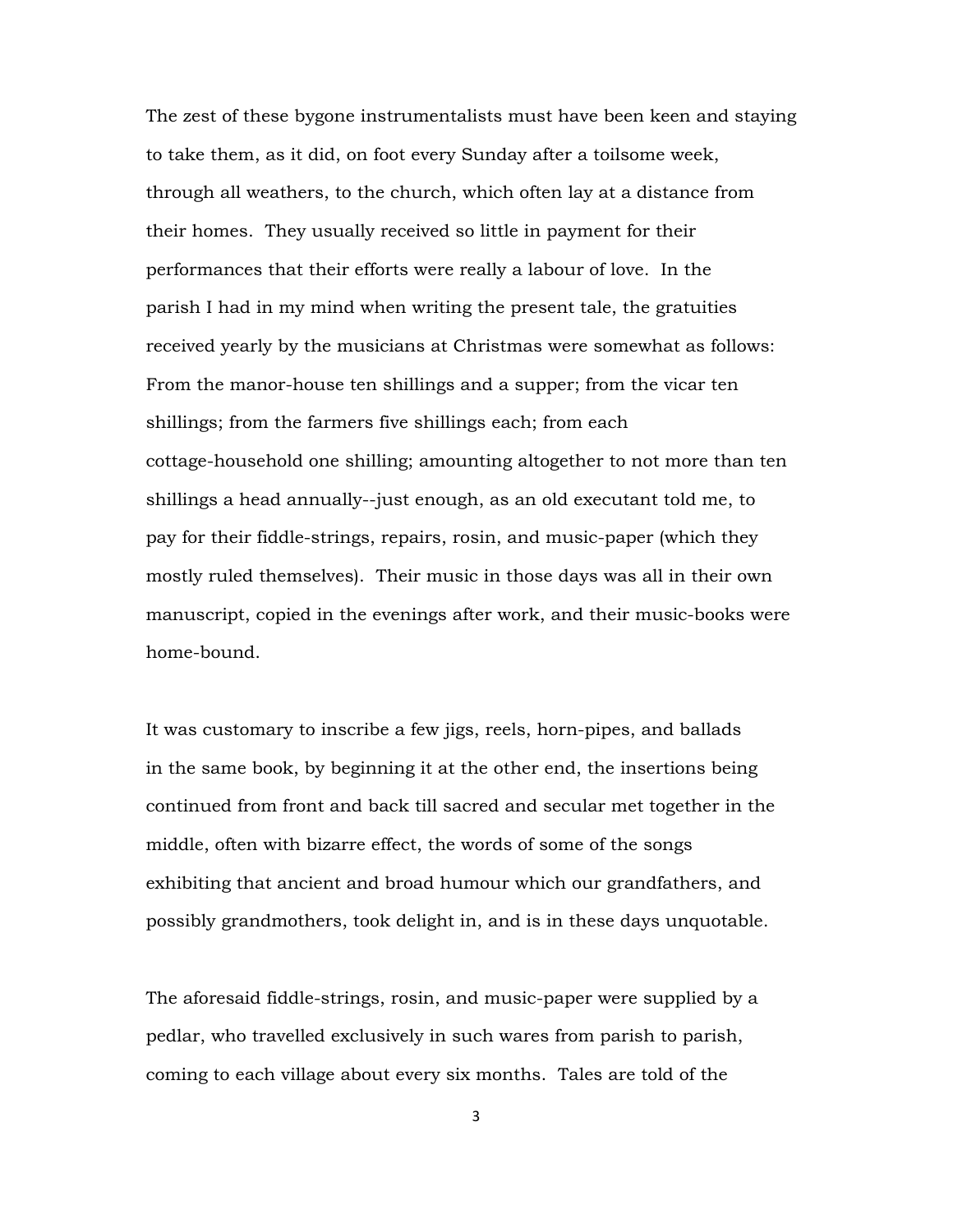consternation once caused among the church fiddlers when, on the occasion of their producing a new Christmas anthem, he did not come to time, owing to being snowed up on the downs, and the straits they were in through having to make shift with whipcord and twine for strings. He was generally a musician himself, and sometimes a composer in a small way, bringing his own new tunes, and tempting each choir to adopt them for a consideration. Some of these compositions which now lie before me, with their repetitions of lines, half-lines, and half-words, their fugues and their intermediate symphonies, are good singing still, though they would hardly be admitted into such hymn-books as are popular in the churches of fashionable society at the present time.

August 1896.

Under the Greenwood Tree was first brought out in the summer of 1872 in two volumes. The name of the story was originally intended to be, more appropriately, The Mellstock Quire, and this has been appended as a subtitle since the early editions, it having been thought unadvisable to displace for it the title by which the book first became known.

In rereading the narrative after a long interval there occurs the inevitable reflection that the realities out of which it was spun were material for another kind of study of this little group of church musicians than is found in the chapters here penned so lightly, even so farcically and flippantly at times. But circumstances would have rendered any aim at a deeper, more essential, more transcendent handling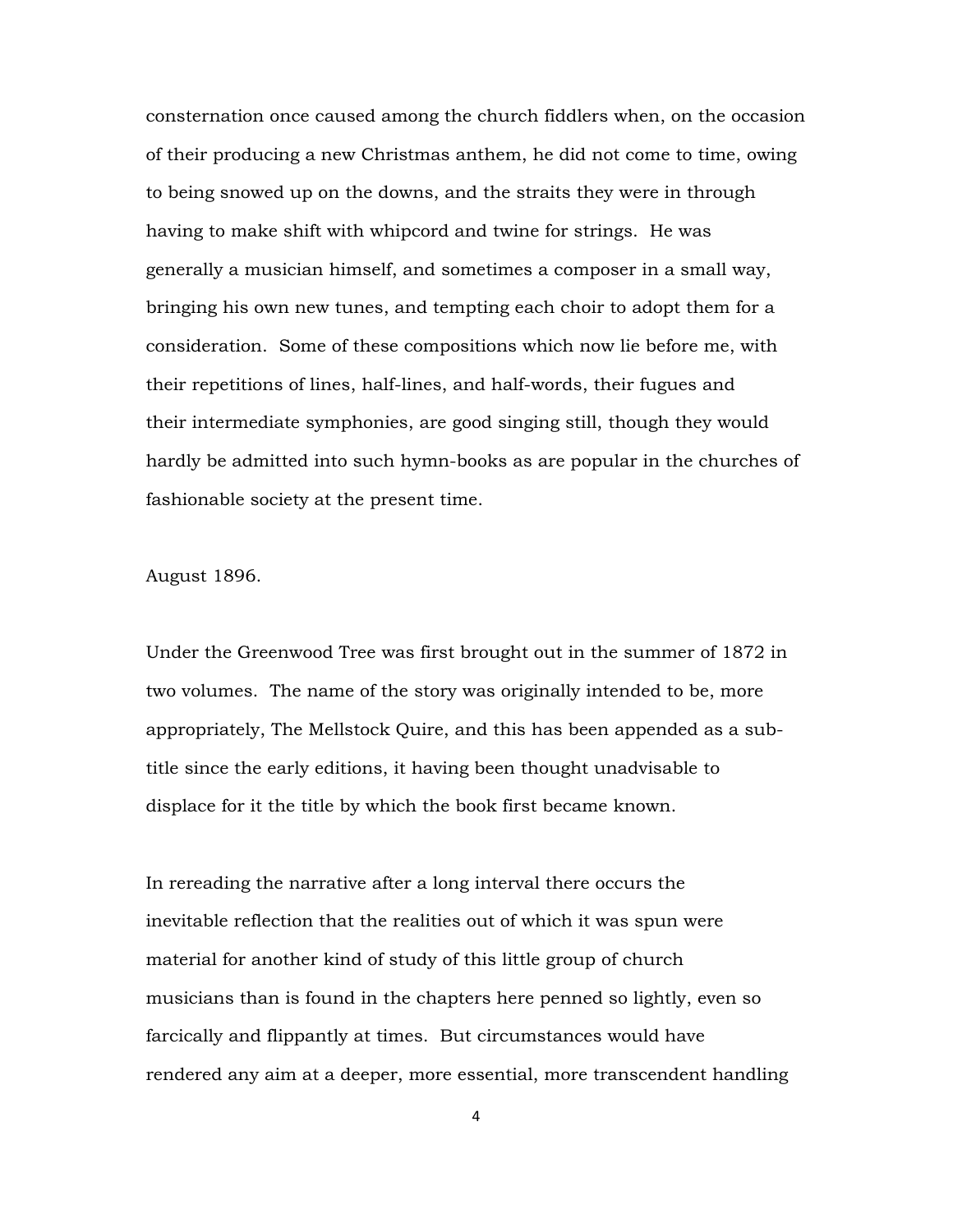unadvisable at the date of writing; and the exhibition of the Mellstock Quire in the following pages must remain the only extant one, except for the few glimpses of that perished band which I have given in verse elsewhere.

T. H. April 1912.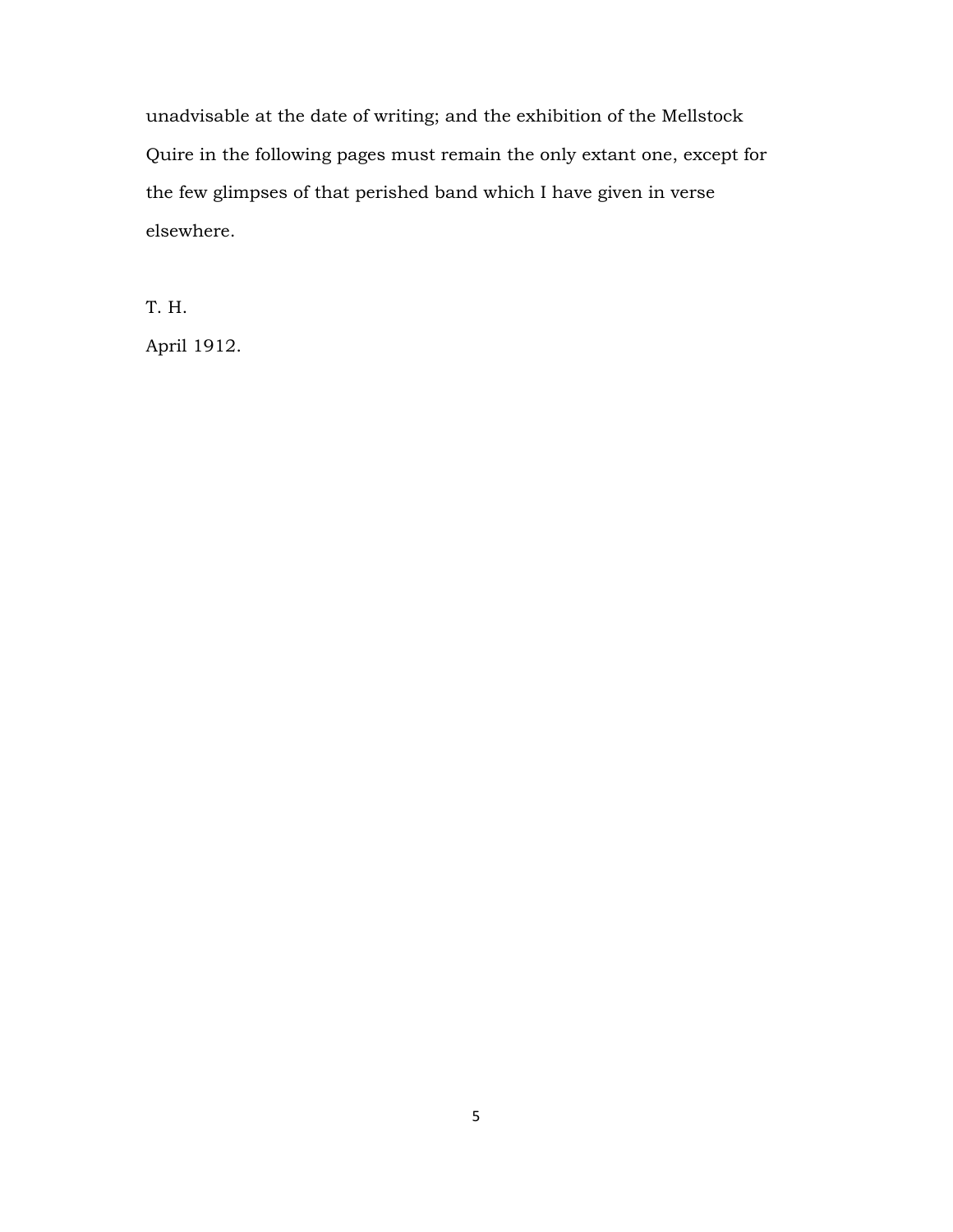## PART THE FIRST--WINTER

## CHAPTER I: MELLSTOCK-LANE

To dwellers in a wood almost every species of tree has its voice as well as its feature. At the passing of the breeze the fir-trees sob and moan no less distinctly than they rock; the holly whistles as it battles with itself; the ash hisses amid its quiverings; the beech rustles while its flat boughs rise and fall. And winter, which modifies the note of such trees as shed their leaves, does not destroy its individuality.

On a cold and starry Christmas-eve within living memory a man was passing

up a lane towards Mellstock Cross in the darkness of a plantation that whispered thus distinctively to his intelligence. All the evidences of his nature were those afforded by the spirit of his footsteps, which succeeded each other lightly and quickly, and by the liveliness of his voice as he sang in a rural cadence:

"With the rose and the lily

And the daffodowndilly,

The lads and the lasses a-sheep-shearing go."

The lonely lane he was following connected one of the hamlets of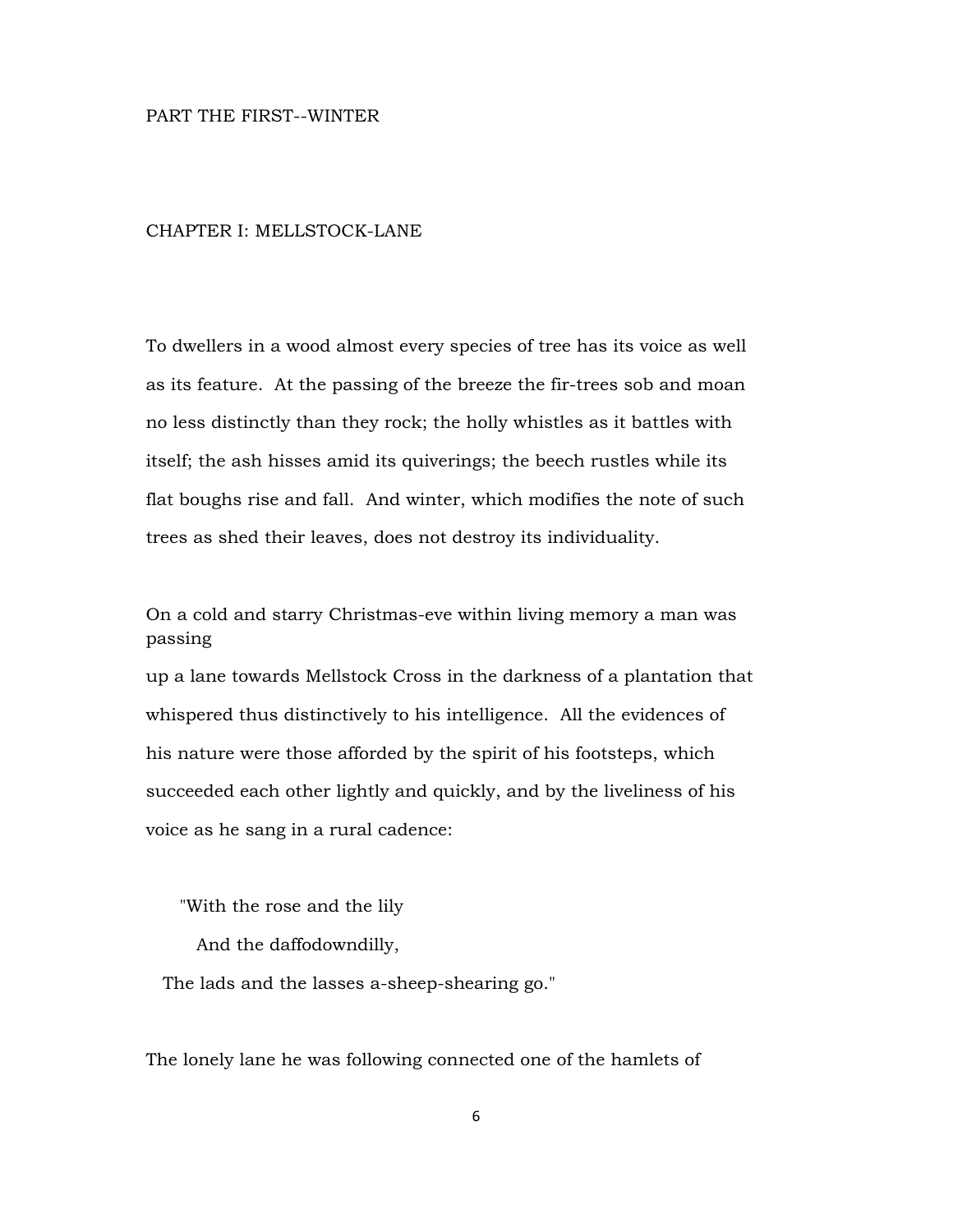Mellstock parish with Upper Mellstock and Lewgate, and to his eyes, casually glancing upward, the silver and black-stemmed birches with their characteristic tufts, the pale grey boughs of beech, the dark-creviced elm, all appeared now as black and flat outlines upon the sky, wherein the white stars twinkled so vehemently that their flickering seemed like the flapping of wings. Within the woody pass, at a level anything lower than the horizon, all was dark as the grave. The copse-wood forming the sides of the bower interlaced its branches so densely, even at this season of the year, that the draught from the north-east flew along the channel with scarcely an interruption from lateral breezes.

After passing the plantation and reaching Mellstock Cross the white surface of the lane revealed itself between the dark hedgerows like a ribbon jagged at the edges; the irregularity being caused by temporary accumulations of leaves extending from the ditch on either side.

The song (many times interrupted by flitting thoughts which took the place of several bars, and resumed at a point it would have reached had its continuity been unbroken) now received a more palpable check, in the shape of "Ho-i-i-i-i-i!" from the crossing lane to Lower Mellstock, on the right of the singer who had just emerged from the trees.

"Ho-i-i-i-i-i!" he answered, stopping and looking round, though with no idea of seeing anything more than imagination pictured.

"Is that thee, young Dick Dewy?" came from the darkness.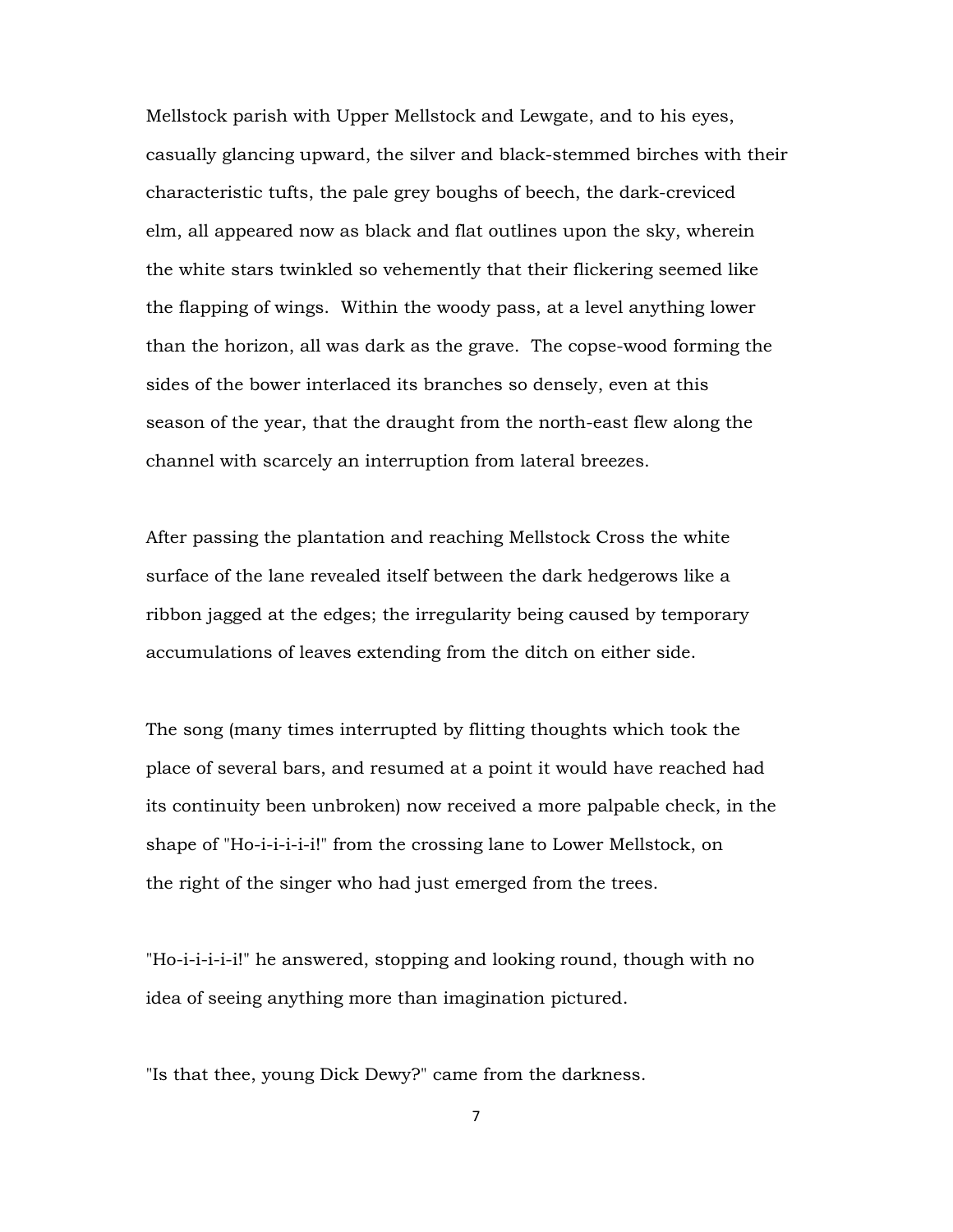"Ay, sure, Michael Mail."

"Then why not stop for fellow-craters--going to thy own father's house too, as we be, and knowen us so well?"

Dick Dewy faced about and continued his tune in an under-whistle, implying that the business of his mouth could not be checked at a moment's notice by the placid emotion of friendship.

Having come more into the open he could now be seen rising against the sky, his profile appearing on the light background like the portrait of a gentleman in black cardboard. It assumed the form of a low-crowned hat, an ordinary-shaped nose, an ordinary chin, an ordinary neck, and ordinary shoulders. What he consisted of further down was invisible from lack of sky low enough to picture him on.

Shuffling, halting, irregular footsteps of various kinds were now heard coming up the hill, and presently there emerged from the shade severally five men of different ages and gaits, all of them working villagers of the parish of Mellstock. They, too, had lost their rotundity with the daylight, and advanced against the sky in flat outlines, which suggested some processional design on Greek or Etruscan pottery. They represented the chief portion of Mellstock parish choir.

The first was a bowed and bent man, who carried a fiddle under his arm,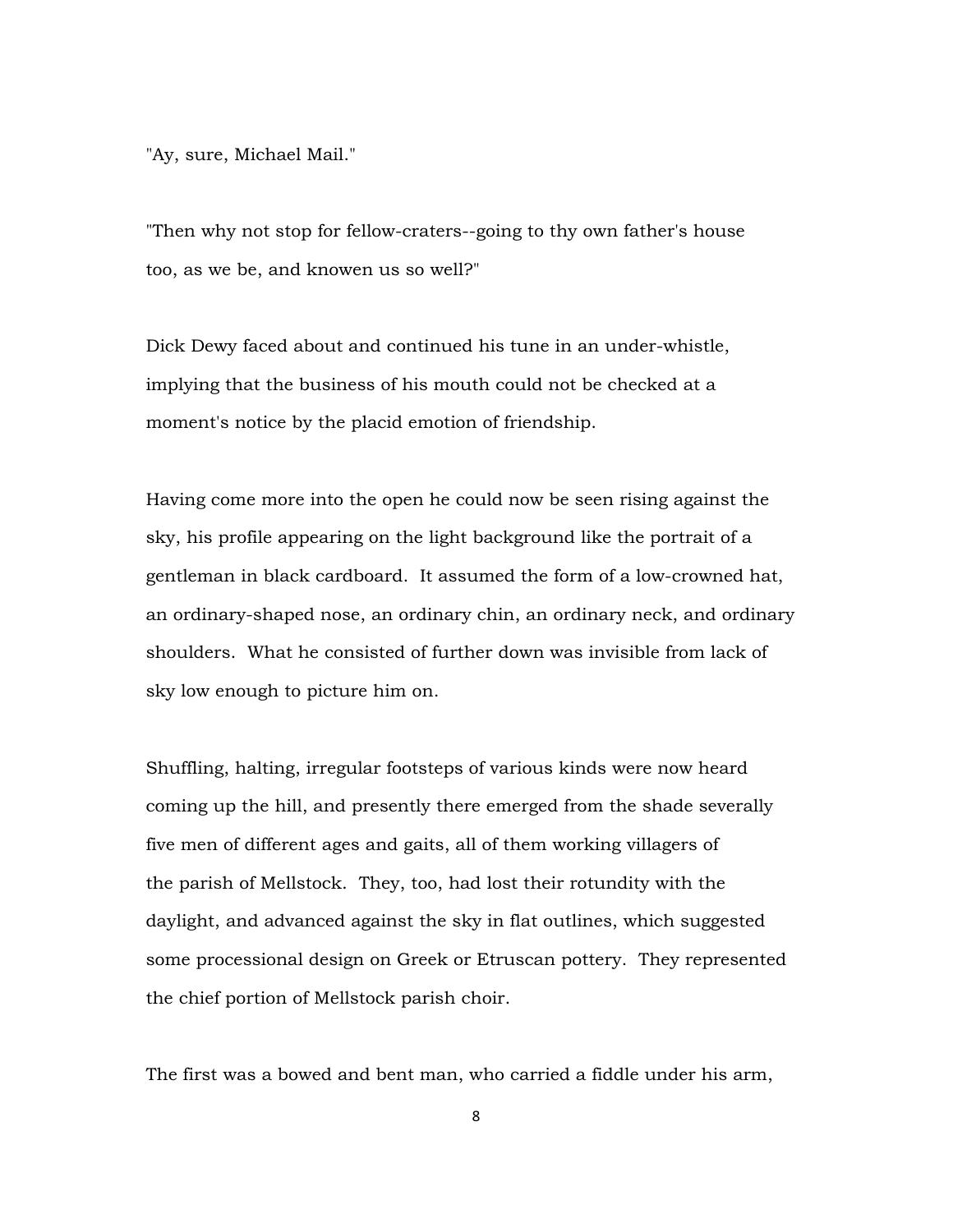and walked as if engaged in studying some subject connected with the surface of the road. He was Michael Mail, the man who had hallooed to Dick.

The next was Mr. Robert Penny, boot- and shoemaker; a little man, who, though rather round-shouldered, walked as if that fact had not come to his own knowledge, moving on with his back very hollow and his face fixed on the north-east quarter of the heavens before him, so that his lower waist-coat-buttons came first, and then the remainder of his figure. His features were invisible; yet when he occasionally looked round, two faint moons of light gleamed for an instant from the precincts of his eyes, denoting that he wore spectacles of a circular form.

The third was Elias Spinks, who walked perpendicularly and dramatically. The fourth outline was Joseph Bowman's, who had now no distinctive appearance beyond that of a human being. Finally came a weak lath-like form, trotting and stumbling along with one shoulder forward and his head inclined to the left, his arms dangling nervelessly in the wind as if they were empty sleeves. This was Thomas Leaf.

"Where be the boys?" said Dick to this somewhat indifferently-matched assembly.

The eldest of the group, Michael Mail, cleared his throat from a great depth.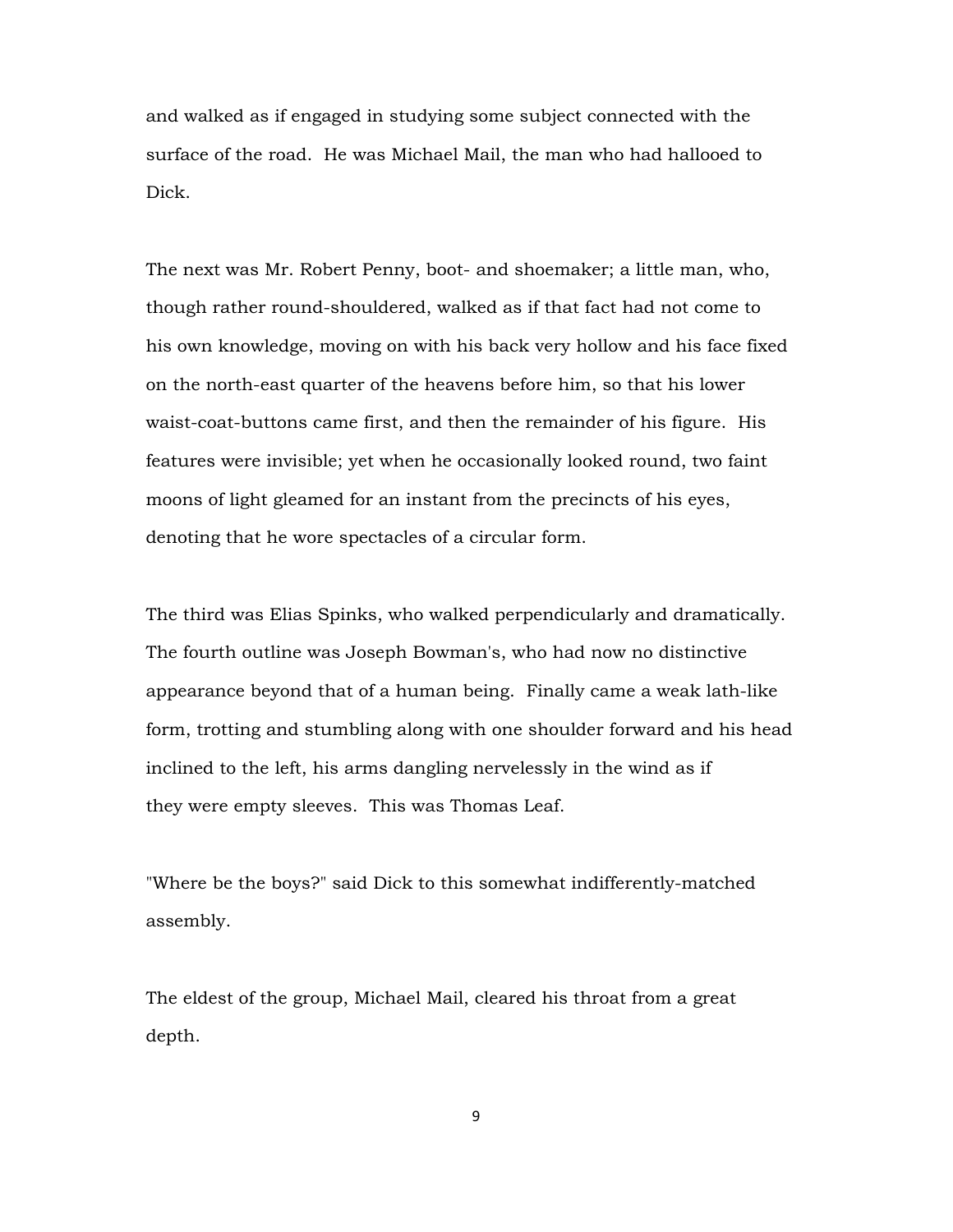"We told them to keep back at home for a time, thinken they wouldn't be wanted yet awhile; and we could choose the tuens, and so on."

"Father and grandfather William have expected ye a little sooner. I have just been for a run round by Ewelease Stile and Hollow Hill to warm my feet."

"To be sure father did! To be sure 'a did expect us--to taste the little barrel beyond compare that he's going to tap."

"'Od rabbit it all! Never heard a word of it!" said Mr. Penny, gleams of delight appearing upon his spectacle-glasses, Dick meanwhile singing parenthetically--

"The lads and the lasses a-sheep-shearing go."

"Neighbours, there's time enough to drink a sight of drink now afore bedtime?" said Mail.

"True, true--time enough to get as drunk as lords!" replied Bowman cheerfully.

This opinion being taken as convincing they all advanced between the varying hedges and the trees dotting them here and there, kicking their toes occasionally among the crumpled leaves. Soon appeared glimmering indications of the few cottages forming the small hamlet of Upper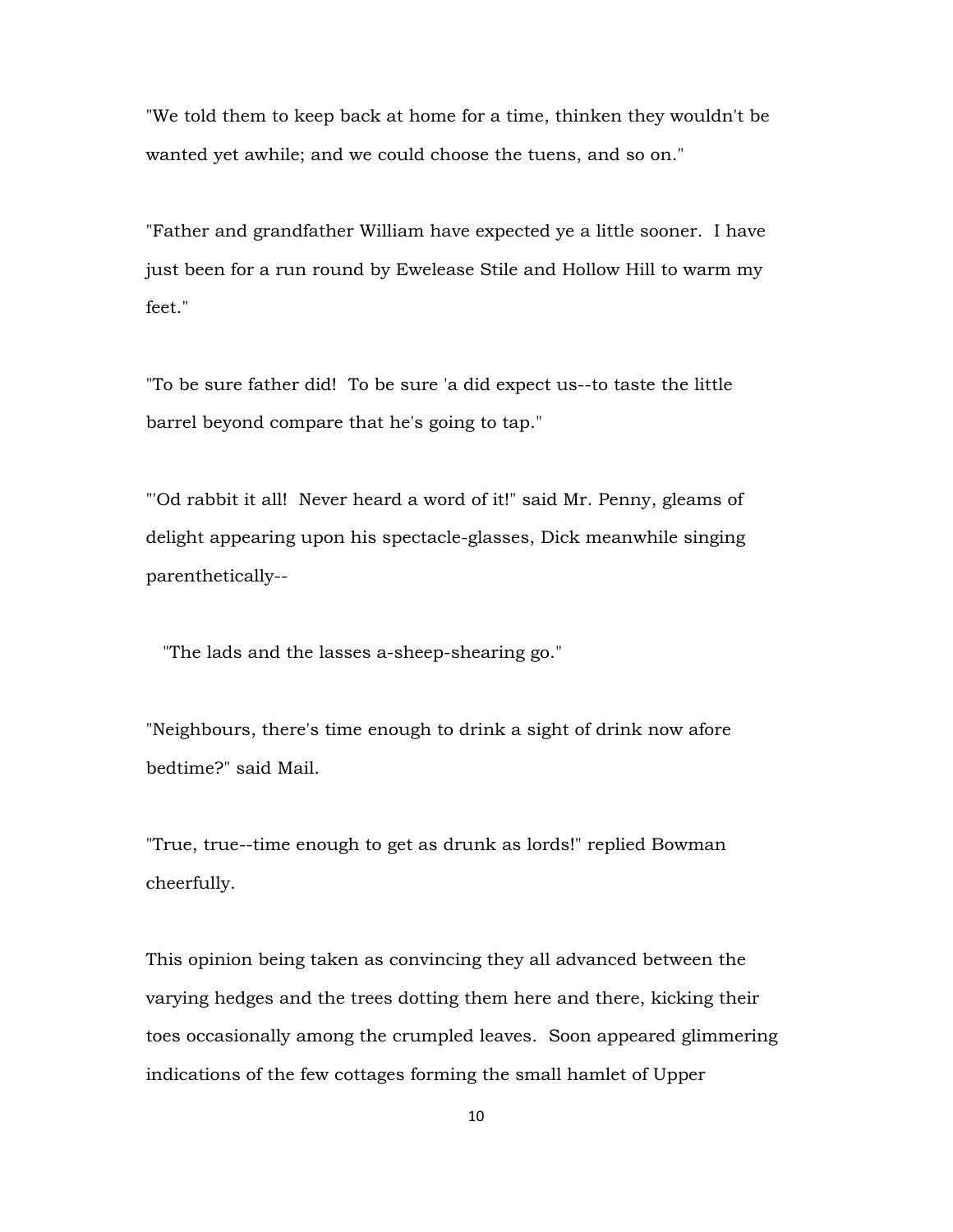Mellstock for which they were bound, whilst the faint sound of churchbells ringing a Christmas peal could be heard floating over upon the breeze from the direction of Longpuddle and Weatherbury parishes on the other side of the hills. A little wicket admitted them to the garden, and they proceeded up the path to Dick's house.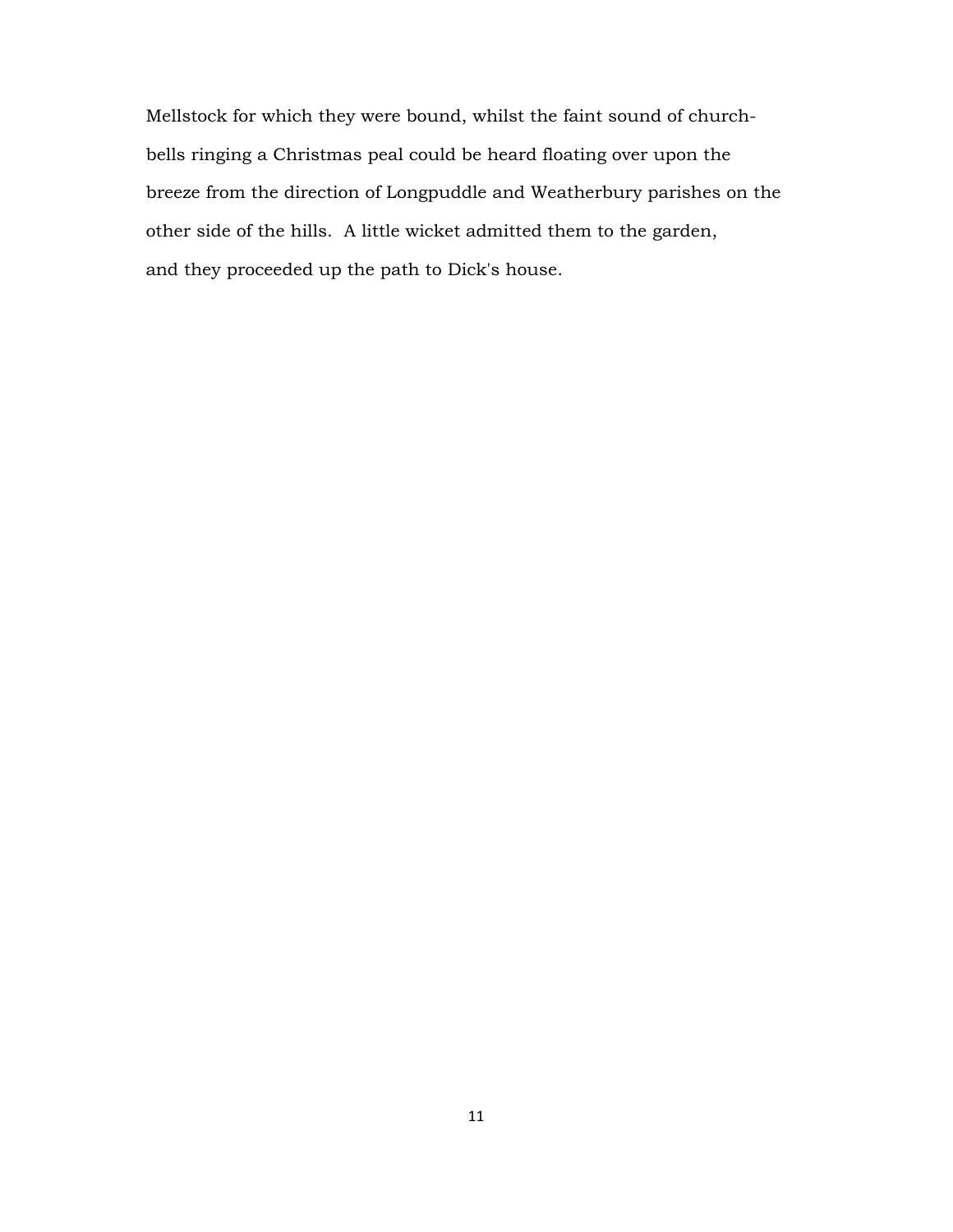## CHAPTER II: THE TRANTER'S

It was a long low cottage with a hipped roof of thatch, having dormer windows breaking up into the eaves, a chimney standing in the middle of the ridge and another at each end. The window-shutters were not yet closed, and the fire- and candle-light within radiated forth upon the thick bushes of box and laurestinus growing in clumps outside, and upon the bare boughs of several codlin-trees hanging about in various distorted shapes, the result of early training as espaliers combined with careless climbing into their boughs in later years. The walls of the dwelling were for the most part covered with creepers, though these were rather beaten back from the doorway--a feature which was worn and scratched by much passing in and out, giving it by day the appearance of an old keyhole. Light streamed through the cracks and joints of outbuildings a little way from the cottage, a sight which nourished a fancy that the purpose of the erection must be rather to veil bright attractions than to shelter unsightly necessaries. The noise of a beetle and wedges and the splintering of wood was periodically heard from this direction; and at some little distance further a steady regular munching and the occasional scurr of a rope betokened a stable, and horses feeding within it.

The choir stamped severally on the door-stone to shake from their boots any fragment of earth or leaf adhering thereto, then entered the house and looked around to survey the condition of things. Through the open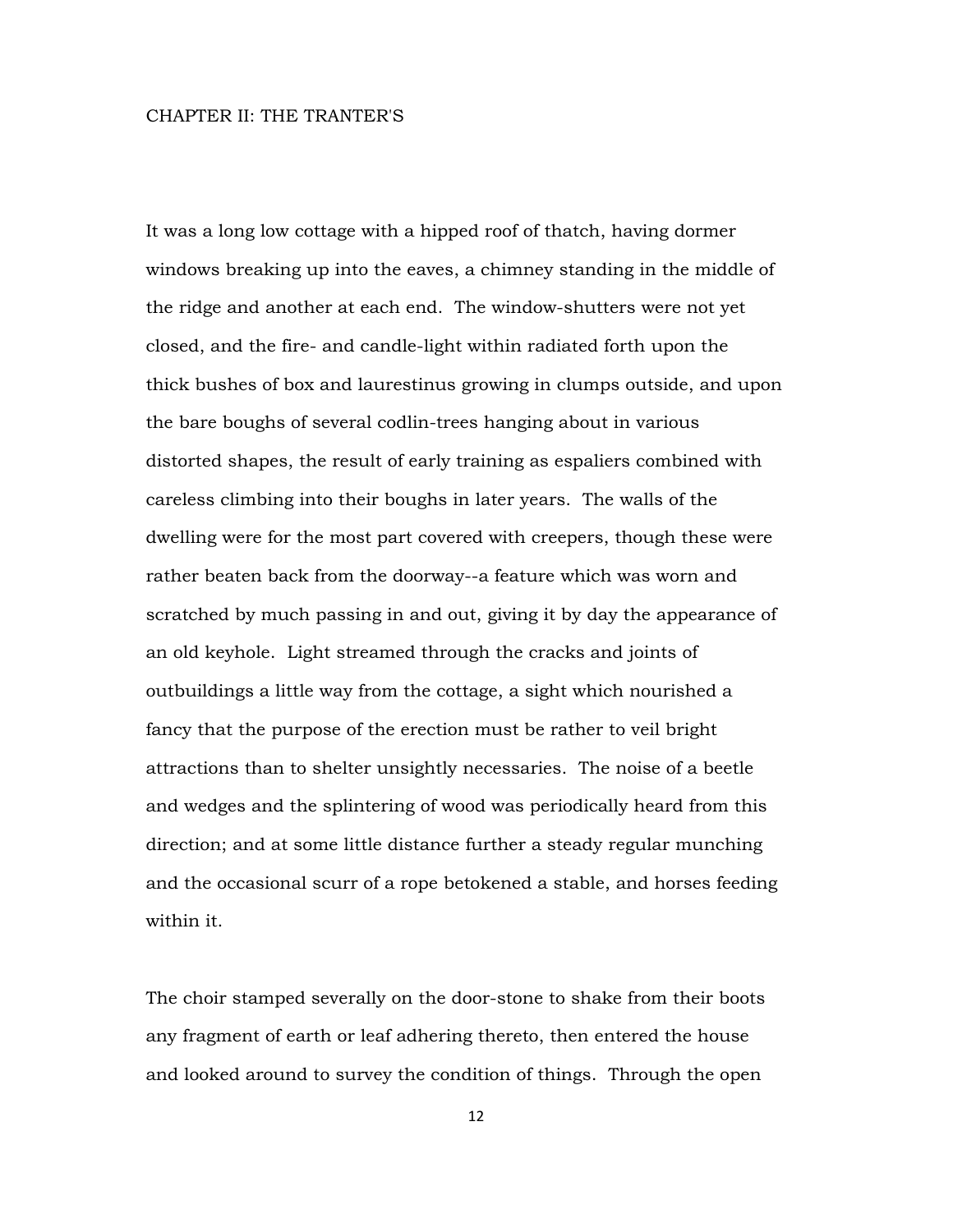doorway of a small inner room on the right hand, of a character between pantry and cellar, was Dick Dewy's father Reuben, by vocation a "tranter," or irregular carrier. He was a stout florid man about forty years of age, who surveyed people up and down when first making their acquaintance, and generally smiled at the horizon or other distant object during conversations with friends, walking about with a steady sway, and turning out his toes very considerably. Being now occupied in bending over a hogshead, that stood in the pantry ready horsed for the process of broaching, he did not take the trouble to turn or raise his eyes at the entry of his visitors, well knowing by their footsteps that they were the expected old comrades.

The main room, on the left, was decked with bunches of holly and other evergreens, and from the middle of the beam bisecting the ceiling hung the mistletoe, of a size out of all proportion to the room, and extending so low that it became necessary for a full-grown person to walk round it in passing, or run the risk of entangling his hair. This apartment contained Mrs. Dewy the tranter's wife, and the four remaining children, Susan, Jim, Bessy, and Charley, graduating uniformly though at wide stages from the age of sixteen to that of four years--the eldest of the series being separated from Dick the firstborn by a nearly equal interval.

Some circumstance had apparently caused much grief to Charley just previous to the entry of the choir, and he had absently taken down a small looking-glass, holding it before his face to learn how the human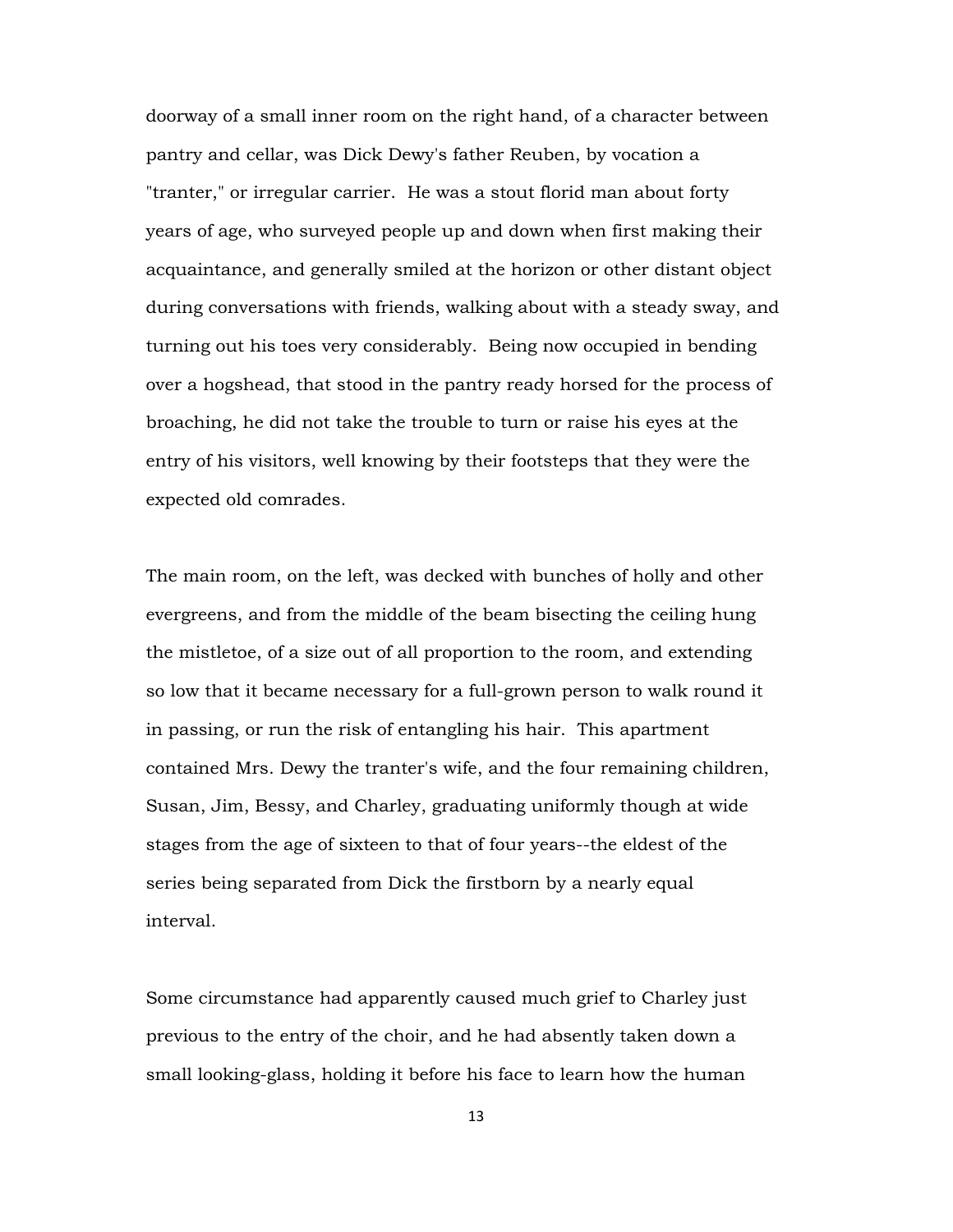countenance appeared when engaged in crying, which survey led him to pause at the various points in each wail that were more than ordinarily striking, for a thorough appreciation of the general effect. Bessy was leaning against a chair, and glancing under the plaits about the waist of the plaid frock she wore, to notice the original unfaded pattern of the material as there preserved, her face bearing an expression of regret that the brightness had passed away from the visible portions. Mrs. Dewy sat in a brown settle by the side of the glowing wood fire--so glowing that with a heedful compression of the lips she would now and then rise and put her hand upon the hams and flitches of bacon lining the chimney, to reassure herself that they were not being broiled instead of smoked--a misfortune that had been known to happen now and then at Christmastime.

"Hullo, my sonnies, here you be, then!" said Reuben Dewy at length, standing up and blowing forth a vehement gust of breath. "How the blood do puff up in anybody's head, to be sure, a-stooping like that! I was just going out to gate to hark for ye." He then carefully began to wind a strip of brown paper round a brass tap he held in his hand. "This in the cask here is a drop o' the right sort" (tapping the cask); "'tis a real drop o' cordial from the best picked apples--Sansoms, Stubbards, Five-corners, and such-like--you d'mind the sort, Michael?" (Michael nodded.) "And there's a sprinkling of they that grow down by the orchardrails--streaked ones--rail apples we d'call 'em, as 'tis by the rails they grow, and not knowing the right name. The water-cider from 'em is as good as most people's best cider is."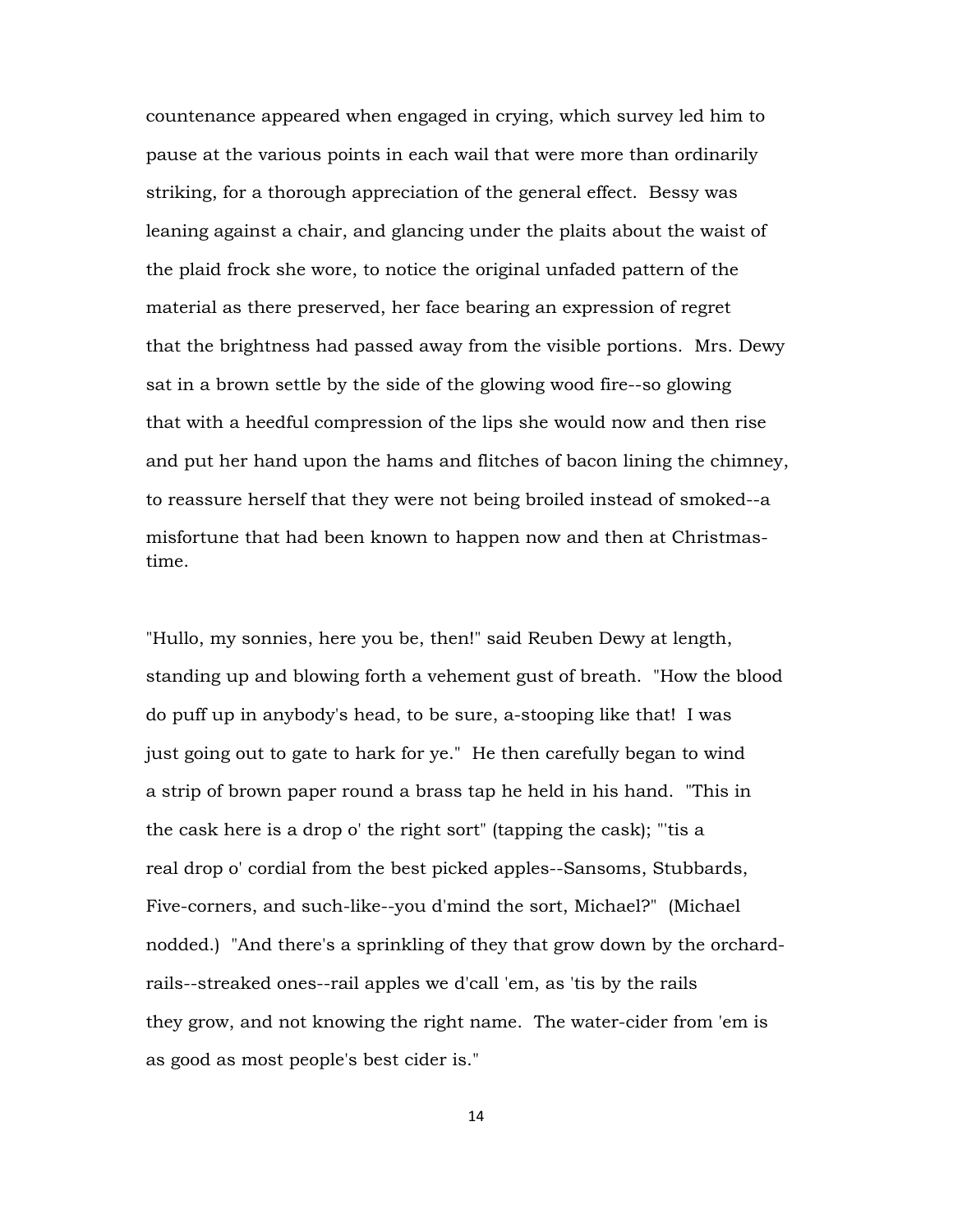"Ay, and of the same make too," said Bowman. "'It rained when we wrung it out, and the water got into it,' folk will say. But 'tis on'y an excuse. Watered cider is too common among us."

"Yes, yes; too common it is!" said Spinks with an inward sigh, whilst his eyes seemed to be looking at the case in an abstract form rather than at the scene before him. "Such poor liquor do make a man's throat feel very melancholy--and is a disgrace to the name of stimmilent."

"Come in, come in, and draw up to the fire; never mind your shoes," said Mrs. Dewy, seeing that all except Dick had paused to wipe them upon the door-mat. "I am glad that you've stepped up-along at last; and, Susan, you run down to Grammer Kaytes's and see if you can borrow some larger candles than these fourteens. Tommy Leaf, don't ye be afeard! Come and sit here in the settle."

This was addressed to the young man before mentioned, consisting chiefly of a human skeleton and a smock-frock, who was very awkward in his movements, apparently on account of having grown so very fast that before he had had time to get used to his height he was higher.

"Hee--hee--ay!" replied Leaf, letting his mouth continue to smile for some time after his mind had done smiling, so that his teeth remained in view as the most conspicuous members of his body.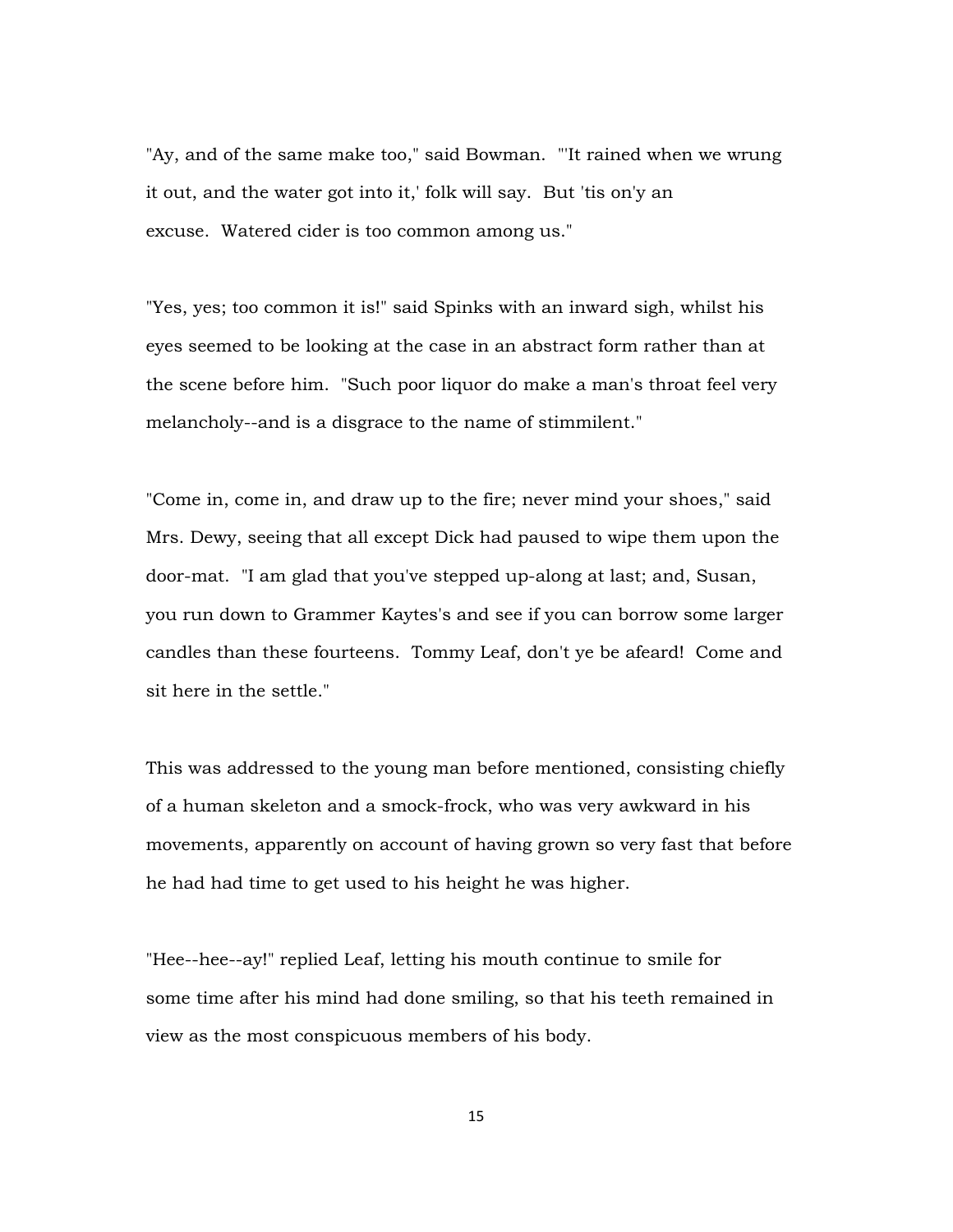"Here, Mr. Penny," resumed Mrs. Dewy, "you sit in this chair. And how's your daughter, Mrs. Brownjohn?"

"Well, I suppose I must say pretty fair." He adjusted his spectacles a quarter of an inch to the right. "But she'll be worse before she's better, 'a b'lieve."

"Indeed--poor soul! And how many will that make in all, four or five?"

"Five; they've buried three. Yes, five; and she not much more than a maid yet. She do know the multiplication table onmistakable well. However, 'twas to be, and none can gainsay it."

Mrs. Dewy resigned Mr. Penny. "Wonder where your grandfather James is?" she inquired of one of the children. "He said he'd drop in to-night."

"Out in fuel-house with grandfather William," said Jimmy.

"Now let's see what we can do," was heard spoken about this time by the tranter in a private voice to the barrel, beside which he had again established himself, and was stooping to cut away the cork.

"Reuben, don't make such a mess o' tapping that barrel as is mostly made in this house," Mrs. Dewy cried from the fireplace. "I'd tap a hundred without wasting more than you do in one. Such a squizzling and squirting job as 'tis in your hands! There, he always was such a clumsy man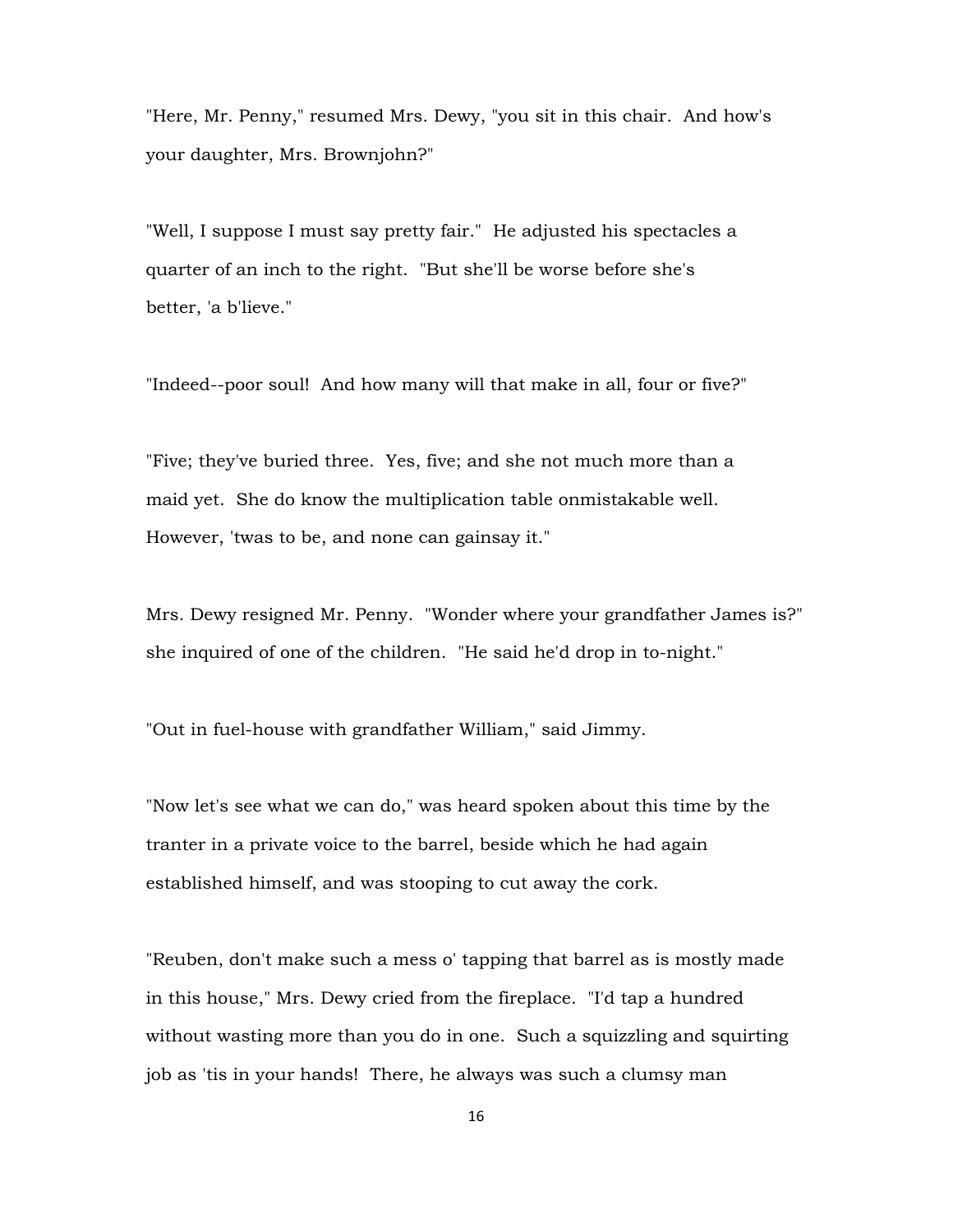indoors."

"Ay, ay; I know you'd tap a hundred beautiful, Ann--I know you would; two hundred, perhaps. But I can't promise. This is a' old cask, and the wood's rotted away about the tap-hole. The husbird of a feller Sam Lawson--that ever I should call'n such, now he's dead and gone, poor heart!--took me in completely upon the feat of buying this cask. 'Reub,' says he--'a always used to call me plain Reub, poor old heart!--'Reub,' he said, says he, 'that there cask, Reub, is as good as new; yes, good as new. 'Tis a wine-hogshead; the best port-wine in the commonwealth have been in that there cask; and you shall have en for ten shillens, Reub,'--'a said, says he--'he's worth twenty, ay, five-and-twenty, if he's worth one; and an iron hoop or two put round en among the wood ones will make en worth thirty shillens of any man's money, if--'"

"I think I should have used the eyes that Providence gave me to use afore I paid any ten shillens for a jimcrack wine-barrel; a saint is sinner enough not to be cheated. But 'tis like all your family was, so easy to be deceived."

"That's as true as gospel of this member," said Reuben.

Mrs. Dewy began a smile at the answer, then altering her lips and refolding them so that it was not a smile, commenced smoothing little Bessy's hair; the tranter having meanwhile suddenly become oblivious to conversation, occupying himself in a deliberate cutting and arrangement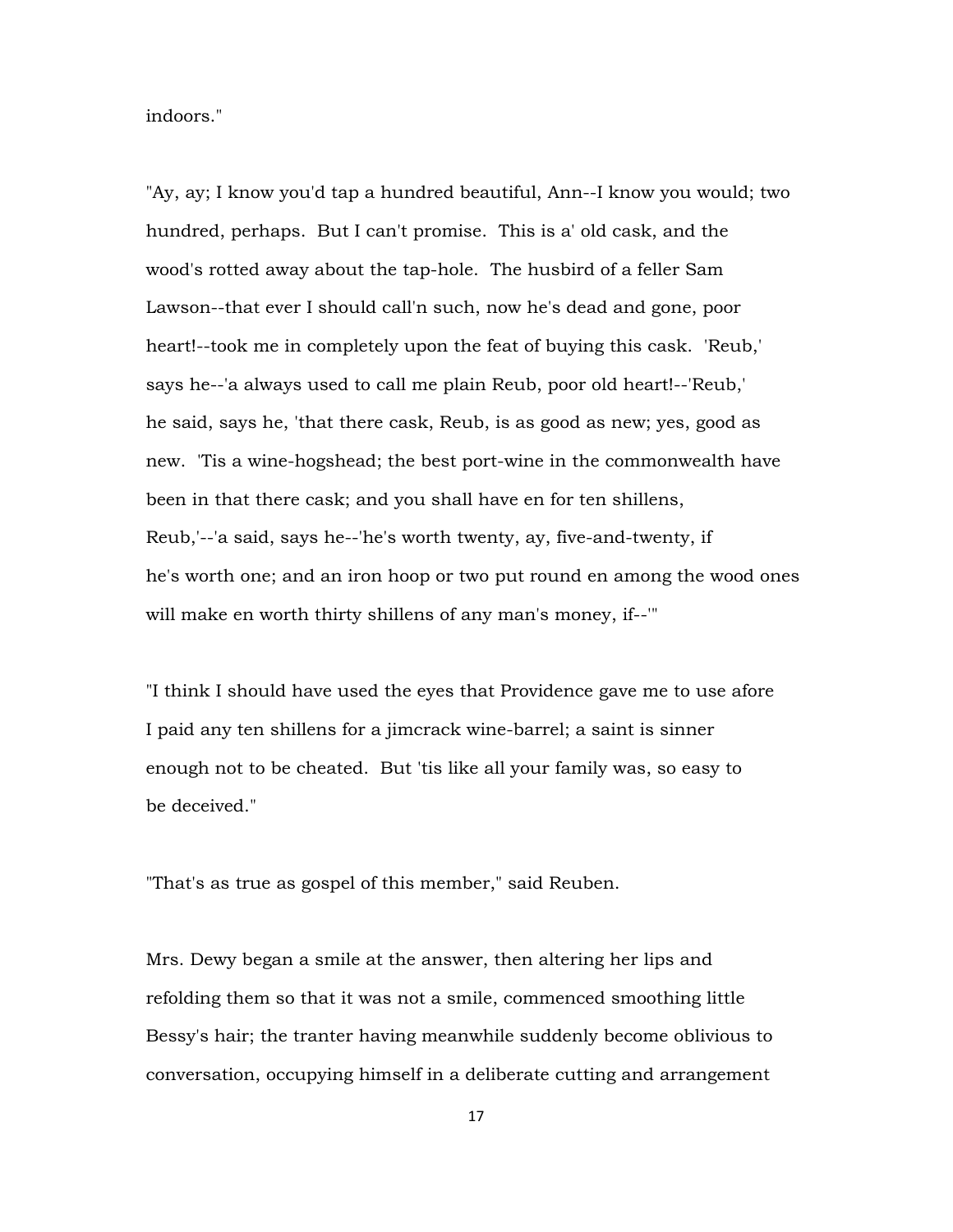of some more brown paper for the broaching operation.

"Ah, who can believe sellers!" said old Michael Mail in a carefully-cautious voice, by way of tiding-over this critical point of affairs.

"No one at all," said Joseph Bowman, in the tone of a man fully agreeing with everybody.

"Ay," said Mail, in the tone of a man who did not agree with everybody as a rule, though he did now; "I knowed a' auctioneering feller once--a very friendly feller 'a was too. And so one hot day as I was walking down the front street o' Casterbridge, jist below the King's Arms, I passed a' open winder and see him inside, stuck upon his perch, a-selling off. I jist nodded to en in a friendly way as I passed, and went my way, and thought no more about it. Well, next day, as I was oilen my boots by fuel-house door, if a letter didn't come wi' a bill charging me with a feather-bed, bolster, and pillers, that I had bid for at Mr. Taylor's sale. The slim-faced martel had knocked 'em down to me because I nodded to en in my friendly way; and I had to pay for 'em too. Now, I hold that that was coming it very close, Reuben?"

"'Twas close, there's no denying," said the general voice.

"Too close, 'twas," said Reuben, in the rear of the rest. "And as to Sam Lawson--poor heart! now he's dead and gone too!--I'll warrant, that if so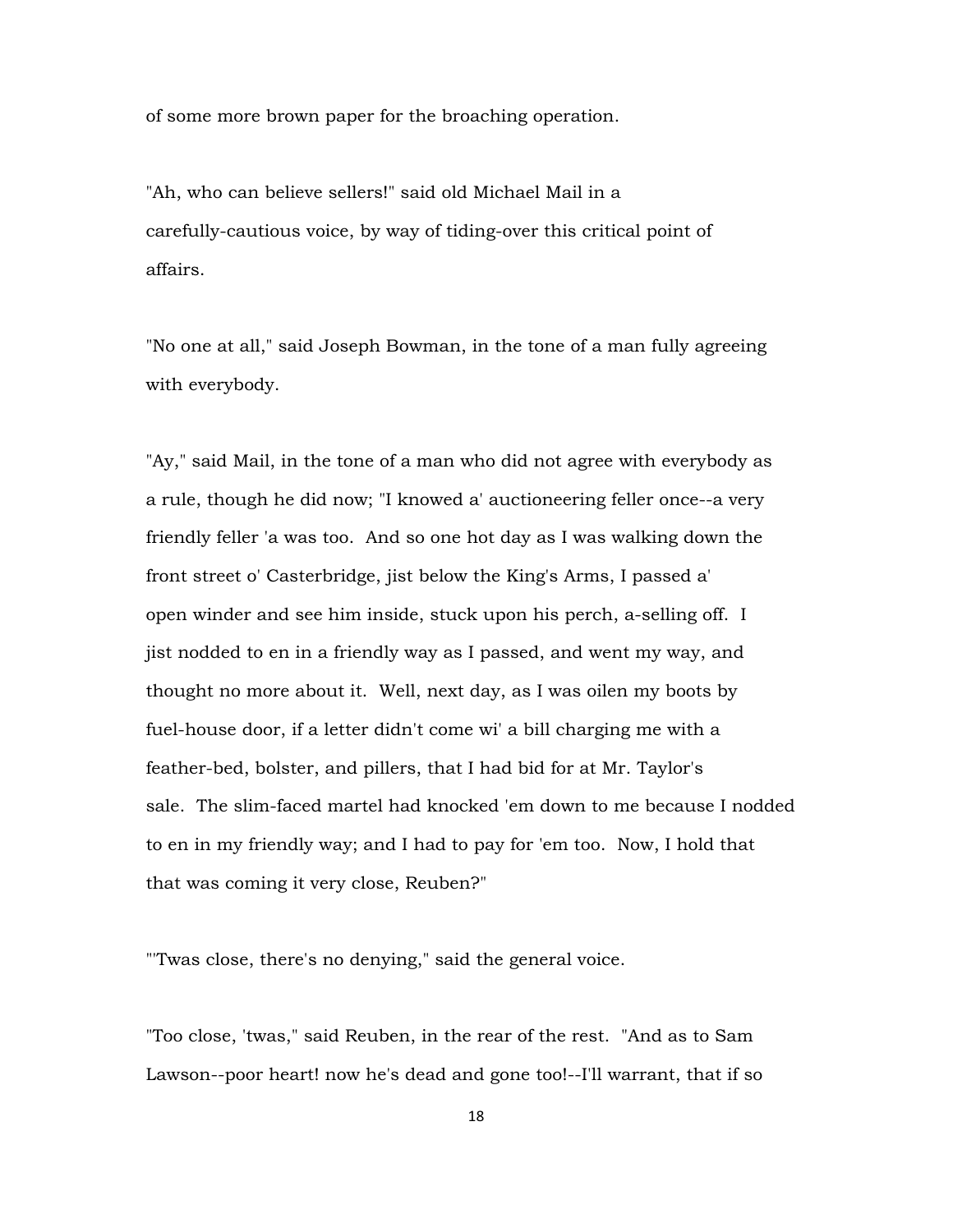be I've spent one hour in making hoops for that barrel, I've spent fifty, first and last. That's one of my hoops"--touching it with his elbow--"that's one of mine, and that, and that, and all these."

"Ah, Sam was a man," said Mr. Penny, contemplatively.

"Sam was!" said Bowman.

"Especially for a drap o' drink," said the tranter.

"Good, but not religious-good," suggested Mr. Penny.

The tranter nodded. Having at last made the tap and hole quite ready, "Now then, Suze, bring a mug," he said. "Here's luck to us, my sonnies!"

The tap went in, and the cider immediately squirted out in a horizontal shower over Reuben's hands, knees, and leggings, and into the eyes and neck of Charley, who, having temporarily put off his grief under pressure of more interesting proceedings, was squatting down and blinking near his father.

"There 'tis again!" said Mrs. Dewy.

"Devil take the hole, the cask, and Sam Lawson too, that good cider should be wasted like this!" exclaimed the tranter. "Your thumb! Lend me your thumb, Michael! Ram it in here, Michael! I must get a bigger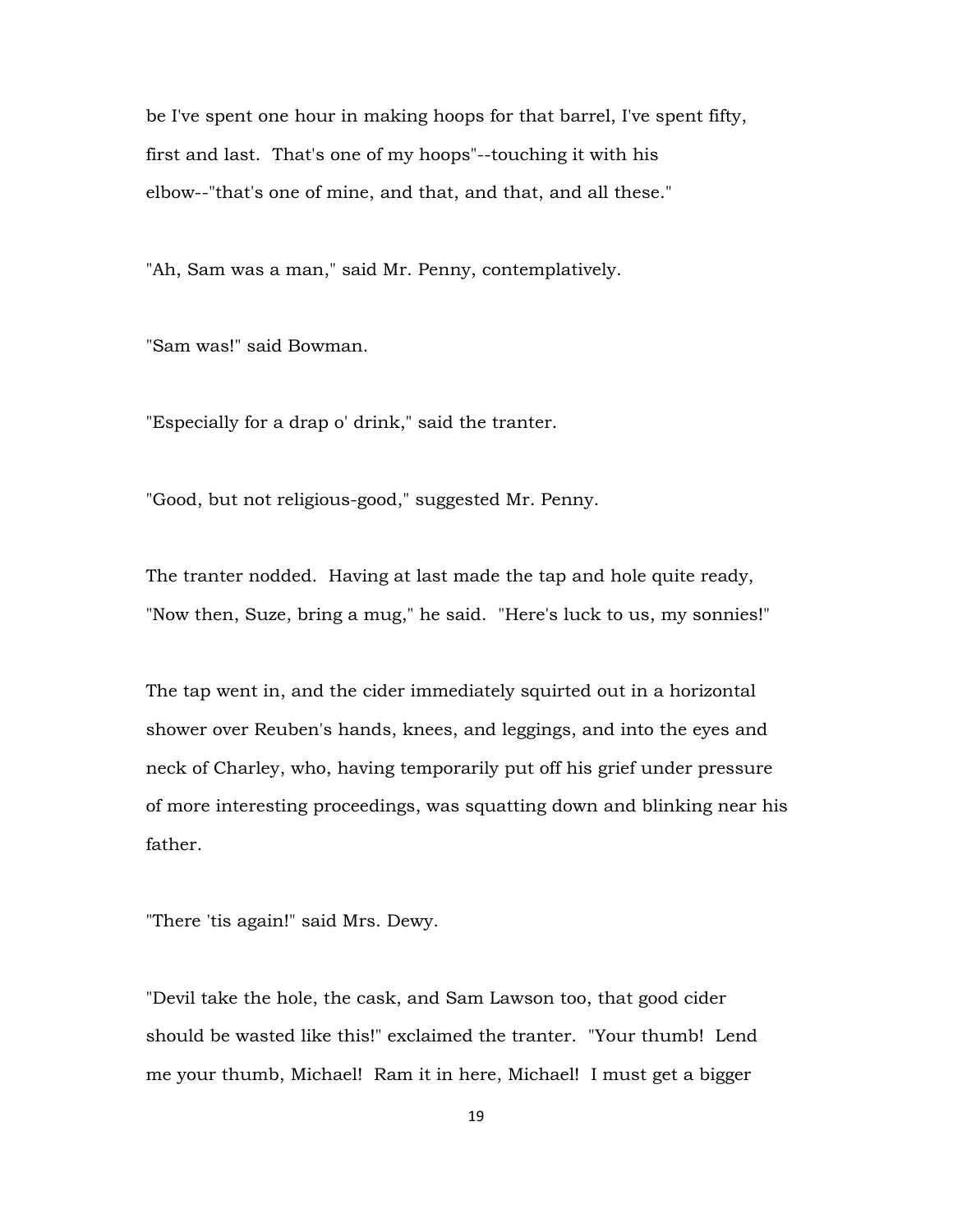tap, my sonnies."

"Idd it cold inthide te hole?" inquired Charley of Michael, as he continued in a stooping posture with his thumb in the cork-hole.

"What wonderful odds and ends that chiel has in his head to be sure!" Mrs. Dewy admiringly exclaimed from the distance. "I lay a wager that he thinks more about how 'tis inside that barrel than in all the other parts of the world put together."

All persons present put on a speaking countenance of admiration for the cleverness alluded to, in the midst of which Reuben returned. The operation was then satisfactorily performed; when Michael arose and stretched his head to the extremest fraction of height that his body would allow of, to re-straighten his back and shoulders--thrusting out his arms and twisting his features to a mass of wrinkles to emphasize the relief aquired. A quart or two of the beverage was then brought to table, at which all the new arrivals reseated themselves with wide-spread knees, their eyes meditatively seeking out any speck or knot in the board upon which the gaze might precipitate itself.

"Whatever is father a-biding out in fuel-house so long for?" said the tranter. "Never such a man as father for two things--cleaving up old dead apple-tree wood and playing the bass-viol. 'A'd pass his life between the two, that 'a would." He stepped to the door and opened it.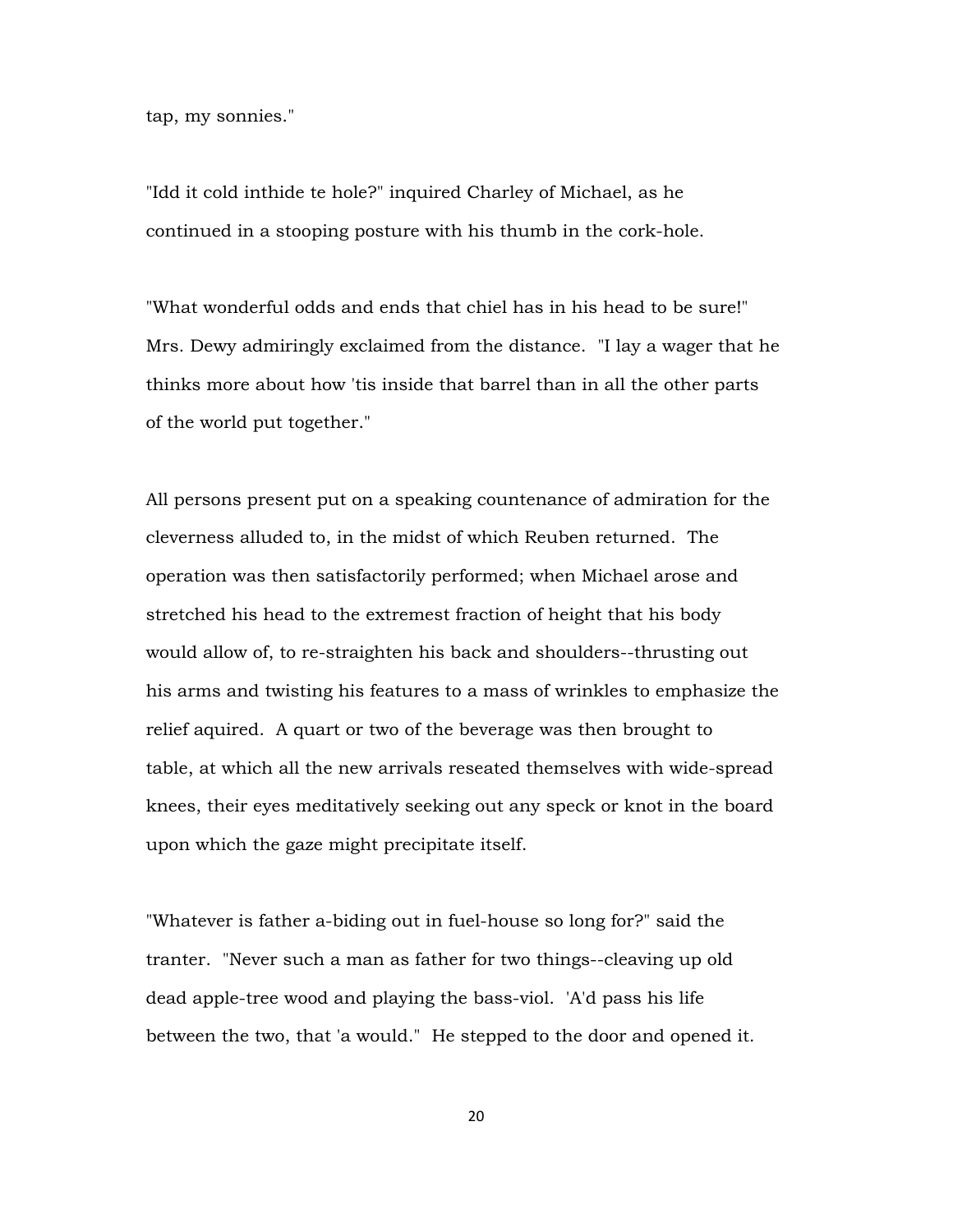# "Father!"

"Ay!" rang thinly from round the corner.

"Here's the barrel tapped, and we all a-waiting!"

A series of dull thuds, that had been heard without for some time past, now ceased; and after the light of a lantern had passed the window and made wheeling rays upon the ceiling inside the eldest of the Dewy family appeared.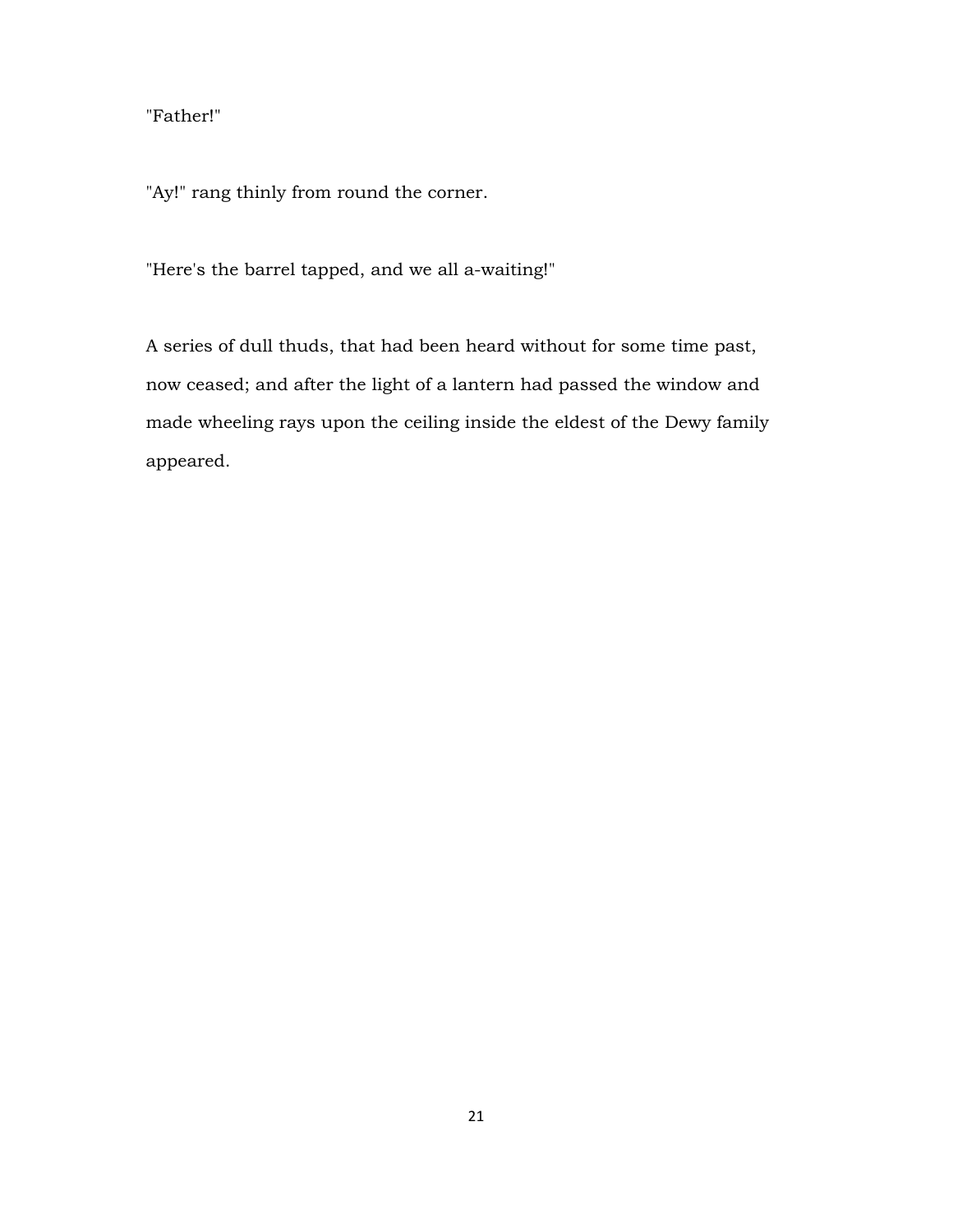## CHAPTER III: THE ASSEMBLED QUIRE

William Dewy--otherwise grandfather William--was now about seventy; yet an ardent vitality still preserved a warm and roughened bloom upon his face, which reminded gardeners of the sunny side of a ripe ribstone-pippin; though a narrow strip of forehead, that was protected from the weather by lying above the line of his hat-brim, seemed to belong to some town man, so gentlemanly was its whiteness. His was a humorous and kindly nature, not unmixed with a frequent melancholy; and he had a firm religious faith. But to his neighbours he had no character in particular. If they saw him pass by their windows when they had been bottling off old mead, or when they had just been called long-headed men who might do anything in the world if they chose, they thought concerning him, "Ah, there's that good-hearted man--open as a child!" If they saw him just after losing a shilling or half-a-crown, or accidentally letting fall a piece of crockery, they thought, "There's that poor weak-minded man Dewy again! Ah, he's never done much in the world either!" If he passed when fortune neither smiled nor frowned on them, they merely thought him old William Dewy.

"Ah, so's--here you be!--Ah, Michael and Joseph and John--and you too, Leaf! a merry Christmas all! We shall have a rare log-wood fire directly, Reub, to reckon by the toughness of the job I had in cleaving 'em." As he spoke he threw down an armful of logs which fell in the chimney-corner with a rumble, and looked at them with something of the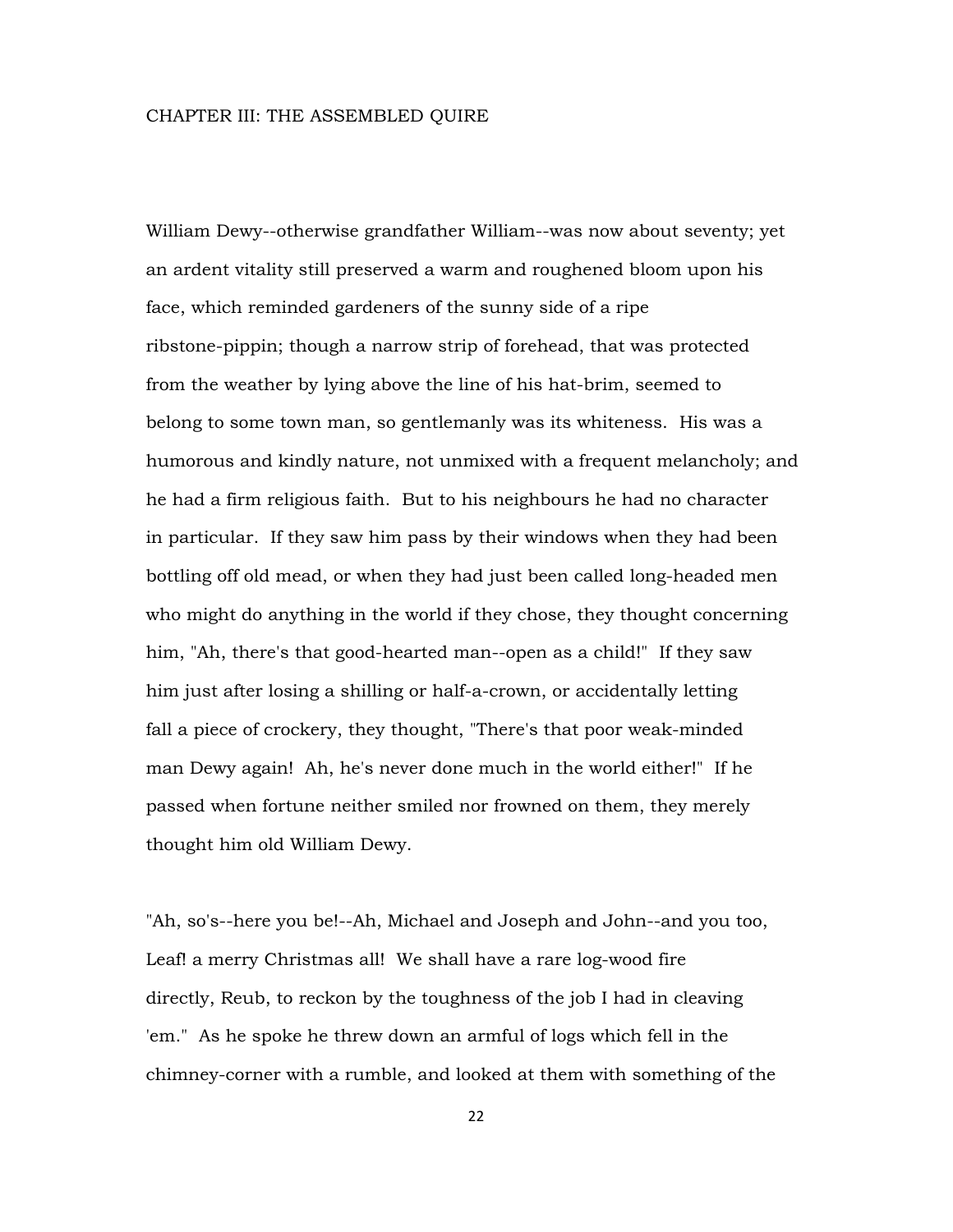admiring enmity he would have bestowed on living people who had been very

obstinate in holding their own. "Come in, grandfather James."

Old James (grandfather on the maternal side) had simply called as a visitor. He lived in a cottage by himself, and many people considered him a miser; some, rather slovenly in his habits. He now came forward from behind grandfather William, and his stooping figure formed a wellilluminated picture as he passed towards the fire-place. Being by trade a mason, he wore a long linen apron reaching almost to his toes, corduroy breeches and gaiters, which, together with his boots, graduated in tints of whitish-brown by constant friction against lime and stone. He also wore a very stiff fustian coat, having folds at the elbows and shoulders as unvarying in their arrangement as those in a pair of bellows: the ridges and the projecting parts of the coat collectively exhibiting a shade different from that of the hollows, which were lined with small ditch-like accumulations of stone and mortar-dust. The extremely large side-pockets, sheltered beneath wide flaps, bulged out convexly whether empty or full; and as he was often engaged to work at buildings far away--his breakfasts and dinners being eaten in a strange chimney-corner, by a garden wall, on a heap of stones, or walking along the road--he carried in these pockets a small tin canister of butter, a small canister of sugar, a small canister of tea, a paper of salt, and a paper of pepper; the bread, cheese, and meat, forming the substance of his meals, hanging up behind him in his basket among the hammers and chisels. If a passer-by looked hard at him when he was drawing forth any of these, "My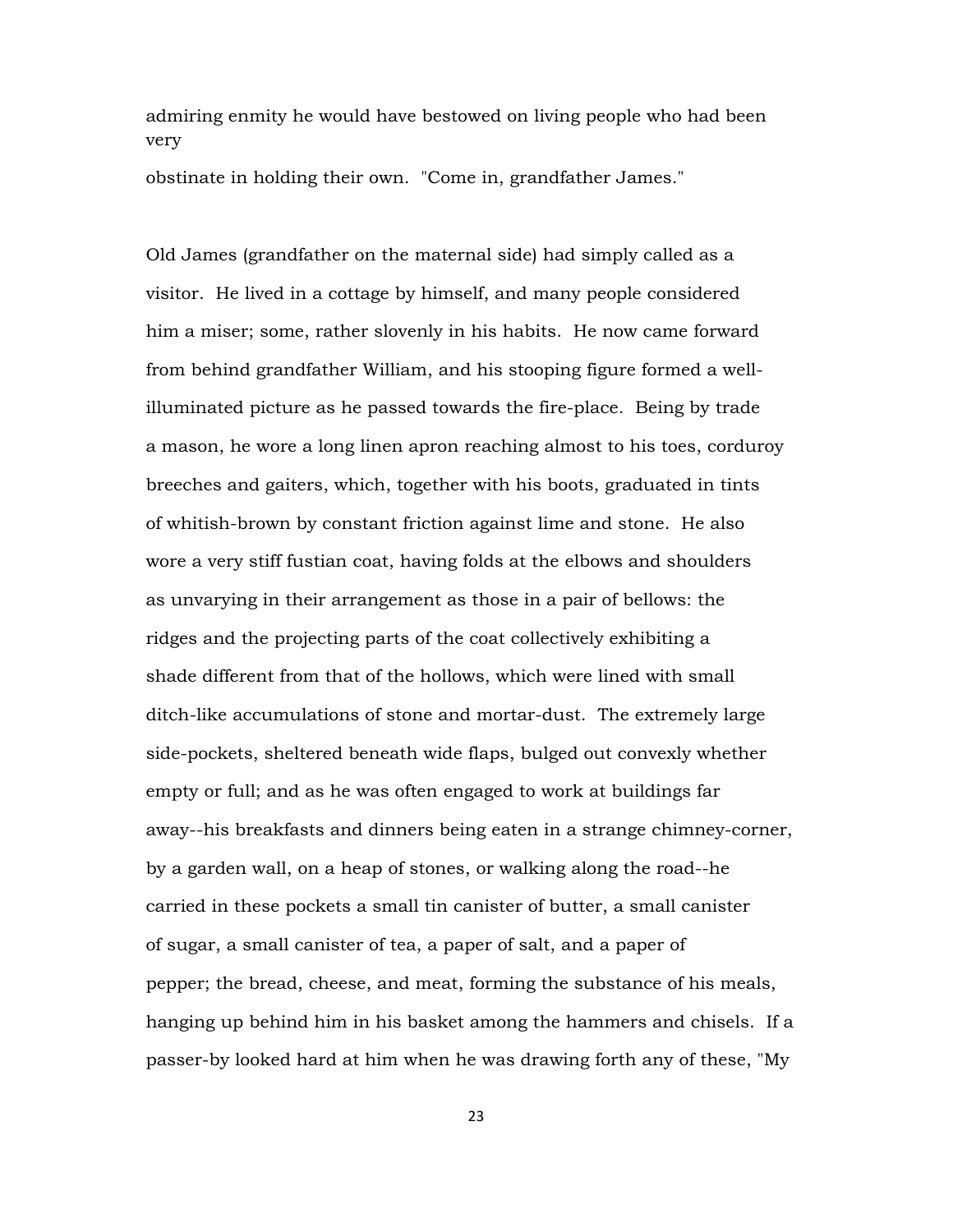buttery," he said, with a pinched smile.

"Better try over number seventy-eight before we start, I suppose?" said William, pointing to a heap of old Christmas-carol books on a side table.

"Wi' all my heart," said the choir generally.

"Number seventy-eight was always a teaser--always. I can mind him ever since I was growing up a hard boy-chap."

"But he's a good tune, and worth a mint o' practice," said Michael.

"He is; though I've been mad enough wi' that tune at times to seize en and tear en all to linnit. Ay, he's a splendid carrel--there's no denying that."

"The first line is well enough," said Mr. Spinks; "but when you come to 'O, thou man,' you make a mess o't."

"We'll have another go into en, and see what we can make of the martel. Half-an-hour's hammering at en will conquer the toughness of en; I'll warn it."

"'Od rabbit it all!" said Mr. Penny, interrupting with a flash of his spectacles, and at the same time clawing at something in the depths of a large side-pocket. "If so be I hadn't been as scatter-brained and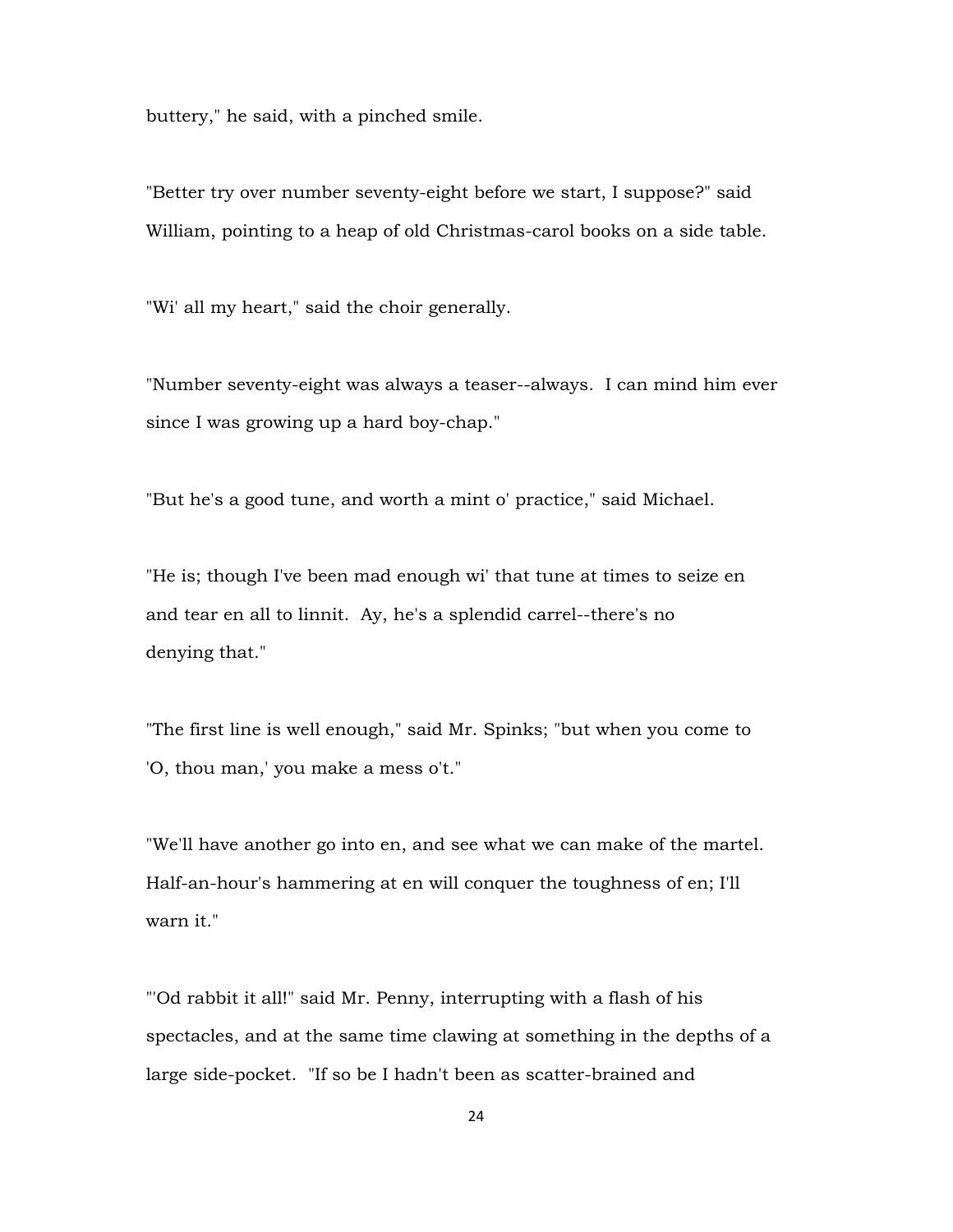thirtingill as a chiel, I should have called at the schoolhouse wi' a boot as I cam up along. Whatever is coming to me I really can't estimate at all!"

"The brain has its weaknesses," murmured Mr. Spinks, waving his head ominously. Mr. Spinks was considered to be a scholar, having once kept a night-school, and always spoke up to that level.

"Well, I must call with en the first thing to-morrow. And I'll empt my pocket o' this last too, if you don't mind, Mrs. Dewy." He drew forth a last, and placed it on a table at his elbow. The eyes of three or four followed it.

"Well," said the shoemaker, seeming to perceive that the interest the object had excited was greater than he had anticipated, and warranted the last's being taken up again and exhibited; "now, whose foot do ye suppose this last was made for? It was made for Geoffrey Day's father, over at Yalbury Wood. Ah, many's the pair o' boots he've had off the last! Well, when 'a died, I used the last for Geoffrey, and have ever since, though a little doctoring was wanted to make it do. Yes, a very queer natured last it is now, 'a b'lieve," he continued, turning it over caressingly. "Now, you notice that there" (pointing to a lump of leather bradded to the toe), "that's a very bad bunion that he've had ever since 'a was a boy. Now, this remarkable large piece" (pointing to a patch nailed to the side), "shows a' accident he received by the tread of a horse, that squashed his foot a'most to a pomace. The horseshoe cam full-butt on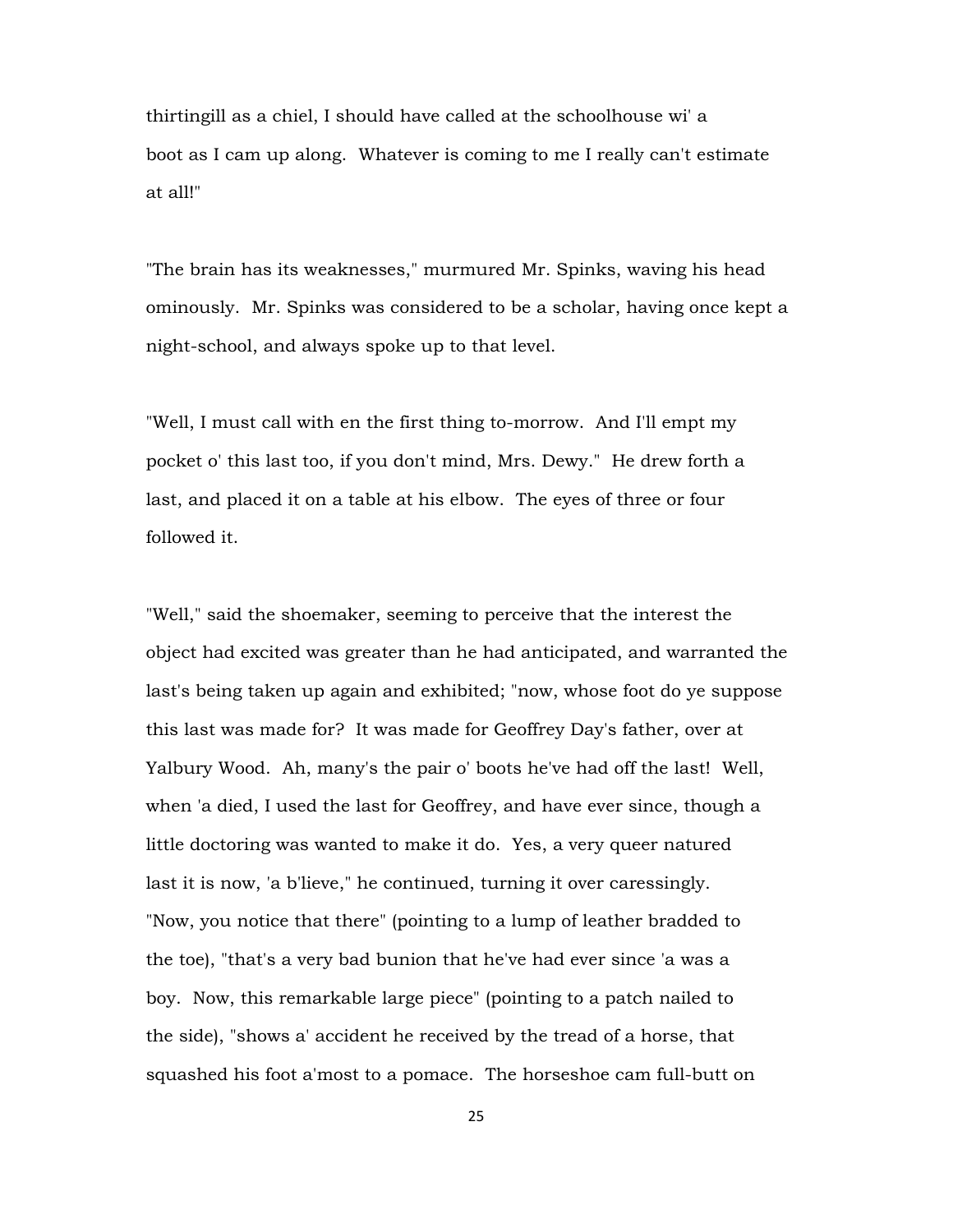this point, you see. And so I've just been over to Geoffrey's, to know if he wanted his bunion altered or made bigger in the new pair I'm making."

During the latter part of this speech, Mr. Penny's left hand wandered towards the cider-cup, as if the hand had no connection with the person speaking; and bringing his sentence to an abrupt close, all but the extreme margin of the bootmaker's face was eclipsed by the circular brim of the vessel.

"However, I was going to say," continued Penny, putting down the cup, "I ought to have called at the school"--here he went groping again in the depths of his pocket--"to leave this without fail, though I suppose the first thing to-morrow will do."

He now drew forth and placed upon the table a boot--small, light, and prettily shaped--upon the heel of which he had been operating.

"The new schoolmistress's!"

"Ay, no less, Miss Fancy Day; as neat a little figure of fun as ever I see, and just husband-high."

"Never Geoffrey's daughter Fancy?" said Bowman, as all glances present converged like wheel-spokes upon the boot in the centre of them.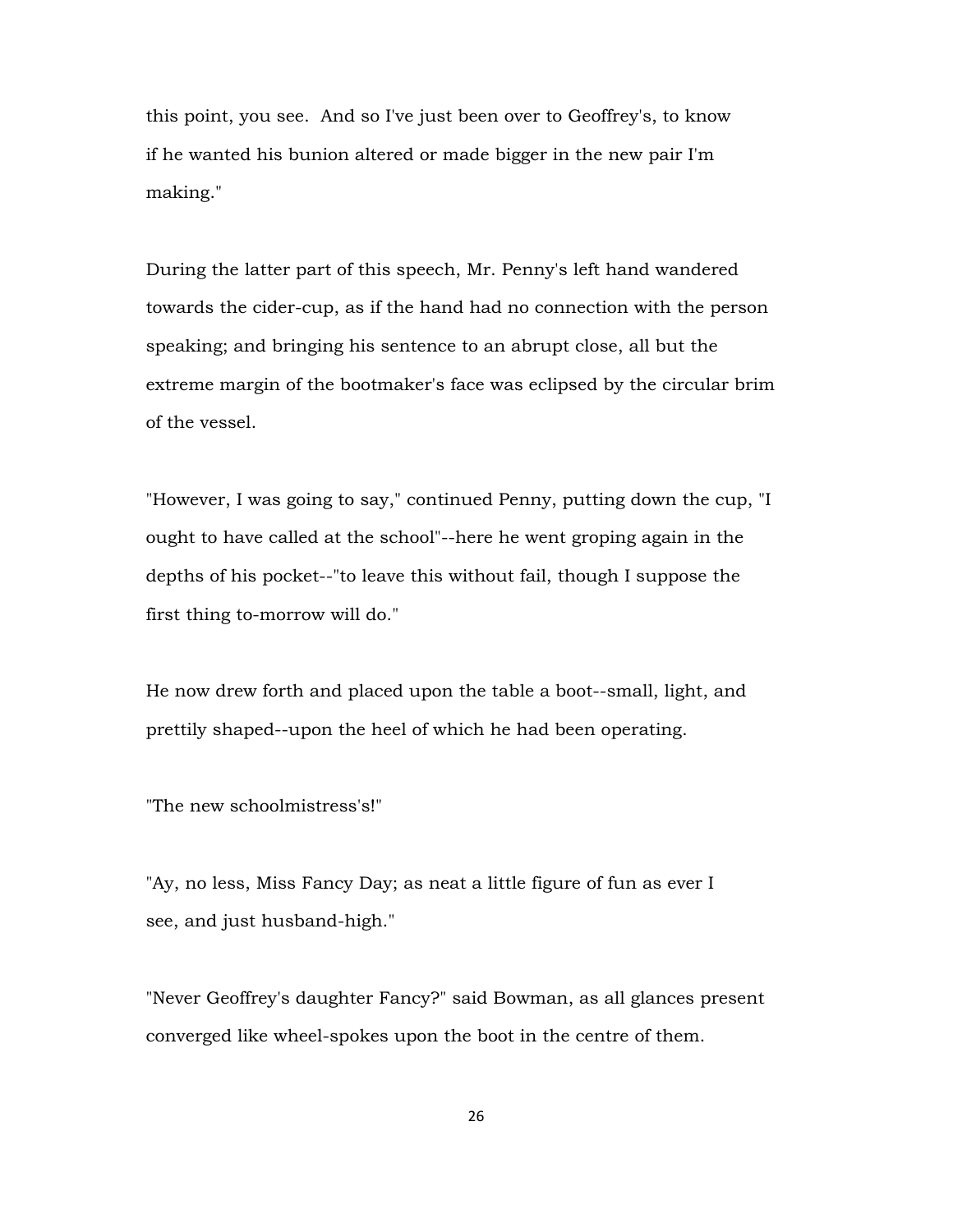"Yes, sure," resumed Mr. Penny, regarding the boot as if that alone were his auditor; "'tis she that's come here schoolmistress. You knowed his daughter was in training?"

"Strange, isn't it, for her to be here Christmas night, Master Penny?"

"Yes; but here she is, 'a b'lieve."

"I know how she comes here--so I do!" chirruped one of the children.

"Why?" Dick inquired, with subtle interest.

"Pa'son Maybold was afraid he couldn't manage us all to-morrow at the dinner, and he talked o' getting her jist to come over and help him hand about the plates, and see we didn't make pigs of ourselves; and that's what she's come for!"

"And that's the boot, then," continued its mender imaginatively, "that she'll walk to church in to-morrow morning. I don't care to mend boots I don't make; but there's no knowing what it may lead to, and her father always comes to me."

There, between the cider-mug and the candle, stood this interesting receptacle of the little unknown's foot; and a very pretty boot it was. A character, in fact--the flexible bend at the instep, the rounded localities of the small nestling toes, scratches from careless scampers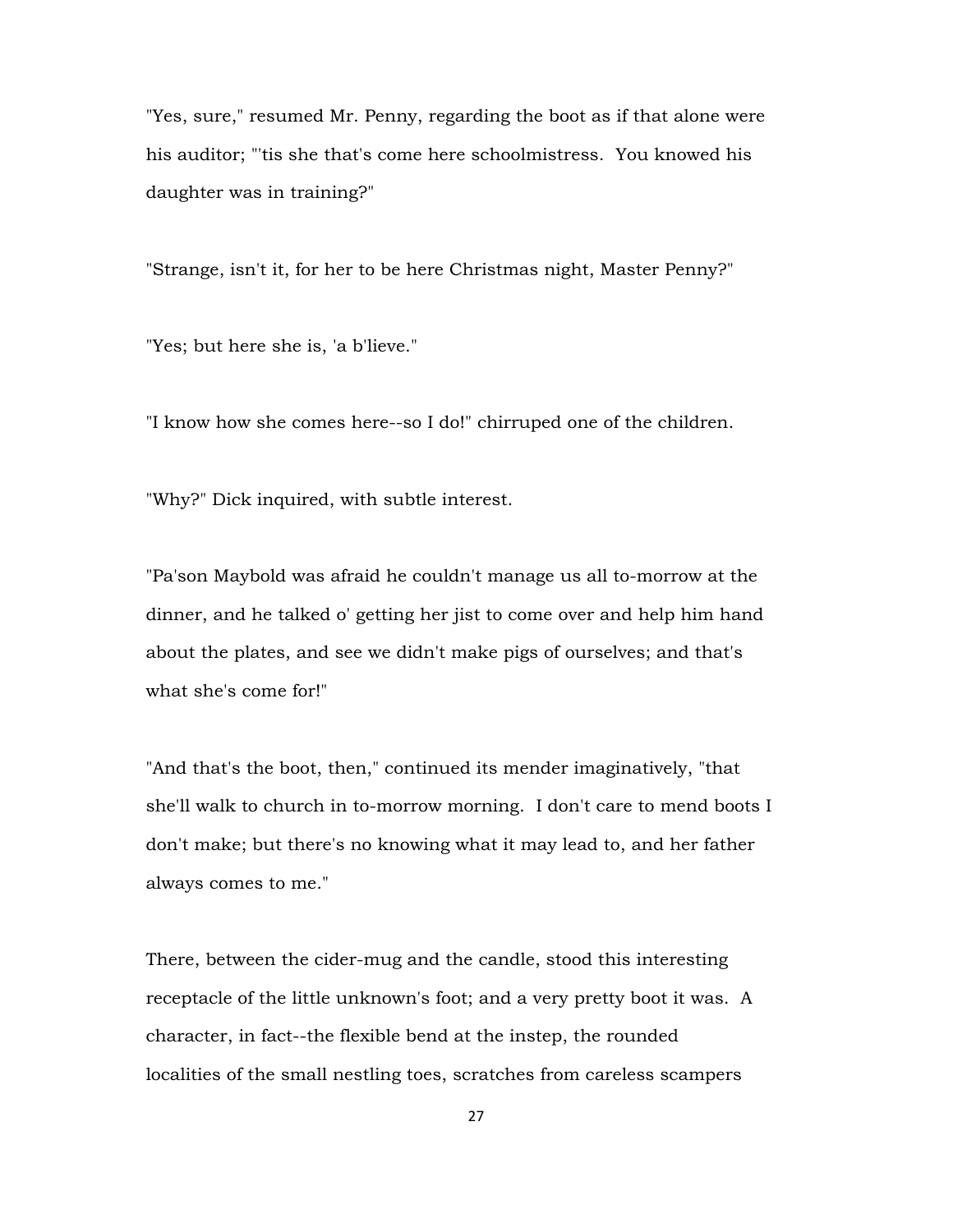now forgotten--all, as repeated in the tell-tale leather, evidencing a nature and a bias. Dick surveyed it with a delicate feeling that he had no right to do so without having first asked the owner of the foot's permission.

"Now, neighbours, though no common eye can see it," the shoemaker went on, "a man in the trade can see the likeness between this boot and that last, although that is so deformed as hardly to recall one of God's creatures, and this is one of as pretty a pair as you'd get for ten-andsixpence in Casterbridge. To you, nothing; but 'tis father's voot and daughter's voot to me, as plain as houses."

"I don't doubt there's a likeness, Master Penny--a mild likeness--a fantastical likeness," said Spinks. "But I han't got imagination enough to see it, perhaps."

Mr. Penny adjusted his spectacles.

"Now, I'll tell ye what happened to me once on this very point. You used to know Johnson the dairyman, William?"

"Ay, sure; I did."

"Well, 'twasn't opposite his house, but a little lower down--by his paddock, in front o' Parkmaze Pool. I was a-bearing across towards Bloom's End, and lo and behold, there was a man just brought out o' the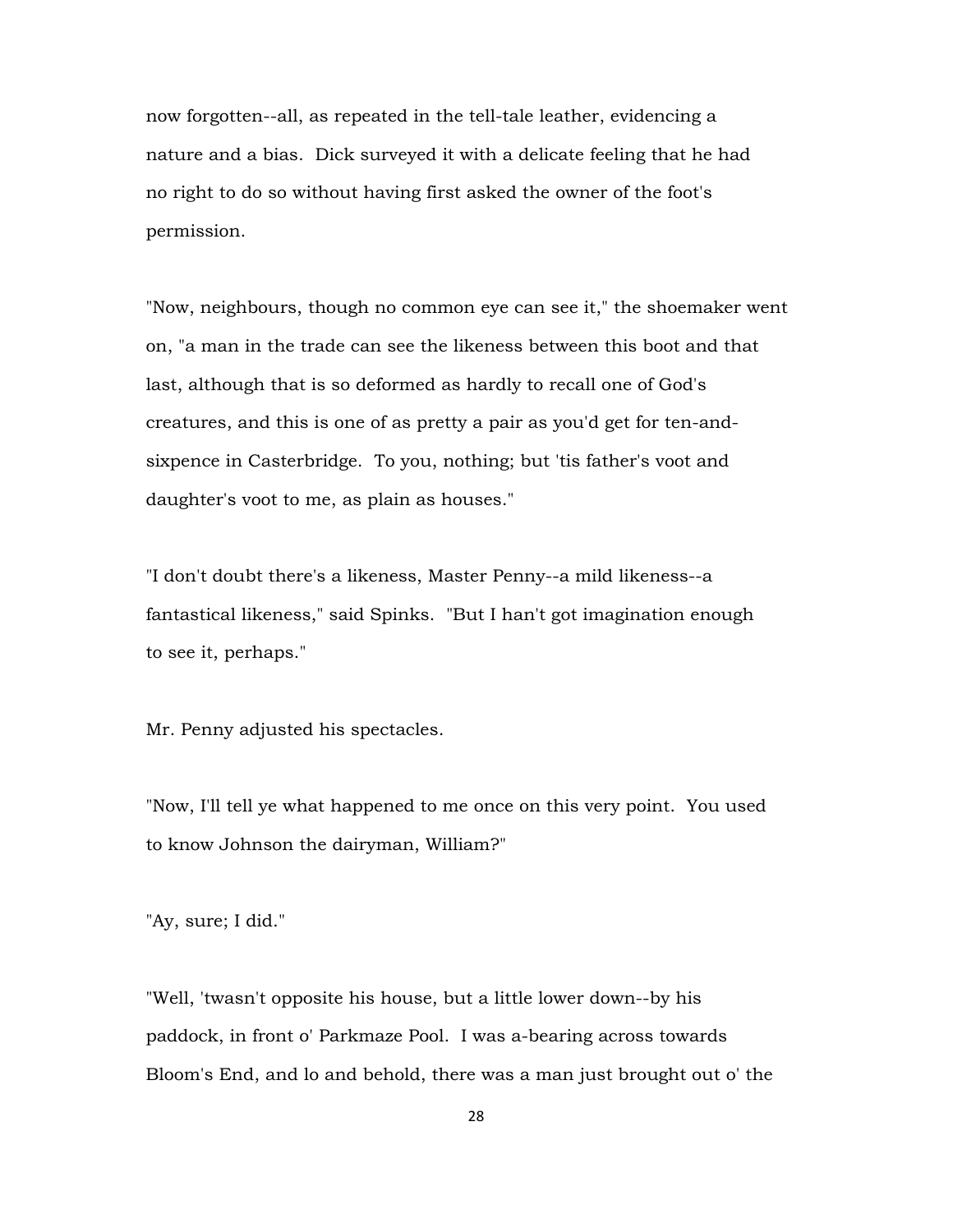Pool, dead; he had un'rayed for a dip, but not being able to pitch it just there had gone in flop over his head. Men looked at en; women looked at en; children looked at en; nobody knowed en. He was covered wi' a sheet; but I catched sight of his voot, just showing out as they carried en along. 'I don't care what name that man went by,' I said, in my way, 'but he's John Woodward's brother; I can swear to the family voot.' At that very moment up comes John Woodward, weeping and teaving, 'I've lost my brother! I've lost my brother!'"

"Only to think of that!" said Mrs. Dewy.

"'Tis well enough to know this foot and that foot," said Mr. Spinks. "'Tis long-headed, in fact, as far as feet do go. I know little, 'tis true--I say no more; but show me a man's foot, and I'll tell you that man's heart."

"You must be a cleverer feller, then, than mankind in jineral," said the tranter.

"Well, that's nothing for me to speak of," returned Mr. Spinks. "A man lives and learns. Maybe I've read a leaf or two in my time. I don't wish to say anything large, mind you; but nevertheless, maybe I have."

"Yes, I know," said Michael soothingly, "and all the parish knows, that ye've read sommat of everything a'most, and have been a great filler of young folks' brains. Learning's a worthy thing, and ye've got it, Master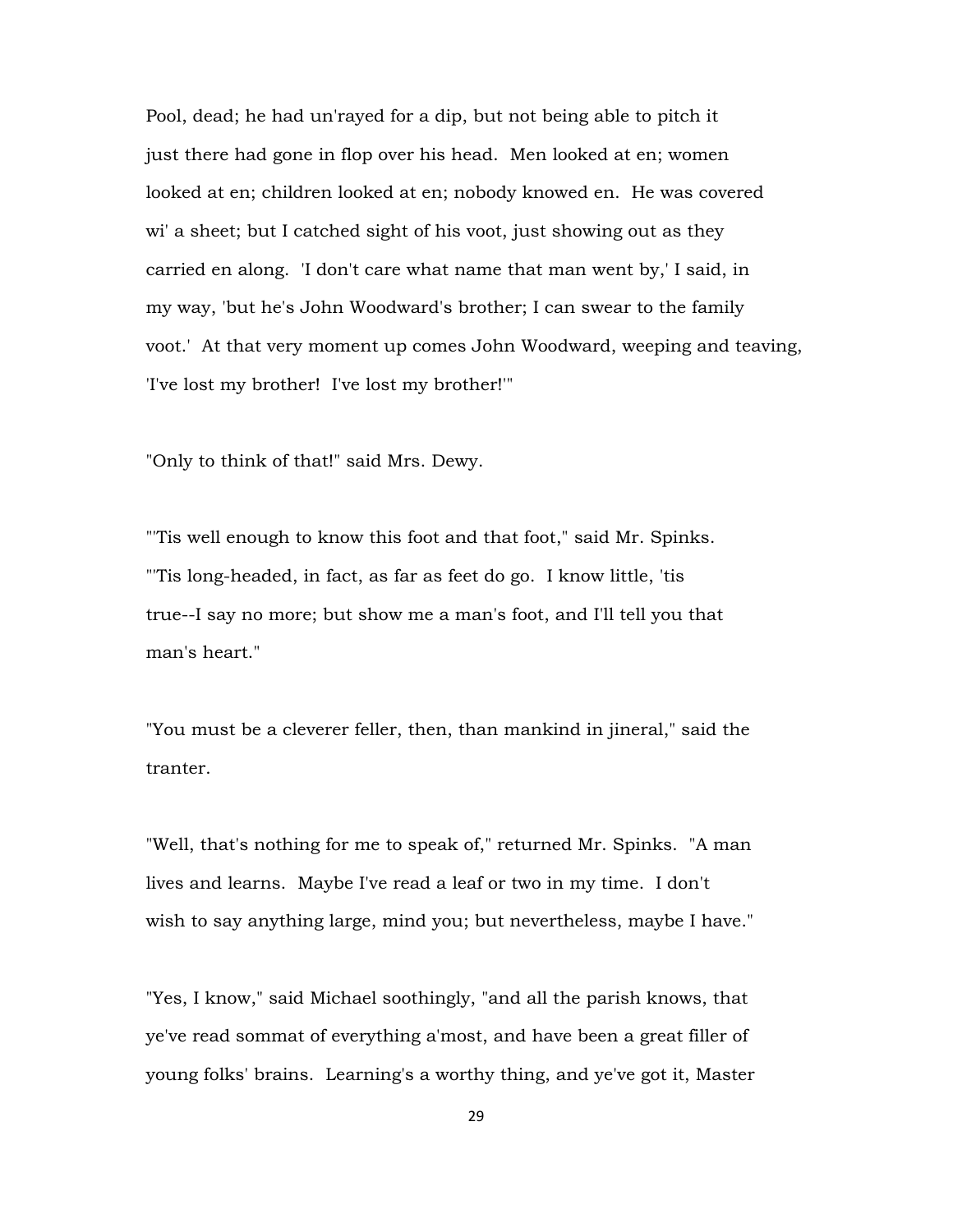Spinks."

"I make no boast, though I may have read and thought a little; and I know--it may be from much perusing, but I make no boast--that by the time a man's head is finished, 'tis almost time for him to creep underground. I am over forty-five."

Mr. Spinks emitted a look to signify that if his head was not finished, nobody's head ever could be.

"Talk of knowing people by their feet!" said Reuben. "Rot me, my sonnies, then, if I can tell what a man is from all his members put together, oftentimes."

"But still, look is a good deal," observed grandfather William absently, moving and balancing his head till the tip of grandfather James's nose was exactly in a right line with William's eye and the mouth of a miniature cavern he was discerning in the fire. "By the way," he continued in a fresher voice, and looking up, "that young crater, the schoolmis'ess, must be sung to to-night wi' the rest? If her ear is as fine as her face, we shall have enough to do to be up-sides with her."

"What about her face?" said young Dewy.

"Well, as to that," Mr. Spinks replied, "'tis a face you can hardly gainsay. A very good pink face, as far as that do go. Still, only a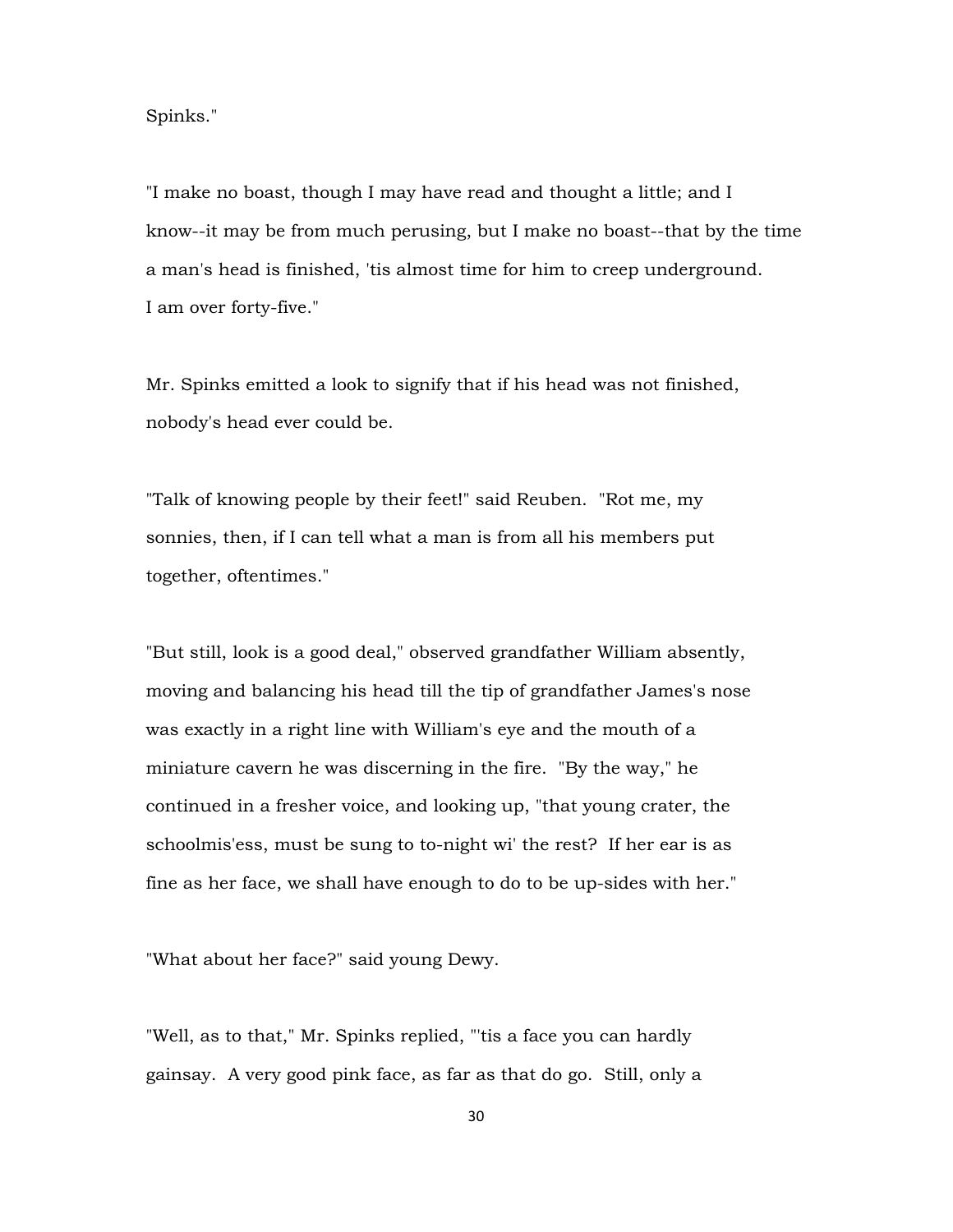face, when all is said and done."

"Come, come, Elias Spinks, say she's a pretty maid, and have done wi' her," said the tranter, again preparing to visit the cider-barrel.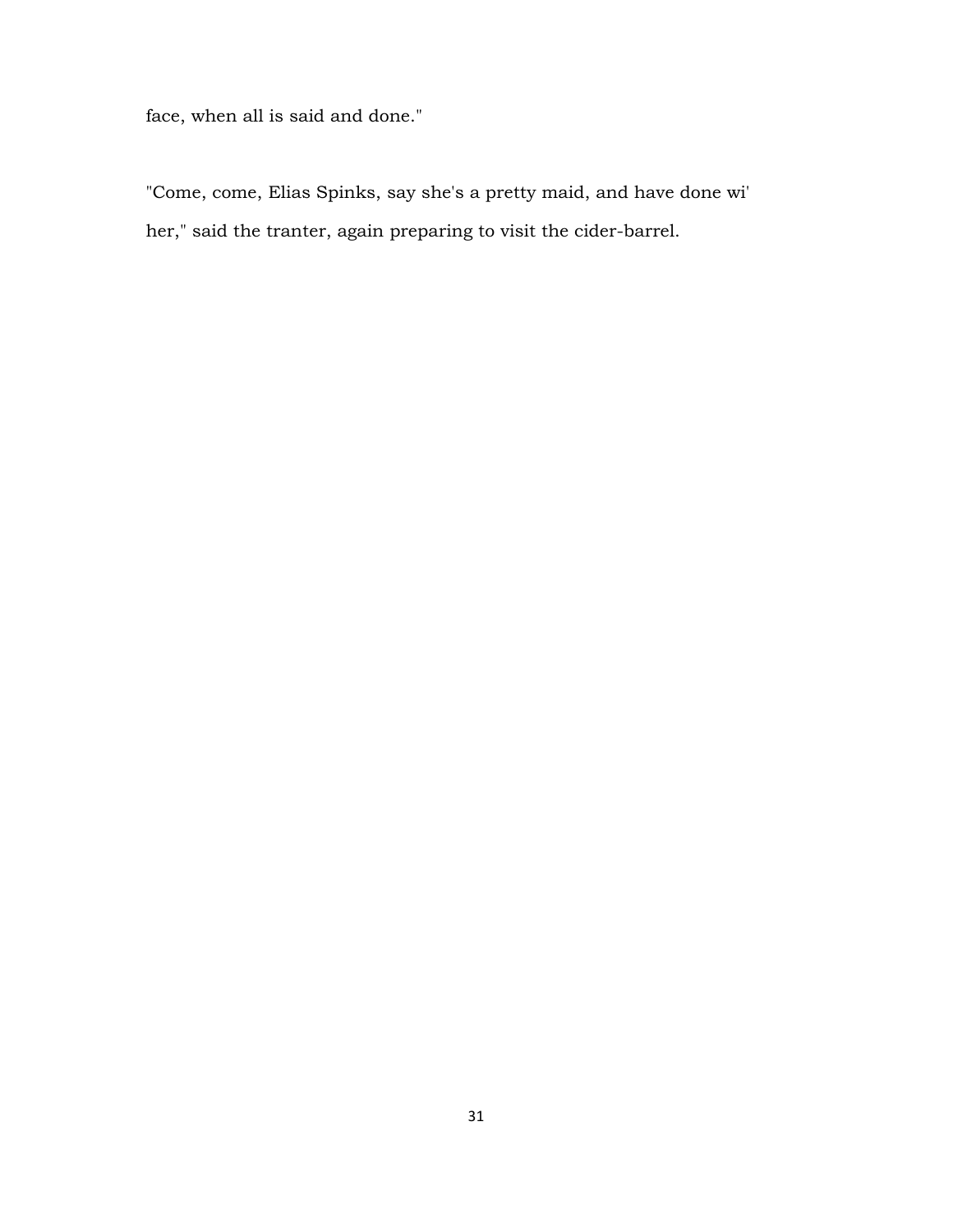## CHAPTER IV: GOING THE ROUNDS

Shortly after ten o'clock the singing-boys arrived at the tranter's house, which was invariably the place of meeting, and preparations were made for the start. The older men and musicians wore thick coats, with stiff perpendicular collars, and coloured handkerchiefs wound round and round the neck till the end came to hand, over all which they just showed their ears and noses, like people looking over a wall. The remainder, stalwart ruddy men and boys, were dressed mainly in snow-white smock-frocks, embroidered upon the shoulders and breasts, in ornamental forms of hearts, diamonds, and zigzags. The cider-mug was emptied for the ninth time, the music-books were arranged, and the pieces finally decided upon. The boys in the meantime put the old horn-lanterns in order, cut candles into short lengths to fit the lanterns; and, a thin fleece of snow having fallen since the early part of the evening, those who had no leggings went to the stable and wound wisps of hay round their ankles to keep the insidious flakes from the interior of their boots.

Mellstock was a parish of considerable acreage, the hamlets composing it lying at a much greater distance from each other than is ordinarily the case. Hence several hours were consumed in playing and singing within hearing of every family, even if but a single air were bestowed on each. There was Lower Mellstock, the main village; half a mile from this were the church and vicarage, and a few other houses, the spot being rather lonely now, though in past centuries it had been the most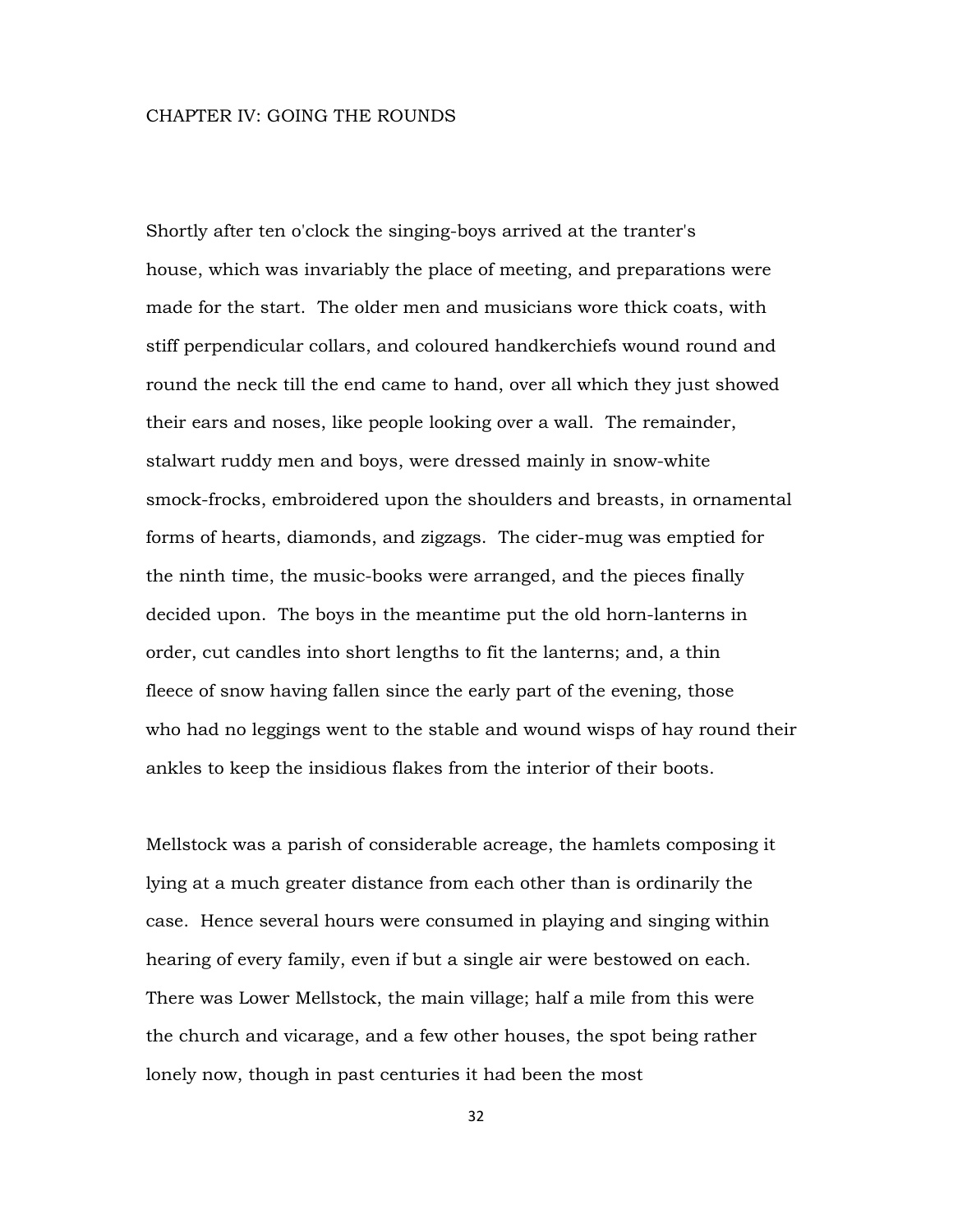thickly-populated quarter of the parish. A mile north-east lay the hamlet of Upper Mellstock, where the tranter lived; and at other points knots of cottages, besides solitary farmsteads and dairies.

Old William Dewy, with the violoncello, played the bass; his grandson Dick the treble violin; and Reuben and Michael Mail the tenor and second violins respectively. The singers consisted of four men and seven boys, upon whom devolved the task of carrying and attending to the lanterns, and holding the books open for the players. Directly music was the theme, old William ever and instinctively came to the front.

"Now mind, neighbours," he said, as they all went out one by one at the door, he himself holding it ajar and regarding them with a critical face as they passed, like a shepherd counting out his sheep. "You two counterboys, keep your ears open to Michael's fingering, and don't ye go straying into the treble part along o' Dick and his set, as ye did last year; and mind this especially when we be in 'Arise, and hail.' Billy Chimlen, don't you sing quite so raving mad as you fain would; and, all o' ye, whatever ye do, keep from making a great scuffle on the ground when we go in at people's gates; but go quietly, so as to strike up all of a sudden, like spirits."

"Farmer Ledlow's first?"

"Farmer Ledlow's first; the rest as usual."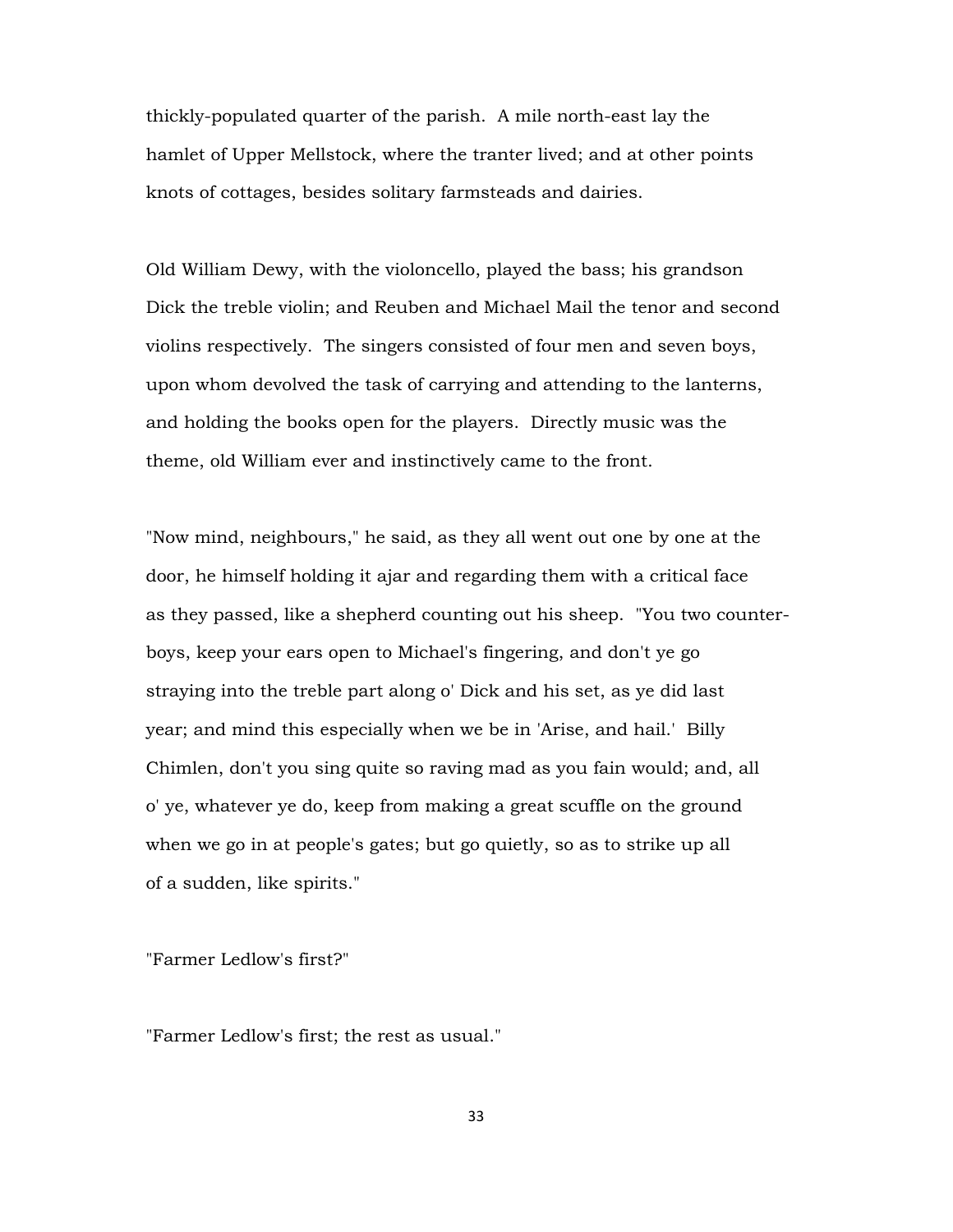"And, Voss," said the tranter terminatively, "you keep house here till about half-past two; then heat the metheglin and cider in the warmer you'll find turned up upon the copper; and bring it wi' the victuals to church-hatch, as th'st know."

\* \* \* \* \*

Just before the clock struck twelve they lighted the lanterns and started. The moon, in her third quarter, had risen since the snowstorm; but the dense accumulation of snow-cloud weakened her power to a faint twilight, which was rather pervasive of the landscape than traceable to the sky. The breeze had gone down, and the rustle of their feet and tones of their speech echoed with an alert rebound from every post, boundary-stone, and ancient wall they passed, even where the distance of the echo's origin was less than a few yards. Beyond their own slight noises nothing was to be heard, save the occasional bark of foxes in the direction of Yalbury Wood, or the brush of a rabbit among the grass now and then, as it scampered out of their way.

Most of the outlying homesteads and hamlets had been visited by about two o'clock; they then passed across the outskirts of a wooded park toward the main village, nobody being at home at the Manor. Pursuing no recognized track, great care was necessary in walking lest their faces should come in contact with the low-hanging boughs of the old lime-trees, which in many spots formed dense over-growths of interlaced branches.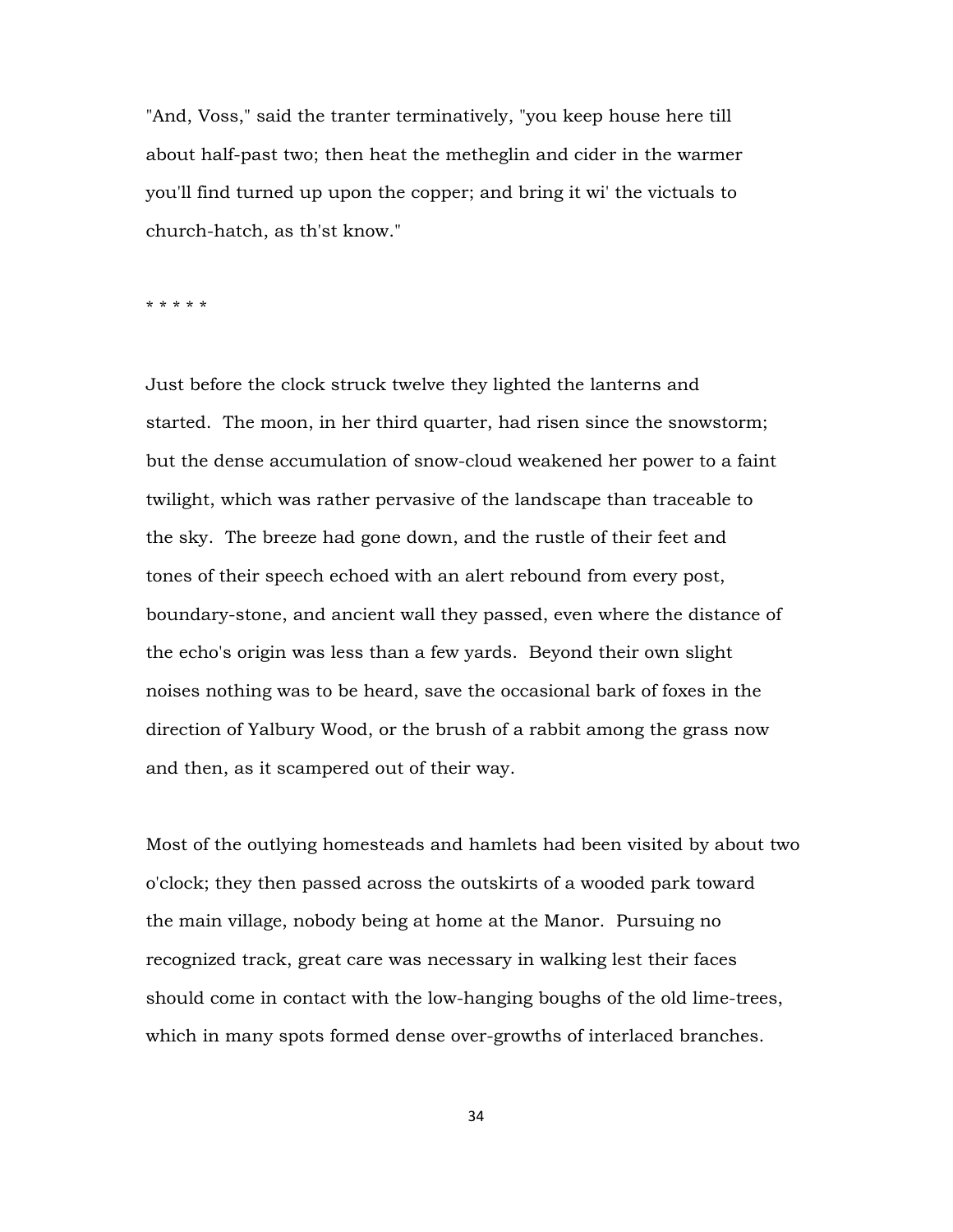"Times have changed from the times they used to be," said Mail, regarding nobody can tell what interesting old panoramas with an inward eye, and letting his outward glance rest on the ground, because it was as convenient a position as any. "People don't care much about us now! I've been thinking we must be almost the last left in the county of the old string players? Barrel-organs, and the things next door to 'em that you blow wi' your foot, have come in terribly of late years."

"Ay!" said Bowman, shaking his head; and old William, on seeing him, did the same thing.

"More's the pity," replied another. "Time was--long and merry ago now!--when not one of the varmits was to be heard of; but it served some of the quires right. They should have stuck to strings as we did, and kept out clarinets, and done away with serpents. If you'd thrive in musical religion, stick to strings, says I."

"Strings be safe soul-lifters, as far as that do go," said Mr. Spinks.

"Yet there's worse things than serpents," said Mr. Penny. "Old things pass away, 'tis true; but a serpent was a good old note: a deep rich note was the serpent."

"Clar'nets, however, be bad at all times," said Michael Mail. "One Christmas--years agone now, years--I went the rounds wi' the Weatherbury quire. 'Twas a hard frosty night, and the keys of all the clar'nets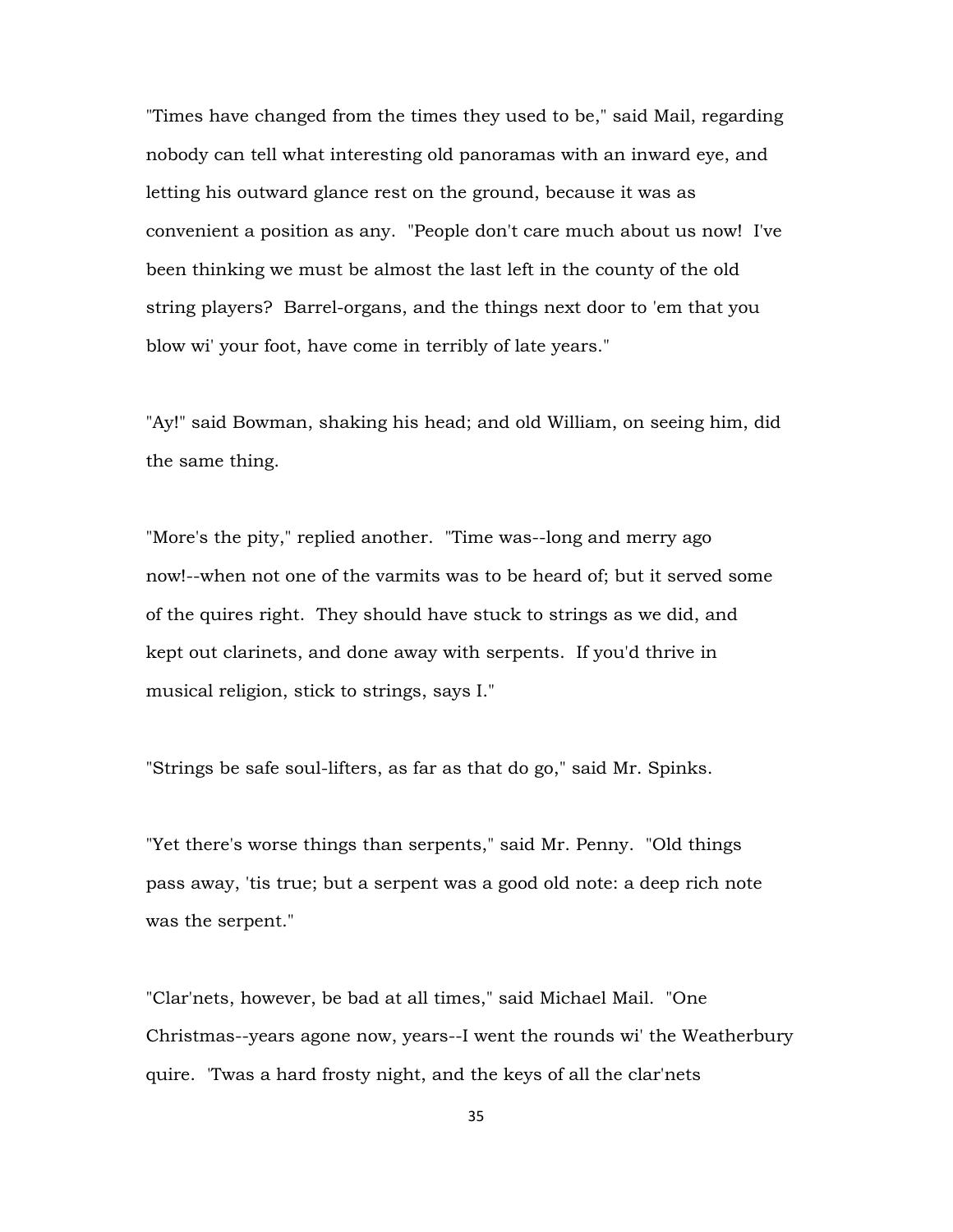froze--ah, they did freeze!--so that 'twas like drawing a cork every time a key was opened; and the players o' 'em had to go into a hedger-and-ditcher's chimley-corner, and thaw their clar'nets every now and then. An icicle o' spet hung down from the end of every man's clar'net a span long; and as to fingers--well, there, if ye'll believe me, we had no fingers at all, to our knowing."

"I can well bring back to my mind," said Mr. Penny, "what I said to poor Joseph Ryme (who took the treble part in Chalk-Newton Church for twoand-

forty year) when they thought of having clar'nets there. 'Joseph,' I said, says I, 'depend upon't, if so be you have them tooting clar'nets you'll spoil the whole set-out. Clar'nets were not made for the service of the Lard; you can see it by looking at 'em,' I said. And what came o't? Why, souls, the parson set up a barrel-organ on his own account within two years o' the time I spoke, and the old quire went to nothing."

"As far as look is concerned," said the tranter, "I don't for my part see that a fiddle is much nearer heaven than a clar'net. 'Tis further off. There's always a rakish, scampish twist about a fiddle's looks that seems to say the Wicked One had a hand in making o'en; while angels be supposed to play clar'nets in heaven, or som'at like 'em, if ye may believe picters."

"Robert Penny, you was in the right," broke in the eldest Dewy. "They should ha' stuck to strings. Your brass-man is a rafting dog--well and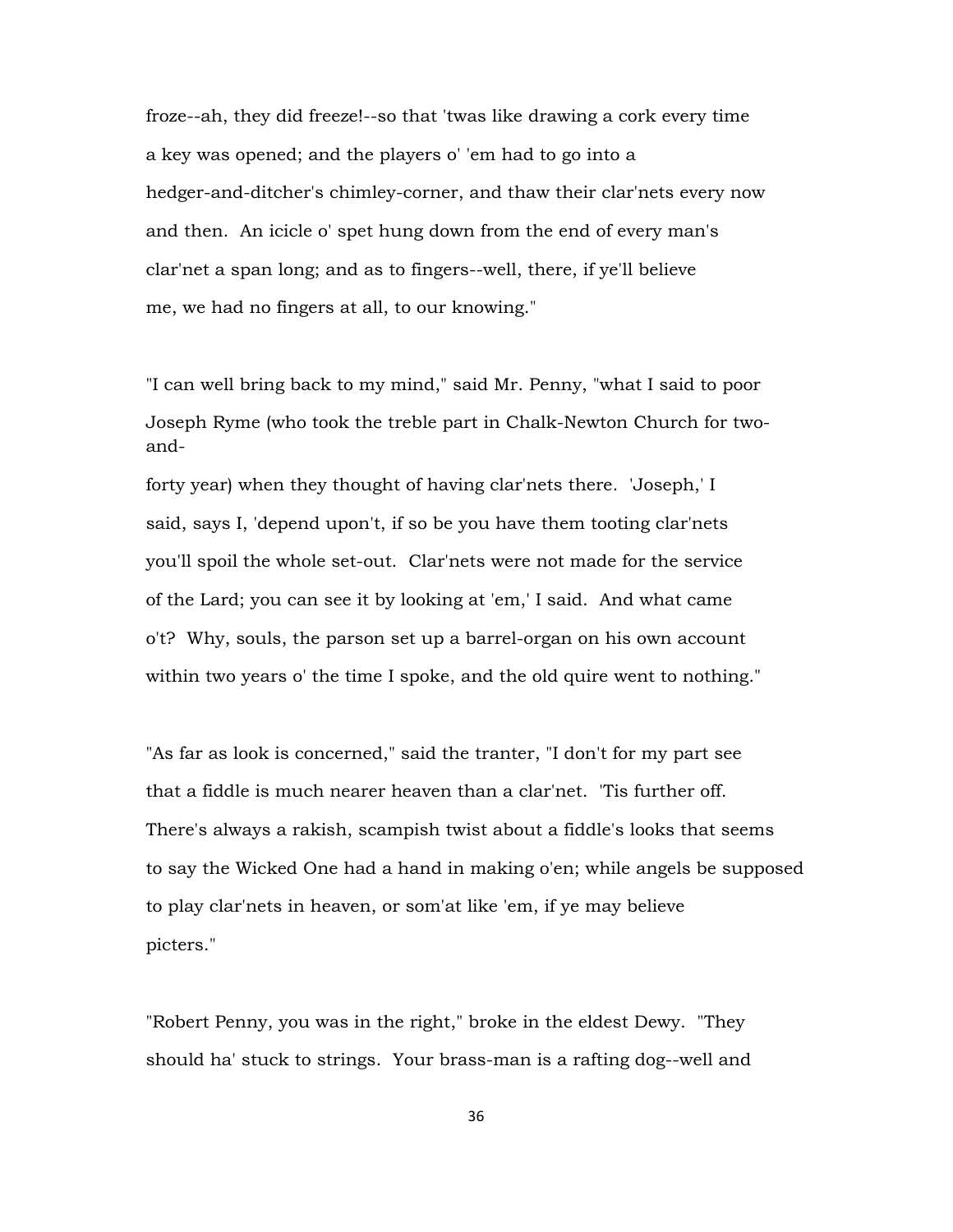good; your reed-man is a dab at stirring ye--well and good; your drum-man is a rare bowel-shaker--good again. But I don't care who hears me say it, nothing will spak to your heart wi' the sweetness o' the man of strings!"

"Strings for ever!" said little Jimmy.

"Strings alone would have held their ground against all the new comers in creation." ("True, true!" said Bowman.) "But clarinets was death." ("Death they was!" said Mr. Penny.) "And harmonions," William continued in a louder voice, and getting excited by these signs of approval, "harmonions and barrel-organs" ("Ah!" and groans from Spinks) "be miserable--what shall I call 'em?--miserable--"

"Sinners," suggested Jimmy, who made large strides like the men, and did not lag behind like the other little boys.

"Miserable dumbledores!"

"Right, William, and so they be--miserable dumbledores!" said the choir with unanimity.

By this time they were crossing to a gate in the direction of the school, which, standing on a slight eminence at the junction of three ways, now rose in unvarying and dark flatness against the sky. The instruments were retuned, and all the band entered the school enclosure, enjoined by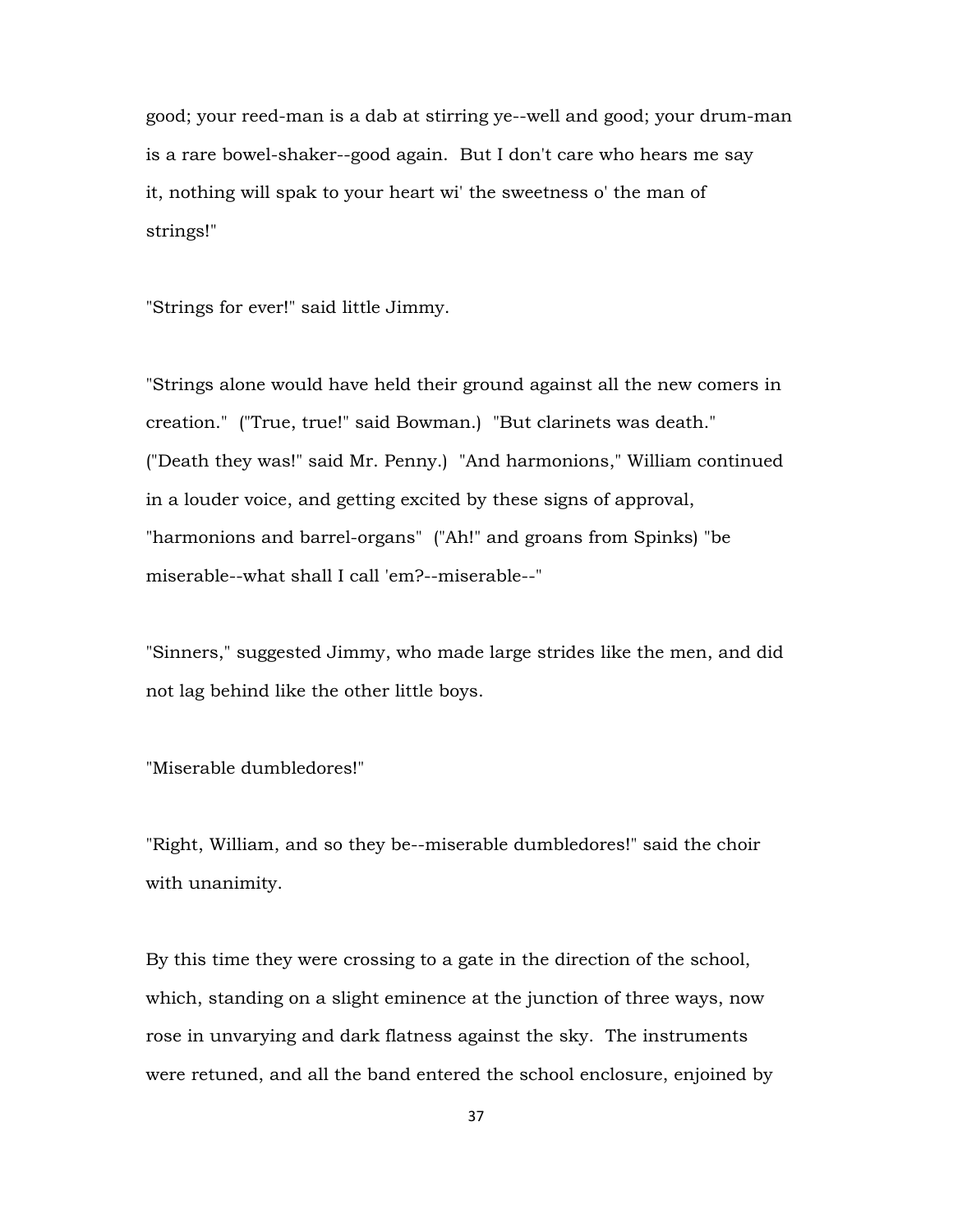old William to keep upon the grass.

"Number seventy-eight," he softly gave out as they formed round in a semicircle, the boys opening the lanterns to get a clearer light, and directing their rays on the books.

Then passed forth into the quiet night an ancient and time-worn hymn, embodying a quaint Christianity in words orally transmitted from father to son through several generations down to the present characters, who sang them out right earnestly:

"Remember Adam's fall,

O thou Man:

 Remember Adam's fall From Heaven to Hell. Remember Adam's fall; How he hath condemn'd all In Hell perpetual There for to dwell.

Remember God's goodnesse,

O thou Man:

Remember God's goodnesse,

His promise made.

Remember God's goodnesse;

He sent His Son sinlesse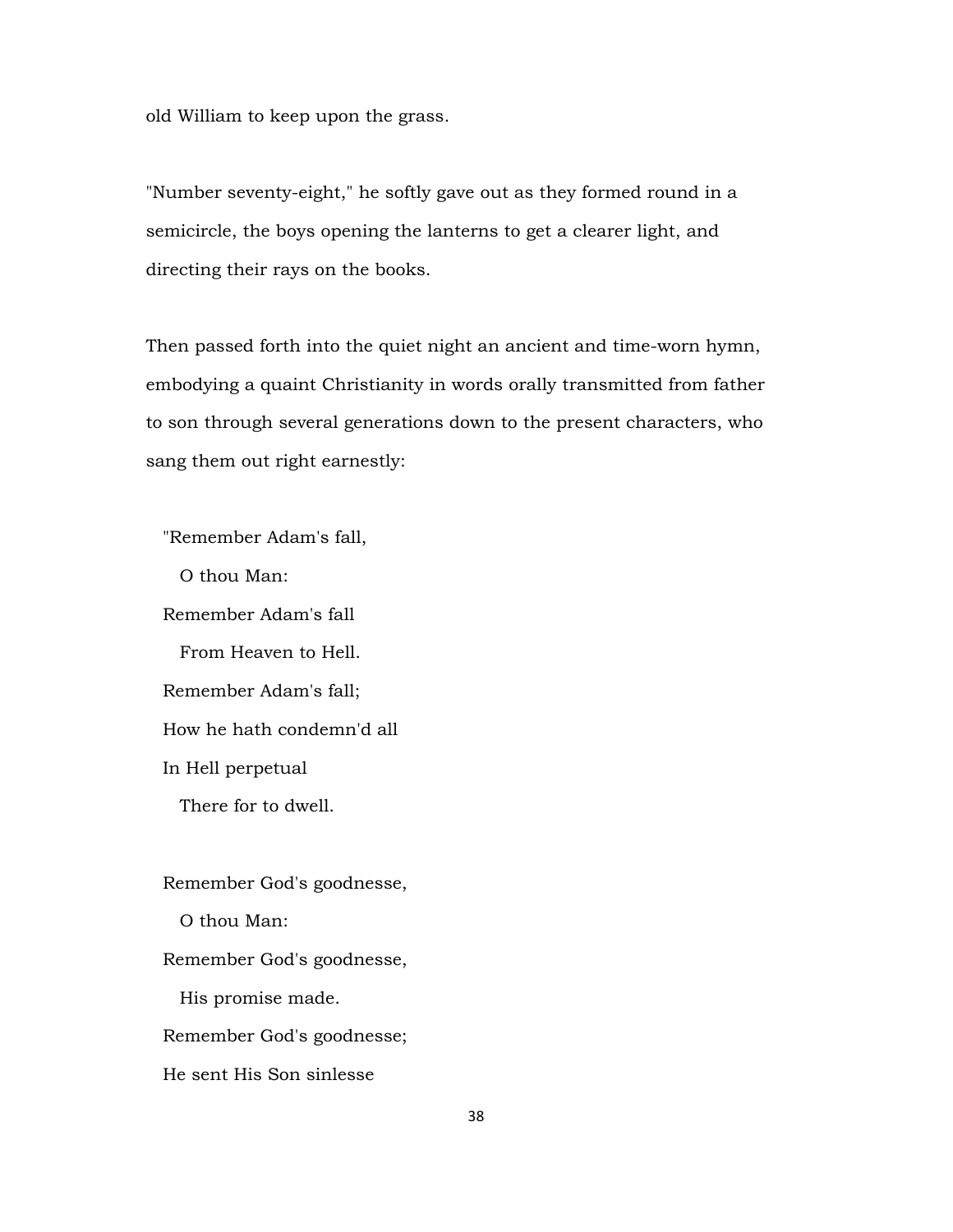Our ails for to redress;

Be not afraid!

 In Bethlehem He was born, O thou Man: In Bethlehem He was born, For mankind's sake. In Bethlehem He was born, Christmas-day i' the morn: Our Saviour thought no scorn Our faults to take.

 Give thanks to God alway, O thou Man: Give thanks to God alway With heart-most joy. Give thanks to God alway On this our joyful day: Let all men sing and say, Holy, Holy!"

Having concluded the last note, they listened for a minute or two, but found that no sound issued from the schoolhouse.

"Four breaths, and then, 'O, what unbounded goodness!' number fifty-nine," said William.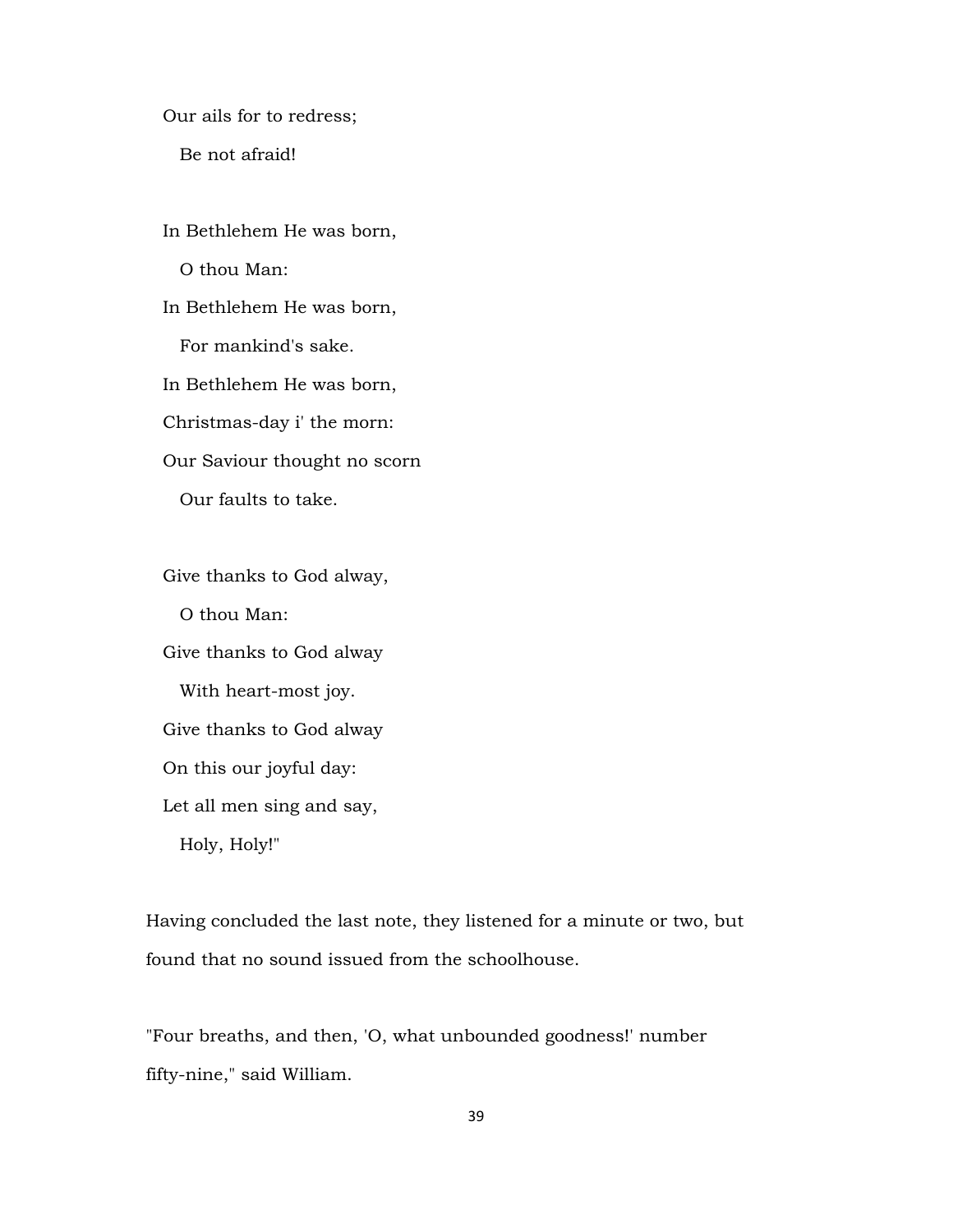This was duly gone through, and no notice whatever seemed to be taken of the performance.

"Good guide us, surely 'tisn't a' empty house, as befell us in the year thirty-nine and forty-three!" said old Dewy.

"Perhaps she's jist come from some musical city, and sneers at our doings?" the tranter whispered.

"'Od rabbit her!" said Mr. Penny, with an annihilating look at a corner of the school chimney, "I don't quite stomach her, if this is it. Your plain music well done is as worthy as your other sort done bad, a' b'lieve, souls; so say I."

"Four breaths, and then the last," said the leader authoritatively. "'Rejoice, ye Tenants of the Earth,' number sixty-four."

At the close, waiting yet another minute, he said in a clear loud voice, as he had said in the village at that hour and season for the previous forty years--"A merry Christmas to ye!"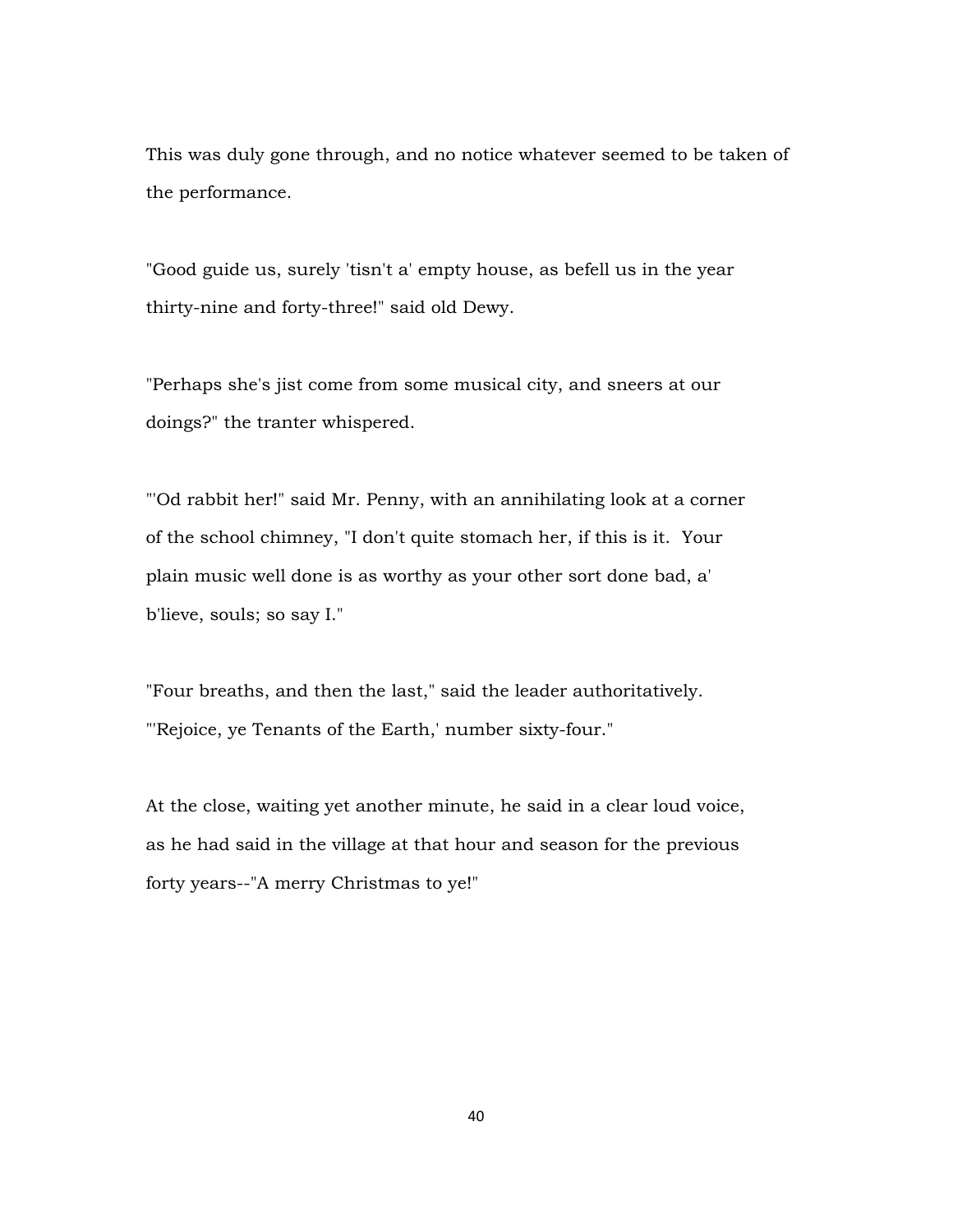#### CHAPTER V: THE LISTENERS

When the expectant stillness consequent upon the exclamation had nearly died out of them all, an increasing light made itself visible in one of the windows of the upper floor. It came so close to the blind that the exact position of the flame could be perceived from the outside. Remaining steady for an instant, the blind went upward from before it, revealing to thirty concentrated eyes a young girl, framed as a picture by the window architrave, and unconsciously illuminating her countenance to a vivid brightness by a candle she held in her left hand, close to her face, her right hand being extended to the side of the window. She was wrapped in a white robe of some kind, whilst down her shoulders fell a twining profusion of marvellously rich hair, in a wild disorder which proclaimed it to be only during the invisible hours of the night that such a condition was discoverable. Her bright eyes were looking into the grey world outside with an uncertain expression, oscillating between courage and shyness, which, as she recognized the semicircular group of dark forms gathered before her, transformed itself into pleasant resolution.

Opening the window, she said lightly and warmly--"Thank you, singers, thank you!"

Together went the window quickly and quietly, and the blind started downward on its return to its place. Her fair forehead and eyes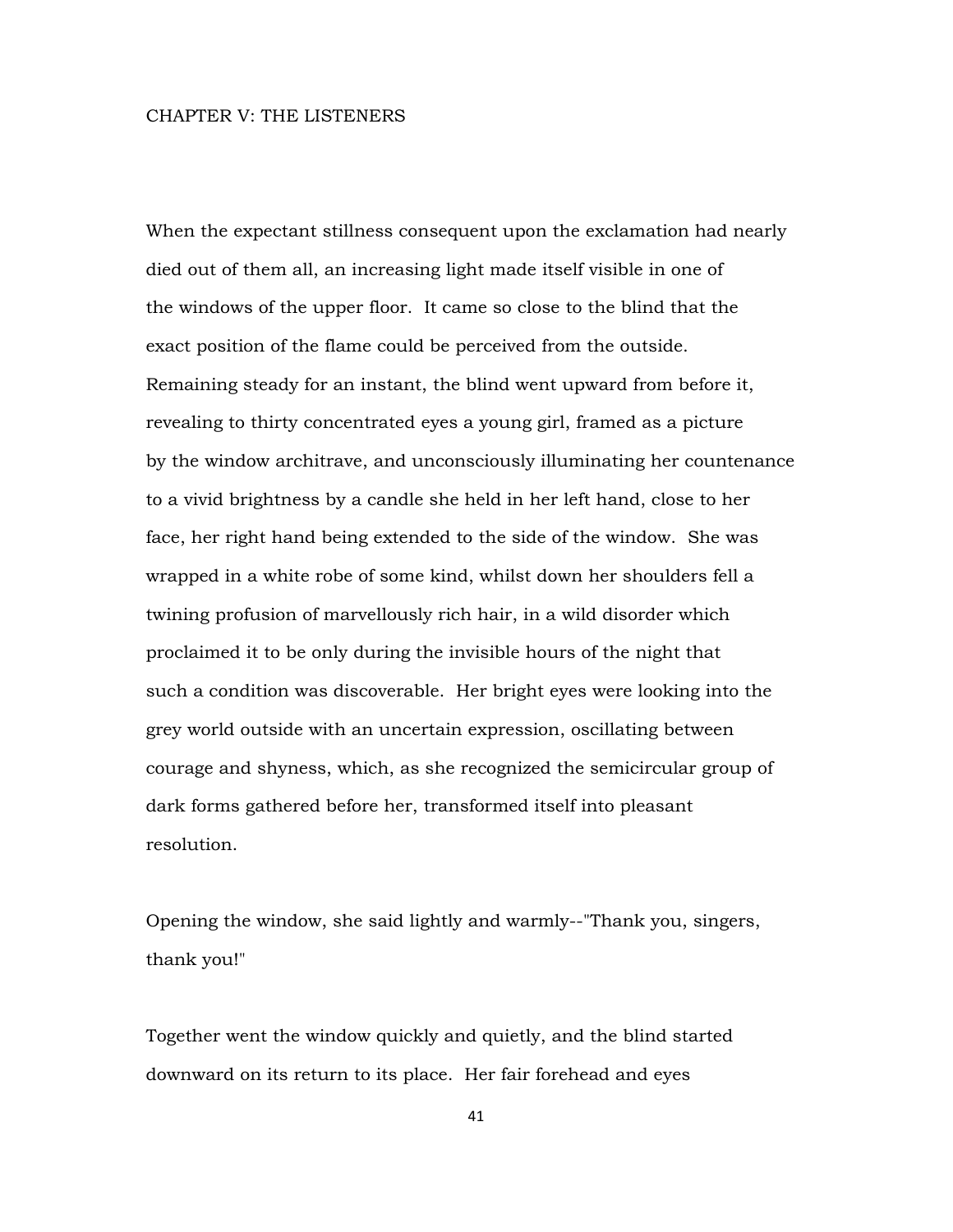vanished; her little mouth; her neck and shoulders; all of her. Then the spot of candlelight shone nebulously as before; then it moved away.

"How pretty!" exclaimed Dick Dewy.

"If she'd been rale wexwork she couldn't ha' been comelier," said Michael Mail.

"As near a thing to a spiritual vision as ever I wish to see!" said tranter Dewy.

"O, sich I never, never see!" said Leaf fervently.

All the rest, after clearing their throats and adjusting their hats, agreed that such a sight was worth singing for.

"Now to Farmer Shiner's, and then replenish our insides, father?" said the tranter.

"Wi' all my heart," said old William, shouldering his bass-viol.

Farmer Shiner's was a queer lump of a house, standing at the corner of a lane that ran into the principal thoroughfare. The upper windows were much wider than they were high, and this feature, together with a broad bay-window where the door might have been expected, gave it by day the aspect of a human countenance turned askance, and wearing a sly and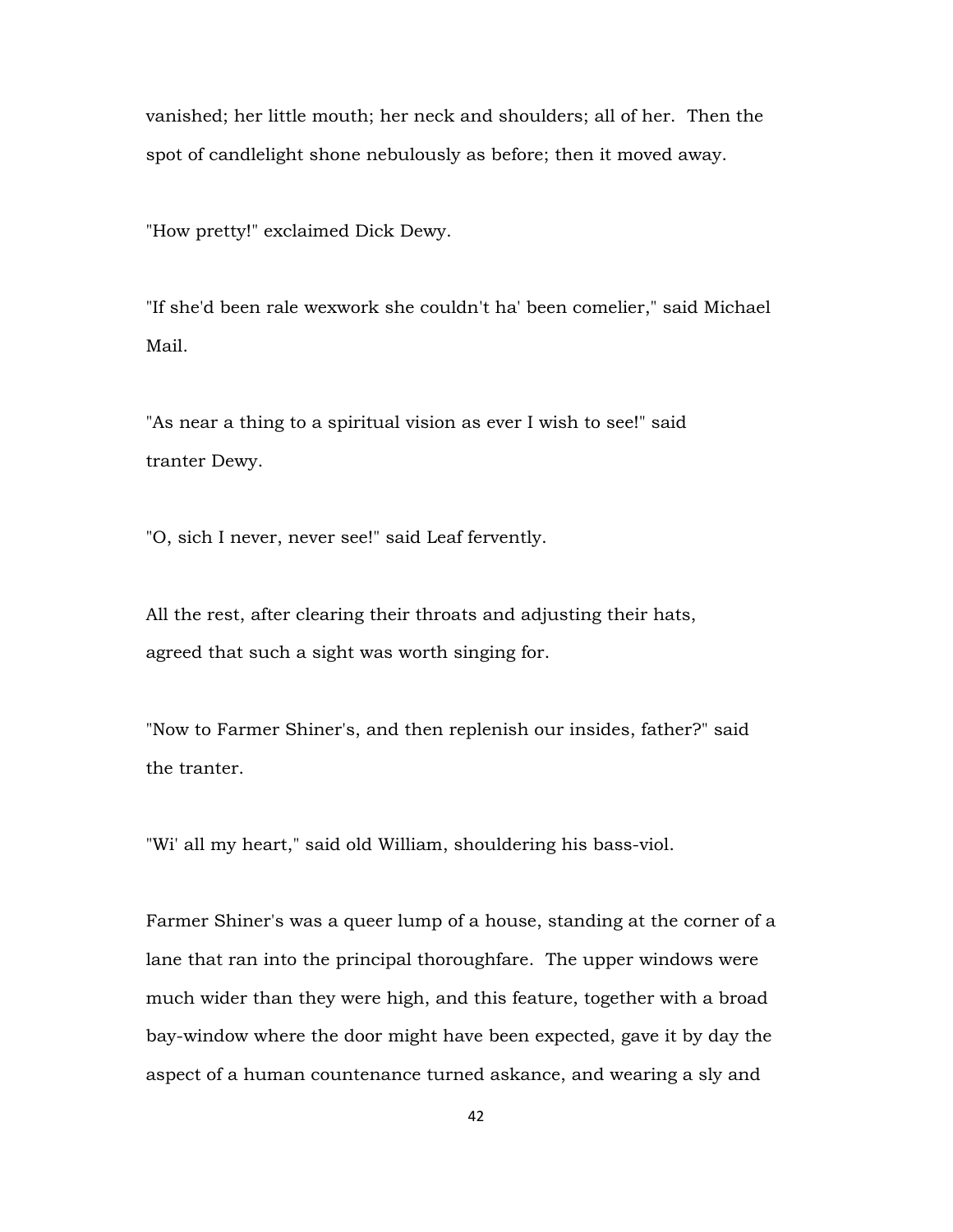wicked leer. To-night nothing was visible but the outline of the roof upon the sky.

The front of this building was reached, and the preliminaries arranged as usual.

"Four breaths, and number thirty-two, 'Behold the Morning Star,'" said old William.

They had reached the end of the second verse, and the fiddlers were doing the up bow-stroke previously to pouring forth the opening chord of the third verse, when, without a light appearing or any signal being given, a roaring voice exclaimed--

"Shut up, woll 'ee! Don't make your blaring row here! A feller wi' a headache enough to split his skull likes a quiet night!"

Slam went the window.

"Hullo, that's a' ugly blow for we!" said the tranter, in a keenly appreciative voice, and turning to his companions.

"Finish the carrel, all who be friends of harmony!" commanded old William; and they continued to the end.

"Four breaths, and number nineteen!" said William firmly. "Give it him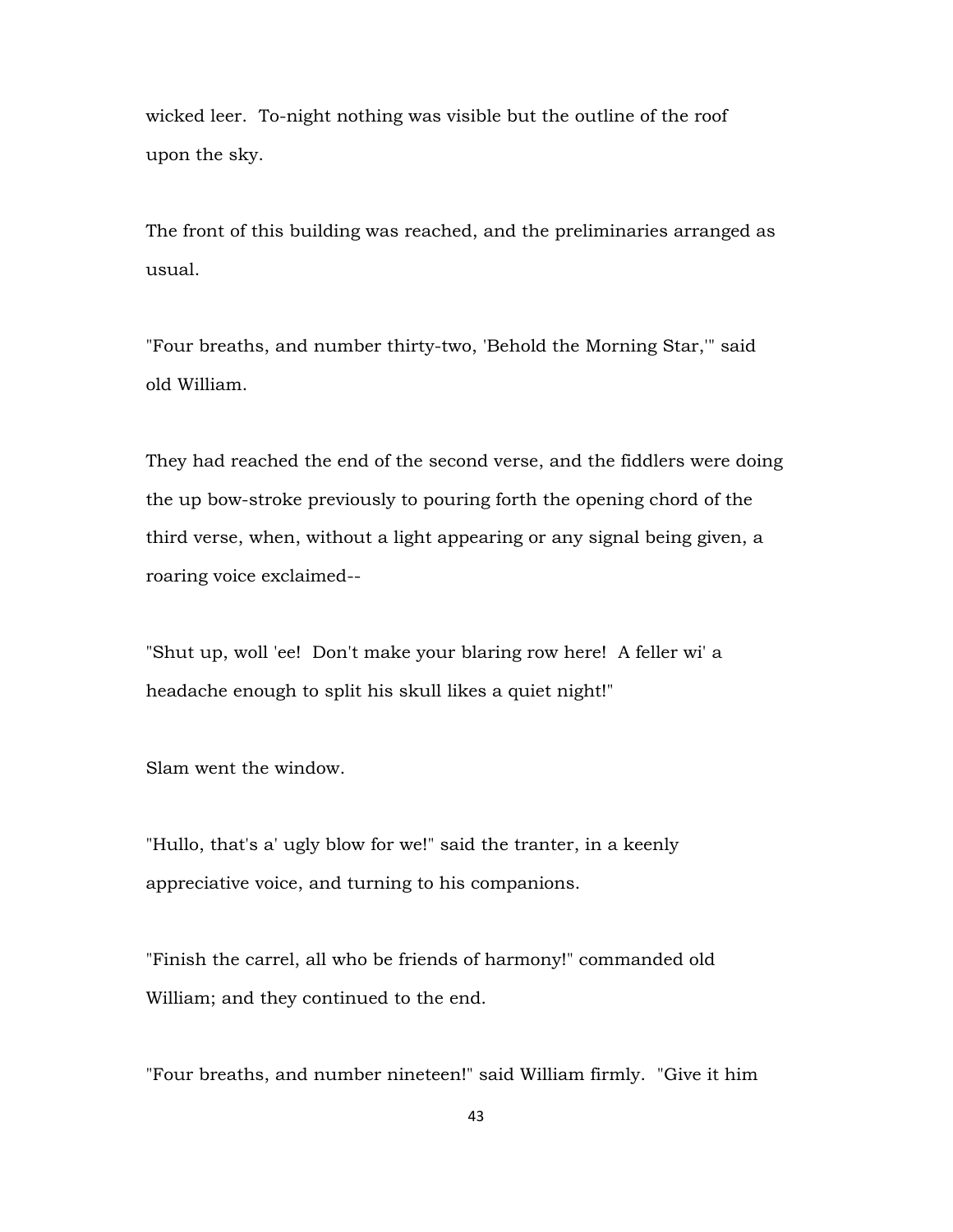well; the quire can't be insulted in this manner!"

A light now flashed into existence, the window opened, and the farmer stood revealed as one in a terrific passion.

"Drown en!--drown en!" the tranter cried, fiddling frantically. "Play fortissimy, and drown his spaking!"

"Fortissimy!" said Michael Mail, and the music and singing waxed so loud that it was impossible to know what Mr. Shiner had said, was saying, or was about to say; but wildly flinging his arms and body about in the forms of capital Xs and Ys, he appeared to utter enough invectives to consign the whole parish to perdition.

"Very onseemly--very!" said old William, as they retired. "Never such a dreadful scene in the whole round o' my carrel practice--never! And he a churchwarden!"

"Only a drap o' drink got into his head," said the tranter. "Man's well enough when he's in his religious frame. He's in his worldly frame now. Must ask en to our bit of a party to-morrow night, I suppose, and so put en in humour again. We bear no mortal man ill-will."

They now crossed Mellstock Bridge, and went along an embowered path beside the Froom towards the church and vicarage, meeting Voss with the hot mead and bread-and-cheese as they were approaching the churchyard.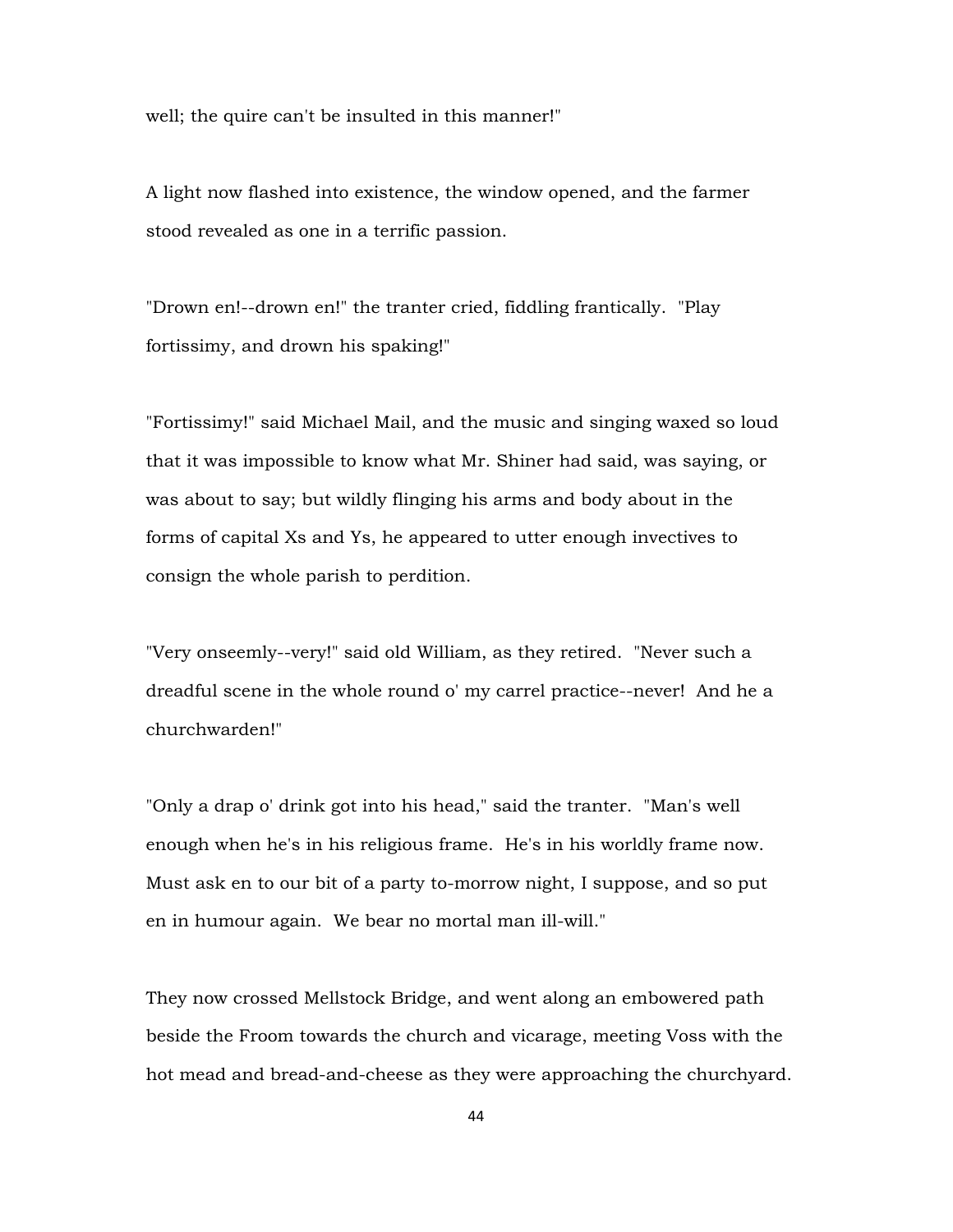This determined them to eat and drink before proceeding further, and they entered the church and ascended to the gallery. The lanterns were opened, and the whole body sat round against the walls on benches and whatever else was available, and made a hearty meal. In the pauses of conversation there could be heard through the floor overhead a little world of undertones and creaks from the halting clockwork, which never spread further than the tower they were born in, and raised in the more meditative minds a fancy that here lay the direct pathway of Time.

Having done eating and drinking, they again tuned the instruments, and once more the party emerged into the night air.

"Where's Dick?" said old Dewy.

Every man looked round upon every other man, as if Dick might have been transmuted into one or the other; and then they said they didn't know.

"Well now, that's what I call very nasty of Master Dicky, that I do," said Michael Mail.

"He've clinked off home-along, depend upon't," another suggested, though not quite believing that he had.

"Dick!" exclaimed the tranter, and his voice rolled sonorously forth among the yews.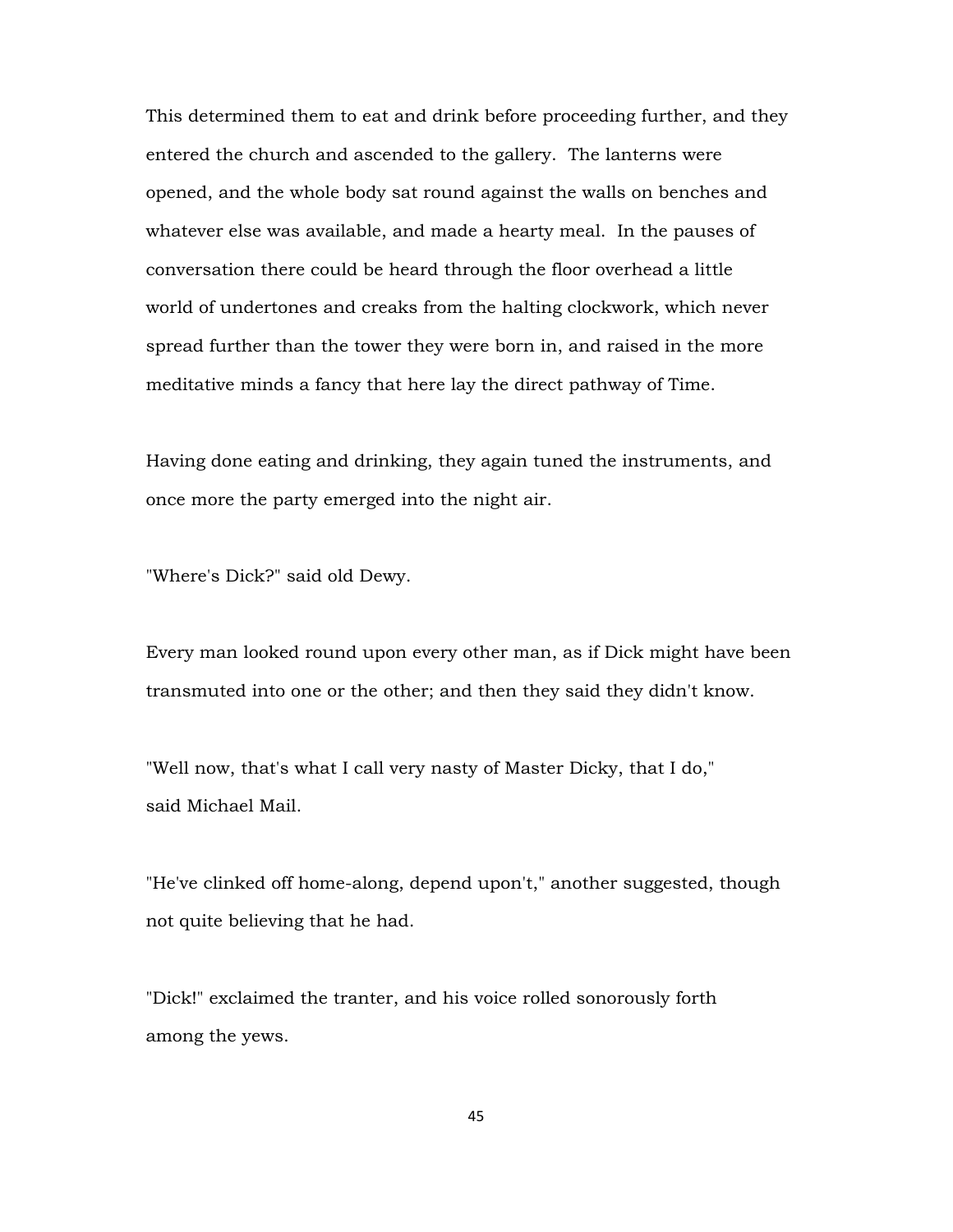He suspended his muscles rigid as stone whilst listening for an answer, and finding he listened in vain, turned to the assemblage.

"The treble man too! Now if he'd been a tenor or counter chap, we might ha' contrived the rest o't without en, you see. But for a quire to lose the treble, why, my sonnies, you may so well lose your . . . " The tranter paused, unable to mention an image vast enough for the occasion.

"Your head at once," suggested Mr. Penny.

The tranter moved a pace, as if it were puerile of people to complete sentences when there were more pressing things to be done.

"Was ever heard such a thing as a young man leaving his work half done and turning tail like this!"

"Never," replied Bowman, in a tone signifying that he was the last man in the world to wish to withhold the formal finish required of him.

"I hope no fatal tragedy has overtook the lad!" said his grandfather.

"O no," replied tranter Dewy placidly. "Wonder where he's put that there fiddle of his. Why that fiddle cost thirty shillings, and good words besides. Somewhere in the damp, without doubt; that instrument will be unglued and spoilt in ten minutes--ten! ay, two."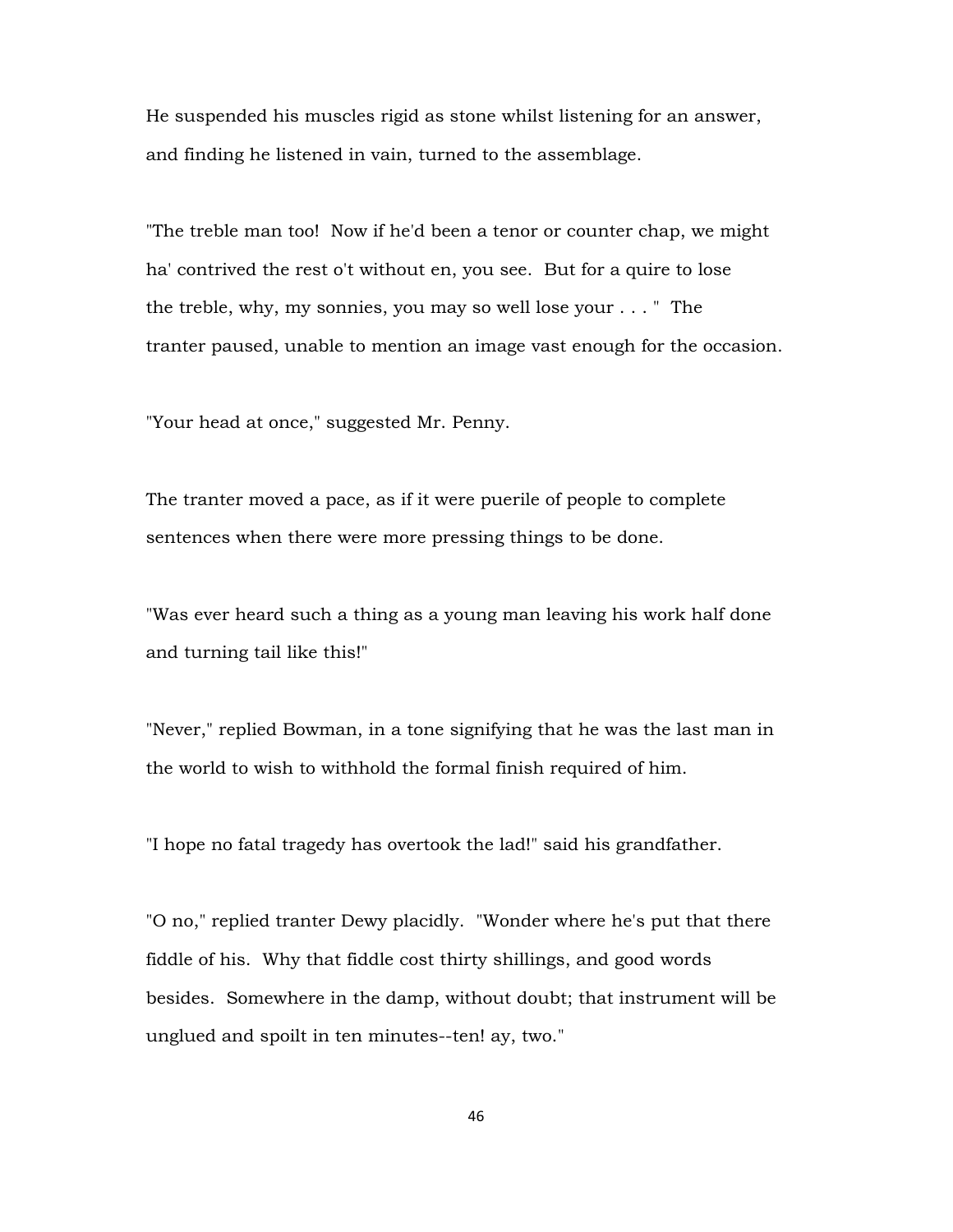"What in the name o' righteousness can have happened?" said old William, more uneasily. "Perhaps he's drownded!"

Leaving their lanterns and instruments in the belfry they retraced their steps along the waterside track. "A strapping lad like Dick d'know better than let anything happen onawares," Reuben remarked. "There's sure to be some poor little scram reason for't staring us in the face all the while." He lowered his voice to a mysterious tone: "Neighbours, have ye noticed any sign of a scornful woman in his head, or suchlike?"

"Not a glimmer of such a body. He's as clear as water yet."

"And Dicky said he should never marry," cried Jimmy, "but live at home always along wi' mother and we!"

"Ay, ay, my sonny; every lad has said that in his time."

They had now again reached the precincts of Mr. Shiner's, but hearing nobody in that direction, one or two went across to the schoolhouse. A light was still burning in the bedroom, and though the blind was down, the window had been slightly opened, as if to admit the distant notes of the carollers to the ears of the occupant of the room.

Opposite the window, leaning motionless against a beech tree, was the lost man, his arms folded, his head thrown back, his eyes fixed upon the illuminated lattice.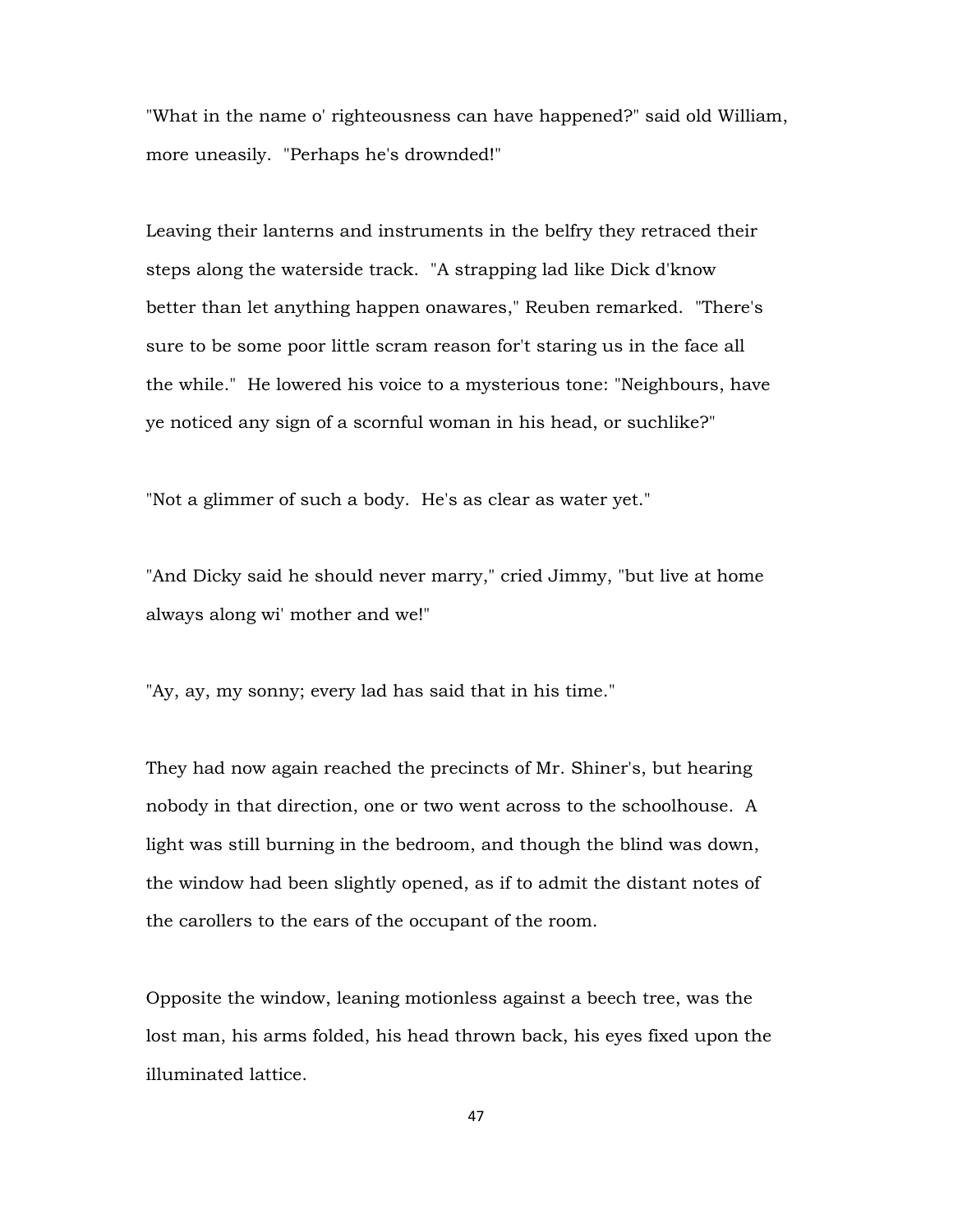"Why, Dick, is that thee? What b'st doing here?"

Dick's body instantly flew into a more rational attitude, and his head was seen to turn east and west in the gloom, as if endeavouring to discern some proper answer to that question; and at last he said in rather feeble accents--"Nothing, father."

"Th'st take long enough time about it then, upon my body," said the tranter, as they all turned anew towards the vicarage.

"I thought you hadn't done having snap in the gallery," said Dick.

"Why, we've been traypsing and rambling about, looking everywhere, and thinking you'd done fifty deathly things, and here have you been at nothing at all!"

"The stupidness lies in that point of it being nothing at all," murmured Mr. Spinks.

The vicarage front was their next field of operation, and Mr. Maybold, the lately-arrived incumbent, duly received his share of the night's harmonies. It was hoped that by reason of his profession he would have been led to open the window, and an extra carol in quick time was added to draw him forth. But Mr. Maybold made no stir.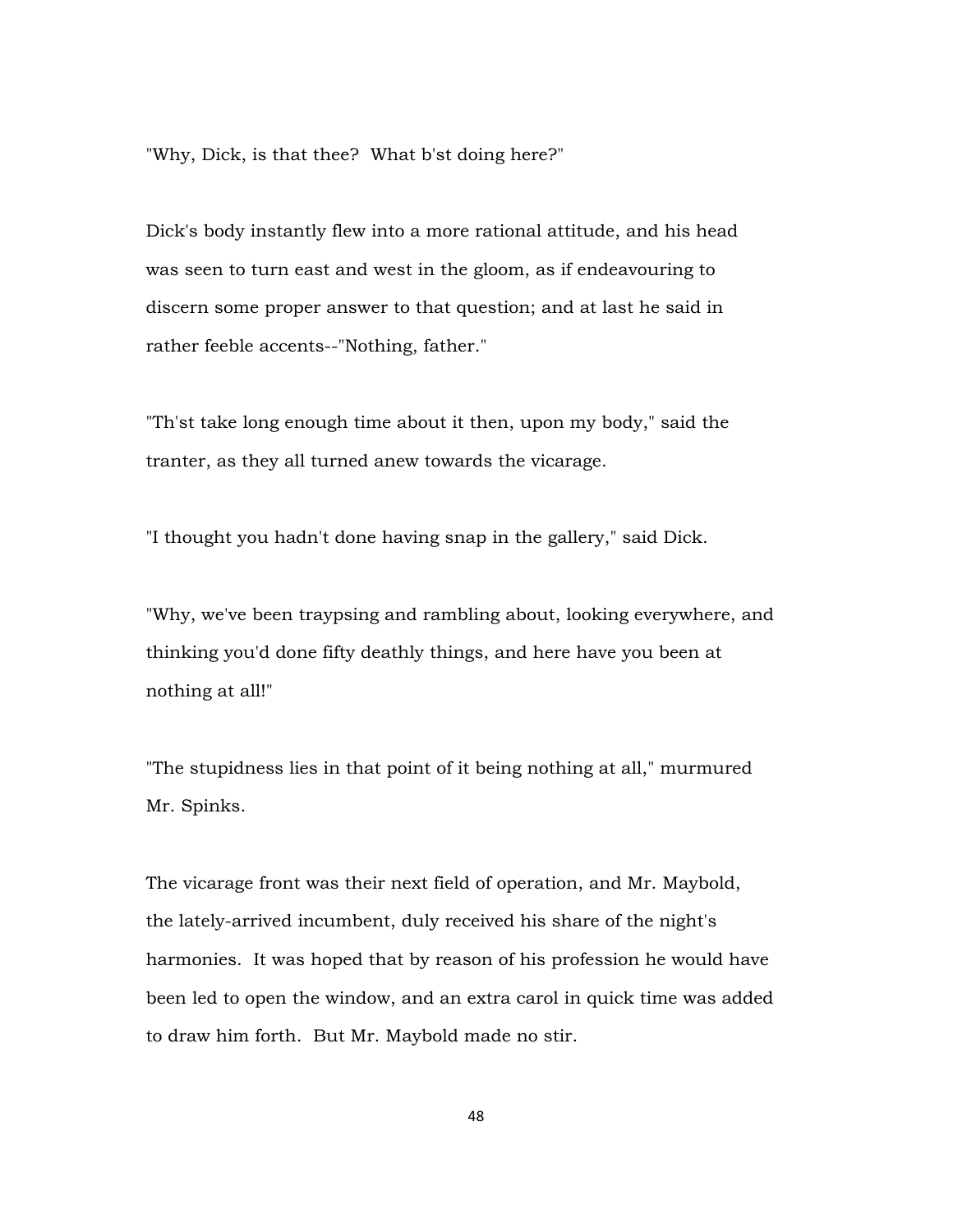"A bad sign!" said old William, shaking his head.

However, at that same instant a musical voice was heard exclaiming from inner depths of bedclothes--"Thanks, villagers!"

"What did he say?" asked Bowman, who was rather dull of hearing. Bowman's

voice, being therefore loud, had been heard by the vicar within.

"I said, 'Thanks, villagers!'" cried the vicar again.

"Oh, we didn't hear 'ee the first time!" cried Bowman.

"Now don't for heaven's sake spoil the young man's temper by answering like that!" said the tranter.

"You won't do that, my friends!" the vicar shouted.

"Well to be sure, what ears!" said Mr. Penny in a whisper. "Beats any horse or dog in the parish, and depend upon't, that's a sign he's a proper clever chap."

"We shall see that in time," said the tranter.

Old William, in his gratitude for such thanks from a comparatively new inhabitant, was anxious to play all the tunes over again; but renounced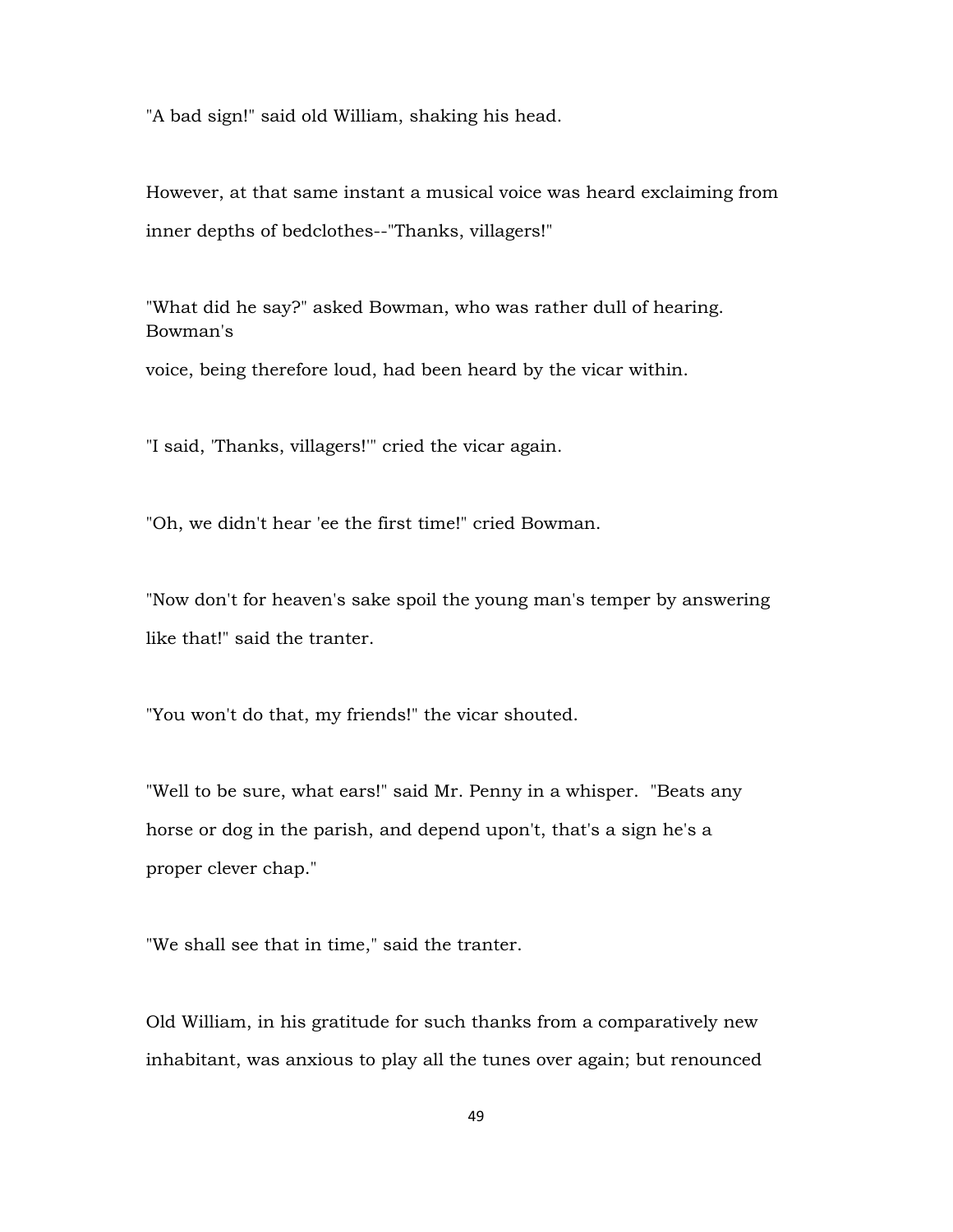his desire on being reminded by Reuben that it would be best to leave well alone.

"Now putting two and two together," the tranter continued, as they went their way over the hill, and across to the last remaining houses; "that is, in the form of that young female vision we zeed just now, and this young tenor-voiced parson, my belief is she'll wind en round her finger, and twist the pore young feller about like the figure of 8--that she will so, my sonnies."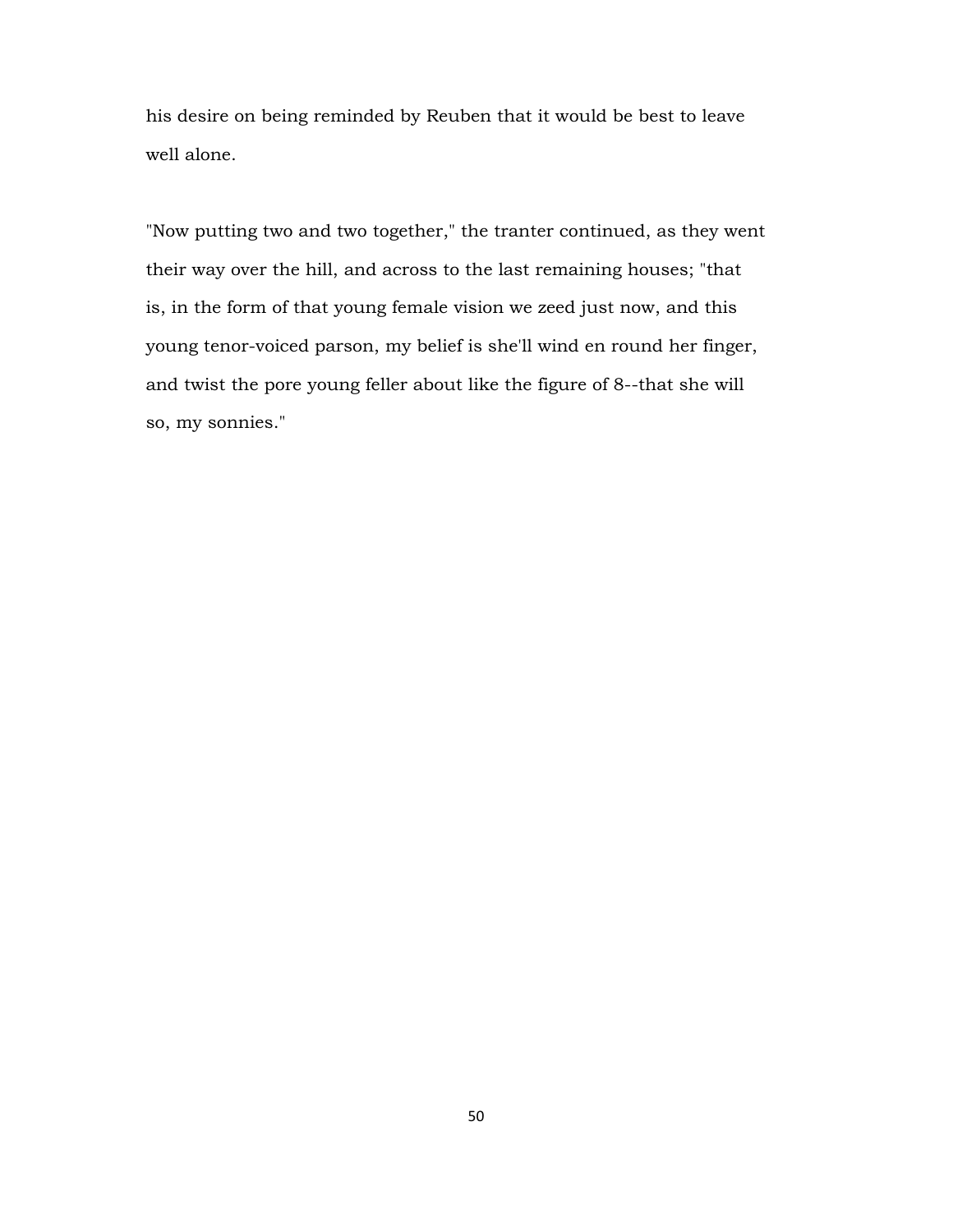## CHAPTER VI: CHRISTMAS MORNING

The choir at last reached their beds, and slept like the rest of the parish. Dick's slumbers, through the three or four hours remaining for rest, were disturbed and slight; an exhaustive variation upon the incidents that had passed that night in connection with the school-window going on in his brain every moment of the time.

In the morning, do what he would--go upstairs, downstairs, out of doors, speak of the wind and weather, or what not--he could not refrain from an unceasing renewal, in imagination, of that interesting enactment. Tilted on the edge of one foot he stood beside the fireplace, watching his mother grilling rashers; but there was nothing in grilling, he thought, unless the Vision grilled. The limp rasher hung down between the bars of the gridiron like a cat in a child's arms; but there was nothing in similes, unless She uttered them. He looked at the daylight shadows of a yellow hue, dancing with the firelight shadows in blue on the whitewashed chimney corner, but there was nothing in shadows. "Perhaps the new young

wom--sch--Miss Fancy Day will sing in church with us this morning," he said.

The tranter looked a long time before he replied, "I fancy she will; and yet I fancy she won't."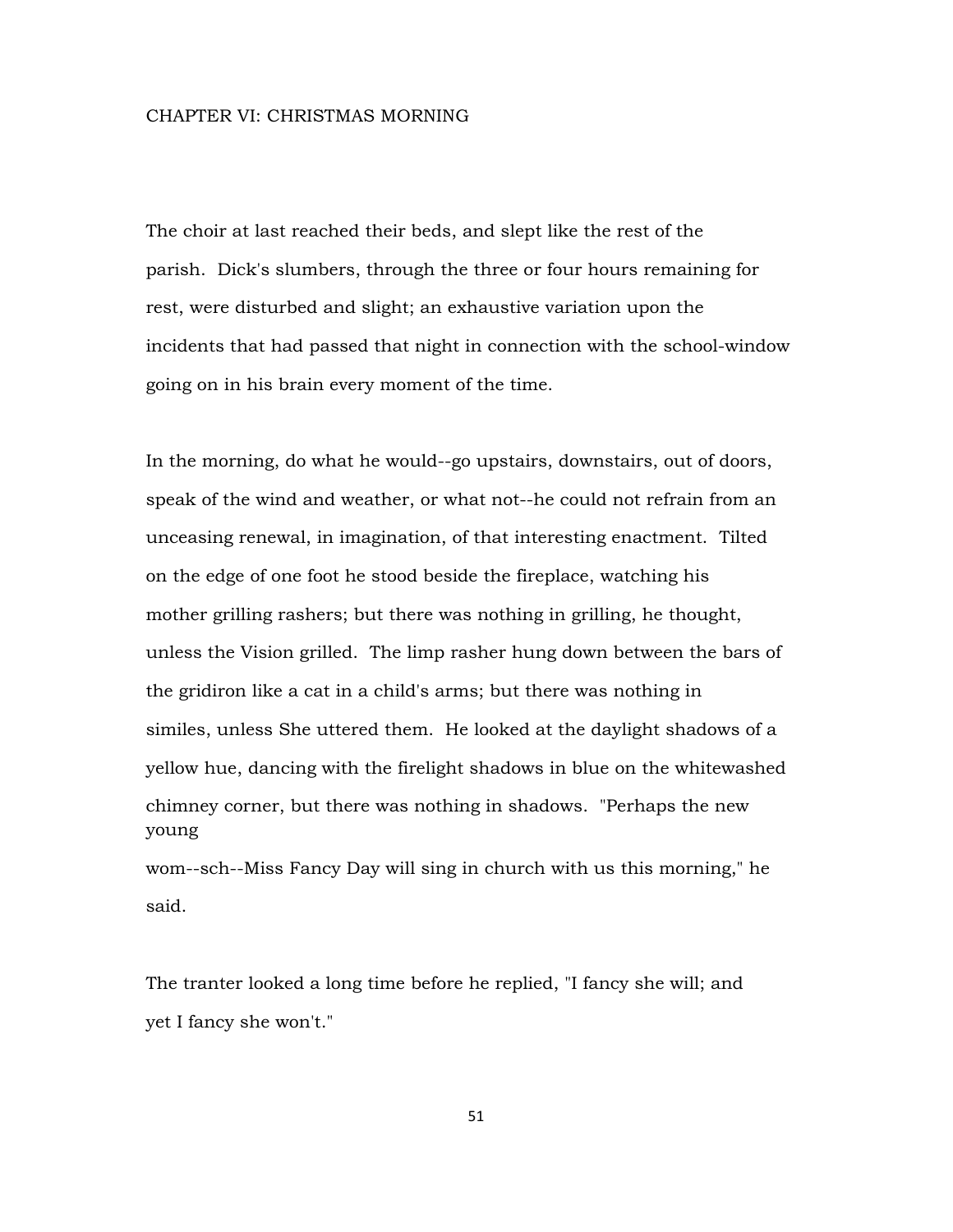Dick implied that such a remark was rather to be tolerated than admired; though deliberateness in speech was known to have, as a rule, more to do with the machinery of the tranter's throat than with the matter enunciated.

They made preparations for going to church as usual; Dick with extreme alacrity, though he would not definitely consider why he was so religious. His wonderful nicety in brushing and cleaning his best light boots had features which elevated it to the rank of an art. Every particle and speck of last week's mud was scraped and brushed from toe and heel; new blacking from the packet was carefully mixed and made use of, regardless of expense. A coat was laid on and polished; then another coat for increased blackness; and lastly a third, to give the perfect and mirror-like jet which the hoped-for rencounter demanded.

It being Christmas-day, the tranter prepared himself with Sunday particularity. Loud sousing and snorting noises were heard to proceed from a tub in the back quarters of the dwelling, proclaiming that he was there performing his great Sunday wash, lasting half-an-hour, to which his washings on working-day mornings were mere flashes in the pan. Vanishing into the outhouse with a large brown towel, and the above-named bubblings and snortings being carried on for about twenty minutes, the tranter would appear round the edge of the door, smelling like a summer fog, and looking as if he had just narrowly escaped a watery grave with the loss of much of his clothes, having since been weeping bitterly till his eyes were red; a crystal drop of water hanging ornamentally at the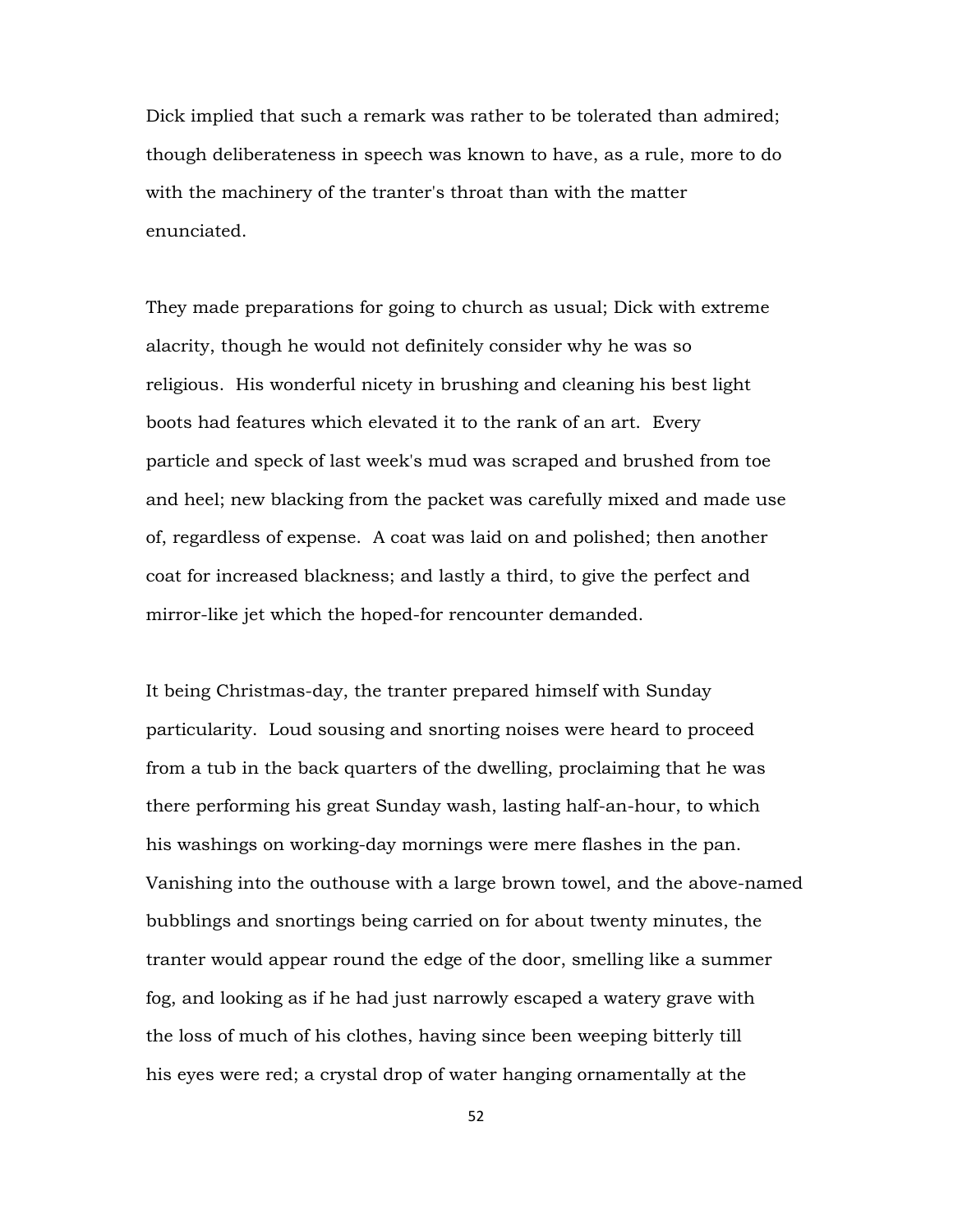bottom of each ear, one at the tip of his nose, and others in the form of spangles about his hair.

After a great deal of crunching upon the sanded stone floor by the feet of father, son, and grandson as they moved to and fro in these preparations, the bass-viol and fiddles were taken from their nook, and the strings examined and screwed a little above concert-pitch, that they might keep their tone when the service began, to obviate the awkward contingency of having to retune them at the back of the gallery during a cough, sneeze, or amen--an inconvenience which had been known to arise in

damp wintry weather.

The three left the door and paced down Mellstock-lane and across the ewelease, bearing under their arms the instruments in faded green-baize bags, and old brown music-books in their hands; Dick continually finding himself in advance of the other two, and the tranter moving on with toes turned outwards to an enormous angle.

At the foot of an incline the church became visible through the north gate, or 'church hatch,' as it was called here. Seven agile figures in a clump were observable beyond, which proved to be the choristers waiting; sitting on an altar-tomb to pass the time, and letting their heels dangle against it. The musicians being now in sight, the youthful party scampered off and rattled up the old wooden stairs of the gallery like a regiment of cavalry; the other boys of the parish waiting outside and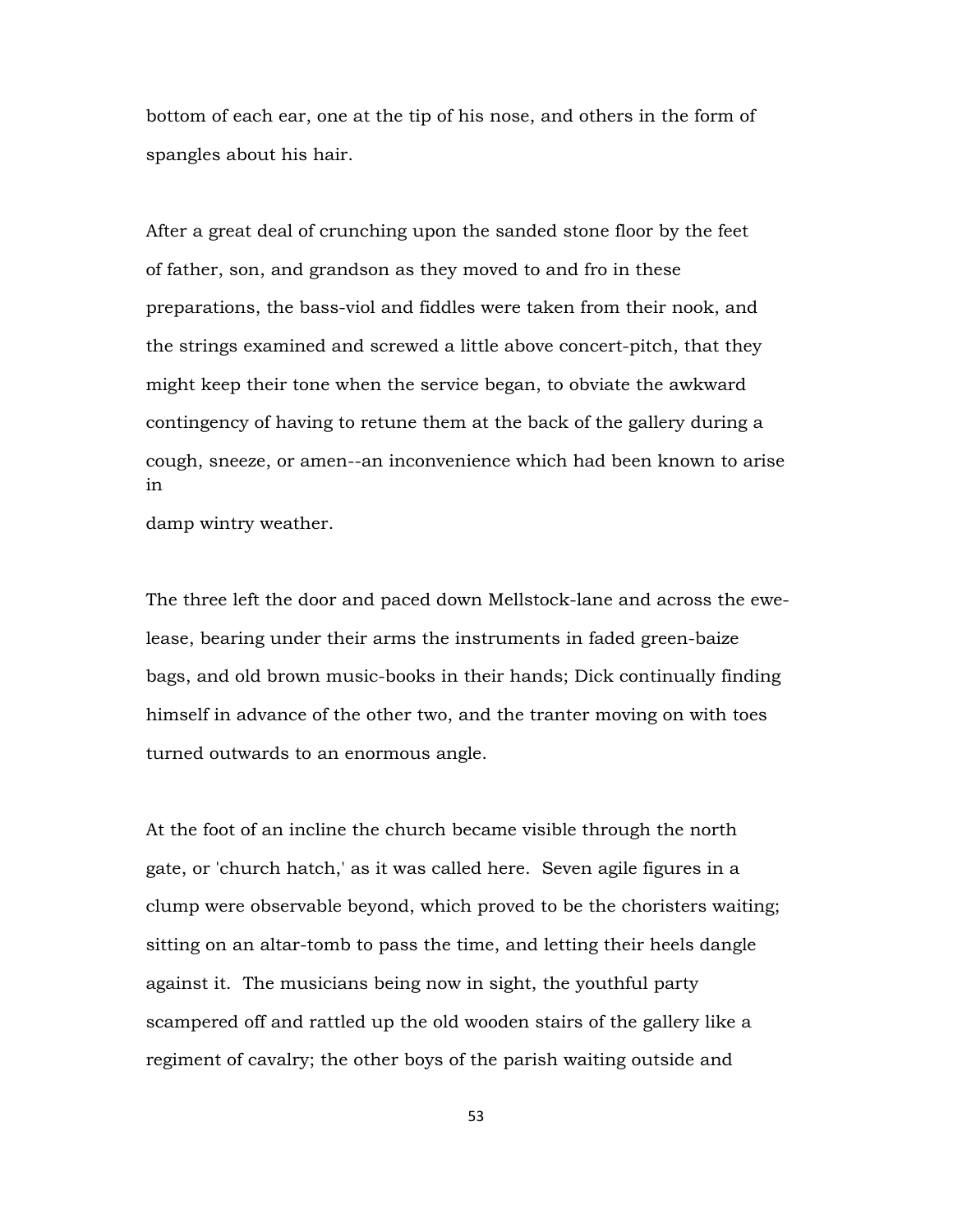observing birds, cats, and other creatures till the vicar entered, when they suddenly subsided into sober church-goers, and passed down the aisle with echoing heels.

The gallery of Mellstock Church had a status and sentiment of its own. A stranger there was regarded with a feeling altogether differing from that of the congregation below towards him. Banished from the nave as an intruder whom no originality could make interesting, he was received above as a curiosity that no unfitness could render dull. The gallery, too, looked down upon and knew the habits of the nave to its remotest peculiarity, and had an extensive stock of exclusive information about it; whilst the nave knew nothing of the gallery folk, as gallery folk, beyond their loud-sounding minims and chest notes. Such topics as that the clerk was always chewing tobacco except at the moment of crying amen; that he had a dust-hole in his pew; that during the sermon certain young daughters of the village had left off caring to read anything so mild as the marriage service for some years, and now regularly studied the one which chronologically follows it; that a pair of lovers touched fingers through a knot-hole between their pews in the manner ordained by their great exemplars, Pyramus and Thisbe; that Mrs. Ledlow, the farmer's wife, counted her money and reckoned her week's marketing expenses during the first lesson--all news to those below--were stale subjects here.

Old William sat in the centre of the front row, his violoncello between his knees and two singers on each hand. Behind him, on the left, came the treble singers and Dick; and on the right the tranter and the tenors.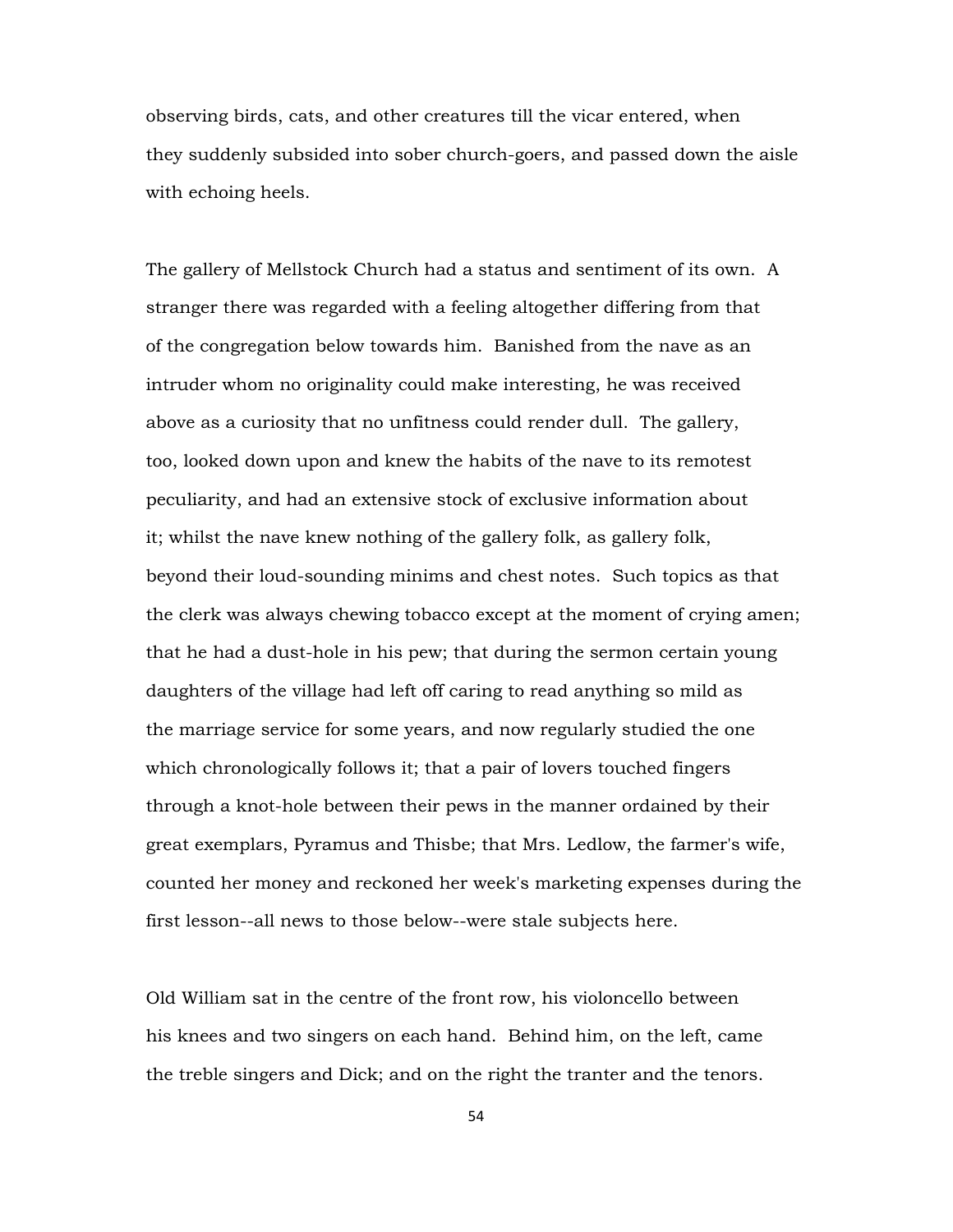Farther back was old Mail with the altos and supernumeraries.

But before they had taken their places, and whilst they were standing in a circle at the back of the gallery practising a psalm or two, Dick cast his eyes over his grandfather's shoulder, and saw the vision of the past night enter the porch-door as methodically as if she had never been a vision at all. A new atmosphere seemed suddenly to be puffed into the ancient edifice by her movement, which made Dick's body and soul tingle with novel sensations. Directed by Shiner, the churchwarden, she proceeded to the small aisle on the north side of the chancel, a spot now allotted to a throng of Sunday-school girls, and distinctly visible from the gallery-front by looking under the curve of the furthermost arch on that side.

Before this moment the church had seemed comparatively empty--now it was

thronged; and as Miss Fancy rose from her knees and looked around her for a permanent place in which to deposit herself--finally choosing the remotest corner--Dick began to breathe more freely the warm new air she had brought with her; to feel rushings of blood, and to have impressions that there was a tie between her and himself visible to all the congregation.

Ever afterwards the young man could recollect individually each part of the service of that bright Christmas morning, and the trifling occurrences which took place as its minutes slowly drew along; the duties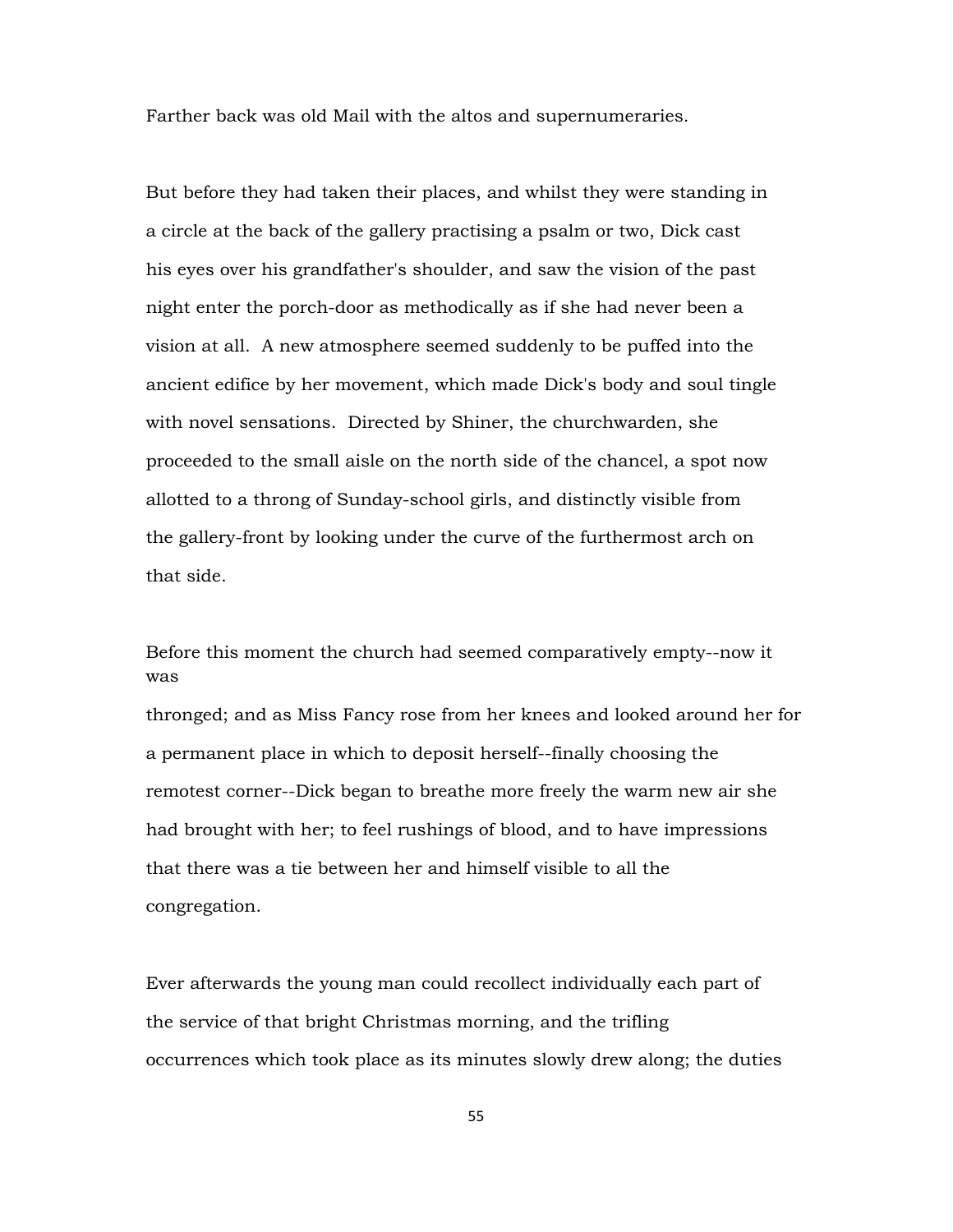of that day dividing themselves by a complete line from the services of other times. The tunes they that morning essayed remained with him for years, apart from all others; also the text; also the appearance of the layer of dust upon the capitals of the piers; that the holly-bough in the chancel archway was hung a little out of the centre--all the ideas, in short, that creep into the mind when reason is only exercising its lowest activity through the eye.

# By chance or by fate, another young man who attended Mellstock Church on

that Christmas morning had towards the end of the service the same instinctive perception of an interesting presence, in the shape of the same bright maiden, though his emotion reached a far less developed stage. And there was this difference, too, that the person in question was surprised at his condition, and sedulously endeavoured to reduce himself to his normal state of mind. He was the young vicar, Mr. Maybold.

The music on Christmas mornings was frequently below the standard of church-performances at other times. The boys were sleepy from the heavy exertions of the night; the men were slightly wearied; and now, in addition to these constant reasons, there was a dampness in the atmosphere that still further aggravated the evil. Their strings, from the recent long exposure to the night air, rose whole semitones, and snapped with a loud twang at the most silent moment; which necessitated more retiring than ever to the back of the gallery, and made the gallery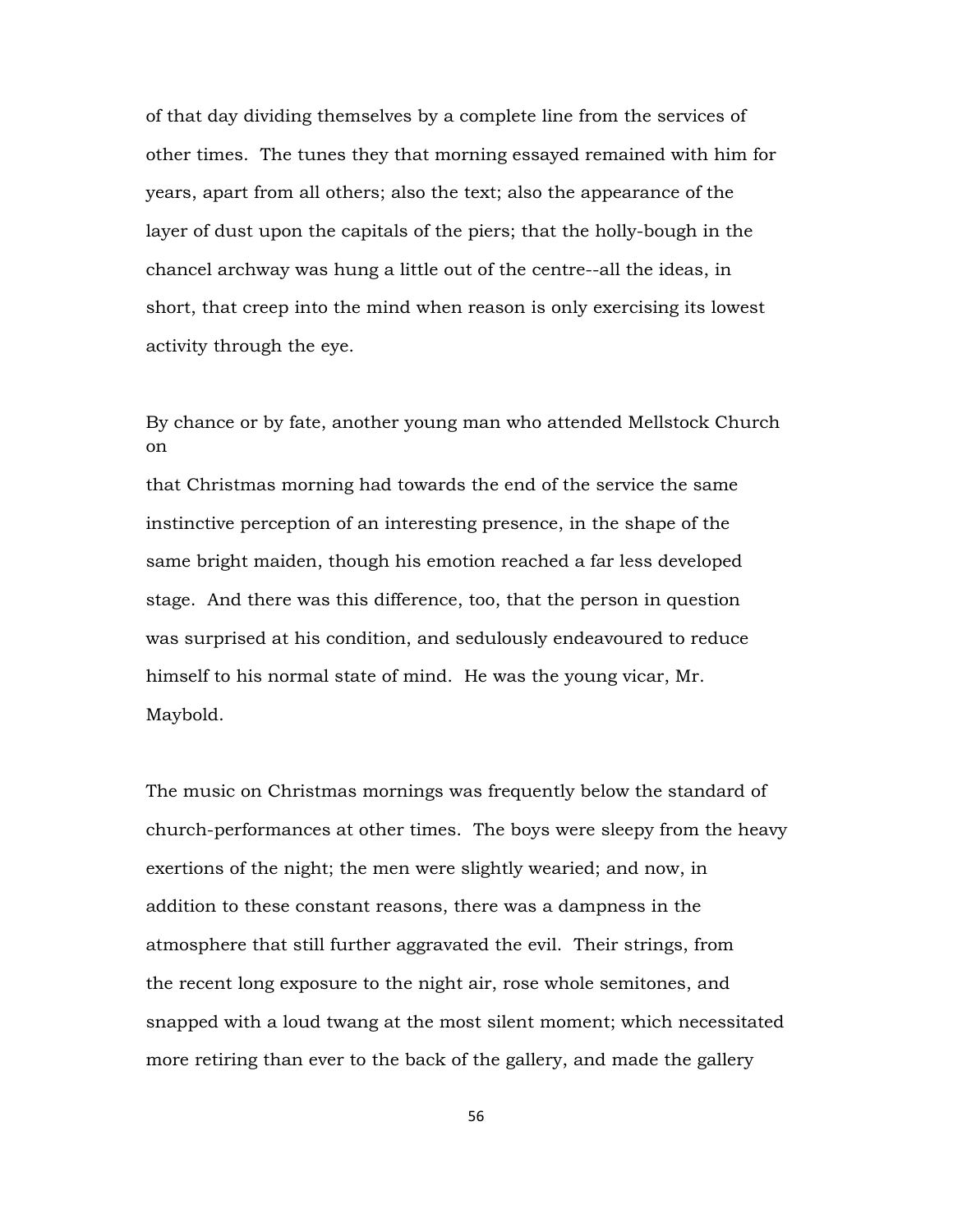throats quite husky with the quantity of coughing and hemming required for tuning in. The vicar looked cross.

When the singing was in progress there was suddenly discovered to be a strong and shrill reinforcement from some point, ultimately found to be the school-girls' aisle. At every attempt it grew bolder and more distinct. At the third time of singing, these intrusive feminine voices were as mighty as those of the regular singers; in fact, the flood of sound from this quarter assumed such an individuality, that it had a time, a key, almost a tune of its own, surging upwards when the gallery plunged downwards, and the reverse.

Now this had never happened before within the memory of man. The girls, like the rest of the congregation, had always been humble and respectful followers of the gallery; singing at sixes and sevens if without gallery leaders; never interfering with the ordinances of these practised artists--having no will, union, power, or proclivity except it was given them from the established choir enthroned above them.

A good deal of desperation became noticeable in the gallery throats and strings, which continued throughout the musical portion of the service. Directly the fiddles were laid down, Mr. Penny's spectacles put in their sheath, and the text had been given out, an indignant whispering began.

"Did ye hear that, souls?" Mr. Penny said, in a groaning breath.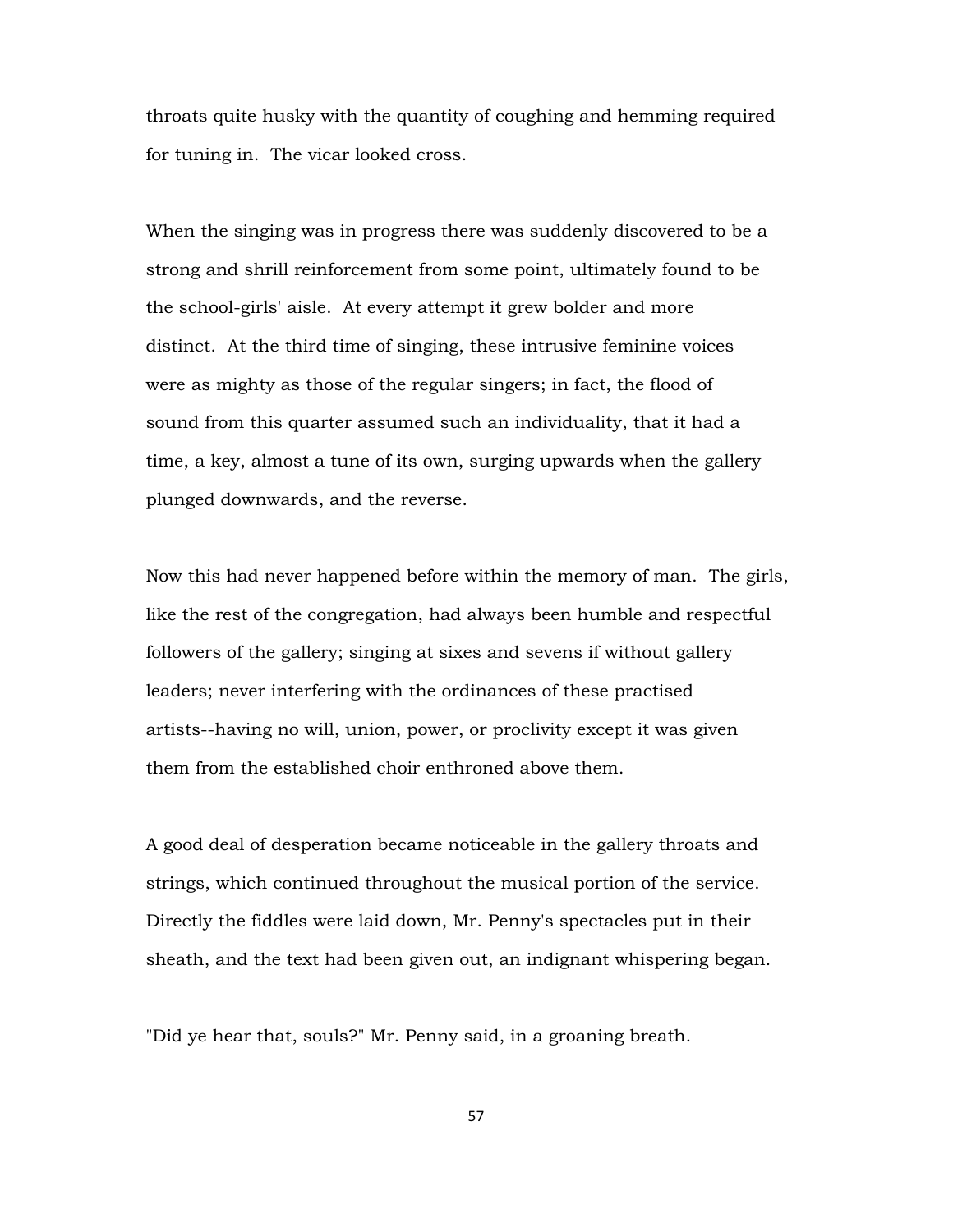"Brazen-faced hussies!" said Bowman.

"True; why, they were every note as loud as we, fiddles and all, if not louder!"

"Fiddles and all!" echoed Bowman bitterly.

"Shall anything saucier be found than united 'ooman?" Mr. Spinks murmured.

"What I want to know is," said the tranter (as if he knew already, but that civilization required the form of words), "what business people have to tell maidens to sing like that when they don't sit in a gallery, and never have entered one in their lives? That's the question, my sonnies."

"'Tis the gallery have got to sing, all the world knows," said Mr. Penny. "Why, souls, what's the use o' the ancients spending scores of pounds to build galleries if people down in the lowest depths of the church sing like that at a moment's notice?"

"Really, I think we useless ones had better march out of church, fiddles and all!" said Mr. Spinks, with a laugh which, to a stranger, would have sounded mild and real. Only the initiated body of men he addressed could understand the horrible bitterness of irony that lurked under the quiet words 'useless ones,' and the ghastliness of the laughter apparently so natural.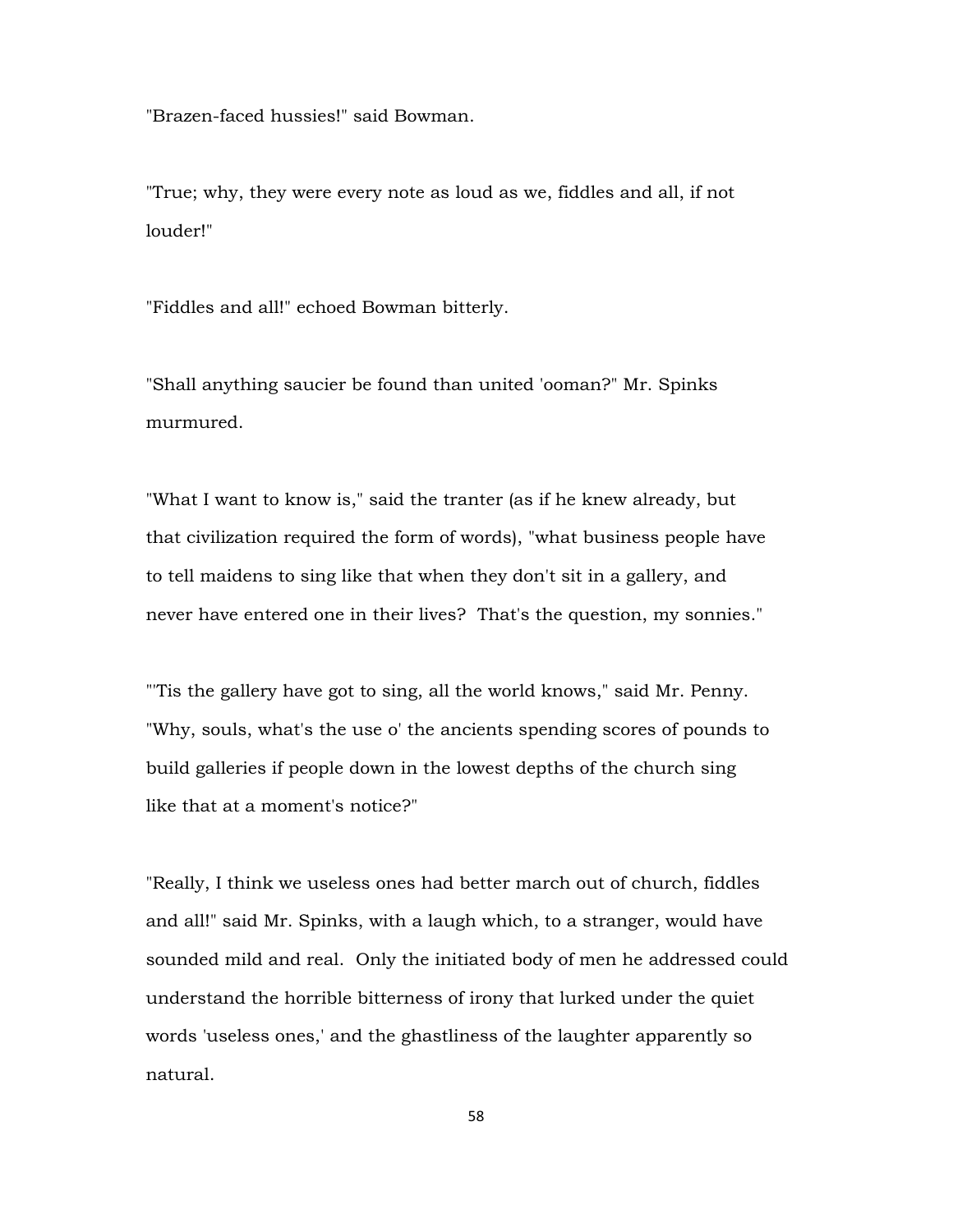"Never mind! Let 'em sing too--'twill make it all the louder--hee, hee!" said Leaf.

"Thomas Leaf, Thomas Leaf! Where have you lived all your life?" said grandfather William sternly.

The quailing Leaf tried to look as if he had lived nowhere at all.

"When all's said and done, my sonnies," Reuben said, "there'd have been no real harm in their singing if they had let nobody hear 'em, and only jined in now and then."

"None at all," said Mr. Penny. "But though I don't wish to accuse people wrongfully, I'd say before my lord judge that I could hear every note o' that last psalm come from 'em as much as from us--every note as if 'twas their own."

"Know it! ah, I should think I did know it!" Mr. Spinks was heard to observe at this moment, without reference to his fellow players--shaking his head at some idea he seemed to see floating before him, and smiling as if he were attending a funeral at the time. "Ah, do I or don't I know it!"

No one said "Know what?" because all were aware from experience that what he knew would declare itself in process of time.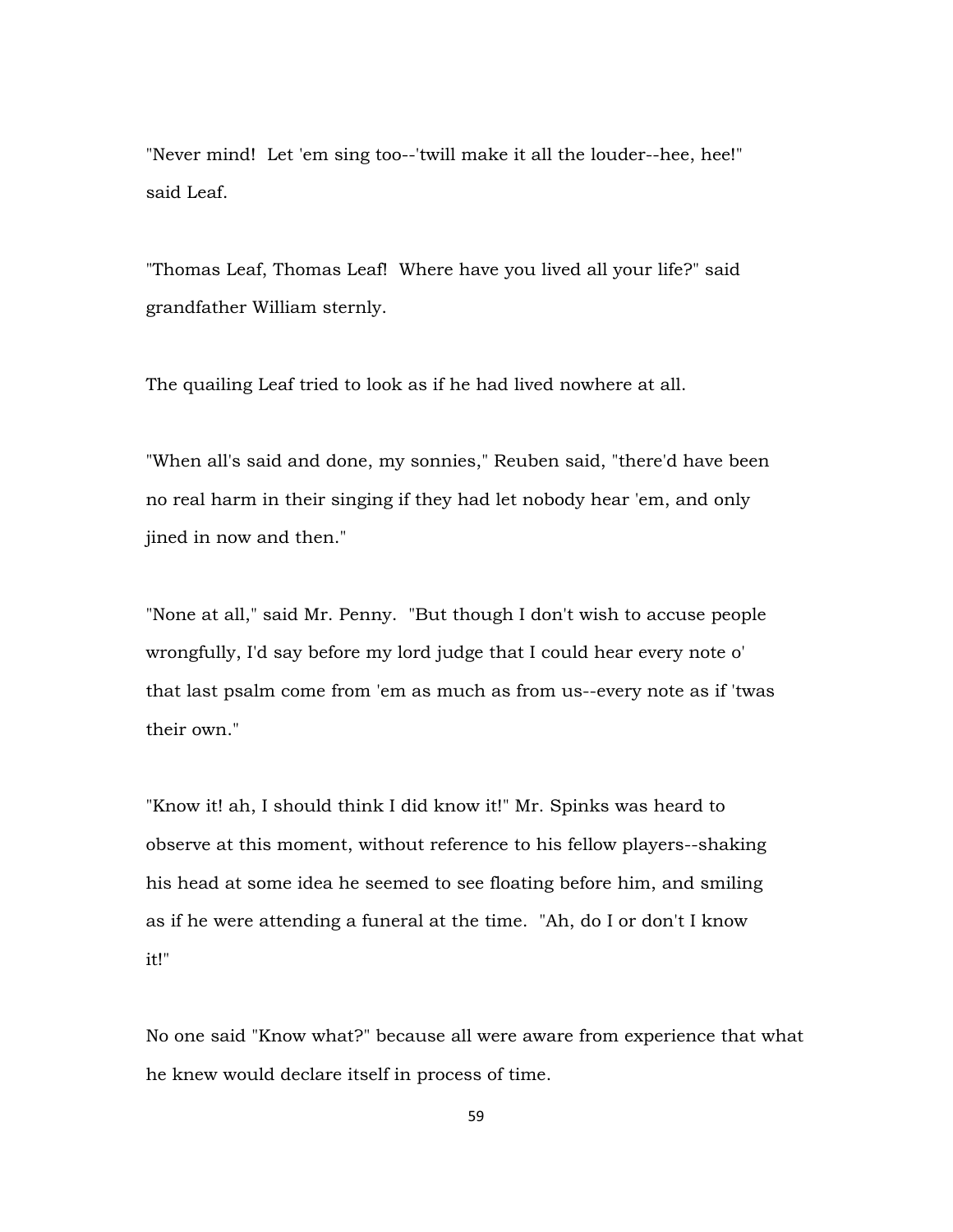"I could fancy last night that we should have some trouble wi' that young man," said the tranter, pending the continuance of Spinks's speech, and looking towards the unconscious Mr. Maybold in the pulpit.

"I fancy," said old William, rather severely, "I fancy there's too much whispering going on to be of any spiritual use to gentle or simple." Then folding his lips and concentrating his glance on the vicar, he implied that none but the ignorant would speak again; and accordingly there was silence in the gallery, Mr. Spinks's telling speech remaining for ever unspoken.

Dick had said nothing, and the tranter little, on this episode of the morning; for Mrs. Dewy at breakfast expressed it as her intention to invite the youthful leader of the culprits to the small party it was customary with them to have on Christmas night--a piece of knowledge which had given a particular brightness to Dick's reflections since he had received it. And in the tranter's slightly-cynical nature, party feeling was weaker than in the other members of the choir, though friendliness and faithful partnership still sustained in him a hearty earnestness on their account.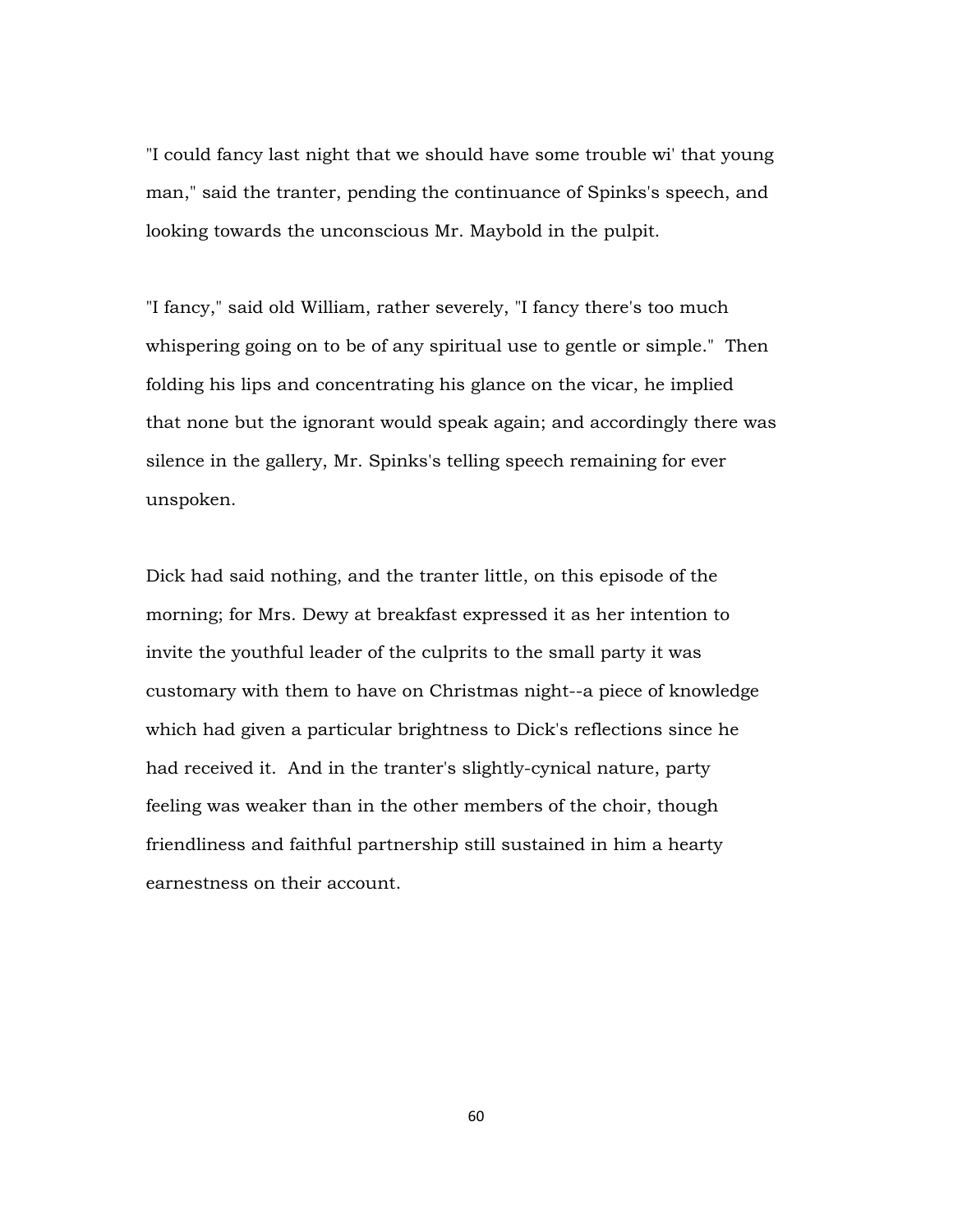### CHAPTER VII: THE TRANTER'S PARTY

During the afternoon unusual activity was seen to prevail about the precincts of tranter Dewy's house. The flagstone floor was swept of dust, and a sprinkling of the finest yellow sand from the innermost stratum of the adjoining sand-pit lightly scattered thereupon. Then were produced large knives and forks, which had been shrouded in darkness and grease since the last occasion of the kind, and bearing upon their sides, "Shear-steel, warranted," in such emphatic letters of assurance, that the warranter's name was not required as further proof, and not given. The key was left in the tap of the cider-barrel, instead of being carried in a pocket. And finally the tranter had to stand up in the room and let his wife wheel him round like a turnstile, to see if anything discreditable was visible in his appearance.

"Stand still till I've been for the scissors," said Mrs. Dewy.

The tranter stood as still as a sentinel at the challenge.

The only repairs necessary were a trimming of one or two whiskers that had extended beyond the general contour of the mass; a like trimming of a slightly-frayed edge visible on his shirt-collar; and a final tug at a grey hair--to all of which operations he submitted in resigned silence, except the last, which produced a mild "Come, come, Ann," by way of expostulation.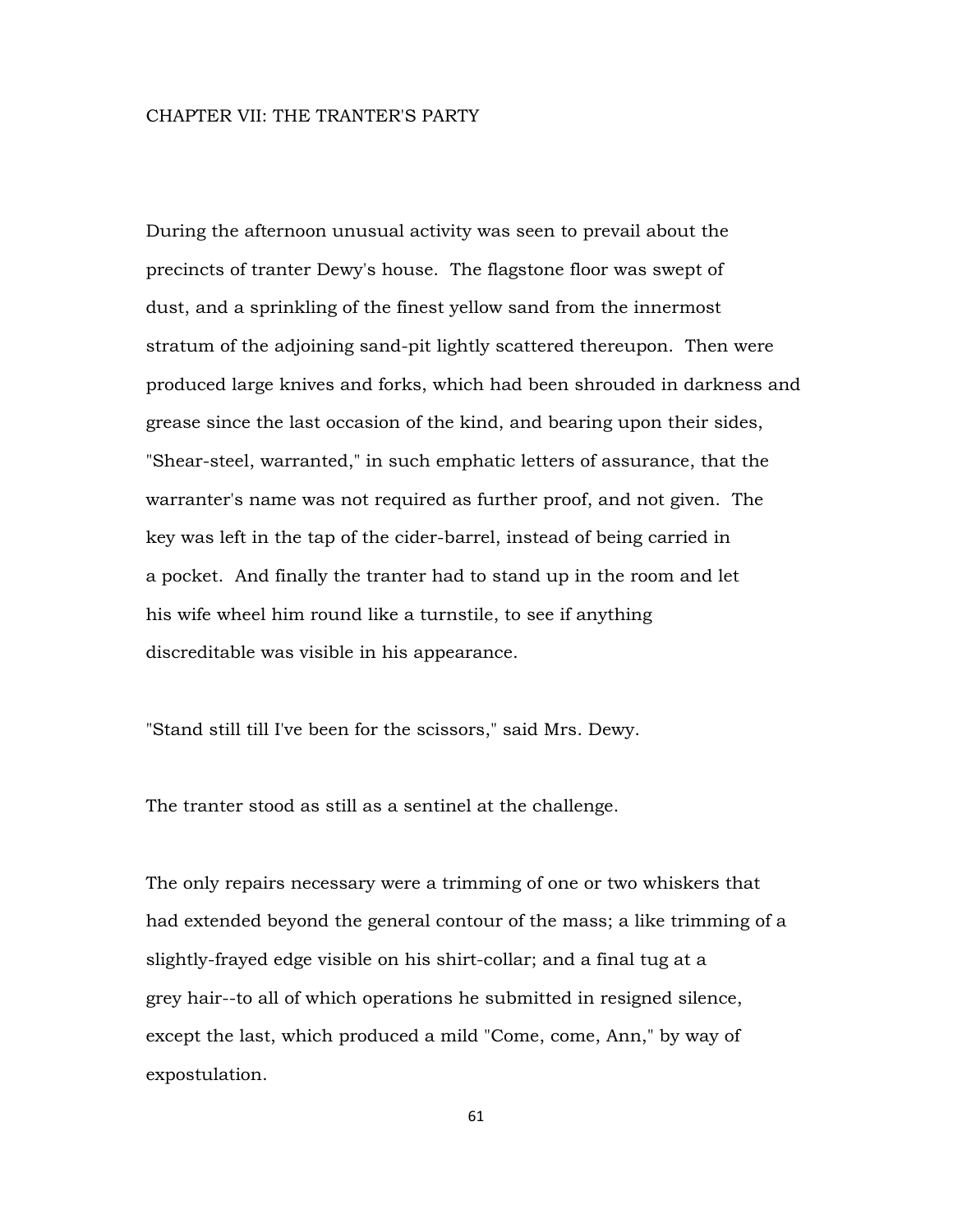"Really, Reuben, 'tis quite a disgrace to see such a man," said Mrs. Dewy, with the severity justifiable in a long-tried companion, giving him another turn round, and picking several of Smiler's hairs from the shoulder of his coat. Reuben's thoughts seemed engaged elsewhere, and he yawned. "And the collar of your coat is a shame to behold--so plastered with dirt, or dust, or grease, or something. Why, wherever could you have got it?"

"'Tis my warm nater in summer-time, I suppose. I always did get in such a heat when I bustle about."

"Ay, the Dewys always were such a coarse-skinned family. There's your brother Bob just as bad--as fat as a porpoise--wi' his low, mean, 'How'st do, Ann?' whenever he meets me. I'd 'How'st do' him indeed! If the sun only shines out a minute, there be you all streaming in the face--I never see!"

"If I be hot week-days, I must be hot Sundays."

"If any of the girls should turn after their father 'twill be a bad lookout for 'em, poor things! None of my family were sich vulgar sweaters, not one of 'em. But, Lord-a-mercy, the Dewys! I don't know how ever I cam' into such a family!"

"Your woman's weakness when I asked ye to jine us. That's how it was I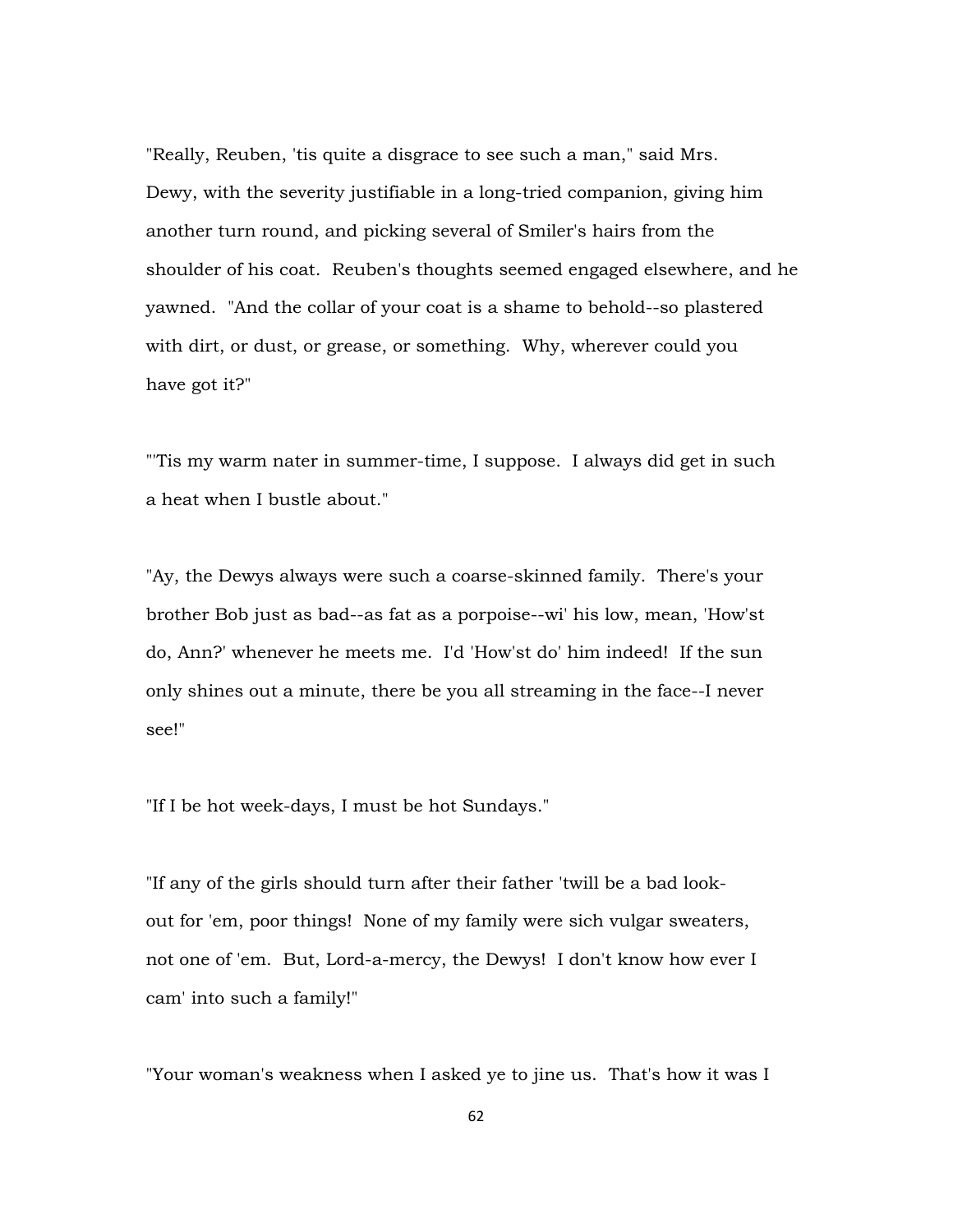suppose." But the tranter appeared to have heard some such words from his wife before, and hence his answer had not the energy it might have shown if the inquiry had possessed the charm of novelty.

"You never did look so well in a pair o' trousers as in them," she continued in the same unimpassioned voice, so that the unfriendly criticism of the Dewy family seemed to have been more normal than spontaneous. "Such a cheap pair as 'twas too. As big as any man could wish to have, and lined inside, and double-lined in the lower parts, and an extra piece of stiffening at the bottom. And 'tis a nice high cut that comes up right under your armpits, and there's enough turned down inside the seams to make half a pair more, besides a piece of cloth left that will make an honest waistcoat--all by my contriving in buying the stuff at a bargain, and having it made up under my eye. It only shows what may be done by taking a little trouble, and not going straight to the rascally tailors."

The discourse was cut short by the sudden appearance of Charley on the scene, with a face and hands of hideous blackness, and a nose like a guttering candle. Why, on that particularly cleanly afternoon, he should have discovered that the chimney-crook and chain from which the hams were

suspended should have possessed more merits and general interest as playthings than any other articles in the house, is a question for nursing mothers to decide. However, the humour seemed to lie in the result being, as has been seen, that any given player with these articles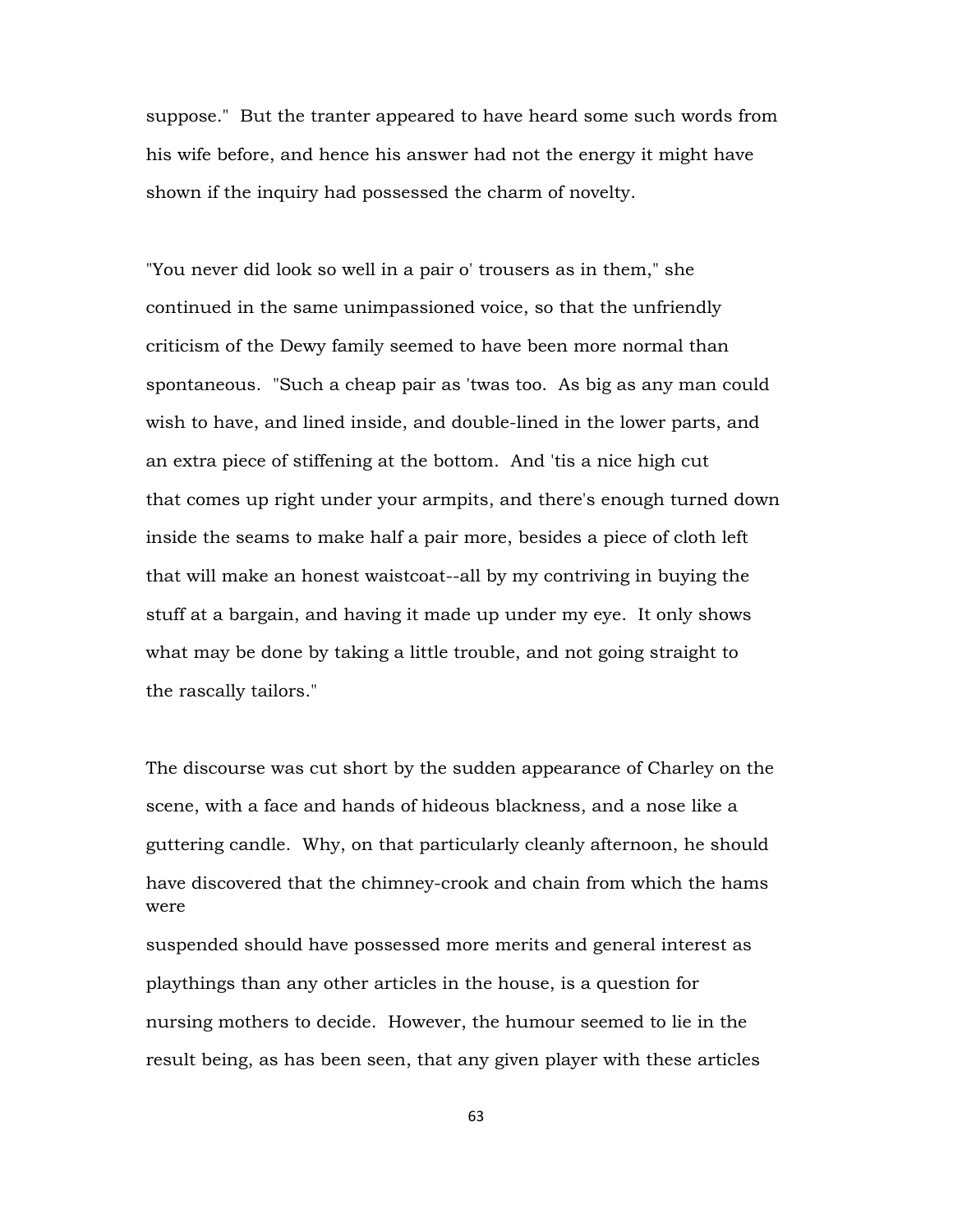was in the long-run daubed with soot. The last that was seen of Charley by daylight after this piece of ingenuity was when in the act of vanishing from his father's presence round the corner of the house--looking back over his shoulder with an expression of great sin on his face, like Cain as the Outcast in Bible pictures.

\* \* \* \* \*

The guests had all assembled, and the tranter's party had reached that degree of development which accords with ten o'clock P.M. in rural assemblies. At that hour the sound of a fiddle in process of tuning was heard from the inner pantry.

"That's Dick," said the tranter. "That lad's crazy for a jig."

"Dick! Now I cannot--really, I cannot have any dancing at all till Christmas-day is out," said old William emphatically. "When the clock ha' done striking twelve, dance as much as ye like."

"Well, I must say there's reason in that, William," said Mrs. Penny. "If you do have a party on Christmas-night, 'tis only fair and honourable to the sky-folk to have it a sit-still party. Jigging parties be all very well on the Devil's holidays; but a jigging party looks suspicious now. O yes; stop till the clock strikes, young folk--so say I."

It happened that some warm mead accidentally got into Mr. Spinks's head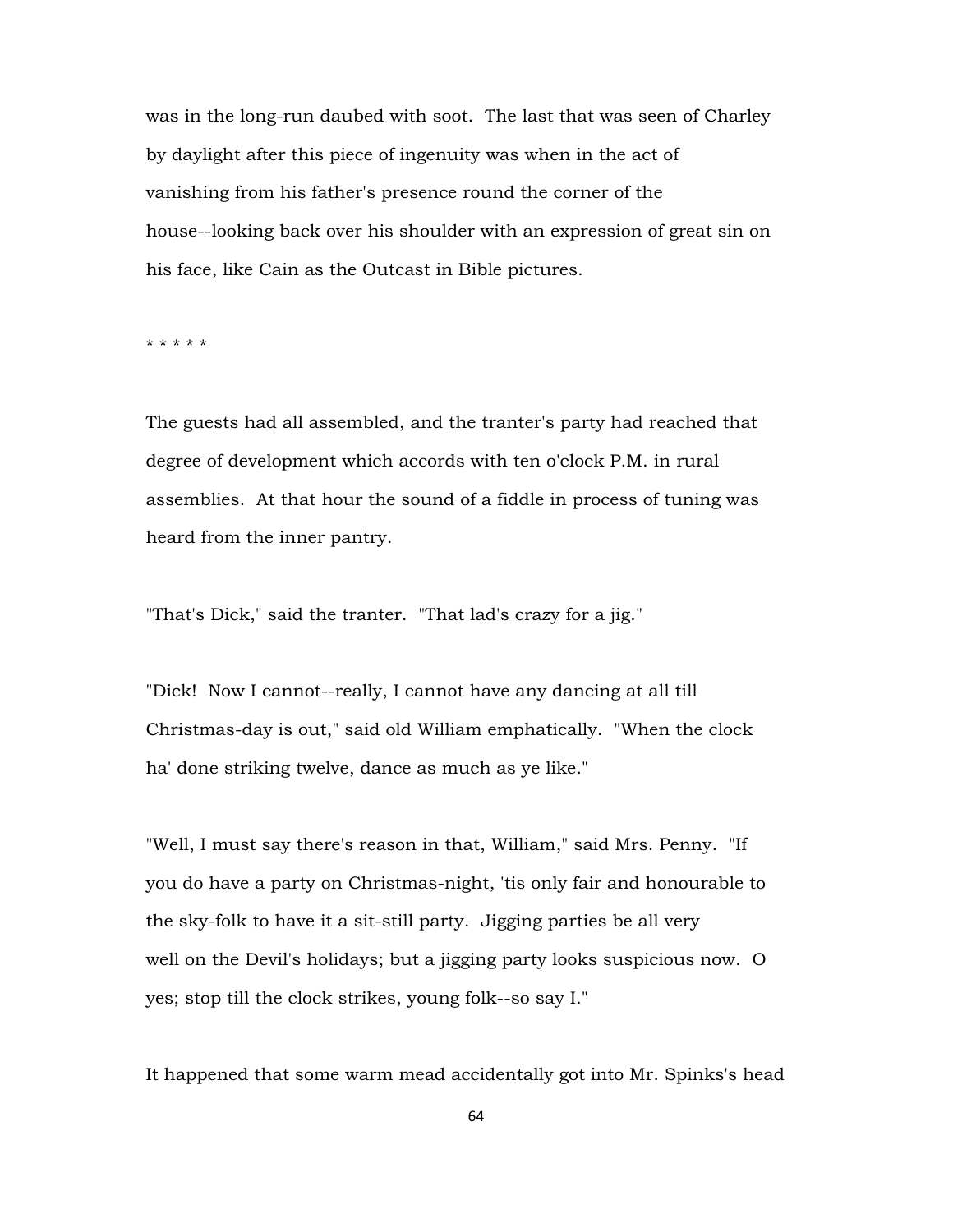about this time.

"Dancing," he said, "is a most strengthening, livening, and courting movement, 'specially with a little beverage added! And dancing is good. But why disturb what is ordained, Richard and Reuben, and the company zhinerally? Why, I ask, as far as that do go?"

"Then nothing till after twelve," said William.

Though Reuben and his wife ruled on social points, religious questions were mostly disposed of by the old man, whose firmness on this head quite counterbalanced a certain weakness in his handling of domestic matters. The hopes of the younger members of the household were therefore relegated to a distance of one hour and three-quarters--a result that took visible shape in them by a remote and listless look about the eyes--the singing of songs being permitted in the interim.

At five minutes to twelve the soft tuning was again heard in the back quarters; and when at length the clock had whizzed forth the last stroke, Dick appeared ready primed, and the instruments were boldly handled; old William very readily taking the bass-viol from its accustomed nail, and touching the strings as irreligiously as could be desired.

The country-dance called the 'Triumph, or Follow my Lover,' was the figure with which they opened. The tranter took for his partner Mrs. Penny, and Mrs. Dewy was chosen by Mr. Penny, who made so much of his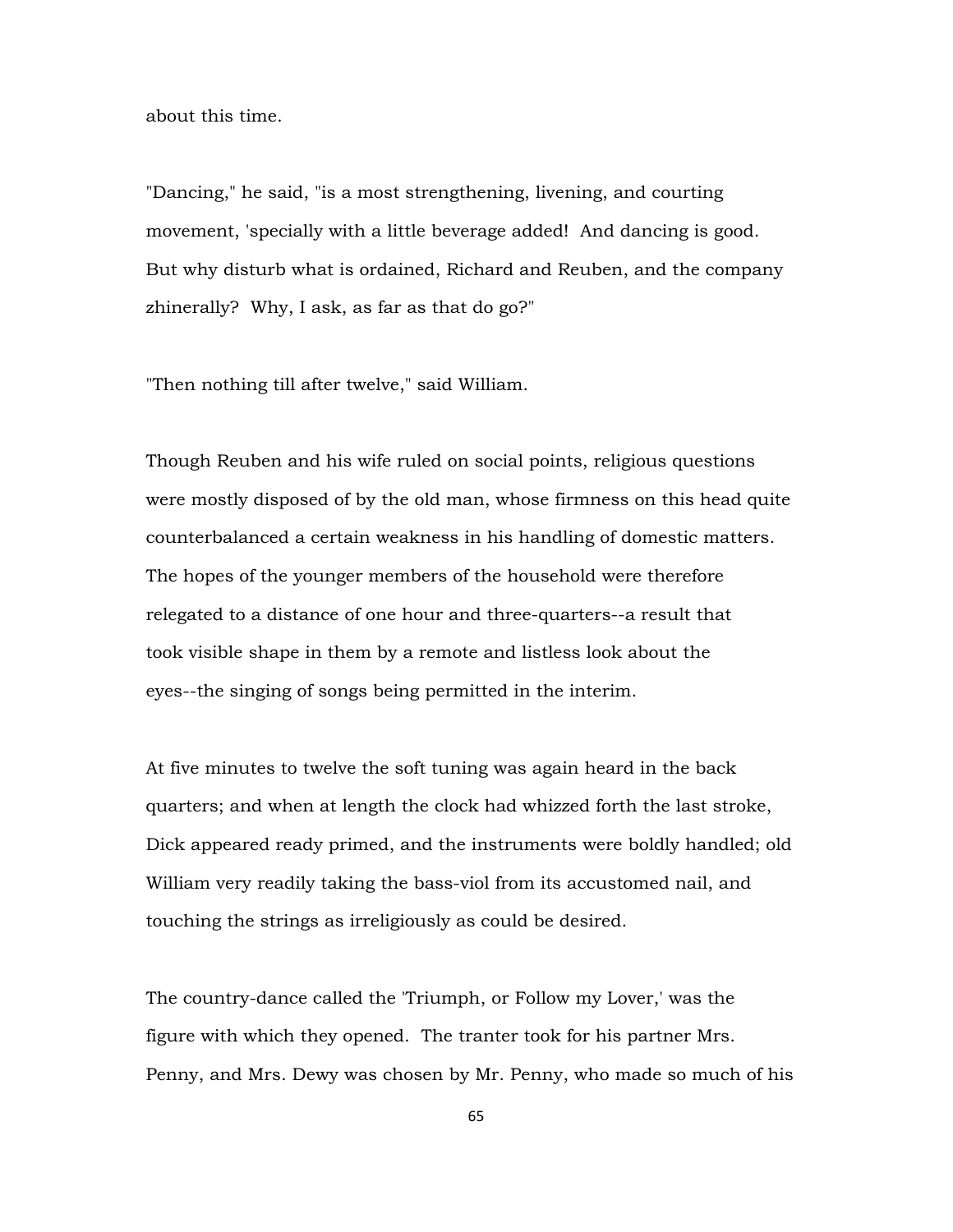limited height by a judicious carriage of the head, straightening of the back, and important flashes of his spectacle-glasses, that he seemed almost as tall as the tranter. Mr. Shiner, age about thirty-five, farmer and church-warden, a character principally composed of a crimson stare, vigorous breath, and a watch-chain, with a mouth hanging on a dark smile but never smiling, had come quite willingly to the party, and showed a wondrous obliviousness of all his antics on the previous night. But the comely, slender, prettily-dressed prize Fancy Day fell to Dick's lot, in spite of some private machinations of the farmer, for the reason that Mr. Shiner, as a richer man, had shown too much assurance in asking the favour, whilst Dick had been duly courteous.

We gain a good view of our heroine as she advances to her place in the ladies' line. She belonged to the taller division of middle height. Flexibility was her first characteristic, by which she appeared to enjoy the most easeful rest when she was in gliding motion. Her dark eyes--arched by brows of so keen, slender, and soft a curve, that they resembled nothing so much as two slurs in music--showed primarily a bright sparkle each. This was softened by a frequent thoughtfulness, yet not so frequent as to do away, for more than a few minutes at a time, with a certain coquettishness; which in its turn was never so decided as to banish honesty. Her lips imitated her brows in their clearly-cut outline and softness of bend; and her nose was well shaped--which is saying a great deal, when it is remembered that there are a hundred pretty mouths and eyes for one pretty nose. Add to this, plentiful knots of dark-brown hair, a gauzy dress of white, with blue facings; and the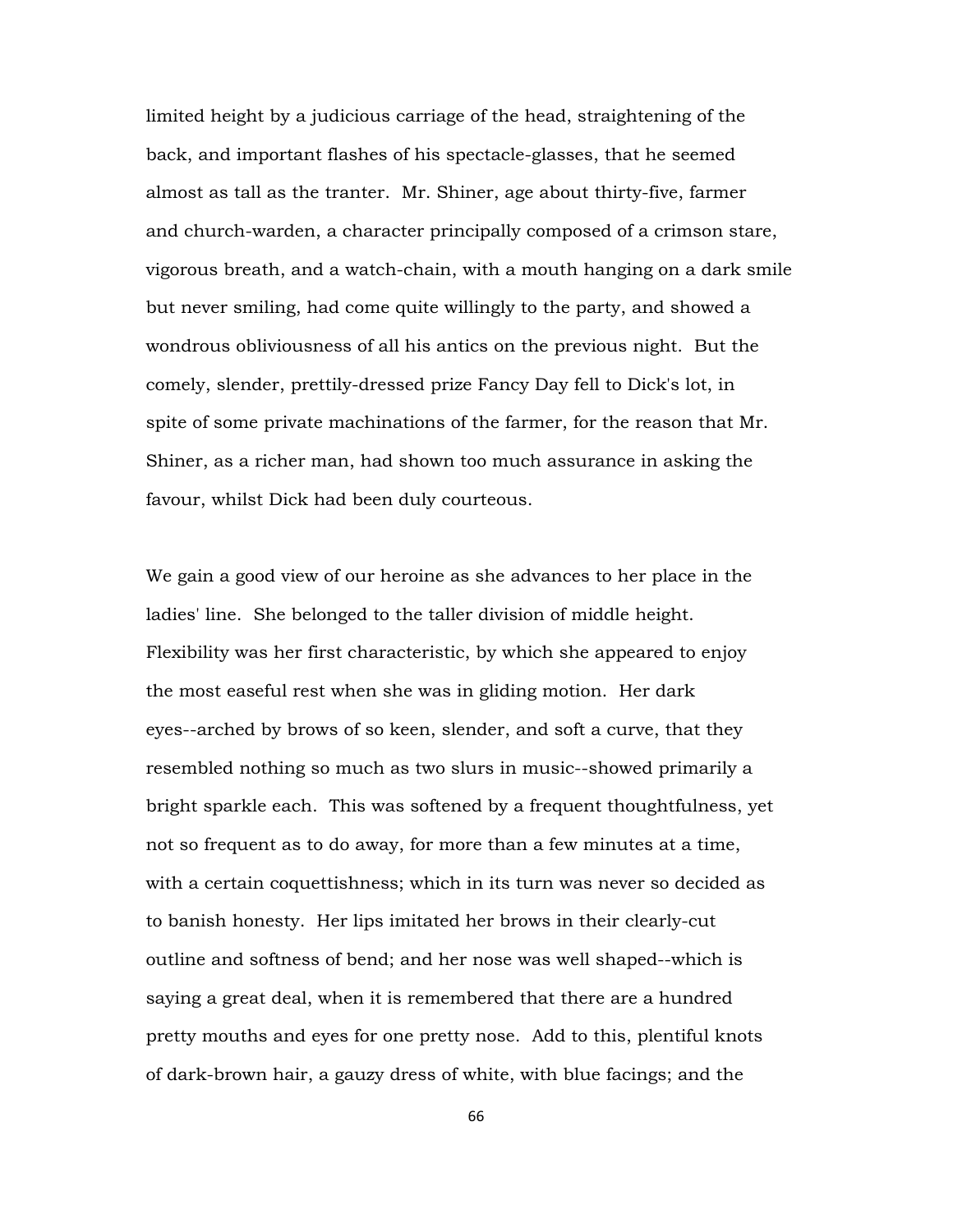slightest idea may be gained of the young maiden who showed, amidst the rest of the dancing-ladies, like a flower among vegetables. And so the dance proceeded. Mr. Shiner, according to the interesting rule laid down, deserted his own partner, and made off down the middle with this fair one of Dick's--the pair appearing from the top of the room like two persons tripping down a lane to be married. Dick trotted behind with what was intended to be a look of composure, but which was, in fact, a rather silly expression of feature--implying, with too much earnestness, that such an elopement could not be tolerated. Then they turned and came back, when Dick grew more rigid around his mouth, and blushed with ingenuous ardour as he joined hands with the rival and formed the arch over his lady's head; which presumably gave the figure its name; relinquishing her again at setting to partners, when Mr. Shiner's new chain quivered in every link, and all the loose flesh upon the tranter--who here came into action again--shook like jelly. Mrs. Penny, being always rather concerned for her personal safety when she danced with the tranter, fixed her face to a chronic smile of timidity the whole time it lasted--a peculiarity which filled her features with wrinkles, and reduced her eyes to little straight lines like hyphens, as she jigged up and down opposite him; repeating in her own person not only his proper movements, but also the minor flourishes which the richness of the tranter's imagination led him to introduce from time to time--an imitation which had about it something of slavish obedience, not unmixed with fear.

The ear-rings of the ladies now flung themselves wildly about, turning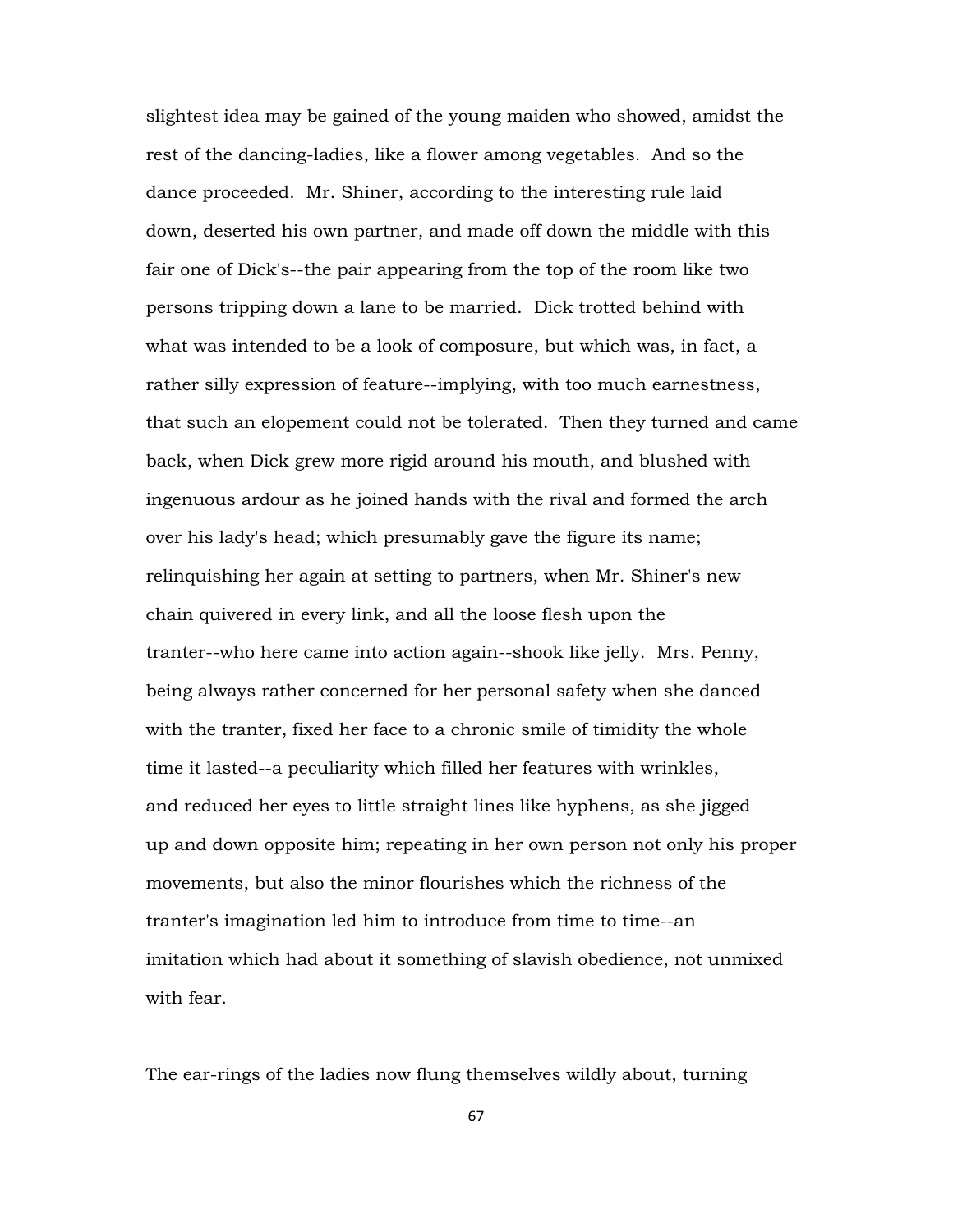violent summersaults, banging this way and that, and then swinging quietly against the ears sustaining them. Mrs. Crumpler--a heavy woman, who, for some reason which nobody ever thought worth inquiry, danced in a clean apron--moved so smoothly through the figure that her feet were never seen; conveying to imaginative minds the idea that she rolled on castors.

Minute after minute glided by, and the party reached the period when ladies' back-hair begins to look forgotten and dissipated; when a perceptible dampness makes itself apparent upon the faces even of delicate girls--a ghastly dew having for some time rained from the features of their masculine partners; when skirts begin to be torn out of their gathers; when elderly people, who have stood up to please their juniors, begin to feel sundry small tremblings in the region of the knees, and to wish the interminable dance was at Jericho; when (at country parties of the thorough sort) waistcoats begin to be unbuttoned, and when the fiddlers' chairs have been wriggled, by the frantic bowing of their occupiers, to a distance of about two feet from where they originally stood.

Fancy was dancing with Mr. Shiner. Dick knew that Fancy, by the law of good manners, was bound to dance as pleasantly with one partner as with another; yet he could not help suggesting to himself that she need not have put quite so much spirit into her steps, nor smiled quite so frequently whilst in the farmer's hands.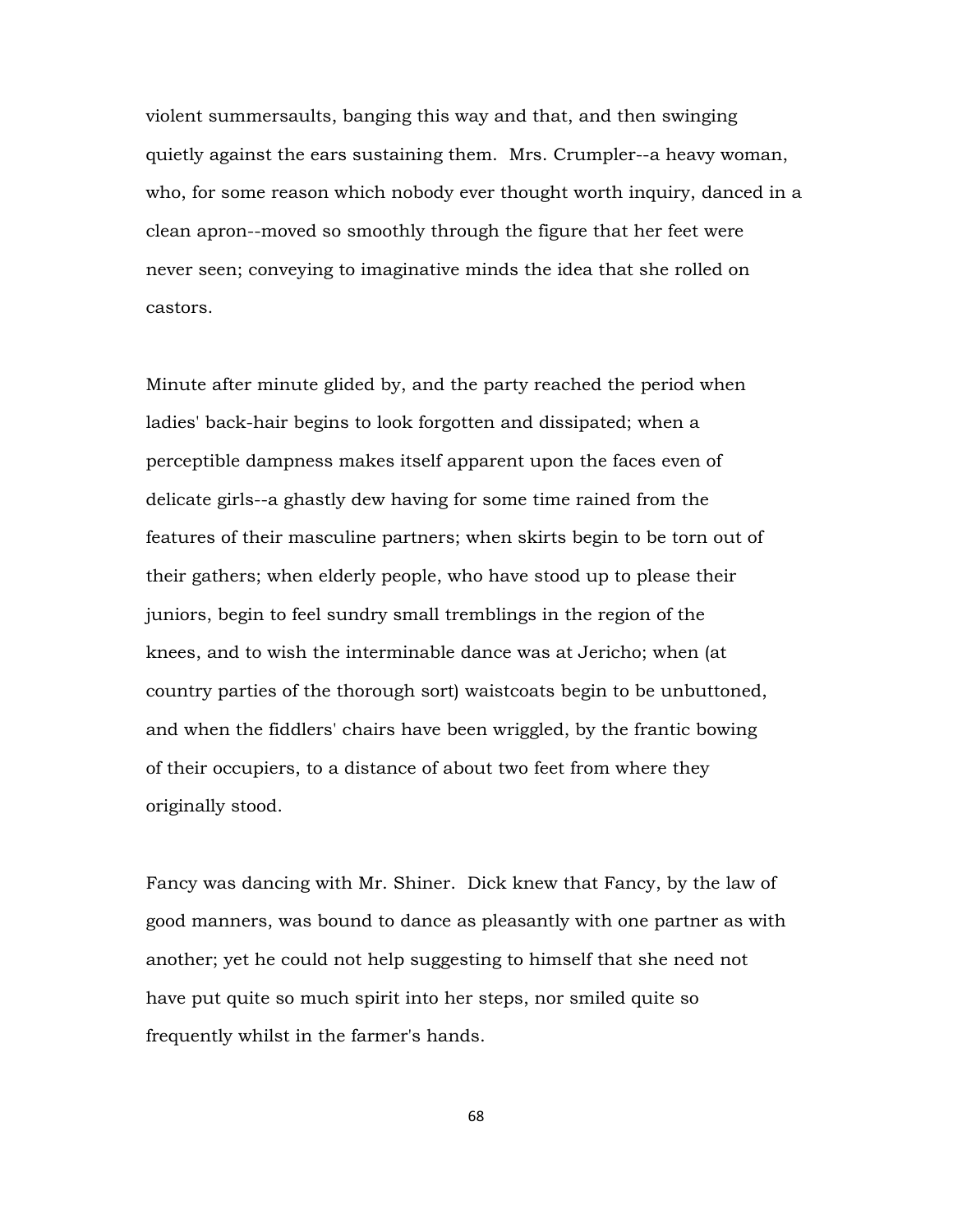"I'm afraid you didn't cast off," said Dick mildly to Mr. Shiner, before the latter man's watch-chain had done vibrating from a recent whirl.

Fancy made a motion of accepting the correction; but her partner took no notice, and proceeded with the next movement, with an affectionate bend towards her.

"That Shiner's too fond of her," the young man said to himself as he watched them. They came to the top again, Fancy smiling warmly towards her partner, and went to their places.

"Mr. Shiner, you didn't cast off," said Dick, for want of something else to demolish him with; casting off himself, and being put out at the farmer's irregularity.

"Perhaps I sha'n't cast off for any man," said Mr. Shiner.

"I think you ought to, sir."

Dick's partner, a young lady of the name of Lizzy--called Lizz for short--tried to mollify.

"I can't say that I myself have much feeling for casting off," she said.

"Nor I," said Mrs. Penny, following up the argument, "especially if a friend and neighbour is set against it. Not but that 'tis a terrible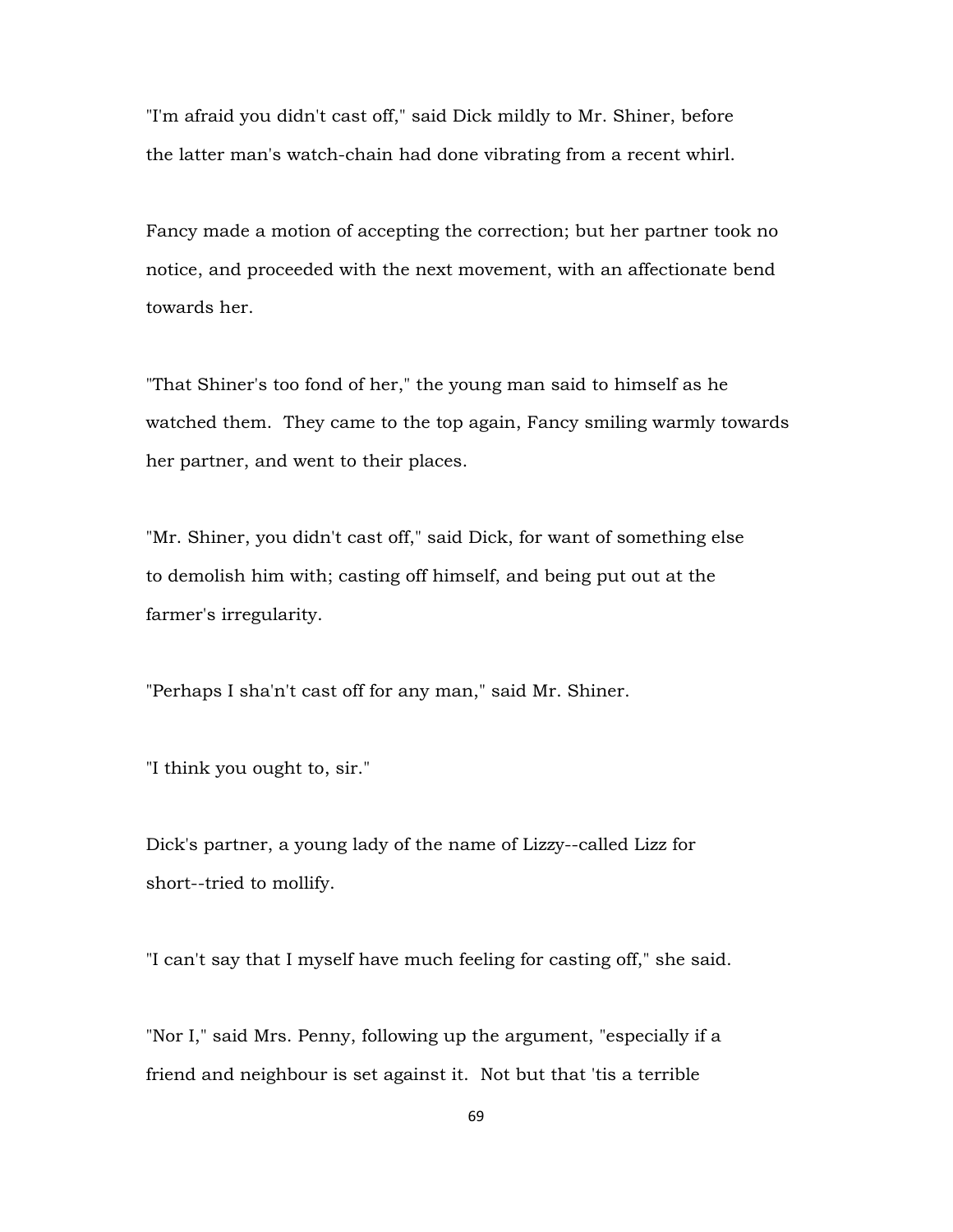tasty thing in good hands and well done; yes, indeed, so say I."

"All I meant was," said Dick, rather sorry that he had spoken correctingly to a guest, "that 'tis in the dance; and a man has hardly any right to hack and mangle what was ordained by the regular dance-maker, who, I daresay, got his living by making 'em, and thought of nothing else all his life."

"I don't like casting off: then very well; I cast off for no dance-maker that ever lived."

Dick now appeared to be doing mental arithmetic, the act being really an effort to present to himself, in an abstract form, how far an argument with a formidable rival ought to be carried, when that rival was his mother's guest. The dead-lock was put an end to by the stamping arrival up the middle of the tranter, who, despising minutiae on principle, started a theme of his own.

"I assure you, neighbours," he said, "the heat of my frame no tongue can tell!" He looked around and endeavoured to give, by a forcible gaze of self-sympathy, some faint idea of the truth.

Mrs. Dewy formed one of the next couple.

"Yes," she said, in an auxiliary tone, "Reuben always was such a hot man."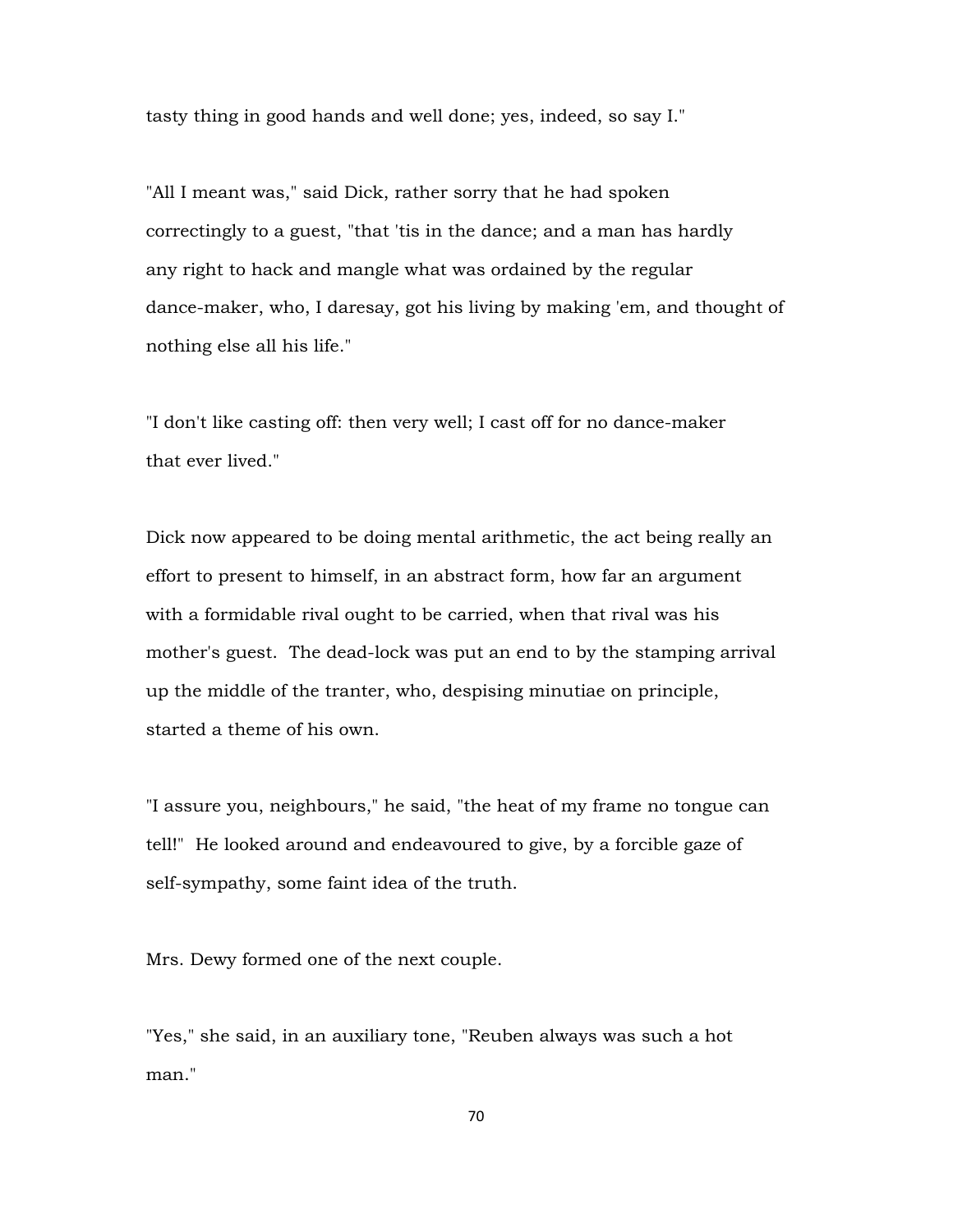Mrs. Penny implied the species of sympathy that such a class of affliction required, by trying to smile and to look grieved at the same time.

"If he only walk round the garden of a Sunday morning, his shirt-collar is as limp as no starch at all," continued Mrs. Dewy, her countenance lapsing parenthetically into a housewifely expression of concern at the reminiscence.

"Come, come, you women-folk; 'tis hands across--come, come!" said the tranter; and the conversation ceased for the present.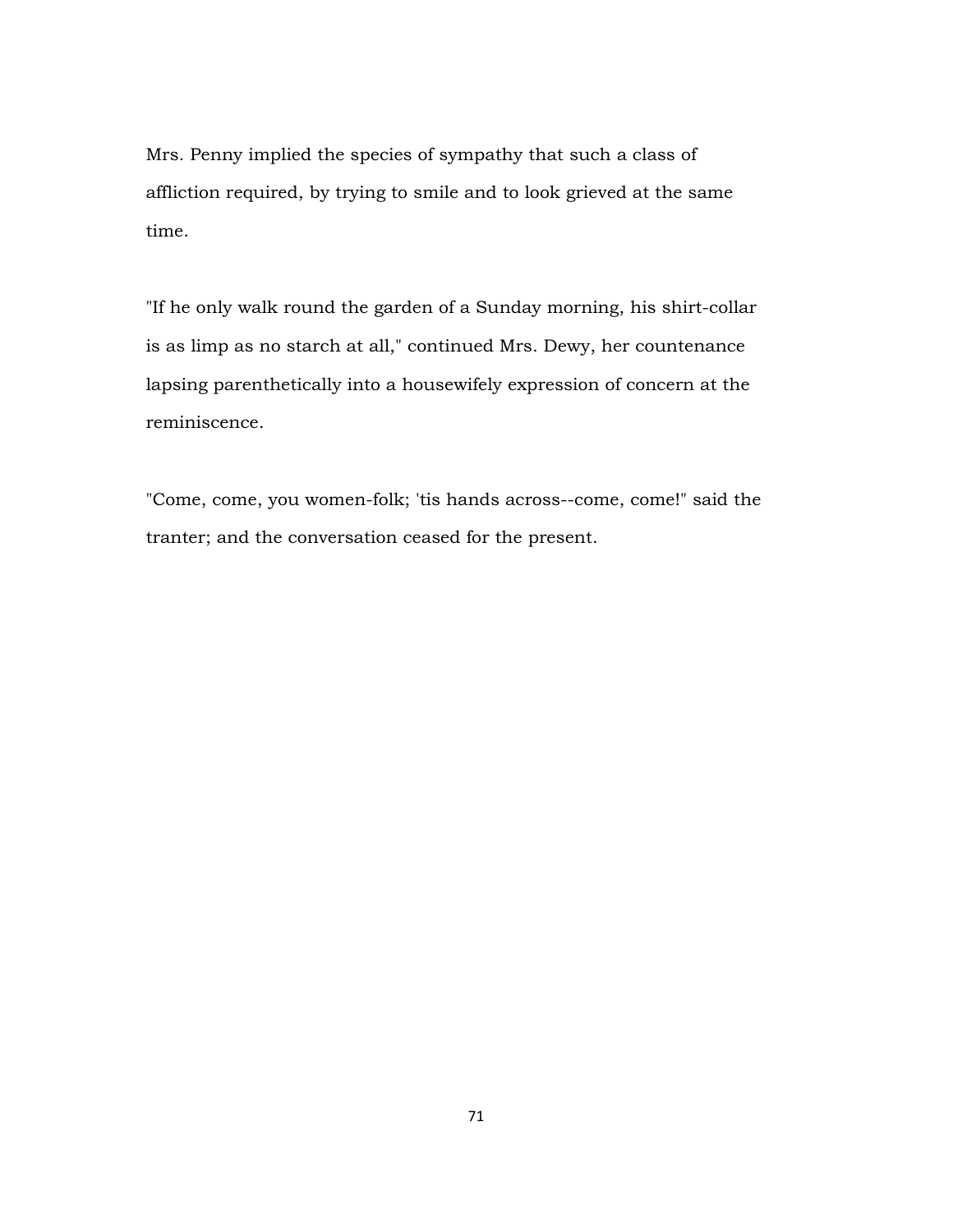### CHAPTER VIII: THEY DANCE MORE WILDLY

Dick had at length secured Fancy for that most delightful of country-dances, opening with six-hands-round.

"Before we begin," said the tranter, "my proposal is, that 'twould be a right and proper plan for every mortal man in the dance to pull off his jacket, considering the heat."

"Such low notions as you have, Reuben! Nothing but strip will go down with you when you are a-dancing. Such a hot man as he is!"

"Well, now, look here, my sonnies," he argued to his wife, whom he often addressed in the plural masculine for economy of epithet merely; "I don't see that. You dance and get hot as fire; therefore you lighten your clothes. Isn't that nature and reason for gentle and simple? If I strip by myself and not necessary, 'tis rather pot-housey I own; but if we stout chaps strip one and all, why, 'tis the native manners of the country, which no man can gainsay? Hey--what did you say, my sonnies?"

"Strip we will!" said the three other heavy men who were in the dance; and their coats were accordingly taken off and hung in the passage, whence the four sufferers from heat soon reappeared, marching in close column, with flapping shirt-sleeves, and having, as common to them all, a general glance of being now a match for any man or dancer in England or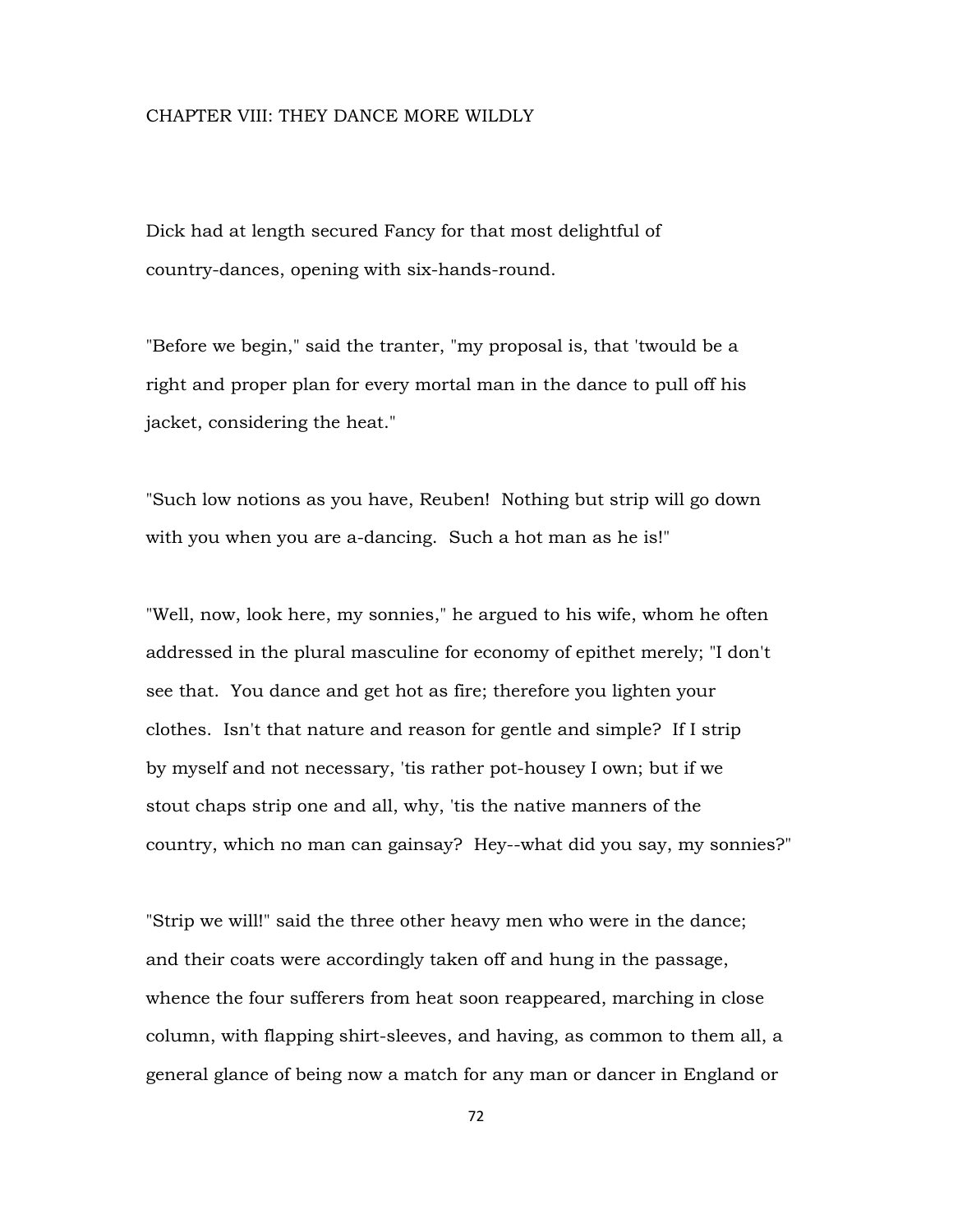Ireland. Dick, fearing to lose ground in Fancy's good opinion, retained his coat like the rest of the thinner men; and Mr. Shiner did the same from superior knowledge.

And now a further phase of revelry had disclosed itself. It was the time of night when a guest may write his name in the dust upon the tables and chairs, and a bluish mist pervades the atmosphere, becoming a distinct halo round the candles; when people's nostrils, wrinkles, and crevices in general, seem to be getting gradually plastered up; when the very fiddlers as well as the dancers get red in the face, the dancers having advanced further still towards incandescence, and entered the cadaverous phase; the fiddlers no longer sit down, but kick back their chairs and saw madly at the strings, with legs firmly spread and eyes closed, regardless of the visible world. Again and again did Dick share his Love's hand with another man, and wheel round; then, more delightfully, promenade in a circle with her all to himself, his arm holding her waist more firmly each time, and his elbow getting further and further behind her back, till the distance reached was rather noticeable; and, most blissful, swinging to places shoulder to shoulder, her breath curling round his neck like a summer zephyr that had strayed from its proper date. Threading the couples one by one they reached the bottom, when there arose in Dick's mind a minor misery lest the tune should end before they could work their way to the top again, and have anew the same exciting run down through. Dick's feelings on actually reaching the top in spite of his doubts were supplemented by a mortal fear that the fiddling might even stop at this supreme moment; which prompted him to

73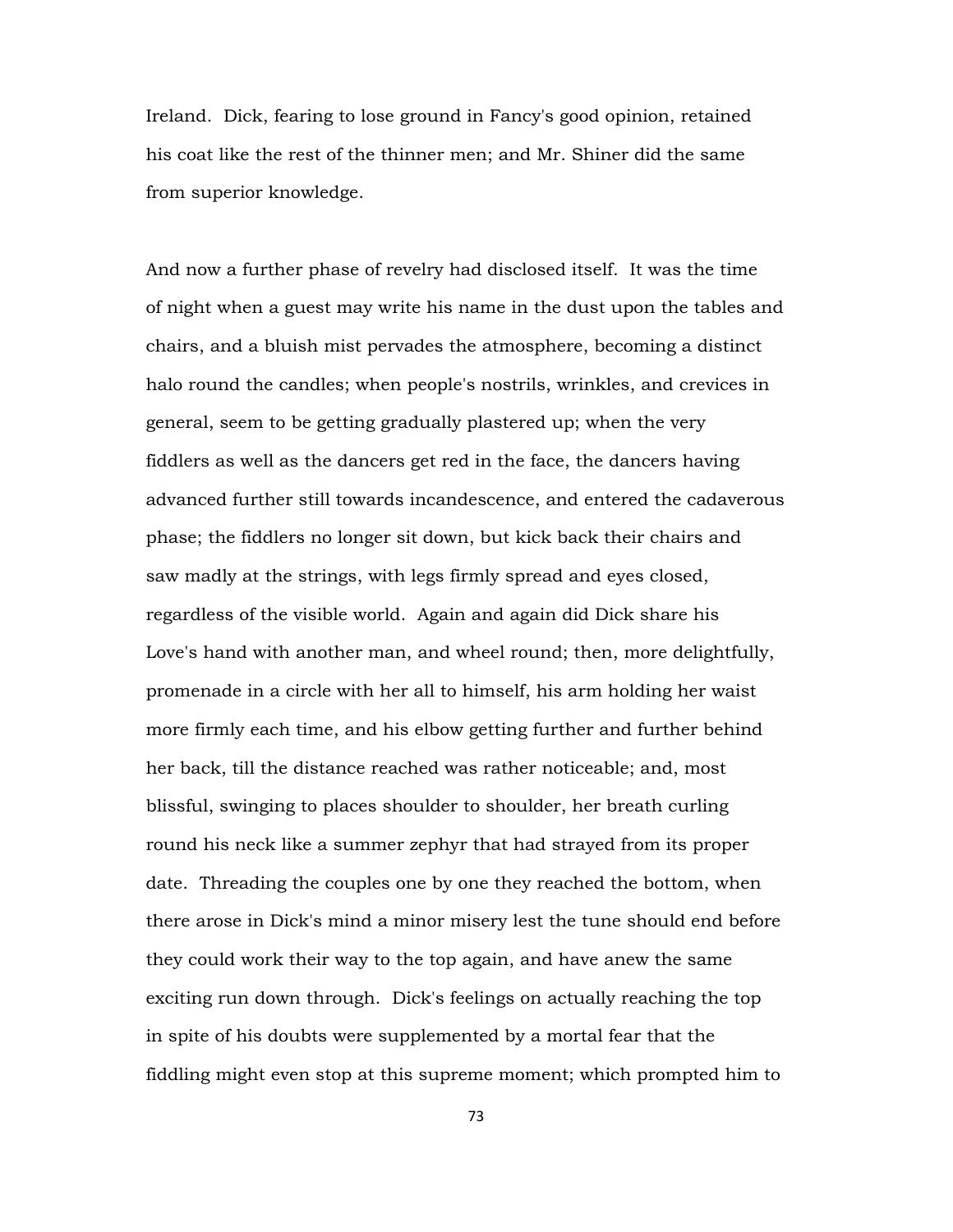convey a stealthy whisper to the far-gone musicians, to the effect that they were not to leave off till he and his partner had reached the bottom of the dance once more, which remark was replied to by the nearest of those convulsed and quivering men by a private nod to the anxious young man between two semiquavers of the tune, and a simultaneous "All right, ay, ay," without opening the eyes. Fancy was now held so closely that Dick and she were practically one person. The room became to Dick like a picture in a dream; all that he could remember of it afterwards being the look of the fiddlers going to sleep, as humming-tops sleep, by increasing their motion and hum, together with the figures of grandfather James and old Simon Crumpler sitting by the chimney-corner, talking and nodding in dumb-show, and beating the air to their emphatic sentences like people near a threshing machine.

The dance ended. "Piph-h-h-h!" said tranter Dewy, blowing out his breath in the very finest stream of vapour that a man's lips could form. "A regular tightener, that one, sonnies!" He wiped his forehead, and went to the cider and ale mugs on the table.

"Well!" said Mrs. Penny, flopping into a chair, "my heart haven't been in such a thumping state of uproar since I used to sit up on old Midsummereves to see who my husband was going to be."

"And that's getting on for a good few years ago now, from what I've heard you tell," said the tranter, without lifting his eyes from the cup he was filling. Being now engaged in the business of handing round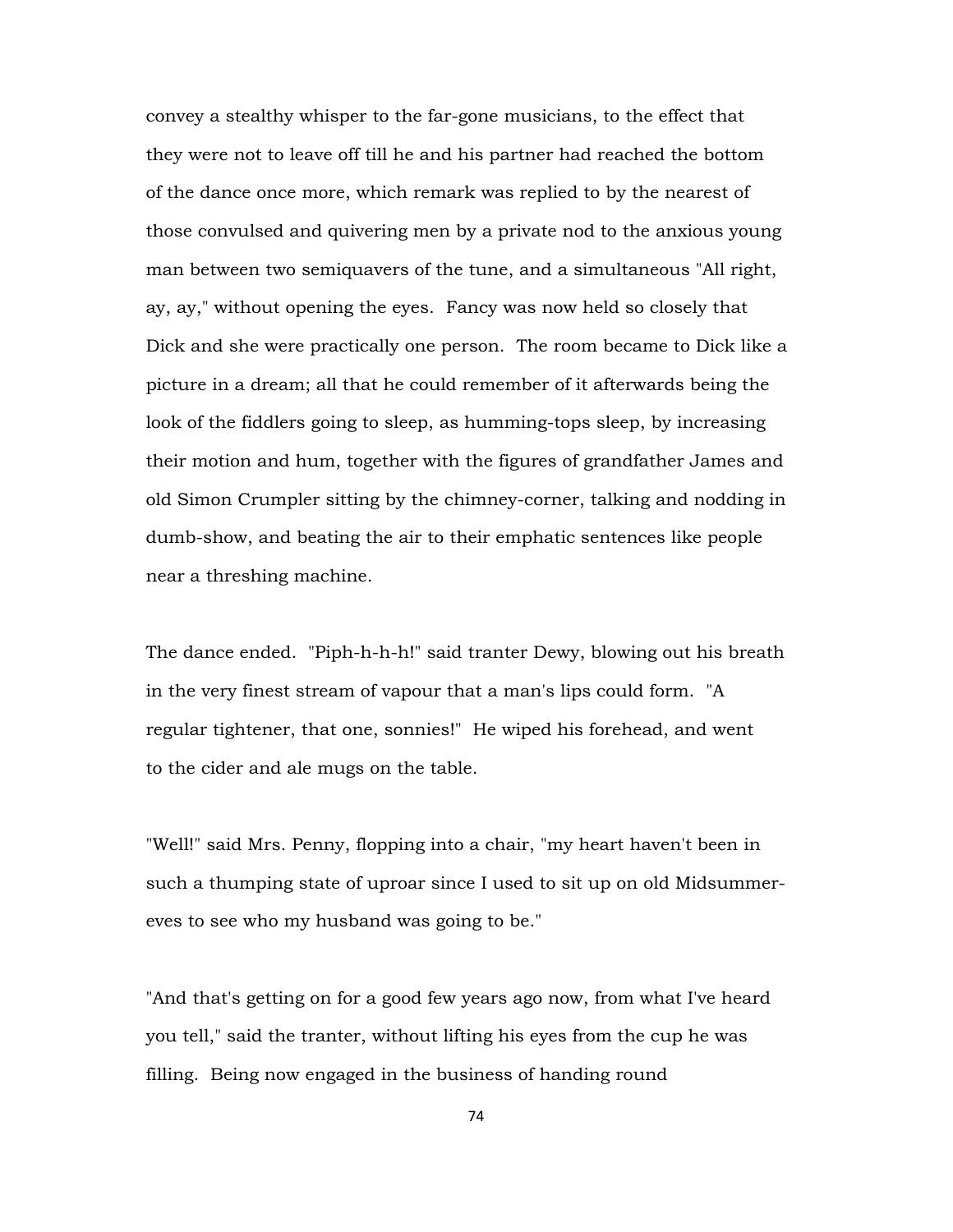refreshments, he was warranted in keeping his coat off still, though the other heavy men had resumed theirs.

"And a thing I never expected would come to pass, if you'll believe me, came to pass then," continued Mrs. Penny. "Ah, the first spirit ever I see on a Midsummer-eve was a puzzle to me when he appeared, a hard puzzle, so say I!"

"So I should have fancied," said Elias Spinks.

"Yes," said Mrs. Penny, throwing her glance into past times, and talking on in a running tone of complacent abstraction, as if a listener were not a necessity. "Yes; never was I in such a taking as on that Midsummereve! I sat up, quite determined to see if John Wildway was going to marry me or no. I put the bread-and-cheese and beer quite ready, as the witch's book ordered, and I opened the door, and I waited till the clock struck twelve, my nerves all alive and so strained that I could feel every one of 'em twitching like bell-wires. Yes, sure! and when the clock had struck, lo and behold, I could see through the door a little small man in the lane wi' a shoemaker's apron on."

Here Mr. Penny stealthily enlarged himself half an inch.

"Now, John Wildway," Mrs. Penny continued, "who courted me at that time, was a shoemaker, you see, but he was a very fair-sized man, and I couldn't believe that any such a little small man had anything to do wi'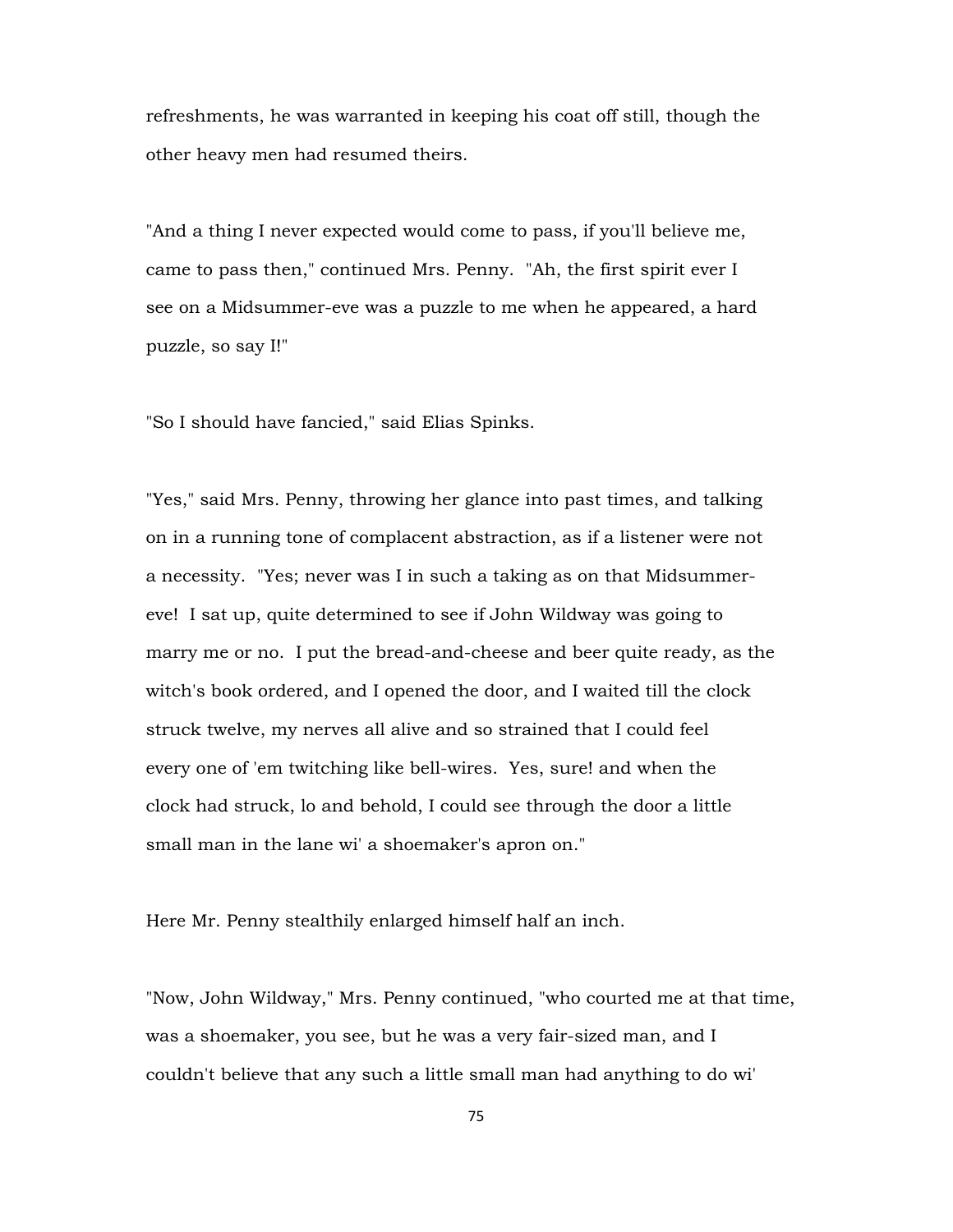me, as anybody might. But on he came, and crossed the threshold--not John, but actually the same little small man in the shoemaker's apron--"

"You needn't be so mighty particular about little and small!" said her husband.

"In he walks, and down he sits, and O my goodness me, didn't I flee upstairs, body and soul hardly hanging together! Well, to cut a long story short, by-long and by-late, John Wildway and I had a miff and parted; and lo and behold, the coming man came! Penny asked me if I'd go snacks with him, and afore I knew what I was about a'most, the thing was done."

"I've fancied you never knew better in your life; but I mid be mistaken," said Mr. Penny in a murmur.

After Mrs. Penny had spoken, there being no new occupation for her eyes, she still let them stay idling on the past scenes just related, which were apparently visible to her in the centre of the room. Mr. Penny's remark received no reply.

During this discourse the tranter and his wife might have been observed standing in an unobtrusive corner, in mysterious closeness to each other, a just perceptible current of intelligence passing from each to each, which had apparently no relation whatever to the conversation of their guests, but much to their sustenance. A conclusion of some kind having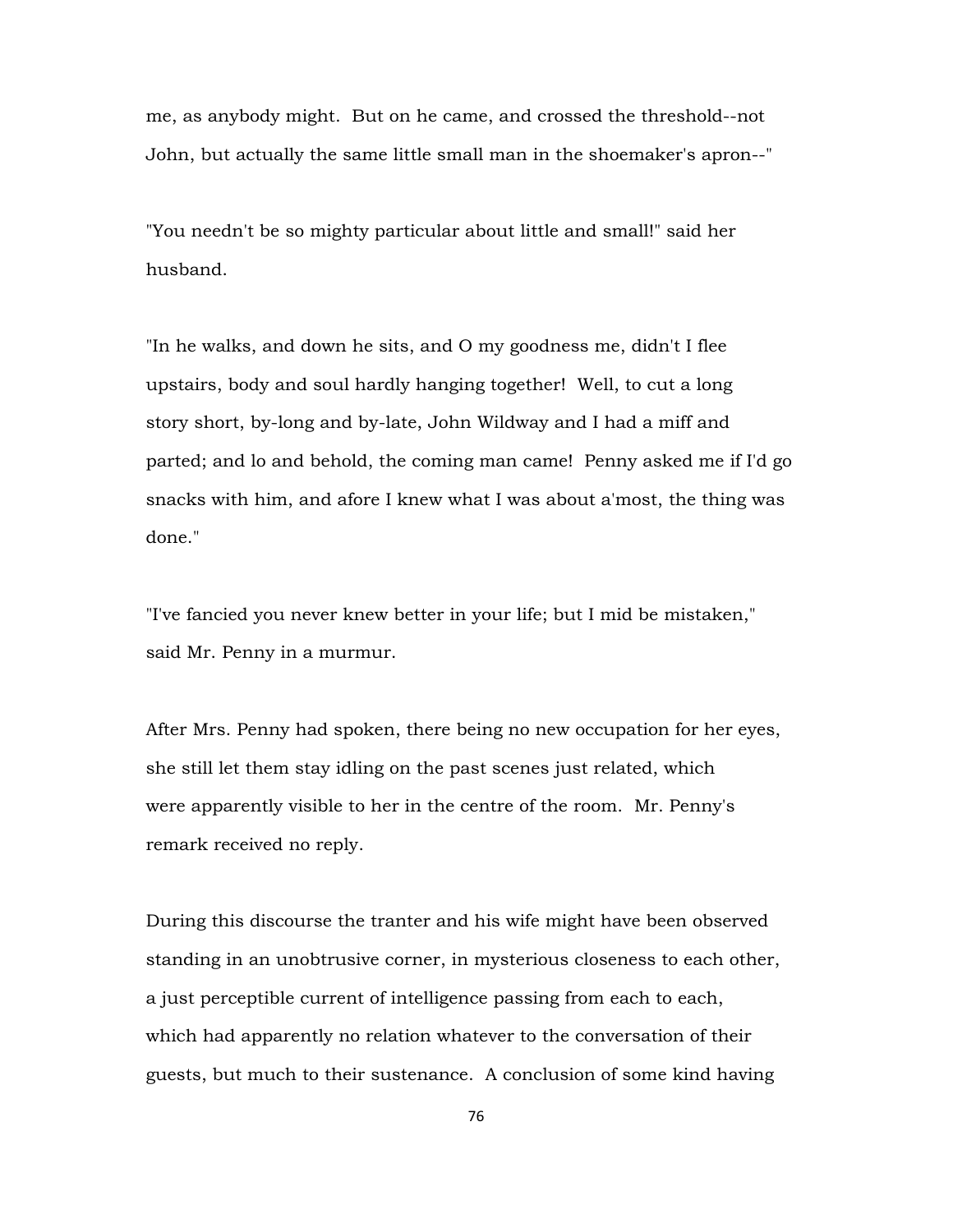at length been drawn, the palpable confederacy of man and wife was once more obliterated, the tranter marching off into the pantry, humming a tune that he couldn't quite recollect, and then breaking into the words of a song of which he could remember about one line and a quarter. Mrs. Dewy spoke a few words about preparations for a bit of supper.

That elder portion of the company which loved eating and drinking put on a look to signify that till this moment they had quite forgotten that it was customary to expect suppers on these occasions; going even further than this politeness of feature, and starting irrelevant subjects, the exceeding flatness and forced tone of which rather betrayed their object. The younger members said they were quite hungry, and that supper would be

delightful though it was so late.

Good luck attended Dick's love-passes during the meal. He sat next Fancy, and had the thrilling pleasure of using permanently a glass which had been taken by Fancy in mistake; of letting the outer edge of the sole of his boot touch the lower verge of her skirt; and to add to these delights the cat, which had lain unobserved in her lap for several minutes, crept across into his own, touching him with fur that had touched her hand a moment before. There were, besides, some little pleasures in the shape of helping her to vegetable she didn't want, and when it had nearly alighted on her plate taking it across for his own use, on the plea of waste not, want not. He also, from time to time, sipped sweet sly glances at her profile; noticing the set of her head,

77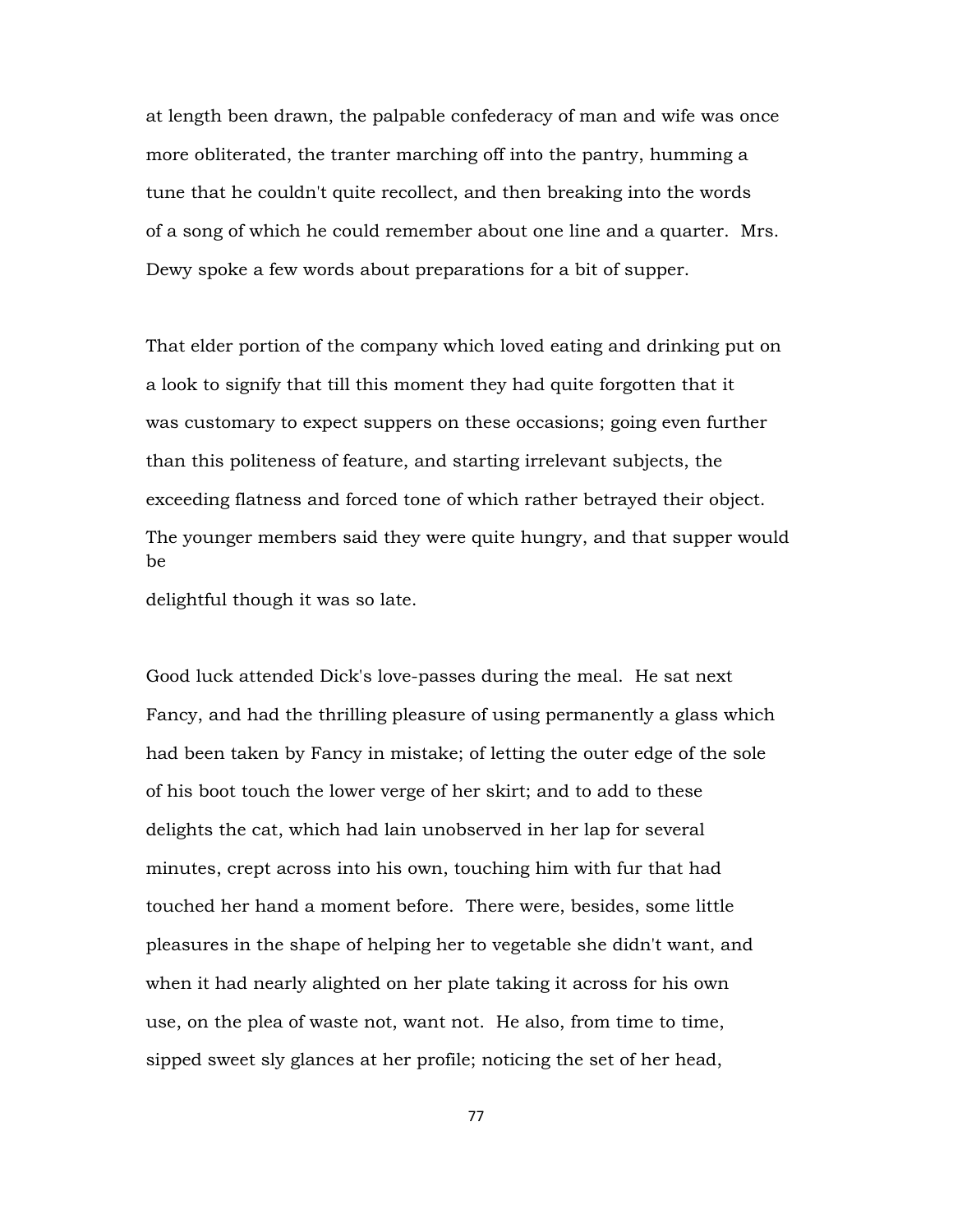the curve of her throat, and other artistic properties of the lively goddess, who the while kept up a rather free, not to say too free, conversation with Mr. Shiner sitting opposite; which, after some uneasy criticism, and much shifting of argument backwards and forwards in Dick's mind, he decided not to consider of alarming significance.

"A new music greets our ears now," said Miss Fancy, alluding, with the sharpness that her position as village sharpener demanded, to the contrast between the rattle of knives and forks and the late notes of the fiddlers.

"Ay; and I don't know but what 'tis sweeter in tone when you get above forty," said the tranter; "except, in faith, as regards father there. Never such a mortal man as he for tunes. They do move his soul; don't 'em, father?"

The eldest Dewy smiled across from his distant chair an assent to Reuben's remark.

"Spaking of being moved in soul," said Mr. Penny, "I shall never forget the first time I heard the 'Dead March.' 'Twas at poor Corp'l Nineman's funeral at Casterbridge. It fairly made my hair creep and fidget about like a vlock of sheep--ah, it did, souls! And when they had done, and the last trump had sounded, and the guns was fired over the dead hero's grave, a' icy-cold drop o' moist sweat hung upon my forehead, and another upon my jawbone. Ah, 'tis a very solemn thing!"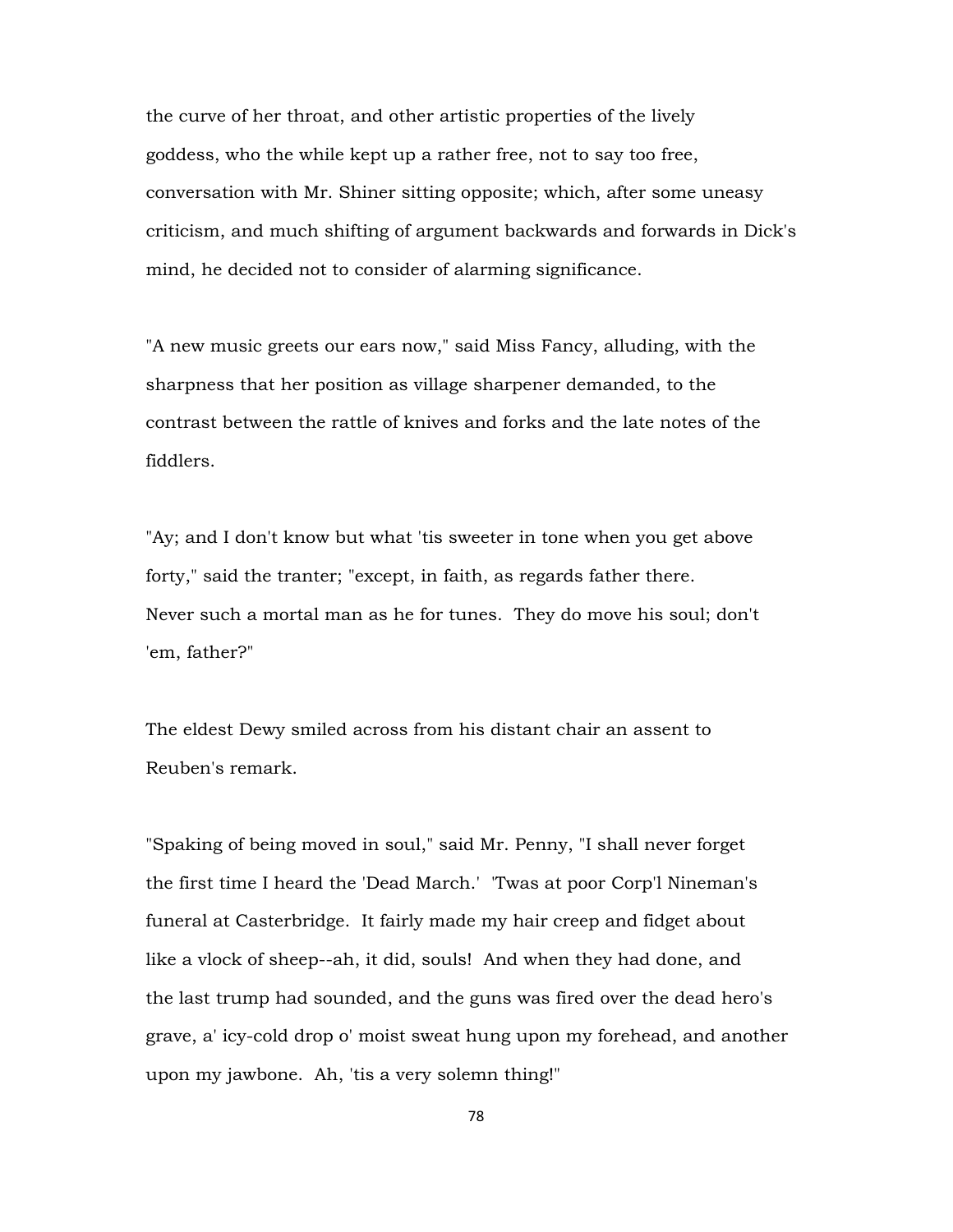"Well, as to father in the corner there," the tranter said, pointing to old William, who was in the act of filling his mouth; "he'd starve to death for music's sake now, as much as when he was a boy-chap of fifteen."

"Truly, now," said Michael Mail, clearing the corner of his throat in the manner of a man who meant to be convincing; "there's a friendly tie of some sort between music and eating." He lifted the cup to his mouth, and drank himself gradually backwards from a perpendicular position to a slanting one, during which time his looks performed a circuit from the wall opposite him to the ceiling overhead. Then clearing the other corner of his throat: "Once I was a-setting in the little kitchen of the Dree Mariners at Casterbridge, having a bit of dinner, and a brass band struck up in the street. Such a beautiful band as that were! I was setting eating fried liver and lights, I well can mind--ah, I was! and to save my life, I couldn't help chawing to the tune. Band played six-eight time; six-eight chaws I, willynilly. Band plays common; common time went my teeth among the liver and lights as true as a hair. Beautiful 'twere! Ah, I shall never forget that there band!"

"That's as tuneful a thing as ever I heard of," said grandfather James, with the absent gaze which accompanies profound criticism.

"I don't like Michael's tuneful stories then," said Mrs. Dewy. "They are quite coarse to a person o' decent taste."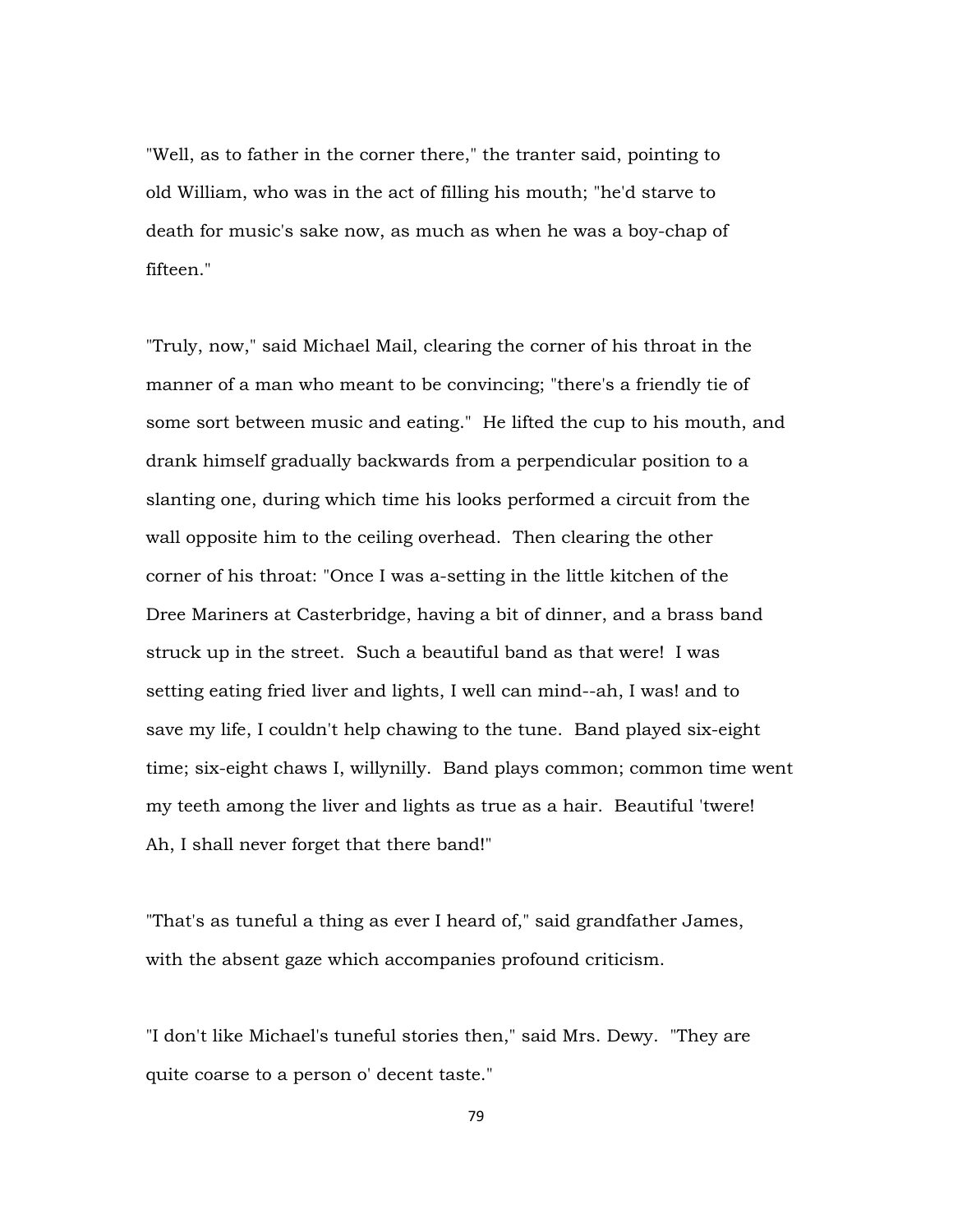Old Michael's mouth twitched here and there, as if he wanted to smile but didn't know where to begin, which gradually settled to an expression that it was not displeasing for a nice woman like the tranter's wife to correct him.

"Well, now," said Reuben, with decisive earnestness, "that sort o' coarse touch that's so upsetting to Ann's feelings is to my mind a recommendation; for it do always prove a story to be true. And for the same reason, I like a story with a bad moral. My sonnies, all true stories have a coarse touch or a bad moral, depend upon't. If the storytellers could ha' got decency and good morals from true stories, who'd ha' troubled to invent parables?" Saying this the tranter arose to fetch a new stock of cider, ale, mead, and home-made wines.

Mrs. Dewy sighed, and appended a remark (ostensibly behind her husband's back, though that the words should reach his ears distinctly was understood by both): "Such a man as Dewy is! Nobody do know the trouble I have to keep that man barely respectable. And did you ever hear too--just now at supper-time--talking about 'taties' with Michael in such a work-folk way. Well, 'tis what I was never brought up to! With our family 'twas never less than 'taters,' and very often 'pertatoes' outright; mother was so particular and nice with us girls there was no family in the parish that kept them selves up more than we."

The hour of parting came. Fancy could not remain for the night, because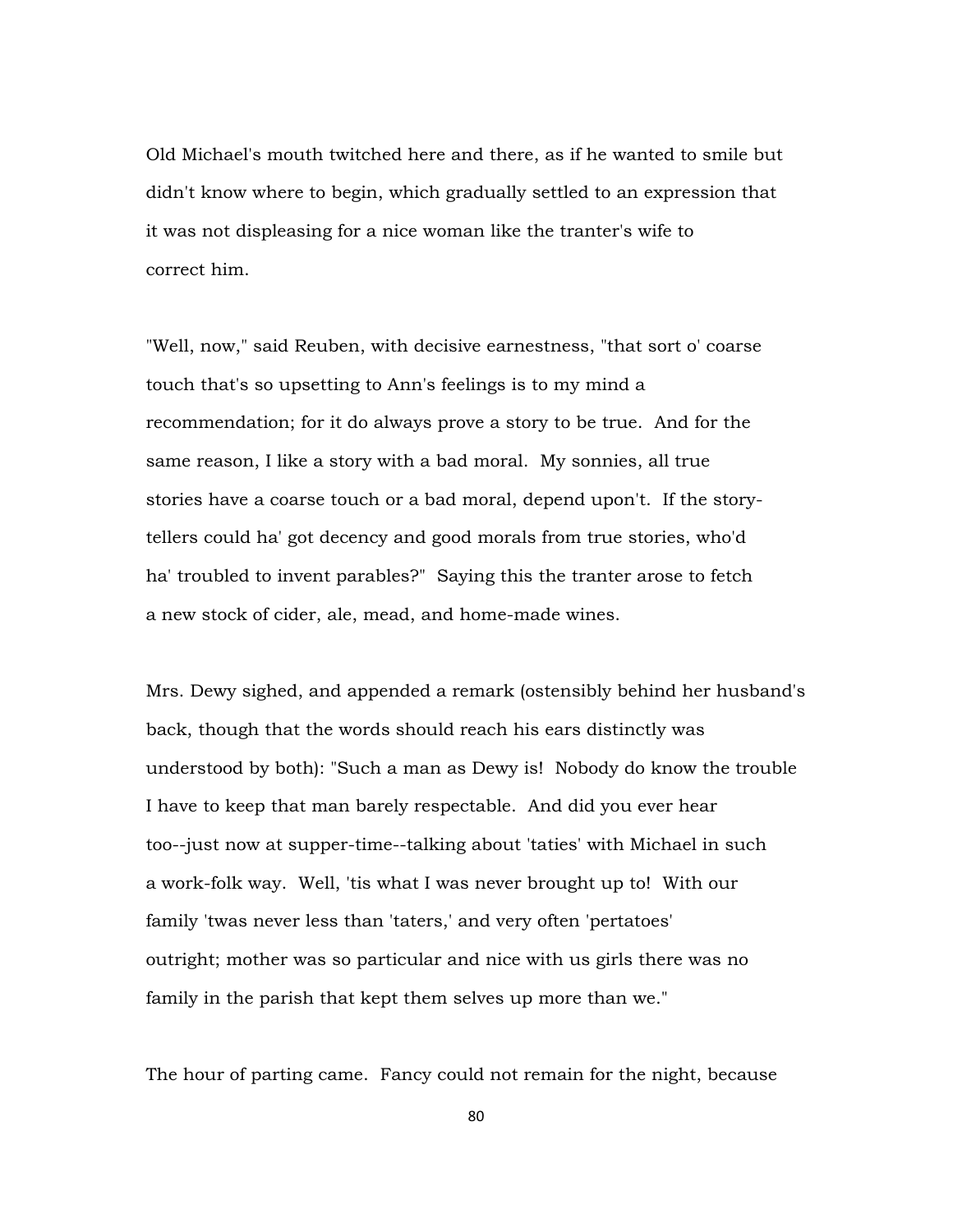she had engaged a woman to wait up for her. She disappeared temporarily from the flagging party of dancers, and then came downstairs wrapped up and looking altogether a different person from whom she had been hitherto, in fact (to Dick's sadness and disappointment), a woman somewhat reserved and of a phlegmatic temperament--nothing left in her of the romping girl that she had seemed but a short quarter-hour before, who had not minded the weight of Dick's hand upon her waist, nor shirked the purlieus of the mistletoe.

"What a difference!" thought the young man--hoary cynic pro tem. "What a miserable deceiving difference between the manners of a maid's life at dancing times and at others! Look at this lovely Fancy! Through the whole past evening touchable, squeezeable--even kissable! For whole halfhours I held her so chose to me that not a sheet of paper could have been shipped between us; and I could feel her heart only just outside my own, her life beating on so close to mine, that I was aware of every breath in it. A flit is made upstairs--a hat and a cloak put on--and I no more dare to touch her than--" Thought failed him, and he returned to realities.

But this was an endurable misery in comparison with what followed. Mr. Shiner and his watch-chain, taking the intrusive advantage that ardent bachelors who are going homeward along the same road as a pretty young woman always do take of that circumstance, came forward to assure Fancy--with a total disregard of Dick's emotions, and in tones which were certainly not frigid--that he (Shiner) was not the man to go to bed

81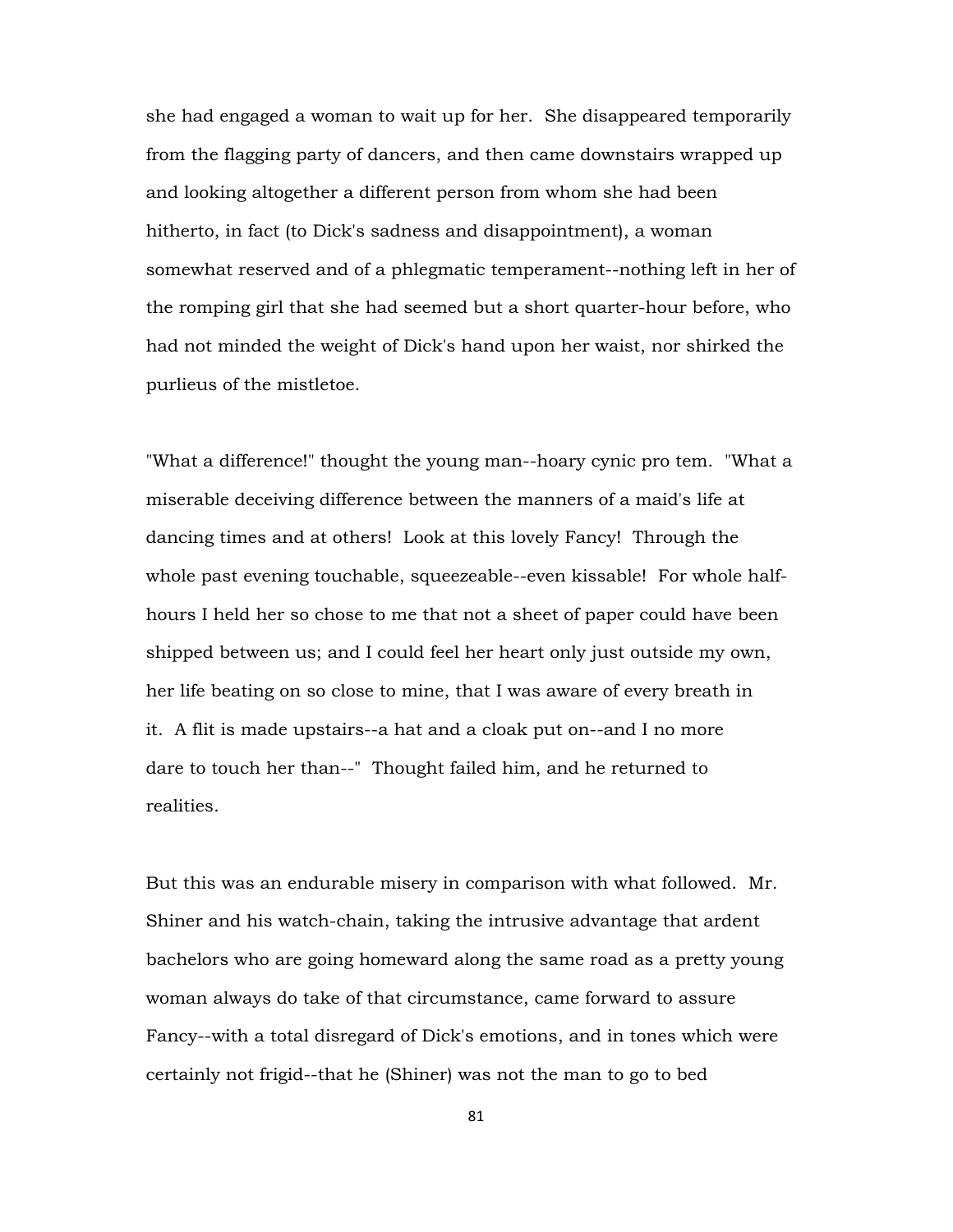before seeing his Lady Fair safe within her own door--not he, nobody should say he was that;--and that he would not leave her side an inch till the thing was done--drown him if he would. The proposal was assented to by Miss Day, in Dick's foreboding judgment, with one degree--or at any rate, an appreciable fraction of a degree--of warmth beyond that required by a disinterested desire for protection from the dangers of the night.

All was over; and Dick surveyed the chair she had last occupied, looking now like a setting from which the gem has been torn. There stood her glass, and the romantic teaspoonful of elder wine at the bottom that she couldn't drink by trying ever so hard, in obedience to the mighty arguments of the tranter (his hand coming down upon her shoulder the while, like a Nasmyth hammer); but the drinker was there no longer. There were the nine or ten pretty little crumbs she had left on her plate; but the eater was no more seen.

There seemed a disagreeable closeness of relationship between himself and the members of his family, now that they were left alone again face to face. His father seemed quite offensive for appearing to be in just as high spirits as when the guests were there; and as for grandfather James (who had not yet left), he was quite fiendish in being rather glad they were gone.

"Really," said the tranter, in a tone of placid satisfaction, "I've had so little time to attend to myself all the evenen, that I mean to enjoy a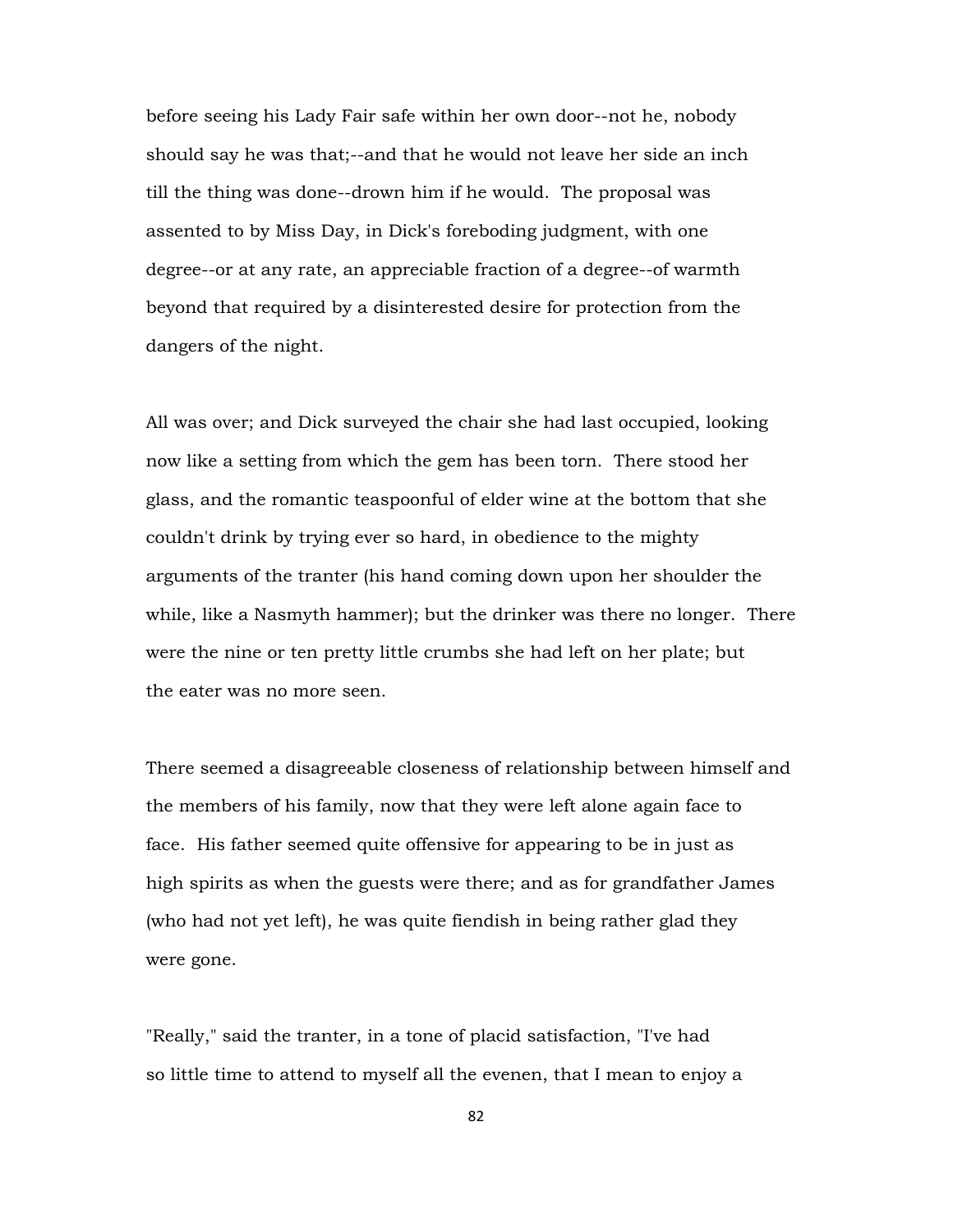quiet meal now! A slice of this here ham--neither too fat nor too lean--so; and then a drop of this vinegar and pickles--there, that's it--and I shall be as fresh as a lark again! And to tell the truth, my sonny, my inside has been as dry as a lime-basket all night."

"I like a party very well once in a while," said Mrs. Dewy, leaving off the adorned tones she had been bound to use throughout the evening, and returning to the natural marriage voice; "but, Lord, 'tis such a sight of heavy work next day! What with the dirty plates, and knives and forks, and dust and smother, and bits kicked off your furniture, and I don't know what all, why a body could a'most wish there were no such things as Christmases . . . Ah-h dear!" she yawned, till the clock in the corner had ticked several beats. She cast her eyes round upon the displaced, dust-laden furniture, and sank down overpowered at the sight.

"Well, I be getting all right by degrees, thank the Lord for't!" said the tranter cheerfully through a mangled mass of ham and bread, without lifting his eyes from his plate, and chopping away with his knife and fork as if he were felling trees. "Ann, you may as well go on to bed at once, and not bide there making such sleepy faces; you look as long-favoured as a fiddle, upon my life, Ann. There, you must be wearied out, 'tis true. I'll do the doors and draw up the clock; and you go on, or you'll be as white as a sheet to-morrow."

"Ay; I don't know whether I shan't or no." The matron passed her hand across her eyes to brush away the film of sleep till she got upstairs.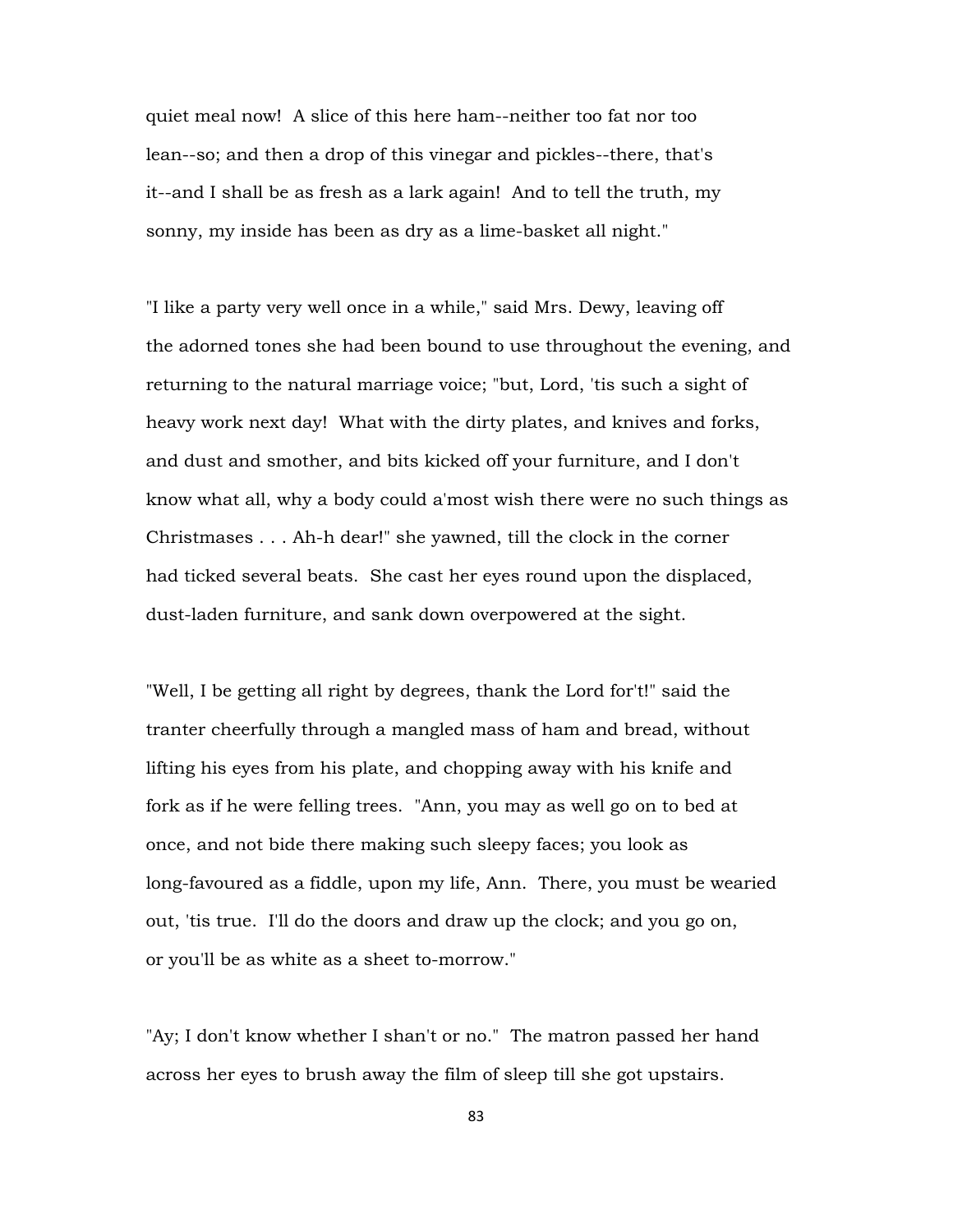Dick wondered how it was that when people were married they could be so blind to romance; and was quite certain that if he ever took to wife that dear impossible Fancy, he and she would never be so dreadfully practical and undemonstrative of the Passion as his father and mother were. The most extraordinary thing was, that all the fathers and mothers he knew were just as undemonstrative as his own.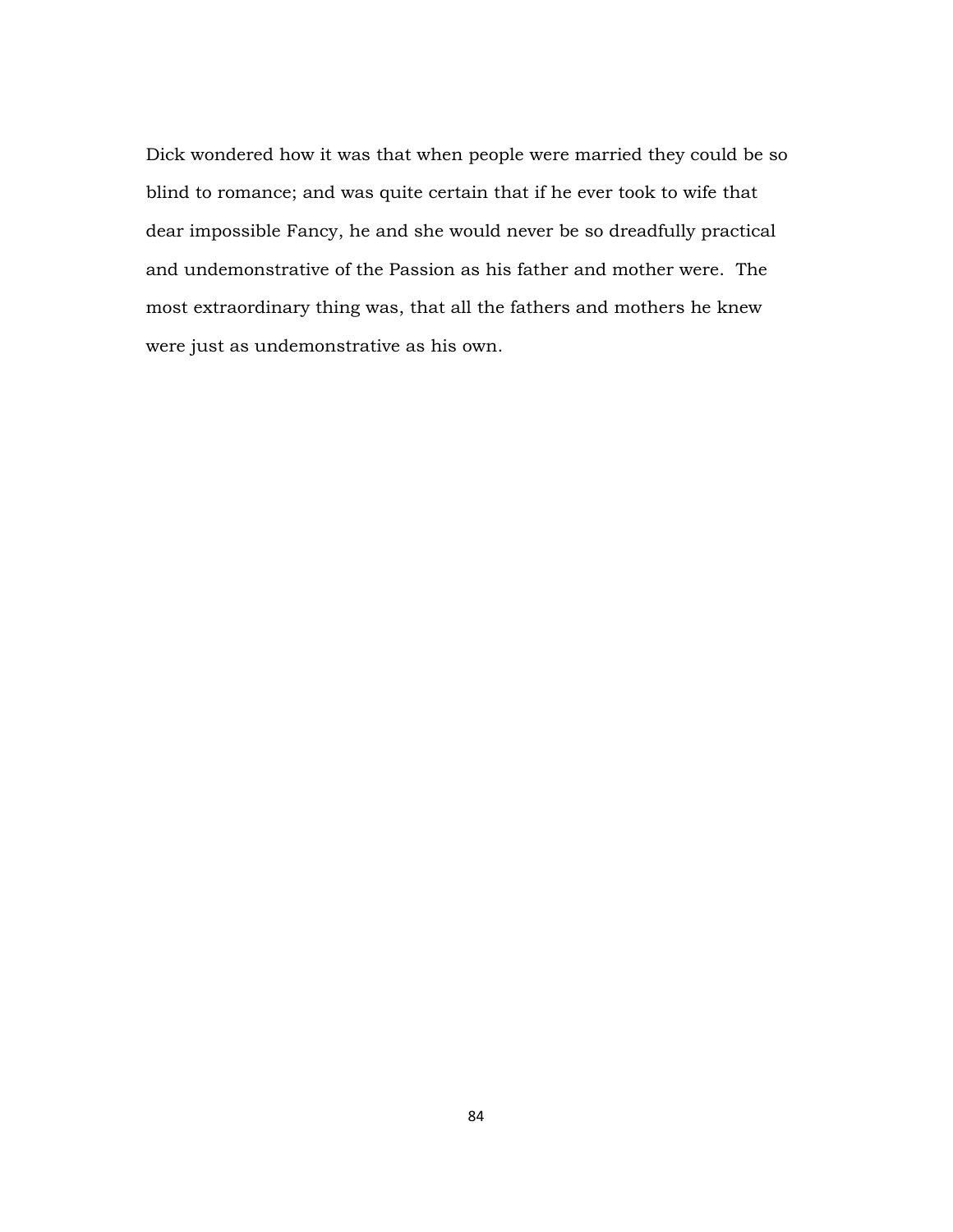# CHAPTER IX: DICK CALLS AT THE SCHOOL

The early days of the year drew on, and Fancy, having spent the holiday weeks at home, returned again to Mellstock.

Every spare minute of the week following her return was used by Dick in accidentally passing the schoolhouse in his journeys about the neighbourhood; but not once did she make herself visible. A handkerchief belonging to her had been providentially found by his mother in clearing the rooms the day after that of the dance; and by much contrivance Dick got it handed over to him, to leave with her at any time he should be near the school after her return. But he delayed taking the extreme measure of calling with it lest, had she really no sentiment of interest in him, it might be regarded as a slightly absurd errand, the reason guessed; and the sense of the ludicrous, which was rather keen in her, do his dignity considerable injury in her eyes; and what she thought of him, even apart from the question of her loving, was all the world to him now.

But the hour came when the patience of love at twenty-one could endure no longer. One Saturday he approached the school with a mild air of indifference, and had the satisfaction of seeing the object of his quest at the further end of her garden, trying, by the aid of a spade and gloves, to root a bramble that had intruded itself there.

He disguised his feelings from some suspicious-looking cottage-windows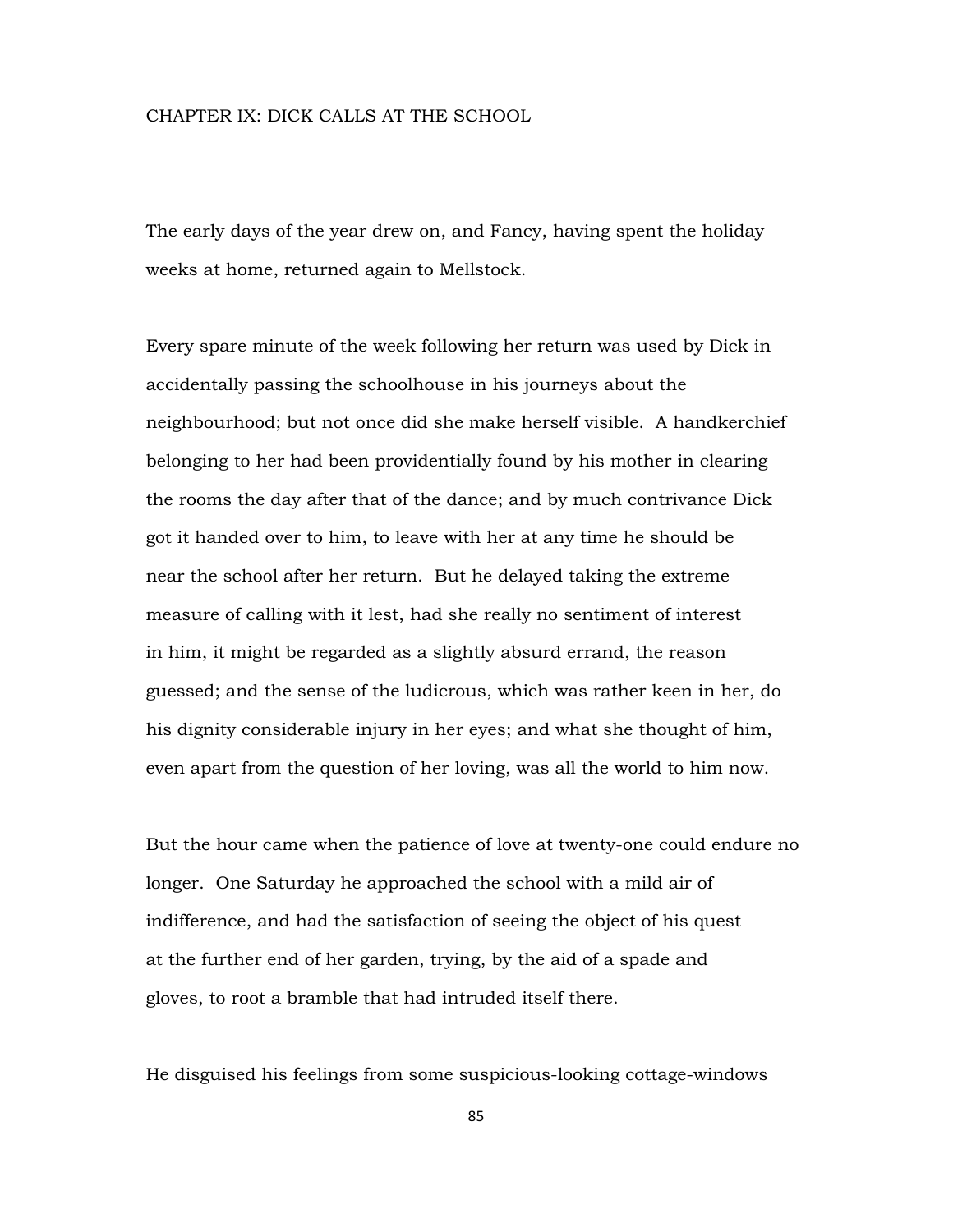opposite by endeavouring to appear like a man in a great hurry of business, who wished to leave the handkerchief and have done with such trifling errands.

This endeavour signally failed; for on approaching the gate he found it locked to keep the children, who were playing 'cross-dadder' in the front, from running into her private grounds.

She did not see him; and he could only think of one thing to be done, which was to shout her name.

# "Miss Day!"

The words were uttered with a jerk and a look meant to imply to the cottages opposite that he was now simply one who liked shouting as a pleasant way of passing his time, without any reference to persons in gardens. The name died away, and the unconscious Miss Day continued digging and pulling as before.

He screwed himself up to enduring the cottage-windows yet more stoically, and shouted again. Fancy took no notice whatever.

He shouted the third time, with desperate vehemence, turning suddenly about and retiring a little distance, as if it were by no means for his own pleasure that he had come.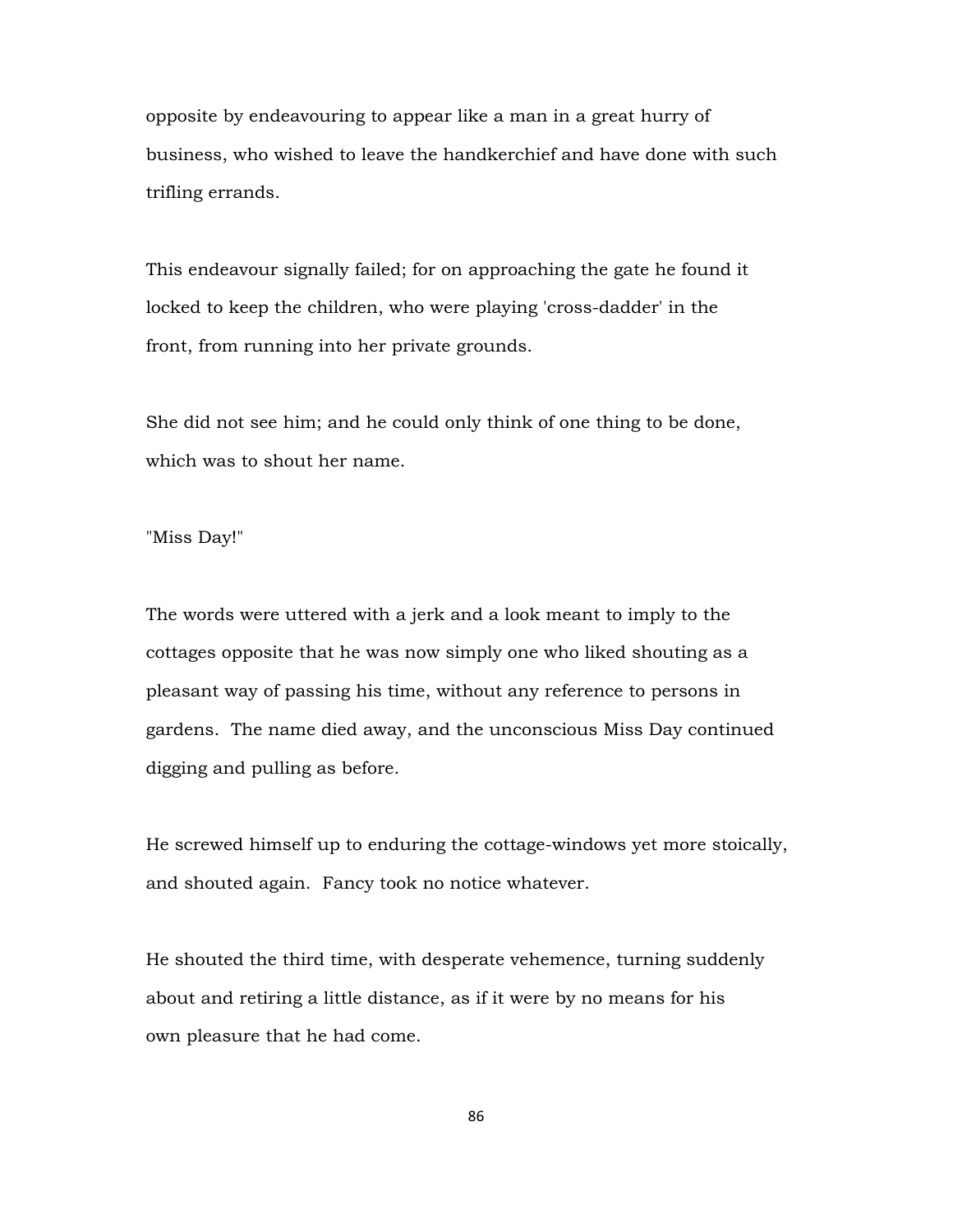This time she heard him, came down the garden, and entered the school at the back. Footsteps echoed across the interior, the door opened, and three-quarters of the blooming young schoolmistress's face and figure stood revealed before him; a slice on her left-hand side being cut off by the edge of the door. Having surveyed and recognized him, she came to the gate.

At sight of him had the pink of her cheeks increased, lessened, or did it continue to cover its normal area of ground? It was a question meditated several hundreds of times by her visitor in after-hours--the meditation, after wearying involutions, always ending in one way, that it was impossible to say.

"Your handkerchief: Miss Day: I called with." He held it out spasmodically and awkwardly. "Mother found it: under a chair."

"O, thank you very much for bringing it, Mr. Dewy. I couldn't think where I had dropped it."

Now Dick, not being an experienced lover--indeed, never before having been engaged in the practice of love-making at all, except in a small schoolboy way--could not take advantage of the situation; and out came the blunder, which afterwards cost him so many bitter moments and a sleepless night:-

"Good morning, Miss Day."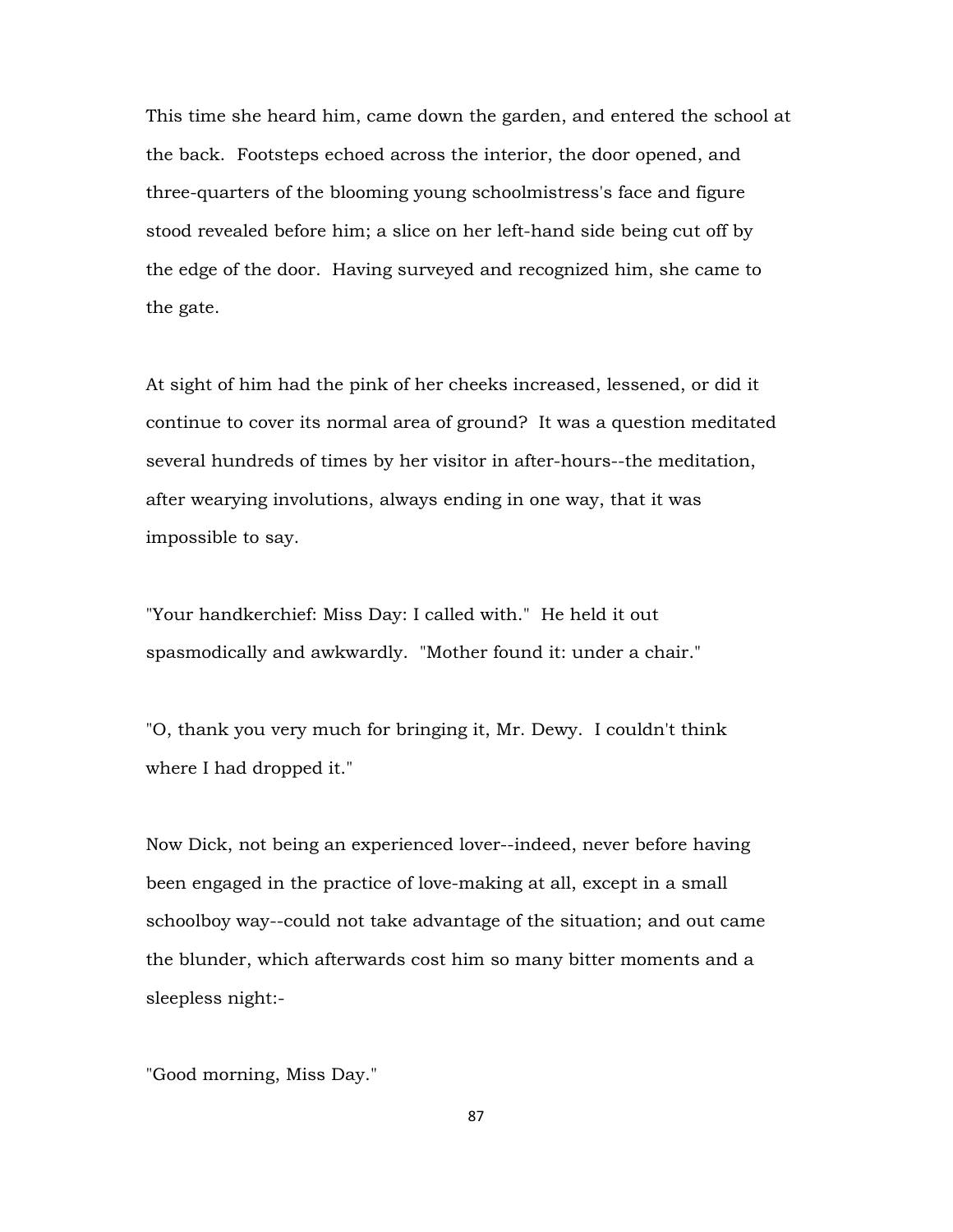"Good morning, Mr. Dewy."

The gate was closed; she was gone; and Dick was standing outside, unchanged in his condition from what he had been before he called. Of course the Angel was not to blame--a young woman living alone in a house could not ask him indoors unless she had known him better--he should have

kept her outside before floundering into that fatal farewell. He wished that before he called he had realized more fully than he did the pleasure of being about to call; and turned away.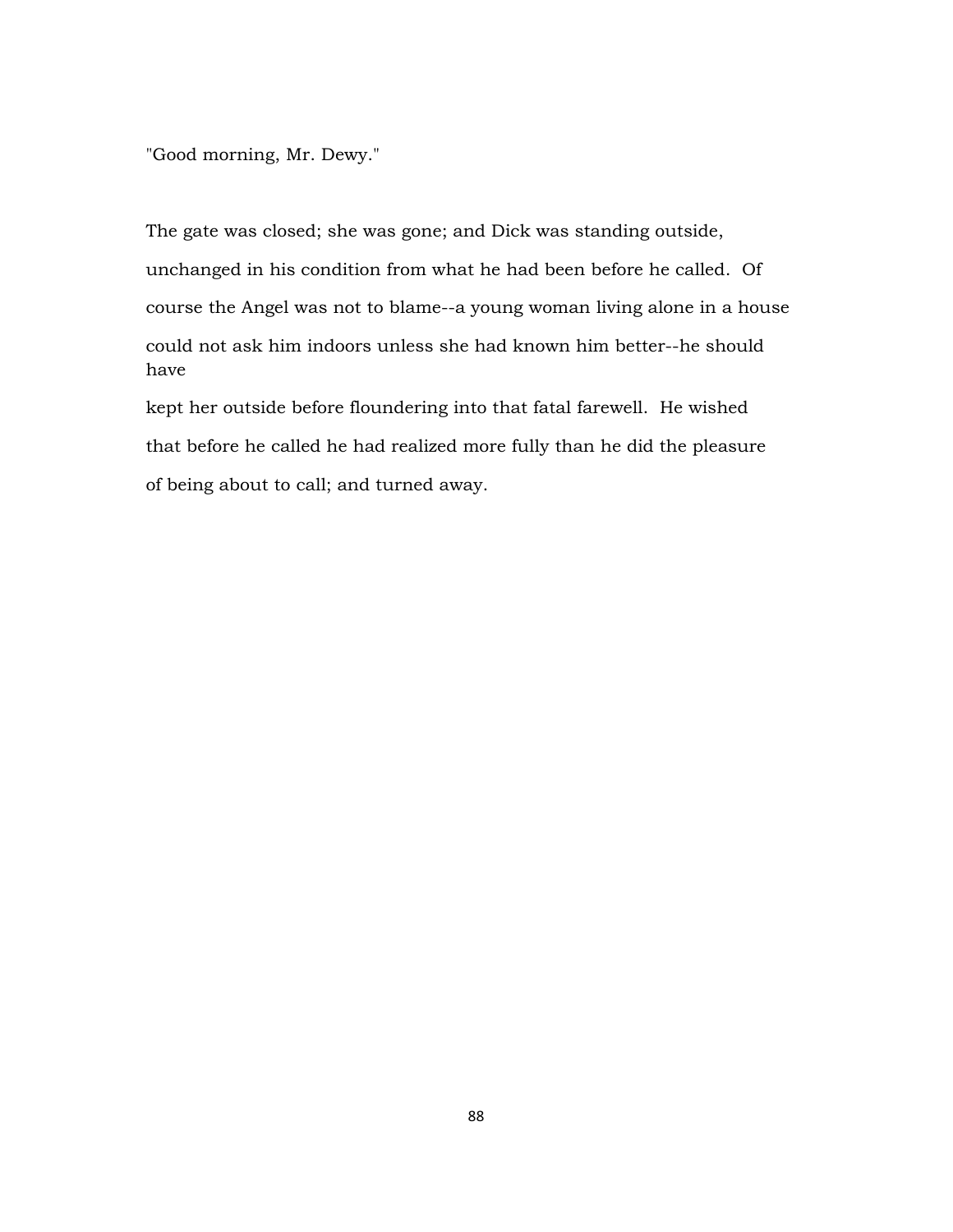### PART THE SECOND--SPRING

### CHAPTER I: PASSING BY THE SCHOOL

It followed that, as the spring advanced, Dick walked abroad much more frequently than had hitherto been usual with him, and was continually finding that his nearest way to or from home lay by the road which skirted the garden of the school. The first-fruits of his perseverance were that, on turning the angle on the nineteenth journey by that track, he saw Miss Fancy's figure, clothed in a dark-gray dress, looking from a high open window upon the crown of his hat. The friendly greeting resulting from this rencounter was considered so valuable an elixir that Dick passed still oftener; and by the time he had almost trodden a little path under the fence where never a path was before, he was rewarded with an actual meeting face to face on the open road before her gate. This brought another meeting, and another, Fancy faintly showing by her bearing that it was a pleasure to her of some kind to see him there; but the sort of pleasure she derived, whether exultation at the hope her exceeding fairness inspired, or the true feeling which was alone Dick's concern, he could not anyhow decide, although he meditated on her every little movement for hours after it was made.

89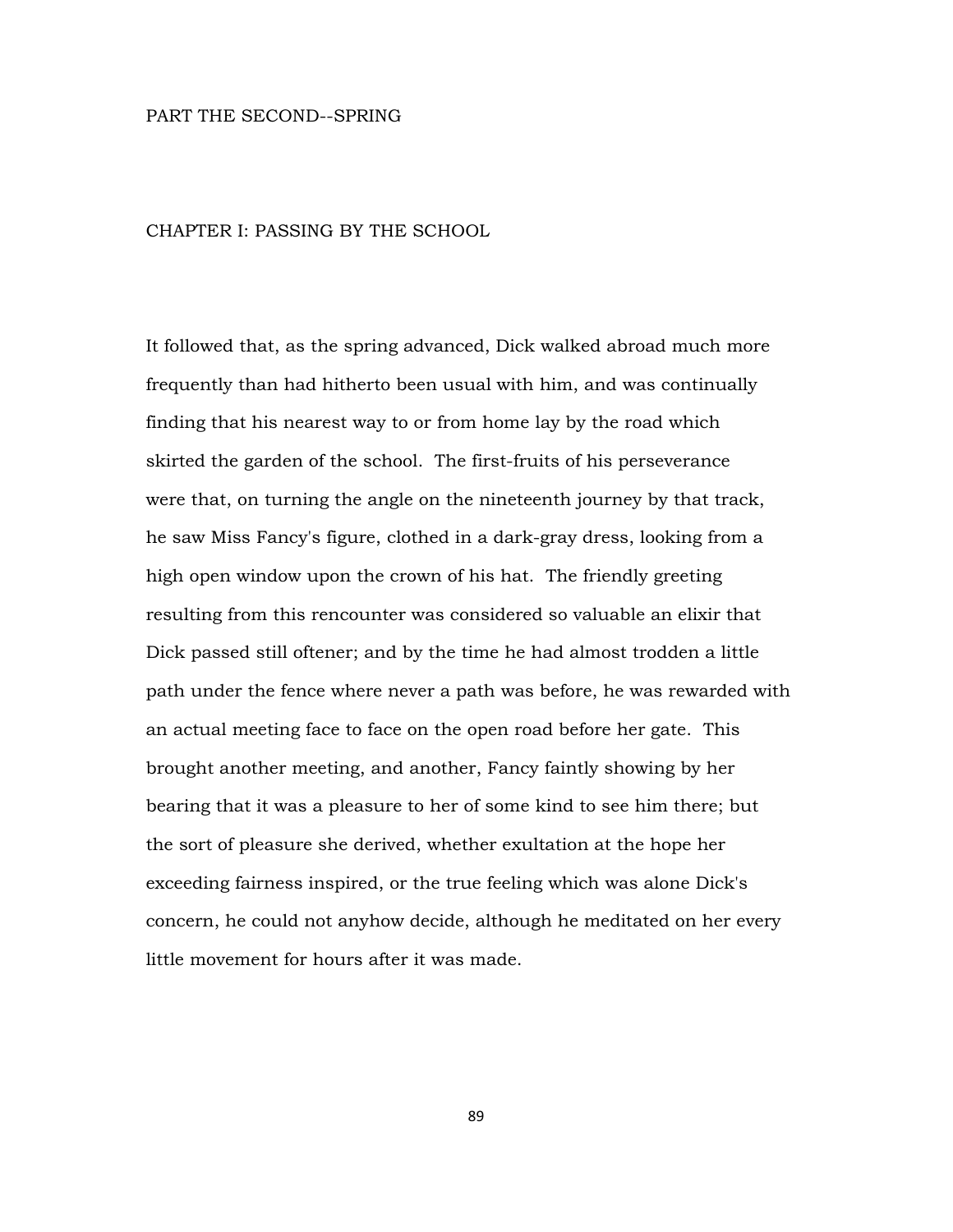#### CHAPTER II: A MEETING OF THE QUIRE

It was the evening of a fine spring day. The descending sun appeared as a nebulous blaze of amber light, its outline being lost in cloudy masses hanging round it, like wild locks of hair.

The chief members of Mellstock parish choir were standing in a group in front of Mr. Penny's workshop in the lower village. They were all brightly illuminated, and each was backed up by a shadow as long as a steeple; the lowness of the source of light rendering the brims of their hats of no use at all as a protection to the eyes.

Mr. Penny's was the last house in that part of the parish, and stood in a hollow by the roadside so that cart-wheels and horses' legs were about level with the sill of his shop-window. This was low and wide, and was open from morning till evening, Mr. Penny himself being invariably seen working inside, like a framed portrait of a shoemaker by some modern Moroni. He sat facing the road, with a boot on his knees and the awl in his hand, only looking up for a moment as he stretched out his arms and bent forward at the pull, when his spectacles flashed in the passer's face with a shine of flat whiteness, and then returned again to the boot as usual. Rows of lasts, small and large, stout and slender, covered the wall which formed the background, in the extreme shadow of which a kind of dummy was seen sitting, in the shape of an apprentice with a string tied round his hair (probably to keep it out of his eyes). He smiled at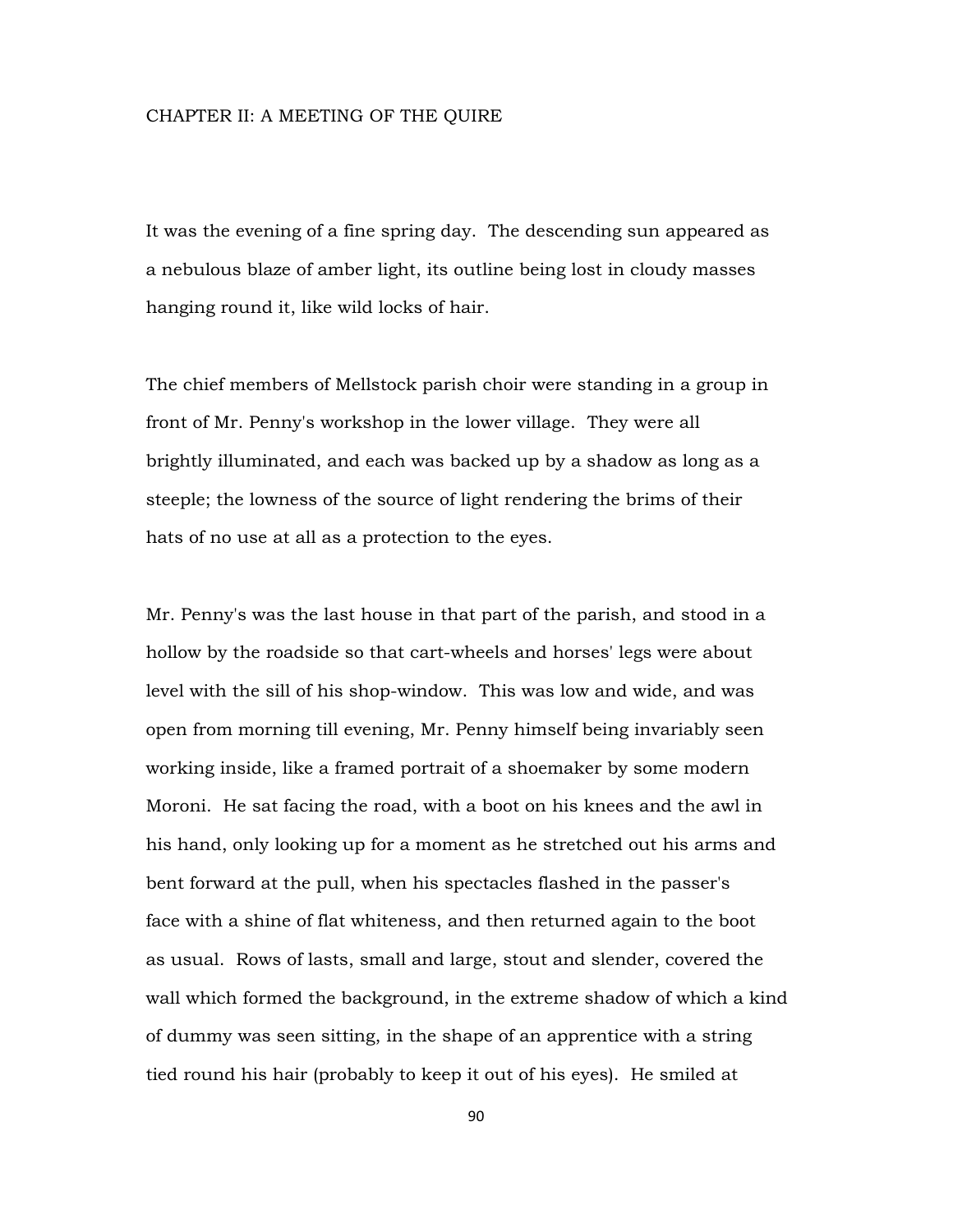remarks that floated in from without, but was never known to answer them in Mr. Penny's presence. Outside the window the upper-leather of a Wellington-boot was usually hung, pegged to a board as if to dry. No sign was over his door; in fact--as with old banks and mercantile houses--advertising in any shape was scorned, and it would have been felt as beneath his dignity to paint up, for the benefit of strangers, the name of an establishment whose trade came solely by connection based on personal respect.

His visitors now came and stood on the outside of his window, sometimes leaning against the sill, sometimes moving a pace or two backwards and forwards in front of it. They talked with deliberate gesticulations to Mr. Penny, enthroned in the shadow of the interior.

"I do like a man to stick to men who be in the same line o' life--o' Sundays, anyway--that I do so."

"'Tis like all the doings of folk who don't know what a day's work is, that's what I say."

"My belief is the man's not to blame; 'tis she--she's the bitter weed!"

"No, not altogether. He's a poor gawk-hammer. Look at his sermon yesterday."

"His sermon was well enough, a very good guessable sermon, only he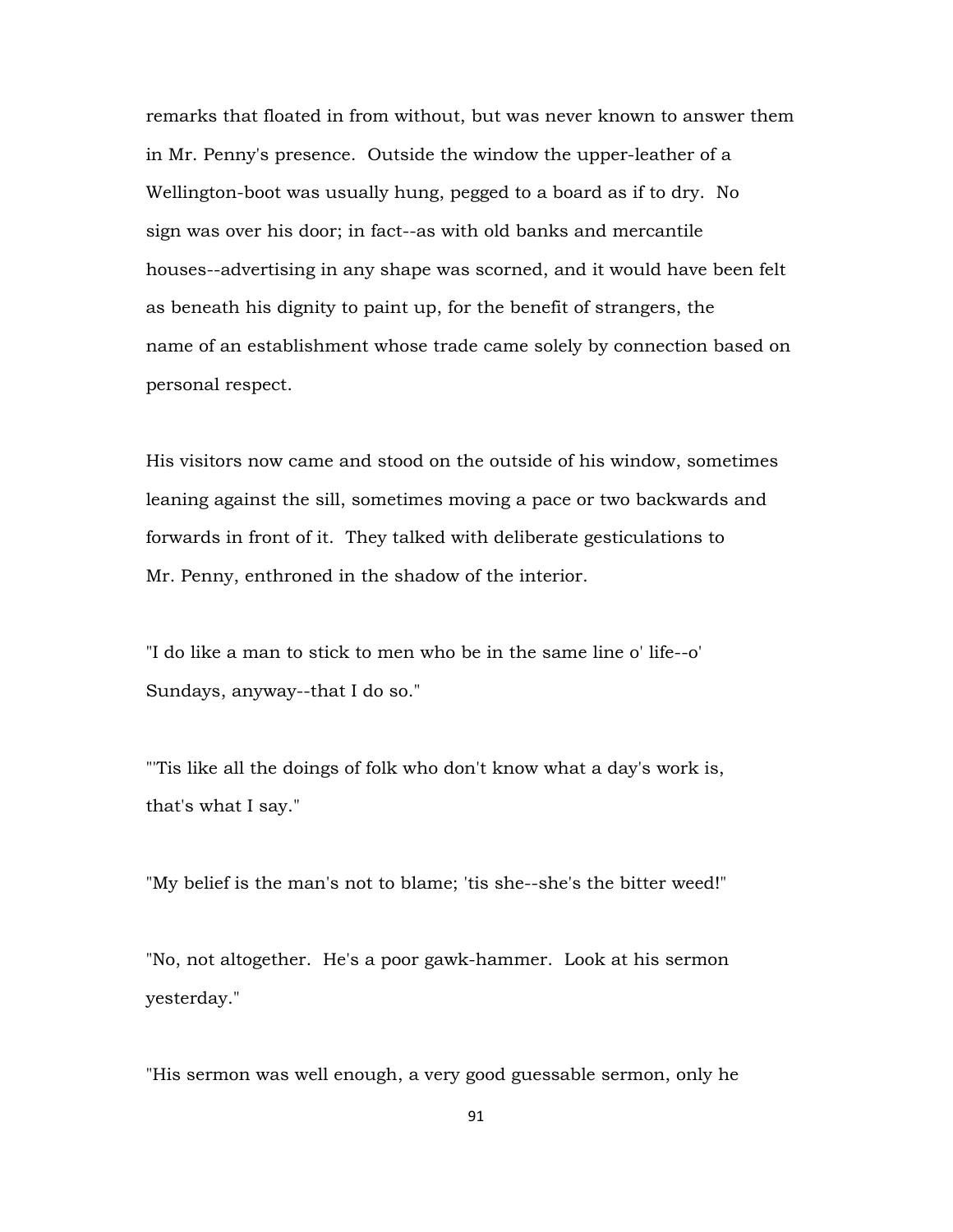couldn't put it into words and speak it. That's all was the matter wi' the sermon. He hadn't been able to get it past his pen."

"Well--ay, the sermon might have been good; for, 'tis true, the sermon of Old Eccl'iastes himself lay in Eccl'iastes's ink-bottle afore he got it out."

Mr. Penny, being in the act of drawing the last stitch tight, could afford time to look up and throw in a word at this point.

"He's no spouter--that must be said, 'a b'lieve."

"'Tis a terrible muddle sometimes with the man, as far as spout do go," said Spinks.

"Well, we'll say nothing about that," the tranter answered; "for I don't believe 'twill make a penneth o' difference to we poor martels here or hereafter whether his sermons be good or bad, my sonnies."

Mr. Penny made another hole with his awl, pushed in the thread, and looked up and spoke again at the extension of arms.

"'Tis his goings-on, souls, that's what it is." He clenched his features for an Herculean addition to the ordinary pull, and continued, "The first thing he done when he came here was to be hot and strong about church business."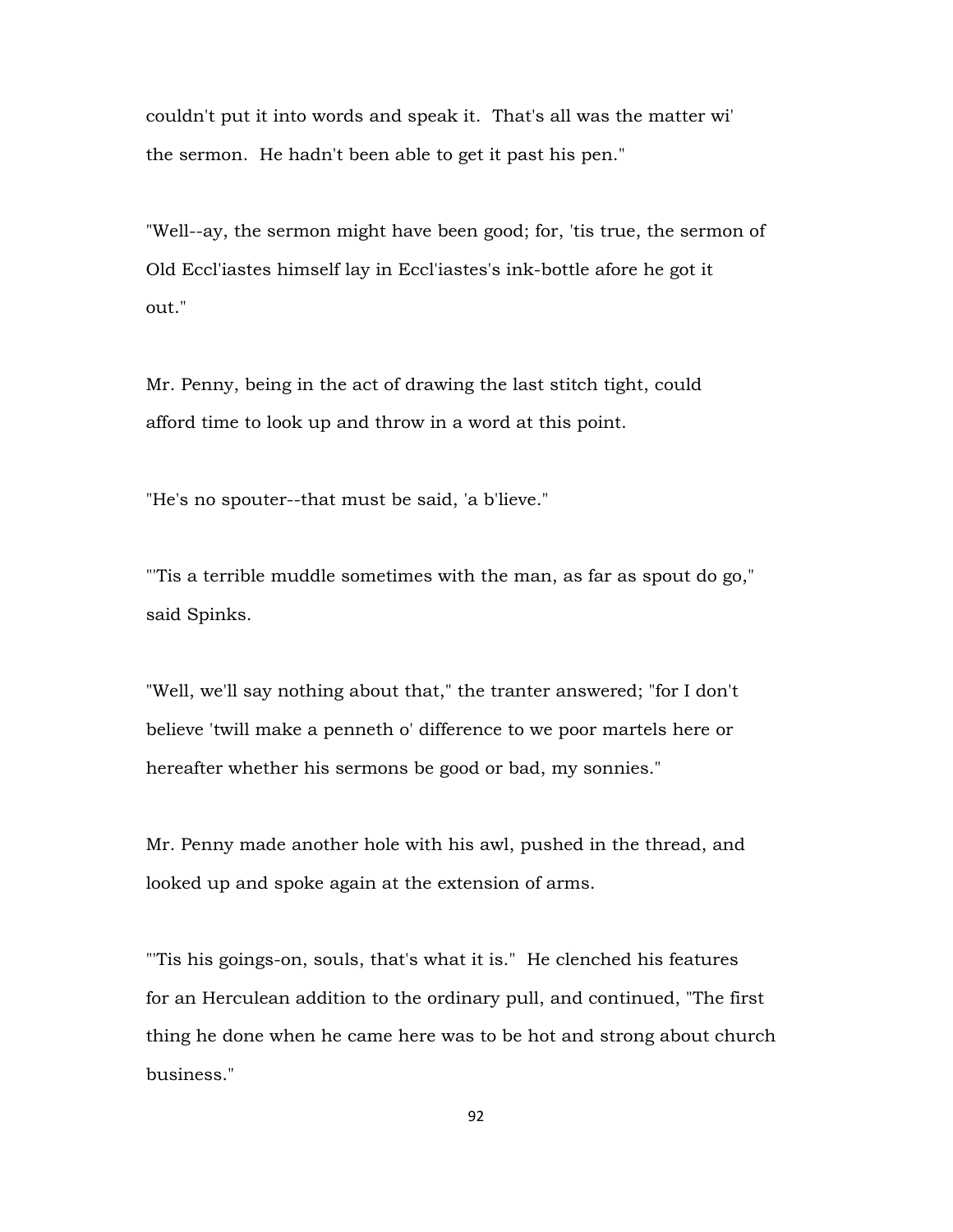"True," said Spinks; "that was the very first thing he done."

Mr. Penny, having now been offered the ear of the assembly, accepted it, ceased stitching, swallowed an unimportant quantity of air as if it were a pill, and continued:

"The next thing he do do is to think about altering the church, until he found 'twould be a matter o' cost and what not, and then not to think no more about it."

"True: that was the next thing he done."

"And the next thing was to tell the young chaps that they were not on no account to put their hats in the christening font during service."

"True."

"And then 'twas this, and then 'twas that, and now 'tis--"

Words were not forcible enough to conclude the sentence, and Mr. Penny gave a huge pull to signify the concluding word.

"Now 'tis to turn us out of the quire neck and crop," said the tranter after an interval of half a minute, not by way of explaining the pause and pull, which had been quite understood, but as a means of keeping the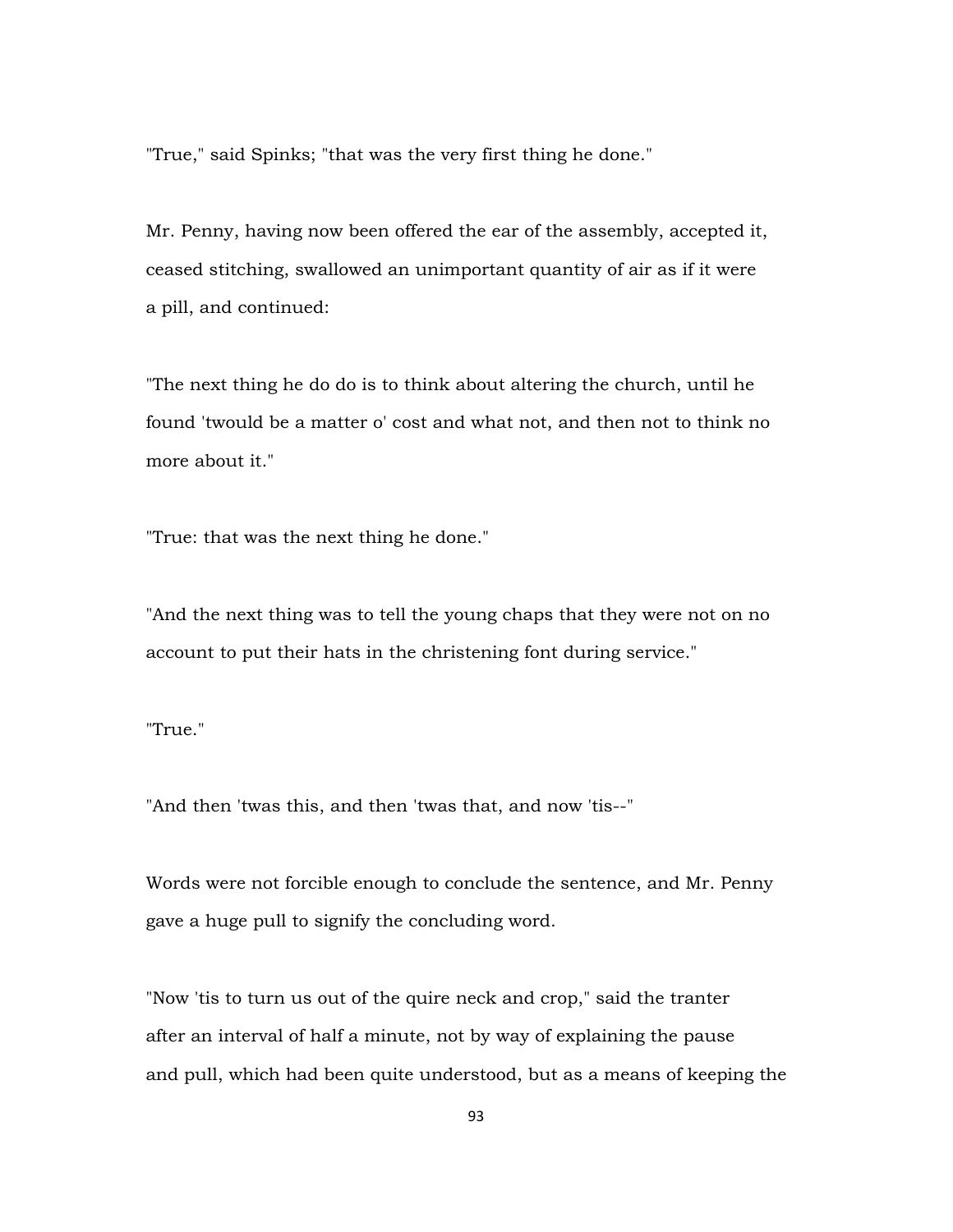# subject well before the meeting.

Mrs. Penny came to the door at this point in the discussion. Like all good wives, however much she was inclined to play the Tory to her husband's Whiggism, and vice versa, in times of peace, she coalesced with him heartily enough in time of war.

"It must be owned he's not all there," she replied in a general way to the fragments of talk she had heard from indoors. "Far below poor Mr. Grinham" (the late vicar).

"Ay, there was this to be said for he, that you were quite sure he'd never come mumbudgeting to see ye, just as you were in the middle of your work, and put you out with his fuss and trouble about ye."

"Never. But as for this new Mr. Maybold, though he mid be a very wellintending party in that respect, he's unbearable; for as to sifting your cinders, scrubbing your floors, or emptying your slops, why, you can't do it. I assure you I've not been able to empt them for several days, unless I throw 'em up the chimley or out of winder; for as sure as the sun you meet him at the door, coming to ask how you are, and 'tis such a confusing thing to meet a gentleman at the door when ye are in the mess o' washing."

"'Tis only for want of knowing better, poor gentleman," said the tranter. "His meaning's good enough. Ay, your pa'son comes by fate: 'tis heads or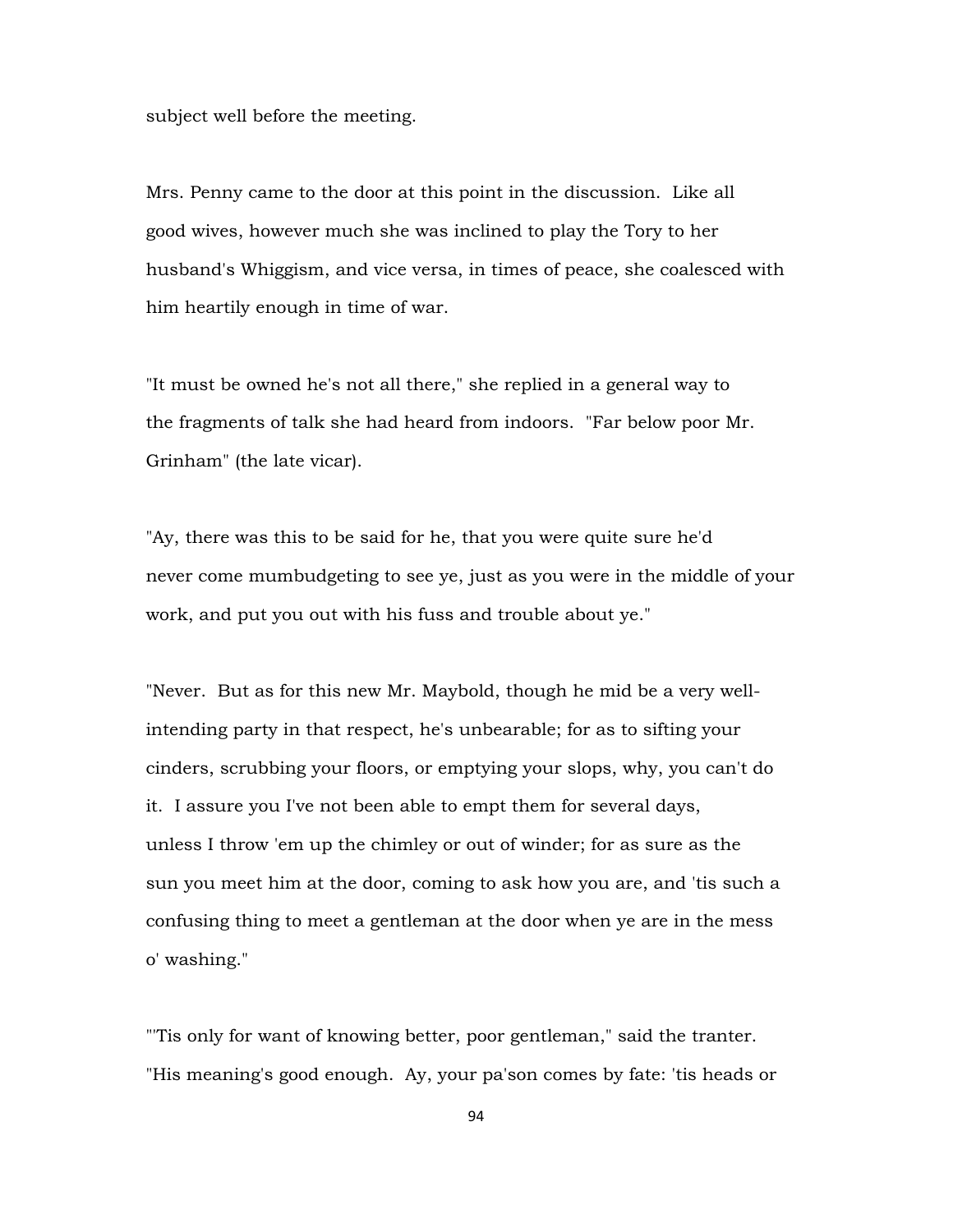tails, like pitch-halfpenny, and no choosing; so we must take en as he is, my sonnies, and thank God he's no worse, I suppose."

"I fancy I've seen him look across at Miss Day in a warmer way than Christianity asked for," said Mrs. Penny musingly; "but I don't quite like to say it."

"O no; there's nothing in that," said grandfather William.

"If there's nothing, we shall see nothing," Mrs. Penny replied, in the tone of a woman who might possibly have private opinions still.

"Ah, Mr. Grinham was the man!" said Bowman. "Why, he never troubled us wi' a visit from year's end to year's end. You might go anywhere, do anything: you'd be sure never to see him."

"Yes, he was a right sensible pa'son," said Michael. "He never entered our door but once in his life, and that was to tell my poor wife--ay, poor soul, dead and gone now, as we all shall!--that as she was such a' old aged person, and lived so far from the church, he didn't at all expect her to come any more to the service."

"And 'a was a very jinerous gentleman about choosing the psalms and hymns

o' Sundays. 'Confound ye,' says he, 'blare and scrape what ye will, but don't bother me!'"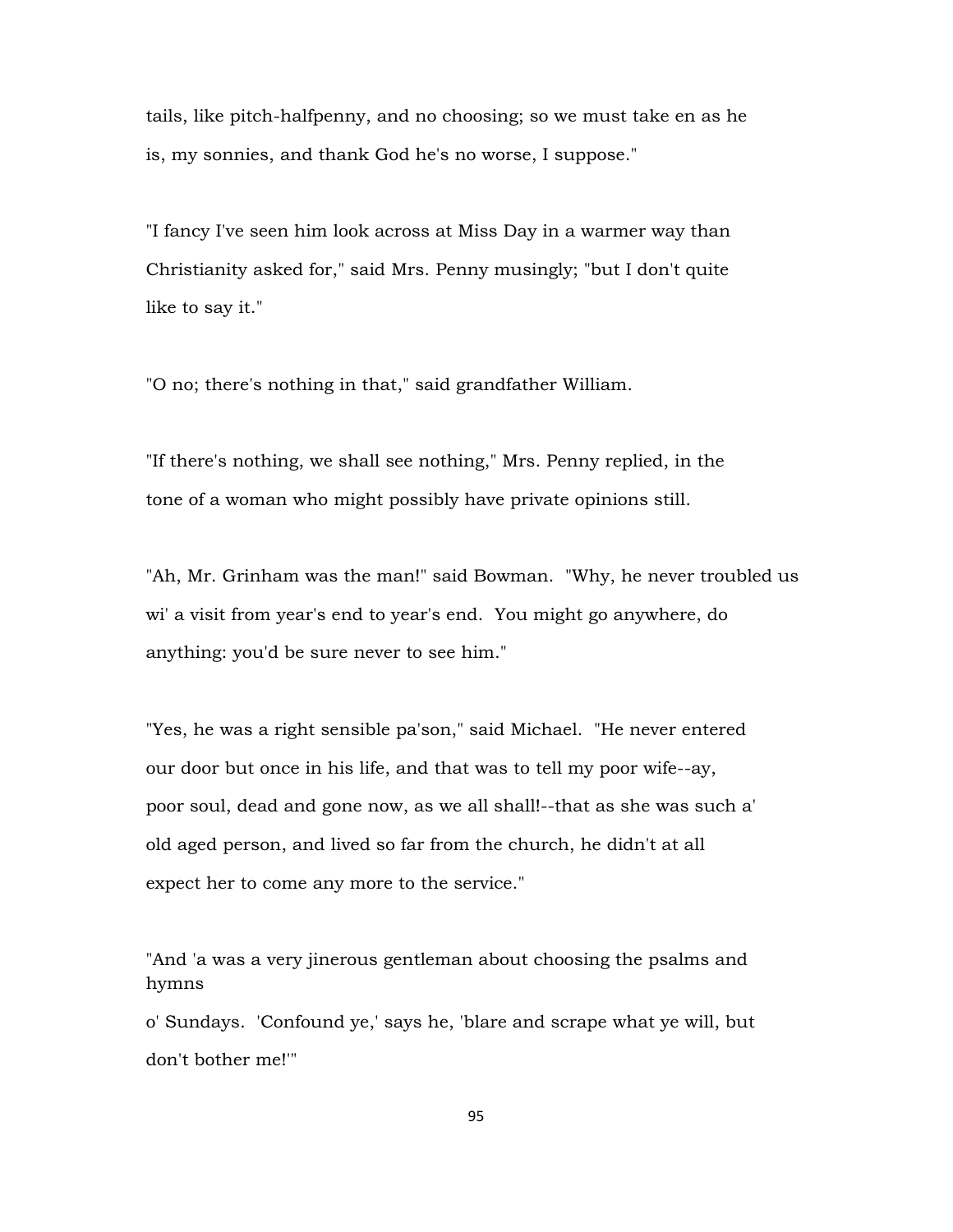"And he was a very honourable man in not wanting any of us to come and hear him if we were all on-end for a jaunt or spree, or to bring the babies to be christened if they were inclined to squalling. There's good in a man's not putting a parish to unnecessary trouble."

"And there's this here man never letting us have a bit o' peace; but keeping on about being good and upright till 'tis carried to such a pitch as I never see the like afore nor since!"

"No sooner had he got here than he found the font wouldn't hold water, as it hadn't for years off and on; and when I told him that Mr. Grinham never minded it, but used to spet upon his vinger and christen 'em just as well, 'a said, 'Good Heavens! Send for a workman immediate. What place have I come to!' Which was no compliment to us, come to that."

"Still, for my part," said old William, "though he's arrayed against us, I like the hearty borussnorus ways of the new pa'son."

"You, ready to die for the quire," said Bowman reproachfully, "to stick up for the quire's enemy, William!"

"Nobody will feel the loss of our church-work so much as I," said the old man firmly; "that you d'all know. I've a-been in the quire man and boy ever since I was a chiel of eleven. But for all that 'tisn't in me to call the man a bad man, because I truly and sincerely believe en to be a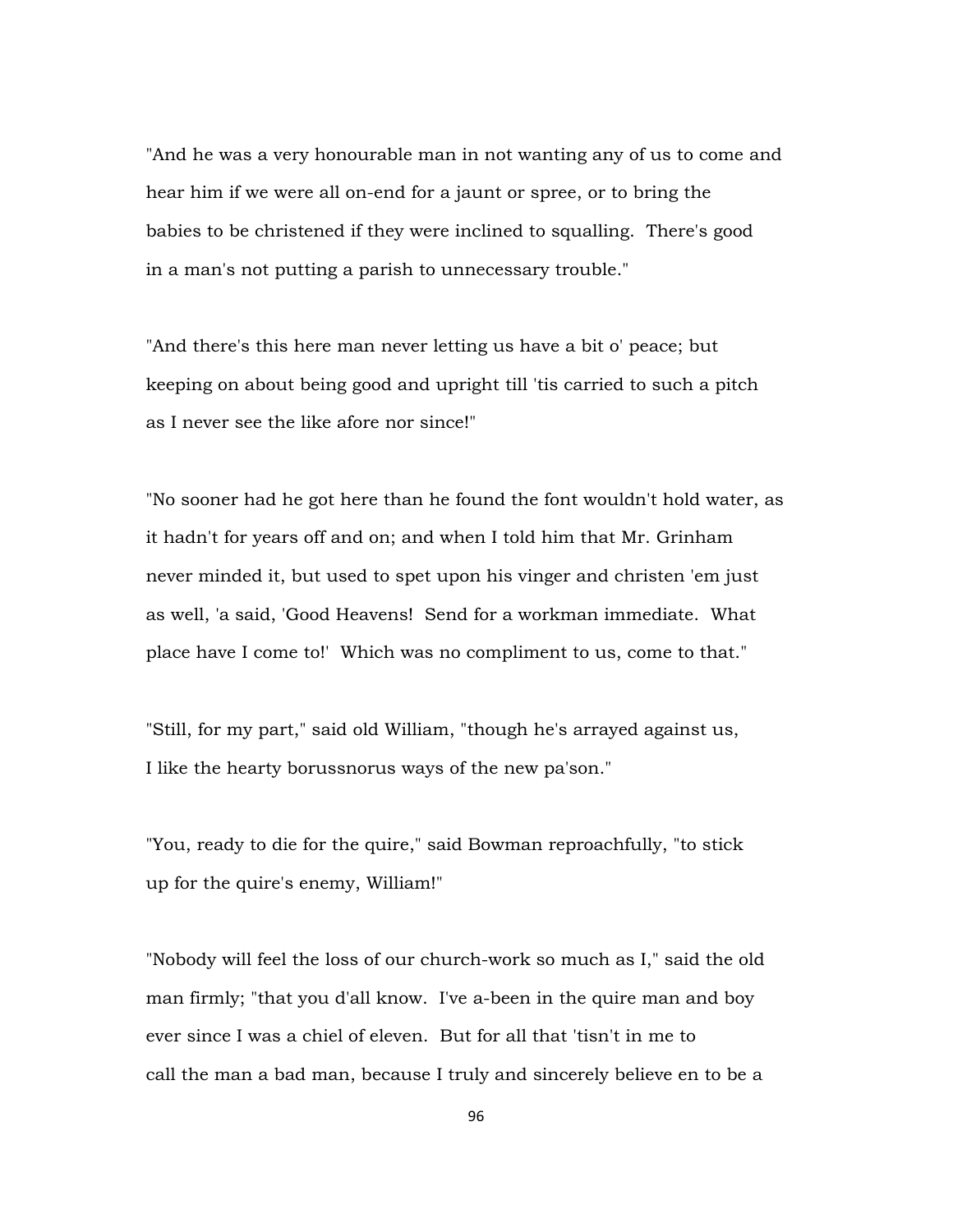good young feller."

Some of the youthful sparkle that used to reside there animated William's eye as he uttered the words, and a certain nobility of aspect was also imparted to him by the setting sun, which gave him a Titanic shadow at least thirty feet in length, stretching away to the east in outlines of imposing magnitude, his head finally terminating upon the trunk of a grand old oak-tree.

"Mayble's a hearty feller enough," the tranter replied, "and will spak to you be you dirty or be you clane. The first time I met en was in a drong, and though 'a didn't know me no more than the dead, 'a passed the time of day. 'D'ye do?' he said, says he, nodding his head. 'A fine day.' Then the second time I met en was full-buff in town street, when my breeches were tore into a long strent by getting through a copse of thorns and brimbles for a short cut home-along; and not wanting to disgrace the man by spaking in that state, I fixed my eye on the weathercock to let en pass me as a stranger. But no: 'How d'ye do, Reuben?' says he, right hearty, and shook my hand. If I'd been dressed in silver spangles from top to toe, the man couldn't have been civiller."

At this moment Dick was seen coming up the village-street, and they turned and watched him.

97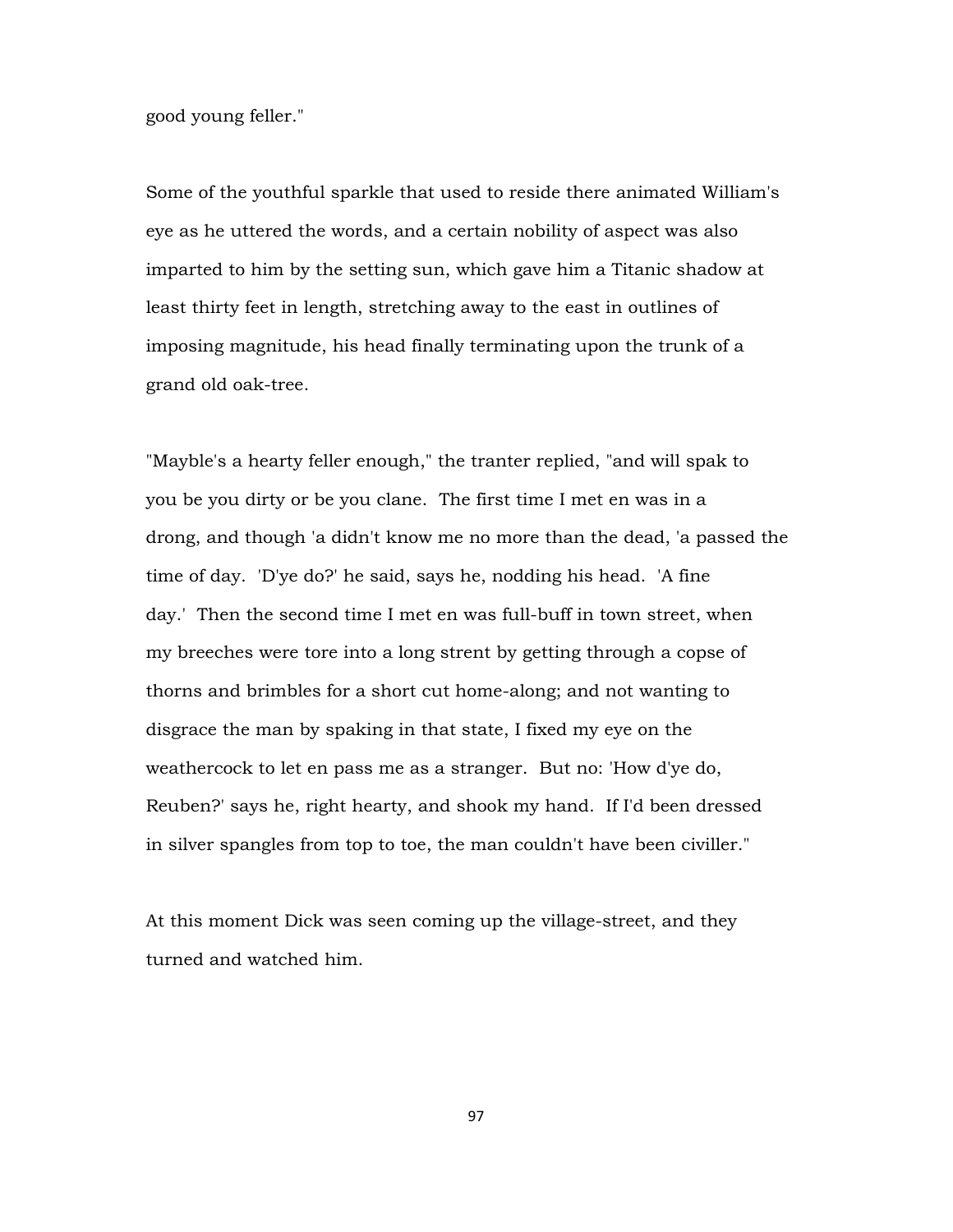# CHAPTER III: A TURN IN THE DISCUSSION

"I'm afraid Dick's a lost man," said the tranter.

"What?--no!" said Mail, implying by his manner that it was a far commoner thing for his ears to report what was not said than that his judgment should be at fault.

"Ay," said the tranter, still gazing at Dick's unconscious advance. "I don't at all like what I see! There's too many o' them looks out of the winder without noticing anything; too much shining of boots; too much peeping round corners; too much looking at the clock; telling about clever things she did till you be sick of it; and then upon a hint to that effect a horrible silence about her. I've walked the path once in my life and know the country, neighbours; and Dick's a lost man!" The tranter turned a quarter round and smiled a smile of miserable satire at the setting new moon, which happened to catch his eye.

The others became far too serious at this announcement to allow them to speak; and they still regarded Dick in the distance.

"'Twas his mother's fault," the tranter continued, "in asking the young woman to our party last Christmas. When I eyed the blue frock and light heels o' the maid, I had my thoughts directly. 'God bless thee, Dicky my sonny,' I said to myself; 'there's a delusion for thee!'"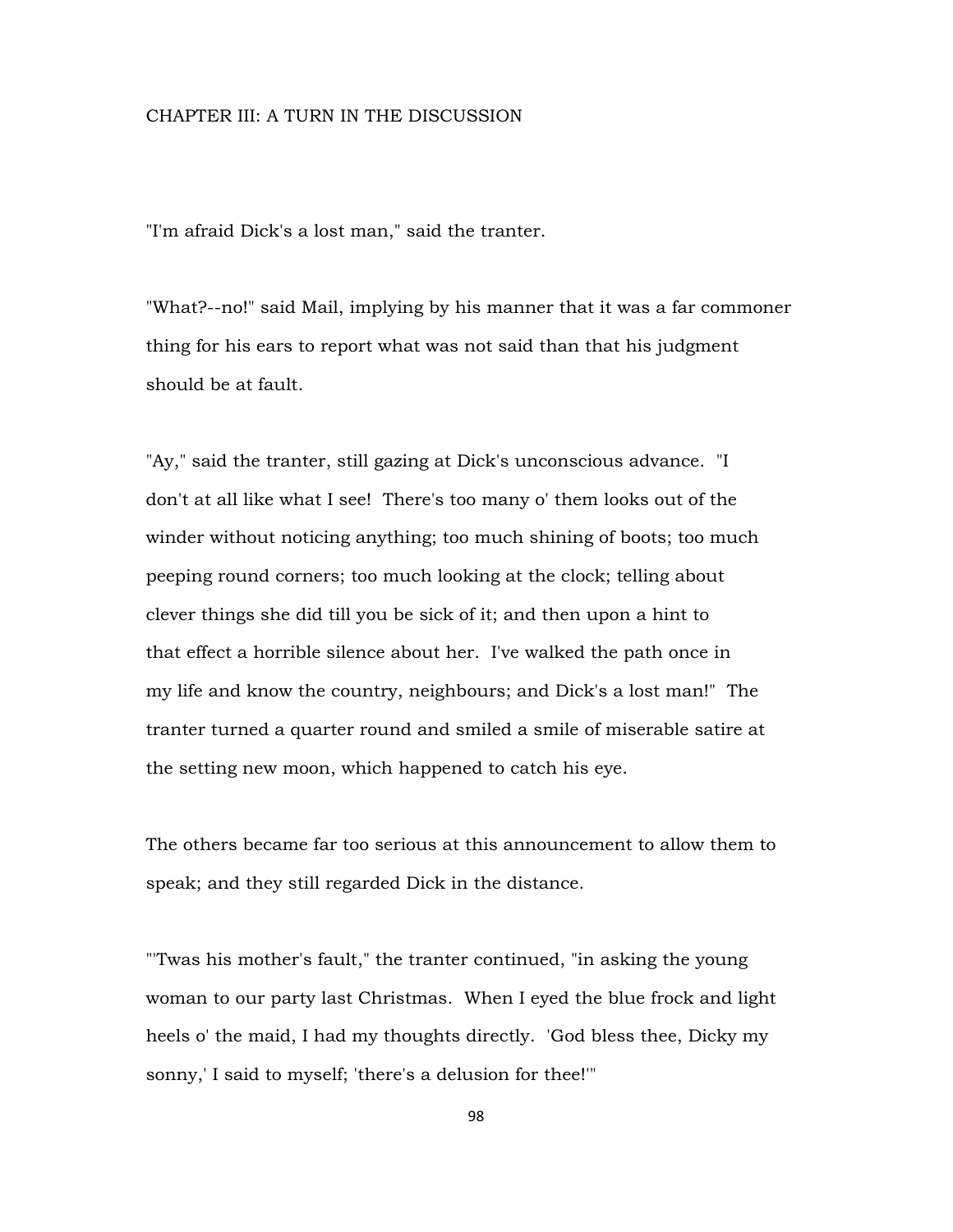"They seemed to be rather distant in manner last Sunday, I thought?" Mail tentatively observed, as became one who was not a member of the family.

"Ay, that's a part of the zickness. Distance belongs to it, slyness belongs to it, queerest things on earth belongs to it! There, 'tmay as well come early as late s'far as I know. The sooner begun, the sooner over; for come it will."

"The question I ask is," said Mr. Spinks, connecting into one thread the two subjects of discourse, as became a man learned in rhetoric, and beating with his hand in a way which signified that the manner rather than the matter of his speech was to be observed, "how did Mr. Maybold know she could play the organ? You know we had it from her own lips, as far as lips go, that she has never, first or last, breathed such a thing to him; much less that she ever would play."

In the midst of this puzzle Dick joined the party, and the news which had caused such a convulsion among the ancient musicians was unfolded to him.

"Well," he said, blushing at the allusion to Miss Day, "I know by some words of hers that she has a particular wish not to play, because she is a friend of ours; and how the alteration comes, I don't know."

"Now, this is my plan," said the tranter, reviving the spirit of the discussion by the infusion of new ideas, as was his custom--"this is my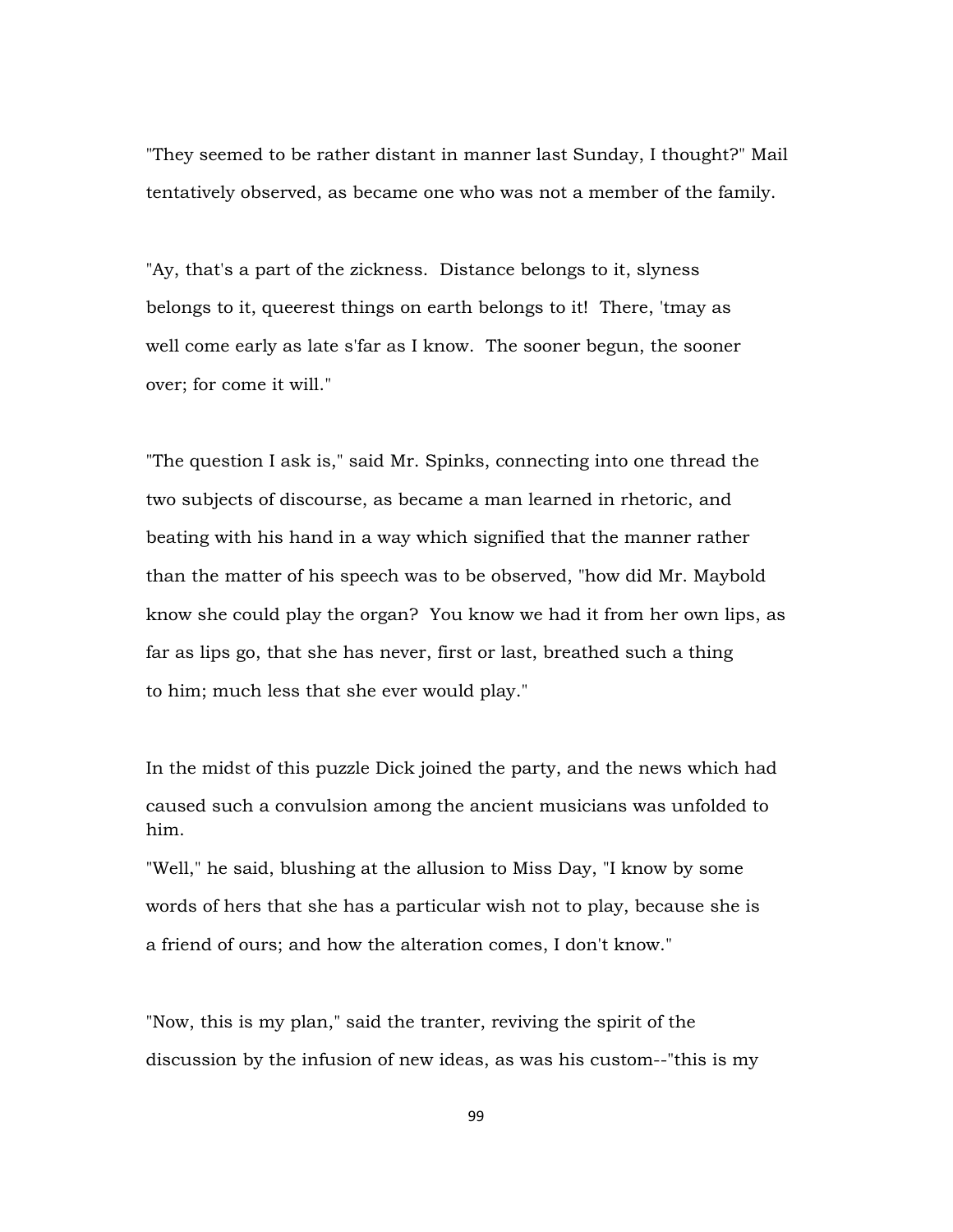plan; if you don't like it, no harm's done. We all know one another very well, don't we, neighbours?"

That they knew one another very well was received as a statement which, though familiar, should not be omitted in introductory speeches.

"Then I say this"--and the tranter in his emphasis slapped down his hand on Mr. Spinks's shoulder with a momentum of several pounds, upon which Mr. Spinks tried to look not in the least startled--"I say that we all move down-along straight as a line to Pa'son Mayble's when the clock has gone six to-morrow night. There we one and all stand in the passage, then one or two of us go in and spak to en, man and man; and say, 'Pa'son Mayble, every tradesman d'like to have his own way in his workshop, and Mellstock Church is yours. Instead of turning us out neck and crop, let us stay on till Christmas, and we'll gie way to the young woman, Mr. Mayble, and make no more ado about it. And we shall always be quite willing to touch our hats when we meet ye, Mr. Mayble, just as before.' That sounds very well? Hey?"

"Proper well, in faith, Reuben Dewy."

"And we won't sit down in his house; 'twould be looking too familiar when only just reconciled?"

"No need at all to sit down. Just do our duty man and man, turn round, and march out--he'll think all the more of us for it."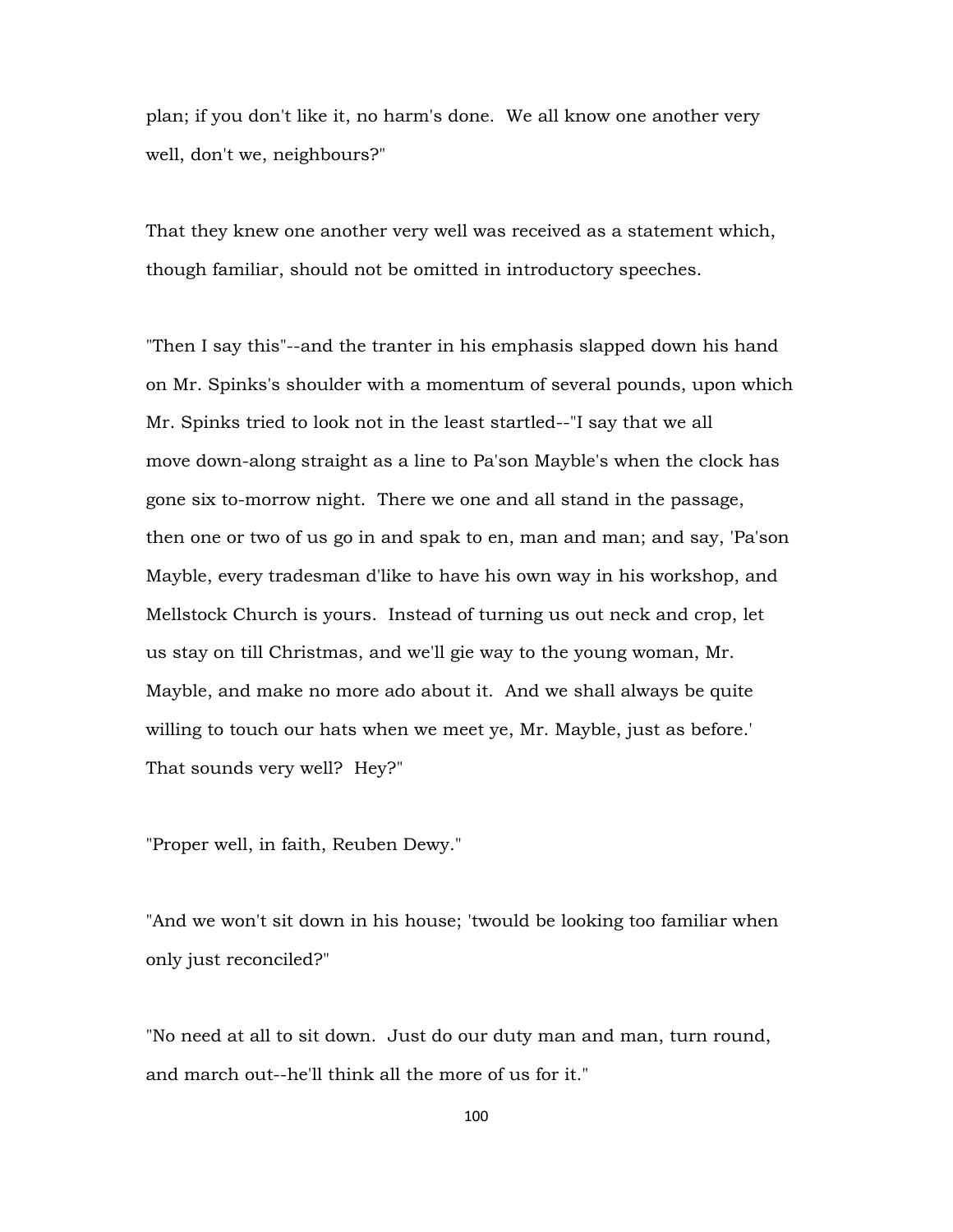"I hardly think Leaf had better go wi' us?" said Michael, turning to Leaf and taking his measure from top to bottom by the eye. "He's so terrible silly that he might ruin the concern."

"He don't want to go much; do ye, Thomas Leaf?" said William.

"Hee-hee! no; I don't want to. Only a teeny bit!"

"I be mortal afeard, Leaf, that you'll never be able to tell how many cuts d'take to sharpen a spar," said Mail.

"I never had no head, never! that's how it happened to happen, hee-hee!"

They all assented to this, not with any sense of humiliating Leaf by disparaging him after an open confession, but because it was an accepted thing that Leaf didn't in the least mind having no head, that deficiency of his being an unimpassioned matter of parish history.

"But I can sing my treble!" continued Thomas Leaf, quite delighted at being called a fool in such a friendly way; "I can sing my treble as well as any maid, or married woman either, and better! And if Jim had lived, I should have had a clever brother! To-morrow is poor Jim's birthday. He'd ha' been twenty-six if he'd lived till to-morrow."

"You always seem very sorry for Jim," said old William musingly.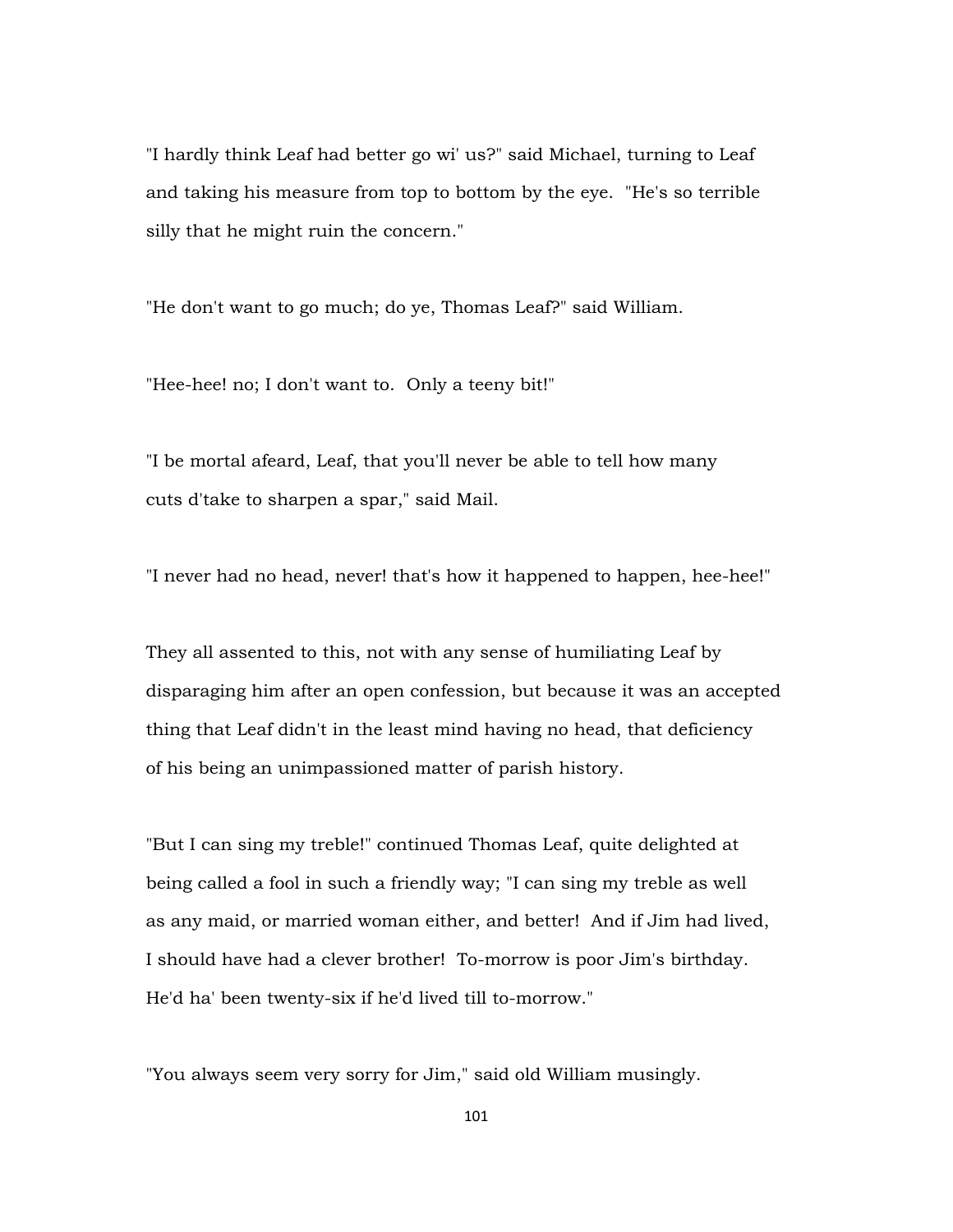"Ah! I do. Such a stay to mother as he'd always ha' been! She'd never have had to work in her old age if he had continued strong, poor Jim!"

"What was his age when 'a died?"

"Four hours and twenty minutes, poor Jim. 'A was born as might be at night; and 'a didn't last as might be till the morning. No, 'a didn't last. Mother called en Jim on the day that would ha' been his christening day if he had lived; and she's always thinking about en. You see he died so very young."

"Well, 'twas rather youthful," said Michael.

"Now to my mind that woman is very romantical on the matter o' children?" said the tranter, his eye sweeping his audience.

"Ah, well she mid be," said Leaf. "She had twelve regular one after another, and they all, except myself, died very young; either before they was born or just afterwards."

"Pore feller, too. I suppose th'st want to come wi' us?" the tranter murmured.

"Well, Leaf, you shall come wi' us as yours is such a melancholy family," said old William rather sadly.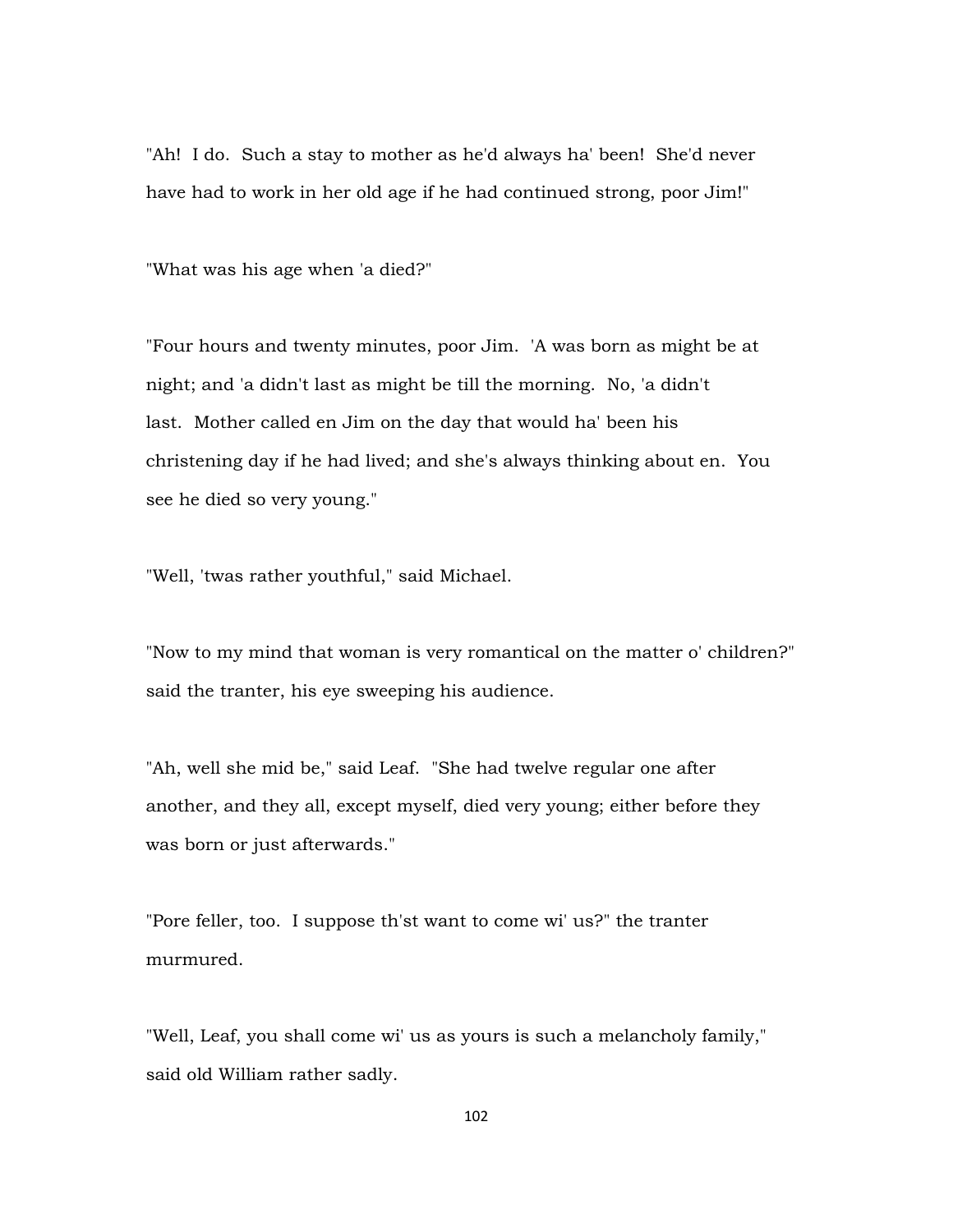"I never see such a melancholy family as that afore in my life," said Reuben. "There's Leaf's mother, poor woman! Every morning I see her eyes mooning out through the panes of glass like a pot-sick winder-flower; and as Leaf sings a very high treble, and we don't know what we should do without en for upper G, we'll let en come as a trate, poor feller."

"Ay, we'll let en come, 'a b'lieve," said Mr. Penny, looking up, as the pull happened to be at that moment.

"Now," continued the tranter, dispersing by a new tone of voice these digressions about Leaf; "as to going to see the pa'son, one of us might call and ask en his meaning, and 'twould be just as well done; but it will add a bit of flourish to the cause if the quire waits on him as a body. Then the great thing to mind is, not for any of our fellers to be nervous; so before starting we'll one and all come to my house and have a rasher of bacon; then every man-jack het a pint of cider into his inside; then we'll warm up an extra drop wi' some mead and a bit of ginger; every one take a thimbleful--just a glimmer of a drop, mind ye, no more, to finish off his inner man--and march off to Pa'son Mayble. Why, sonnies, a man's not himself till he is fortified wi' a bit and a drop? We shall be able to look any gentleman in the face then without shrink or shame."

Mail recovered from a deep meditation and downward glance into the earth in time to give a cordial approval to this line of action, and the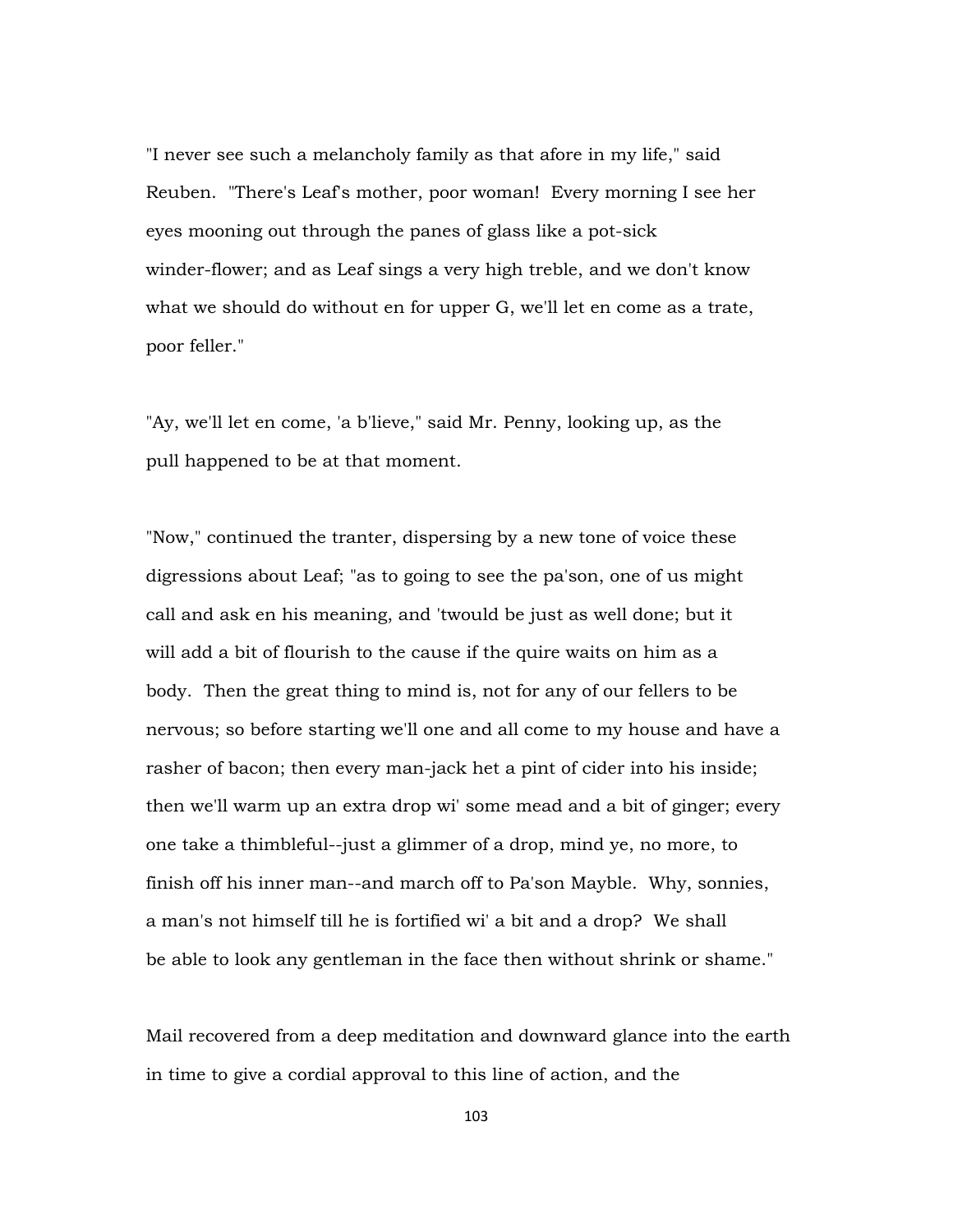meeting adjourned.

### CHAPTER IV: THE INTERVIEW WITH THE VICAR

At six o'clock the next day, the whole body of men in the choir emerged from the tranter's door, and advanced with a firm step down the lane. This dignity of march gradually became obliterated as they went on, and by the time they reached the hill behind the vicarage a faint resemblance to a flock of sheep might have been discerned in the venerable party. A word from the tranter, however, set them right again; and as they descended the hill, the regular tramp, tramp, tramp of the united feet was clearly audible from the vicarage garden. At the opening of the gate there was another short interval of irregular shuffling, caused by a rather peculiar habit the gate had, when swung open quickly, of striking against the bank and slamming back into the opener's face.

"Now keep step again, will ye?" said the tranter. "It looks better, and more becomes the high class of arrant which has brought us here." Thus they advanced to the door.

At Reuben's ring the more modest of the group turned aside, adjusted their hats, and looked critically at any shrub that happened to lie in the line of vision; endeavouring thus to give a person who chanced to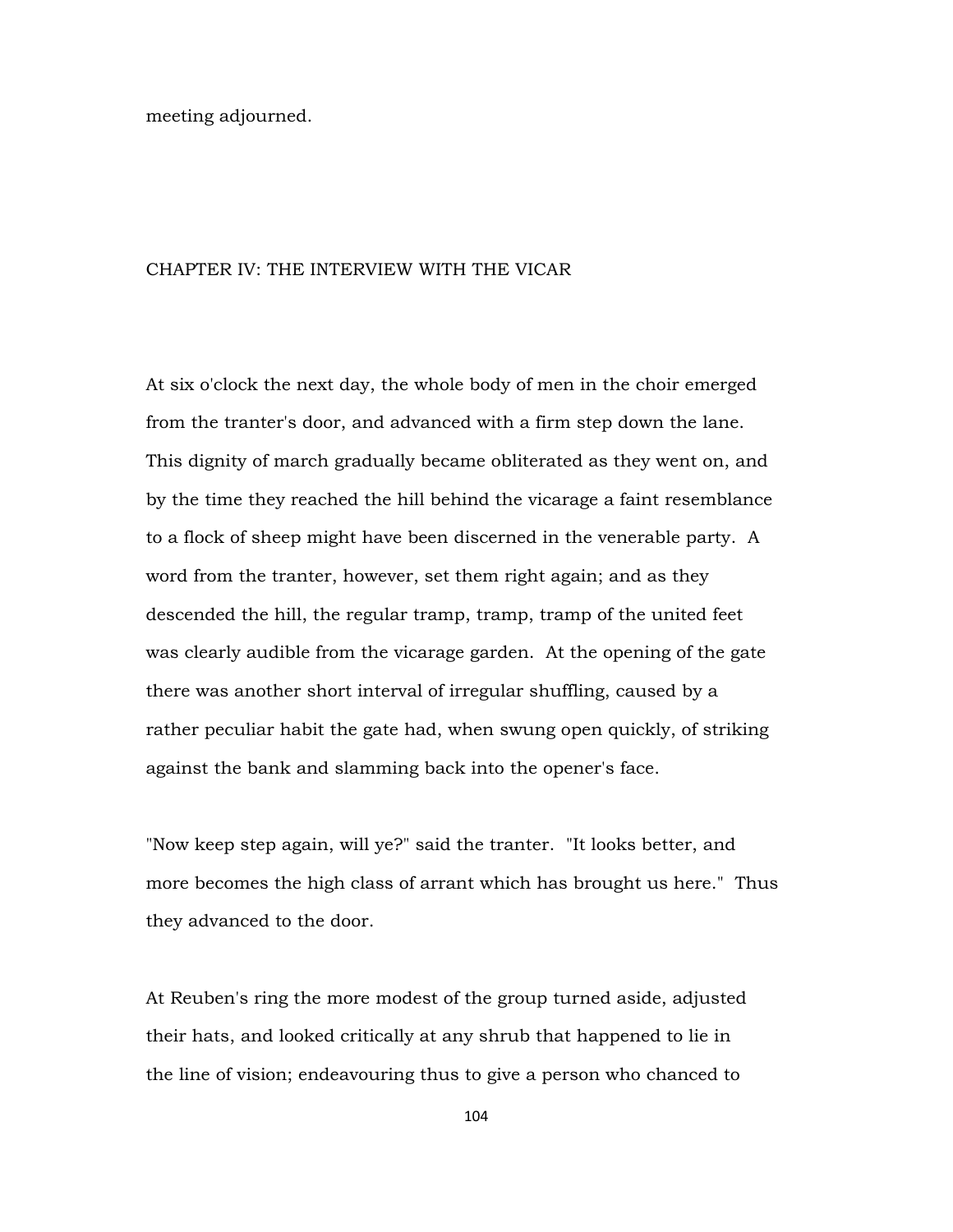look out of the windows the impression that their request, whatever it was going to be, was rather a casual thought occurring whilst they were inspecting the vicar's shrubbery and grass-plot than a predetermined thing. The tranter, who, coming frequently to the vicarage with luggage, coals, firewood, etc., had none of the awe for its precincts that filled the breasts of most of the others, fixed his eyes firmly on the knocker during this interval of waiting. The knocker having no characteristic worthy of notice, he relinquished it for a knot in one of the door-panels, and studied the winding lines of the grain.

"O, sir, please, here's Tranter Dewy, and old William Dewy, and young Richard Dewy, O, and all the quire too, sir, except the boys, a-come to see you!" said Mr. Maybold's maid-servant to Mr. Maybold, the pupils of her eyes dilating like circles in a pond.

"All the choir?" said the astonished vicar (who may be shortly described as a good-looking young man with courageous eyes, timid mouth, and neutral nose), abandoning his writing and looking at his parlour-maid after speaking, like a man who fancied he had seen her face before but couldn't recollect where.

"And they looks very firm, and Tranter Dewy do turn neither to the right hand nor to the left, but stares quite straight and solemn with his mind made up!"

"O, all the choir," repeated the vicar to himself, trying by that simple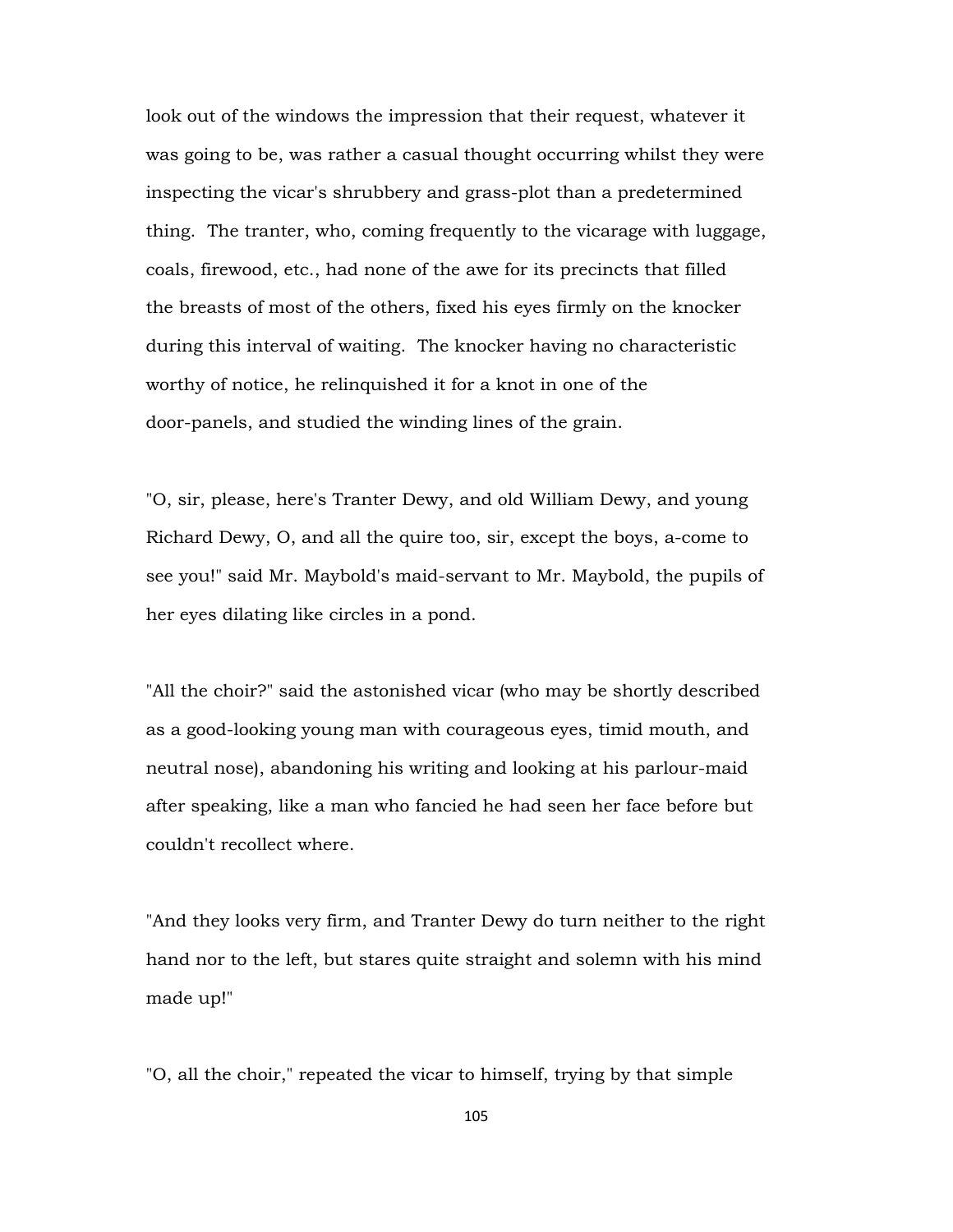device to trot out his thoughts on what the choir could come for.

"Yes; every man-jack of 'em, as I be alive!" (The parlour-maid was rather local in manner, having in fact been raised in the same village.) "Really, sir, 'tis thoughted by many in town and country that--"

"Town and country!--Heavens, I had no idea that I was public property in this way!" said the vicar, his face acquiring a hue somewhere between that of the rose and the peony. "Well, 'It is thought in town and country that--'"

"It is thought that you be going to get it hot and strong!--excusen my incivility, sir."

The vicar suddenly recalled to his recollection that he had long ago settled it to be decidedly a mistake to encourage his servant Jane in giving personal opinions. The servant Jane saw by the vicar's face that he recalled this fact to his mind; and removing her forehead from the edge of the door, and rubbing away the indent that edge had made, vanished into the passage as Mr. Maybold remarked, "Show them in, Jane."

A few minutes later a shuffling and jostling (reduced to as refined a form as was compatible with the nature of shuffles and jostles) was heard in the passage; then an earnest and prolonged wiping of shoes, conveying the notion that volumes of mud had to be removed; but the roads being so clean that not a particle of dirt appeared on the choir's boots (those of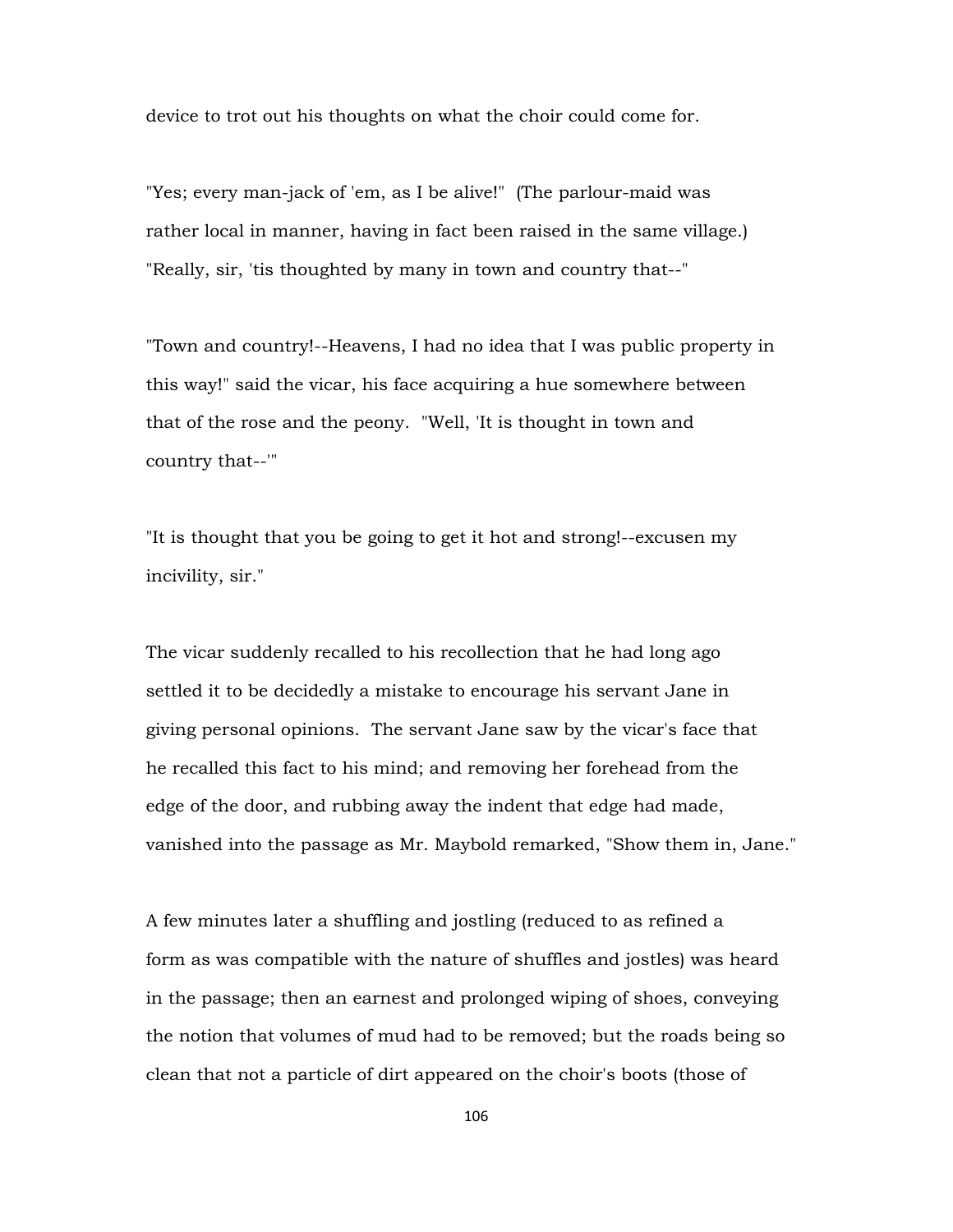all the elder members being newly oiled, and Dick's brightly polished), this wiping might have been set down simply as a desire to show that respectable men had no wish to take a mean advantage of clean roads for curtailing proper ceremonies. Next there came a powerful whisper from the same quarter:-

"Now stand stock-still there, my sonnies, one and all! And don't make no noise; and keep your backs close to the wall, that company may pass in and out easy if they want to without squeezing through ye: and we two are enough to go in." . . . The voice was the tranter's.

"I wish I could go in too and see the sight!" said a reedy voice--that of Leaf.

"'Tis a pity Leaf is so terrible silly, or else he might," said another.

"I never in my life seed a quire go into a study to have it out about the playing and singing," pleaded Leaf; "and I should like to see it just once!"

"Very well; we'll let en come in," said the tranter. "You'll be like chips in porridge, {1} Leaf--neither good nor hurt. All right, my sonny, come along;" and immediately himself, old William, and Leaf appeared in the room.

"We took the liberty to come and see 'ee, sir," said Reuben, letting his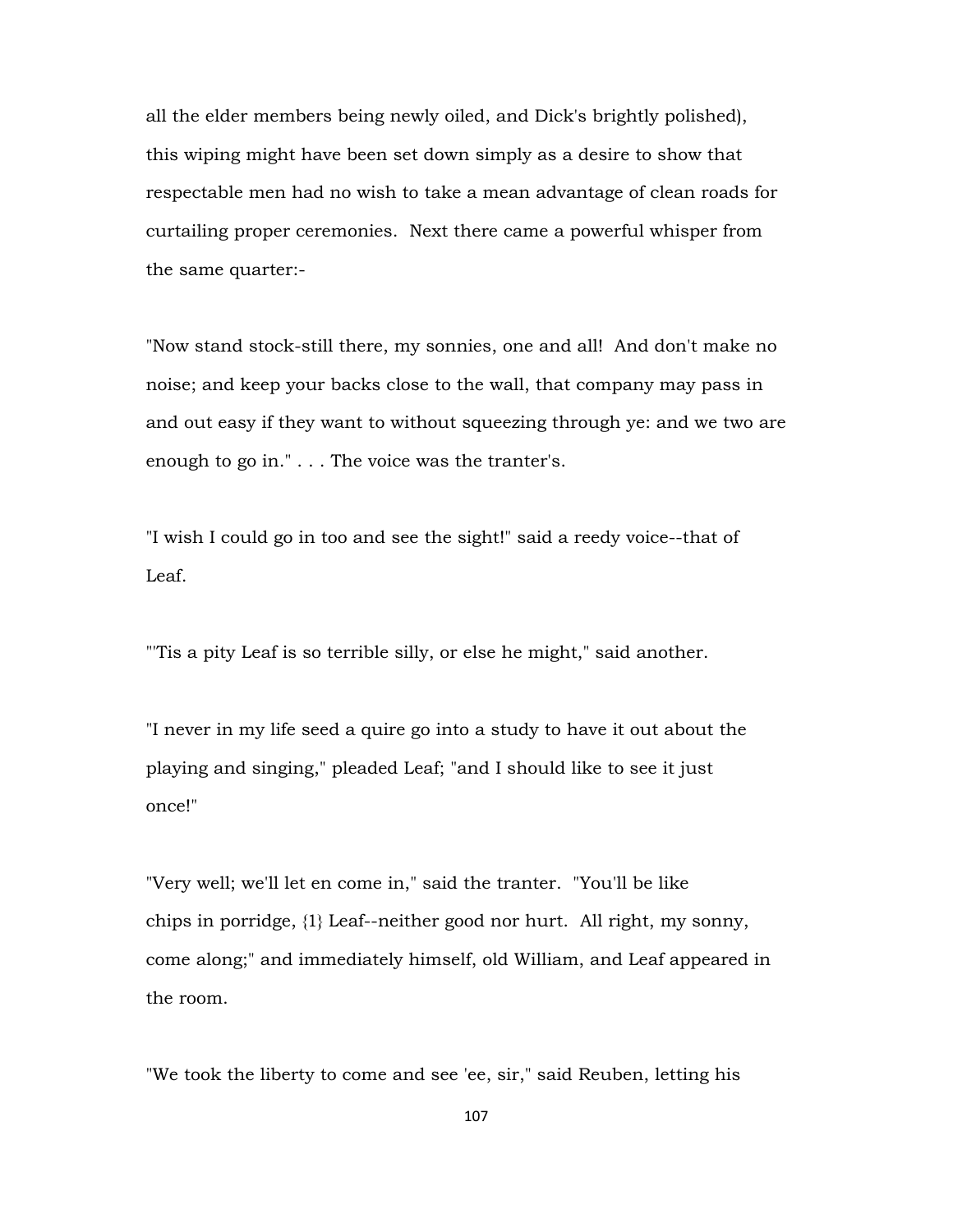hat hang in his left hand, and touching with his right the brim of an imaginary one on his head. "We've come to see 'ee, sir, man and man, and no offence, I hope?"

"None at all," said Mr. Maybold.

"This old aged man standing by my side is father; William Dewy by name, sir."

"Yes; I see it is," said the vicar, nodding aside to old William, who smiled.

"I thought you mightn't know en without his bass-viol," the tranter apologized. "You see, he always wears his best clothes and his bass-viol a-Sundays, and it do make such a difference in a' old man's look."

"And who's that young man?" the vicar said.

"Tell the pa'son yer name," said the tranter, turning to Leaf, who stood with his elbows nailed back to a bookcase.

"Please, Thomas Leaf, your holiness!" said Leaf, trembling.

"I hope you'll excuse his looks being so very thin," continued the tranter deprecatingly, turning to the vicar again. "But 'tisn't his fault, poor feller. He's rather silly by nature, and could never get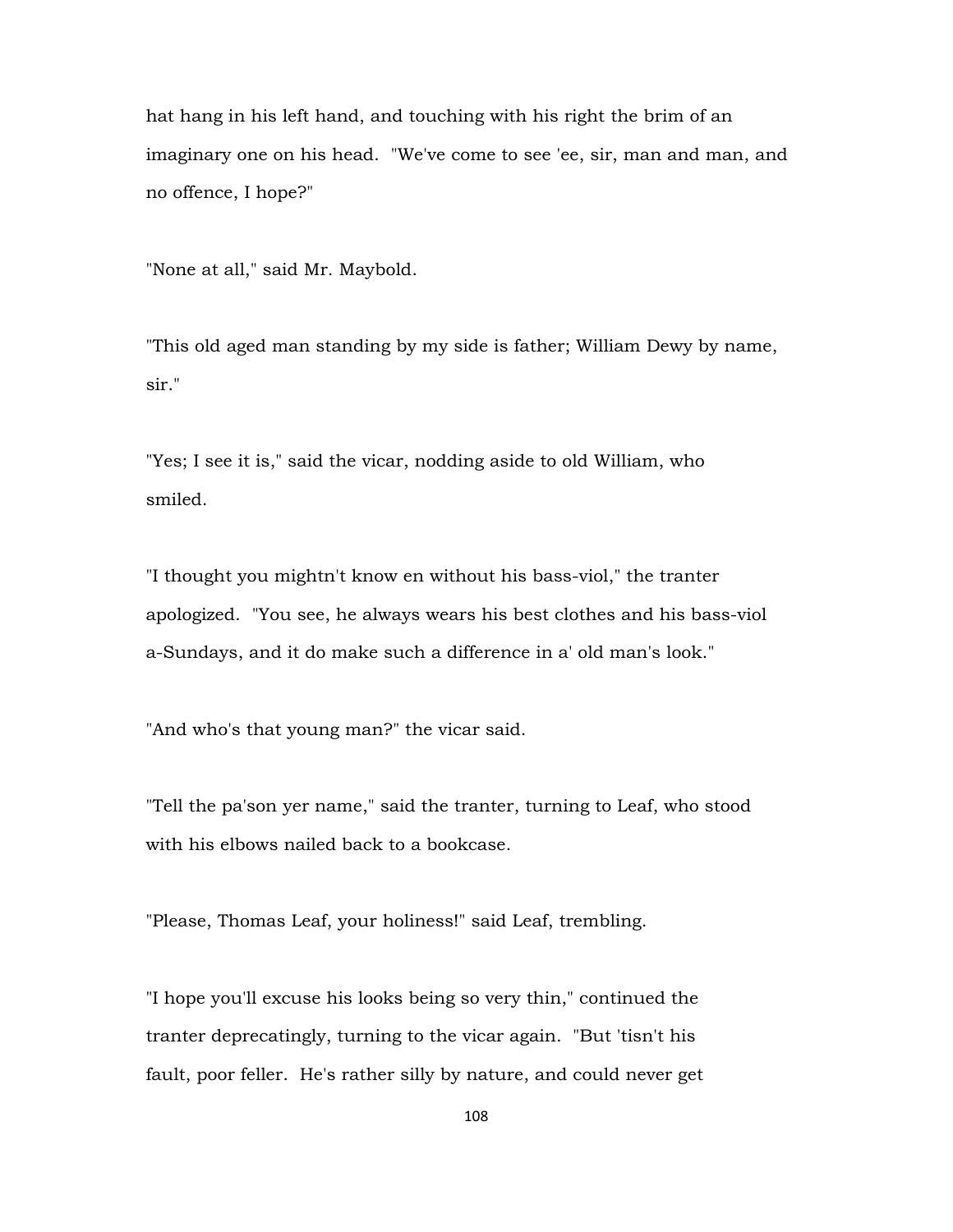fat; though he's a' excellent treble, and so we keep him on."

"I never had no head, sir," said Leaf, eagerly grasping at this opportunity for being forgiven his existence.

"Ah, poor young man!" said Mr. Maybold.

"Bless you, he don't mind it a bit, if you don't, sir," said the tranter assuringly. "Do ye, Leaf?"

"Not I--not a morsel--hee, hee! I was afeard it mightn't please your holiness, sir, that's all."

The tranter, finding Leaf get on so very well through his negative qualities, was tempted in a fit of generosity to advance him still higher, by giving him credit for positive ones. "He's very clever for a silly chap, good-now, sir. You never knowed a young feller keep his smock-frocks so clane; very honest too. His ghastly looks is all there is against en, poor feller; but we can't help our looks, you know, sir."

"True: we cannot. You live with your mother, I think, Leaf?"

The tranter looked at Leaf to express that the most friendly assistant to his tongue could do no more for him now, and that he must be left to his own resources.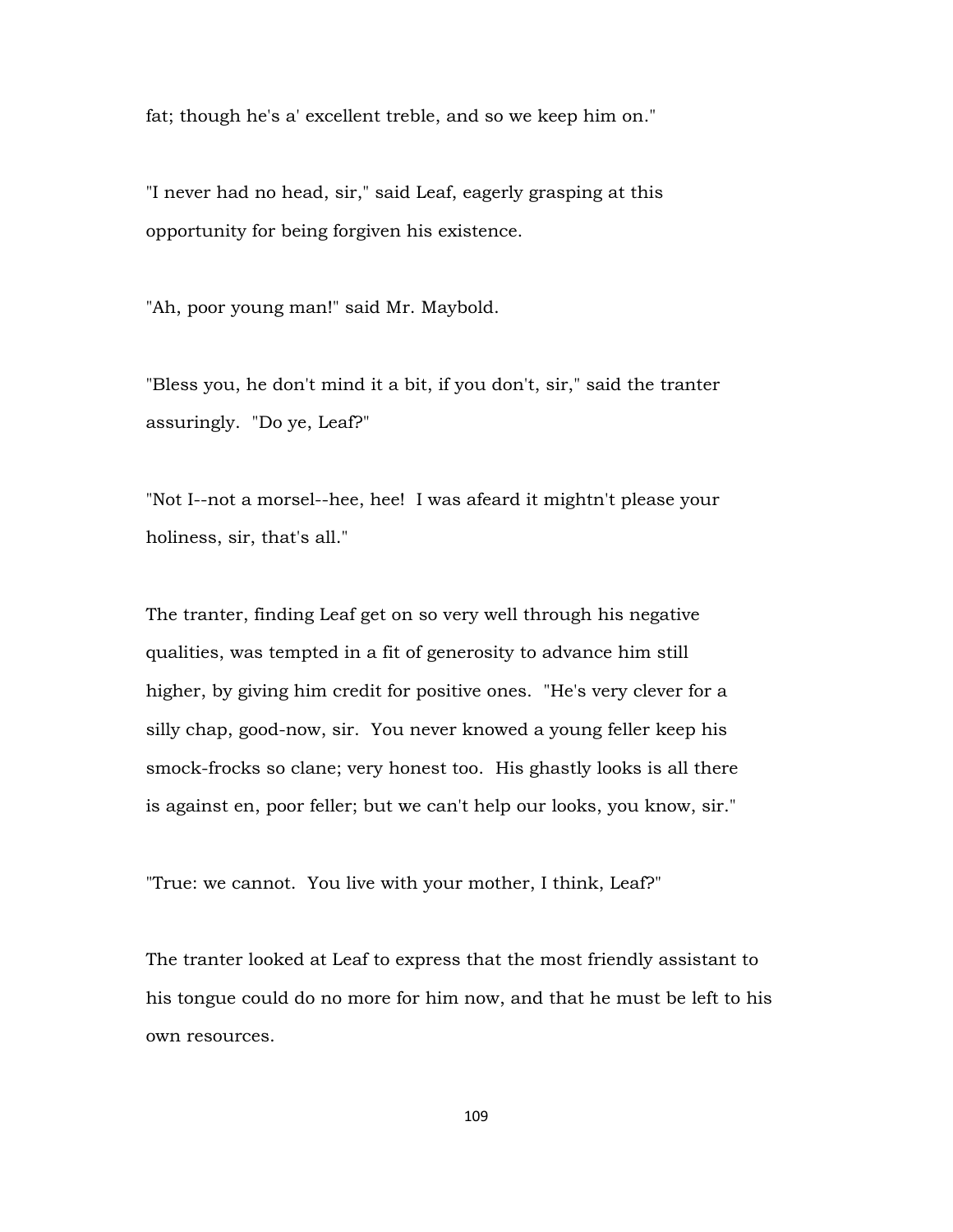"Yes, sir: a widder, sir. Ah, if brother Jim had lived she'd have had a clever son to keep her without work!"

"Indeed! poor woman. Give her this half-crown. I'll call and see your mother."

"Say, 'Thank you, sir,'" the tranter whispered imperatively towards Leaf.

"Thank you, sir!" said Leaf.

"That's it, then; sit down, Leaf," said Mr. Maybold.

"Y-yes, sir!"

The tranter cleared his throat after this accidental parenthesis about Leaf, rectified his bodily position, and began his speech.

"Mr. Mayble," he said, "I hope you'll excuse my common way, but I always like to look things in the face."

Reuben made a point of fixing this sentence in the vicar's mind by gazing hard at him at the conclusion of it, and then out of the window.

Mr. Maybold and old William looked in the same direction, apparently under the impression that the things' faces alluded to were there visible.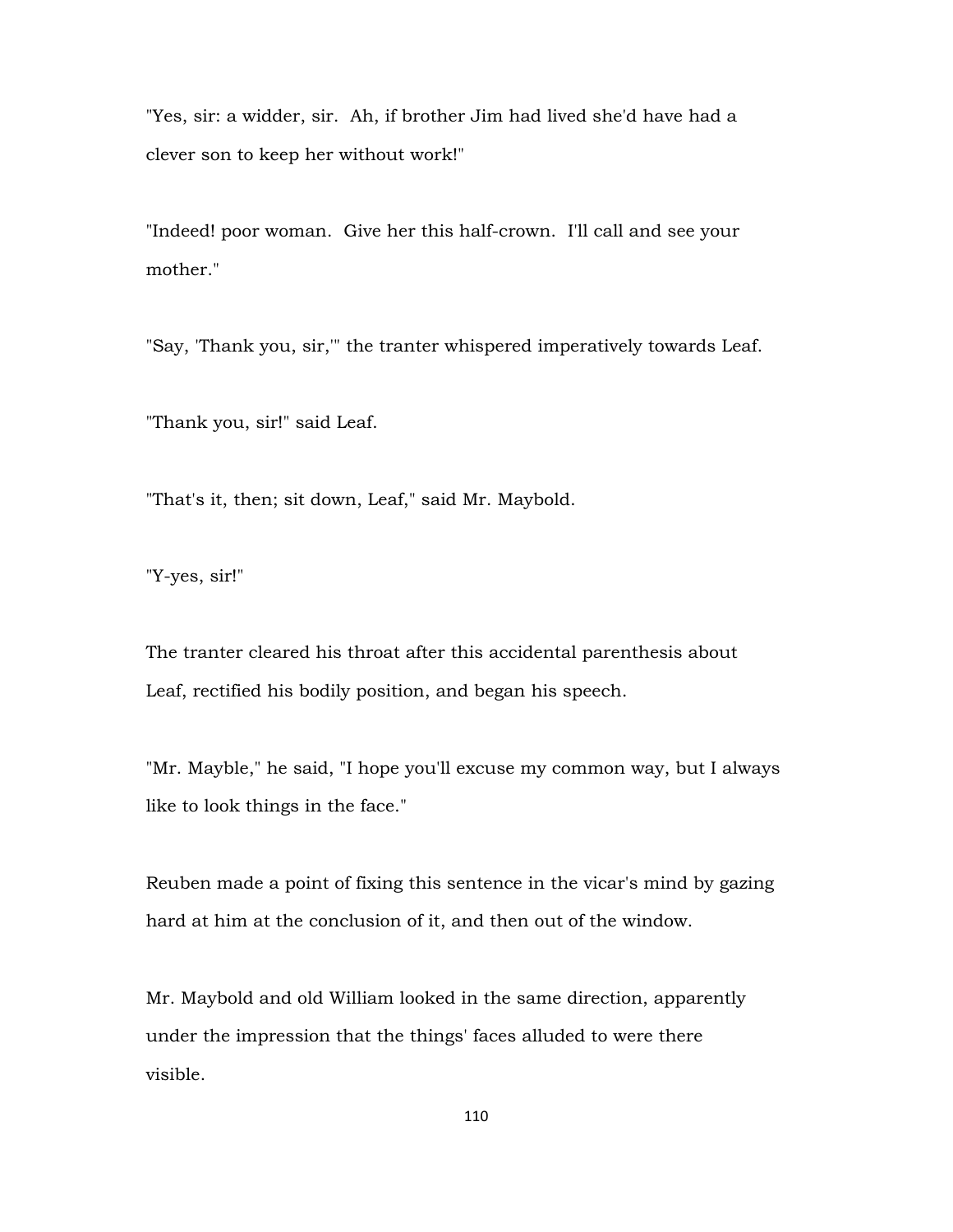"What I have been thinking"--the tranter implied by this use of the past tense that he was hardly so discourteous as to be positively thinking it then--"is that the quire ought to be gie'd a little time, and not done away wi' till Christmas, as a fair thing between man and man. And, Mr. Mayble, I hope you'll excuse my common way?"

"I will, I will. Till Christmas," the vicar murmured, stretching the two words to a great length, as if the distance to Christmas might be measured in that way. "Well, I want you all to understand that I have no personal fault to find, and that I don't wish to change the church music by forcible means, or in a way which should hurt the feelings of any parishioners. Why I have at last spoken definitely on the subject is that a player has been brought under--I may say pressed upon--my notice several times by one of the churchwardens. And as the organ I brought with me is here waiting" (pointing to a cabinet-organ standing in the study), "there is no reason for longer delay."

"We made a mistake I suppose then, sir? But we understood the young woman didn't want to play particularly?" The tranter arranged his countenance to signify that he did not want to be inquisitive in the least.

"No, nor did she. Nor did I definitely wish her to just yet; for your playing is very good. But, as I said, one of the churchwardens has been so anxious for a change, that, as matters stand, I couldn't consistently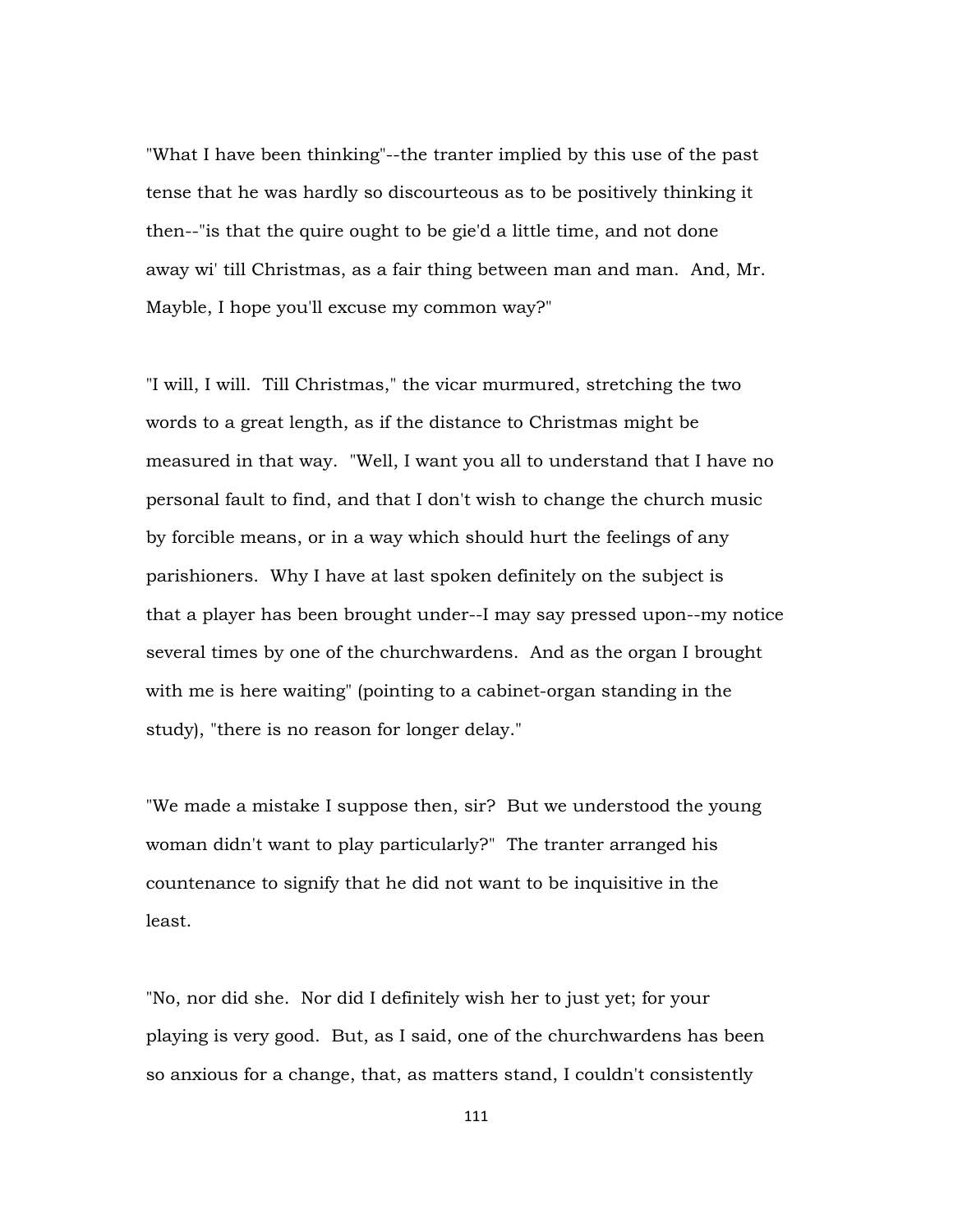refuse my consent."

Now for some reason or other, the vicar at this point seemed to have an idea that he had prevaricated; and as an honest vicar, it was a thing he determined not to do. He corrected himself, blushing as he did so, though why he should blush was not known to Reuben.

"Understand me rightly," he said: "the church-warden proposed it to me, but I had thought myself of getting--Miss Day to play."

"Which churchwarden might that be who proposed her, sir?--excusing my common way." The tranter intimated by his tone that, so far from being inquisitive, he did not even wish to ask a single question.

"Mr. Shiner, I believe."

"Clk, my sonny!--beg your pardon, sir, that's only a form of words of mine, and slipped out accidental--he nourishes enmity against us for some reason or another; perhaps because we played rather hard upon en Christmas night. Anyhow 'tis certain sure that Mr. Shiner's real love for music of a particular kind isn't his reason. He've no more ear than that chair. But let that be."

"I don't think you should conclude that, because Mr. Shiner wants a different music, he has any ill-feeling for you. I myself, I must own, prefer organ-music to any other. I consider it most proper, and feel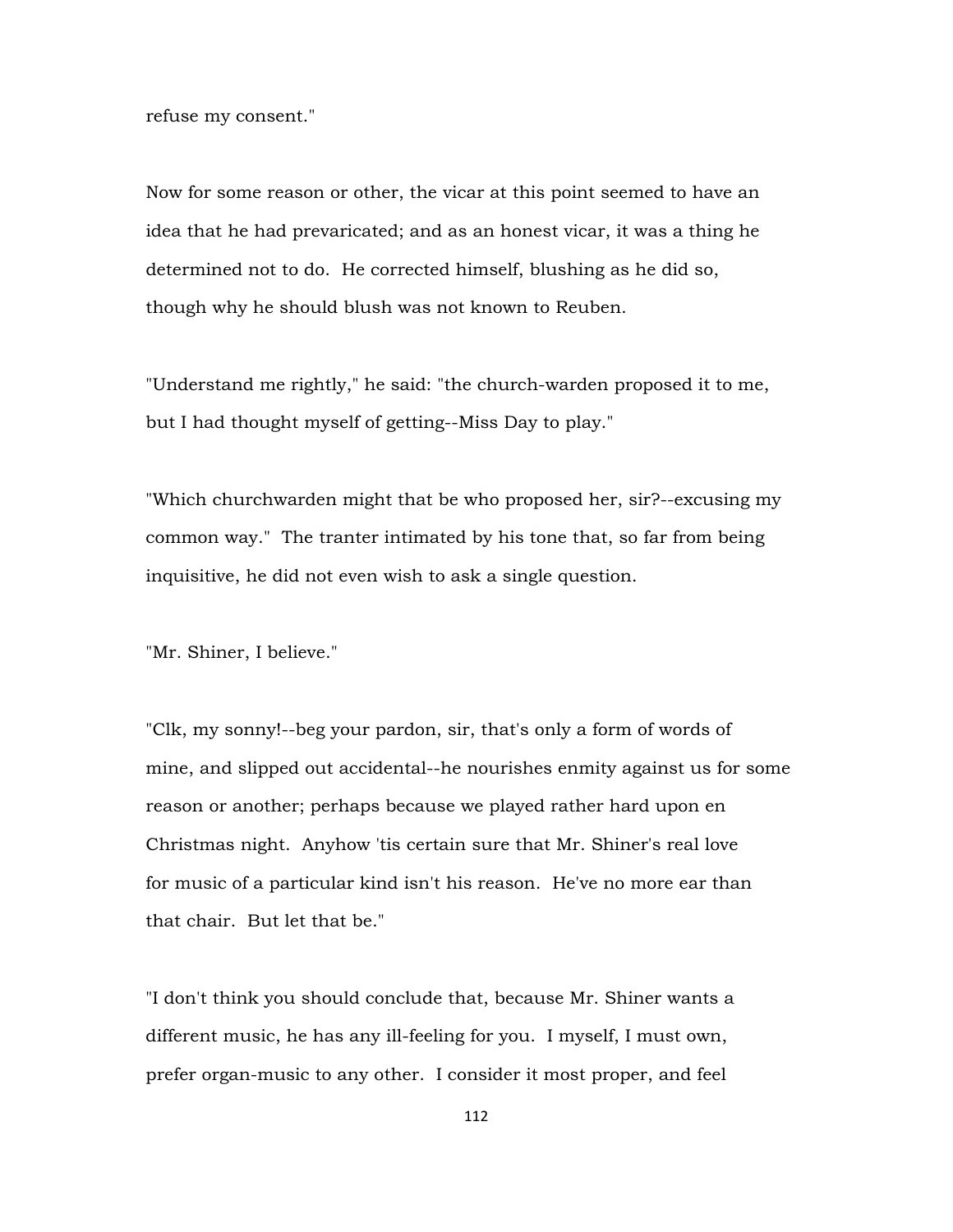justified in endeavouring to introduce it; but then, although other music is better, I don't say yours is not good."

"Well then, Mr. Mayble, since death's to be, we'll die like men any day you name (excusing my common way)."

Mr. Maybold bowed his head.

"All we thought was, that for us old ancient singers to be choked off quiet at no time in particular, as now, in the Sundays after Easter, would seem rather mean in the eyes of other parishes, sir. But if we fell glorious with a bit of a flourish at Christmas, we should have a respectable end, and not dwindle away at some nameless paltry second-Sunday-after or Sunday-next-before something, that's got no name of his own."

"Yes, yes, that's reasonable; I own it's reasonable."

"You see, Mr. Mayble, we've got--do I keep you inconvenient long, sir?"

"No, no."

"We've got our feelings--father there especially."

The tranter, in his earnestness, had advanced his person to within six inches of the vicar's.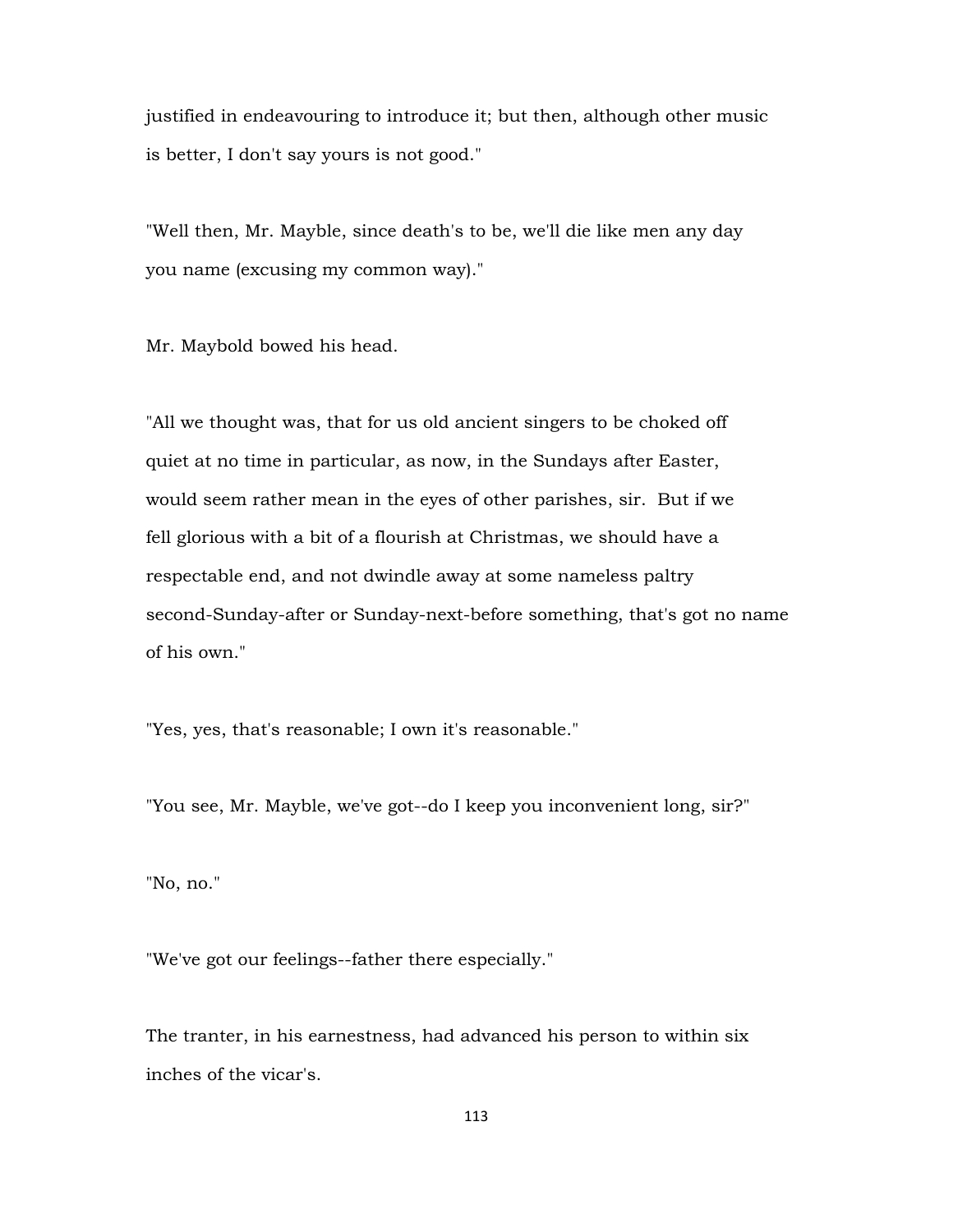"Certainly, certainly!" said Mr. Maybold, retreating a little for convenience of seeing. "You are all enthusiastic on the subject, and I am all the more gratified to find you so. A Laodicean lukewarmness is worse than wrongheadedness itself."

"Exactly, sir. In fact now, Mr. Mayble," Reuben continued, more impressively, and advancing a little closer still to the vicar, "father there is a perfect figure o' wonder, in the way of being fond of music!"

The vicar drew back a little further, the tranter suddenly also standing back a foot or two, to throw open the view of his father, and pointing to him at the same time.

Old William moved uneasily in the large chair, and with a minute smile on the mere edge of his lips, for good-manners, said he was indeed very fond of tunes.

"Now, you see exactly how it is," Reuben continued, appealing to Mr. Maybold's sense of justice by looking sideways into his eyes. The vicar seemed to see how it was so well that the gratified tranter walked up to him again with even vehement eagerness, so that his waistcoat-buttons almost rubbed against the vicar's as he continued: "As to father, if you or I, or any man or woman of the present generation, at the time music is a-playing, was to shake your fist in father's face, as may be this way, and say, 'Don't you be delighted with that music!'"--the tranter went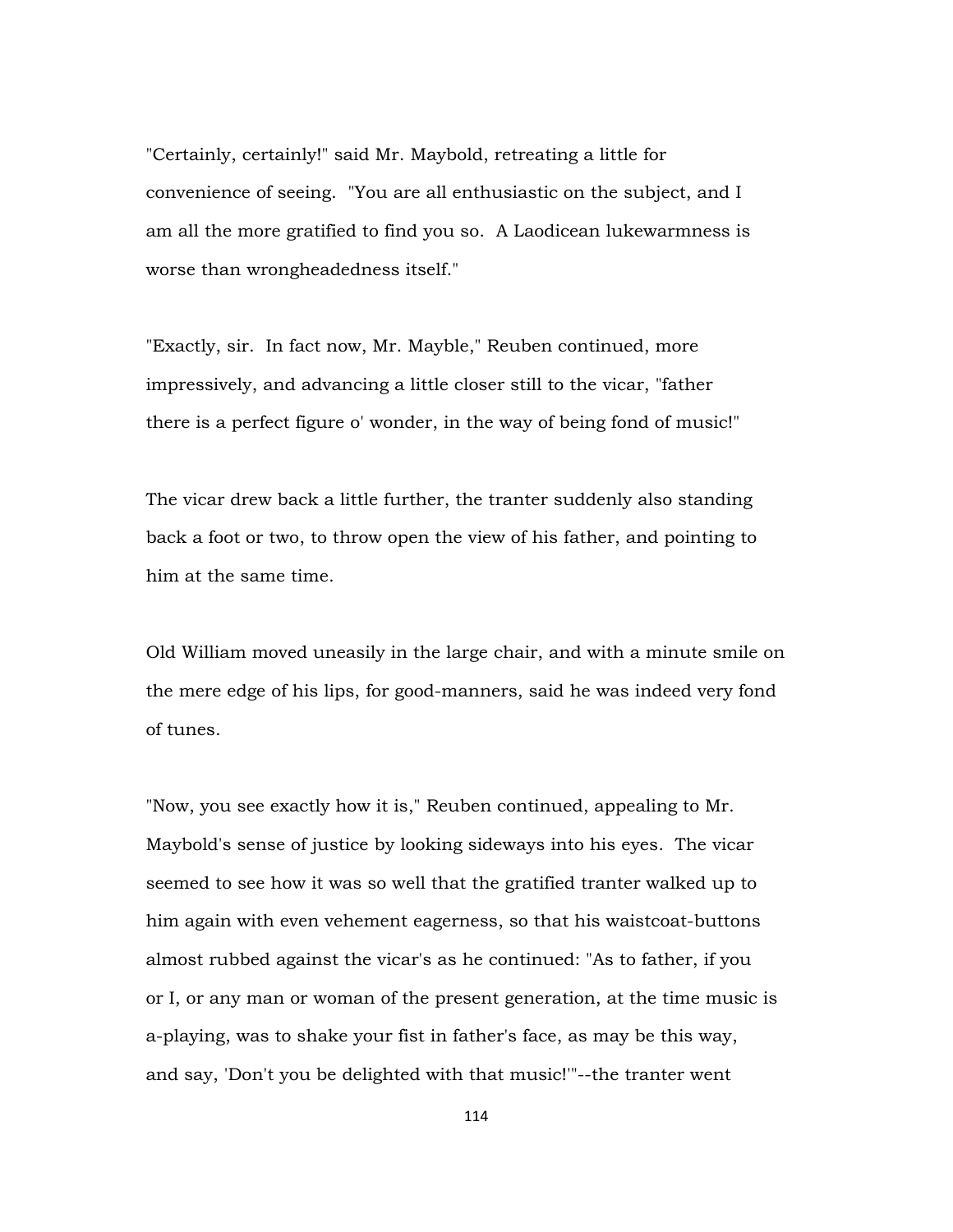back to where Leaf was sitting, and held his fist so close to Leaf's face that the latter pressed his head back against the wall: "All right, Leaf, my sonny, I won't hurt you; 'tis just to show my meaning to Mr. Mayble.--As I was saying, if you or I, or any man, was to shake your fist in father's face this way, and say, 'William, your life or your music!' he'd say, 'My life!' Now that's father's nature all over; and you see, sir, it must hurt the feelings of a man of that kind for him and his bassviol to be done away wi' neck and crop."

The tranter went back to the vicar's front and again looked earnestly at his face.

"True, true, Dewy," Mr. Maybold answered, trying to withdraw his head and shoulders without moving his feet; but finding this impracticable, edging back another inch. These frequent retreats had at last jammed Mr. Maybold between his easy-chair and the edge of the table.

And at the moment of the announcement of the choir, Mr. Maybold had just re-dipped the pen he was using; at their entry, instead of wiping it, he had laid it on the table with the nib overhanging. At the last retreat his coat-tails came in contact with the pen, and down it rolled, first against the back of the chair, thence turning a summersault into the seat, thence falling to the floor with a rattle.

The vicar stooped for his pen, and the tranter, wishing to show that, however great their ecclesiastical differences, his mind was not so small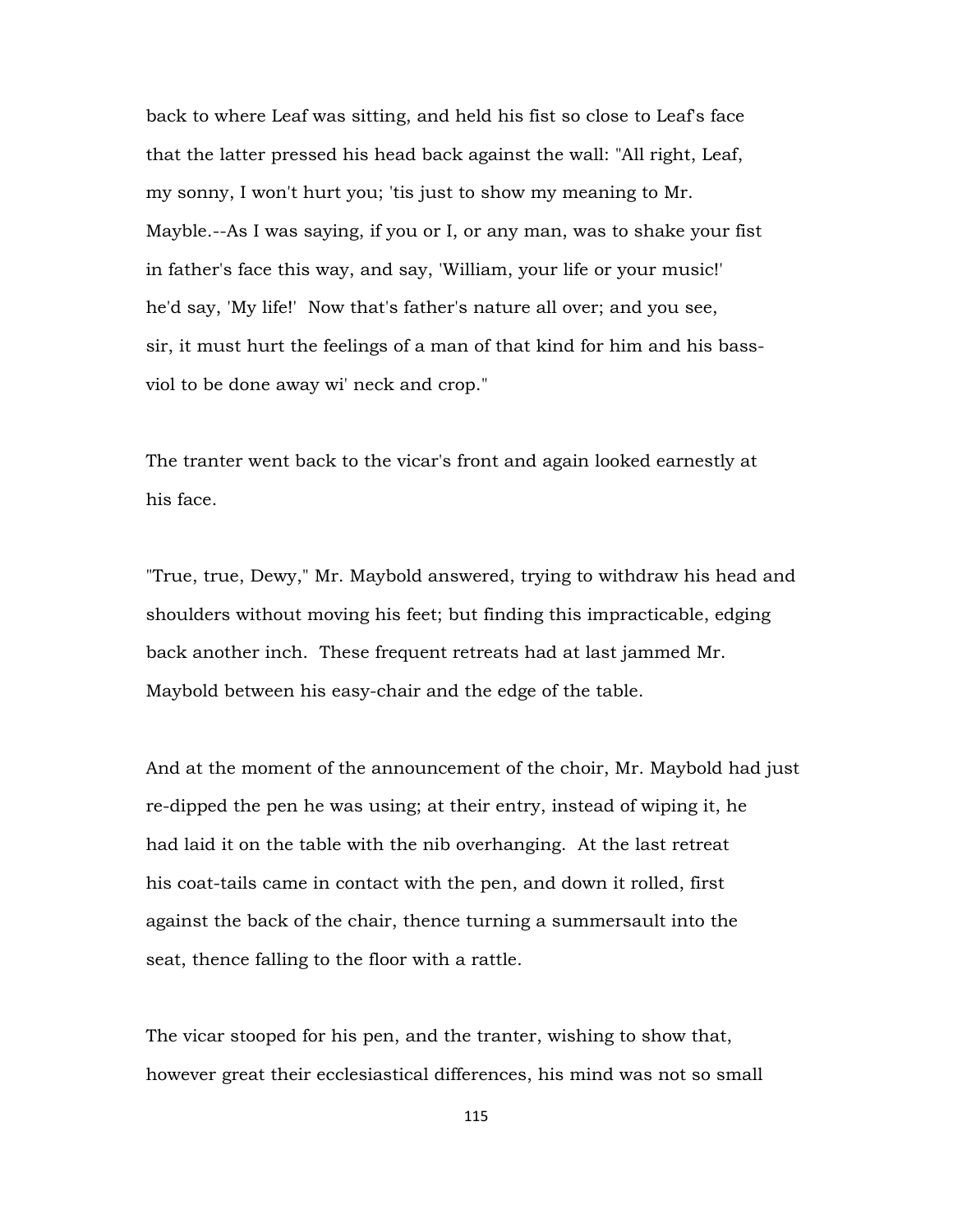as to let this affect his social feelings, stooped also.

"And have you anything else you want to explain to me, Dewy?" said Mr. Maybold from under the table.

"Nothing, sir. And, Mr. Mayble, you be not offended? I hope you see our desire is reason?" said the tranter from under the chair.

"Quite, quite; and I shouldn't think of refusing to listen to such a reasonable request," the vicar replied. Seeing that Reuben had secured the pen, he resumed his vertical position, and added, "You know, Dewy, it is often said how difficult a matter it is to act up to our convictions and please all parties. It may be said with equal truth, that it is difficult for a man of any appreciativeness to have convictions at all. Now in my case, I see right in you, and right in Shiner. I see that violins are good, and that an organ is good; and when we introduce the organ, it will not be that fiddles were bad, but that an organ was better. That you'll clearly understand, Dewy?"

"I will; and thank you very much for such feelings, sir. Piph-h-h-h! How the blood do get into my head, to be sure, whenever I quat down like that!" said Reuben, who having also risen to his feet stuck the pen vertically in the inkstand and almost through the bottom, that it might not roll down again under any circumstances whatever.

Now the ancient body of minstrels in the passage felt their curiosity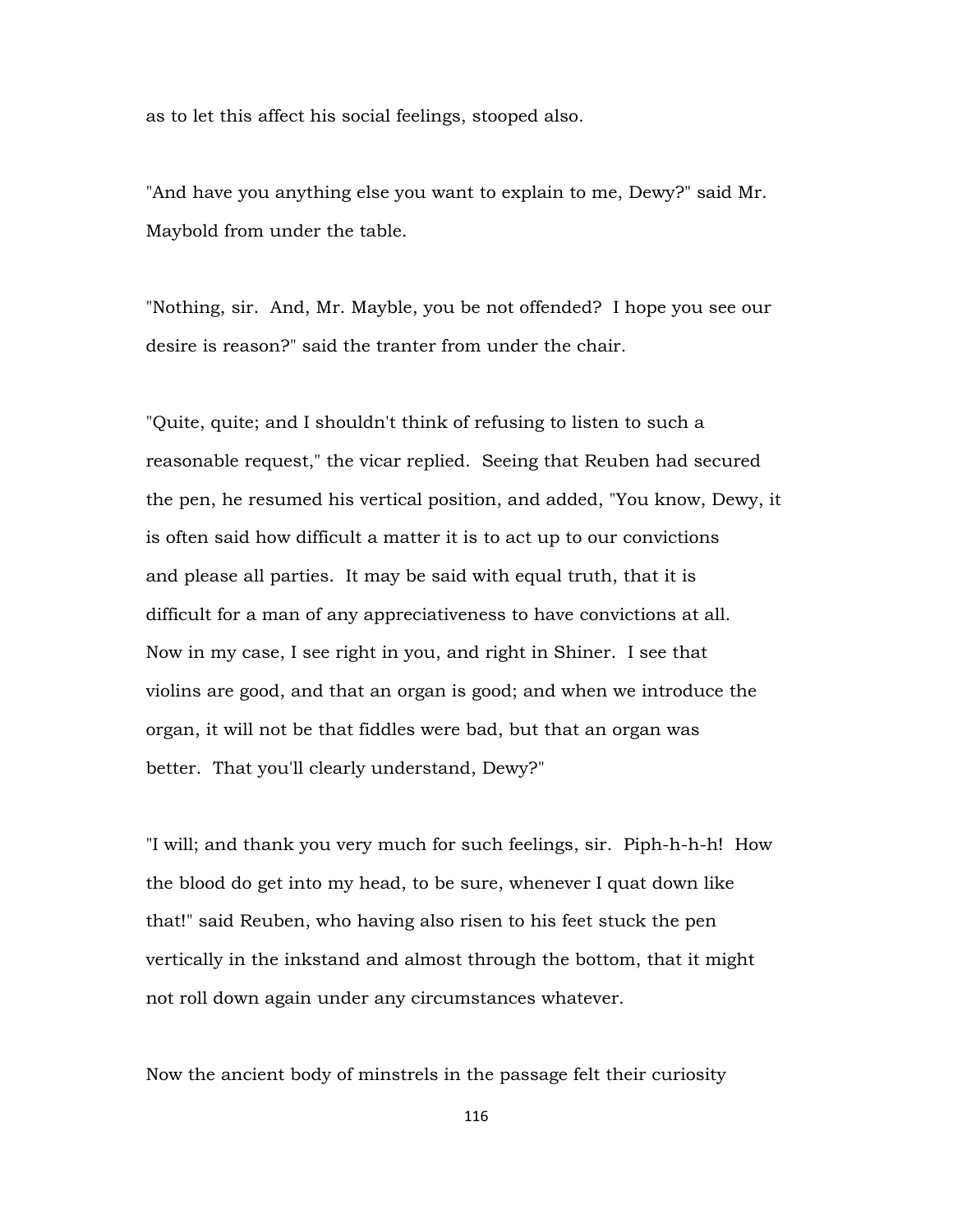surging higher and higher as the minutes passed. Dick, not having much affection for this errand, soon grew tired, and went away in the direction of the school. Yet their sense of propriety would probably have restrained them from any attempt to discover what was going on in the study had not the vicar's pen fallen to the floor. The conviction that the movement of chairs, etc., necessitated by the search, could only have been caused by the catastrophe of a bloody fight beginning, overpowered all other considerations; and they advanced to the door, which had only just fallen to. Thus, when Mr. Maybold raised his eyes after the stooping he beheld glaring through the door Mr. Penny in fulllength portraiture, Mail's face and shoulders above Mr. Penny's head, Spinks's forehead and eyes over Mail's crown, and a fractional part of Bowman's countenance under Spinks's arm--crescent-shaped portions of other heads and faces being visible behind these--the whole dozen and odd eyes bristling with eager inquiry.

Mr. Penny, as is the case with excitable boot-makers and men, seeing the vicar look at him and hearing no word spoken, thought it incumbent upon himself to say something of any kind. Nothing suggested itself till he had looked for about half a minute at the vicar.

"You'll excuse my naming of it, sir," he said, regarding with much commiseration the mere surface of the vicar's face; "but perhaps you don't know that your chin have bust out a-bleeding where you cut yourself a-shaving this morning, sir."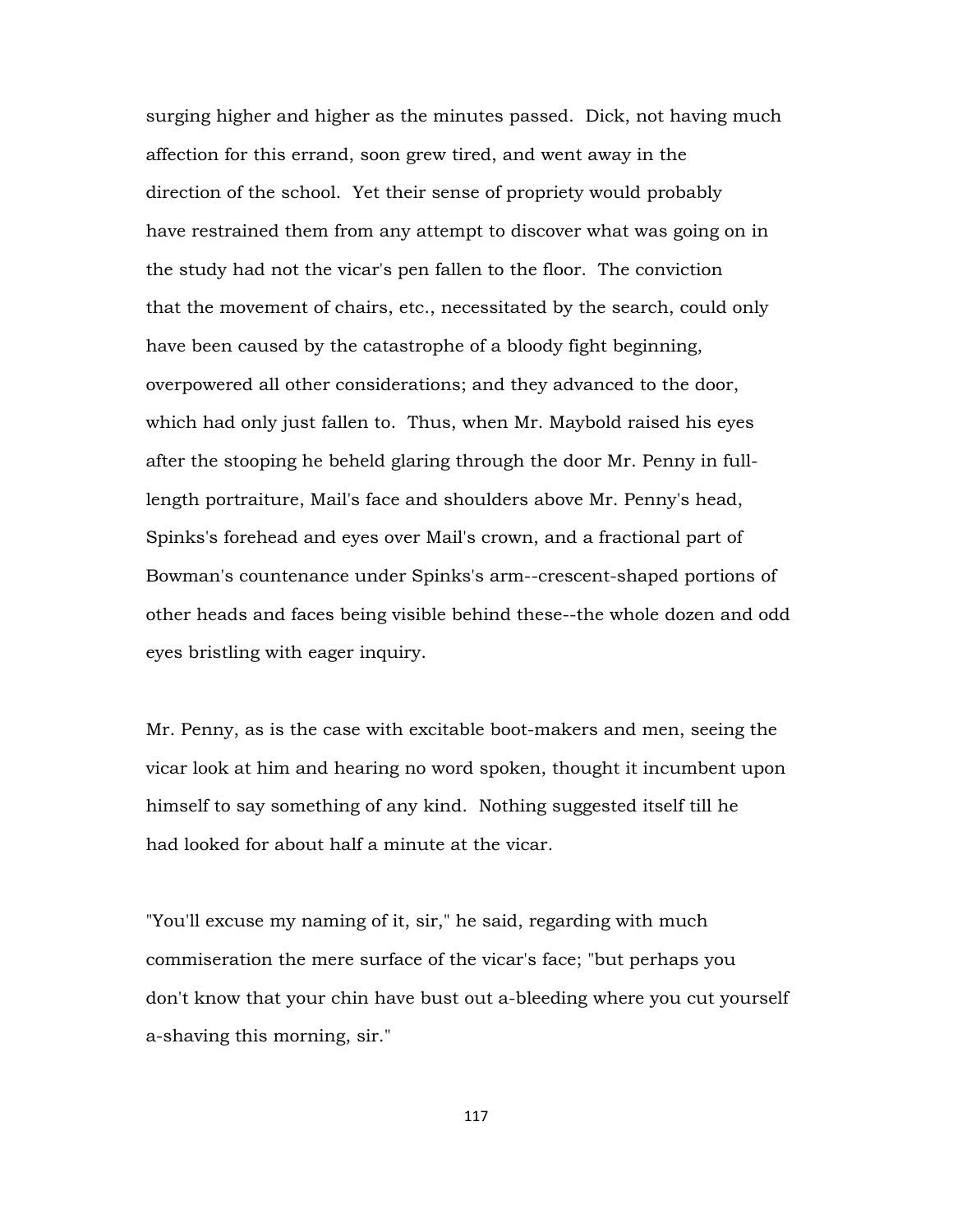"Now, that was the stooping, depend upon't," the tranter suggested, also looking with much interest at the vicar's chin. "Blood always will bust out again if you hang down the member that's been bleeding."

Old William raised his eyes and watched the vicar's bleeding chin likewise; and Leaf advanced two or three paces from the bookcase, absorbed in the contemplation of the same phenomenon, with parted lips and delighted eyes.

"Dear me, dear me!" said Mr. Maybold hastily, looking very red, and brushing his chin with his hand, then taking out his handkerchief and wiping the place.

"That's it, sir; all right again now, 'a b'lieve--a mere nothing," said Mr. Penny. "A little bit of fur off your hat will stop it in a minute if it should bust out again."

"I'll let 'ee have a bit off mine," said Reuben, to show his good feeling; "my hat isn't so new as yours, sir, and 'twon't hurt mine a bit."

"No, no; thank you, thank you," Mr. Maybold again nervously replied.

"'Twas rather a deep cut seemingly?" said Reuben, feeling these to be the kindest and best remarks he could make.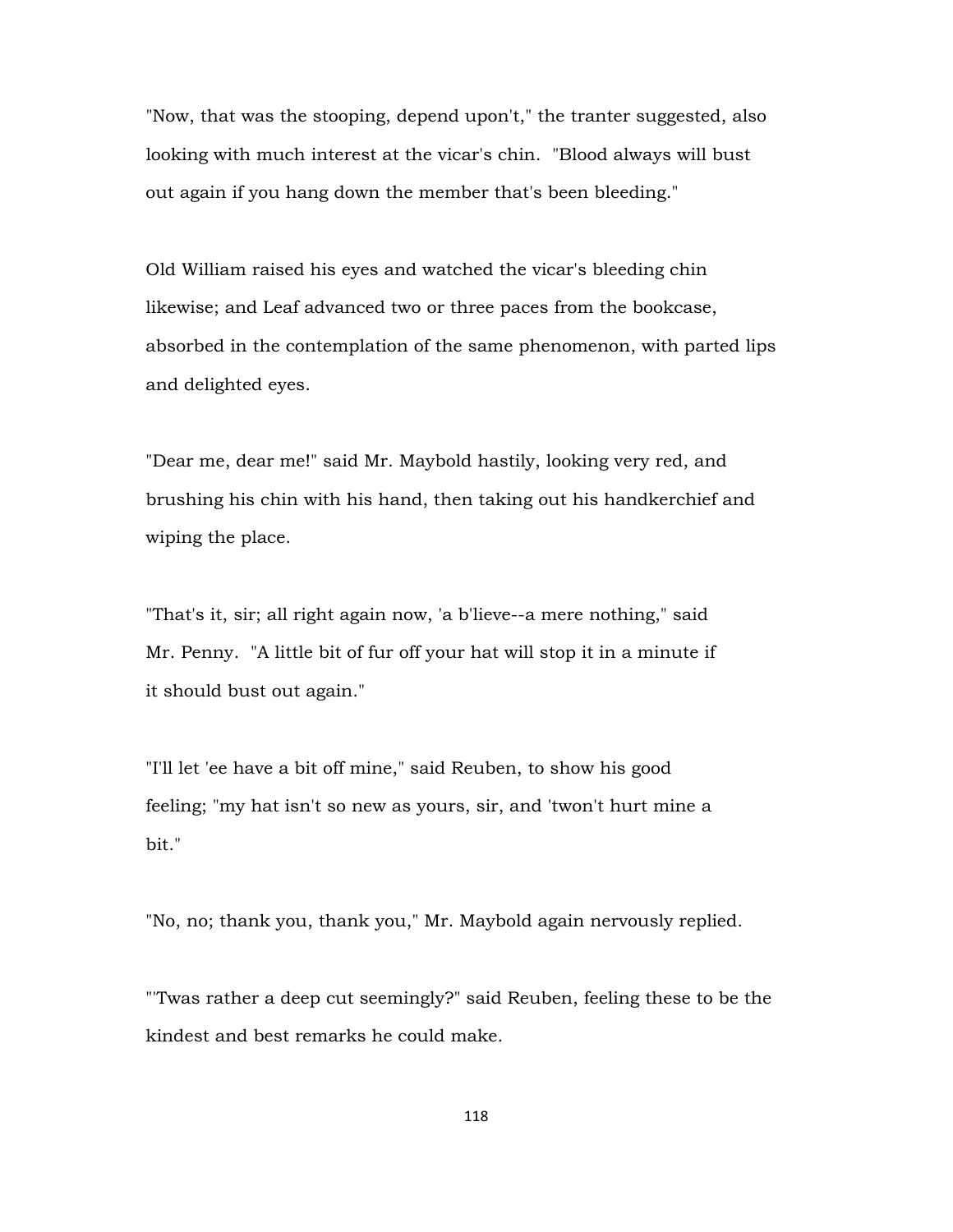"O, no; not particularly."

"Well, sir, your hand will shake sometimes a-shaving, and just when it comes into your head that you may cut yourself, there's the blood."

"I have been revolving in my mind that question of the time at which we make the change," said Mr. Maybold, "and I know you'll meet me half-way. I think Christmas-day as much too late for me as the present time is too early for you. I suggest Michaelmas or thereabout as a convenient time for both parties; for I think your objection to a Sunday which has no name is not one of any real weight."

"Very good, sir. I suppose mortal men mustn't expect their own way entirely; and I express in all our names that we'll make shift and be satisfied with what you say." The tranter touched the brim of his imaginary hat again, and all the choir did the same. "About Michaelmas, then, as far as you are concerned, sir, and then we make room for the next generation."

"About Michaelmas," said the vicar.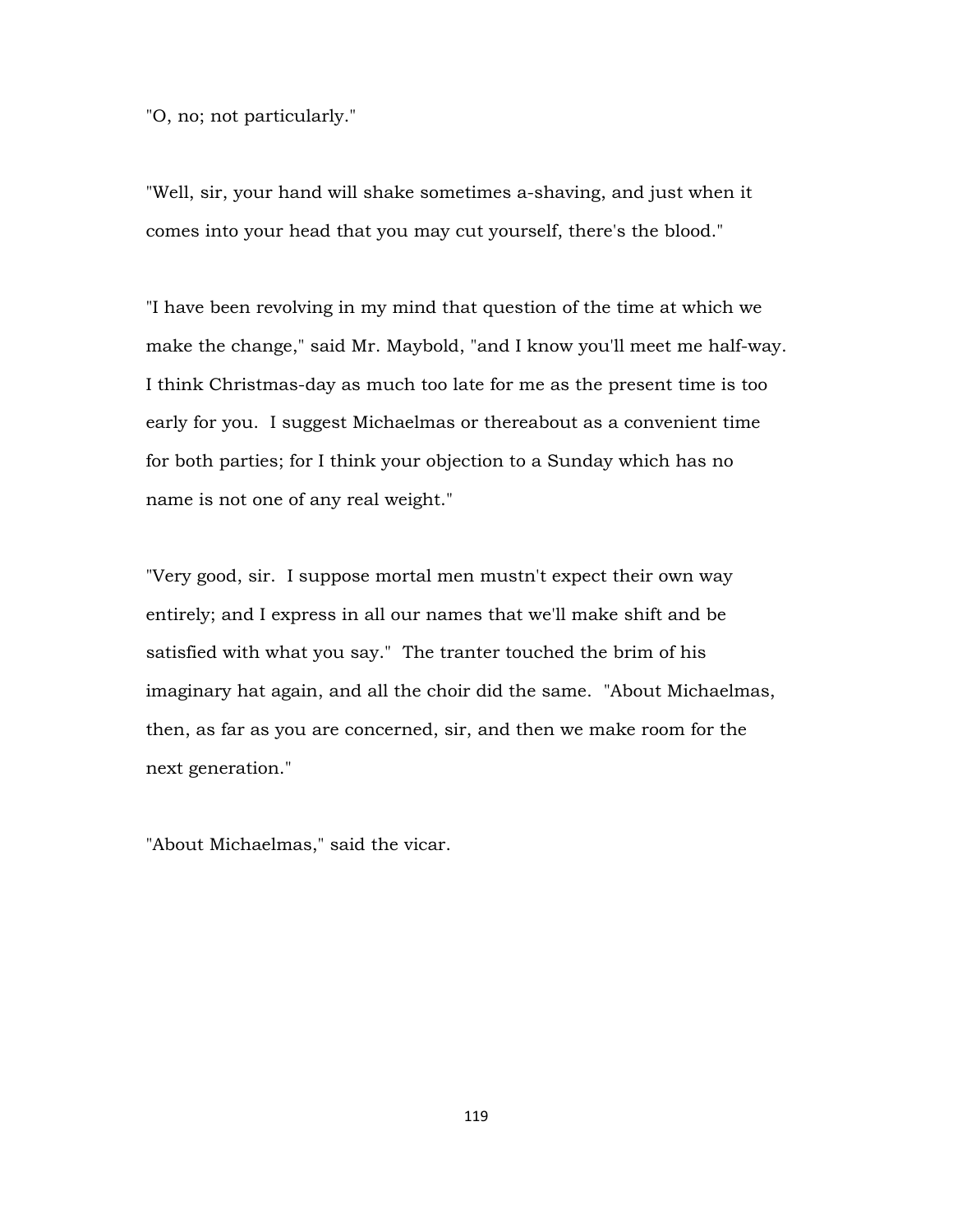## CHAPTER V: RETURNING HOME WARD

"'A took it very well, then?" said Mail, as they all walked up the hill.

"He behaved like a man, 'a did so," said the tranter. "And I'm glad we've let en know our minds. And though, beyond that, we ha'n't got much by going, 'twas worth while. He won't forget it. Yes, he took it very well. Supposing this tree here was Pa'son Mayble, and I standing here, and thik gr't stone is father sitting in the easy-chair. 'Dewy,' says he, 'I don't wish to change the church music in a forcible way.'"

"That was very nice o' the man, even though words be wind."

"Proper nice--out and out nice. The fact is," said Reuben confidentially, "'tis how you take a man. Everybody must be managed. Queens must be managed: kings must be managed; for men want managing almost as much as women, and that's saying a good deal."

"'Tis truly!" murmured the husbands.

"Pa'son Mayble and I were as good friends all through it as if we'd been sworn brothers. Ay, the man's well enough; 'tis what's put in his head that spoils him, and that's why we've got to go."

"There's really no believing half you hear about people nowadays."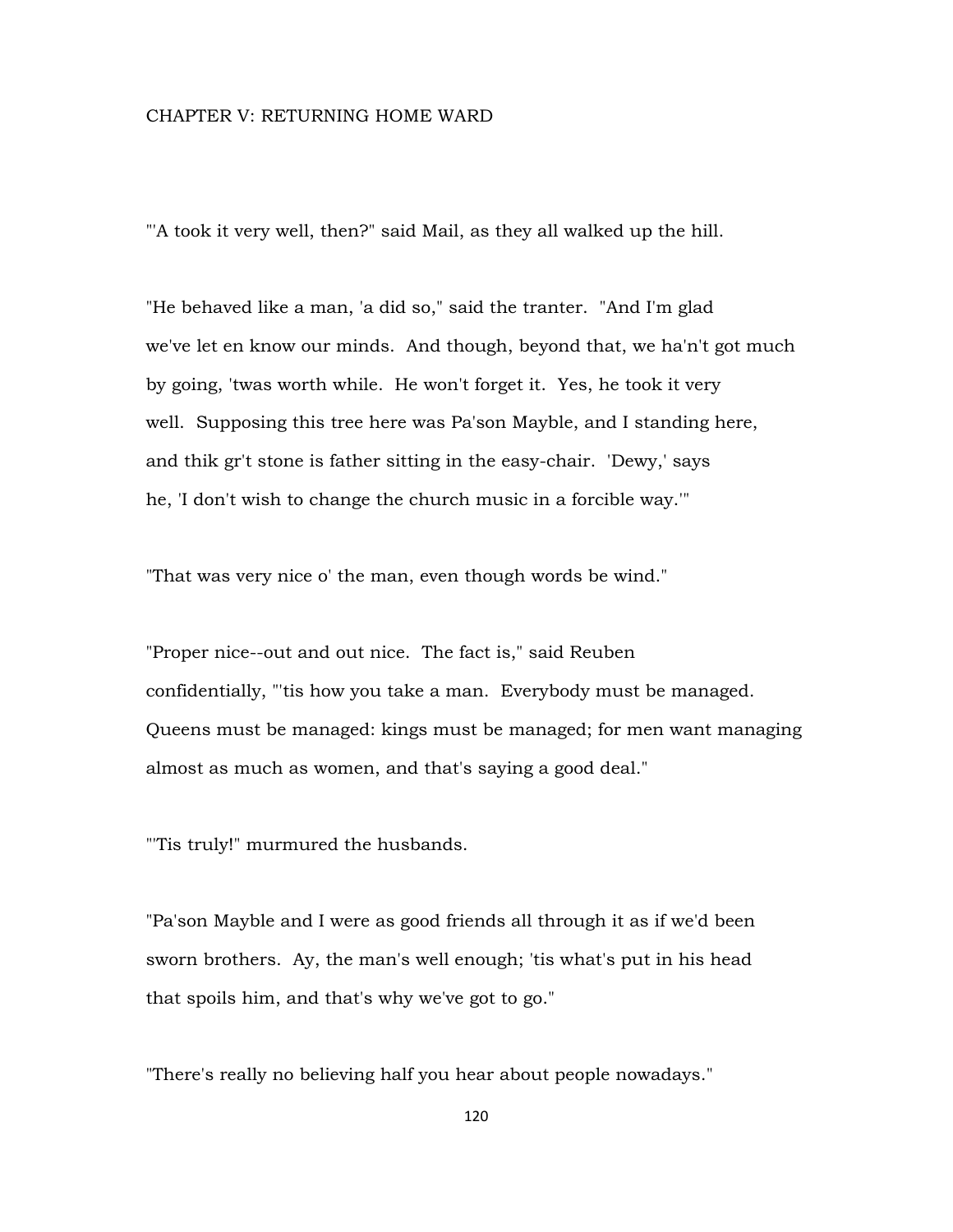"Bless ye, my sonnies! 'tisn't the pa'son's move at all. That gentleman over there" (the tranter nodded in the direction of Shiner's farm) "is at the root of the mischty."

"What! Shiner?"

"Ay; and I see what the pa'son don't see. Why, Shiner is for putting forward that young woman that only last night I was saying was our Dick's sweet-heart, but I suppose can't be, and making much of her in the sight of the congregation, and thinking he'll win her by showing her off. Well, perhaps 'a woll."

"Then the music is second to the woman, the other churchwarden is second to Shiner, the pa'son is second to the churchwardens, and God A'mighty is nowhere at all."

"That's true; and you see," continued Reuben, "at the very beginning it put me in a stud as to how to quarrel wi' en. In short, to save my soul, I couldn't quarrel wi' such a civil man without belying my conscience. Says he to father there, in a voice as quiet as a lamb's, 'William, you are a' old aged man, as all shall be, so sit down in my easy-chair, and rest yourself.' And down father zot. I could fain ha' laughed at thee, father; for thou'st take it so unconcerned at first, and then looked so frightened when the chair-bottom sunk in."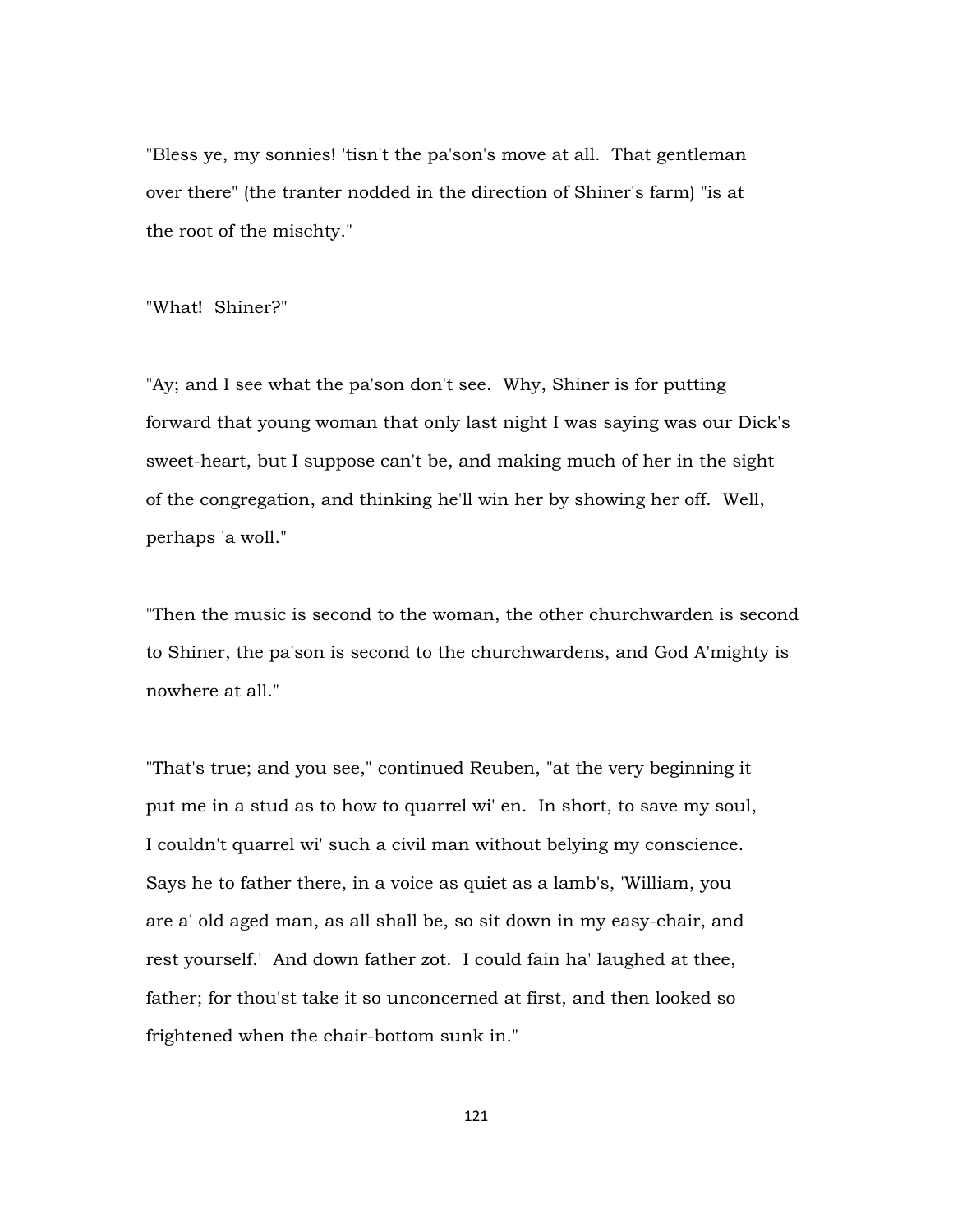"You see," said old William, hastening to explain, "I was scared to find the bottom gie way--what should I know o' spring bottoms?--and thought I had broke it down: and of course as to breaking down a man's chair, I didn't wish any such thing."

"And, neighbours, when a feller, ever so much up for a miff, d'see his own father sitting in his enemy's easy-chair, and a poor chap like Leaf made the best of, as if he almost had brains--why, it knocks all the wind out of his sail at once: it did out of mine."

"If that young figure of fun--Fance Day, I mean," said Bowman, "hadn't been so mighty forward wi' showing herself off to Shiner and Dick and the rest, 'tis my belief we should never ha' left the gallery."

"'Tis my belief that though Shiner fired the bullets, the parson made 'em," said Mr. Penny. "My wife sticks to it that he's in love wi' her."

"That's a thing we shall never know. I can't onriddle her, nohow."

"Thou'st ought to be able to onriddle such a little chiel as she," the tranter observed.

"The littler the maid, the bigger the riddle, to my mind. And coming of such a stock, too, she may well be a twister."

"Yes; Geoffrey Day is a clever man if ever there was one. Never says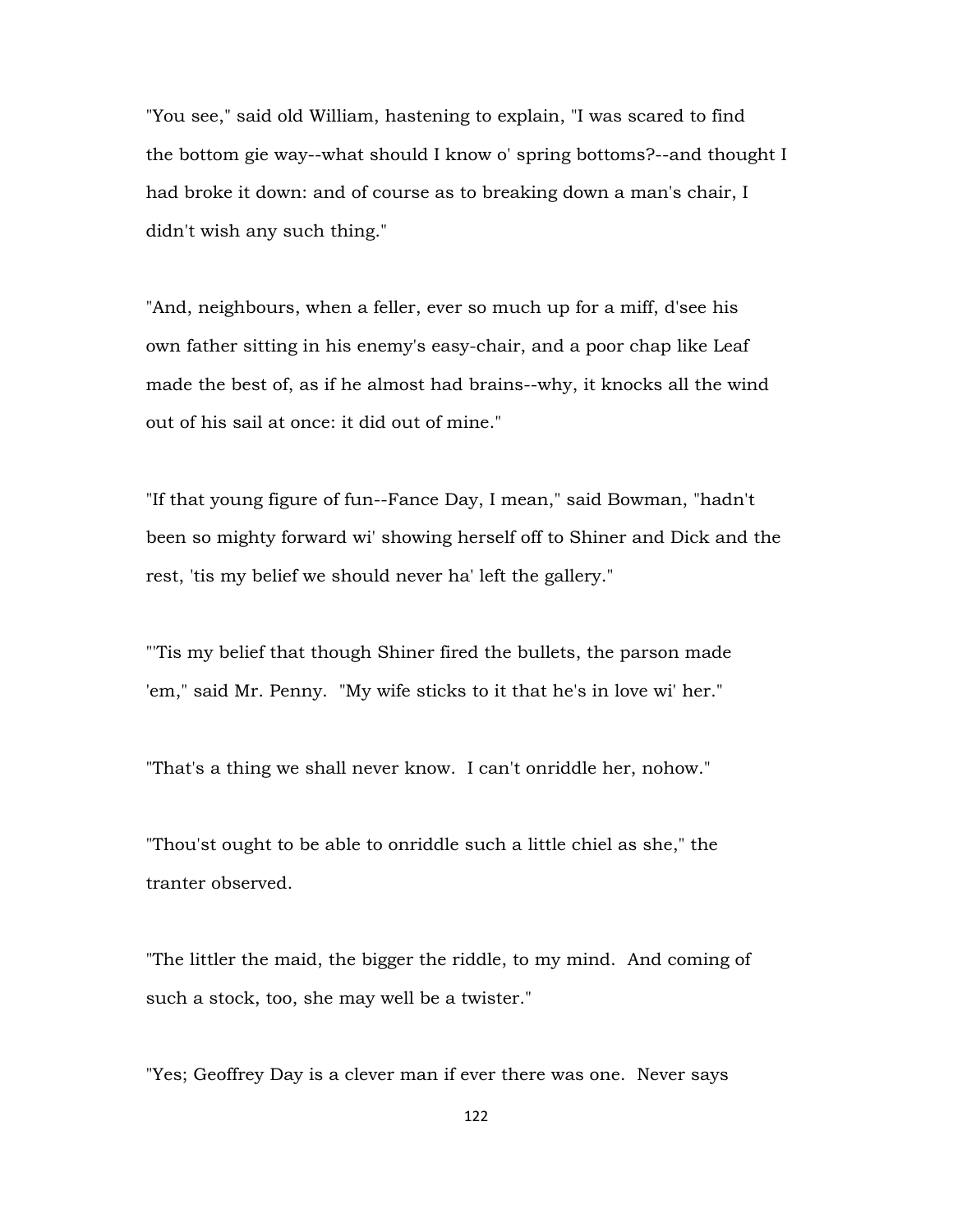anything: not he."

"Never."

"You might live wi' that man, my sonnies, a hundred years, and never know there was anything in him."

"Ay; one o' these up-country London ink-bottle chaps would call Geoffrey a fool."

"Ye never find out what's in that man: never," said Spinks. "Close? ah, he is close! He can hold his tongue well. That man's dumbness is wonderful to listen to."

"There's so much sense in it. Every moment of it is brimmen over wi' sound understanding."

"'A can hold his tongue very clever--very clever truly," echoed Leaf. "'A do look at me as if 'a could see my thoughts running round like the works of a clock."

"Well, all will agree that the man can halt well in his talk, be it a long time or be it a short time. And though we can't expect his daughter to inherit his closeness, she may have a few dribblets from his sense."

"And his pocket, perhaps."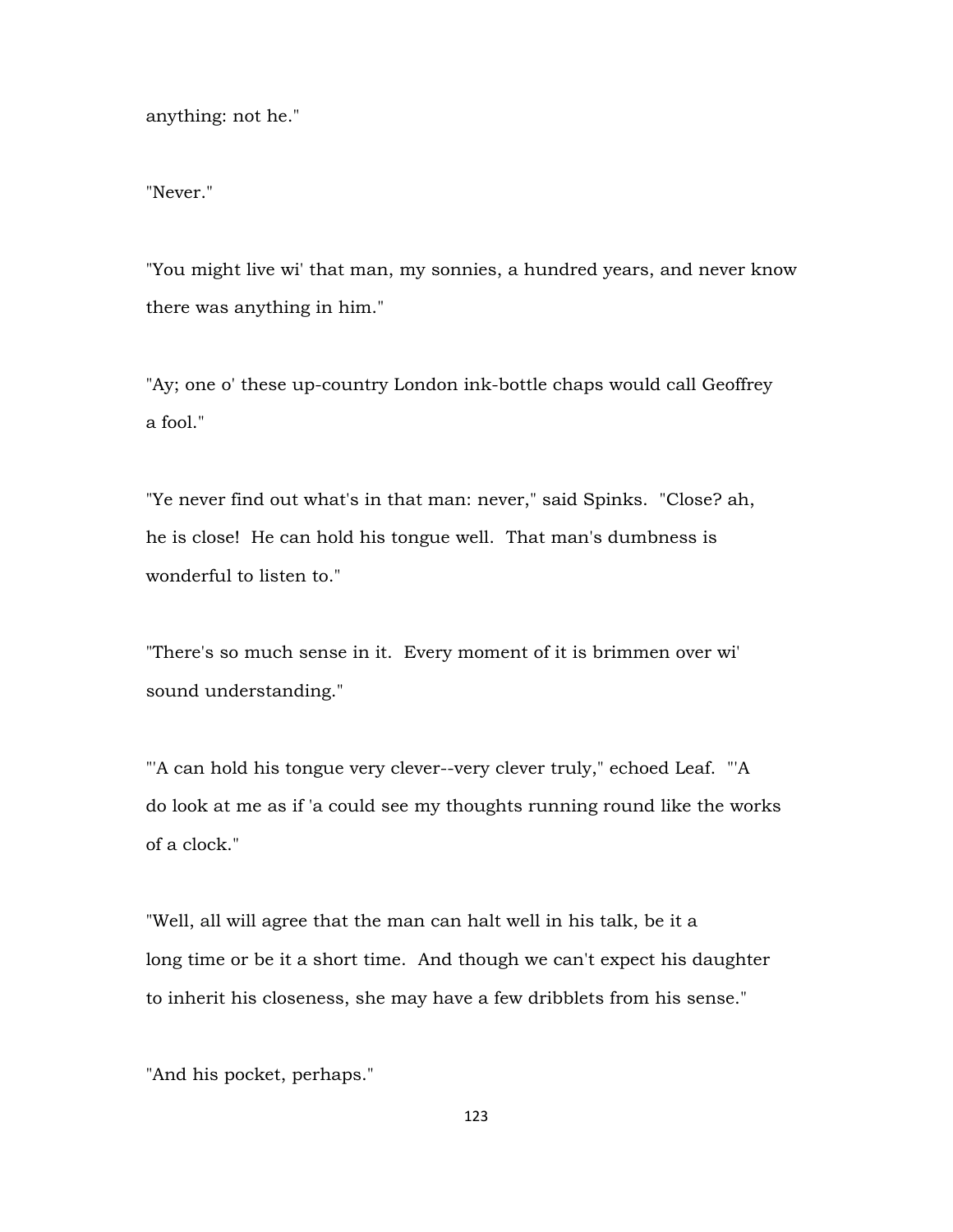"Yes; the nine hundred pound that everybody says he's worth; but I call it four hundred and fifty; for I never believe more than half I hear."

"Well, he've made a pound or two, and I suppose the maid will have it, since there's nobody else. But 'tis rather sharp upon her, if she's been born to fortune, to bring her up as if not born for it, and letting her work so hard."

"'Tis all upon his principle. A long-headed feller!"

"Ah," murmured Spinks, "'twould be sharper upon her if she were born for fortune, and not to it! I suffer from that affliction."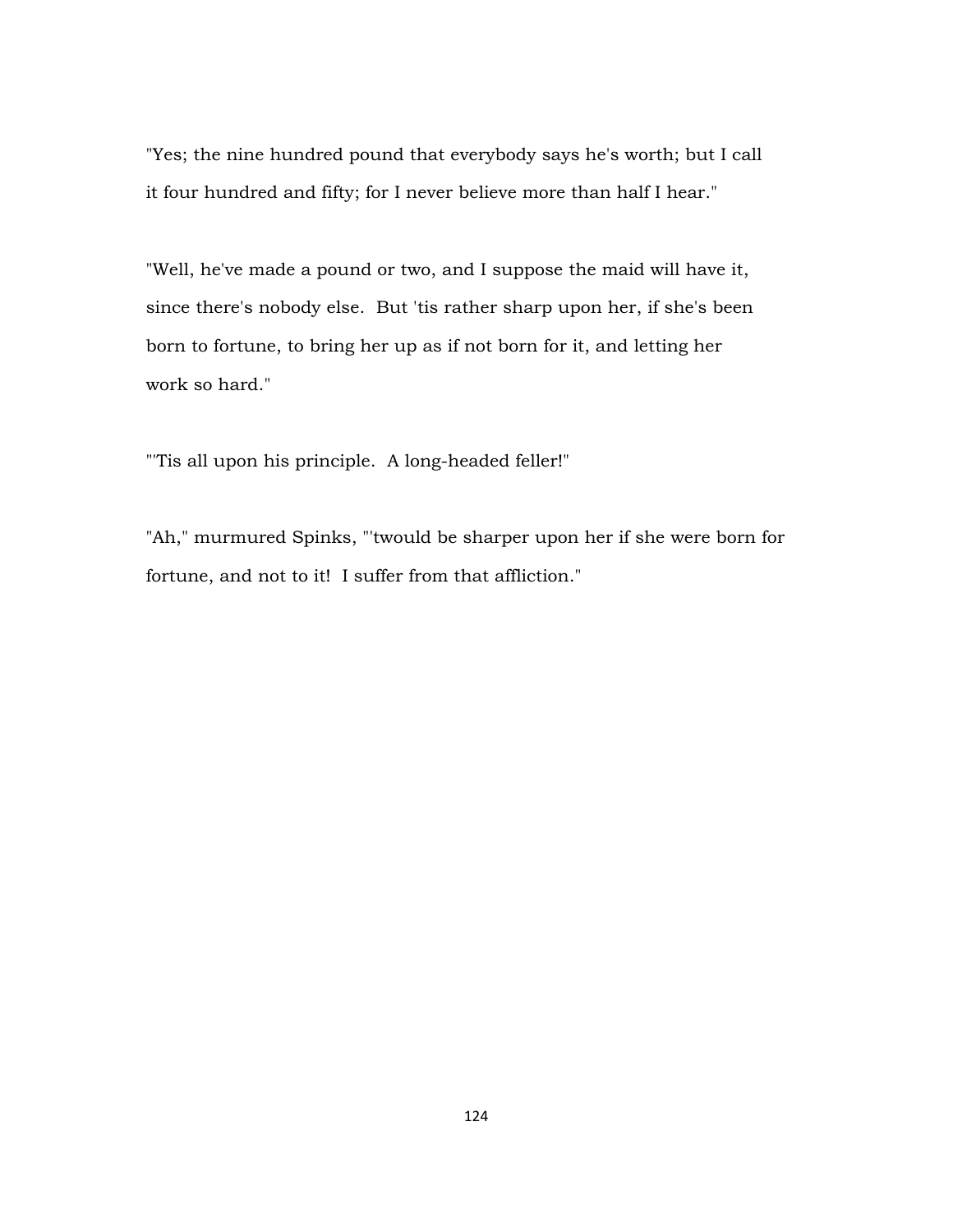## CHAPTER VI: YALBURY WOOD AND THE KEEPER'S HOUSE

A mood of blitheness rarely experienced even by young men was Dick's on the following Monday morning. It was the week after the Easter holidays, and he was journeying along with Smart the mare and the light spring-cart, watching the damp slopes of the hill-sides as they streamed in the warmth of the sun, which at this unsettled season shone on the grass with the freshness of an occasional inspector rather than as an accustomed proprietor. His errand was to fetch Fancy, and some additional household goods, from her father's house in the neighbouring parish to her dwelling at Mellstock. The distant view was darkly shaded with clouds; but the nearer parts of the landscape were whitely illumined by the visible rays of the sun streaming down across the heavy gray shade behind.

The tranter had not yet told his son of the state of Shiner's heart that had been suggested to him by Shiner's movements. He preferred to let such delicate affairs right themselves; experience having taught him that the uncertain phenomenon of love, as it existed in other people, was not a groundwork upon which a single action of his own life could be founded.

Geoffrey Day lived in the depths of Yalbury Wood, which formed portion of one of the outlying estates of the Earl of Wessex, to whom Day was head game-keeper, timber-steward, and general overlooker for this district. The wood was intersected by the highway from Casterbridge to London at a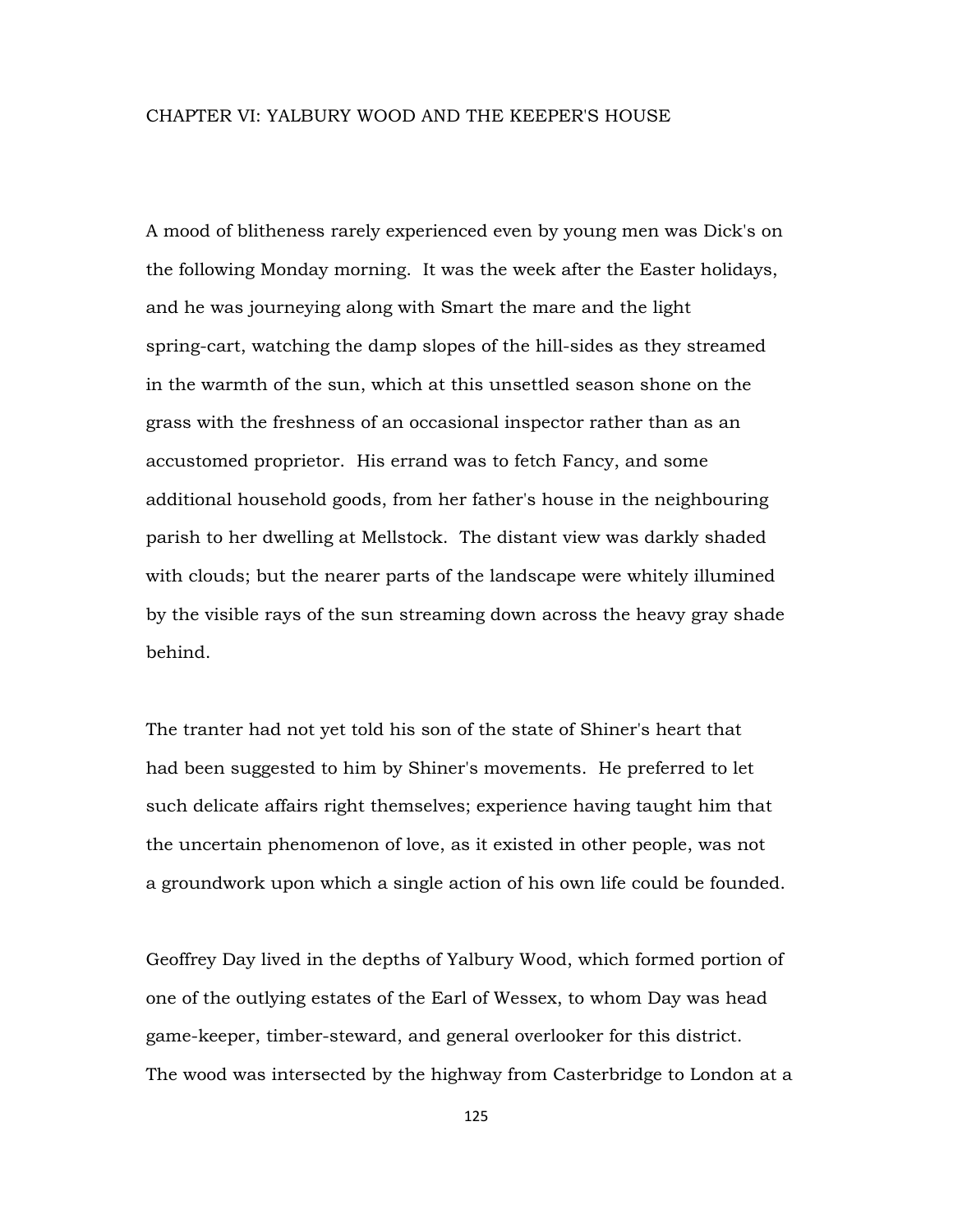place not far from the house, and some trees had of late years been felled between its windows and the ascent of Yalbury Hill, to give the solitary cottager a glimpse of the passers-by.

It was a satisfaction to walk into the keeper's house, even as a stranger, on a fine spring morning like the present. A curl of wood-smoke came from the chimney, and drooped over the roof like a blue feather in a lady's hat; and the sun shone obliquely upon the patch of grass in front, which reflected its brightness through the open doorway and up the staircase opposite, lighting up each riser with a shiny green radiance, and leaving the top of each step in shade.

The window-sill of the front room was between four and five feet from the floor, dropping inwardly to a broad low bench, over which, as well as over the whole surface of the wall beneath, there always hung a deep shade, which was considered objectionable on every ground save one, namely, that the perpetual sprinkling of seeds and water by the caged canary above was not noticed as an eyesore by visitors. The window was set with thickly-leaded diamond glazing, formed, especially in the lower panes, of knotty glass of various shades of green. Nothing was better known to Fancy than the extravagant manner in which these circular knots or eyes distorted everything seen through them from the outside--lifting hats from heads, shoulders from bodies; scattering the spokes of cartwheels, and bending the straight fir-trunks into semicircles. The ceiling was carried by a beam traversing its midst, from the side of which projected a large nail, used solely and constantly as a peg for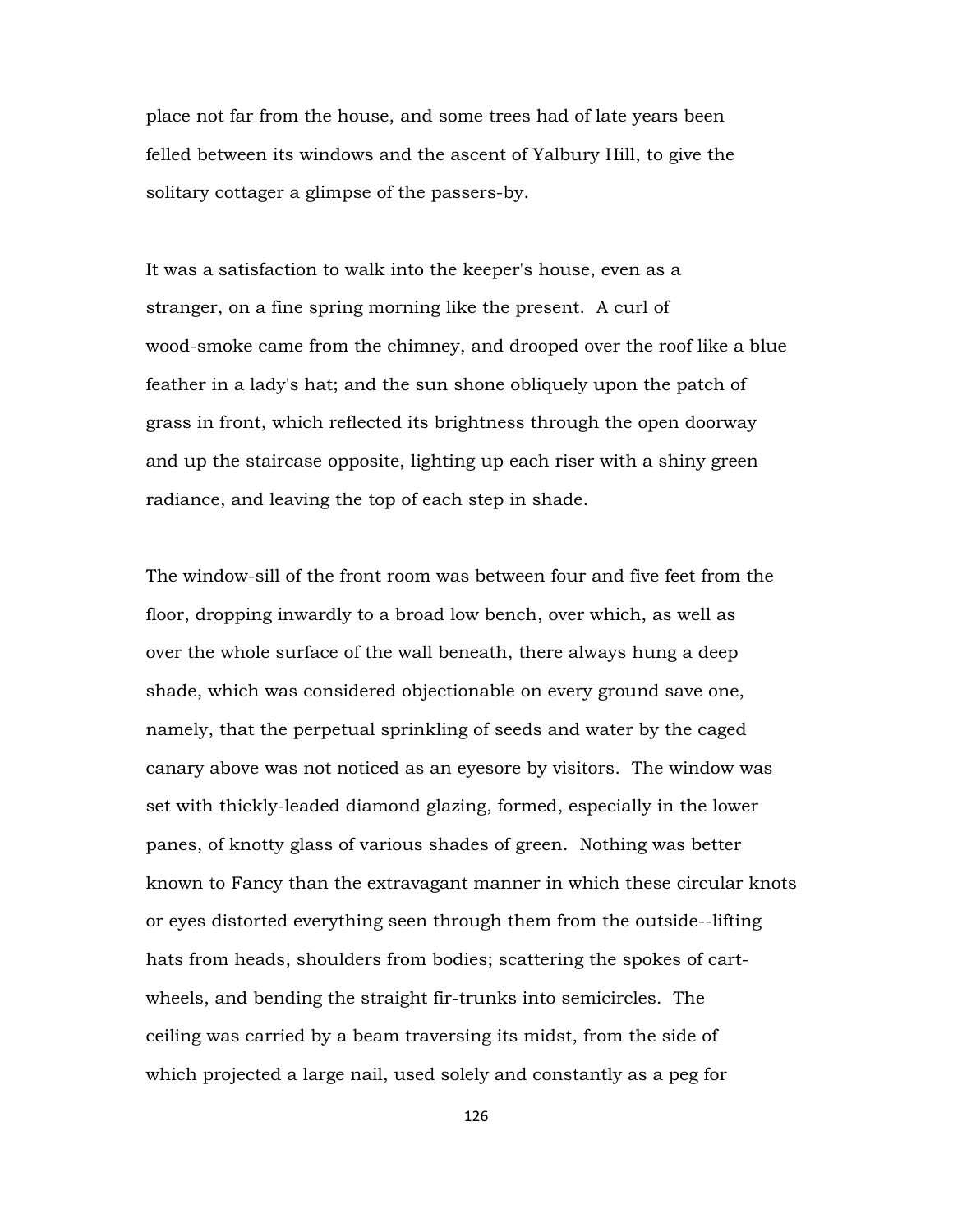Geoffrey's hat; the nail was arched by a rainbow-shaped stain, imprinted by the brim of the said hat when it was hung there dripping wet.

The most striking point about the room was the furniture. This was a repetition upon inanimate objects of the old principle introduced by Noah, consisting for the most part of two articles of every sort. The duplicate system of furnishing owed its existence to the forethought of Fancy's mother, exercised from the date of Fancy's birthday onwards. The arrangement spoke for itself: nobody who knew the tone of the household could look at the goods without being aware that the second set was a provision for Fancy, when she should marry and have a house of her own. The most noticeable instance was a pair of green-faced eight-day clocks, ticking alternately, which were severally two and half minutes and three minutes striking the hour of twelve, one proclaiming, in Italian flourishes, Thomas Wood as the name of its maker, and the other--arched at the top, and altogether of more cynical appearance--that of Ezekiel Saunders. They were two departed clockmakers of Casterbridge, whose desperate rivalry throughout their lives was nowhere more emphatically perpetuated than here at Geoffrey's. These chief specimens of the marriage provision were supported on the right by a couple of kitchen dressers, each fitted complete with their cups, dishes, and plates, in their turn followed by two dumb-waiters, two family Bibles, two warmingpans, and two intermixed sets of chairs.

But the position last reached--the chimney-corner--was, after all, the most attractive side of the parallelogram. It was large enough to admit,

127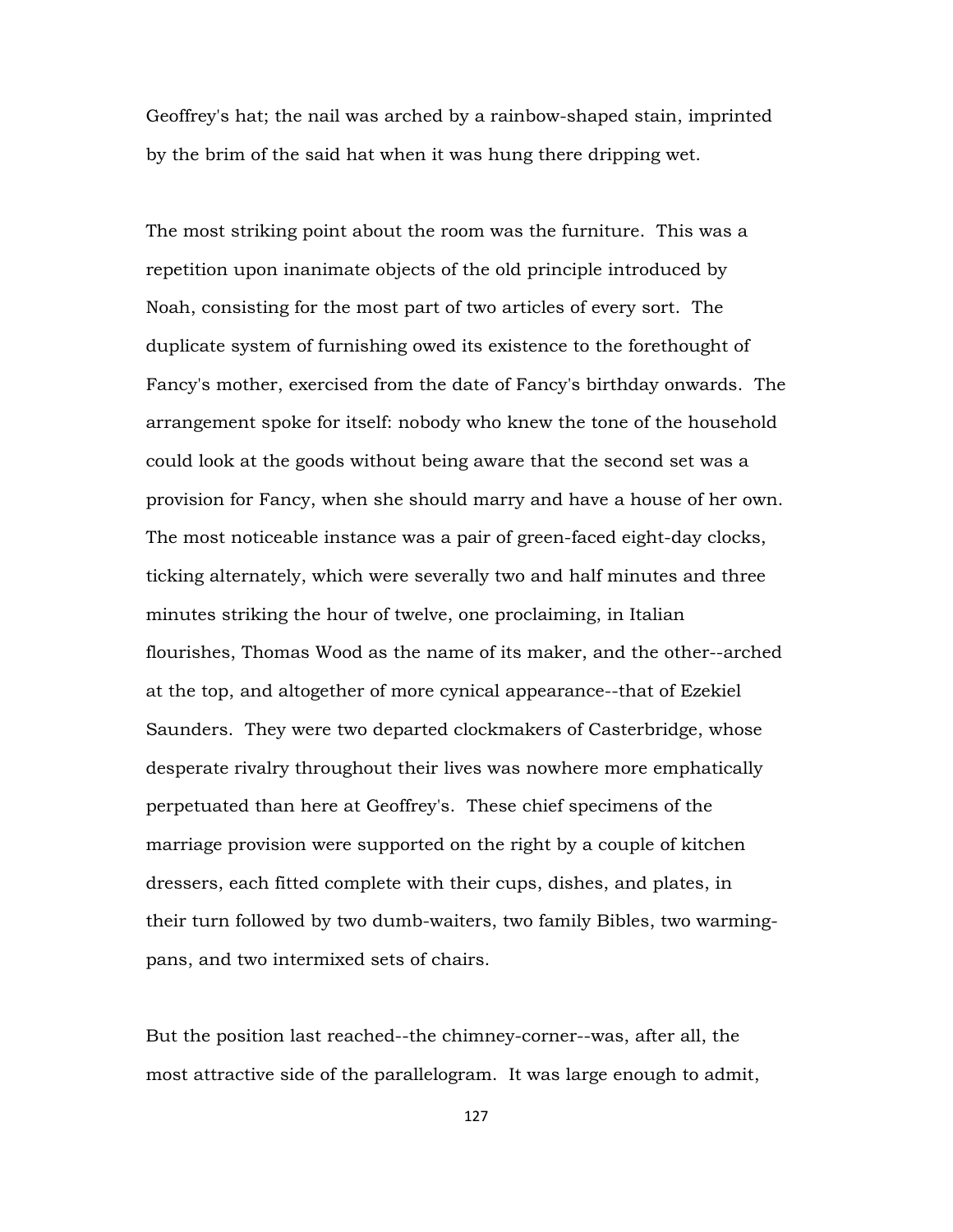in addition to Geoffrey himself, Geoffrey's wife, her chair, and her worktable, entirely within the line of the mantel, without danger or even inconvenience from the heat of the fire; and was spacious enough overhead to allow of the insertion of wood poles for the hanging of bacon, which were cloaked with long shreds of soot, floating on the draught like the tattered banners on the walls of ancient aisles.

These points were common to most chimney corners of the neighbourhood; but one feature there was which made Geoffrey's fireside not only an object of interest to casual aristocratic visitors--to whom every cottage fireside was more or less a curiosity--but the admiration of friends who were accustomed to fireplaces of the ordinary hamlet model. This peculiarity was a little window in the chimney-back, almost over the fire, around which the smoke crept caressingly when it left the perpendicular course. The window-board was curiously stamped with black circles, burnt thereon by the heated bottoms of drinking-cups, which had rested there after previously standing on the hot ashes of the hearth for the purpose of warming their contents, the result giving to the ledge the look of an envelope which has passed through innumerable post-offices.

Fancy was gliding about the room preparing dinner, her head inclining now to the right, now to the left, and singing the tips and ends of tunes that sprang up in her mind like mushrooms. The footsteps of Mrs. Day could be heard in the room overhead. Fancy went finally to the door.

"Father! Dinner."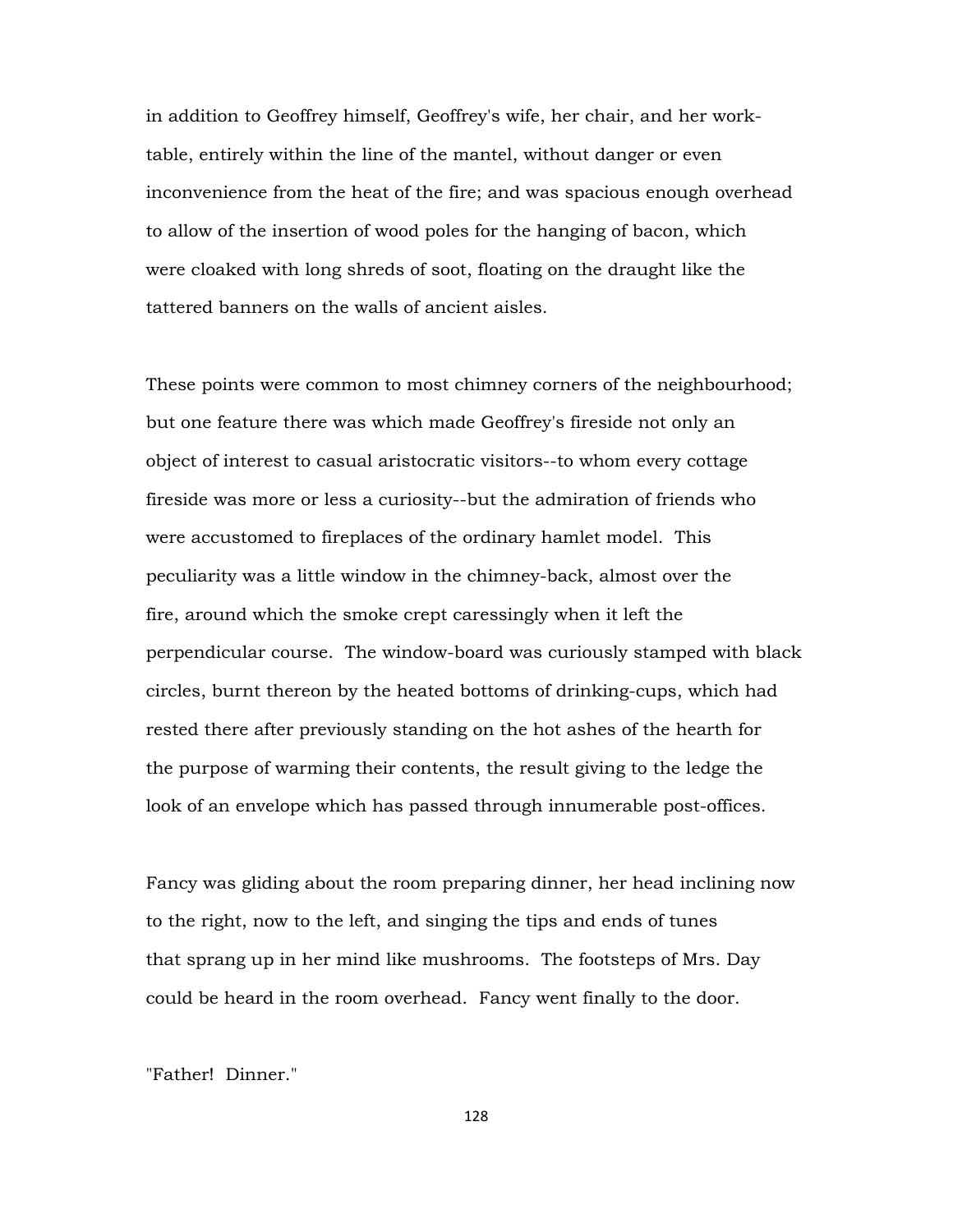A tall spare figure was seen advancing by the window with periodical steps, and the keeper entered from the garden. He appeared to be a man who was always looking down, as if trying to recollect something he said yesterday. The surface of his face was fissured rather than wrinkled, and over and under his eyes were folds which seemed as a kind of exterior eyelids. His nose had been thrown backwards by a blow in a poaching fray, so that when the sun was low and shining in his face, people could see far into his head. There was in him a quiet grimness, which would in his moments of displeasure have become surliness, had it not been tempered by honesty of soul, and which was often wrongheadedness because

not allied with subtlety.

Although not an extraordinarily taciturn man among friends slightly richer than himself, he never wasted words upon outsiders, and to his trapper Enoch his ideas were seldom conveyed by any other means than nods

and shakes of the head. Their long acquaintance with each other's ways, and the nature of their labours, rendered words between them almost superfluous as vehicles of thought, whilst the coincidence of their horizons, and the astonishing equality of their social views, by startling the keeper from time to time as very damaging to the theory of master and man, strictly forbade any indulgence in words as courtesies.

Behind the keeper came Enoch (who had been assisting in the garden) at the well-considered chronological distance of three minutes--an interval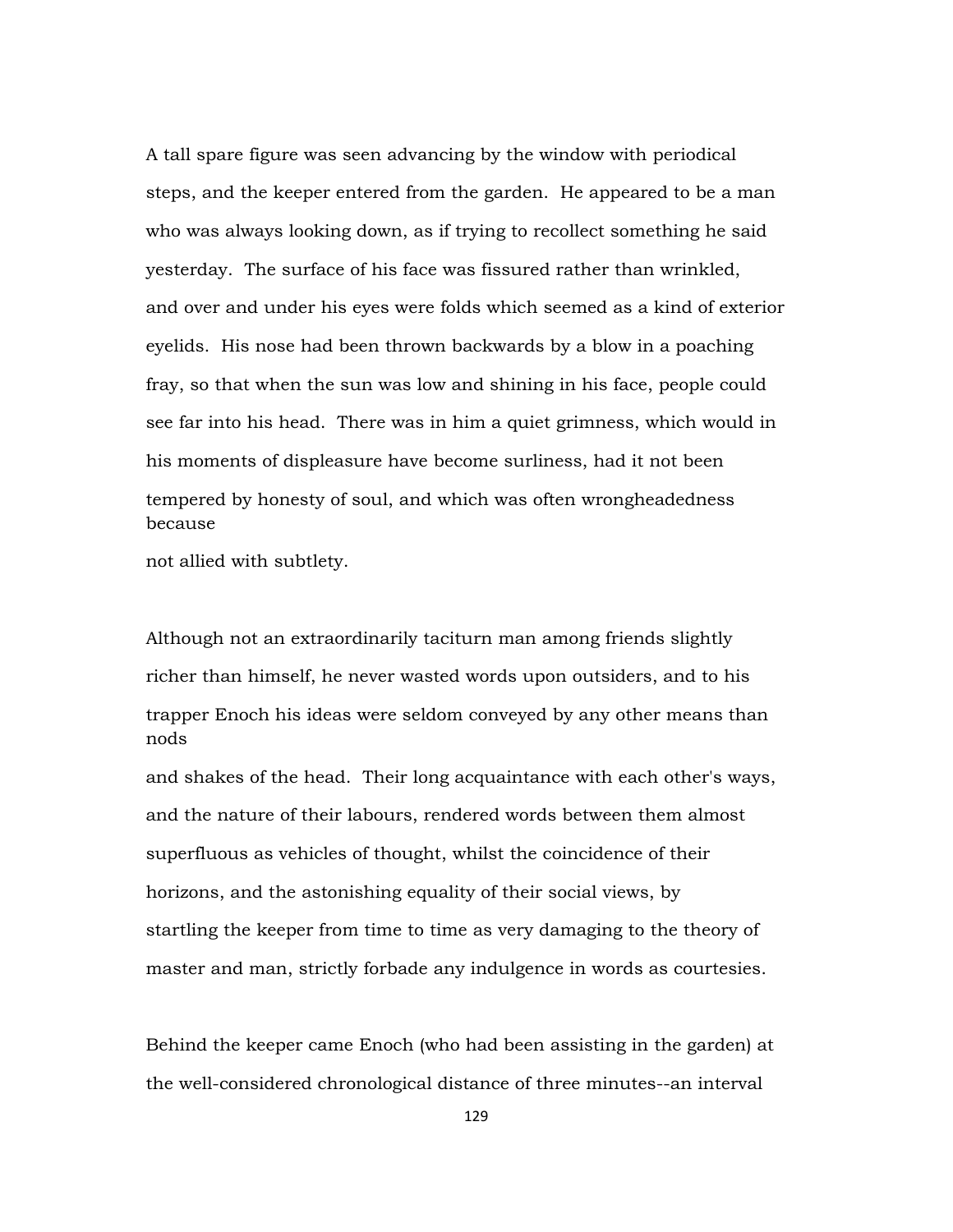of non-appearance on the trapper's part not arrived at without some reflection. Four minutes had been found to express indifference to indoor arrangements, and simultaneousness had implied too great an anxiety about meals.

"A little earlier than usual, Fancy," the keeper said, as he sat down and looked at the clocks. "That Ezekiel Saunders o' thine is tearing on afore Thomas Wood again."

"I kept in the middle between them," said Fancy, also looking at the two clocks.

"Better stick to Thomas," said her father. "There's a healthy beat in Thomas that would lead a man to swear by en offhand. He is as true as the town time. How is it your stap-mother isn't here?"

As Fancy was about to reply, the rattle of wheels was heard, and "Wehhey, Smart!" in Mr. Richard Dewy's voice rolled into the cottage from round the corner of the house.

"Hullo! there's Dewy's cart come for thee, Fancy--Dick driving--afore time, too. Well, ask the lad to have pot-luck with us."

Dick on entering made a point of implying by his general bearing that he took an interest in Fancy simply as in one of the same race and country as himself; and they all sat down. Dick could have wished her manner had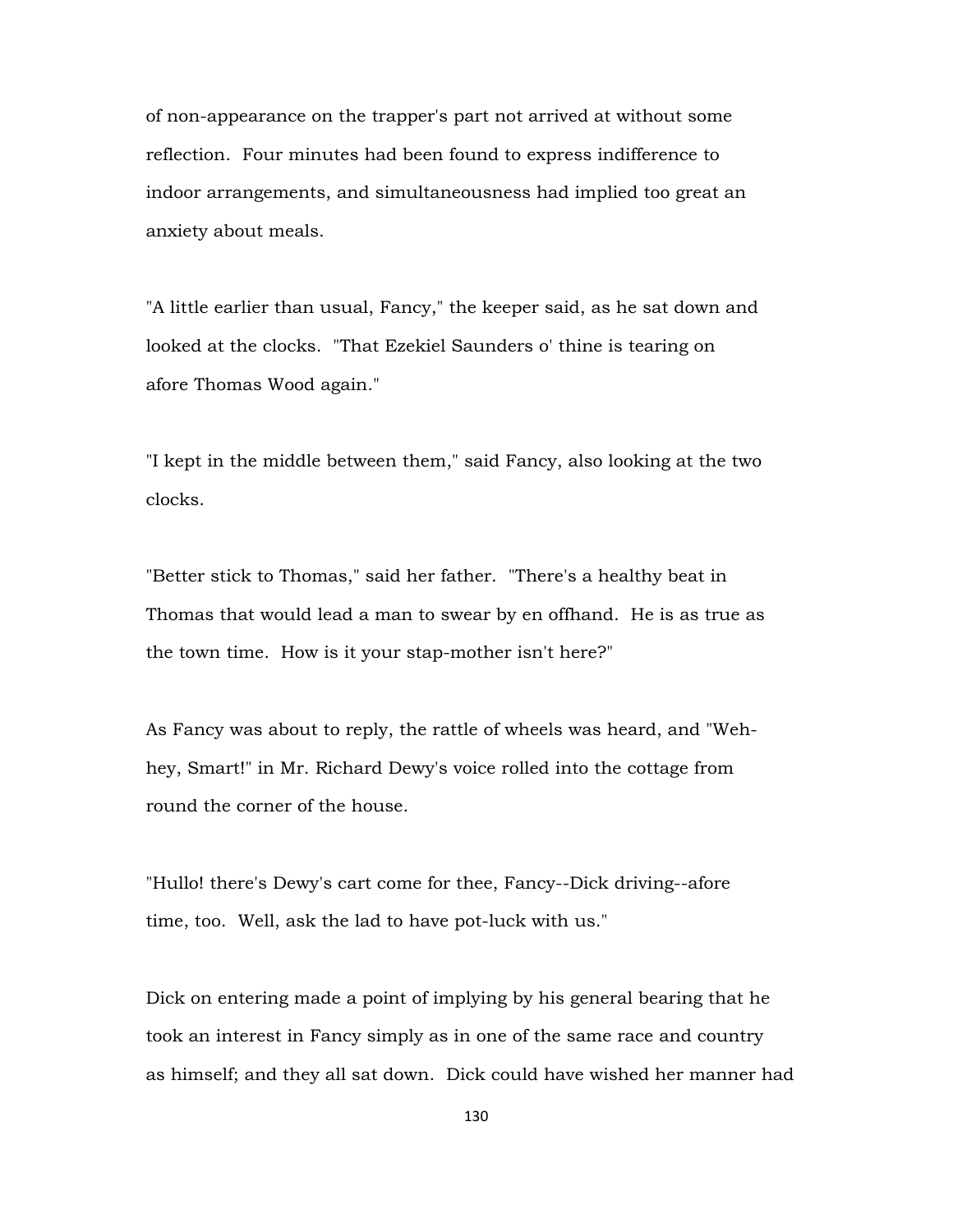not been so entirely free from all apparent consciousness of those accidental meetings of theirs: but he let the thought pass. Enoch sat diagonally at a table afar off, under the corner cupboard, and drank his cider from a long perpendicular pint cup, having tall fir-trees done in brown on its sides. He threw occasional remarks into the general tide of conversation, and with this advantage to himself, that he participated in the pleasures of a talk (slight as it was) at meal-times, without saddling himself with the responsibility of sustaining it.

"Why don't your stap-mother come down, Fancy?" said Geoffrey. "You'll excuse her, Mister Dick, she's a little queer sometimes."

"O yes,--quite," said Richard, as if he were in the habit of excusing people every day.

"She d'belong to that class of womankind that become second wives: a rum class rather."

"Indeed," said Dick, with sympathy for an indefinite something.

"Yes; and 'tis trying to a female, especially if you've been a first wife, as she hev."

"Very trying it must be."

"Yes: you see her first husband was a young man, who let her go too far;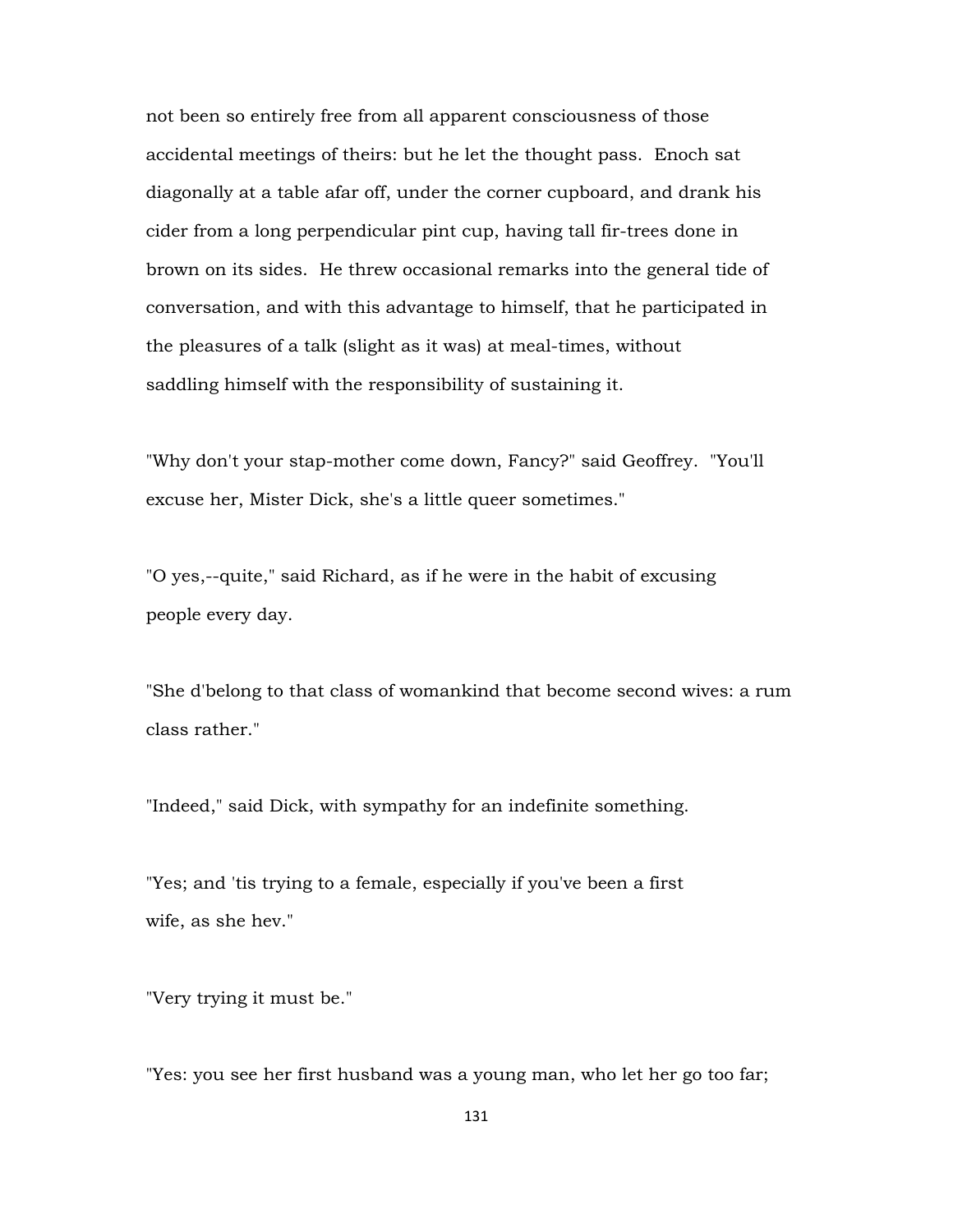in fact, she used to kick up Bob's-a-dying at the least thing in the world. And when I'd married her and found it out, I thought, thinks I, ''Tis too late now to begin to cure 'e;' and so I let her bide. But she's queer,--very queer, at times!"

"I'm sorry to hear that."

"Yes: there; wives be such a provoking class o' society, because though they be never right, they be never more than half wrong."

Fancy seemed uneasy under the infliction of this household moralizing, which might tend to damage the airy-fairy nature that Dick, as maiden shrewdness told her, had accredited her with. Her dead silence impressed Geoffrey with the notion that something in his words did not agree with her educated ideas, and he changed the conversation.

"Did Fred Shiner send the cask o' drink, Fancy?"

"I think he did: O yes, he did."

"Nice solid feller, Fred Shiner!" said Geoffrey to Dick as he helped himself to gravy, bringing the spoon round to his plate by way of the potato-dish, to obviate a stain on the cloth in the event of a spill.

Now Geoffrey's eyes had been fixed upon his plate for the previous four or five minutes, and in removing them he had only carried them to the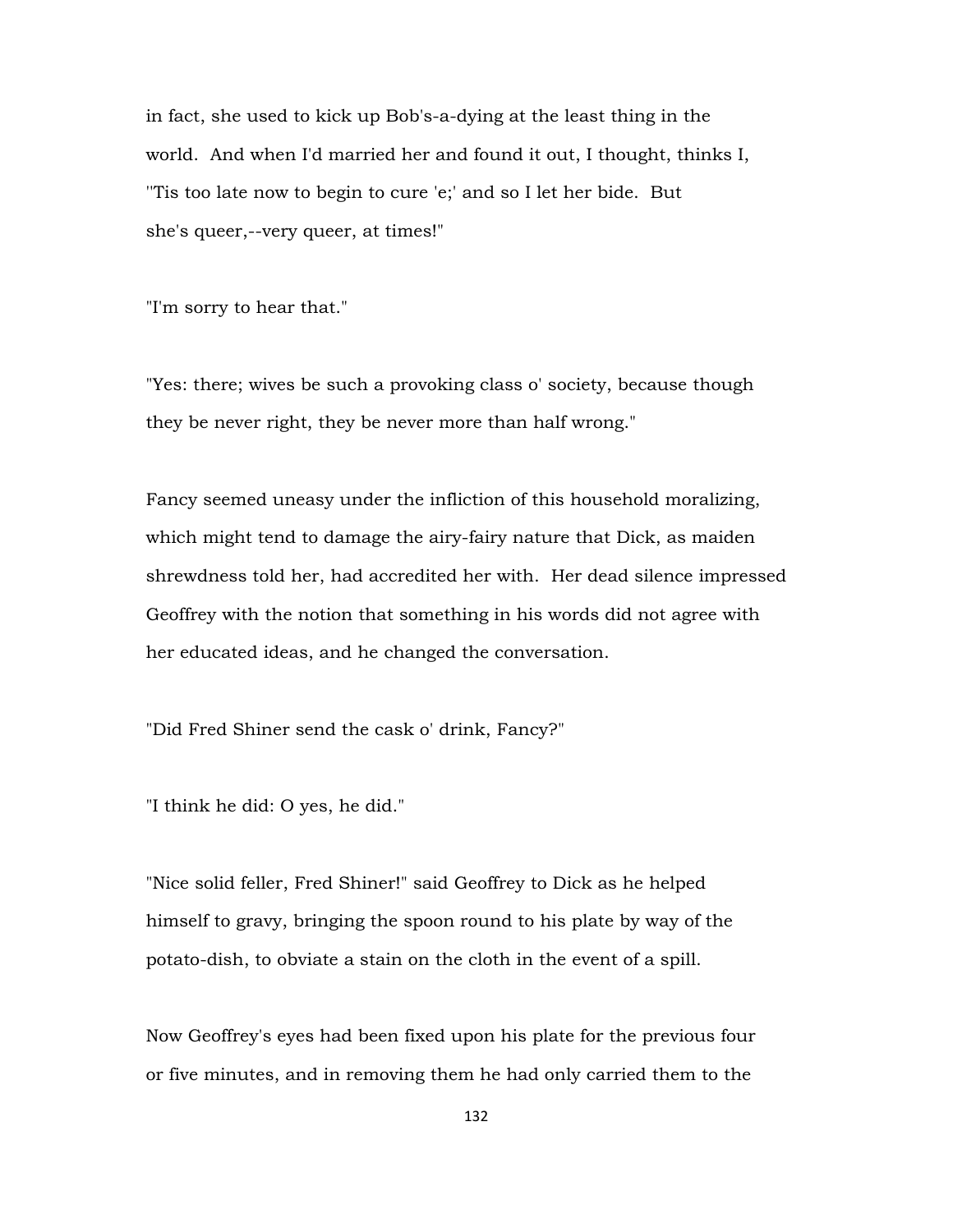spoon, which, from its fulness and the distance of its transit, necessitated a steady watching through the whole of the route. Just as intently as the keeper's eyes had been fixed on the spoon, Fancy's had been fixed on her father's, without premeditation or the slightest phase of furtiveness; but there they were fastened. This was the reason why:

Dick was sitting next to her on the right side, and on the side of the table opposite to her father. Fancy had laid her right hand lightly down upon the table-cloth for an instant, and to her alarm Dick, after dropping his fork and brushing his forehead as a reason, flung down his own left hand, overlapping a third of Fancy's with it, and keeping it there. So the innocent Fancy, instead of pulling her hand from the trap, settled her eyes on her father's, to guard against his discovery of this perilous game of Dick's. Dick finished his mouthful; Fancy finished her crumb, and nothing was done beyond watching Geoffrey's eyes. Then the hands slid apart; Fancy's going over six inches of cloth, Dick's over one. Geoffrey's eye had risen.

"I said Fred Shiner is a nice solid feller," he repeated, more emphatically.

"He is; yes, he is," stammered Dick; "but to me he is little more than a stranger."

"O, sure. Now I know en as well as any man can be known. And you know en very well too, don't ye, Fancy?"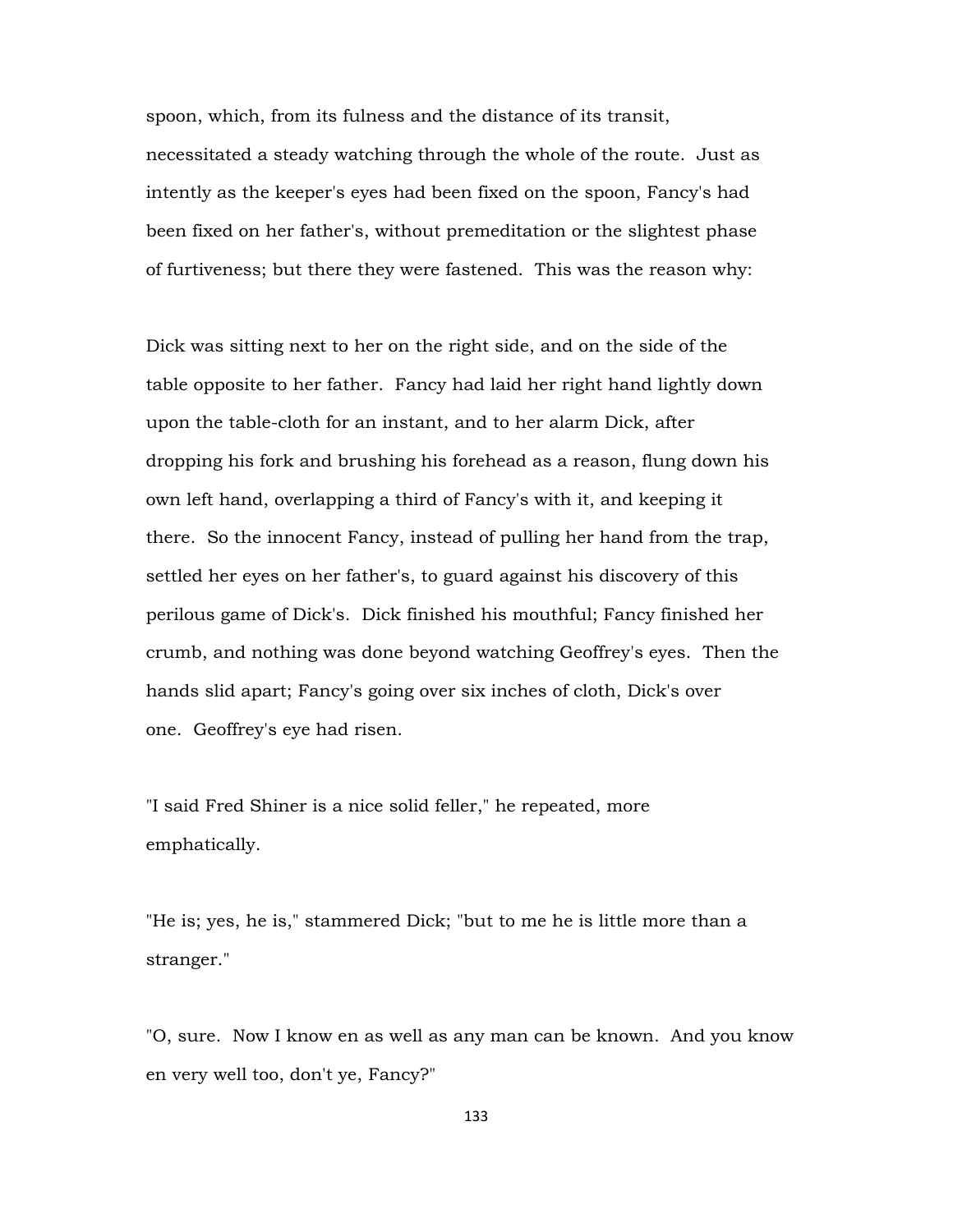Geoffrey put on a tone expressing that these words signified at present about one hundred times the amount of meaning they conveyed literally.

Dick looked anxious.

"Will you pass me some bread?" said Fancy in a flurry, the red of her face becoming slightly disordered, and looking as solicitous as a human being could look about a piece of bread.

"Ay, that I will," replied the unconscious Geoffrey. "Ay," he continued, returning to the displaced idea, "we are likely to remain friendly wi' Mr. Shiner if the wheels d'run smooth."

"An excellent thing--a very capital thing, as I should say," the youth answered with exceeding relevance, considering that his thoughts, instead of following Geoffrey's remark, were nestling at a distance of about two feet on his left the whole time.

"A young woman's face will turn the north wind, Master Richard: my heart if 'twon't." Dick looked more anxious and was attentive in earnest at these words. "Yes; turn the north wind," added Geoffrey after an impressive pause. "And though she's one of my own flesh and blood . . . "

"Will you fetch down a bit of raw-mil' cheese from pantry-shelf?" Fancy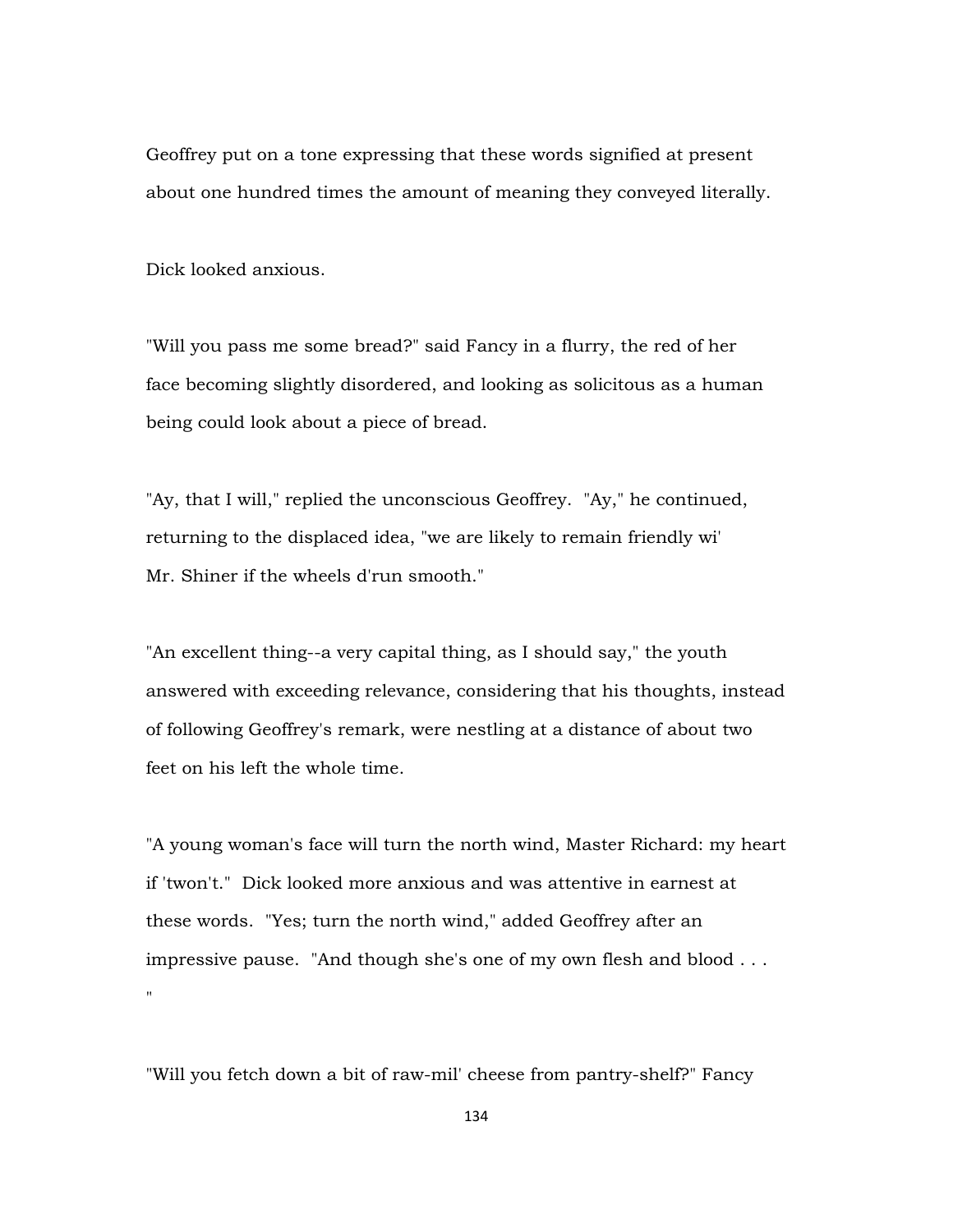interrupted, as if she were famishing.

"Ay, that I will, chiel; chiel, says I, and Mr. Shiner only asking last Saturday night . . . cheese you said, Fancy?"

Dick controlled his emotion at these mysterious allusions to Mr. Shiner,--the better enabled to do so by perceiving that Fancy's heart went not with her father's--and spoke like a stranger to the affairs of the neighbourhood. "Yes, there's a great deal to be said upon the power of maiden faces in settling your courses," he ventured, as the keeper retreated for the cheese.

"The conversation is taking a very strange turn: nothing that I have ever done warrants such things being said!" murmured Fancy with emphasis, just

loud enough to reach Dick's ears.

"You think to yourself, 'twas to be," cried Enoch from his distant corner, by way of filling up the vacancy caused by Geoffrey's momentary absence. "And so you marry her, Master Dewy, and there's an end o't."

"Pray don't say such things, Enoch," came from Fancy severely, upon which Enoch relapsed into servitude.

"If we be doomed to marry, we marry; if we be doomed to remain single, we do," replied Dick.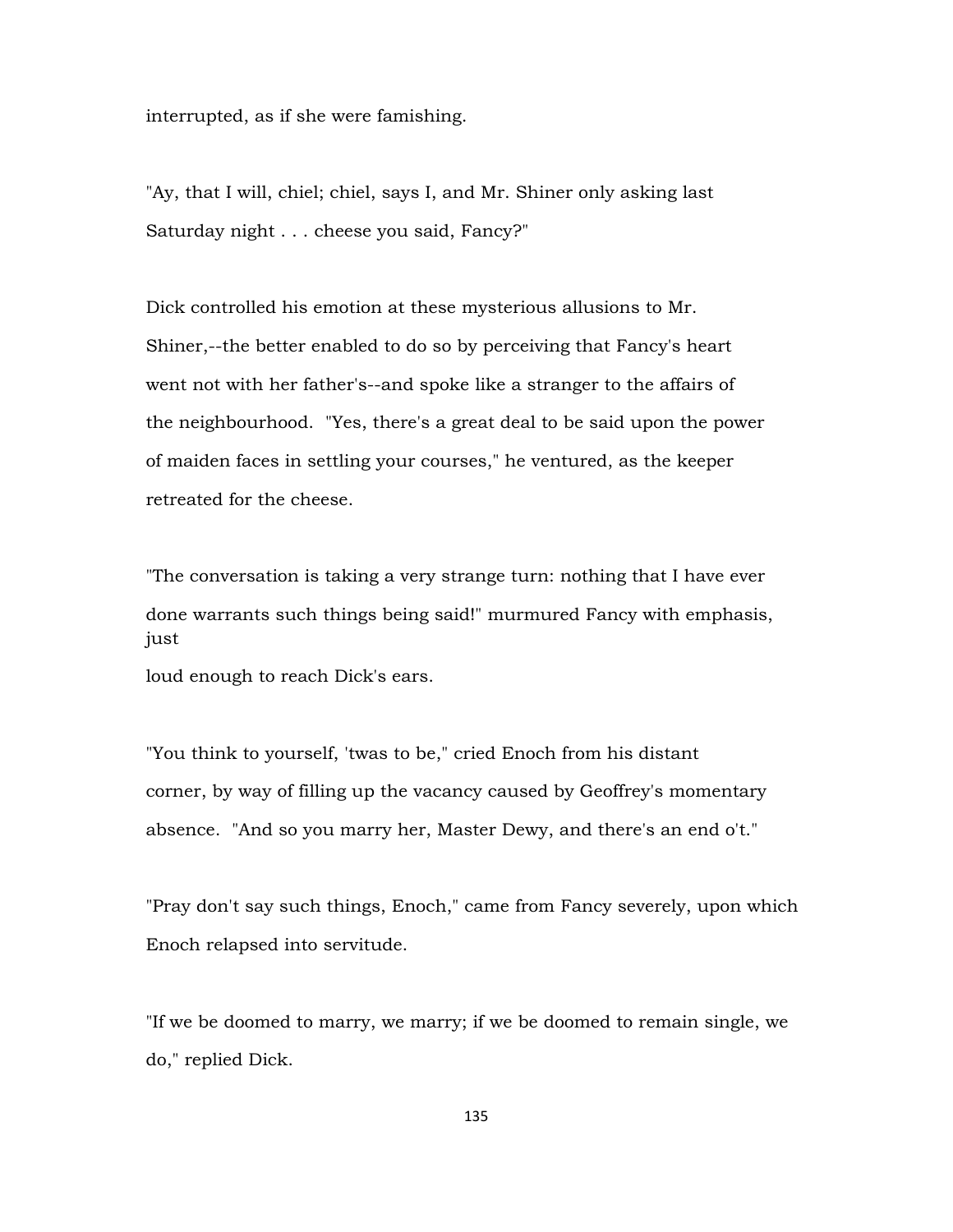Geoffrey had by this time sat down again, and he now made his lips thin by severely straining them across his gums, and looked out of the window along the vista to the distant highway up Yalbury Hill. "That's not the case with some folk," he said at length, as if he read the words on a board at the further end of the vista.

Fancy looked interested, and Dick said, "No?"

"There's that wife o' mine. It was her doom to be nobody's wife at all in the wide universe. But she made up her mind that she would, and did it twice over. Doom? Doom is nothing beside a elderly woman--quite a chiel in her hands!"

A movement was now heard along the upstairs passage, and footsteps descending. The door at the foot of the stairs opened, and the second Mrs. Day appeared in view, looking fixedly at the table as she advanced towards it, with apparent obliviousness of the presence of any other human being than herself. In short, if the table had been the personages, and the persons the table, her glance would have been the most natural imaginable.

She showed herself to possess an ordinary woman's face, iron-grey hair, hardly any hips, and a great deal of cleanliness in a broad white apronstring, as it appeared upon the waist of her dark stuff dress.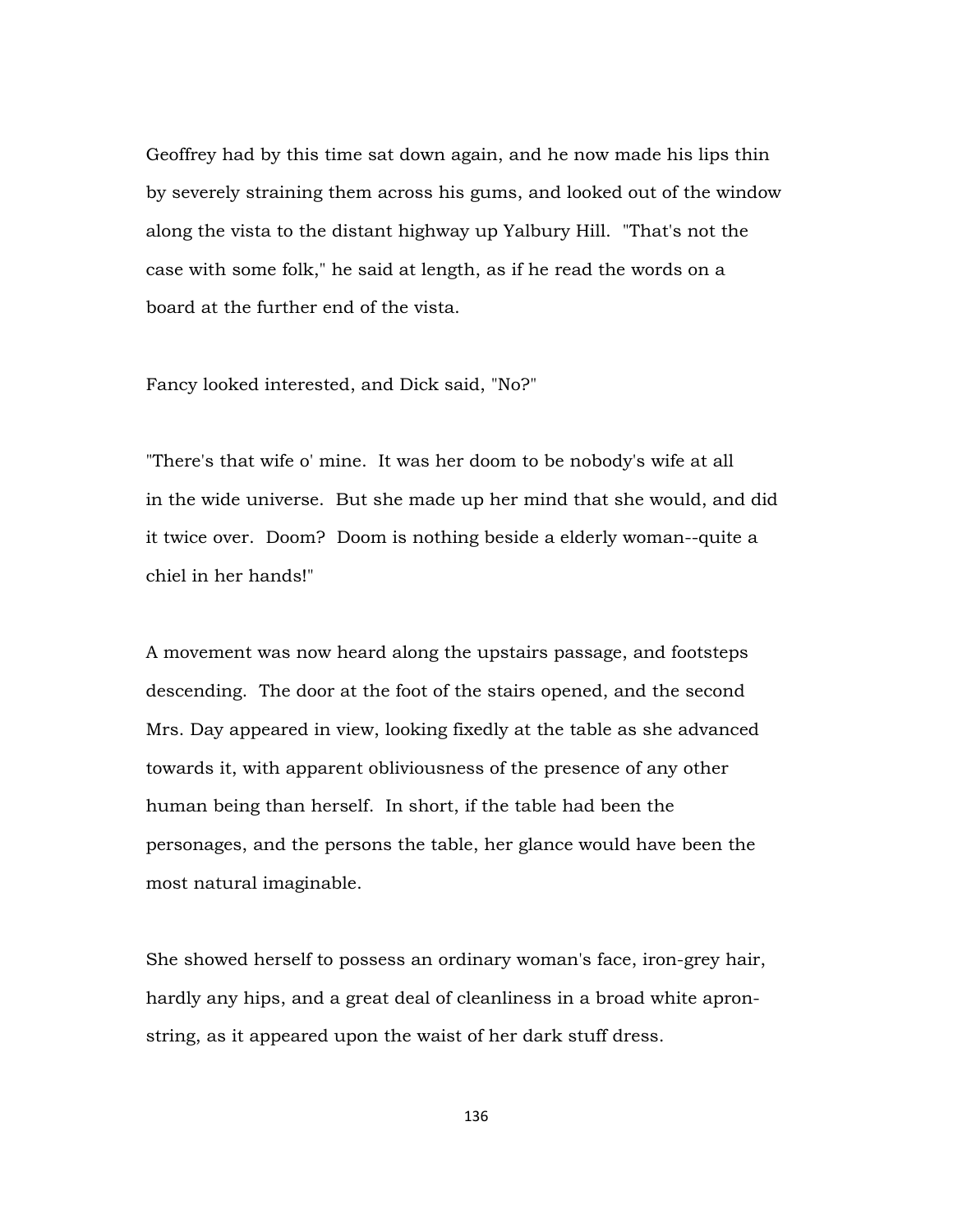"People will run away with a story now, I suppose," she began saying, "that Jane Day's tablecloths are as poor and ragged as any union beggar's!"

Dick now perceived that the tablecloth was a little the worse for wear, and reflecting for a moment, concluded that 'people' in step-mother language probably meant himself. On lifting his eyes he found that Mrs. Day had vanished again upstairs, and presently returned with an armful of new damask-linen tablecloths, folded square and hard as boards by long compression. These she flounced down into a chair; then took one, shook it out from its folds, and spread it on the table by instalments, transferring the plates and dishes one by one from the old to the new cloth.

"And I suppose they'll say, too, that she ha'n't a decent knife and fork in her house!"

"I shouldn't say any such ill-natured thing, I am sure--" began Dick. But Mrs. Day had vanished into the next room. Fancy appeared distressed.

"Very strange woman, isn't she?" said Geoffrey, quietly going on with his dinner. "But 'tis too late to attempt curing. My heart! 'tis so growed into her that 'twould kill her to take it out. Ay, she's very queer: you'd be amazed to see what valuable goods we've got stowed away upstairs."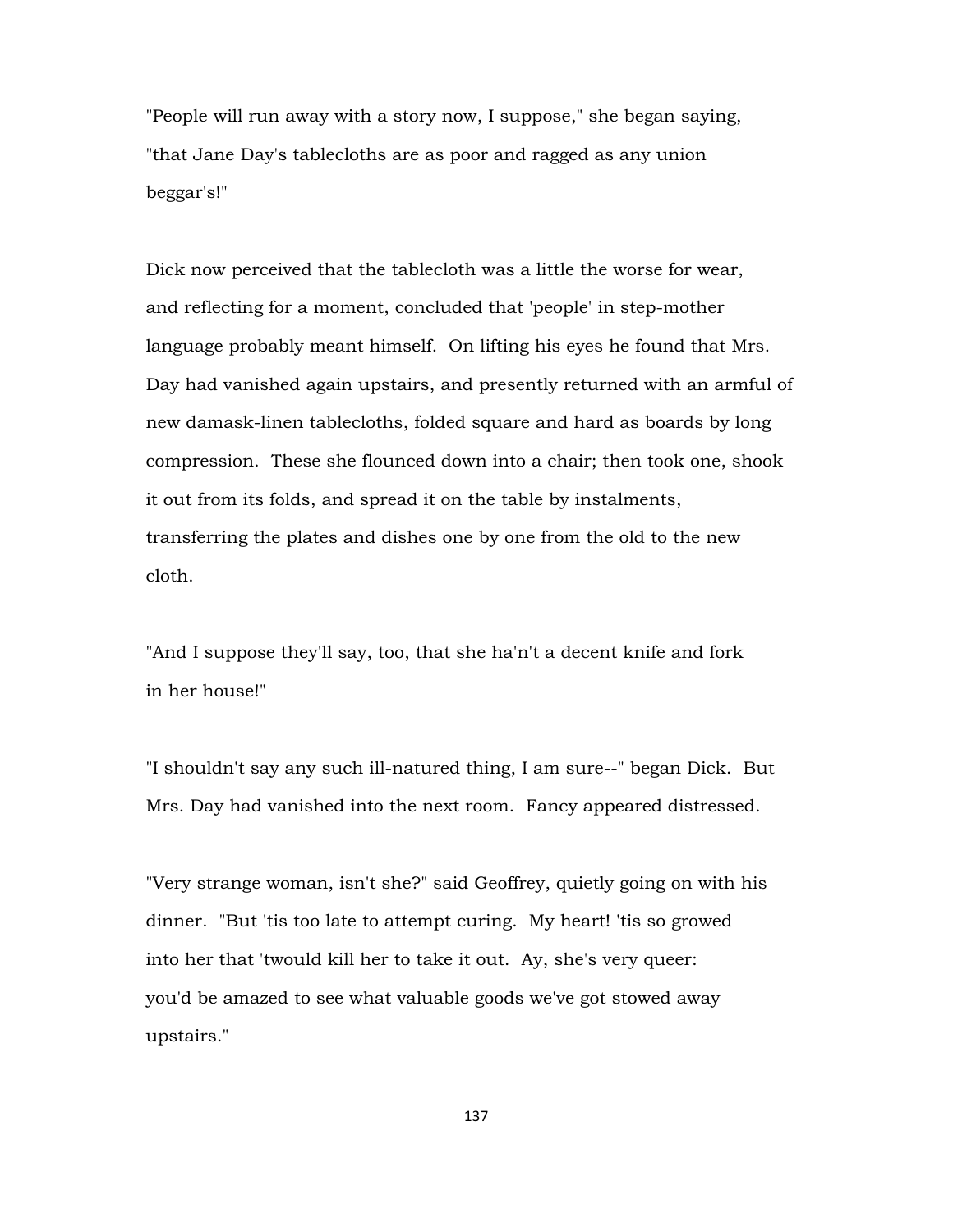Back again came Mrs. Day with a box of bright steel horn-handled knives, silver-plated forks, carver, and all complete. These were wiped of the preservative oil which coated them, and then a knife and fork were laid down to each individual with a bang, the carving knife and fork thrust into the meat dish, and the old ones they had hitherto used tossed away.

Geoffrey placidly cut a slice with the new knife and fork, and asked Dick if he wanted any more.

The table had been spread for the mixed midday meal of dinner and tea, which was common among frugal countryfolk. "The parishioners about here," continued Mrs. Day, not looking at any living being, but snatching up the brown delf tea-things, "are the laziest, gossipest, poachest, jailest set of any ever I came among. And they'll talk about my teapot and tea-things next, I suppose!" She vanished with the teapot, cups, and saucers, and reappeared with a tea-service in white china, and a packet wrapped in brown paper. This was removed, together with folds of tissuepaper underneath; and a brilliant silver teapot appeared.

"I'll help to put the things right," said Fancy soothingly, and rising from her seat. "I ought to have laid out better things, I suppose. But" (here she enlarged her looks so as to include Dick) "I have been away from home a good deal, and I make shocking blunders in my housekeeping." Smiles and suavity were then dispensed all around by this bright little bird.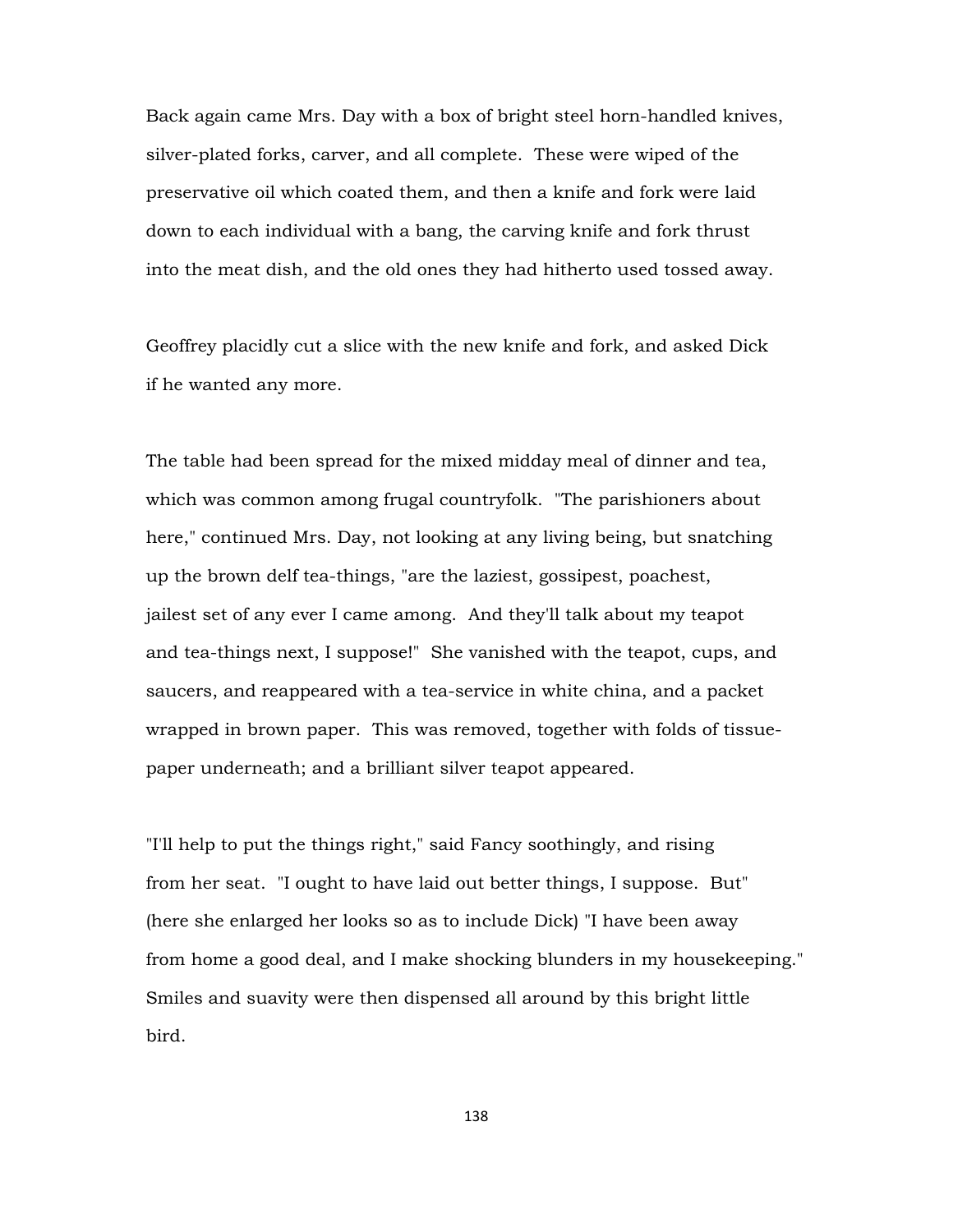After a little more preparation and modification, Mrs. Day took her seat at the head of the table, and during the latter or tea division of the meal, presided with much composure. It may cause some surprise to learn that, now her vagary was over, she showed herself to be an excellent person with much common sense, and even a religious seriousness of tone on matters pertaining to her afflictions.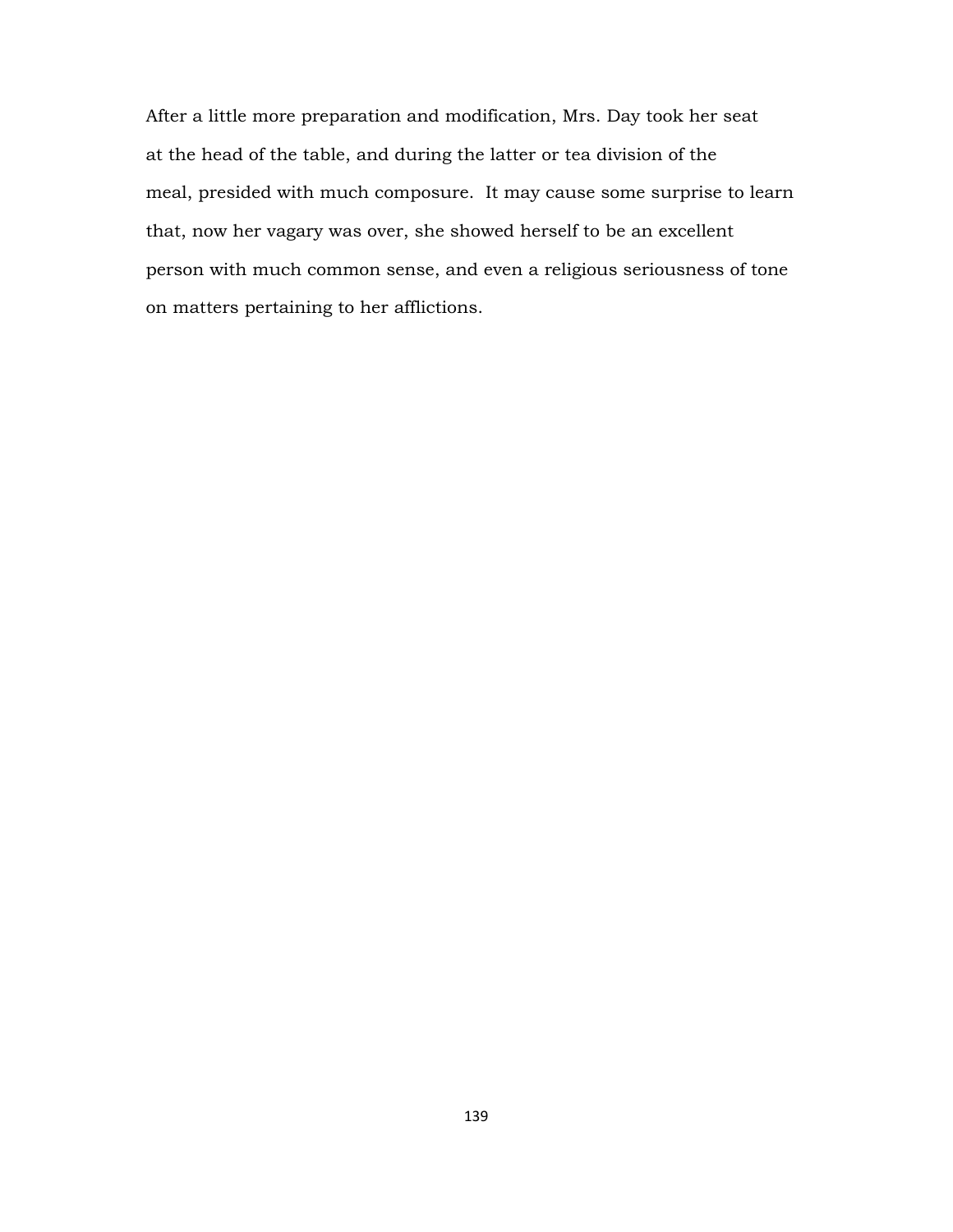## CHAPTER VII: DICK MAKES HIMSELF USEFUL

The effect of Geoffrey's incidental allusions to Mr. Shiner was to restrain a considerable flow of spontaneous chat that would otherwise have burst from young Dewy along the drive homeward. And a certain remark he had hazarded to her, in rather too blunt and eager a manner, kept the young lady herself even more silent than Dick. On both sides there was an unwillingness to talk on any but the most trivial subjects, and their sentences rarely took a larger form than could be expressed in two or three words.

Owing to Fancy being later in the day than she had promised, the charwoman had given up expecting her; whereupon Dick could do no less than stay and see her comfortably tided over the disagreeable time of entering and establishing herself in an empty house after an absence of a week. The additional furniture and utensils that had been brought (a canary and cage among the rest) were taken out of the vehicle, and the horse was unharnessed and put in the plot opposite, where there was some tender grass. Dick lighted the fire already laid; and activity began to loosen their tongues a little.

"There!" said Fancy, "we forgot to bring the fire-irons!"

She had originally found in her sitting-room, to bear out the expression 'nearly furnished' which the school-manager had used in his letter to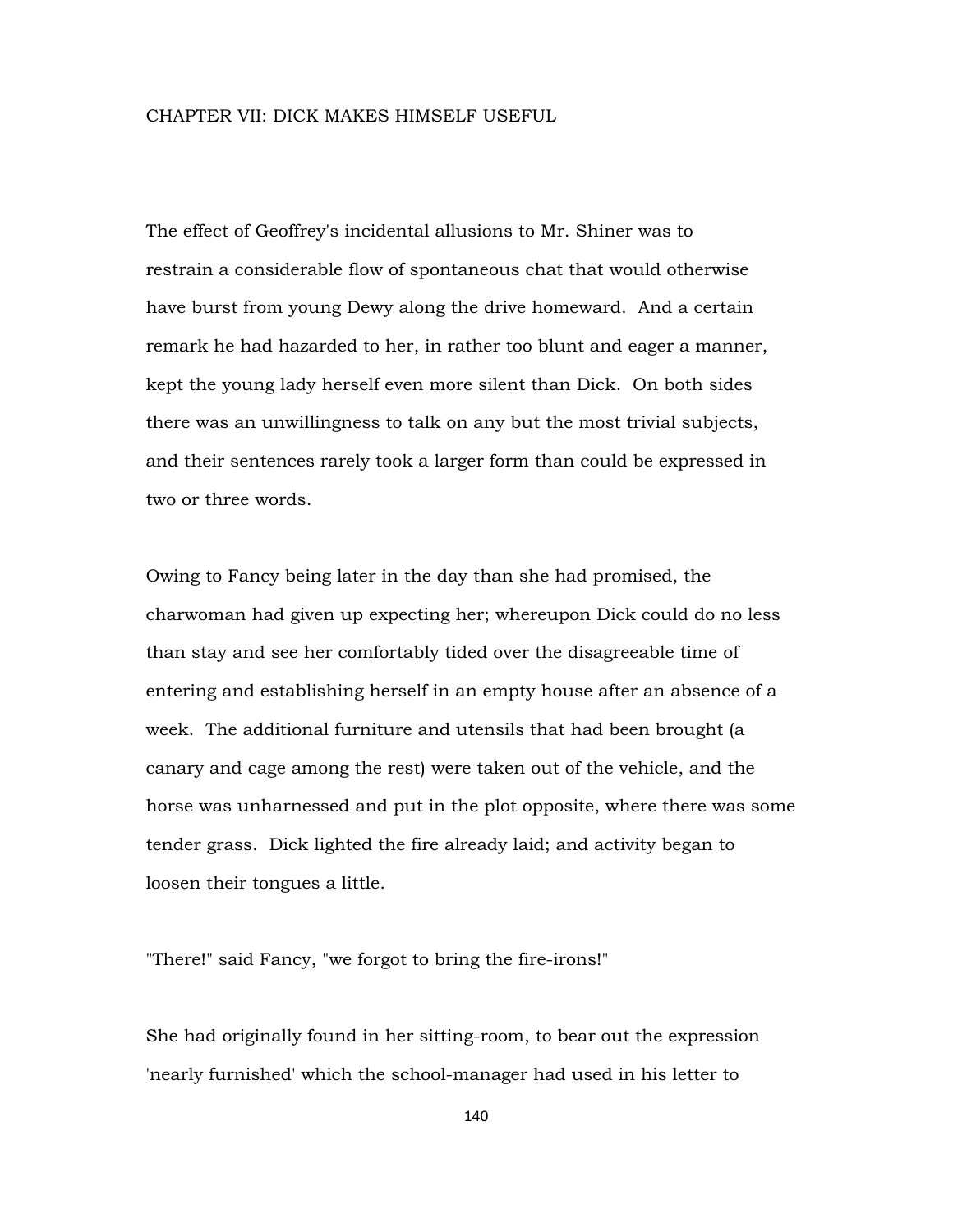her, a table, three chairs, a fender, and a piece of carpet. This 'nearly' had been supplemented hitherto by a kind friend, who had lent her fire-irons and crockery until she should fetch some from home.

Dick attended to the young lady's fire, using his whip-handle for a poker till it was spoilt, and then flourishing a hurdle stick for the remainder of the time.

"The kettle boils; now you shall have a cup of tea," said Fancy, diving into the hamper she had brought.

"Thank you," said Dick, whose drive had made him ready for some, especially in her company.

"Well, here's only one cup-and-saucer, as I breathe! Whatever could mother be thinking about? Do you mind making shift, Mr. Dewy?"

"Not at all, Miss Day," said that civil person.

"--And only having a cup by itself? or a saucer by itself?"

"Don't mind in the least."

"Which do you mean by that?"

"I mean the cup, if you like the saucer."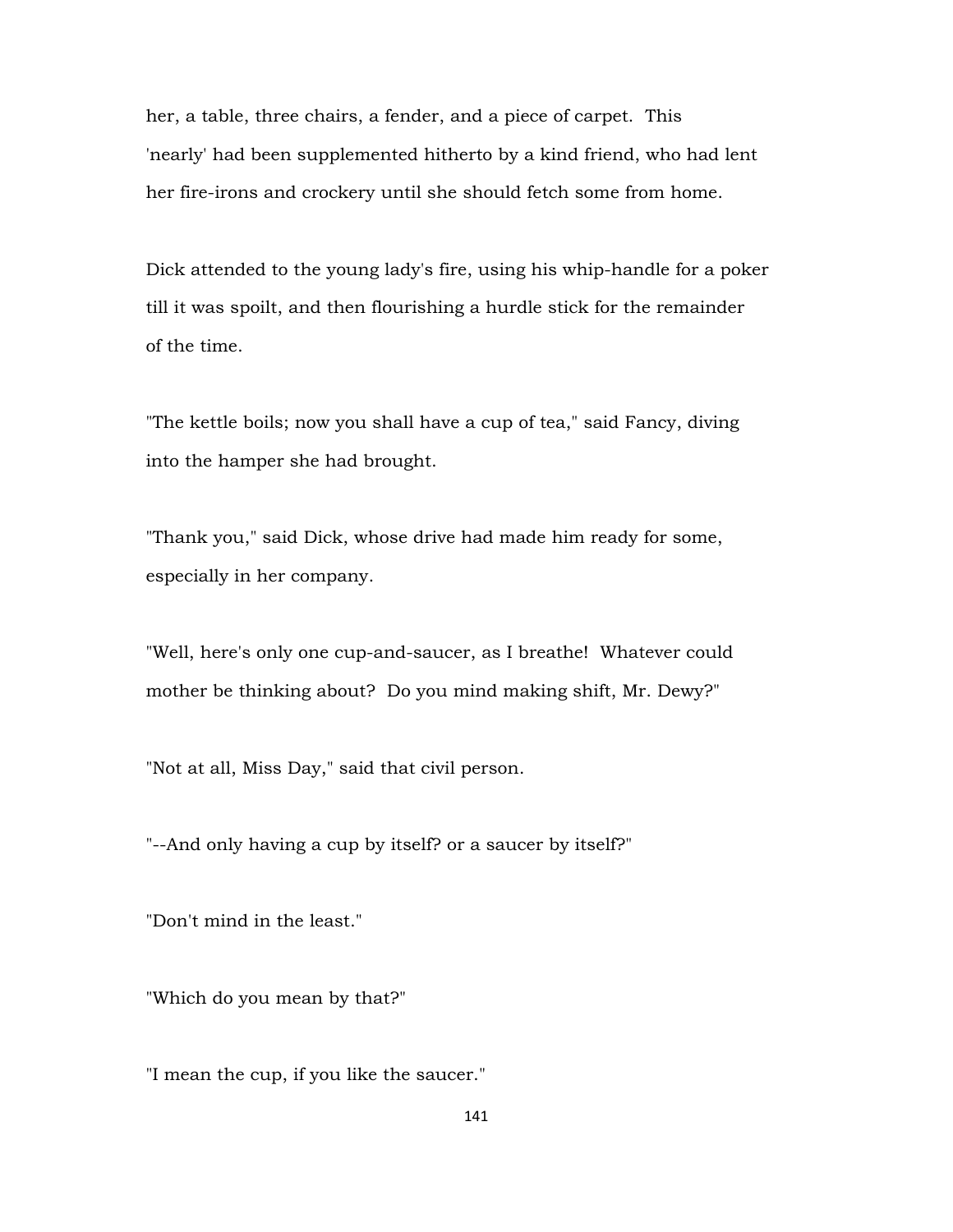"And the saucer, if I like the cup?"

"Exactly, Miss Day."

"Thank you, Mr. Dewy, for I like the cup decidedly. Stop a minute; there are no spoons now!" She dived into the hamper again, and at the end of two or three minutes looked up and said, "I suppose you don't mind if I can't find a spoon?"

"Not at all," said the agreeable Richard.

"The fact is, the spoons have slipped down somewhere; right under the other things. O yes, here's one, and only one. You would rather have one than not, I suppose, Mr. Dewy?"

"Rather not. I never did care much about spoons."

"Then I'll have it. I do care about them. You must stir up your tea with a knife. Would you mind lifting the kettle off, that it may not boil dry?"

Dick leapt to the fireplace, and earnestly removed the kettle.

"There! you did it so wildly that you have made your hand black. We always use kettle-holders; didn't you learn housewifery as far as that,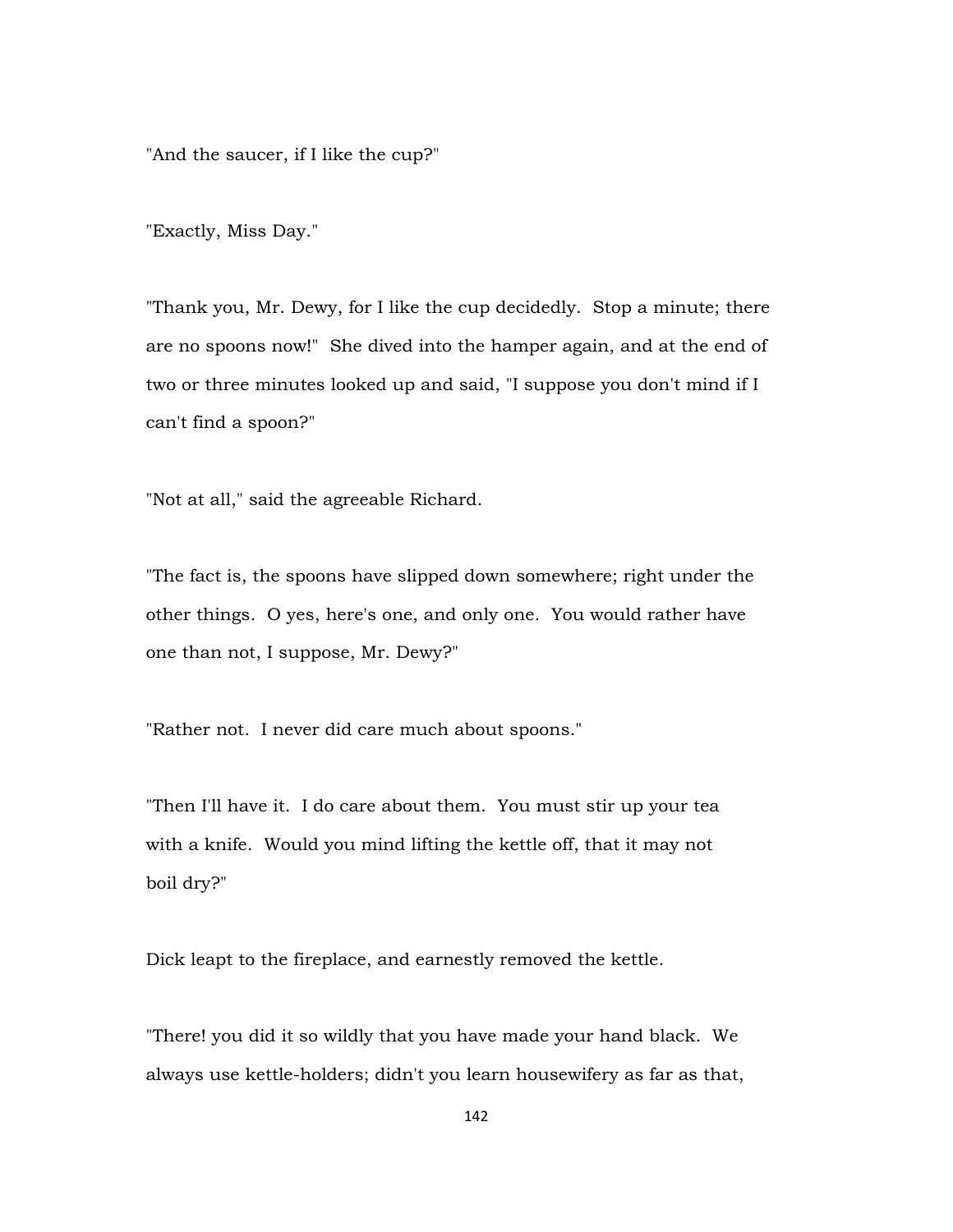Mr. Dewy? Well, never mind the soot on your hand. Come here. I am going to rinse mine, too."

They went to a basin she had placed in the back room. "This is the only basin I have," she said. "Turn up your sleeves, and by that time my hands will be washed, and you can come."

Her hands were in the water now. "O, how vexing!" she exclaimed. "There's not a drop of water left for you, unless you draw it, and the well is I don't know how many furlongs deep; all that was in the pitcher I used for the kettle and this basin. Do you mind dipping the tips of your fingers in the same?"

"Not at all. And to save time I won't wait till you have done, if you have no objection?"

Thereupon he plunged in his hands, and they paddled together. It being the first time in his life that he had touched female fingers under water, Dick duly registered the sensation as rather a nice one.

"Really, I hardly know which are my own hands and which are yours, they have got so mixed up together," she said, withdrawing her own very suddenly.

"It doesn't matter at all," said Dick, "at least as far as I am concerned."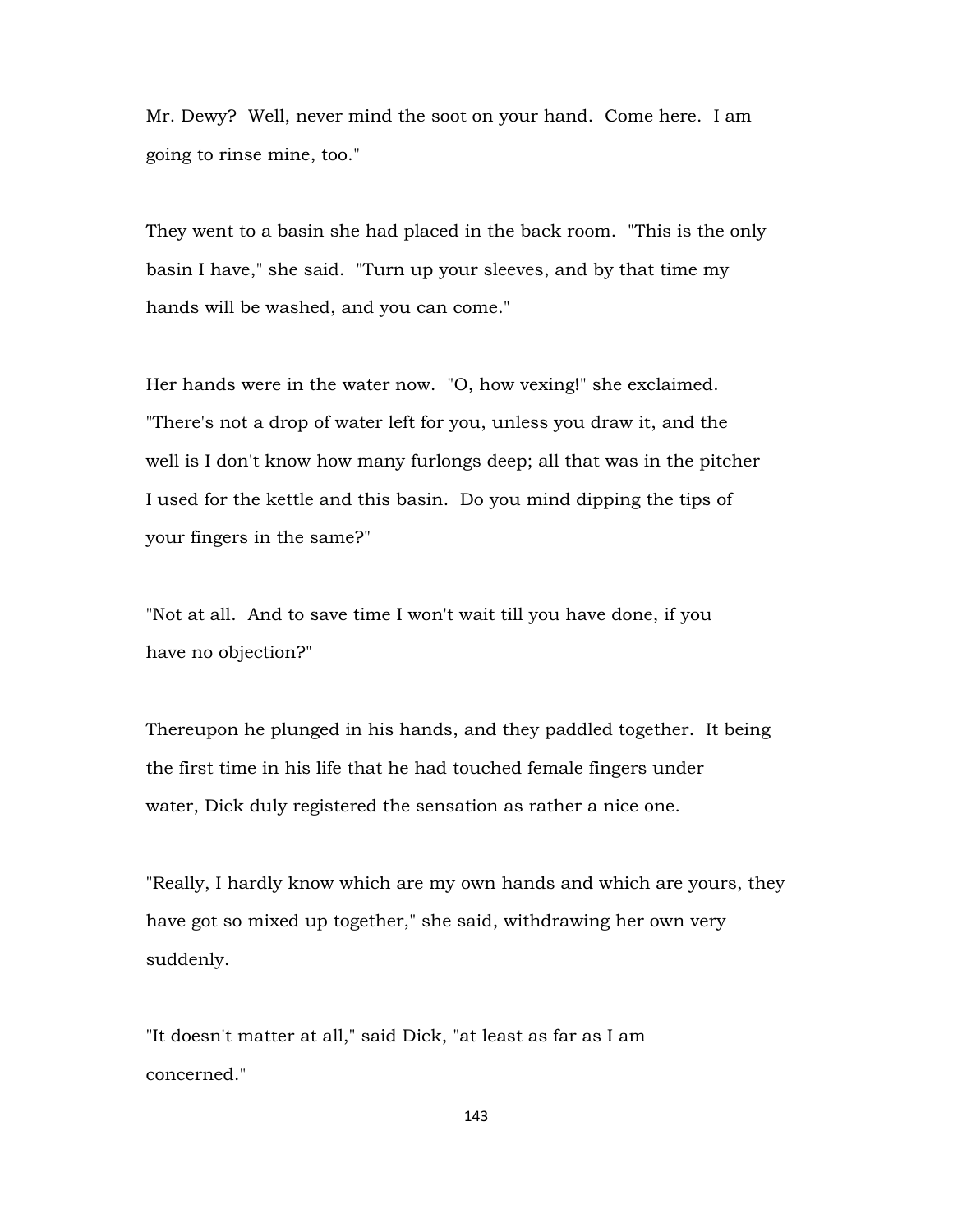"There! no towel! Whoever thinks of a towel till the hands are wet?"

"Nobody."

"'Nobody.' How very dull it is when people are so friendly! Come here, Mr. Dewy. Now do you think you could lift the lid of that box with your elbow, and then, with something or other, take out a towel you will find under the clean clothes? Be sure don't touch any of them with your wet hands, for the things at the top are all Starched and Ironed."

Dick managed, by the aid of a knife and fork, to extract a towel from under a muslin dress without wetting the latter; and for a moment he ventured to assume a tone of criticism.

"I fear for that dress," he said, as they wiped their hands together.

"What?" said Miss Day, looking into the box at the dress alluded to. "O, I know what you mean--that the vicar will never let me wear muslin?"

"Yes."

"Well, I know it is condemned by all orders in the church as flaunting, and unfit for common wear for girls who've their living to get; but we'll see."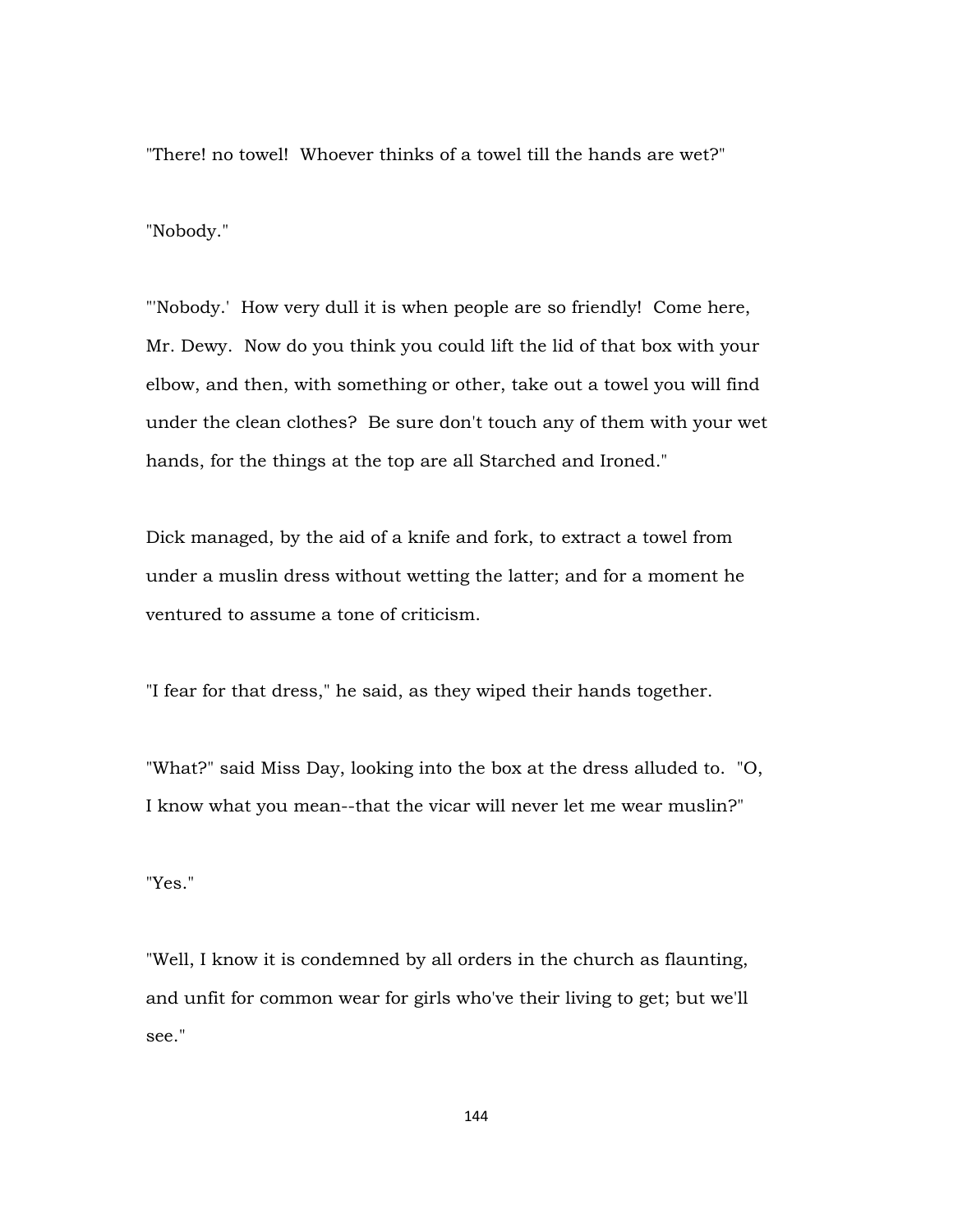"In the interest of the church, I hope you don't speak seriously."

"Yes, I do; but we'll see." There was a comely determination on her lip, very pleasant to a beholder who was neither bishop, priest, nor deacon. "I think I can manage any vicar's views about me if he's under forty."

Dick rather wished she had never thought of managing vicars.

"I certainly shall be glad to get some of your delicious tea," he said in rather a free way, yet modestly, as became one in a position between that of visitor and inmate, and looking wistfully at his lonely saucer.

"So shall I. Now is there anything else we want, Mr Dewy?"

"I really think there's nothing else, Miss Day."

She prepared to sit down, looking musingly out of the window at Smart's enjoyment of the rich grass. "Nobody seems to care about me," she murmured, with large lost eyes fixed upon the sky beyond Smart.

"Perhaps Mr. Shiner does," said Dick, in the tone of a slightly injured man.

"Yes, I forgot--he does, I know." Dick precipitately regretted that he had suggested Shiner, since it had produced such a miserable result as this.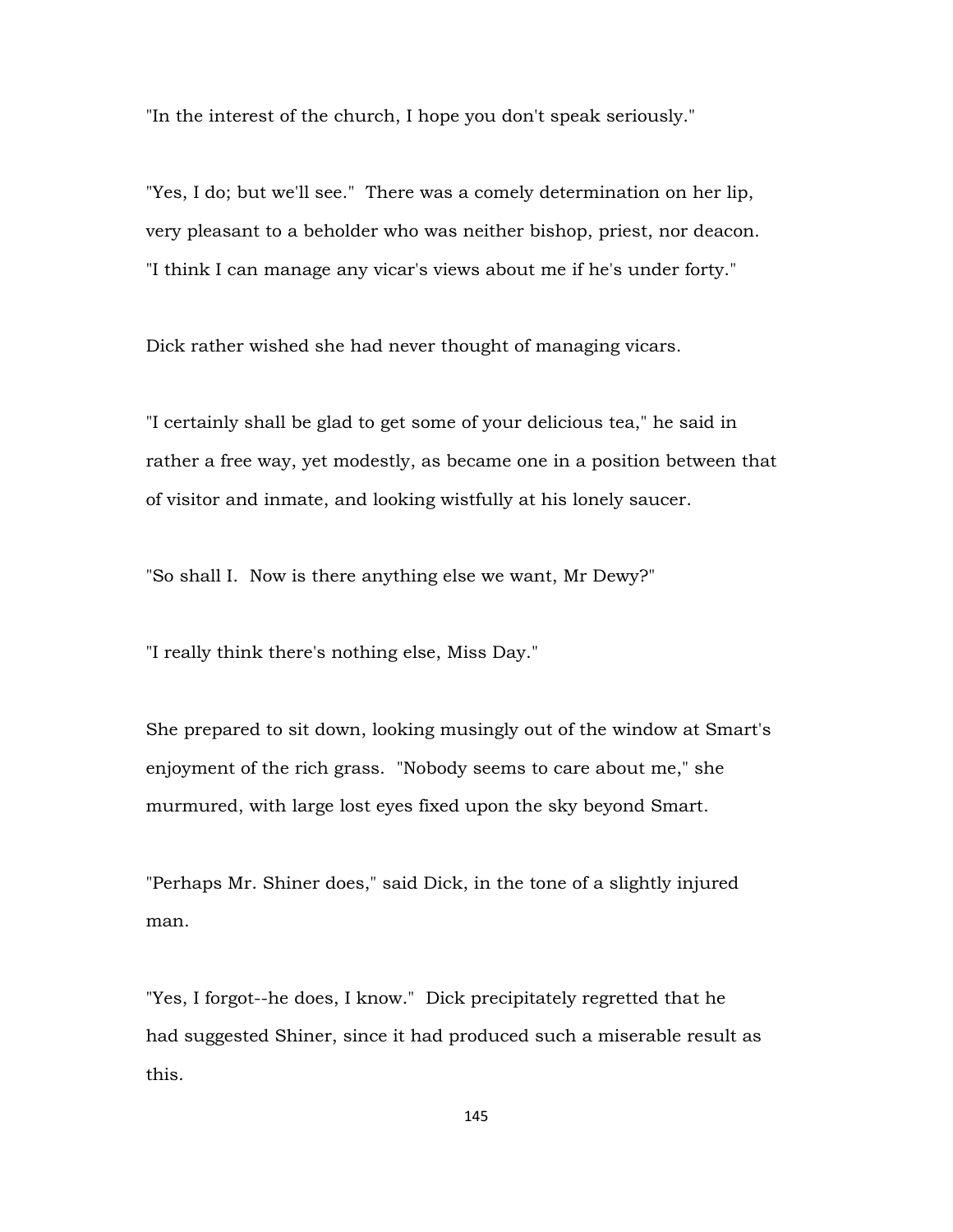"I'll warrant you'll care for somebody very much indeed another day, won't you, Mr. Dewy?" she continued, looking very feelingly into the mathematical centre of his eyes.

"Ah, I'll warrant I shall," said Dick, feelingly too, and looking back into her dark pupils, whereupon they were turned aside.

"I meant," she went on, preventing him from speaking just as he was going to narrate a forcible story about his feelings; "I meant that nobody comes to see if I have returned--not even the vicar."

"If you want to see him, I'll call at the vicarage directly we have had some tea."

"No, no! Don't let him come down here, whatever you do, whilst I am in such a state of disarrangement. Parsons look so miserable and awkward when one's house is in a muddle; walking about, and making impossible suggestions in quaint academic phrases till your flesh creeps and you wish them dead. Do you take sugar?"

Mr. Maybold was at this instant seen coming up the path.

"There! That's he coming! How I wish you were not here!--that is, how awkward--dear, dear!" she exclaimed, with a quick ascent of blood to her face, and irritated with Dick rather than the vicar, as it seemed.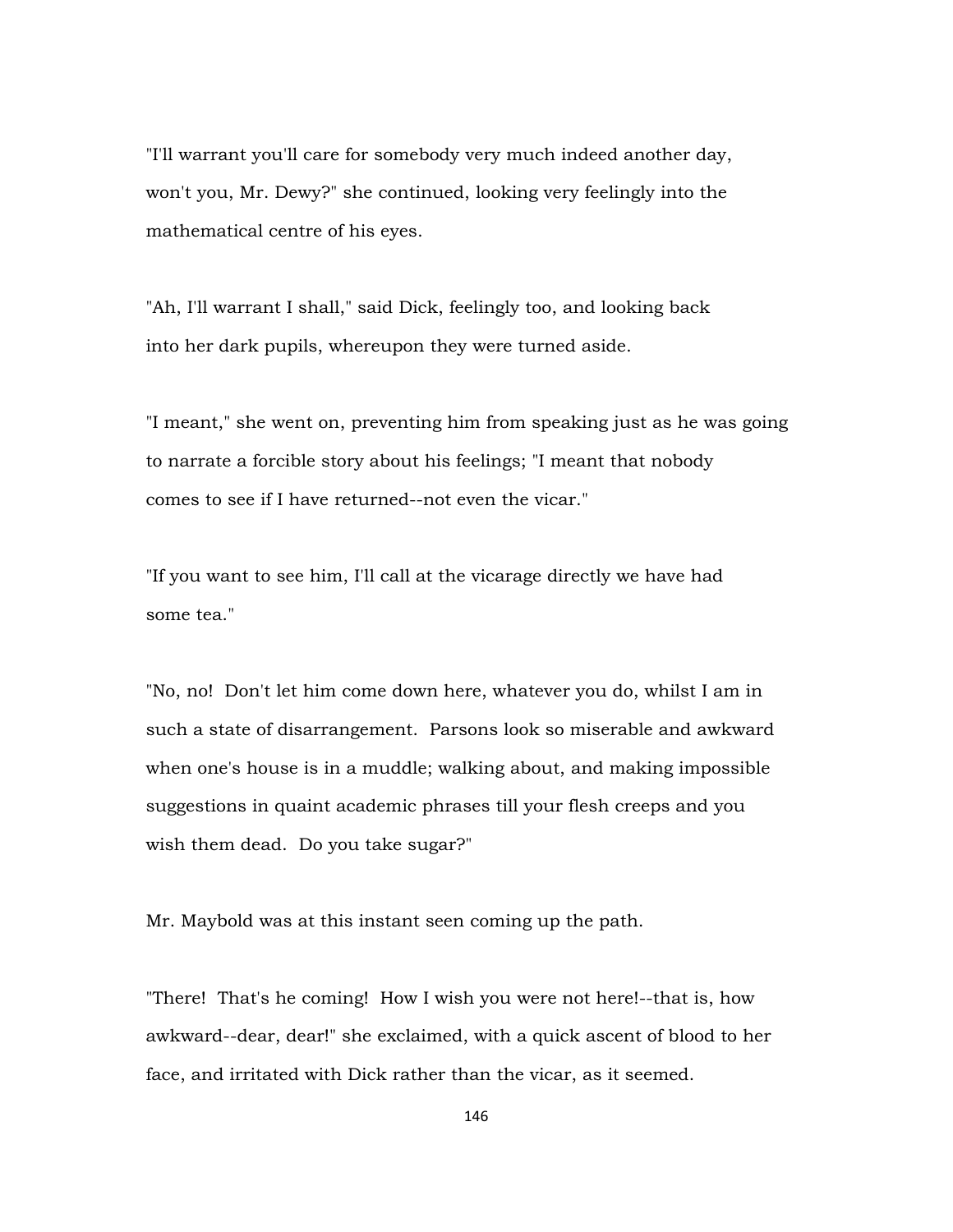"Pray don't be alarmed on my account, Miss Day--good-afternoon!" said Dick in a huff, putting on his hat, and leaving the room hastily by the back-door.

The horse was caught and put in, and on mounting the shafts to start he saw through the window the vicar, standing upon some books piled in a chair, and driving a nail into the wall; Fancy, with a demure glance, holding the canary-cage up to him, as if she had never in her life thought of anything but vicars and canaries.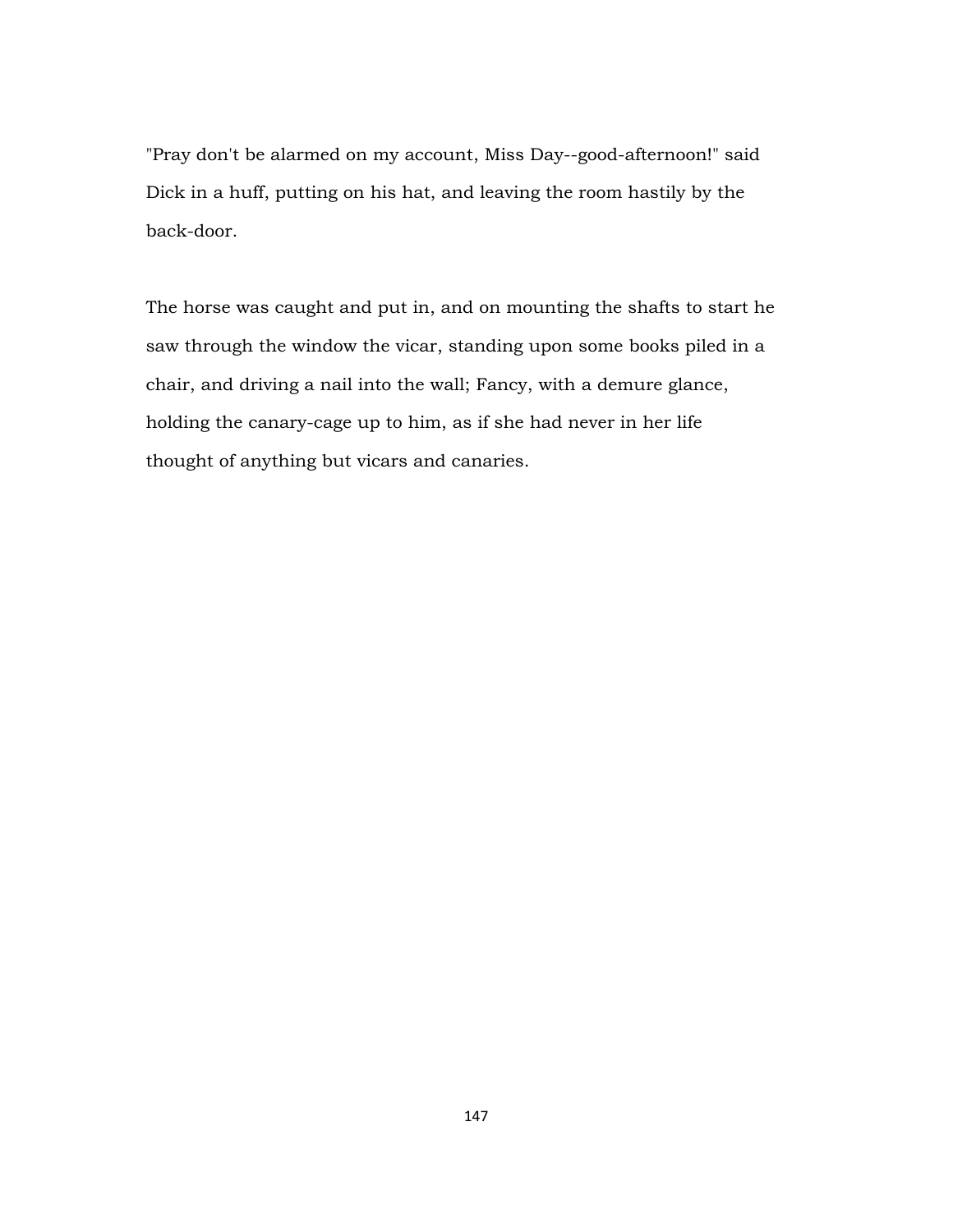For several minutes Dick drove along homeward, with the inner eye of reflection so anxiously set on his passages at arms with Fancy, that the road and scenery were as a thin mist over the real pictures of his mind. Was she a coquette? The balance between the evidence that she did love him and that she did not was so nicely struck, that his opinion had no stability. She had let him put his hand upon hers; she had allowed her gaze to drop plumb into the depths of his--his into hers--three or four times; her manner had been very free with regard to the basin and towel; she had appeared vexed at the mention of Shiner. On the other hand, she had driven him about the house like a quiet dog or cat, said Shiner cared for her, and seemed anxious that Mr. Maybold should do the same.

Thinking thus as he neared the handpost at Mellstock Cross, sitting on the front board of the spring cart--his legs on the outside, and his whole frame jigging up and down like a candle-flame to the time of Smart's trotting--who should he see coming down the hill but his father in the light wagon, quivering up and down on a smaller scale of shakes, those merely caused by the stones in the road. They were soon crossing each other's front.

"Weh-hey!" said the tranter to Smiler.

"Weh-hey!" said Dick to Smart, in an echo of the same voice.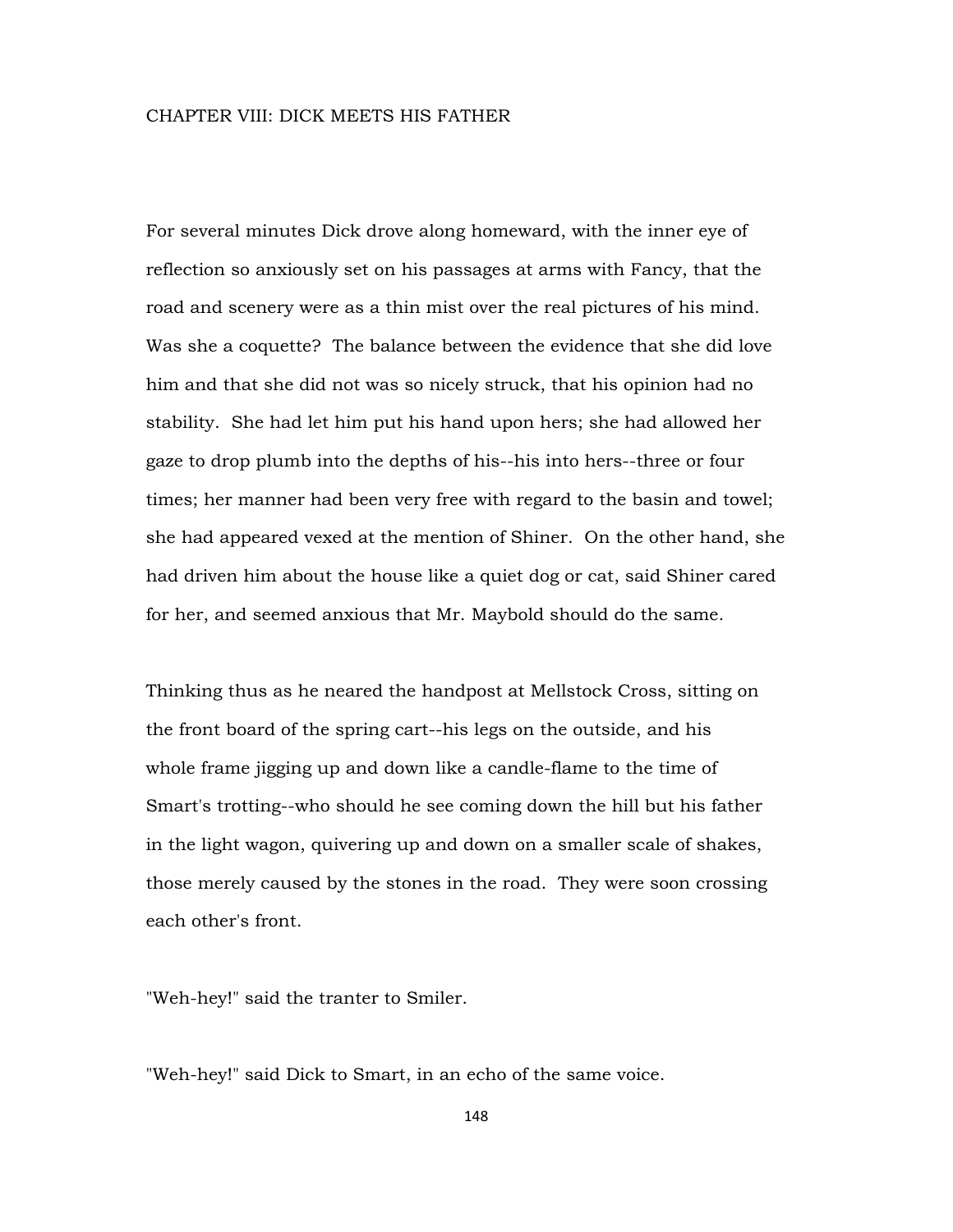"Th'st hauled her back, I suppose?" Reuben inquired peaceably.

"Yes," said Dick, with such a clinching period at the end that it seemed he was never going to add another word. Smiler, thinking this the close of the conversation, prepared to move on.

"Weh-hey!" said the tranter. "I tell thee what it is, Dick. That there maid is taking up thy thoughts more than's good for thee, my sonny. Thou'rt never happy now unless th'rt making thyself miserable about her in one way or another."

"I don't know about that, father," said Dick rather stupidly.

"But I do--Wey, Smiler!--'Od rot the women, 'tis nothing else wi' 'em nowadays but getting young men and leading 'em astray."

"Pooh, father! you just repeat what all the common world says; that's all you do."

"The world's a very sensible feller on things in jineral, Dick; very sensible indeed."

Dick looked into the distance at a vast expanse of mortgaged estate. "I wish I was as rich as a squire when he's as poor as a crow," he murmured; "I'd soon ask Fancy something."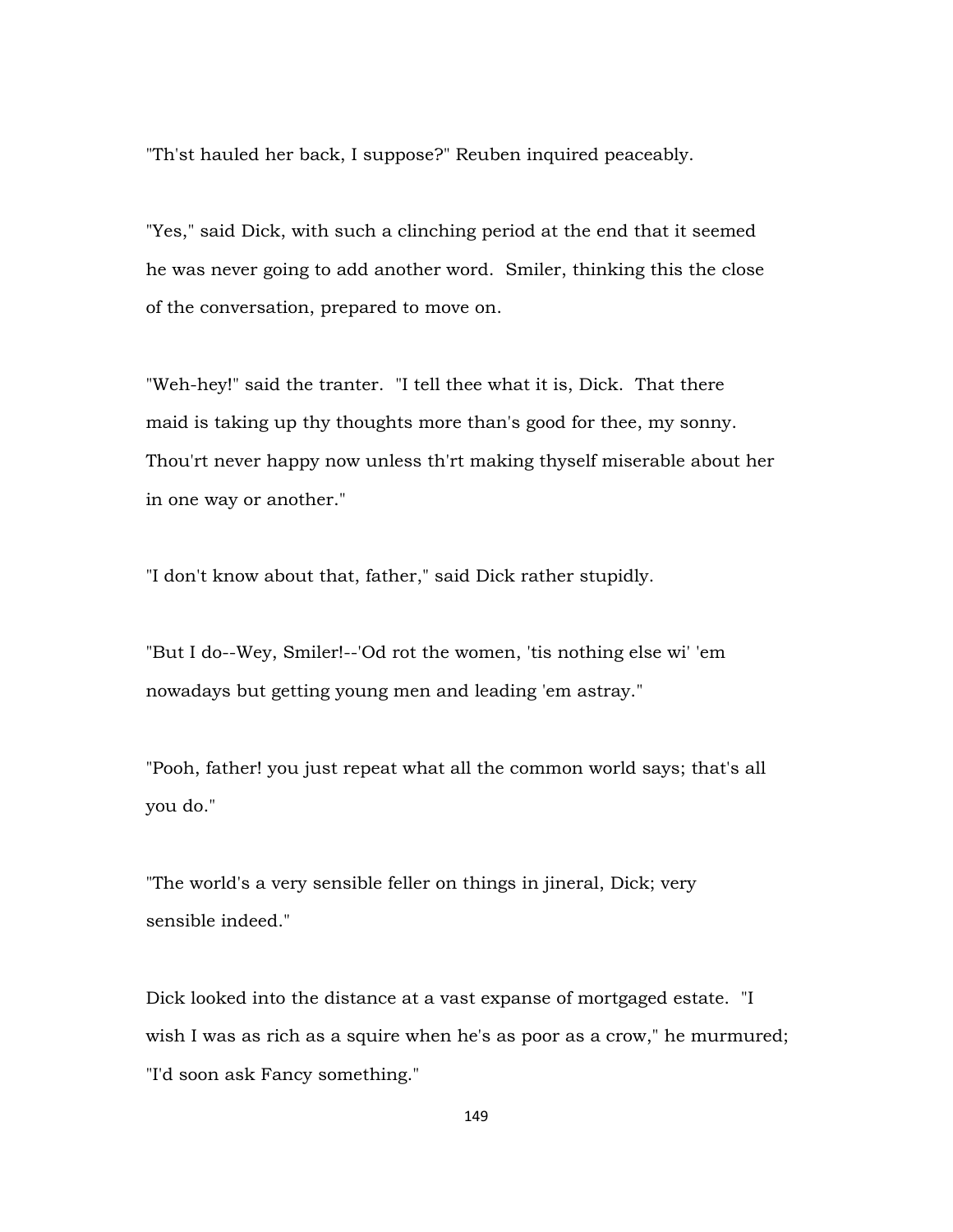"I wish so too, wi' all my heart, sonny; that I do. Well, mind what beest about, that's all."

Smart moved on a step or two. "Supposing now, father,--We-hey, Smart!--I did think a little about her, and I had a chance, which I ha'n't; don't you think she's a very good sort of--of--one?"

"Ay, good; she's good enough. When you've made up your mind to marry, take the first respectable body that comes to hand--she's as good as any other; they be all alike in the groundwork; 'tis only in the flourishes there's a difference. She's good enough; but I can't see what the nation a young feller like you--wi' a comfortable house and home, and father and mother to take care o' thee, and who sent 'ee to a school so good that 'twas hardly fair to the other children--should want to go hollering after a young woman for, when she's quietly making a husband in her pocket, and not troubled by chick nor chiel, to make a poverty-stric' wife and family of her, and neither hat, cap, wig, nor waistcoat to set 'em up with: be drowned if I can see it, and that's the long and the short o't, my sonny."

Dick looked at Smart's ears, then up the hill; but no reason was suggested by any object that met his gaze.

"For about the same reason that you did, father, I suppose."

150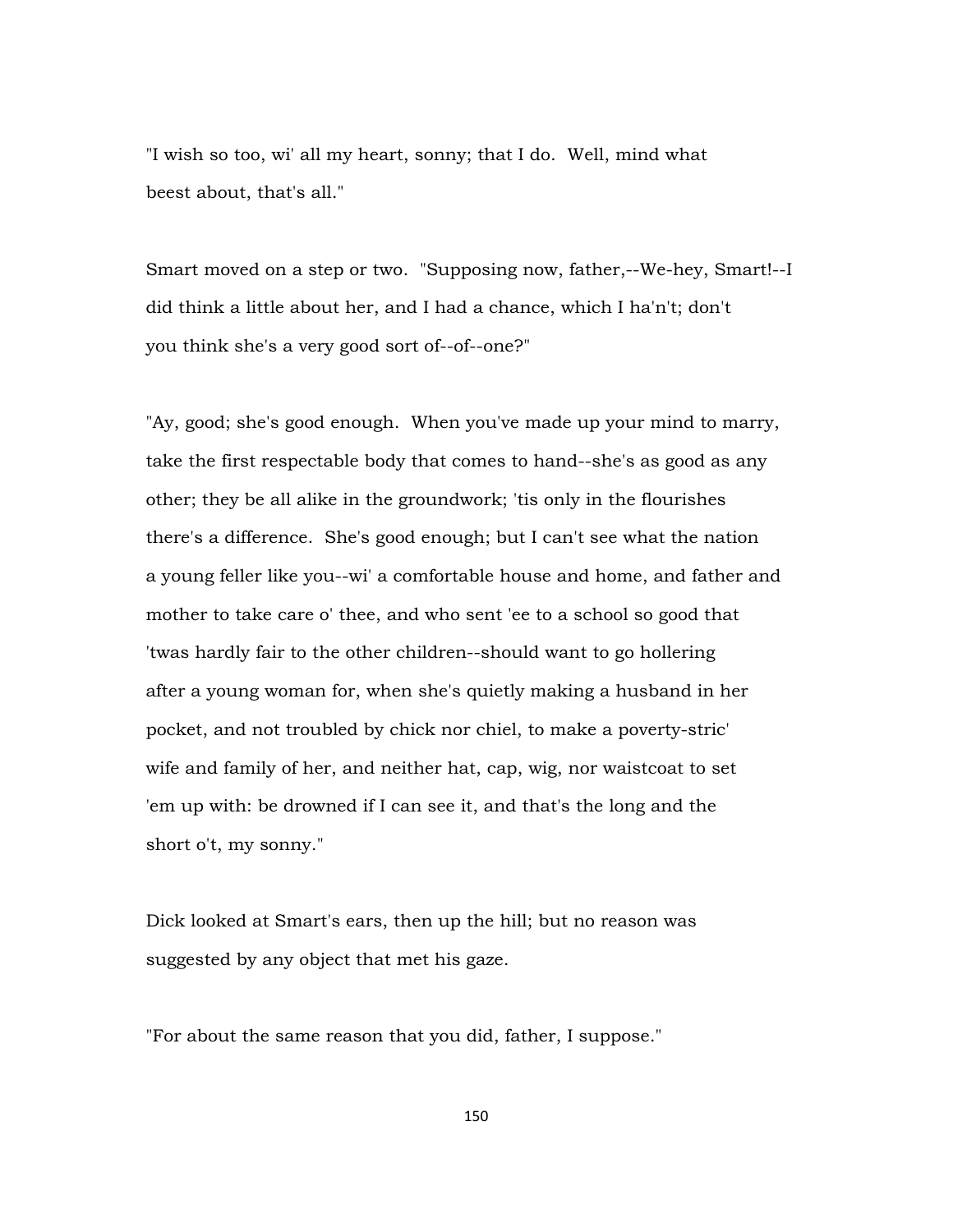"Dang it, my sonny, thou'st got me there!" And the tranter gave vent to a grim admiration, with the mien of a man who was too magnanimous not to appreciate artistically a slight rap on the knuckles, even if they were his own.

"Whether or no," said Dick, "I asked her a thing going along the road."

"Come to that, is it? Turk! won't thy mother be in a taking! Well, she's ready, I don't doubt?"

"I didn't ask her anything about having me; and if you'll let me speak, I'll tell 'ee what I want to know. I just said, Did she care about me?"

"Piph-ph-ph!"

"And then she said nothing for a quarter of a mile, and then she said she didn't know. Now, what I want to know is, what was the meaning of that speech?" The latter words were spoken resolutely, as if he didn't care for the ridicule of all the fathers in creation.

"The meaning of that speech is," the tranter replied deliberately, "that the meaning is meant to be rather hid at present. Well, Dick, as an honest father to thee, I don't pretend to deny what you d'know well enough; that is, that her father being rather better in the pocket than we, I should welcome her ready enough if it must be somebody."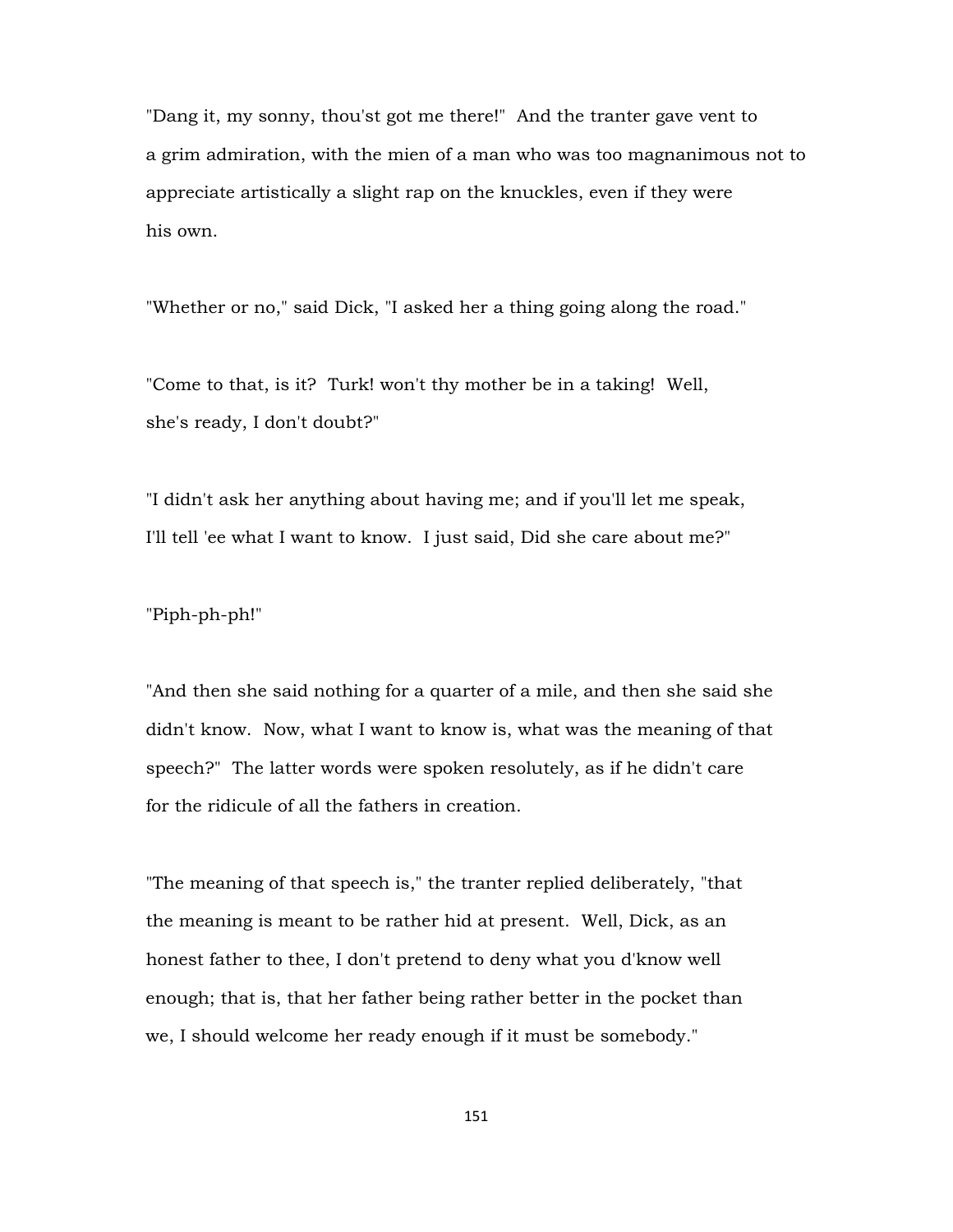"But what d'ye think she really did mean?" said the unsatisfied Dick.

"I'm afeard I am not o' much account in guessing, especially as I was not there when she said it, and seeing that your mother was the only 'ooman I ever cam' into such close quarters as that with."

"And what did mother say to you when you asked her?" said Dick musingly.

"I don't see that that will help 'ee."

"The principle is the same."

"Well--ay: what did she say? Let's see. I was oiling my working-day boots without taking 'em off, and wi' my head hanging down, when she just brushed on by the garden hatch like a flittering leaf. 'Ann,' I said, says I, and then,--but, Dick I'm afeard 'twill be no help to thee; for we were such a rum couple, your mother and I, leastways one half was, that is myself--and your mother's charms was more in the manner than the material."

"Never mind! 'Ann,' said you."

"'Ann,' said I, as I was saying . . . 'Ann,' I said to her when I was oiling my working-day boots wi' my head hanging down, 'Woot hae me?' . . . What came next I can't quite call up at this distance o' time. Perhaps your mother would know,--she's got a better memory for her little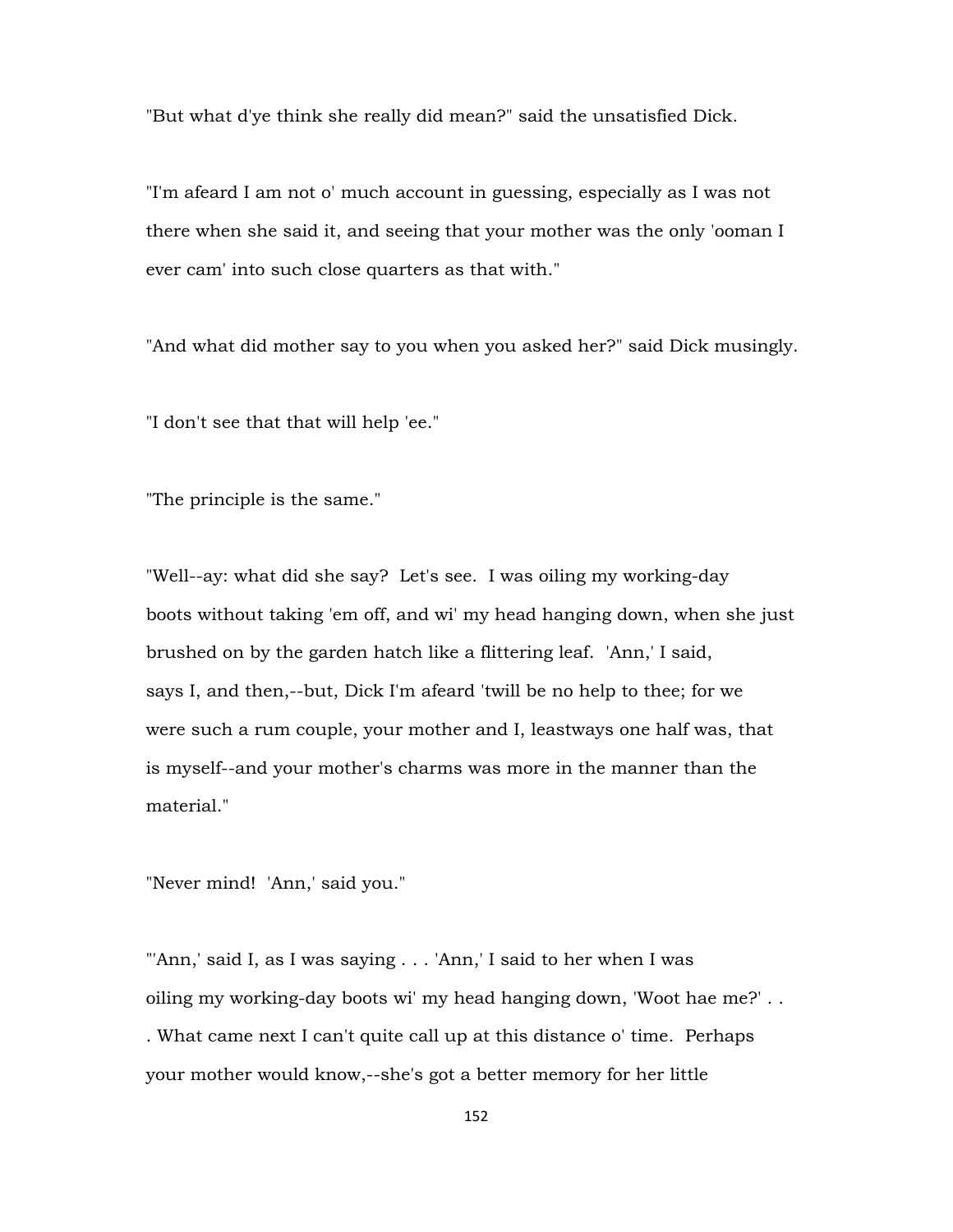triumphs than I. However, the long and the short o' the story is that we were married somehow, as I found afterwards. 'Twas on White Tuesday,--Mellstock Club walked the same day, every man two and two, and a fine day 'twas,--hot as fire,--how the sun did strike down upon my back going to church! I well can mind what a bath o' sweating I was in, body and soul! But Fance will ha' thee, Dick--she won't walk with another chap--no such good luck."

"I don't know about that," said Dick, whipping at Smart's flank in a fanciful way, which, as Smart knew, meant nothing in connection with going on. "There's Pa'son Maybold, too--that's all against me."

"What about he? She's never been stuffing into thy innocent heart that he's in hove with her? Lord, the vanity o' maidens!"

"No, no. But he called, and she looked at him in such a way, and at me in such a way--quite different the ways were,--and as I was coming off, there was he hanging up her birdcage."

"Well, why shouldn't the man hang up her bird-cage? Turk seize it all, what's that got to do wi' it? Dick, that thou beest a white-lyvered chap I don't say, but if thou beestn't as mad as a cappel-faced bull, let me smile no more."

"O, ay."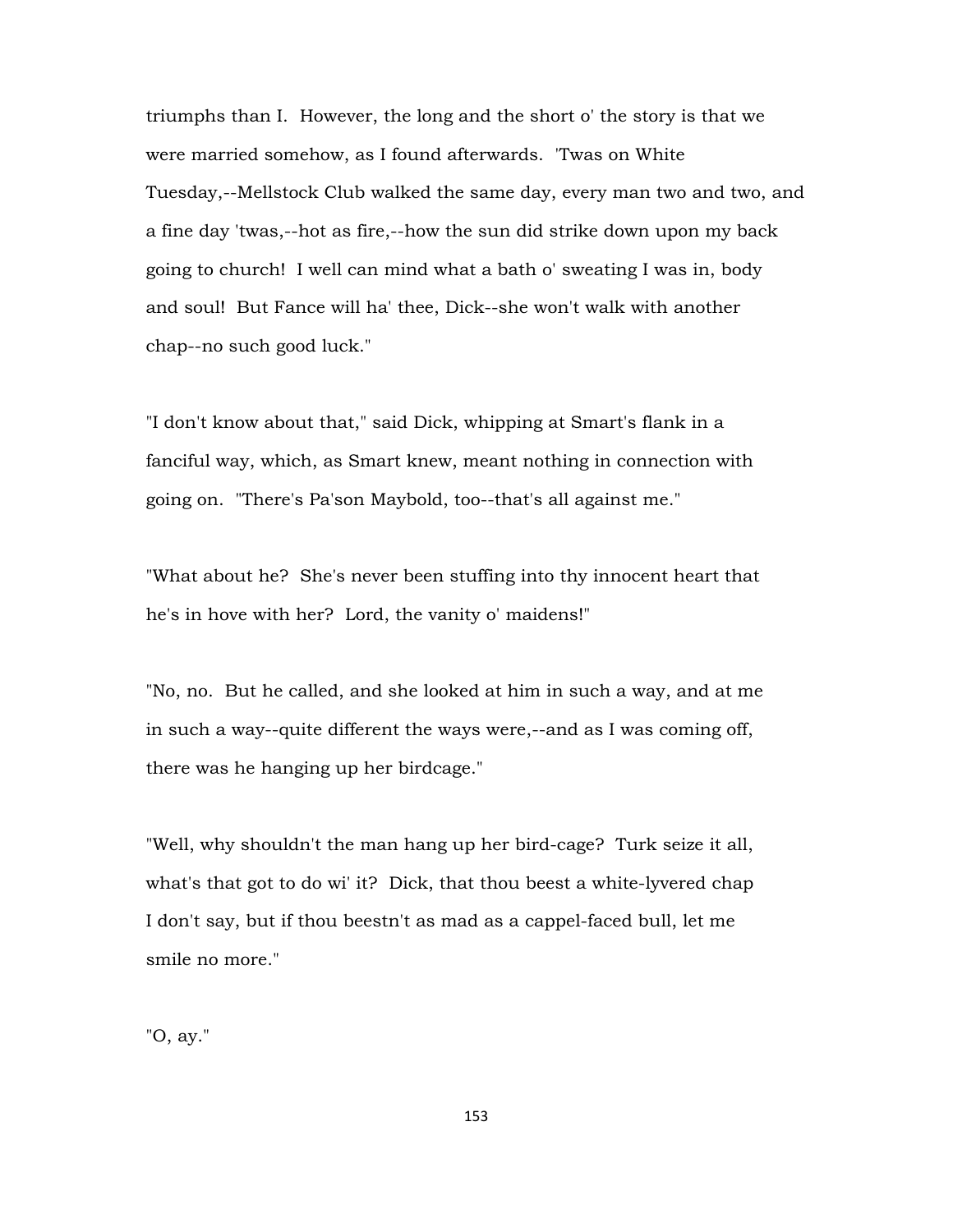"And what's think now, Dick?"

"I don't know."

"Here's another pretty kettle o' fish for thee. Who d'ye think's the bitter weed in our being turned out? Did our party tell 'ee?"

"No. Why, Pa'son Maybold, I suppose."

"Shiner,--because he's in love with thy young woman, and d'want to see her young figure sitting up at that queer instrument, and her young fingers rum-strumming upon the keys."

A sharp ado of sweet and bitter was going on in Dick during this communication from his father. "Shiner's a fool!--no, that's not it; I don't believe any such thing, father. Why, Shiner would never take a bold step like that, unless she'd been a little made up to, and had taken it kindly. Pooh!"

"Who's to say she didn't?"

"I do."

"The more fool you."

"Why, father of me?"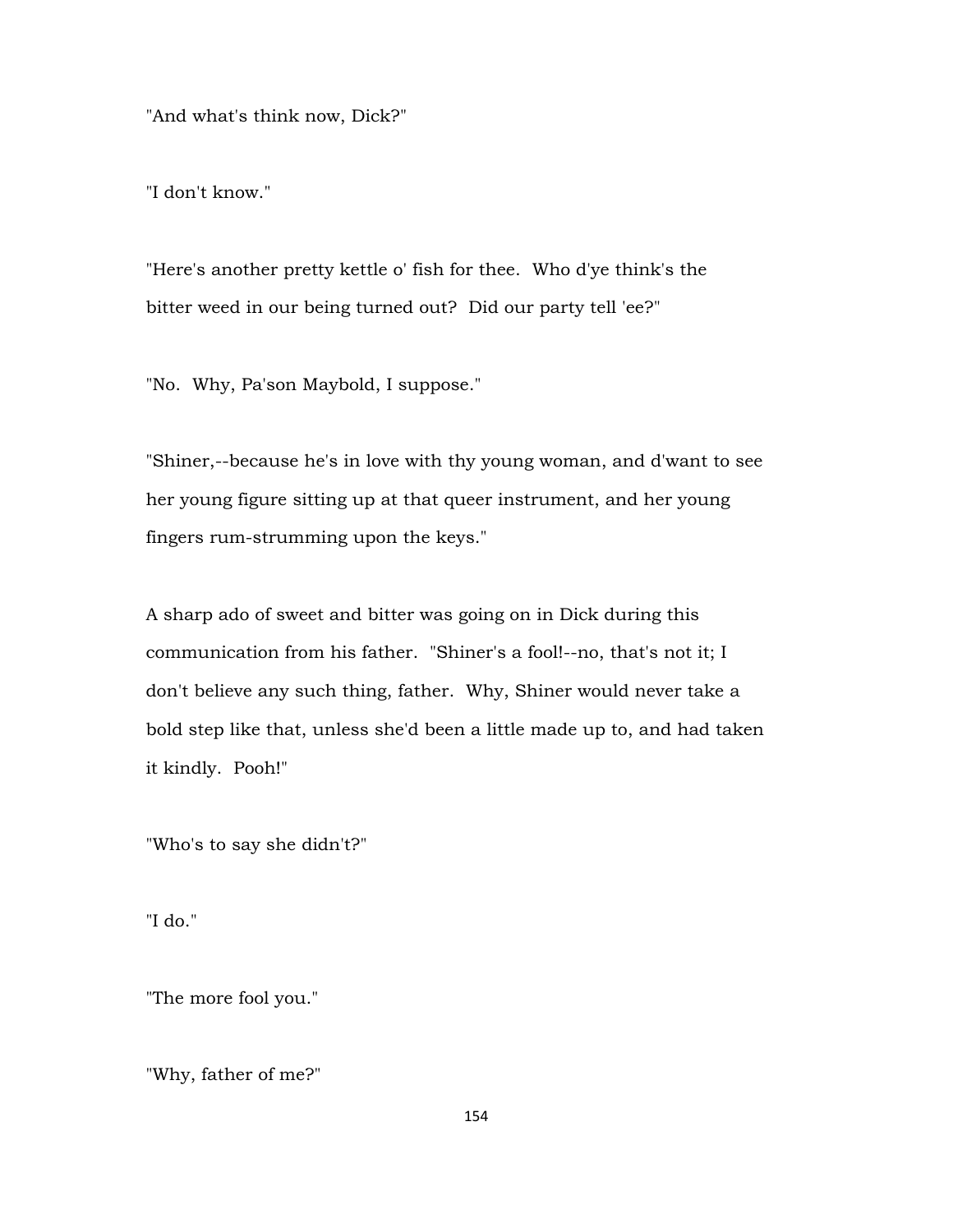"Has she ever done more to thee?"

"No."

"Then she has done as much to he--rot 'em! Now, Dick, this is how a maid is. She'll swear she's dying for thee, and she is dying for thee, and she will die for thee; but she'll fling a look over t'other shoulder at another young feller, though never leaving off dying for thee just the same."

"She's not dying for me, and so she didn't fling a look at him."

"But she may be dying for him, for she looked at thee."

"I don't know what to make of it at all," said Dick gloomily.

"All I can make of it is," the tranter said, raising his whip, arranging his different joints and muscles, and motioning to the horse to move on, "that if you can't read a maid's mind by her motions, nature d'seem to say thou'st ought to be a bachelor. Clk, clk! Smiler!" And the tranter moved on.

Dick held Smart's rein firmly, and the whole concern of horse, cart, and man remained rooted in the lane. How long this condition would have lasted is unknown, had not Dick's thoughts, after adding up numerous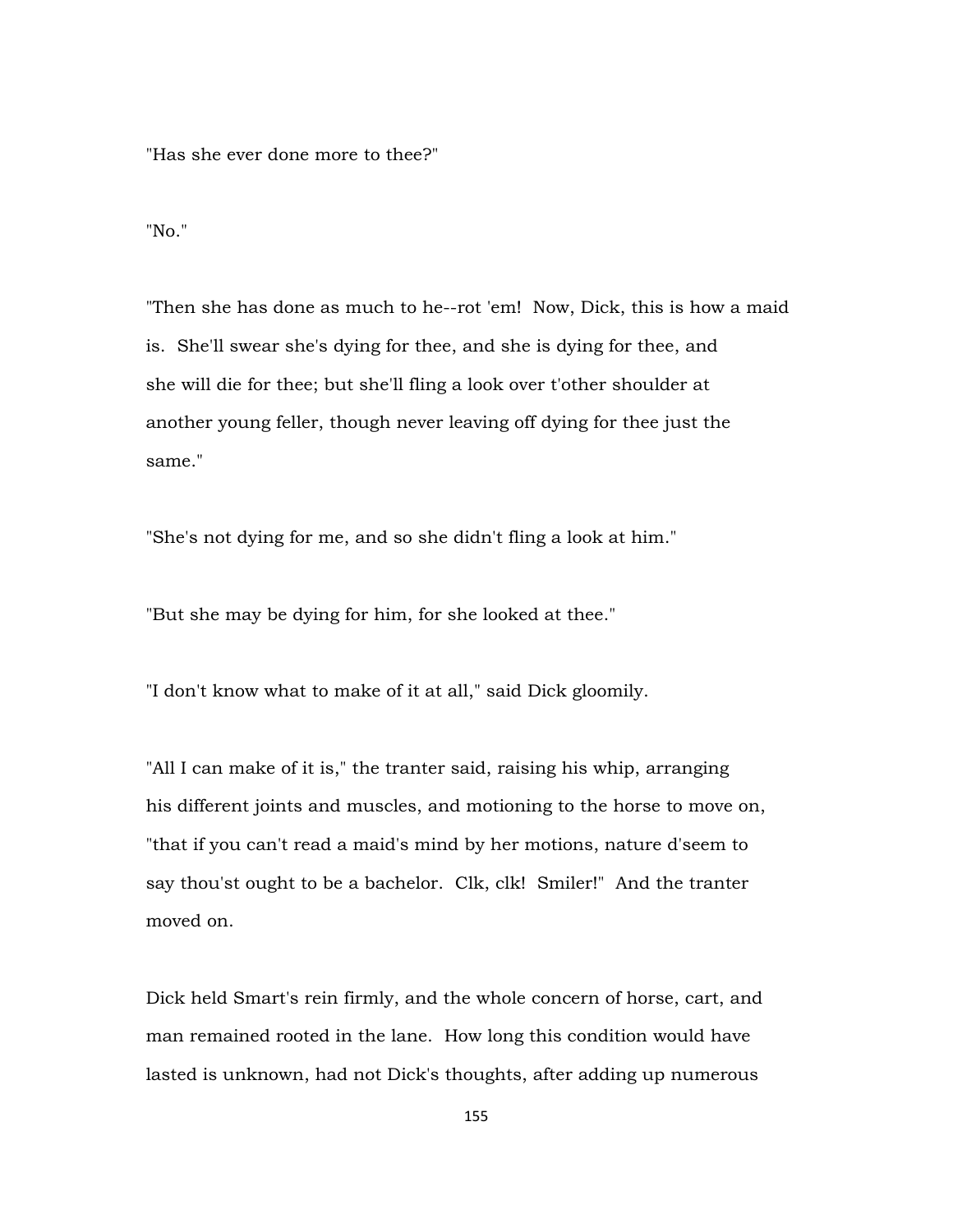items of misery, gradually wandered round to the fact that as something must be done, it could not be done by staying there all night.

Reaching home he went up to his bedroom, shut the door as if he were going to be seen no more in this life, and taking a sheet of paper and uncorking the ink-bottle, he began a letter. The dignity of the writer's mind was so powerfully apparent in every line of this effusion that it obscured the logical sequence of facts and intentions to an appreciable degree; and it was not at all clear to a reader whether he there and then left off loving Miss Fancy Day; whether he had never loved her seriously, and never meant to; whether he had been dying up to the present moment, and now intended to get well again; or whether he had hitherto been in good health, and intended to die for her forthwith.

He put this letter in an envelope, sealed it up, directed it in a stern handwriting of straight dashes--easy flourishes being rigorously excluded. He walked with it in his pocket down the lane in strides not an inch less than three feet long. Reaching her gate he put on a resolute expression--then put it off again, turned back homeward, tore up his letter, and sat down.

That letter was altogether in a wrong tone--that he must own. A heartless man-of-the-world tone was what the juncture required. That he rather wanted her, and rather did not want her--the latter for choice; but that as a member of society he didn't mind making a query in jaunty terms, which could only be answered in the same way: did she mean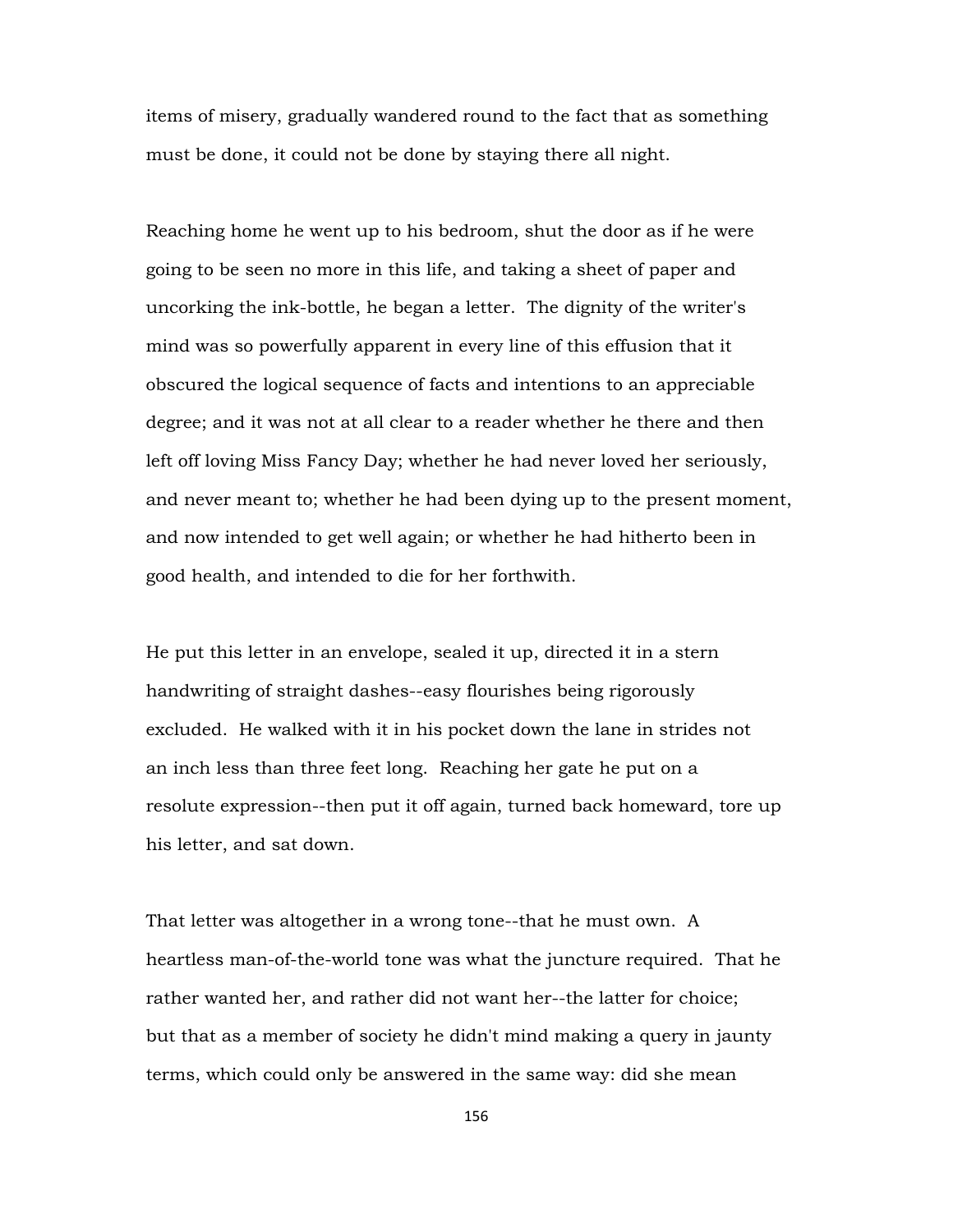anything by her bearing towards him, or did she not?

This letter was considered so satisfactory in every way that, being put into the hands of a little boy, and the order given that he was to run with it to the school, he was told in addition not to look behind him if Dick called after him to bring it back, but to run along with it just the same. Having taken this precaution against vacillation, Dick watched his messenger down the road, and turned into the house whistling an air in such ghastly jerks and starts, that whistling seemed to be the act the very furthest removed from that which was instinctive in such a youth.

The letter was left as ordered: the next morning came and passed--and no answer. The next. The next. Friday night came. Dick resolved that if no answer or sign were given by her the next day, on Sunday he would meet her face to face, and have it all out by word of mouth.

"Dick," said his father, coming in from the garden at that moment--in each hand a hive of bees tied in a cloth to prevent their egress--"I think you'd better take these two swarms of bees to Mrs. Maybold's tomorrow, instead o' me, and I'll go wi' Smiler and the wagon."

It was a relief; for Mrs. Maybold, the vicar's mother, who had just taken into her head a fancy for keeping bees (pleasantly disguised under the pretence of its being an economical wish to produce her own honey), lived near the watering-place of Budmouth-Regis, ten miles off, and the business of transporting the hives thither would occupy the whole day,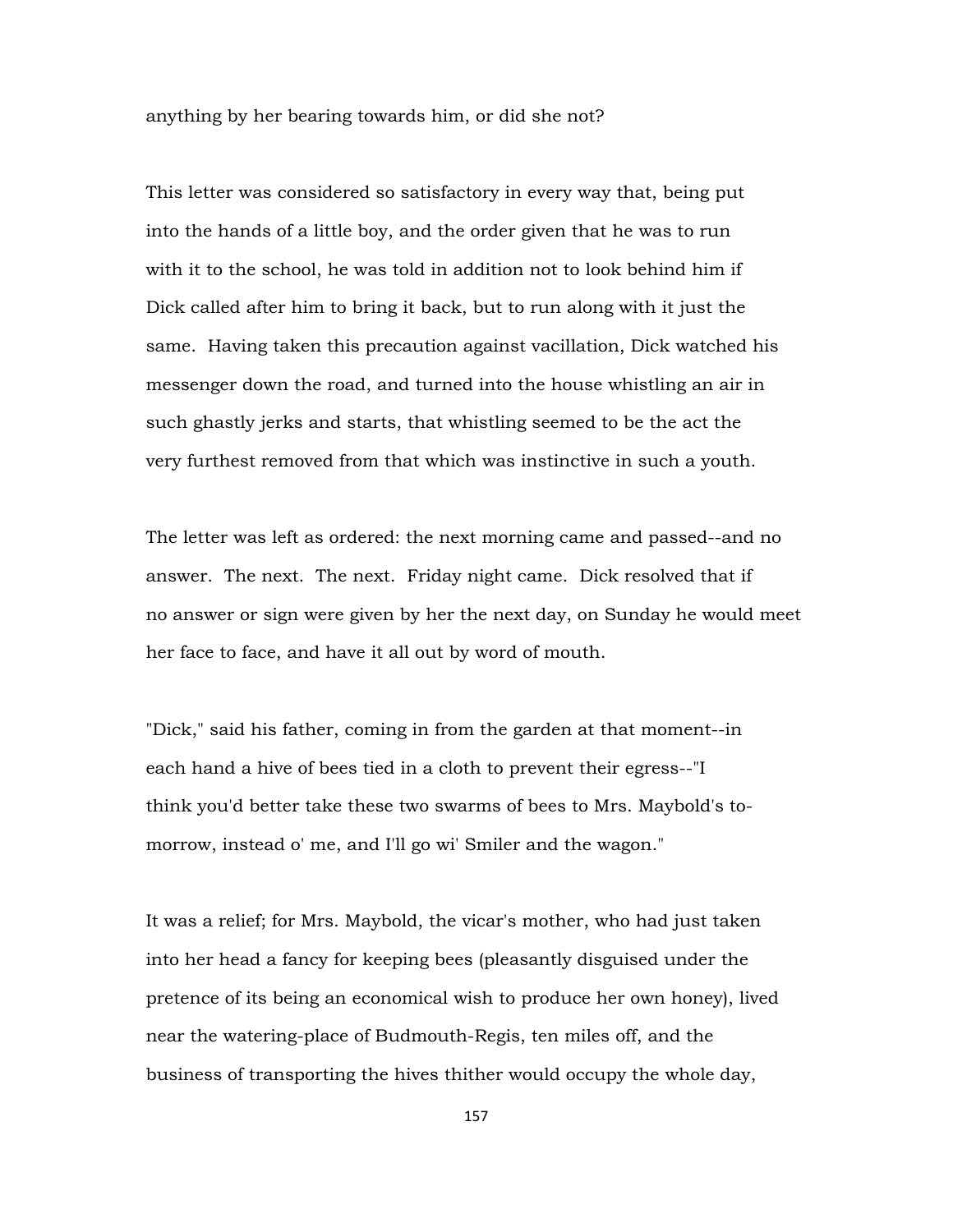and to some extent annihilate the vacant time between this evening and the coming Sunday. The best spring-cart was washed throughout, the axles oiled, and the bees placed therein for the journey.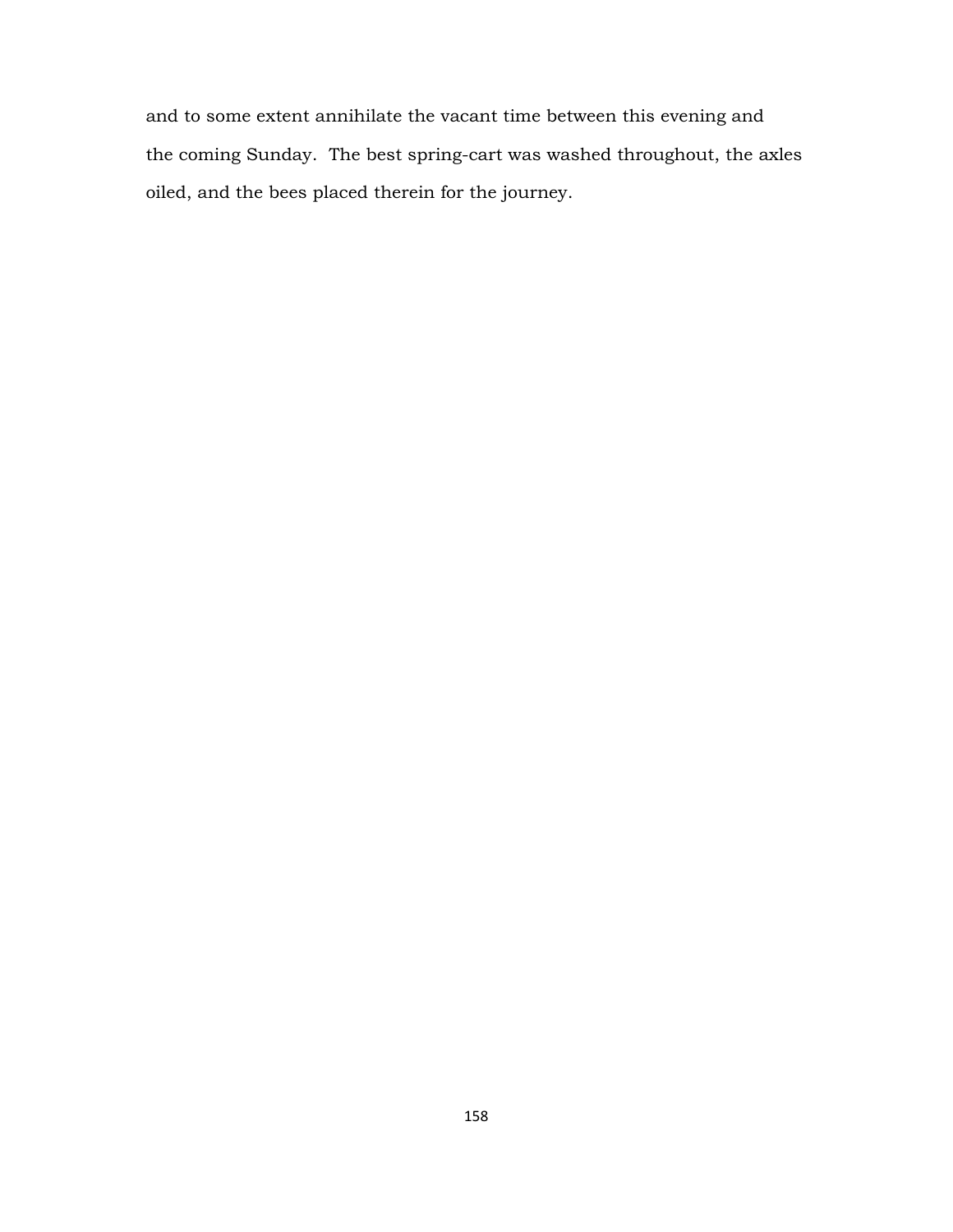## PART THE THIRD--SUMMER

## CHAPTER I: DRIVING OUT OF BUDMOUTH

An easy bend of neck and graceful set of head; full and wavy bundles of dark-brown hair; light fall of little feet; pretty devices on the skirt of the dress; clear deep eyes; in short, a bunch of sweets: it was Fancy! Dick's heart went round to her with a rush.

The scene was the corner of Mary Street in Budmouth-Regis, near the King's statue, at which point the white angle of the last house in the row cut perpendicularly an embayed and nearly motionless expanse of salt water projected from the outer ocean--to-day lit in bright tones of green and opal. Dick and Smart had just emerged from the street, and there on the right, against the brilliant sheet of liquid colour, stood Fancy Day; and she turned and recognized him.

Dick suspended his thoughts of the letter and wonder at how she came there by driving close to the chains of the Esplanade--incontinently displacing two chairmen, who had just come to life for the summer in new clean shirts and revivified clothes, and being almost displaced in turn by a rigid boy rattling along with a baker's cart, and looking neither to the right nor the left. He asked if she were going to Mellstock that night.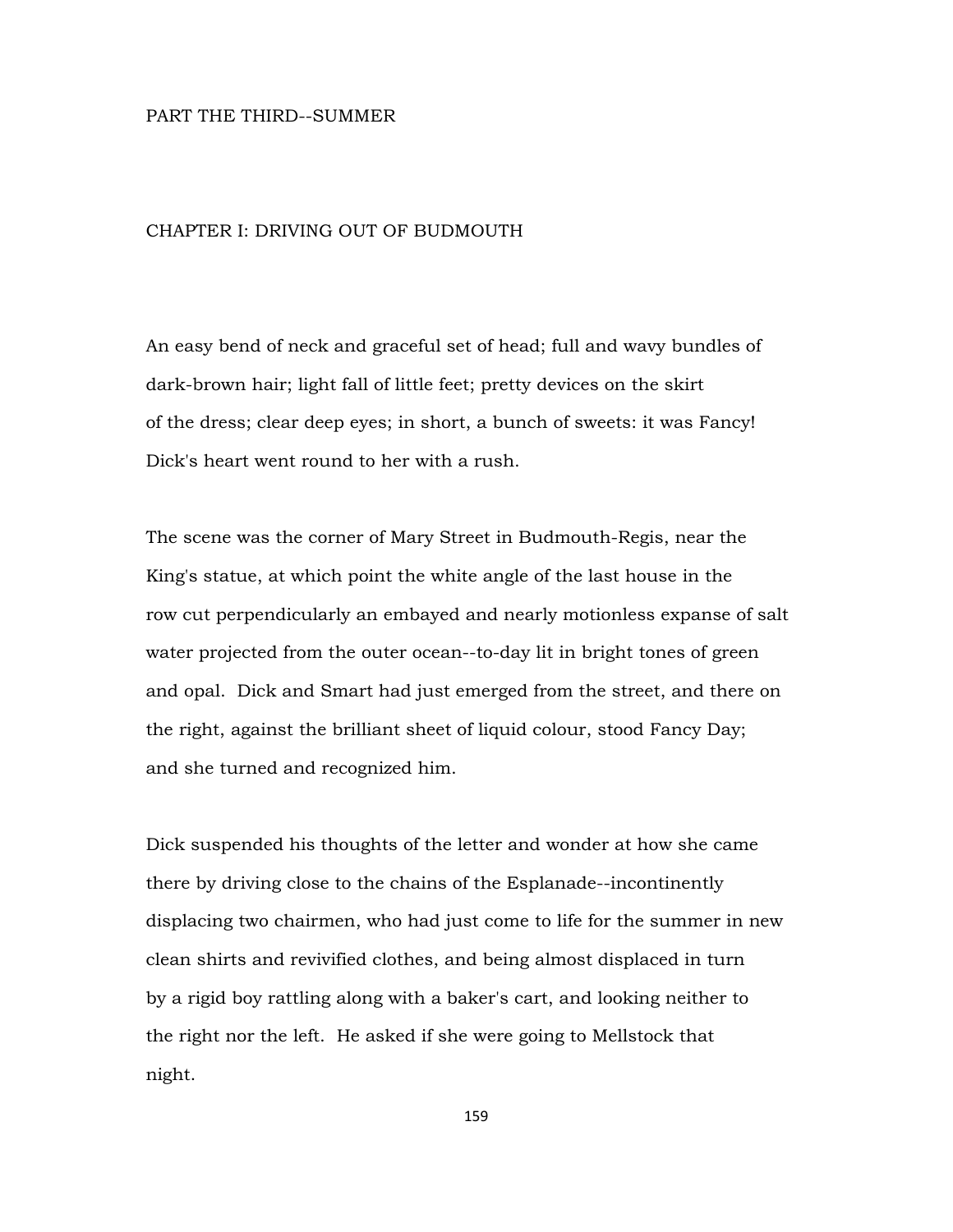"Yes, I'm waiting for the carrier," she replied, seeming, too, to suspend thoughts of the letter.

"Now I can drive you home nicely, and you save half an hour. Will ye come with me?"

As Fancy's power to will anything seemed to have departed in some mysterious manner at that moment, Dick settled the matter by getting out and assisting her into the vehicle without another word.

The temporary flush upon her cheek changed to a lesser hue, which was permanent, and at length their eyes met; there was present between them a certain feeling of embarrassment, which arises at such moments when all the instinctive acts dictated by the position have been performed. Dick, being engaged with the reins, thought less of this awkwardness than did Fancy, who had nothing to do but to feel his presence, and to be more and more conscious of the fact, that by accepting a seat beside him in this way she succumbed to the tone of his note. Smart jogged along, and Dick jogged, and the helpless Fancy necessarily jogged, too; and she felt that she was in a measure captured and made a prisoner.

"I am so much obliged to you for your company, Miss Day," he observed, as they drove past the two semicircular bays of the Old Royal Hotel, where His Majesty King George the Third had many a time attended the balls of the burgesses.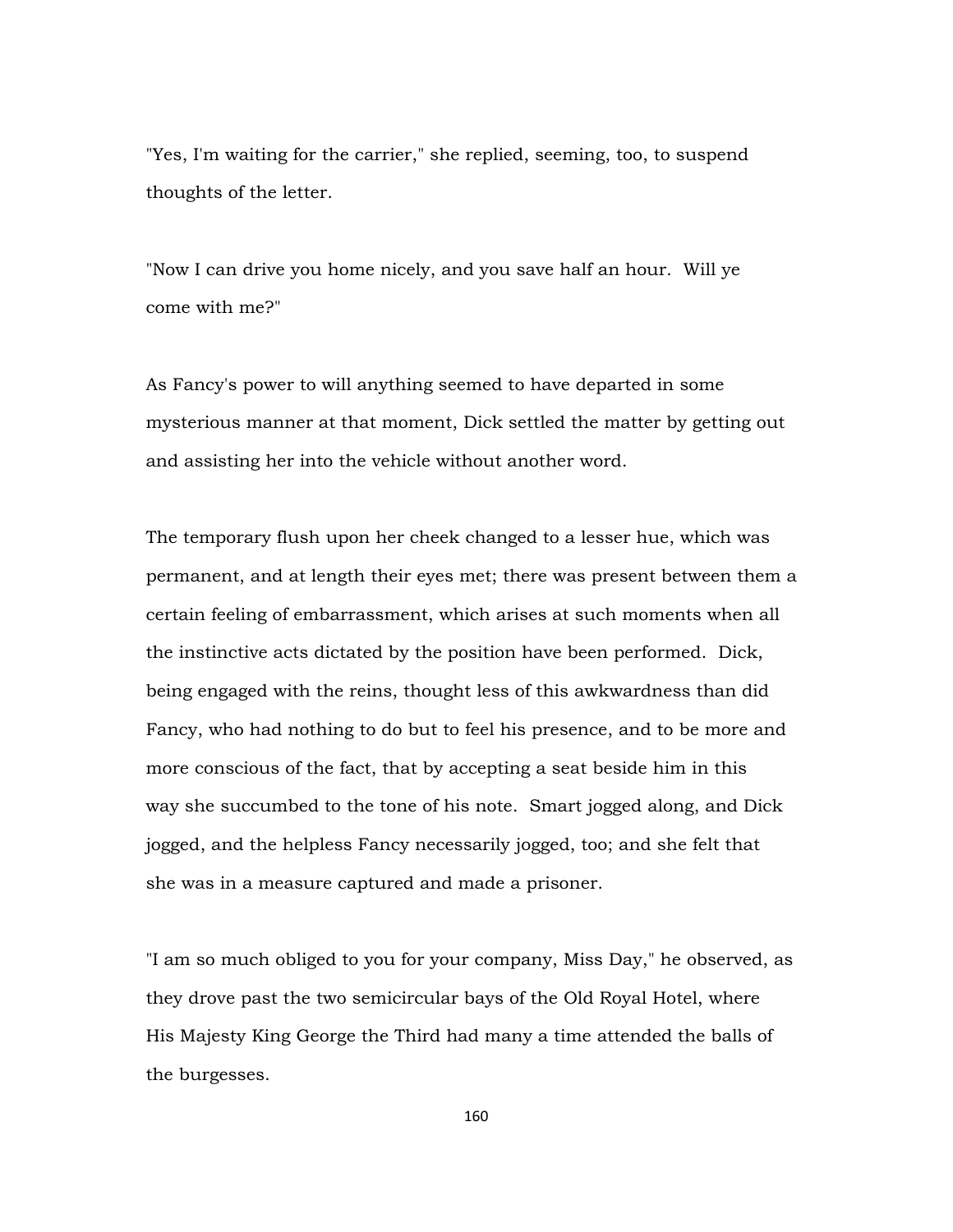To Miss Day, crediting him with the same consciousness of mastery--a consciousness of which he was perfectly innocent--this remark sounded like a magnanimous intention to soothe her, the captive.

"I didn't come for the pleasure of obliging you with my company," she said.

The answer had an unexpected manner of incivility in it that must have been rather surprising to young Dewy. At the same time it may be observed, that when a young woman returns a rude answer to a young man's civil remark, her heart is in a state which argues rather hopefully for

There was silence between them till they had left the sea-front and passed about twenty of the trees that ornamented the road leading up out

of the town towards Casterbridge and Mellstock.

his case than otherwise.

"Though I didn't come for that purpose either, I would have done it," said Dick at the twenty-first tree.

"Now, Mr. Dewy, no flirtation, because it's wrong, and I don't wish it."

Dick seated himself afresh just as he had been sitting before, arranged his looks very emphatically, and cleared his throat.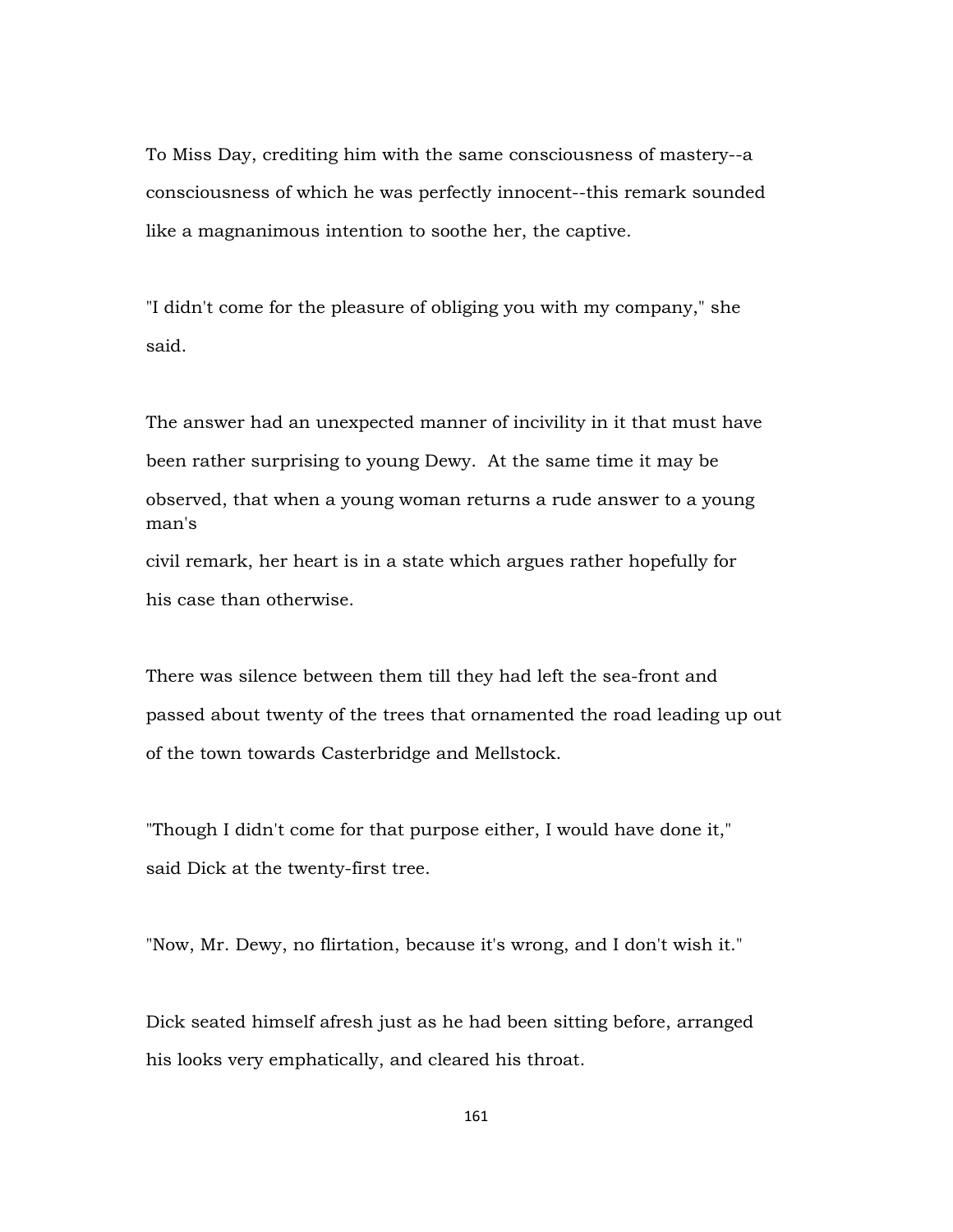"Really, anybody would think you had met me on business and were just going to commence," said the lady intractably.

"Yes, they would."

"Why, you never have, to be sure!"

This was a shaky beginning. He chopped round, and said cheerily, as a man who had resolved never to spoil his jollity by loving one of womankind--

"Well, how are you getting on, Miss Day, at the present time? Gaily, I don't doubt for a moment."

"I am not gay, Dick; you know that."

"Gaily doesn't mean decked in gay dresses."

"I didn't suppose gaily was gaily dressed. Mighty me, what a scholar you've grown!"

"Lots of things have happened to you this spring, I see."

"What have you seen?"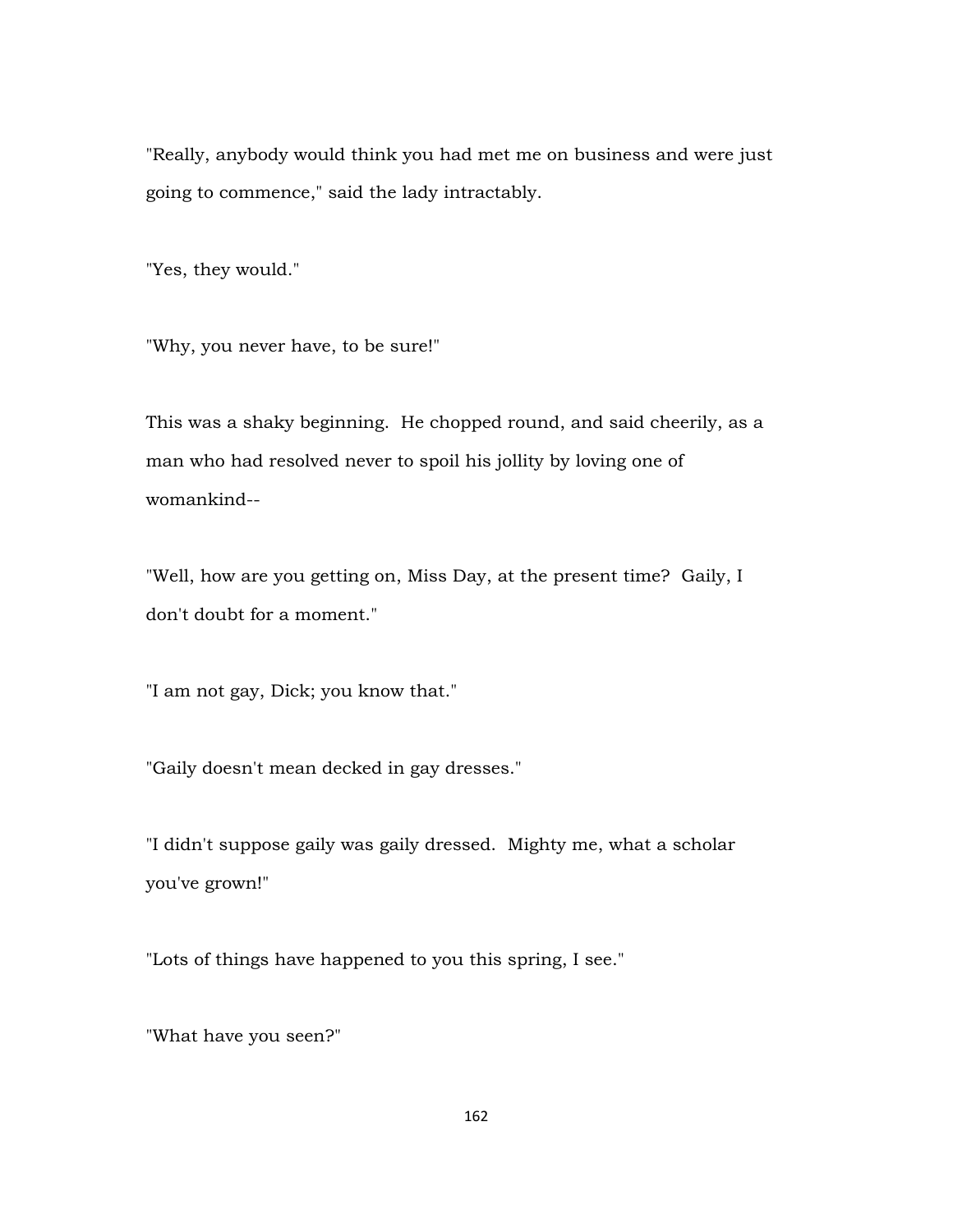"O, nothing; I've heard, I mean!"

"What have you heard?"

"The name of a pretty man, with brass studs and a copper ring and a tin watch-chain, a little mixed up with your own. That's all."

"That's a very unkind picture of Mr. Shiner, for that's who you mean! The studs are gold, as you know, and it's a real silver chain; the ring I can't conscientiously defend, and he only wore it once."

"He might have worn it a hundred times without showing it half so much."

"Well, he's nothing to me," she serenely observed.

"Not any more than I am?"

"Now, Mr. Dewy," said Fancy severely, "certainly he isn't any more to me than you are!"

"Not so much?"

She looked aside to consider the precise compass of that question. "That I can't exactly answer," she replied with soft archness.

As they were going rather slowly, another spring-cart, containing a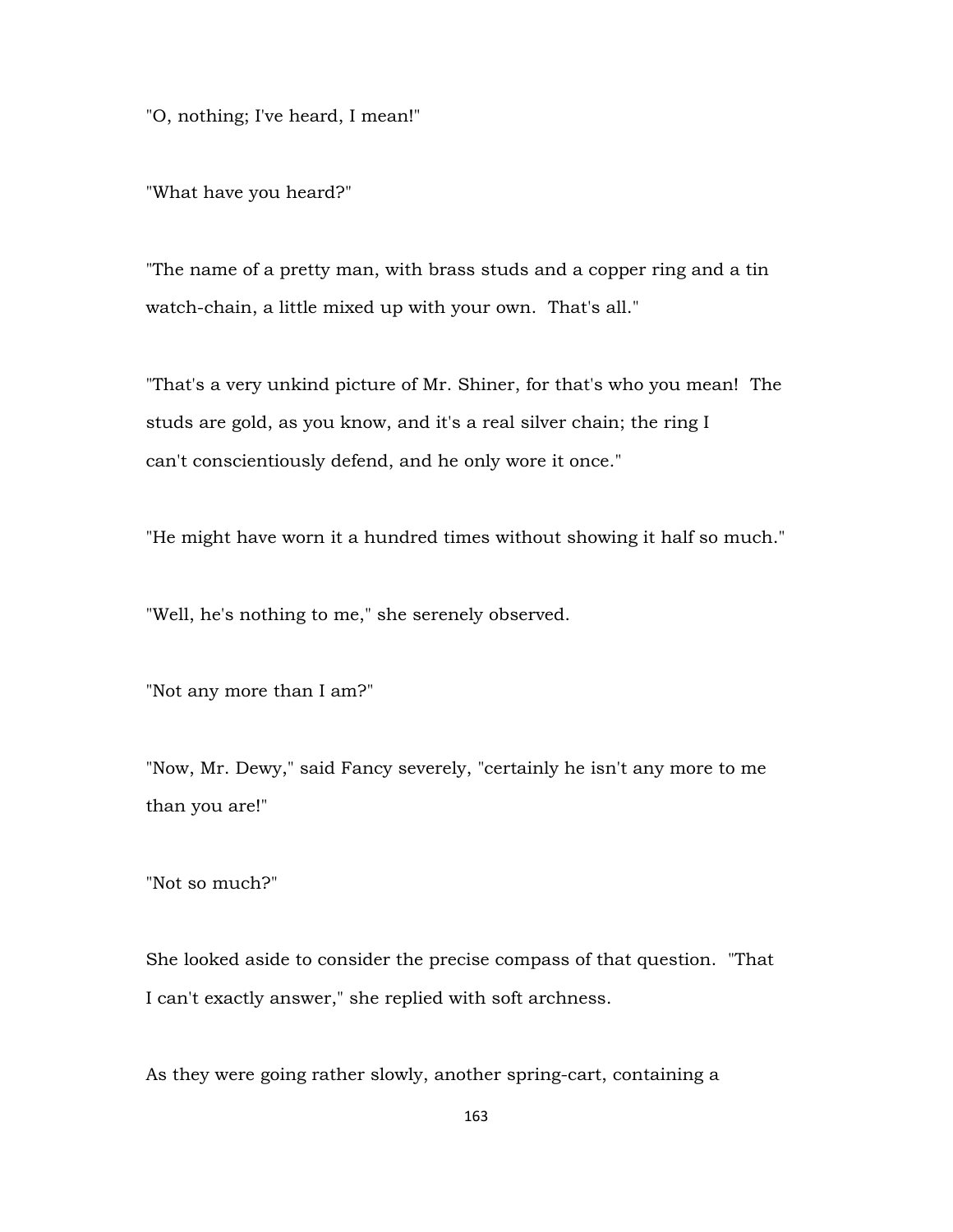farmer, farmer's wife, and farmer's man, jogged past them; and the farmer's wife and farmer's man eyed the couple very curiously. The farmer never looked up from the horse's tail.

"Why can't you exactly answer?" said Dick, quickening Smart a little, and jogging on just behind the farmer and farmer's wife and man.

As no answer came, and as their eyes had nothing else to do, they both contemplated the picture presented in front, and noticed how the farmer's wife sat flattened between the two men, who bulged over each end of the seat to give her room, till they almost sat upon their respective wheels; and they looked too at the farmer's wife's silk mantle, inflating itself between her shoulders like a balloon and sinking flat again, at each jog of the horse. The farmer's wife, feeling their eyes sticking into her back, looked over her shoulder. Dick dropped ten yards further behind.

"Fancy, why can't you answer?" he repeated.

"Because how much you are to me depends upon how much I am to you," said

she in low tones.

"Everything," said Dick, putting his hand towards hers, and casting emphatic eyes upon the upper curve of her cheek.

"Now, Richard Dewy, no touching me! I didn't say in what way your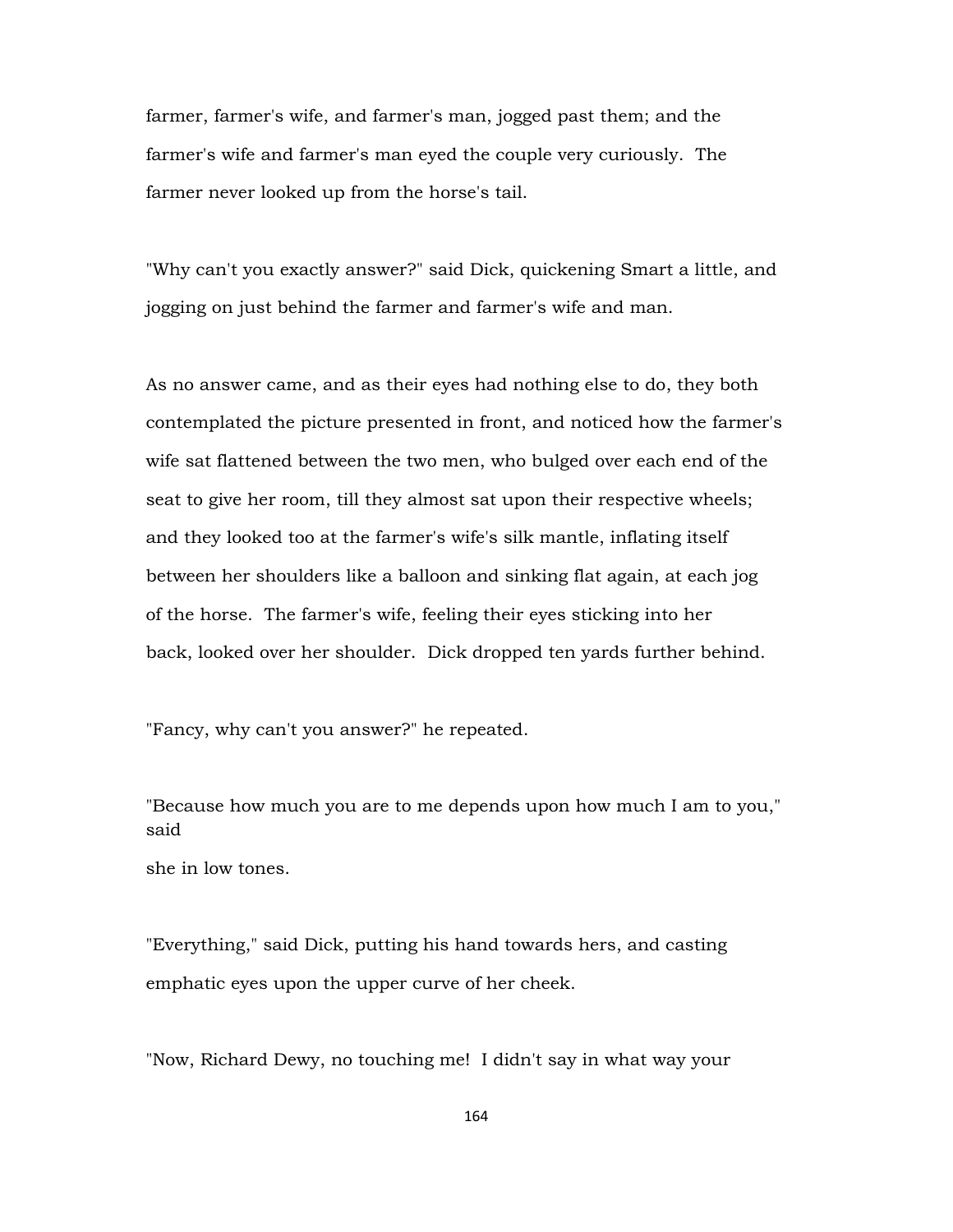thinking of me affected the question--perhaps inversely, don't you see? No touching, sir! Look; goodness me, don't, Dick!"

The cause of her sudden start was the unpleasant appearance over Dick's right shoulder of an empty timber-wagon and four journeymen-carpenters reclining in lazy postures inside it, their eyes directed upwards at various oblique angles into the surrounding world, the chief object of their existence being apparently to criticize to the very backbone and marrow every animate object that came within the compass of their vision. This difficulty of Dick's was overcome by trotting on till the wagon and carpenters were beginning to look rather misty by reason of a film of dust that accompanied their wagon-wheels, and rose around their heads like a fog.

"Say you love me, Fancy."

"No, Dick, certainly not; 'tisn't time to do that yet."

"Why, Fancy?"

"'Miss Day' is better at present--don't mind my saying so; and I ought not to have called you Dick."

"Nonsense! when you know that I would do anything on earth for your love. Why, you make any one think that loving is a thing that can be done and undone, and put on and put off at a mere whim."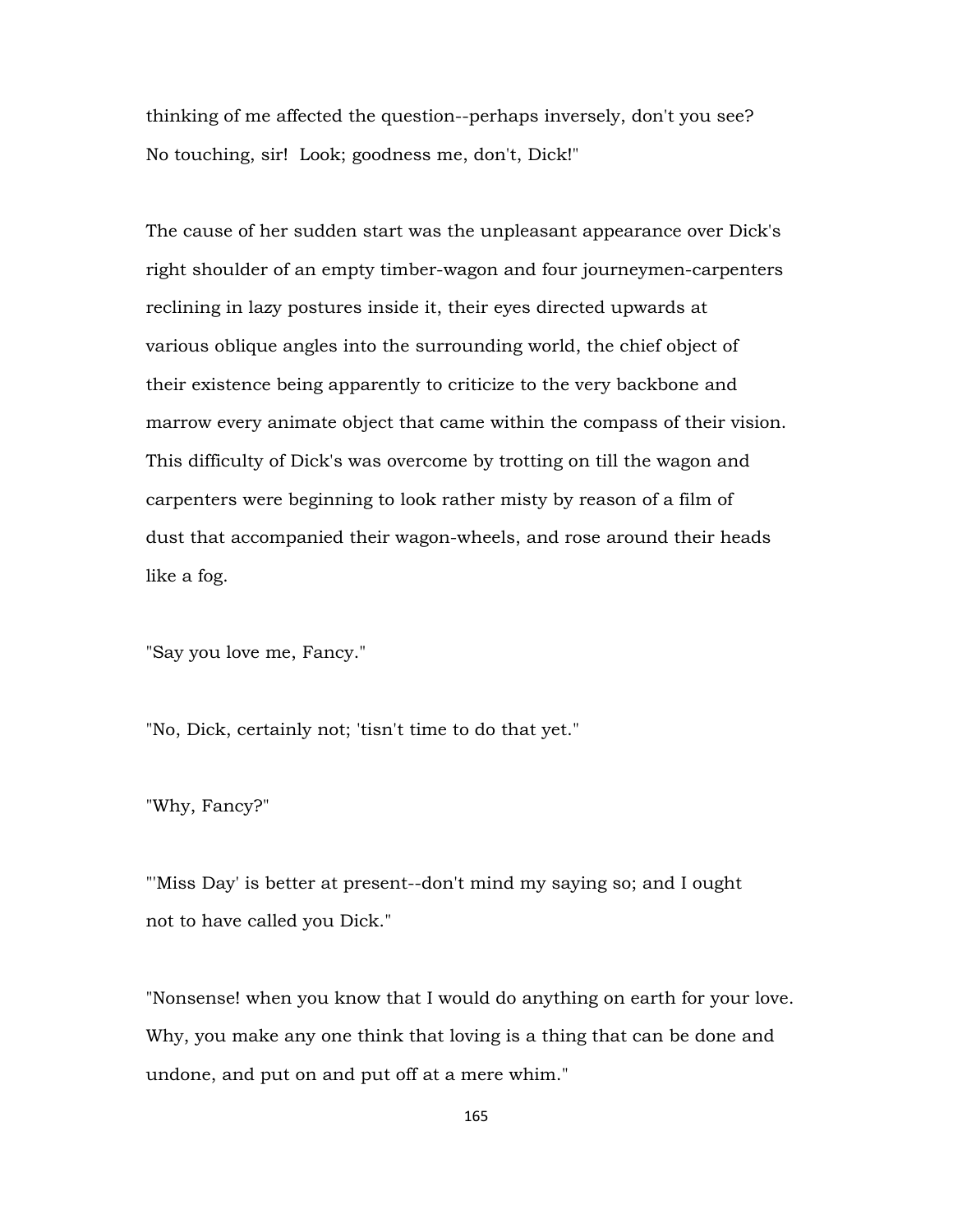"No, no, I don't," she said gently; "but there are things which tell me I ought not to give way to much thinking about you, even if--"

"But you want to, don't you? Yes, say you do; it is best to be truthful. Whatever they may say about a woman's right to conceal where her love lies, and pretend it doesn't exist, and things like that, it is not best; I do know it, Fancy. And an honest woman in that, as well as in all her daily concerns, shines most brightly, and is thought most of in the longrun."

"Well then, perhaps, Dick, I do love you a little," she whispered tenderly; "but I wish you wouldn't say any more now."

"I won't say any more now, then, if you don't like it, dear. But you do love me a little, don't you?"

"Now you ought not to want me to keep saying things twice; I can't say any more now, and you must be content with what you have."

"I may at any rate call you Fancy? There's no harm in that."

"Yes, you may."

"And you'll not call me Mr. Dewy any more?"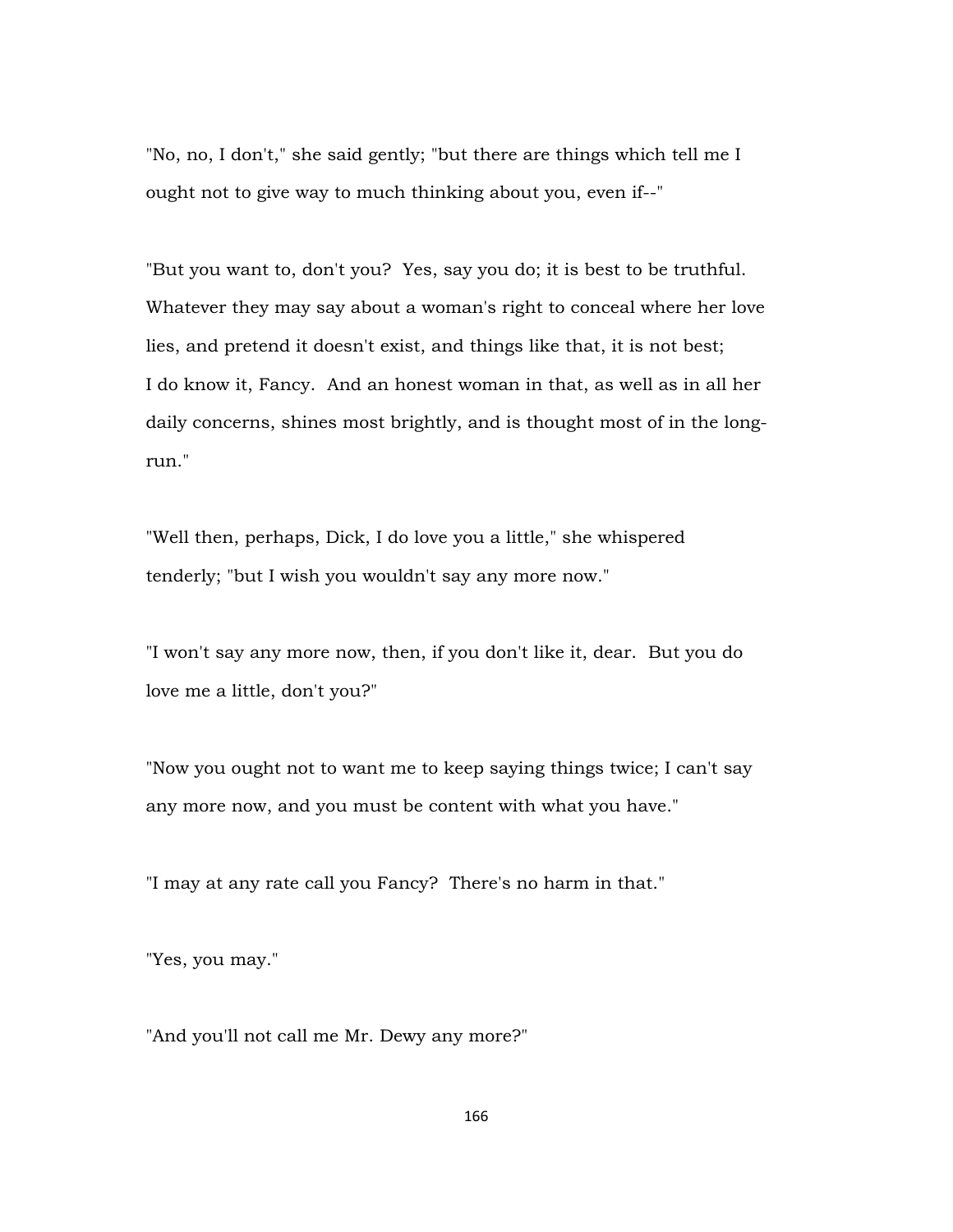"Very well."

## CHAPTER II: FURTHER ALONG THE ROAD

Dick's spirits having risen in the course of these admissions of his sweetheart, he now touched Smart with the whip; and on Smart's neck, not far behind his ears. Smart, who had been lost in thought for some time, never dreaming that Dick could reach so far with a whip which, on this particular journey, had never been extended further than his flank, tossed his head, and scampered along with exceeding briskness, which was very pleasant to the young couple behind him till, turning a bend in the road, they came instantly upon the farmer, farmer's man, and farmer's wife with the flapping mantle, all jogging on just the same as ever.

"Bother those people! Here we are upon them again."

"Well, of course. They have as much right to the road as we."

"Yes, but it is provoking to be overlooked so. I like a road all to myself. Look what a lumbering affair theirs is!" The wheels of the farmer's cart, just at that moment, jogged into a depression running across the road, giving the cart a twist, whereupon all three nodded to the left, and on coming out of it all three nodded to the right, and went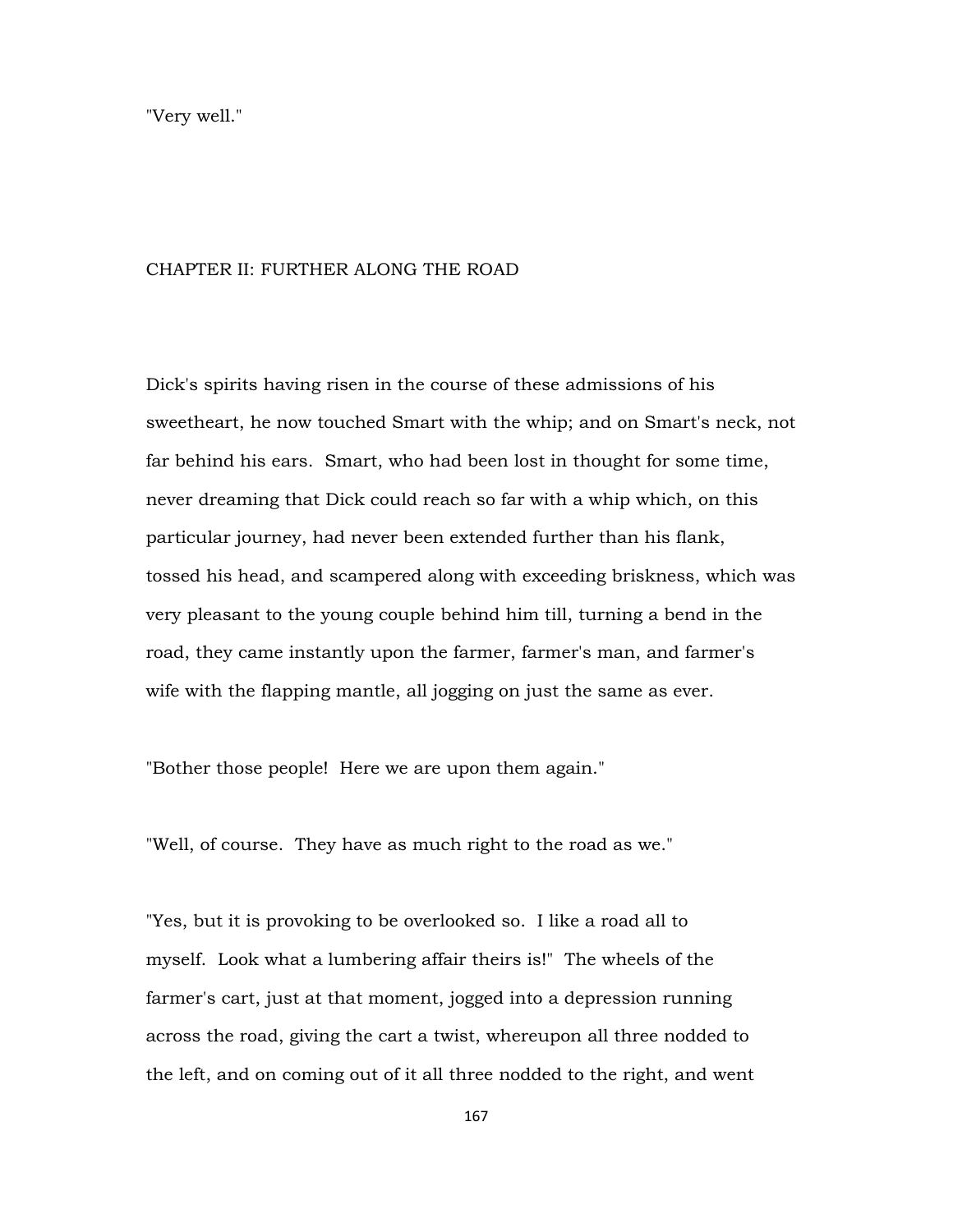on jerking their backs in and out as usual. "We'll pass them when the road gets wider."

When an opportunity seemed to offer itself for carrying this intention into effect, they heard light flying wheels behind, and on their quartering there whizzed along past them a brand-new gig, so brightly polished that the spokes of the wheels sent forth a continual quivering light at one point in their circle, and all the panels glared like mirrors in Dick and Fancy's eyes. The driver, and owner as it appeared, was really a handsome man; his companion was Shiner. Both turned round as they passed Dick and Fancy, and stared with bold admiration in her face till they were obliged to attend to the operation of passing the farmer. Dick glanced for an instant at Fancy while she was undergoing their scrutiny; then returned to his driving with rather a sad countenance.

"Why are you so silent?" she said, after a while, with real concern.

"Nothing."

"Yes, it is, Dick. I couldn't help those people passing."

"I know that."

"You look offended with me. What have I done?"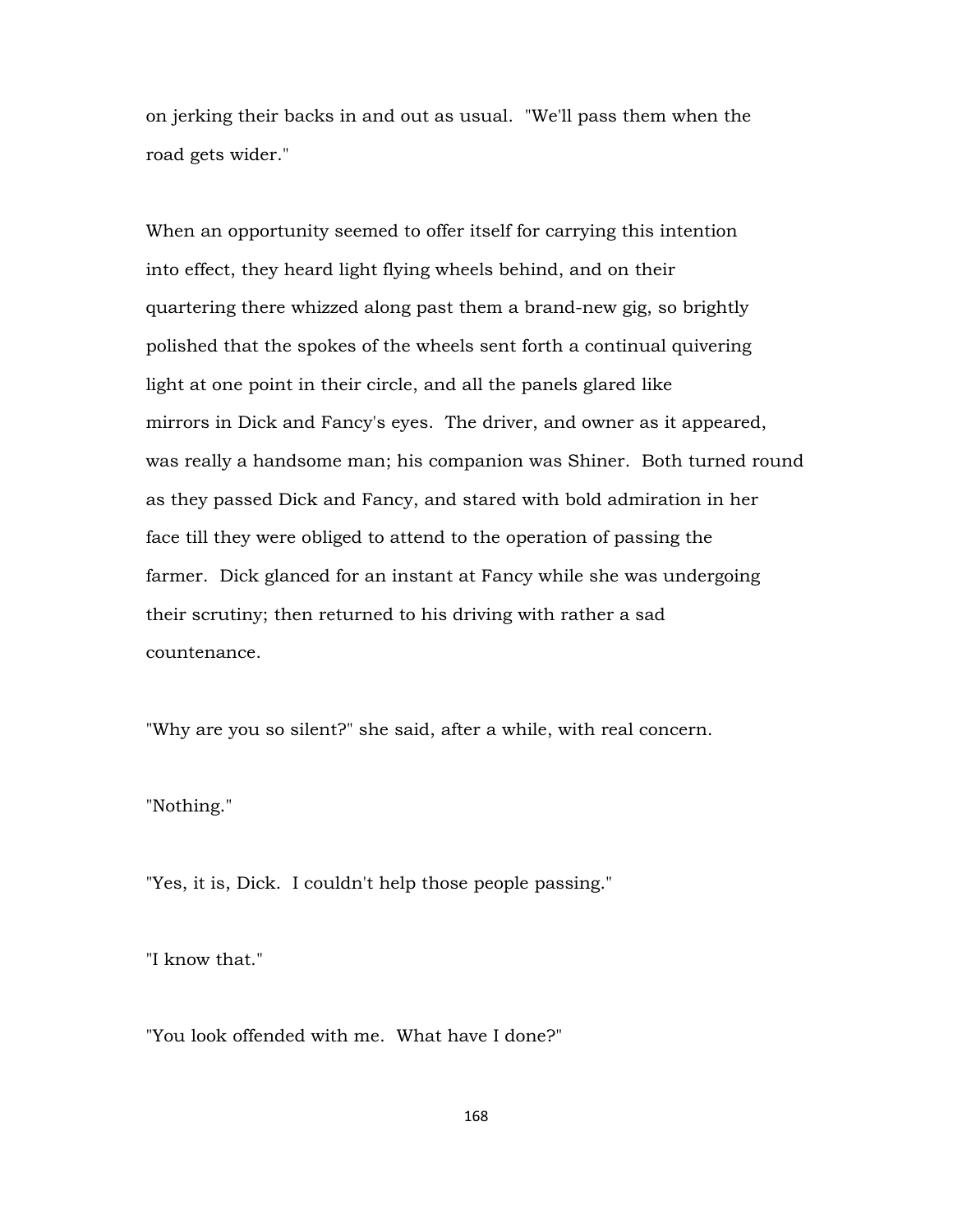"I can't tell without offending you."

"Better out."

"Well," said Dick, who seemed longing to tell, even at the risk of offending her, "I was thinking how different you in love are from me in love. Whilst those men were staring, you dismissed me from your thoughts altogether, and--"

"You can't offend me further now; tell all!"

"And showed upon your face a pleased sense of being attractive to 'em."

"Don't be silly, Dick! You know very well I didn't."

Dick shook his head sceptically, and smiled.

"Dick, I always believe flattery if possible--and it was possible then. Now there's an open confession of weakness. But I showed no consciousness of it."

Dick, perceiving by her look that she would adhere to her statement, charitably forbore saying anything that could make her prevaricate. The sight of Shiner, too, had recalled another branch of the subject to his mind; that which had been his greatest trouble till her company and words had obscured its probability.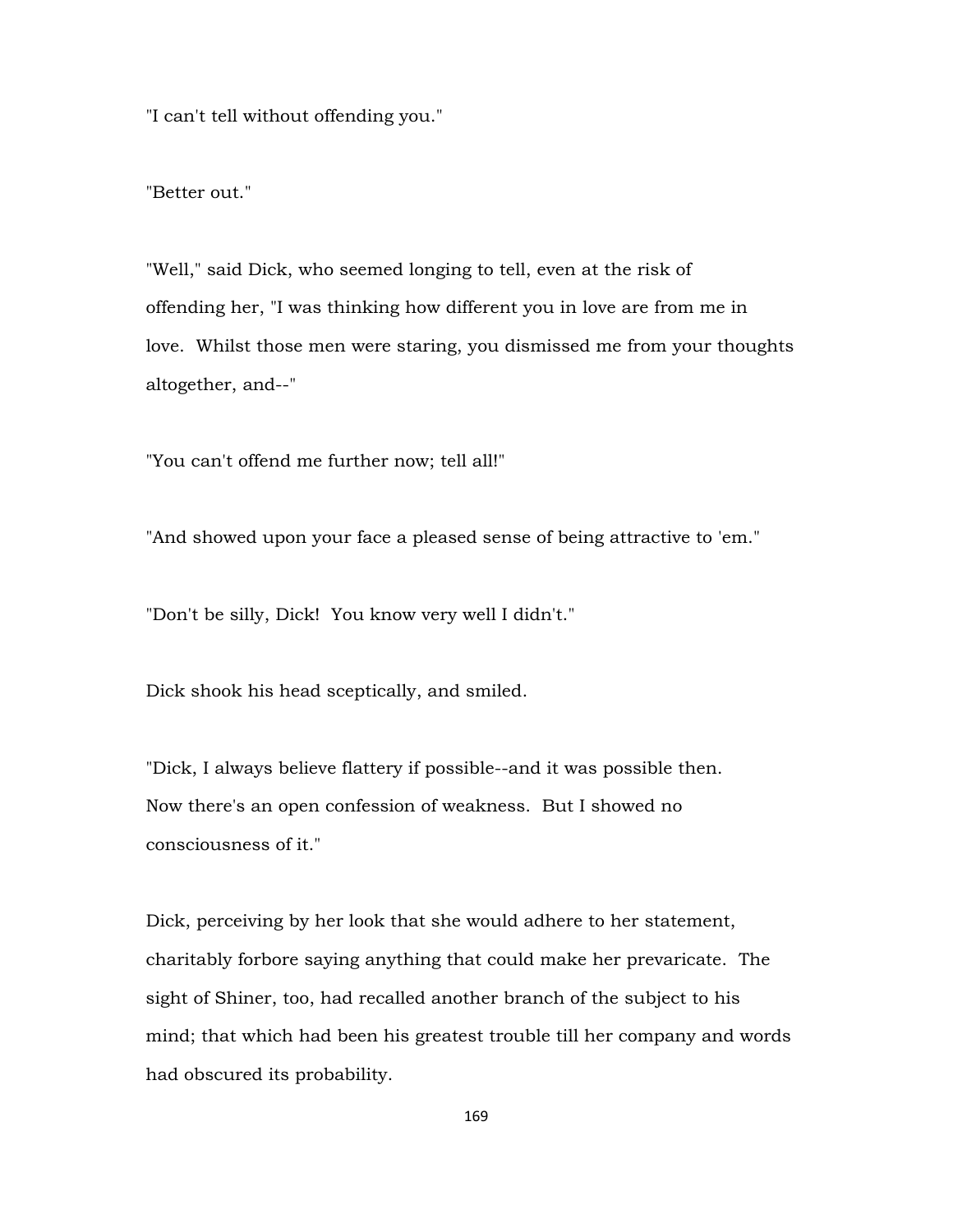"By the way, Fancy, do you know why our quire is to be dismissed?"

"No: except that it is Mr. Maybold's wish for me to play the organ."

"Do you know how it came to be his wish?"

"That I don't."

"Mr. Shiner, being churchwarden, has persuaded the vicar; who, however, was willing enough before. Shiner, I know, is crazy to see you playing every Sunday; I suppose he'll turn over your music, for the organ will be close to his pew. But--I know you have never encouraged him?"

"Never once!" said Fancy emphatically, and with eyes full of earnest truth. "I don't like him indeed, and I never heard of his doing this before! I have always felt that I should like to play in a church, but I never wished to turn you and your choir out; and I never even said that I could play till I was asked. You don't think for a moment that I did, surely, do you?"

"I know you didn't, dear."

"Or that I care the least morsel of a bit for him?"

"I know you don't."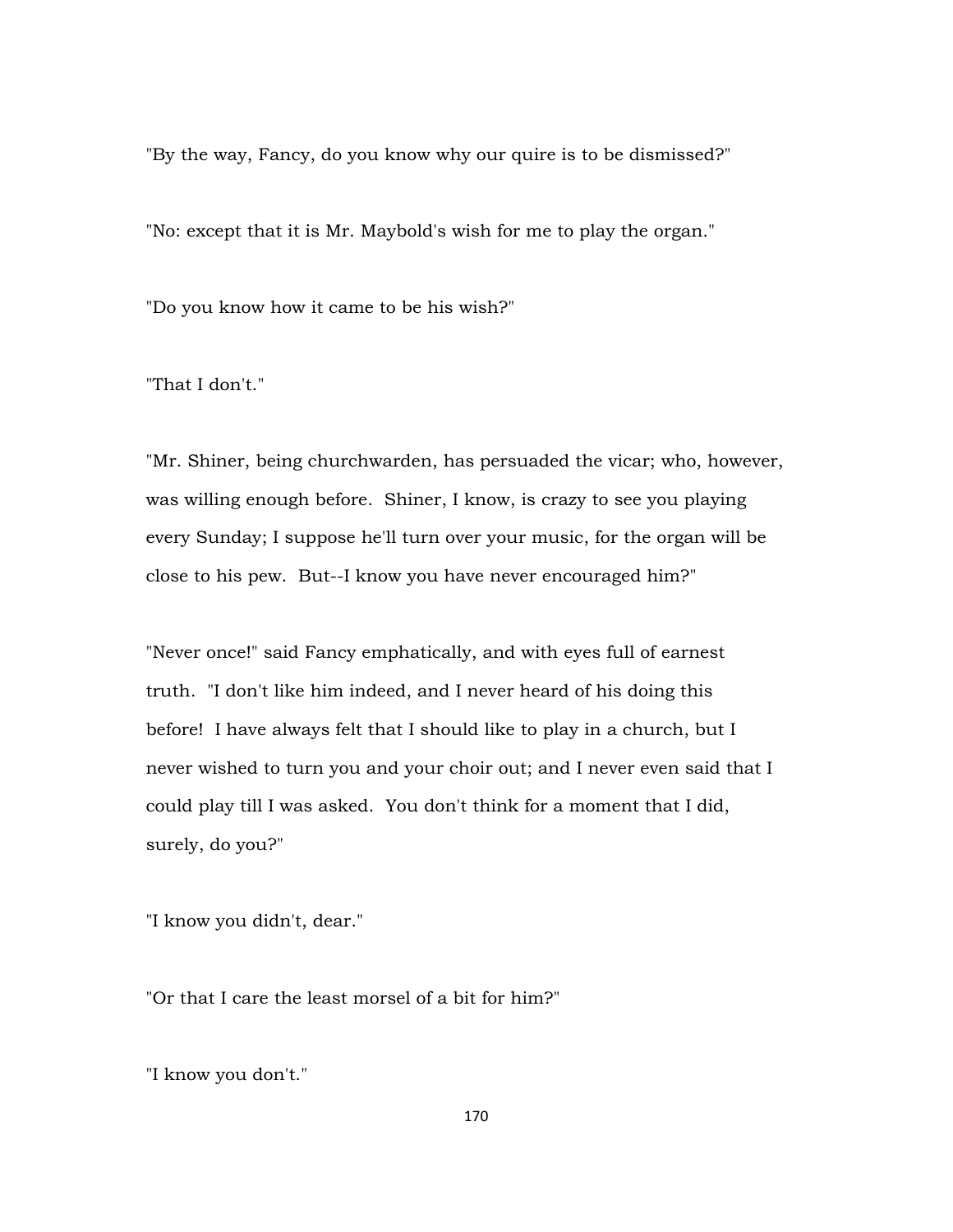The distance between Budmouth and Mellstock was ten or eleven miles, and there being a good inn, 'The Ship,' four miles out of Budmouth, with a mast and cross-trees in front, Dick's custom in driving thither was to divide the journey into three stages by resting at this inn going and coming, and not troubling the Budmouth stables at all, whenever his visit to the town was a mere call and deposit, as to-day.

Fancy was ushered into a little tea-room, and Dick went to the stables to see to the feeding of Smart. In face of the significant twitches of feature that were visible in the ostler and labouring men idling around, Dick endeavoured to look unconscious of the fact that there was any sentiment between him and Fancy beyond a tranter's desire to carry a passenger home. He presently entered the inn and opened the door of Fancy's room.

"Dick, do you know, it has struck me that it is rather awkward, my being here alone with you like this. I don't think you had better come in with me."

"That's rather unpleasant, dear."

"Yes, it is, and I wanted you to have some tea as well as myself too, because you must be tired."

"Well, let me have some with you, then. I was denied once before, if you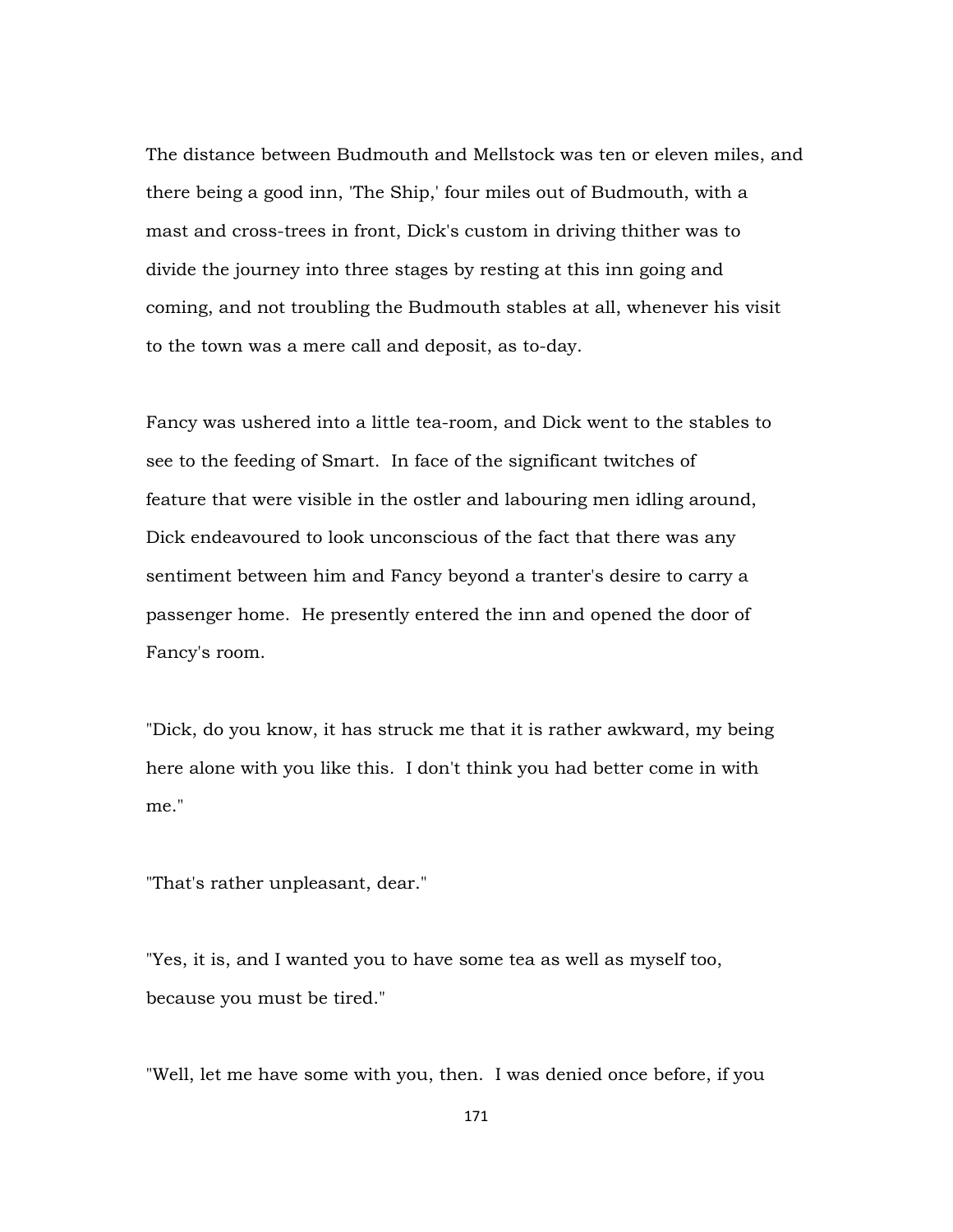recollect, Fancy."

"Yes, yes, never mind! And it seems unfriendly of me now, but I don't know what to do."

"It shall be as you say, then." Dick began to retreat with a dissatisfied wrinkling of face, and a farewell glance at the cosy teatray.

"But you don't see how it is, Dick, when you speak like that," she said, with more earnestness than she had ever shown before. "You do know, that even if I care very much for you, I must remember that I have a difficult position to maintain. The vicar would not like me, as his schoolmistress, to indulge in a tete-a-tete anywhere with anybody."

"But I am not any body!" exclaimed Dick.

"No, no, I mean with a young man;" and she added softly, "unless I were really engaged to be married to him."

"Is that all? Then, dearest, dearest, why we'll be engaged at once, to be sure we will, and down I sit! There it is, as easy as a glove!"

"Ah! but suppose I won't! And, goodness me, what have I done!" she faltered, getting very red. "Positively, it seems as if I meant you to say that!"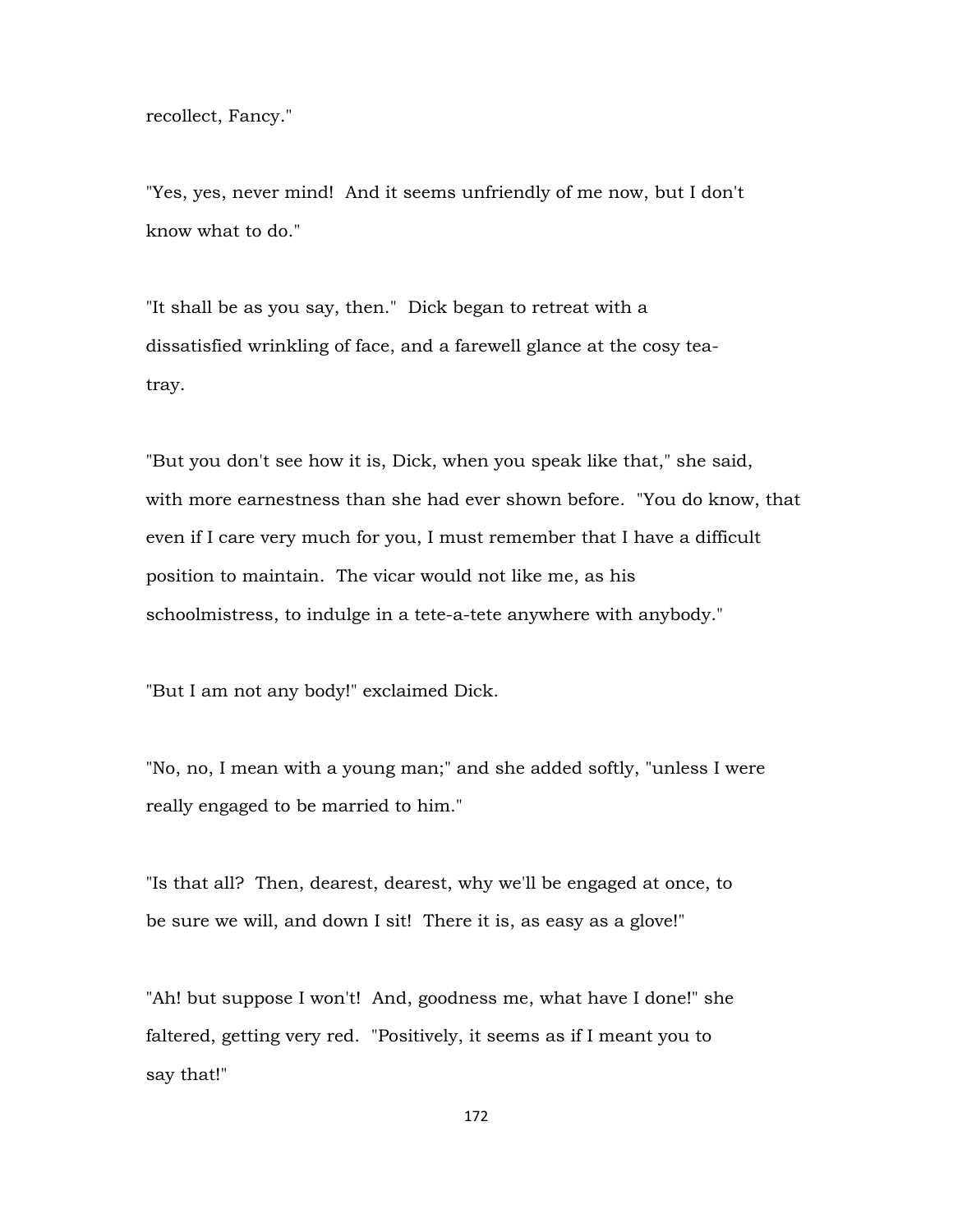"Let's do it! I mean get engaged," said Dick. "Now, Fancy, will you be my wife?"

"Do you know, Dick, it was rather unkind of you to say what you did coming along the road," she remarked, as if she had not heard the latter part of his speech; though an acute observer might have noticed about her breast, as the word 'wife' fell from Dick's lips, a soft silent escape of breaths, with very short rests between each.

"What did I say?"

"About my trying to look attractive to those men in the gig."

"You couldn't help looking so, whether you tried or no. And, Fancy, you do care for me?"

"Yes."

"Very much?"

"Yes."

"And you'll be my own wife?"

Her heart quickened, adding to and withdrawing from her cheek varying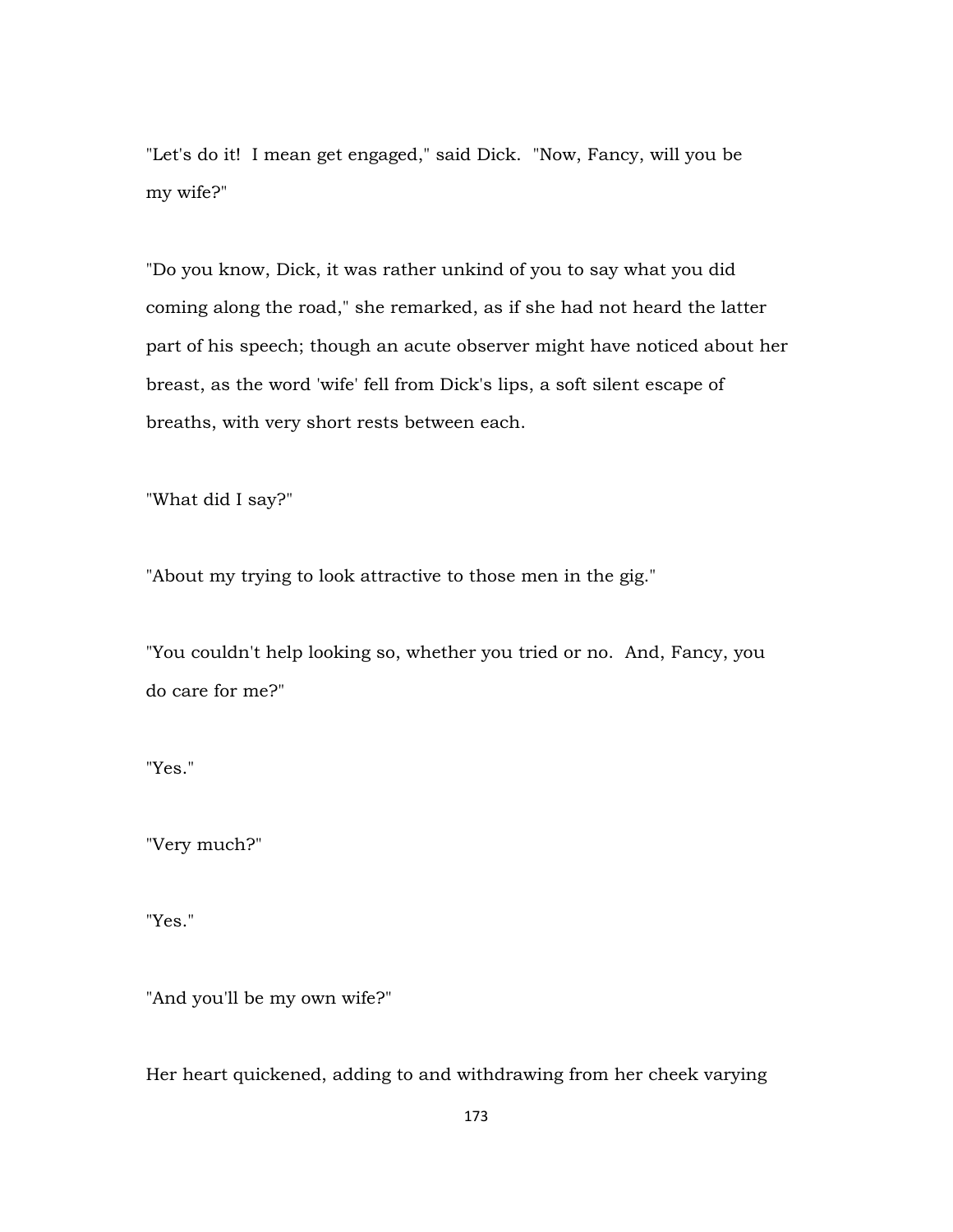tones of red to match each varying thought. Dick looked expectantly at the ripe tint of her delicate mouth, waiting for what was coming forth.

"Yes--if father will let me."

Dick drew himself close to her, compressing his lips and pouting them out, as if he were about to whistle the softest melody known.

"O no!" said Fancy solemnly.

The modest Dick drew back a little.

"Dick, Dick, kiss me and let me go instantly!--here's somebody coming!" she whisperingly exclaimed.

\* \* \*

Half an hour afterwards Dick emerged from the inn, and if Fancy's lips had been real cherries probably Dick's would have appeared deeply stained. The landlord was standing in the yard.

"Heu-heu! hay-hay, Master Dewy! Ho-ho!" he laughed, letting the laugh slip out gently and by degrees that it might make little noise in its exit, and smiting Dick under the fifth rib at the same time. "This will never do, upon my life, Master Dewy! calling for tay for a feymel passenger, and then going in and sitting down and having some too, and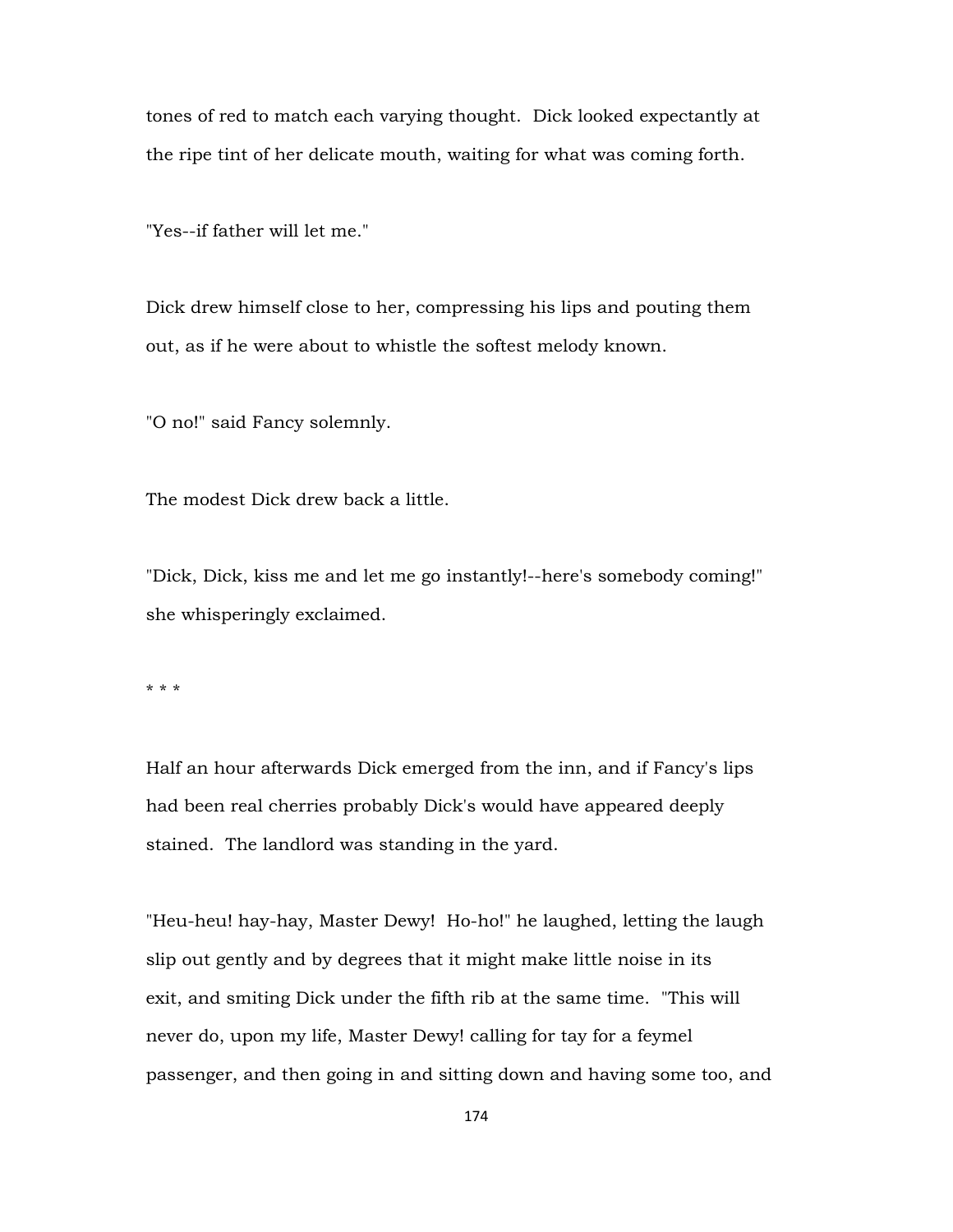biding such a fine long time!"

"But surely you know?" said Dick, with great apparent surprise. "Yes, yes! Ha-ha!" smiting the landlord under the ribs in return.

"Why, what? Yes, yes; ha-ha!"

"You know, of course!"

"Yes, of course! But--that is--I don't."

"Why about--between that young lady and me?" nodding to the window of the

room that Fancy occupied.

"No; not I!" said the innkeeper, bringing his eyes into circles.

"And you don't!"

"Not a word, I'll take my oath!"

"But you laughed when I laughed."

"Ay, that was me sympathy; so did you when I laughed!"

"Really, you don't know? Goodness--not knowing that!"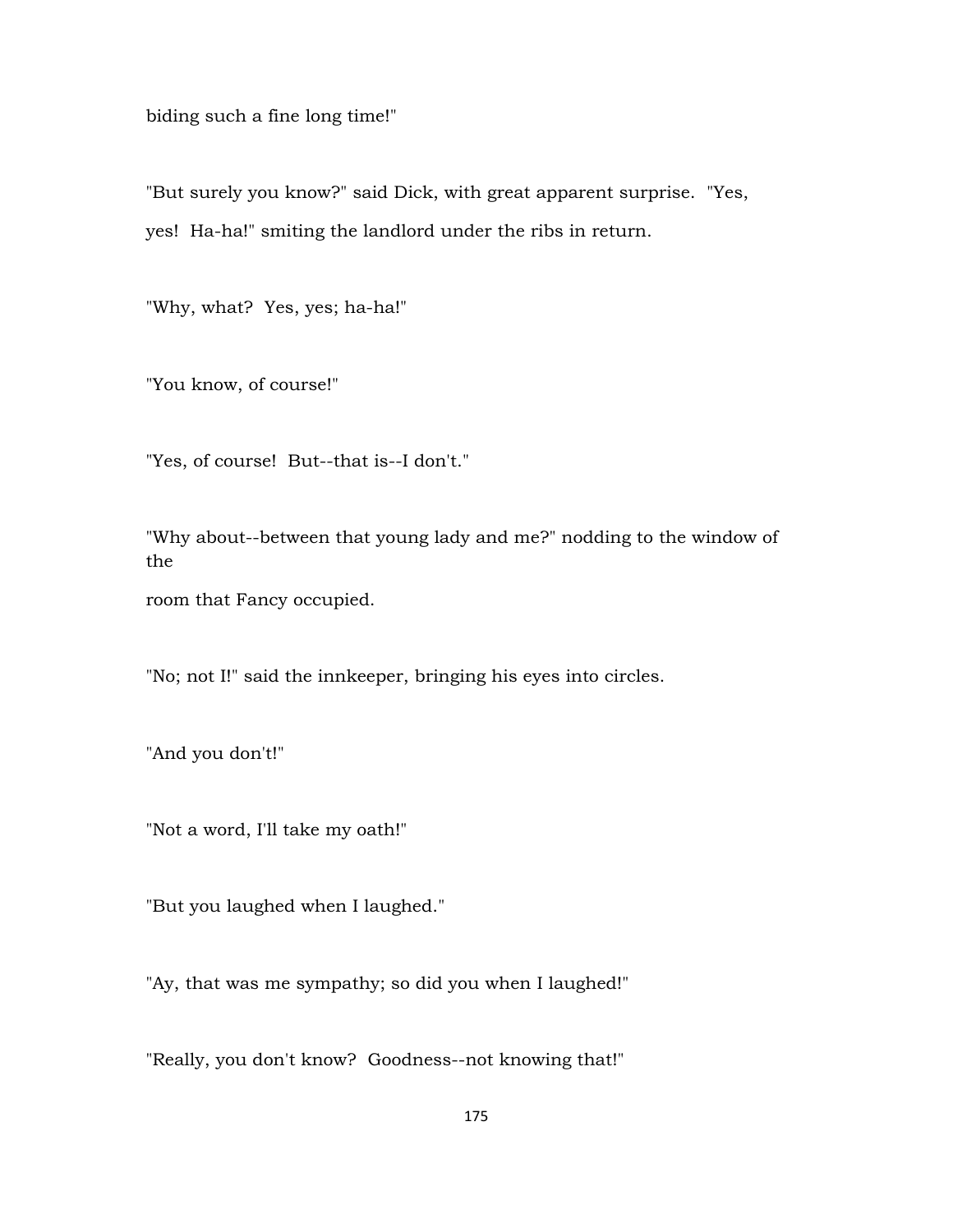"I'll take my oath I don't!"

"O yes," said Dick, with frigid rhetoric of pitying astonishment, "we're engaged to be married, you see, and I naturally look after her."

"Of course, of course! I didn't know that, and I hope ye'll excuse any little freedom of mine, Mr. Dewy. But it is a very odd thing; I was talking to your father very intimate about family matters only last Friday in the world, and who should come in but Keeper Day, and we all then fell a-talking o' family matters; but neither one o' them said a mortal word about it; knowen me too so many years, and I at your father's own wedding. 'Tisn't what I should have expected from an old neighbour!"

"Well, to say the truth, we hadn't told father of the engagement at that time; in fact, 'twasn't settled."

"Ah! the business was done Sunday. Yes, yes, Sunday's the courting day. Heu-heu!"

"No, 'twasn't done Sunday in particular."

"After school-hours this week? Well, a very good time, a very proper good time."

"O no, 'twasn't done then."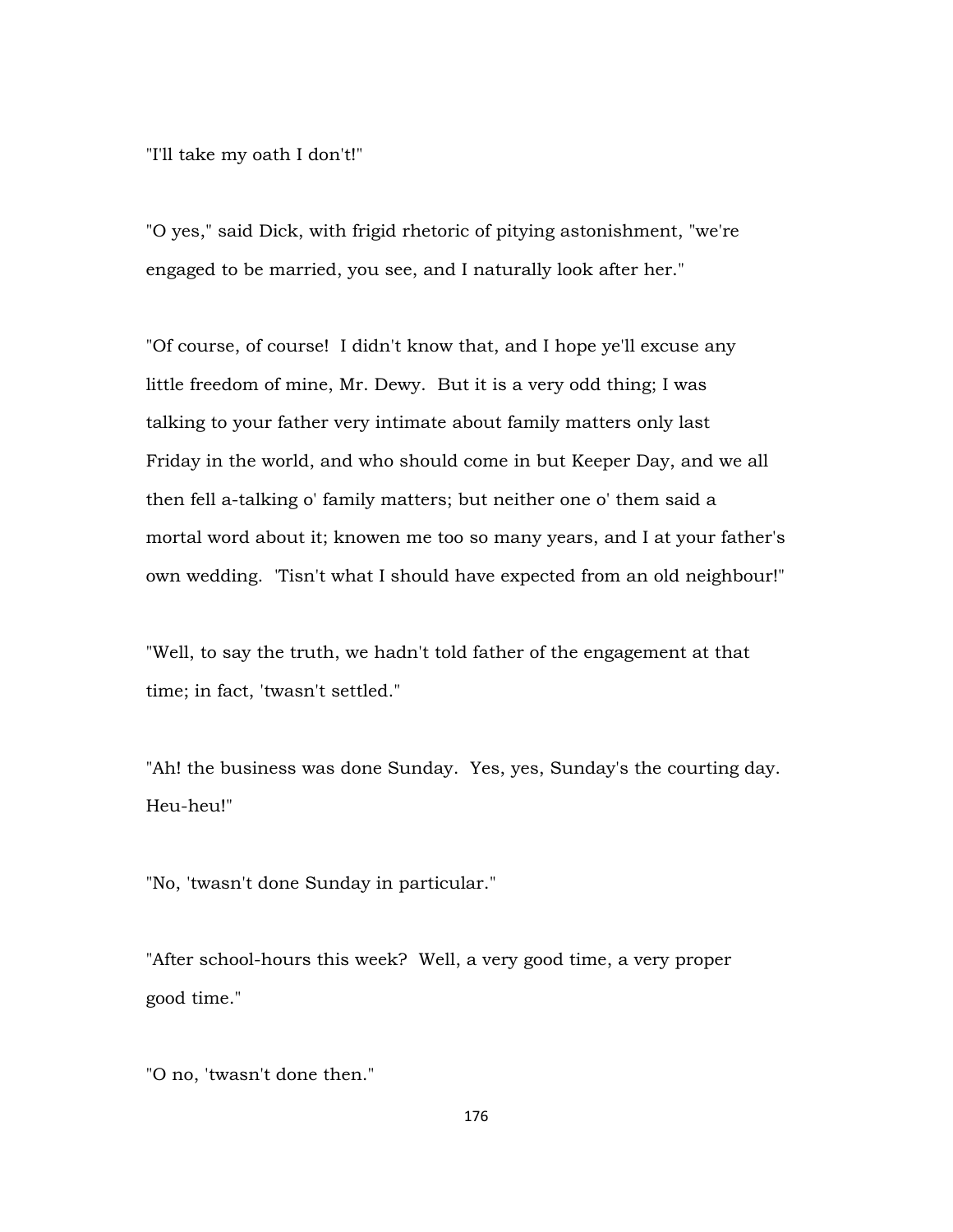"Coming along the road to-day then, I suppose?"

"Not at all; I wouldn't think of getting engaged in a dog-cart."

"Dammy--might as well have said at once, the when be blowed! Anyhow, 'tis a fine day, and I hope next time you'll come as one."

Fancy was duly brought out and assisted into the vehicle, and the newly affianced youth and maiden passed up the steep hill to the Ridgeway, and vanished in the direction of Mellstock.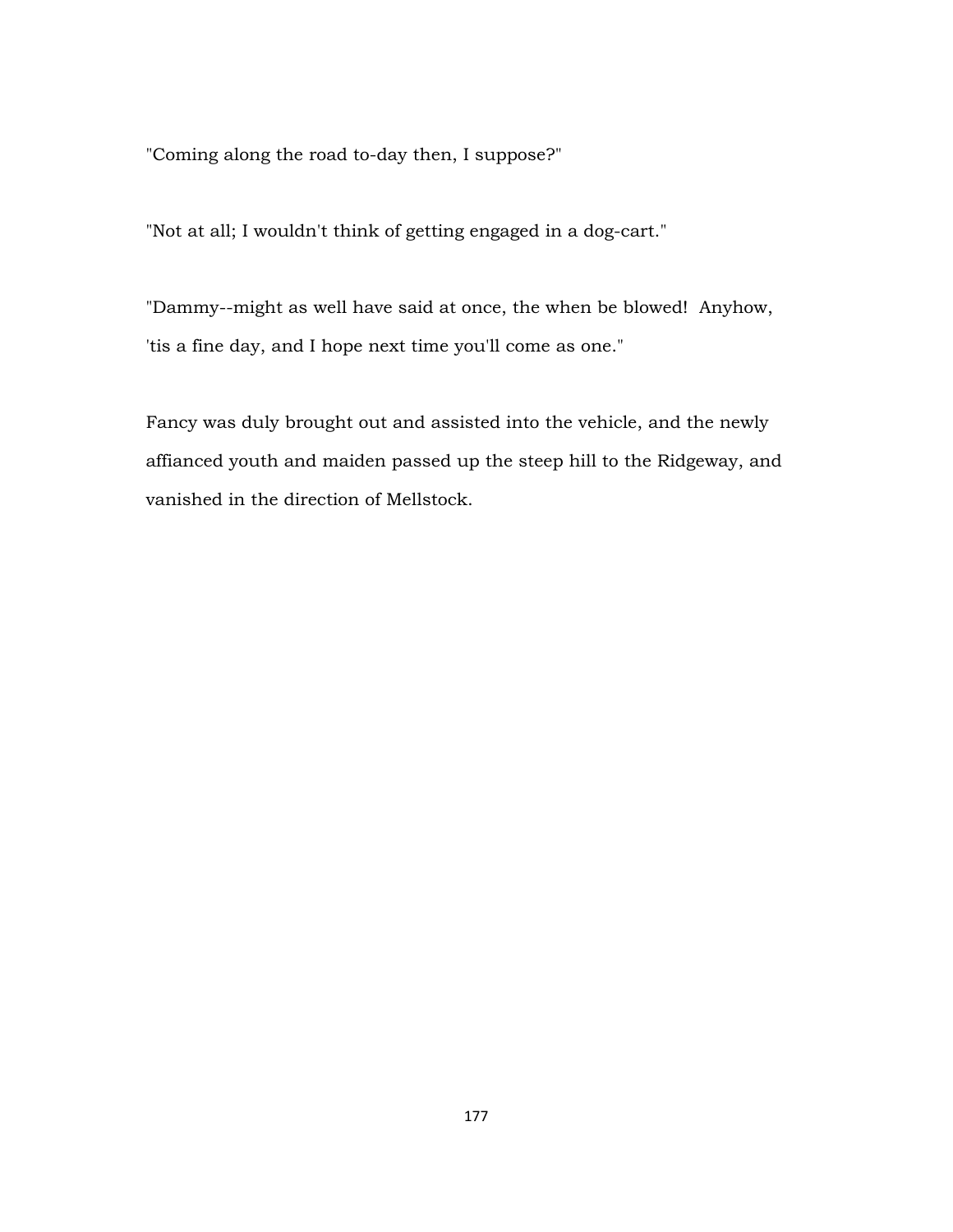## CHAPTER III: A CONFESSION

It was a morning of the latter summer-time; a morning of lingering dews, when the grass is never dry in the shade. Fuchsias and dahlias were laden till eleven o'clock with small drops and dashes of water, changing the colour of their sparkle at every movement of the air; and elsewhere hanging on twigs like small silver fruit. The threads of garden spiders appeared thick and polished. In the dry and sunny places, dozens of longlegged crane-flies whizzed off the grass at every step the passer took.

Fancy Day and her friend Susan Dewy the tranter's daughter, were in such a spot as this, pulling down a bough laden with early apples. Three months had elapsed since Dick and Fancy had journeyed together from Budmouth, and the course of their love had run on vigorously during the whole time. There had been just enough difficulty attending its development, and just enough finesse required in keeping it private, to lend the passion an ever-increasing freshness on Fancy's part, whilst, whether from these accessories or not, Dick's heart had been at all times as fond as could be desired. But there was a cloud on Fancy's horizon now.

"She is so well off--better than any of us," Susan Dewy was saying. "Her father farms five hundred acres, and she might marry a doctor or curate or anything of that kind if she contrived a little."

178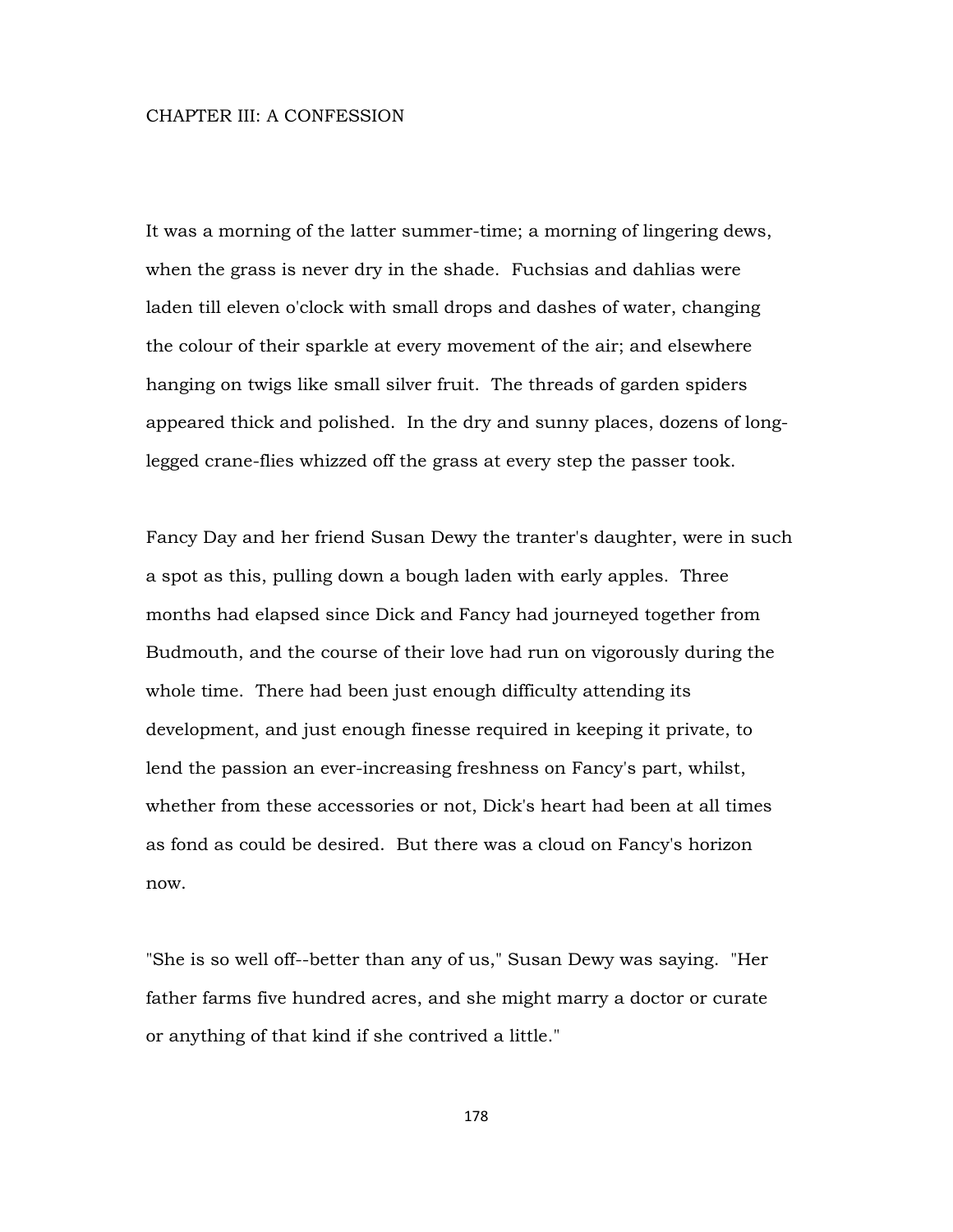"I don't think Dick ought to have gone to that gipsy-party at all when he knew I couldn't go," replied Fancy uneasily.

"He didn't know that you would not be there till it was too late to refuse the invitation," said Susan.

"And what was she like? Tell me."

"Well, she was rather pretty, I must own."

"Tell straight on about her, can't you! Come, do, Susan. How many times did you say he danced with her?"

"Once."

"Twice, I think you said?"

"Indeed I'm sure I didn't."

"Well, and he wanted to again, I expect."

"No; I don't think he did. She wanted to dance with him again bad enough, I know. Everybody does with Dick, because he's so handsome and such a clever courter."

"O, I wish!--How did you say she wore her hair?"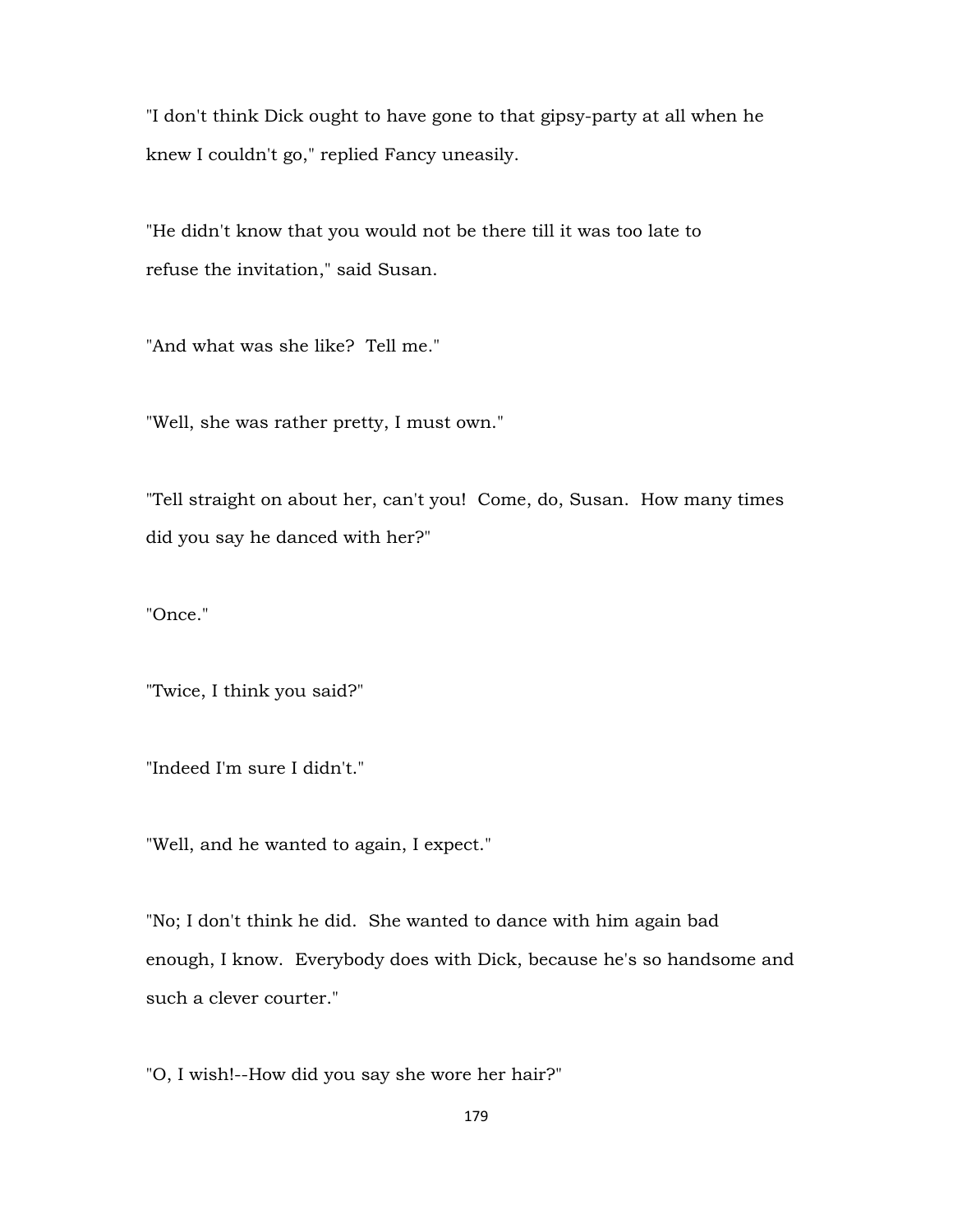"In long curls,--and her hair is light, and it curls without being put in paper: that's how it is she's so attractive."

"She's trying to get him away! yes, yes, she is! And through keeping this miserable school I mustn't wear my hair in curls! But I will; I don't care if I leave the school and go home, I will wear my curls! Look, Susan, do! is her hair as soft and long as this?" Fancy pulled from its coil under her hat a twine of her own hair, and stretched it down her shoulder to show its length, looking at Susan to catch her opinion from her eyes.

"It is about the same length as that, I think," said Miss Dewy.

Fancy paused hopelessly. "I wish mine was lighter, like hers!" she continued mournfully. "But hers isn't so soft, is it? Tell me, now."

"I don't know."

Fancy abstractedly extended her vision to survey a yellow butterfly and a red-and-black butterfly that were flitting along in company, and then became aware that Dick was advancing up the garden.

"Susan, here's Dick coming; I suppose that's because we've been talking about him."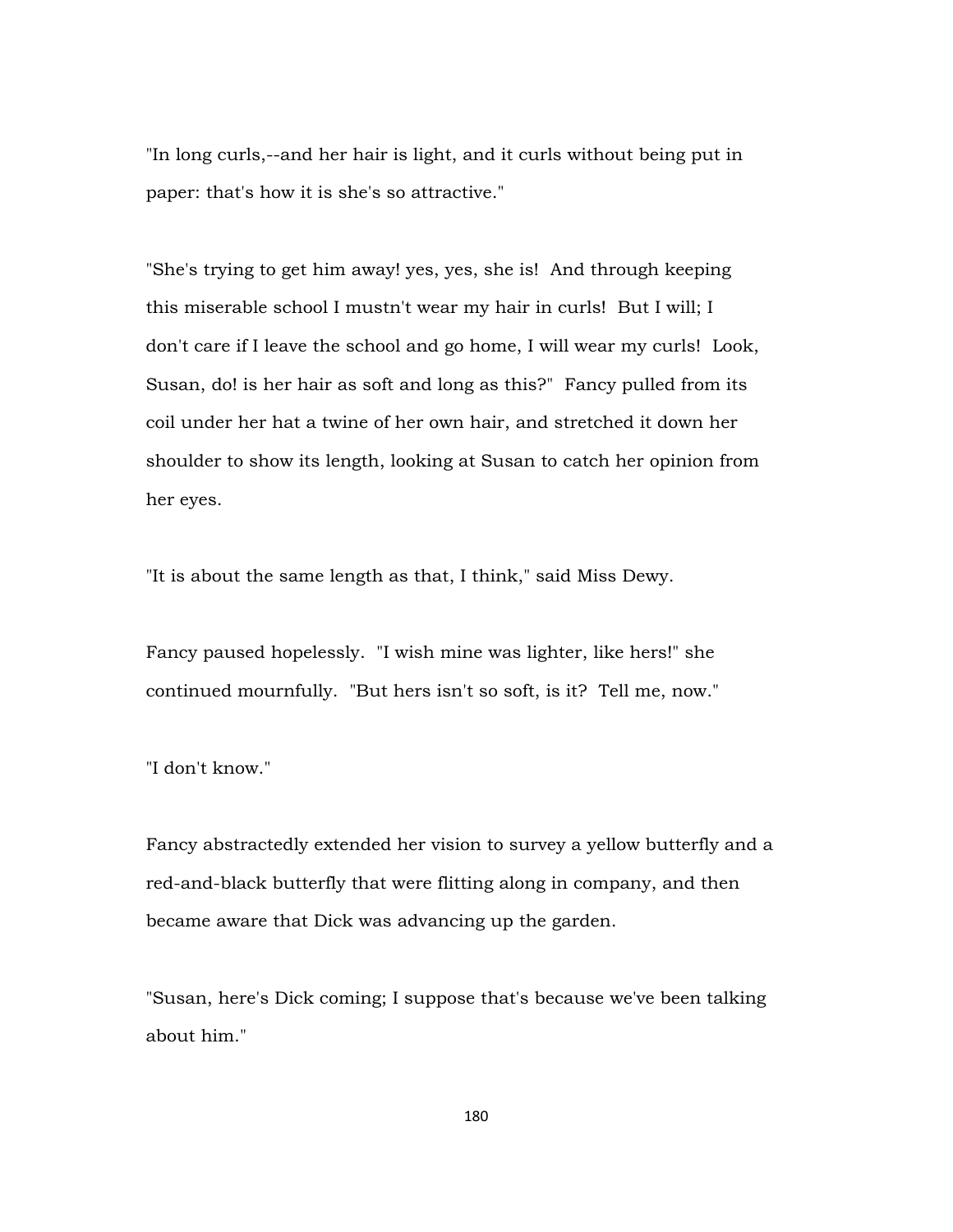"Well, then, I shall go indoors now--you won't want me;" and Susan turned practically and walked off.

Enter the single-minded Dick, whose only fault at the gipsying, or picnic, had been that of loving Fancy too exclusively, and depriving himself of the innocent pleasure the gathering might have afforded him, by sighing regretfully at her absence,--who had danced with the rival in sheer despair of ever being able to get through that stale, flat, and unprofitable afternoon in any other way; but this she would not believe.

Fancy had settled her plan of emotion. To reproach Dick? O no, no. "I am in great trouble," said she, taking what was intended to be a hopelessly melancholy survey of a few small apples lying under the tree; yet a critical ear might have noticed in her voice a tentative tone as to the effect of the words upon Dick when she uttered them.

"What are you in trouble about? Tell me of it," said Dick earnestly. "Darling, I will share it with 'ee and help 'ee."

"No, no: you can't! Nobody can!"

"Why not? You don't deserve it, whatever it is. Tell me, dear."

"O, it isn't what you think! It is dreadful: my own sin!"

"Sin, Fancy! as if you could sin! I know it can't be."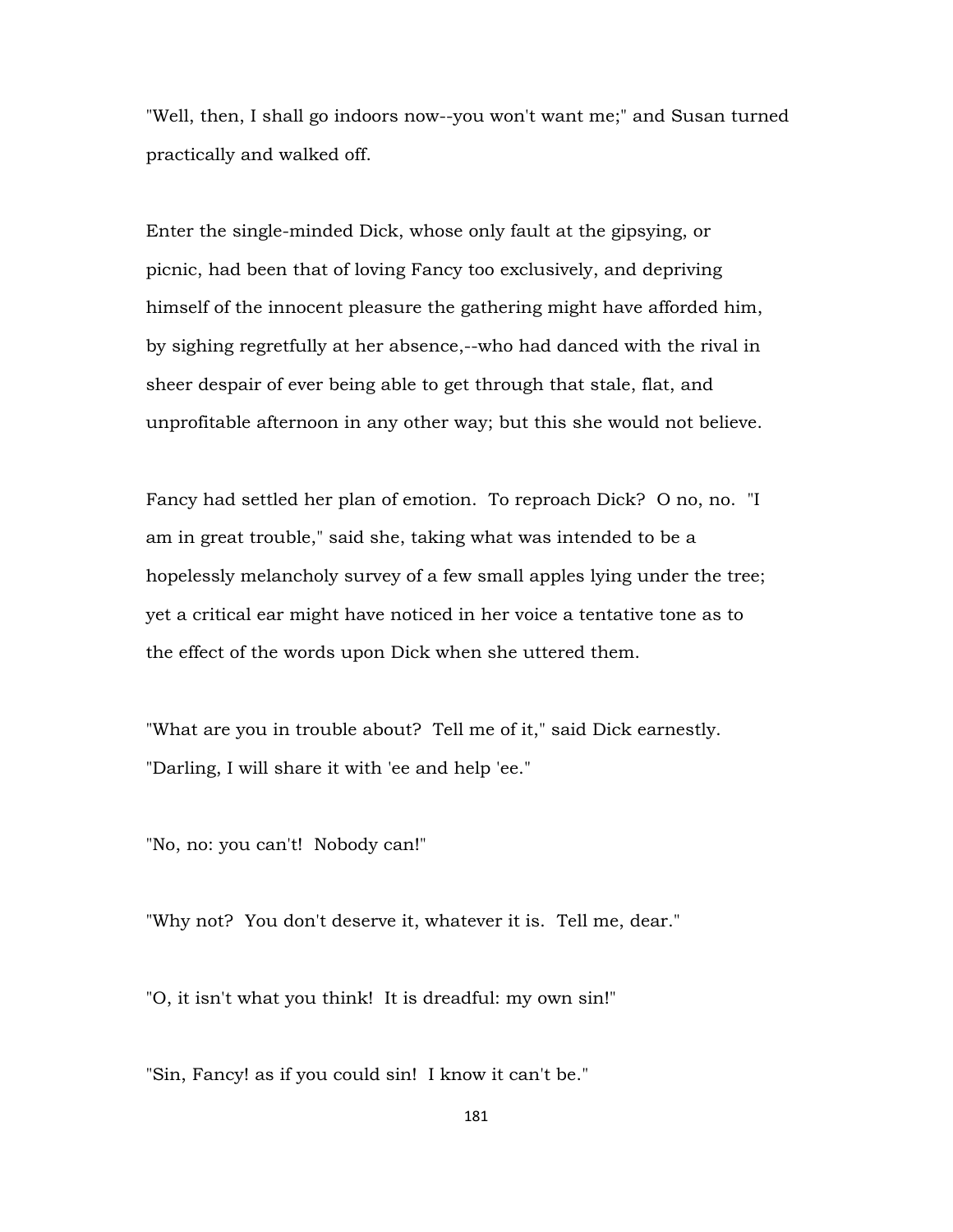"'Tis, 'tis!" said the young lady, in a pretty little frenzy of sorrow. "I have done wrong, and I don't like to tell it! Nobody will forgive me, nobody! and you above all will not! . . . I have allowed myself to--to--fl--"

"What,--not flirt!" he said, controlling his emotion as it were by a sudden pressure inward from his surface. "And you said only the day before yesterday that you hadn't flirted in your life!"

"Yes, I did; and that was a wicked story! I have let another love me, and--"

"Good G--! Well, I'll forgive you,--yes, if you couldn't help it,--yes, I will!" said the now dismal Dick. "Did you encourage him?"

"O,--I don't know,--yes--no. O, I think so!"

"Who was it?" A pause. "Tell me!"

"Mr. Shiner."

After a silence that was only disturbed by the fall of an apple, a longchecked sigh from Dick, and a sob from Fancy, he said with real austerity--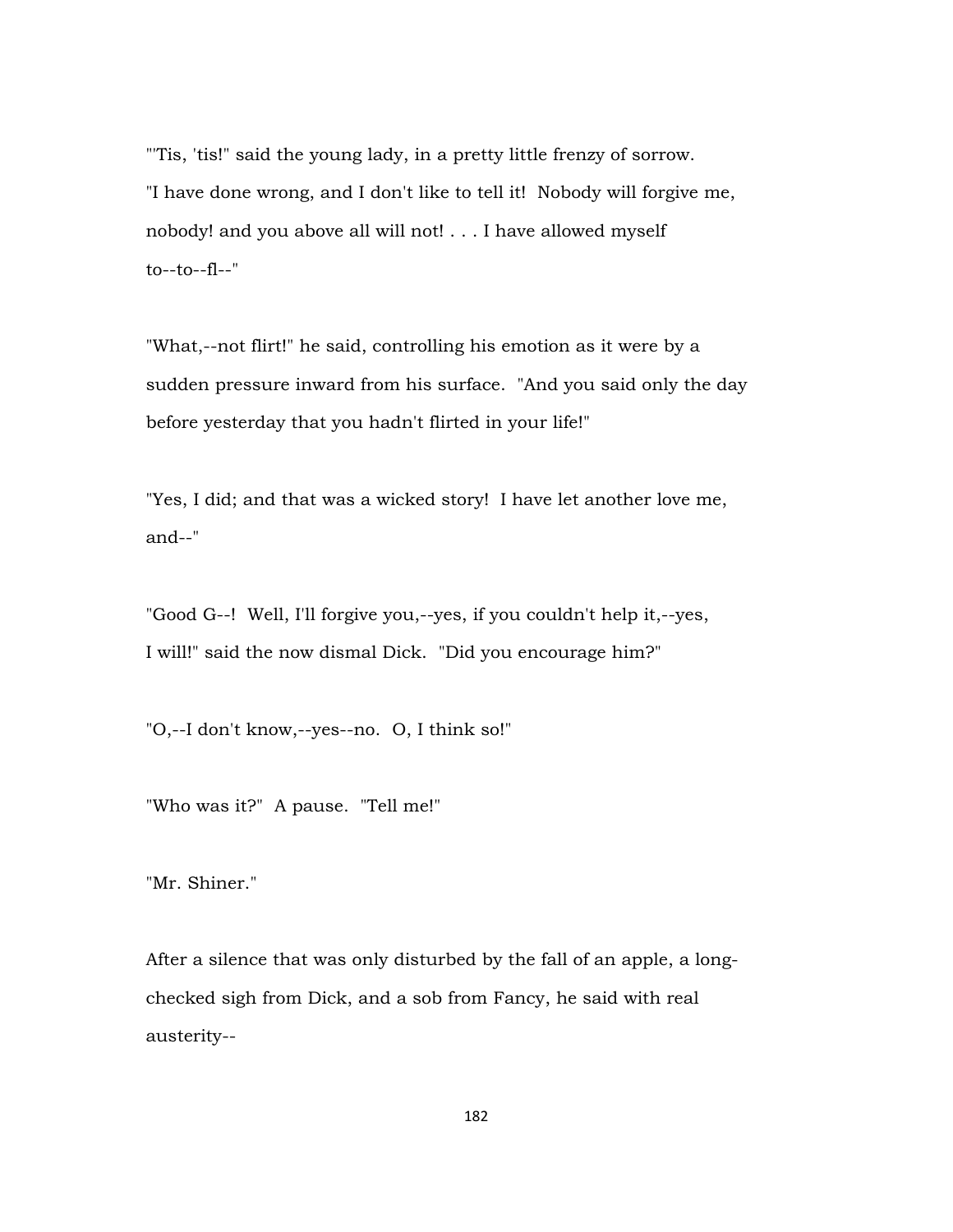"Tell it all;--every word!"

"He looked at me, and I looked at him, and he said, 'Will you let me show you how to catch bullfinches down here by the stream?' And I--wanted to know very much--I did so long to have a bullfinch! I couldn't help that and I said, 'Yes!' and then he said, 'Come here.' And I went with him down to the lovely river, and then he said to me, 'Look and see how I do it, and then you'll know: I put this birdlime round this twig, and then I go here,' he said, 'and hide away under a bush; and presently clever Mister Bird comes and perches upon the twig, and flaps his wings, and you've got him before you can say Jack'--something; O, O, O, I forget what!"

"Jack Sprat," mournfully suggested Dick through the cloud of his misery.

"No, not Jack Sprat," she sobbed.

"Then 'twas Jack Robinson!" he said, with the emphasis of a man who had resolved to discover every iota of the truth, or die.

"Yes, that was it! And then I put my hand upon the rail of the bridge to get across, and--That's all."

"Well, that isn't much, either," said Dick critically, and more cheerfully. "Not that I see what business Shiner has to take upon himself to teach you anything. But it seems--it do seem there must have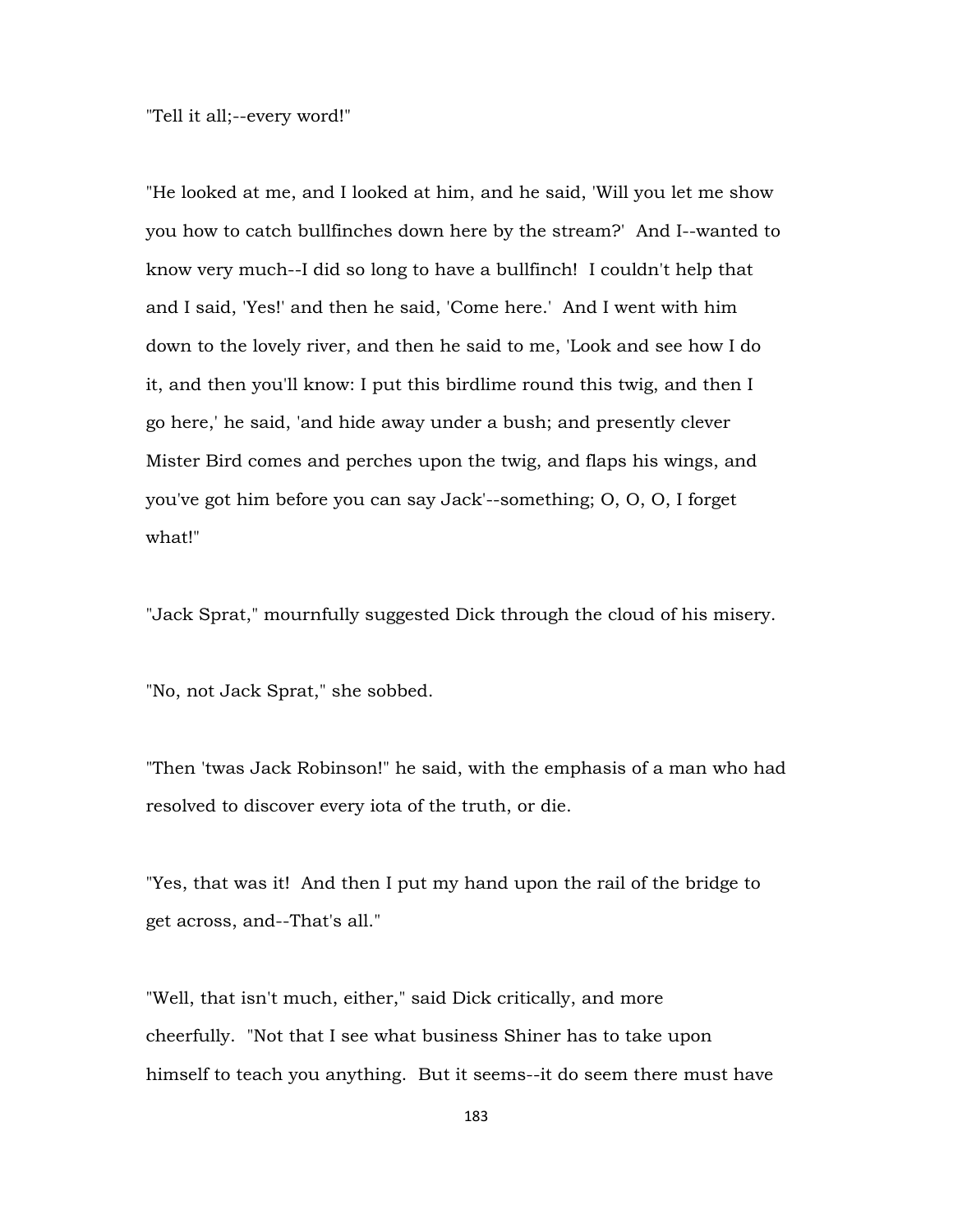been more than that to set you up in such a dreadful taking?"

He looked into Fancy's eyes. Misery of miseries!--guilt was written there still.

"Now, Fancy, you've not told me all!" said Dick, rather sternly for a quiet young man.

"O, don't speak so cruelly! I am afraid to tell now! If you hadn't been harsh, I was going on to tell all; now I can't!"

"Come, dear Fancy, tell: come. I'll forgive; I must,--by heaven and earth, I must, whether I will or no; I love you so!"

"Well, when I put my hand on the bridge, he touched it--"

"A scamp!" said Dick, grinding an imaginary human frame to powder.

"And then he looked at me, and at last he said, 'Are you in love with Dick Dewy?' And I said, 'Perhaps I am!' and then he said, 'I wish you weren't then, for I want to marry you, with all my soul.'"

"There's a villain now! Want to marry you!" And Dick quivered with the bitterness of satirical laughter. Then suddenly remembering that he might be reckoning without his host: "Unless, to be sure, you are willing to have him,--perhaps you are," he said, with the wretched indifference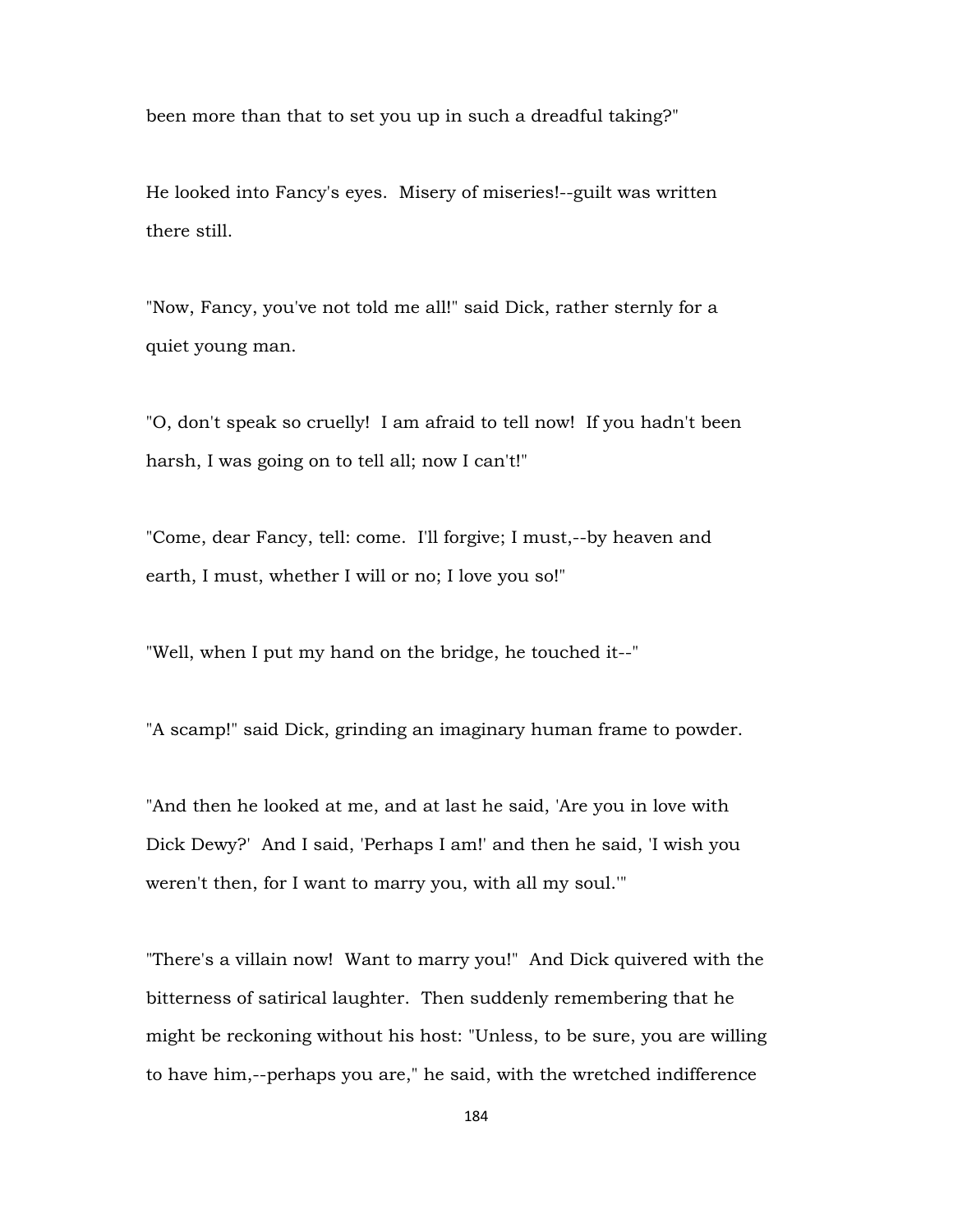of a castaway.

"No, indeed I am not!" she said, her sobs just beginning to take a favourable turn towards cure.

"Well, then," said Dick, coming a little to his senses, "you've been stretching it very much in giving such a dreadful beginning to such a mere nothing. And I know what you've done it for,--just because of that gipsy-party!" He turned away from her and took five paces decisively, as if he were tired of an ungrateful country, including herself. "You did it to make me jealous, and I won't stand it!" He flung the words to her over his shoulder and then stalked on, apparently very anxious to walk to the remotest of the Colonies that very minute.

"O, O, O, Dick--Dick!" she cried, trotting after him like a pet lamb, and really seriously alarmed at last, "you'll kill me! My impulses are bad--miserably wicked,--and I can't help it; forgive me, Dick! And I love you always; and those times when you look silly and don't seem quite good enough for me,--just the same, I do, Dick! And there is something more serious, though not concerning that walk with him."

"Well, what is it?" said Dick, altering his mind about walking to the Colonies; in fact, passing to the other extreme, and standing so rooted to the road that he was apparently not even going home.

"Why this," she said, drying the beginning of a new flood of tears she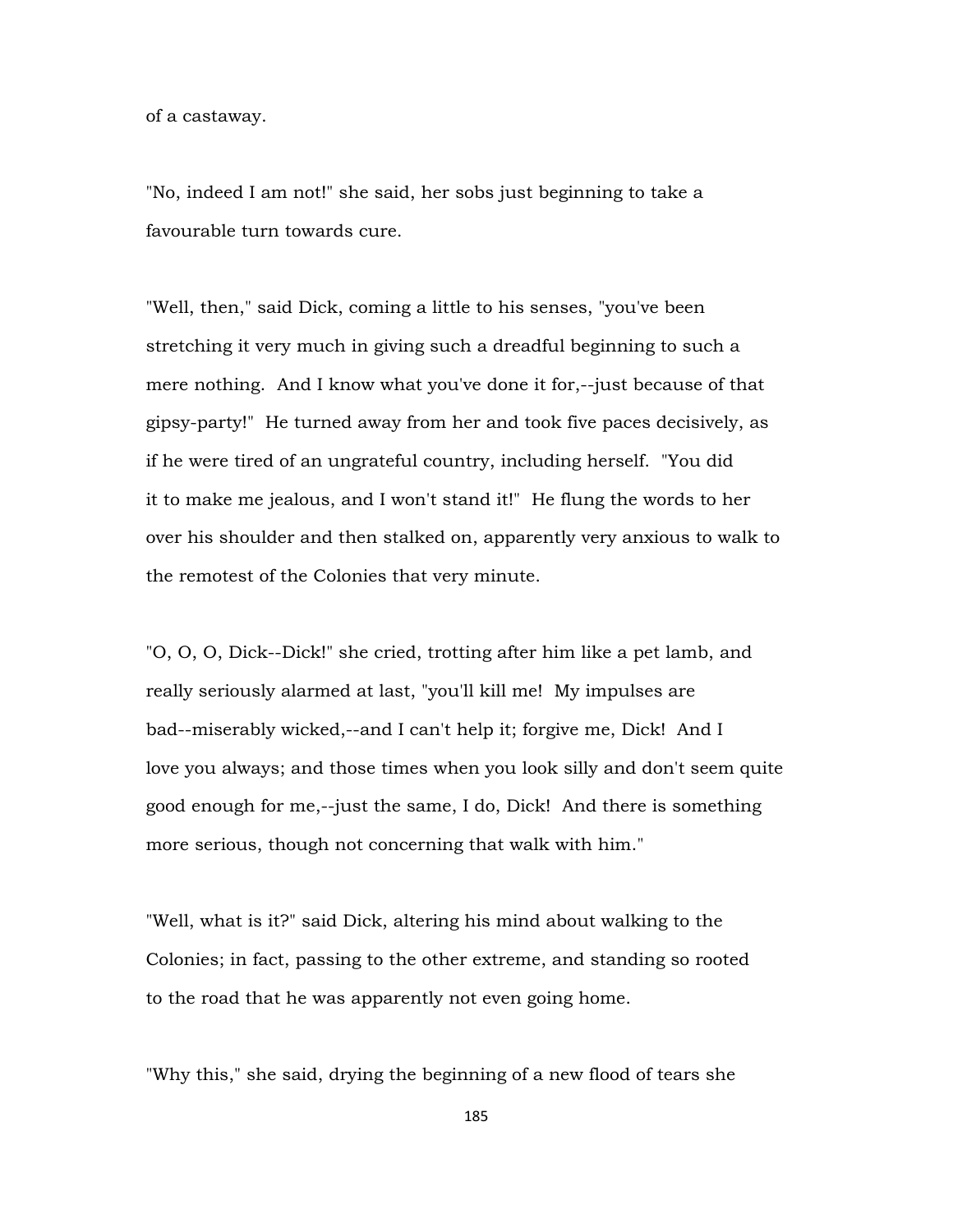had been going to shed, "this is the serious part. Father has told Mr. Shiner that he would like him for a son-in-law, if he could get me;--that he has his right hearty consent to come courting me!"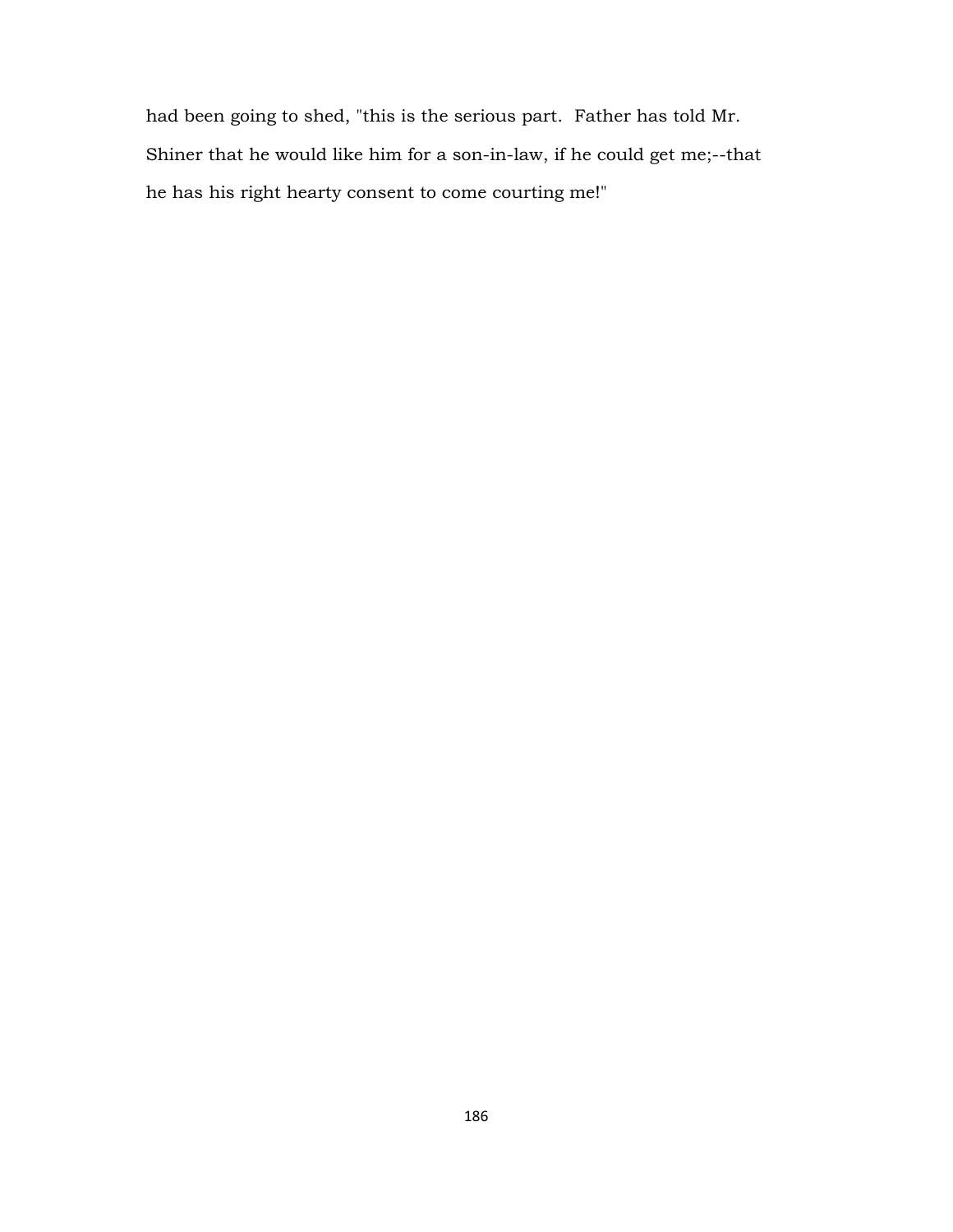## CHAPTER IV: AN ARRANGEMENT

"That is serious," said Dick, more intellectually than he had spoken for a long time.

The truth was that Geoffrey knew nothing about his daughter's continued walks and meetings with Dick. When a hint that there were symptoms of an attachment between them had first reached Geoffrey's ears, he stated so emphatically that he must think the matter over before any such thing could be allowed that, rather unwisely on Dick's part, whatever it might have been on the lady's, the lovers were careful to be seen together no more in public; and Geoffrey, forgetting the report, did not think over the matter at all. So Mr. Shiner resumed his old position in Geoffrey's brain by mere flux of time. Even Shiner began to believe that Dick existed for Fancy no more,--though that remarkably easy-going man had taken no active steps on his own account as yet.

"And father has not only told Mr. Shiner that," continued Fancy, "but he has written me a letter, to say he should wish me to encourage Mr. Shiner, if 'twas convenient!"

"I must start off and see your father at once!" said Dick, taking two or three vehement steps to the south, recollecting that Mr. Day lived to the north, and coming back again.

187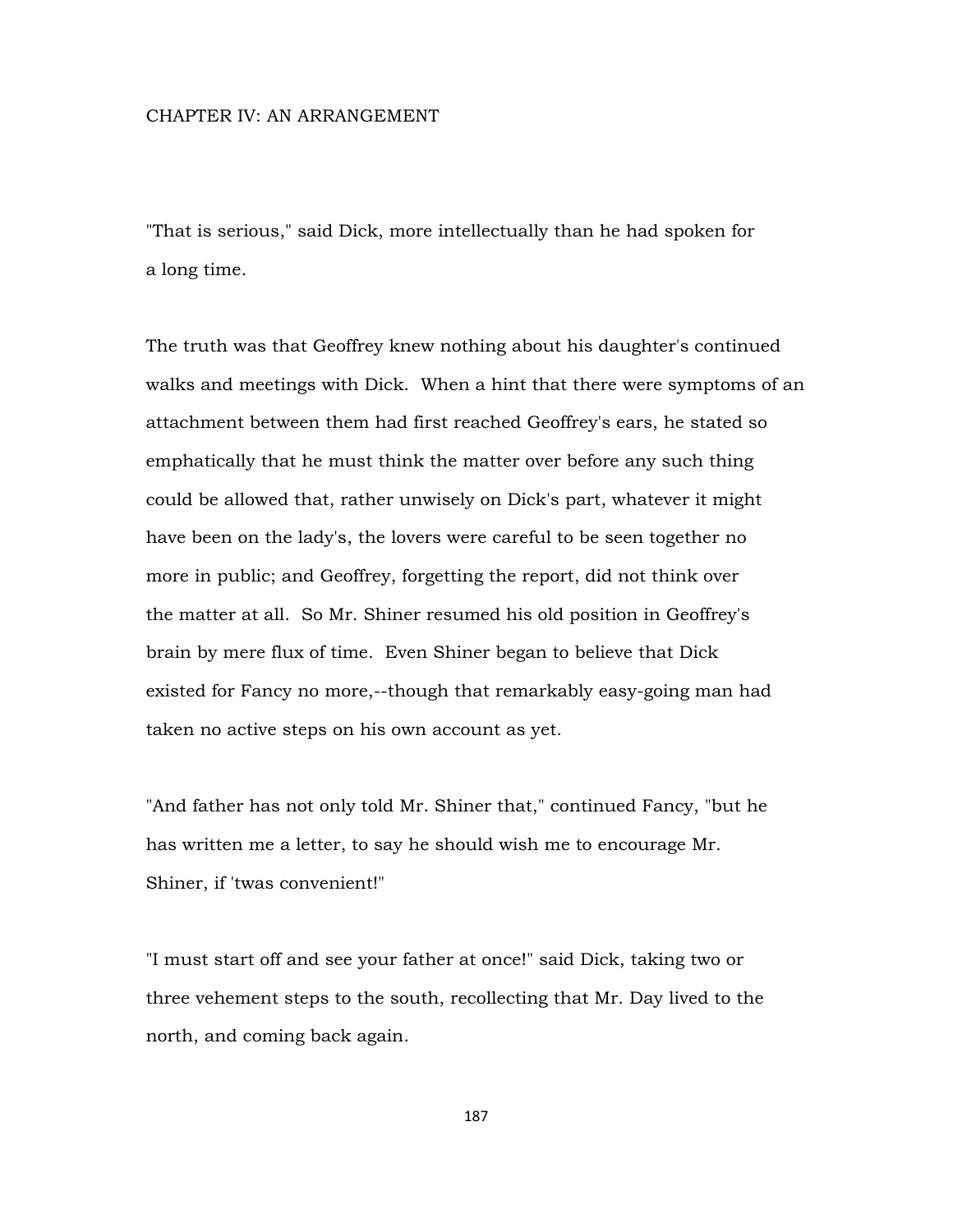"I think we had better see him together. Not tell him what you come for, or anything of the kind, until he likes you, and so win his brain through his heart, which is always the way to manage people. I mean in this way: I am going home on Saturday week to help them in the honey-taking. You might come there to me, have something to eat and drink, and let him guess what your coming signifies, without saying it in so many words."

"We'll do it, dearest. But I shall ask him for you, flat and plain; not wait for his guessing." And the lover then stepped close to her, and attempted to give her one little kiss on the cheek, his lips alighting, however, on an outlying tract of her back hair by reason of an impulse that had caused her to turn her head with a jerk. "Yes, and I'll put on my second-best suit and a clean shirt and collar, and black my boots as if 'twas a Sunday. 'Twill have a good appearance, you see, and that's a great deal to start with."

"You won't wear that old waistcoat, will you, Dick?"

"Bless you, no! Why I--"

"I didn't mean to be personal, dear Dick," she said, fearing she had hurt his feelings. "'Tis a very nice waistcoat, but what I meant was, that though it is an excellent waistcoat for a settled-down man, it is not quite one for" (she waited, and a blush expanded over her face, and then she went on again)--"for going courting in."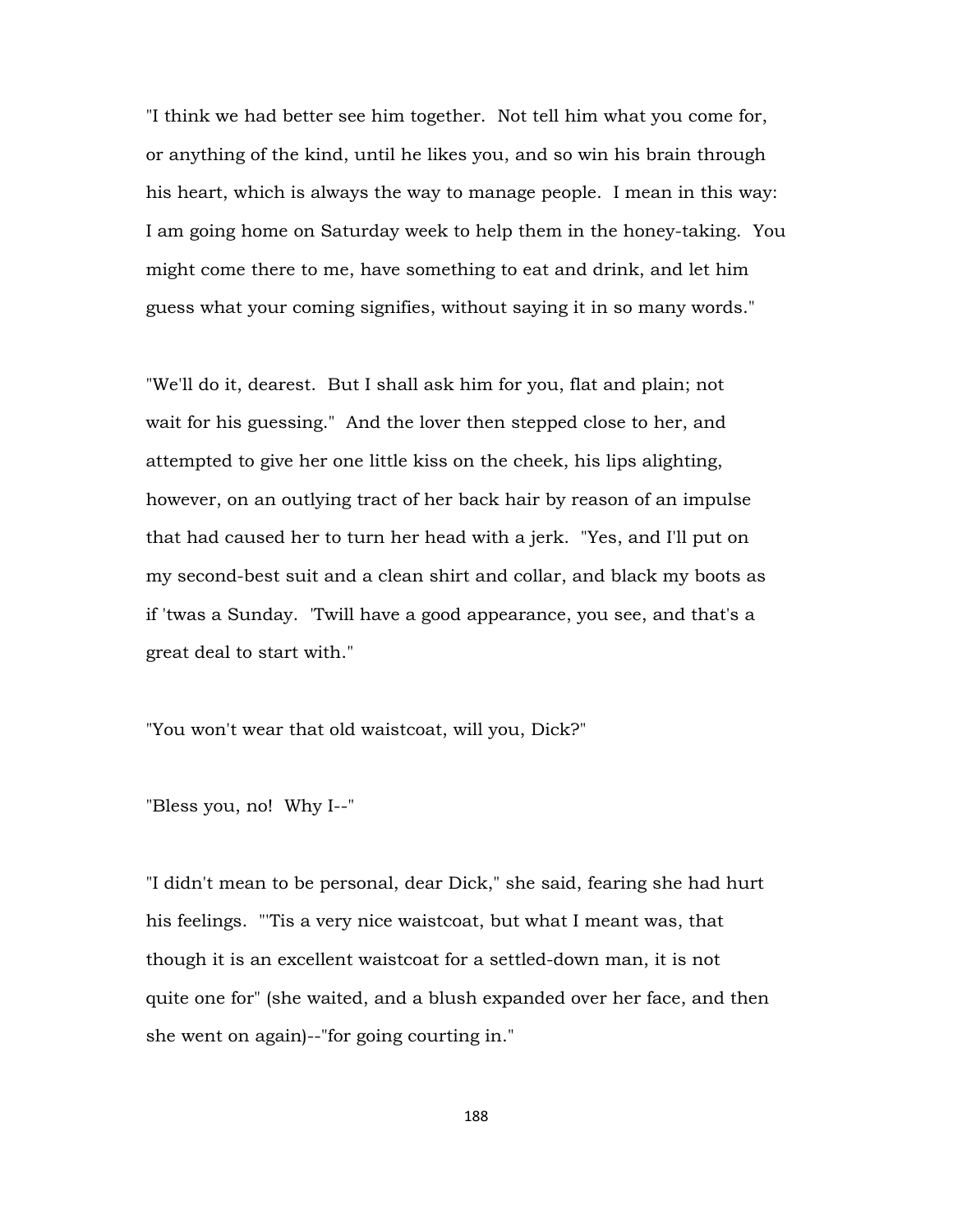"No, I'll wear my best winter one, with the leather lining, that mother made. It is a beautiful, handsome waistcoat inside, yes, as ever anybody saw. In fact, only the other day, I unbuttoned it to show a chap that very lining, and he said it was the strongest, handsomest lining you could wish to see on the king's waistcoat himself."

"I don't quite know what to wear," she said, as if her habitual indifference alone to dress had kept back so important a subject till now.

"Why, that blue frock you wore last week."

"Doesn't set well round the neck. I couldn't wear that."

"But I shan't care."

"No, you won't mind."

"Well, then it's all right. Because you only care how you look to me, do you, dear? I only dress for you, that's certain."

"Yes, but you see I couldn't appear in it again very well."

"Any strange gentleman you mid meet in your journey might notice the set of it, I suppose. Fancy, men in love don't think so much about how they look to other women." It is difficult to say whether a tone of playful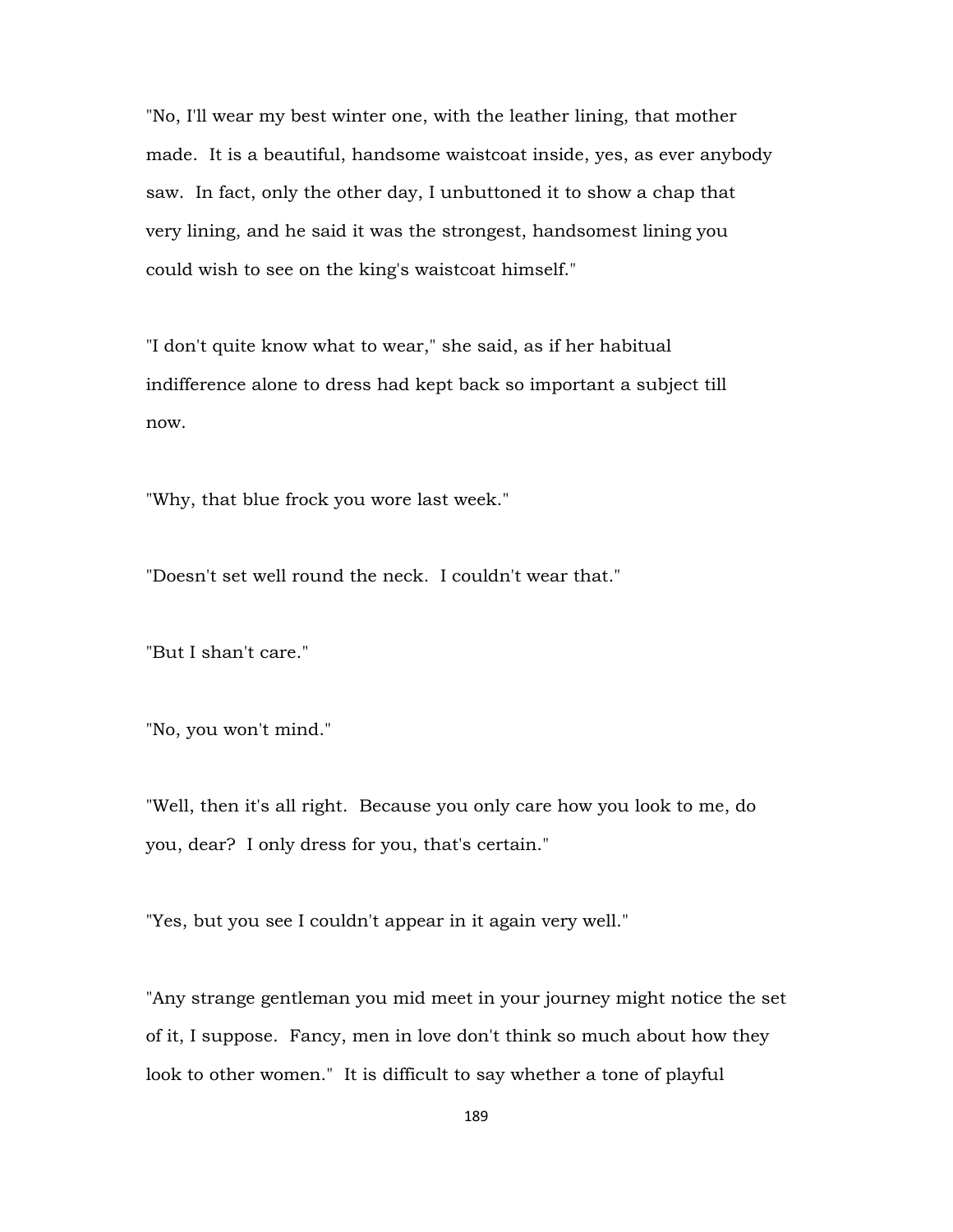banter or of gentle reproach prevailed in the speech.

"Well then, Dick," she said, with good-humoured frankness, "I'll own it. I shouldn't like a stranger to see me dressed badly, even though I am in love. 'Tis our nature, I suppose."

"You perfect woman!"

"Yes; if you lay the stress on 'woman,'" she murmured, looking at a group of hollyhocks in flower, round which a crowd of butterflies had gathered like female idlers round a bonnet-shop.

"But about the dress. Why not wear the one you wore at our party?"

"That sets well, but a girl of the name of Bet Tallor, who lives near our house, has had one made almost like it (only in pattern, though of miserably cheap stuff), and I couldn't wear it on that account. Dear me, I am afraid I can't go now."

"O yes, you must; I know you will!" said Dick, with dismay. "Why not wear what you've got on?"

"What! this old one! After all, I think that by wearing my gray one Saturday, I can make the blue one do for Sunday. Yes, I will. A hat or a bonnet, which shall it be? Which do I look best in?"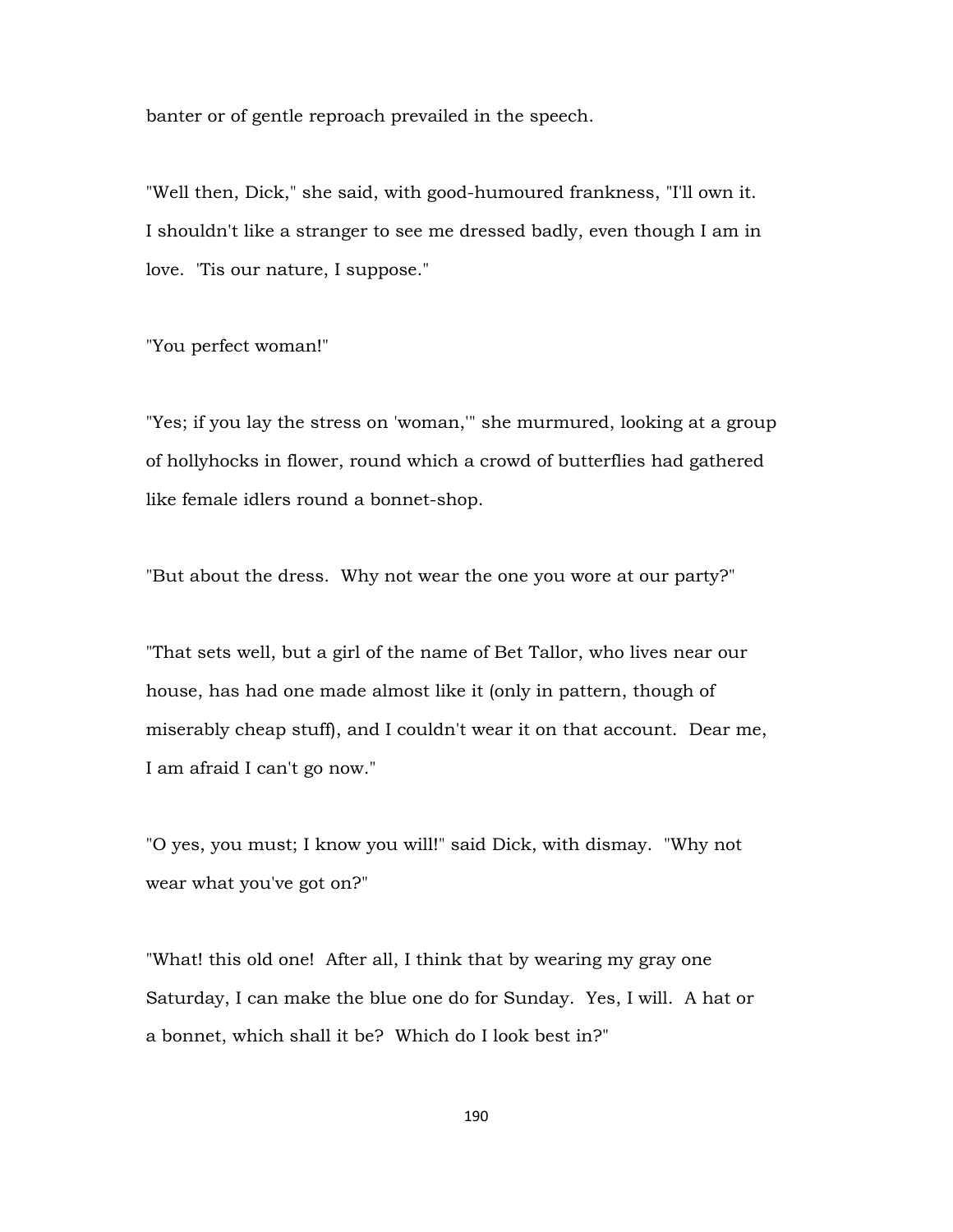"Well, I think the bonnet is nicest, more quiet and matronly."

"What's the objection to the hat? Does it make me look old?"

"O no; the hat is well enough; but it makes you look rather too--you won't mind me saying it, dear?"

"Not at all, for I shall wear the bonnet."

"--Rather too coquettish and flirty for an engaged young woman."

She reflected a minute. "Yes; yes. Still, after all, the hat would do best; hats are best, you see. Yes, I must wear the hat, dear Dicky, because I ought to wear a hat, you know."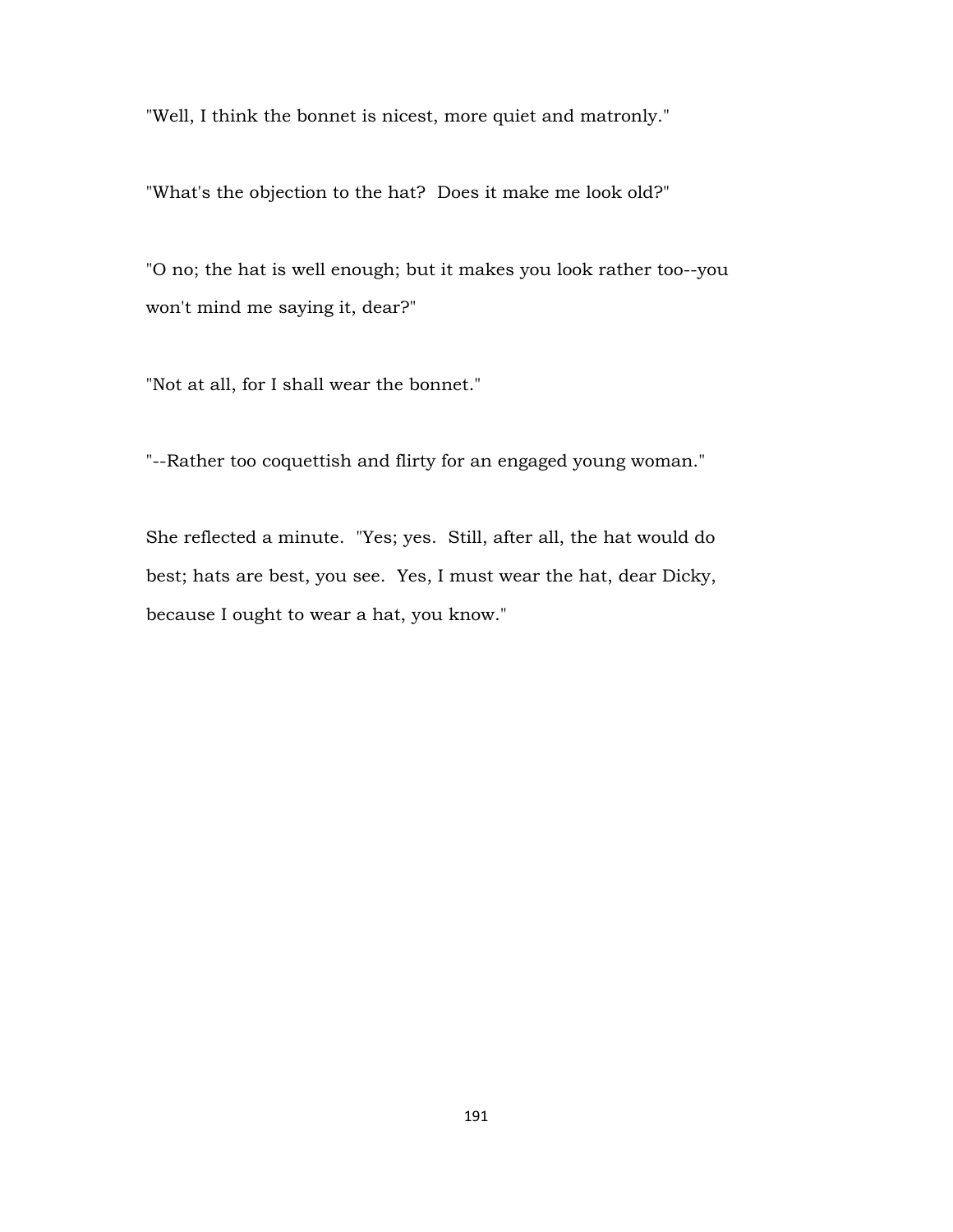## PART THE FOURTH--AUTUMN

## CHAPTER I: GOING NUTTING

Dick, dressed in his 'second-best' suit, burst into Fancy's sitting-room with a glow of pleasure on his face.

It was two o'clock on Friday, the day before her contemplated visit to her father, and for some reason connected with cleaning the school the children had been given this Friday afternoon for pastime, in addition to the usual Saturday.

"Fancy! it happens just right that it is a leisure half day with you. Smart is lame in his near-foot-afore, and so, as I can't do anything, I've made a holiday afternoon of it, and am come for you to go nutting with me!"

She was sitting by the parlour window, with a blue frock lying across her lap and scissors in her hand.

"Go nutting! Yes. But I'm afraid I can't go for an hour or so."

"Why not? 'Tis the only spare afternoon we may both have together for weeks."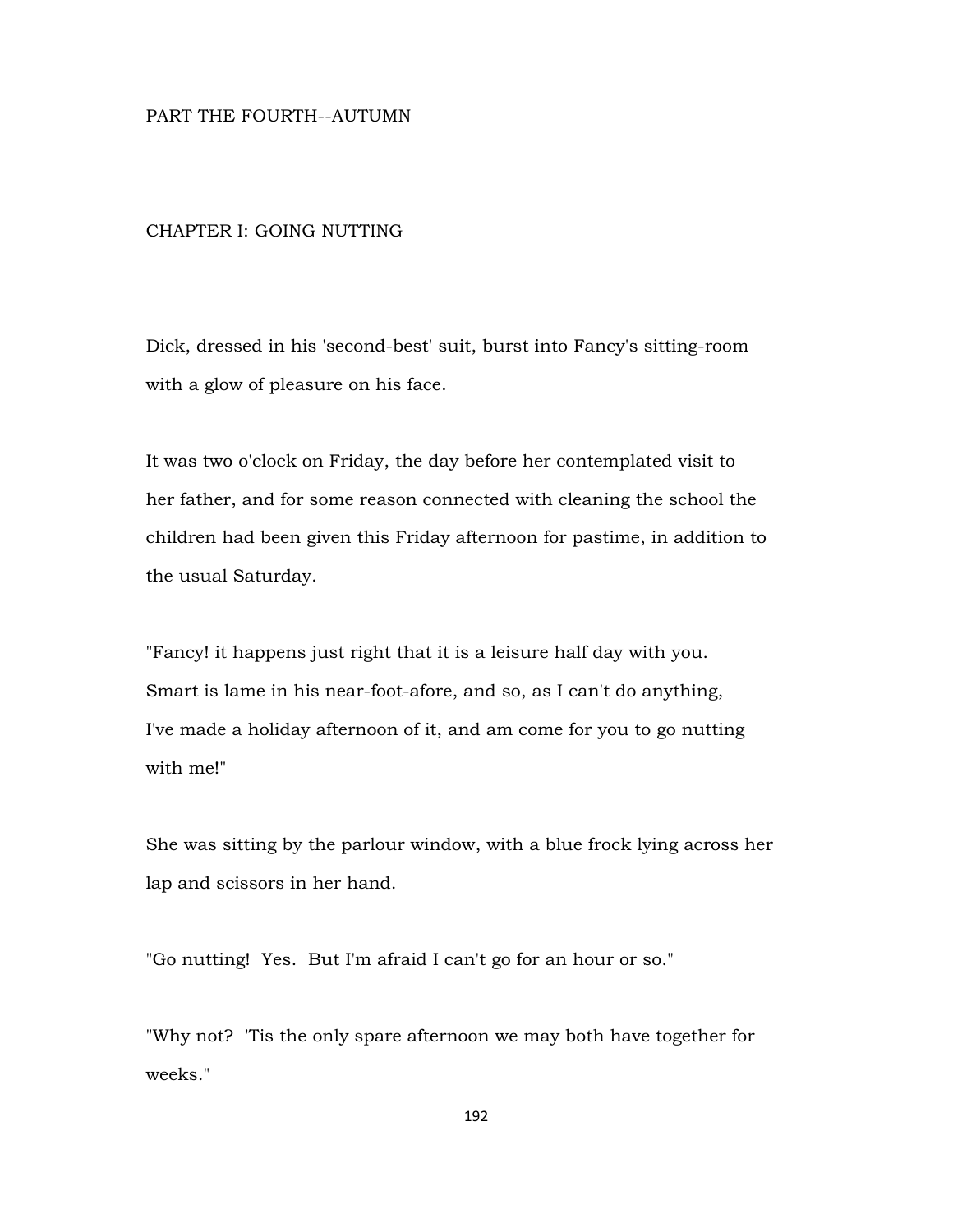"This dress of mine, that I am going to wear on Sunday at Yalbury;--I find it fits so badly that I must alter it a little, after all. I told the dressmaker to make it by a pattern I gave her at the time; instead of that, she did it her own way, and made me look a perfect fright."

"How long will you be?" he inquired, looking rather disappointed.

"Not long. Do wait and talk to me; come, do, dear."

Dick sat down. The talking progressed very favourably, amid the snipping and sewing, till about half-past two, at which time his conversation began to be varied by a slight tapping upon his toe with a walking-stick he had cut from the hedge as he came along. Fancy talked and answered him, but sometimes the answers were so negligently given, that it was evident her thoughts lay for the greater part in her lap with the blue dress.

The clock struck three. Dick arose from his seat, walked round the room with his hands behind him, examined all the furniture, then sounded a few notes on the harmonium, then looked inside all the books he could find, then smoothed Fancy's head with his hand. Still the snipping and sewing went on.

The clock struck four. Dick fidgeted about, yawned privately; counted the knots in the table, yawned publicly; counted the flies on the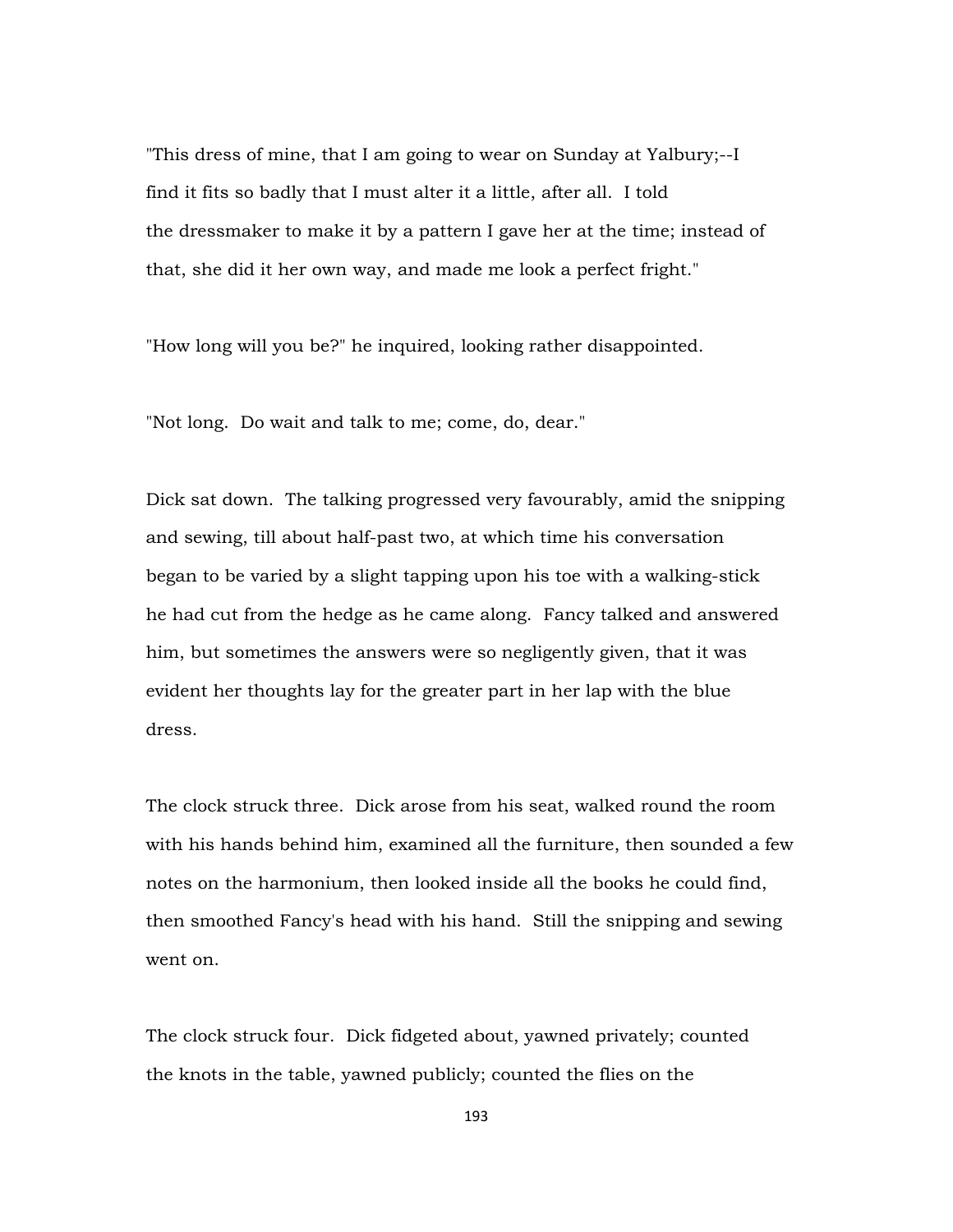ceiling, yawned horribly; went into the kitchen and scullery, and so thoroughly studied the principle upon which the pump was constructed that he could have delivered a lecture on the subject. Stepping back to Fancy, and finding still that she had not done, he went into her garden and looked at her cabbages and potatoes, and reminded himself that they seemed to him to wear a decidedly feminine aspect; then pulled up several weeds, and came in again. The clock struck five, and still the snipping and sewing went on.

Dick attempted to kill a fly, peeled all the rind off his walking-stick, then threw the stick into the scullery because it was spoilt, produced hideous discords from the harmonium, and accidentally overturned a vase of flowers, the water from which ran in a rill across the table and dribbled to the floor, where it formed a lake, the shape of which, after the lapse of a few minutes, he began to modify considerably with his foot, till it was like a map of England and Wales.

"Well, Dick, you needn't have made quite such a mess."

"Well, I needn't, I suppose." He walked up to the blue dress, and looked at it with a rigid gaze. Then an idea seemed to cross his brain.

"Fancy."

"Yes."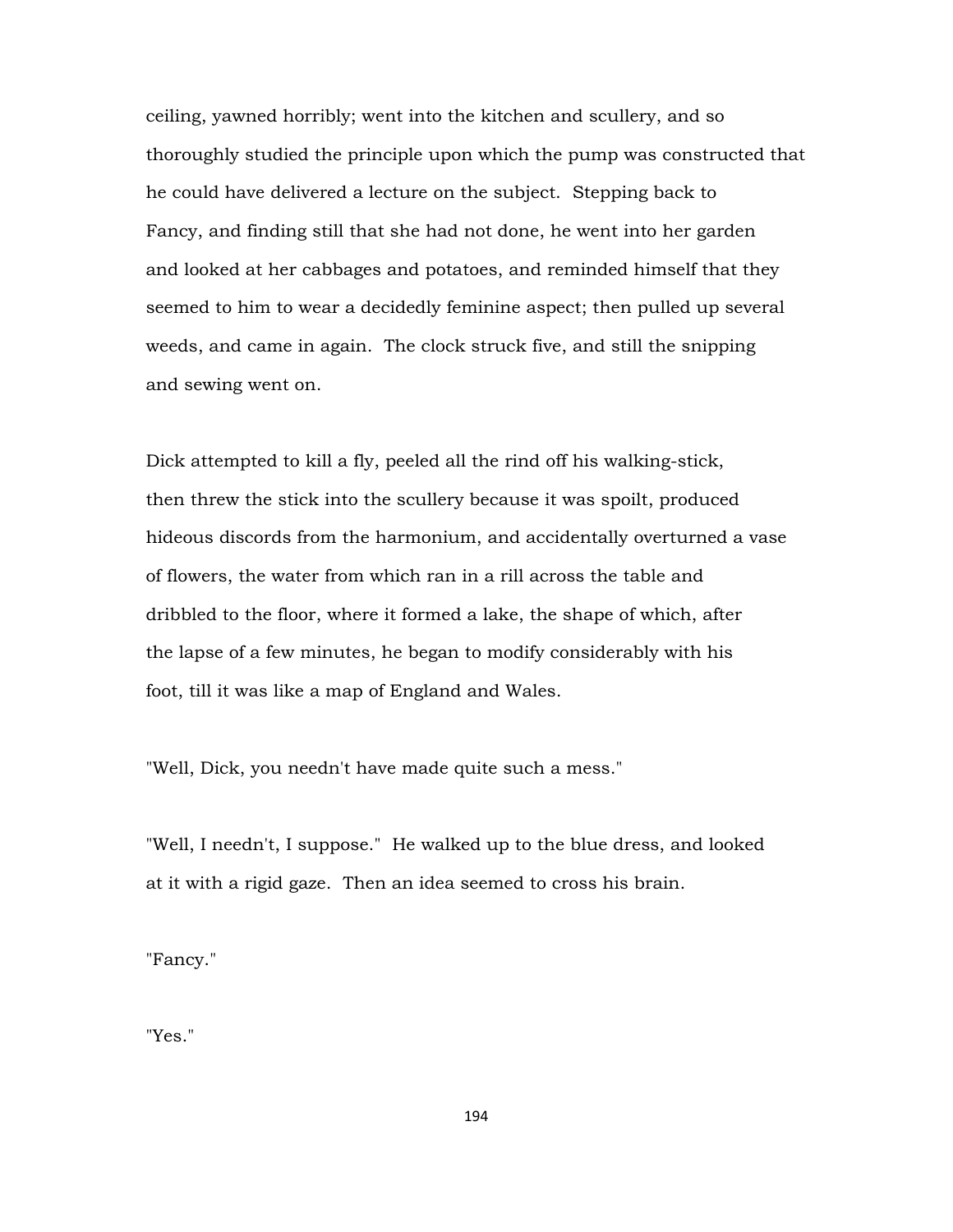"I thought you said you were going to wear your gray gown all day to-morrow on your trip to Yalbury, and in the evening too, when I shall be with you, and ask your father for you?"

"So I am."

"And the blue one only on Sunday?"

"And the blue one Sunday."

"Well, dear, I sha'n't be at Yalbury Sunday to see it."

"No, but I shall walk to Longpuddle church in the afternoon with father, and such lots of people will be looking at me there, you know; and it did set so badly round the neck."

"I never noticed it, and 'tis like nobody else would."

"They might."

"Then why not wear the gray one on Sunday as well? 'Tis as pretty as the blue one."

"I might make the gray one do, certainly. But it isn't so good; it didn't cost half so much as this one, and besides, it would be the same I wore Saturday."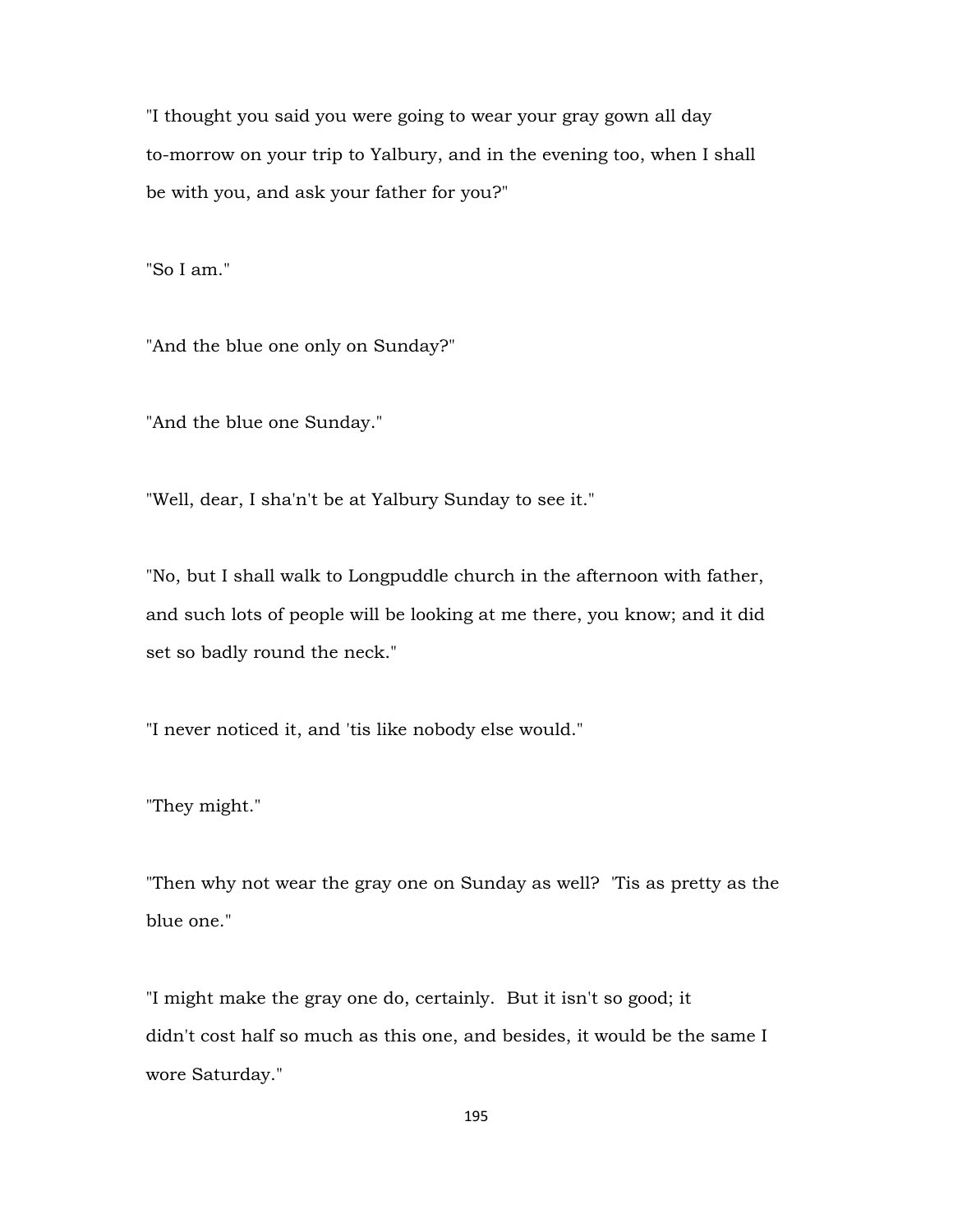"Then wear the striped one, dear."

"I might."

"Or the dark one."

"Yes, I might; but I want to wear a fresh one they haven't seen."

"I see, I see," said Dick, in a voice in which the tones of love were decidedly inconvenienced by a considerable emphasis, his thoughts meanwhile running as follows: "I, the man she loves best in the world, as she says, am to understand that my poor half-holiday is to be lost, because she wants to wear on Sunday a gown there is not the slightest necessity for wearing, simply, in fact, to appear more striking than usual in the eyes of Longpuddle young men; and I not there, either."

"Then there are three dresses good enough for my eyes, but neither is good enough for the youths of Longpuddle," he said.

"No, not that exactly, Dick. Still, you see, I do want--to look pretty to them--there, that's honest! But I sha'n't be much longer."

"How much?"

"A quarter of an hour."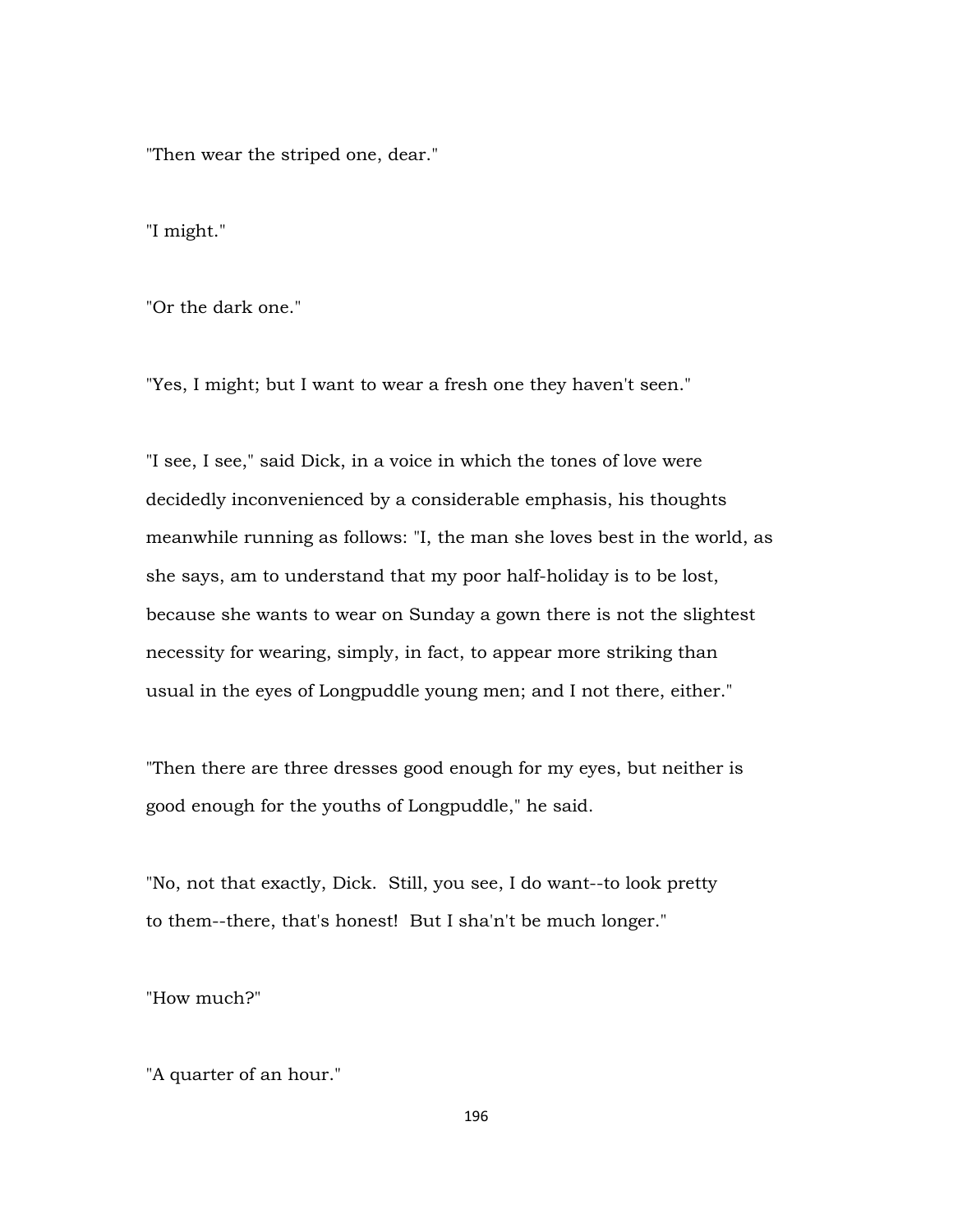"Very well; I'll come in in a quarter of an hour."

"Why go away?"

"I mid as well."

He went out, walked down the road, and sat upon a gate. Here he meditated and meditated, and the more he meditated the more decidedly did he begin to fume, and the more positive was he that his time had been scandalously trifled with by Miss Fancy Day--that, so far from being the simple girl who had never had a sweetheart before, as she had solemnly assured him time after time, she was, if not a flirt, a woman who had had no end of admirers; a girl most certainly too anxious about her frocks; a girl, whose feelings, though warm, were not deep; a girl who cared a great deal too much how she appeared in the eyes of other men. "What she loves best in the world," he thought, with an incipient spice of his father's grimness, "is her hair and complexion. What she loves next best, her gowns and hats; what she loves next best, myself, perhaps!"

Suffering great anguish at this disloyalty in himself and harshness to his darling, yet disposed to persevere in it, a horribly cruel thought crossed his mind. He would not call for her, as he had promised, at the end of a quarter of an hour! Yes, it would be a punishment she well deserved. Although the best part of the afternoon had been wasted he would go nutting as he had intended, and go by himself.

197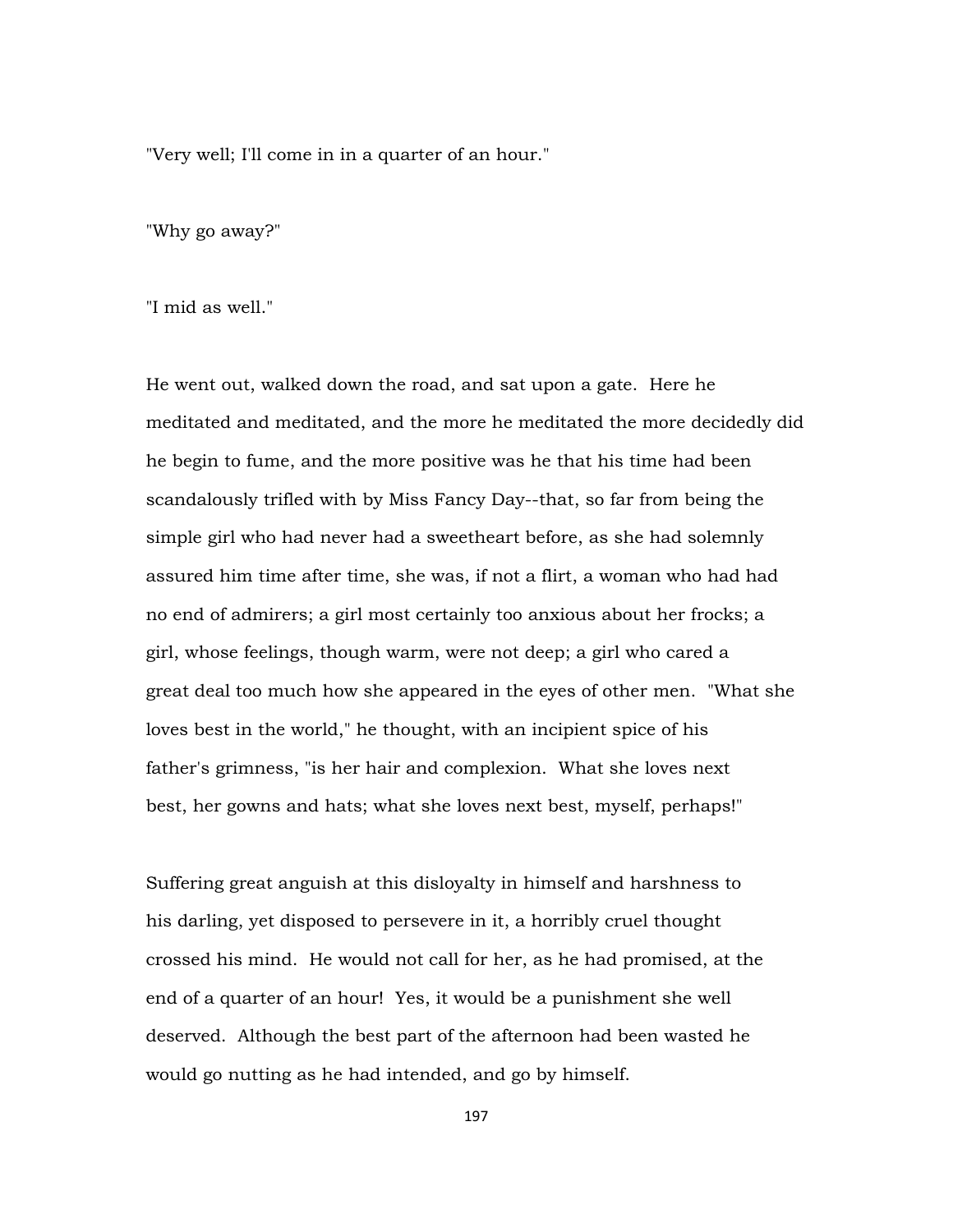He leaped over the gate, and pushed up the lane for nearly two miles, till a winding path called Snail-Creep sloped up a hill and entered a hazel copse by a hole like a rabbit's burrow. In he plunged, vanished among the bushes, and in a short time there was no sign of his existence upon earth, save an occasional rustling of boughs and snapping of twigs in divers points of Grey's Wood.

Never man nutted as Dick nutted that afternoon. He worked like a galley slave. Half-hour after half-hour passed away, and still he gathered without ceasing. At last, when the sun had set, and bunches of nuts could not be distinguished from the leaves which nourished them, he shouldered his bag, containing quite two pecks of the finest produce of the wood, about as much use to him as two pecks of stones from the road, strolled down the woodland track, crossed the highway and entered the homeward lane, whistling as he went.

Probably, Miss Fancy Day never before or after stood so low in Mr. Dewy's opinion as on that afternoon. In fact, it is just possible that a few more blue dresses on the Longpuddle young men's account would have clarified Dick's brain entirely, and made him once more a free man.

But Venus had planned other developments, at any rate for the present. Cuckoo-Lane, the way he pursued, passed over a ridge which rose keenly against the sky about fifty yards in his van. Here, upon the bright after-glow about the horizon, was now visible an irregular shape, which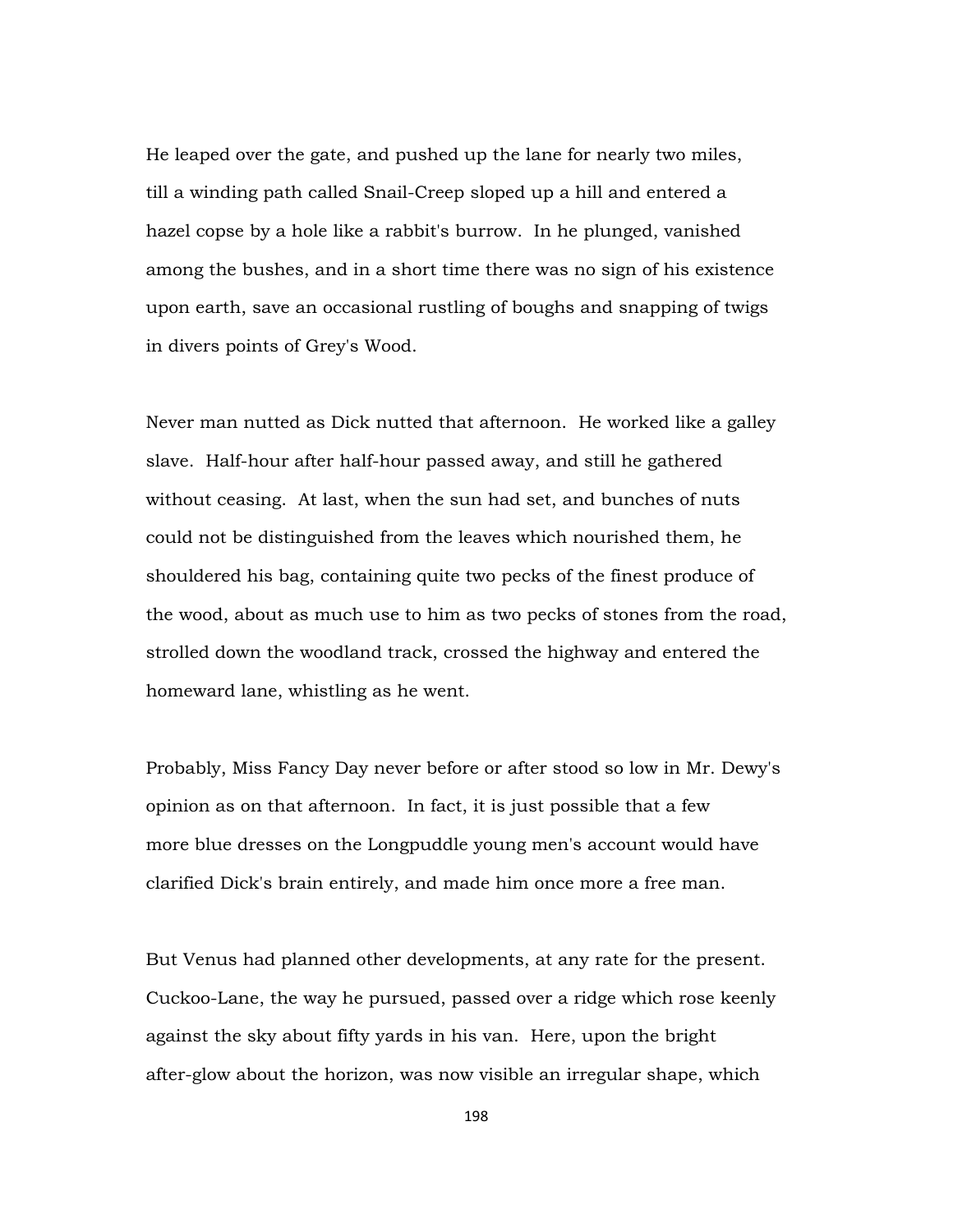at first he conceived to be a bough standing a little beyond the line of its neighbours. Then it seemed to move, and, as he advanced still further, there was no doubt that it was a living being sitting in the bank, head bowed on hand. The grassy margin entirely prevented his footsteps from being heard, and it was not till he was close that the figure recognized him. Up it sprang, and he was face to face with Fancy.

"Dick, Dick! O, is it you, Dick!"

"Yes, Fancy," said Dick, in a rather repentant tone, and lowering his nuts.

She ran up to him, flung her parasol on the grass, put her little head against his breast, and then there began a narrative, disjointed by such a hysterical weeping as was never surpassed for intensity in the whole history of love.

"O Dick," she sobbed out, "where have you been away from me? O, I have suffered agony, and thought you would never come any more! 'Tis cruel, Dick; no 'tisn't, it is justice! I've been walking miles and miles up and down Grey's Wood, trying to find you, till I was wearied and worn out, and I could walk no further, and had come back this far! O Dick, directly you were gone, I thought I had offended you and I put down the dress; 'tisn't finished now, and I never will finish, it, and I'll wear an old one Sunday! Yes, Dick, I will, because I don't care what I wear when you are not by my side--ha, you think I do, but I don't!--and I ran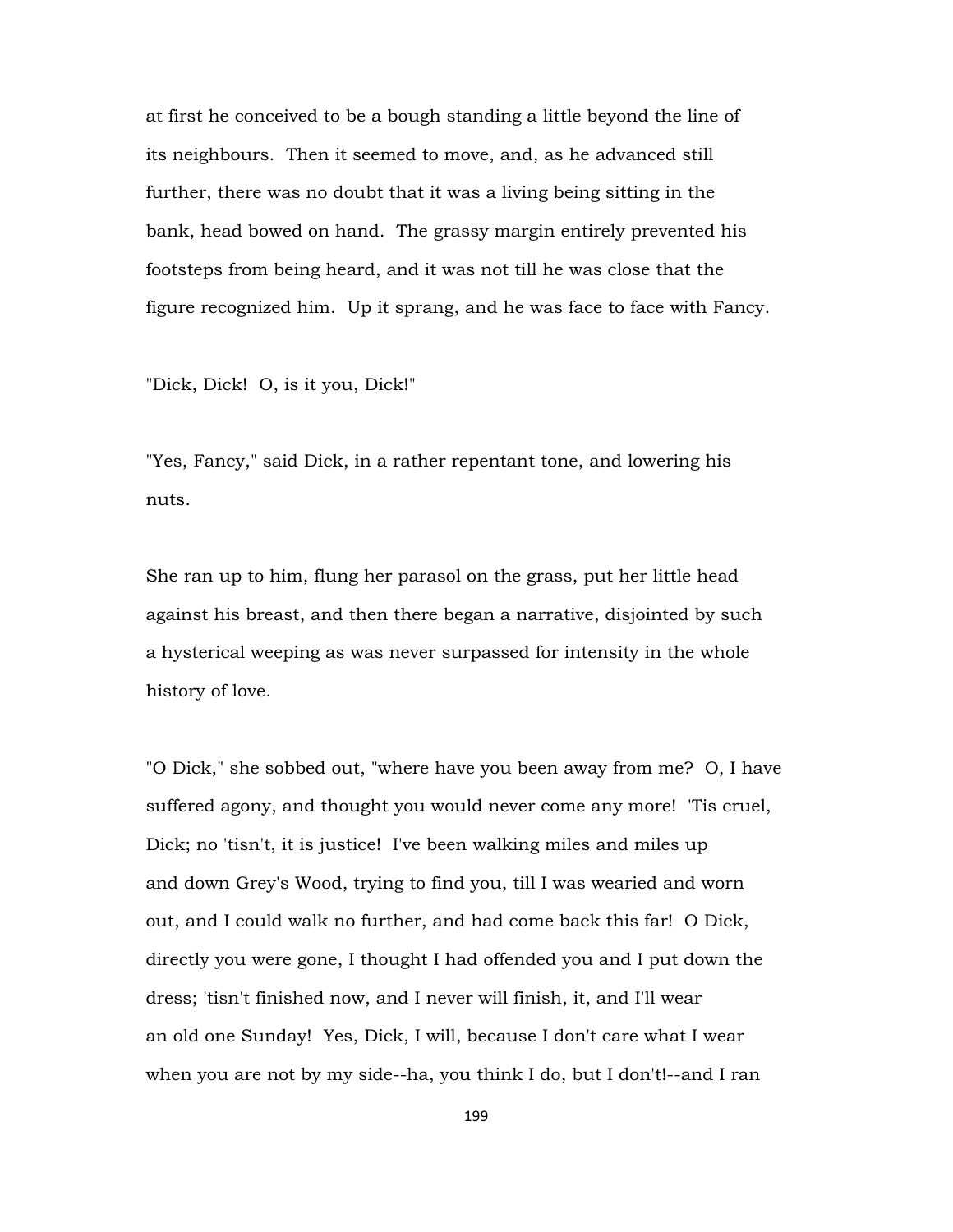after you, and I saw you go up Snail-Creep and not look back once, and then you plunged in, and I after you; but I was too far behind. O, I did wish the horrid bushes had been cut down, so that I could see your dear shape again! And then I called out to you, and nobody answered, and I was afraid to call very loud, lest anybody else should hear me. Then I kept wandering and wandering about, and it was dreadful misery, Dick. And

then I shut my eyes and fell to picturing you looking at some other woman, very pretty and nice, but with no affection or truth in her at all, and then imagined you saying to yourself, 'Ah, she's as good as Fancy, for Fancy told me a story, and was a flirt, and cared for herself more than me, so now I'll have this one for my sweetheart.' O, you won't, will you, Dick, for I do love you so!"

It is scarcely necessary to add that Dick renounced his freedom there and then, and kissed her ten times over, and promised that no pretty woman of the kind alluded to should ever engross his thoughts; in short, that though he had been vexed with her, all such vexation was past, and that henceforth and for ever it was simply Fancy or death for him. And then they set about proceeding homewards, very slowly on account of Fancy's weariness, she leaning upon his shoulder, and in addition receiving support from his arm round her waist; though she had sufficiently recovered from her desperate condition to sing to him, 'Why are you wandering here, I pray?' during the latter part of their walk. Nor is it necessary to describe in detail how the bag of nuts was quite forgotten until three days later, when it was found among the brambles and restored

200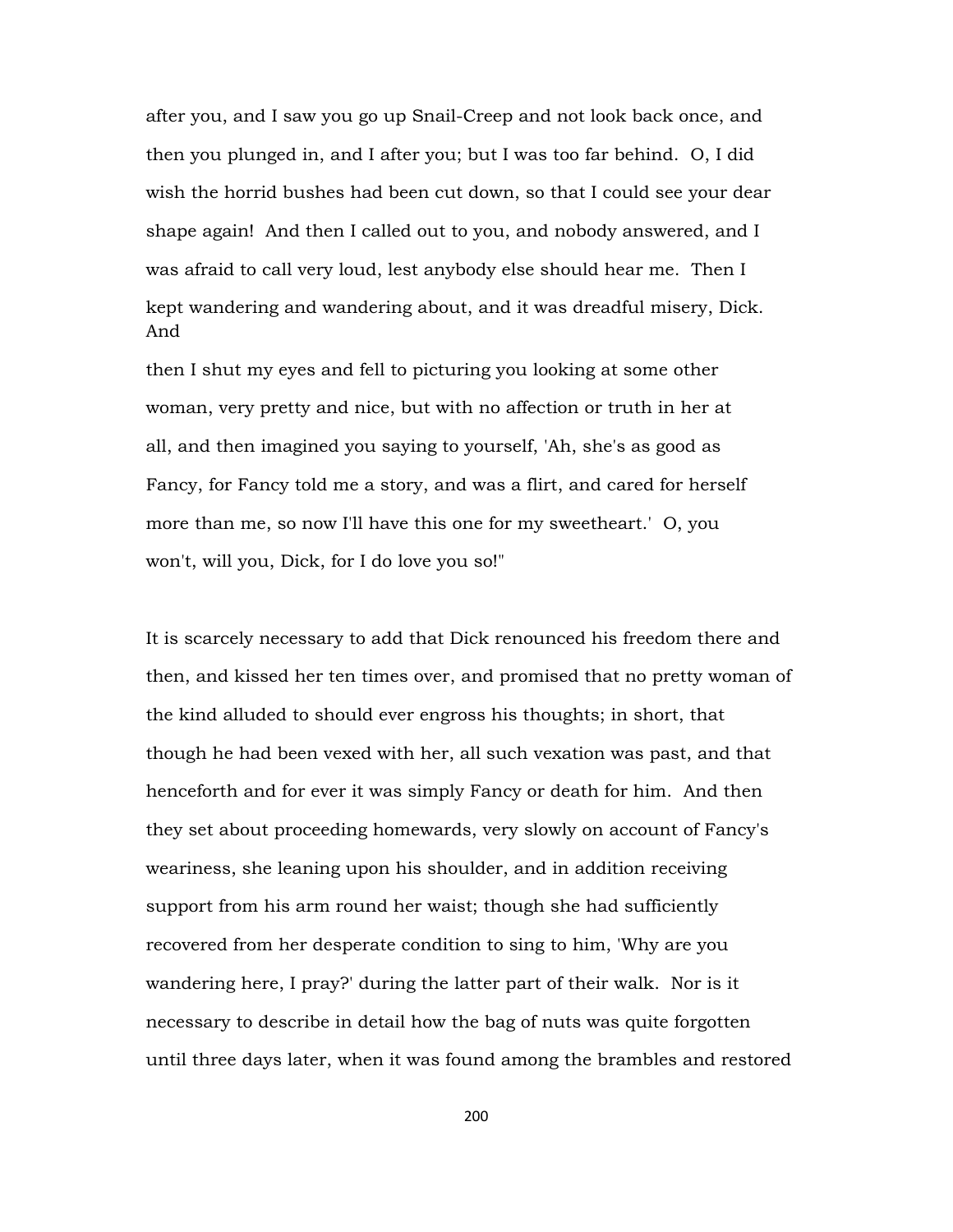empty to Mrs. Dewy, her initials being marked thereon in red cotton; and how she puzzled herself till her head ached upon the question of how on earth her meal-bag could have got into Cuckoo-Lane.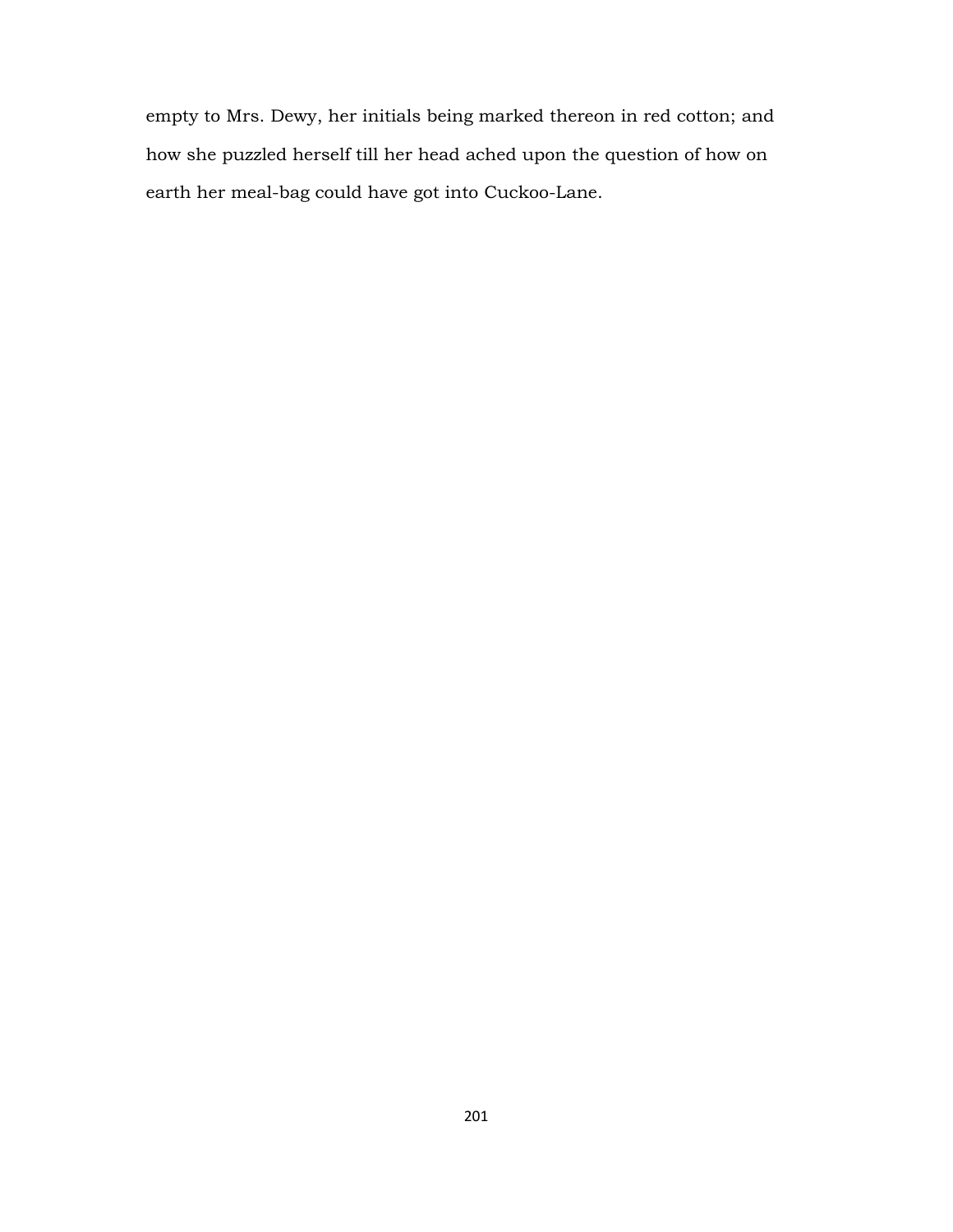## CHAPTER II: HONEY-TAKING, AND AFTERWARDS

Saturday evening saw Dick Dewy journeying on foot to Yalbury Wood, according to the arrangement with Fancy.

The landscape being concave, at the going down of the sun everything suddenly assumed a uniform robe of shade. The evening advanced from sunset to dusk long before Dick's arrival, and his progress during the latter portion of his walk through the trees was indicated by the flutter of terrified birds that had been roosting over the path. And in crossing the glades, masses of hot dry air, that had been formed on the hills during the day, greeted his cheeks alternately with clouds of damp night air from the valleys. He reached the keeper-steward's house, where the grass-plot and the garden in front appeared light and pale against the unbroken darkness of the grove from which he had emerged, and paused at the garden gate.

He had scarcely been there a minute when he beheld a sort of procession advancing from the door in his front. It consisted first of Enoch the trapper, carrying a spade on his shoulder and a lantern dangling in his hand; then came Mrs. Day, the light of the lantern revealing that she bore in her arms curious objects about a foot long, in the form of Latin crosses (made of lath and brown paper dipped in brimstone--called matches by bee-masters); next came Miss Day, with a shawl thrown over her head; and behind all, in the gloom, Mr. Frederic Shiner.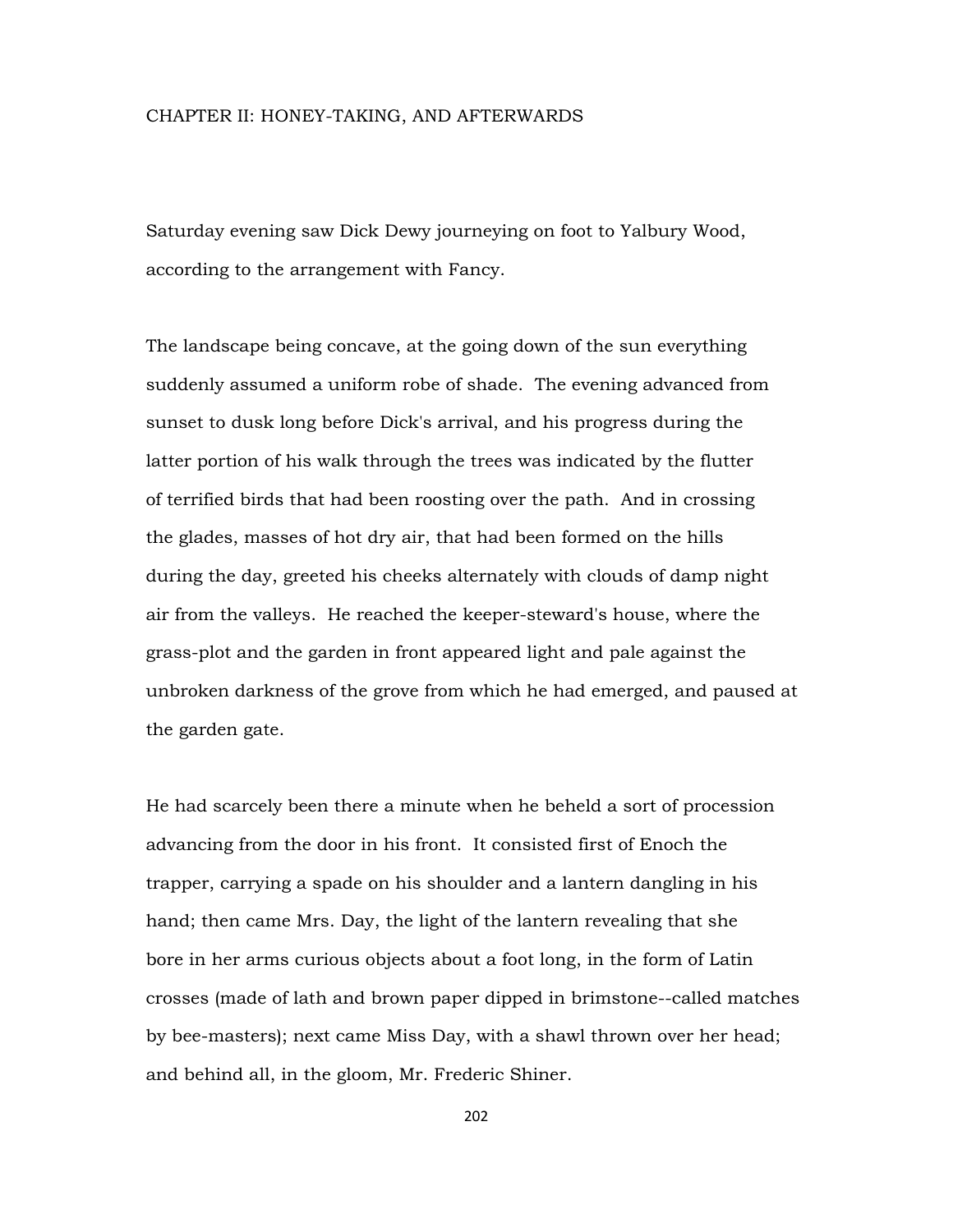Dick, in his consternation at finding Shiner present, was at a loss how to proceed, and retired under a tree to collect his thoughts.

"Here I be, Enoch," said a voice; and the procession advancing farther, the lantern's rays illuminated the figure of Geoffrey, awaiting their arrival beside a row of bee-hives, in front of the path. Taking the spade from Enoch, he proceeded to dig two holes in the earth beside the hives, the others standing round in a circle, except Mrs. Day, who deposited her matches in the fork of an apple-tree and returned to the house. The party remaining were now lit up in front by the lantern in their midst, their shadows radiating each way upon the garden-plot like the spokes of a wheel. An apparent embarrassment of Fancy at the presence of Shiner caused a silence in the assembly, during which the preliminaries of execution were arranged, the matches fixed, the stake kindled, the two hives placed over the two holes, and the earth stopped round the edges. Geoffrey then stood erect, and rather more, to straighten his backbone after the digging.

"They were a peculiar family," said Mr. Shiner, regarding the hives reflectively.

Geoffrey nodded.

"Those holes will be the grave of thousands!" said Fancy. "I think 'tis rather a cruel thing to do."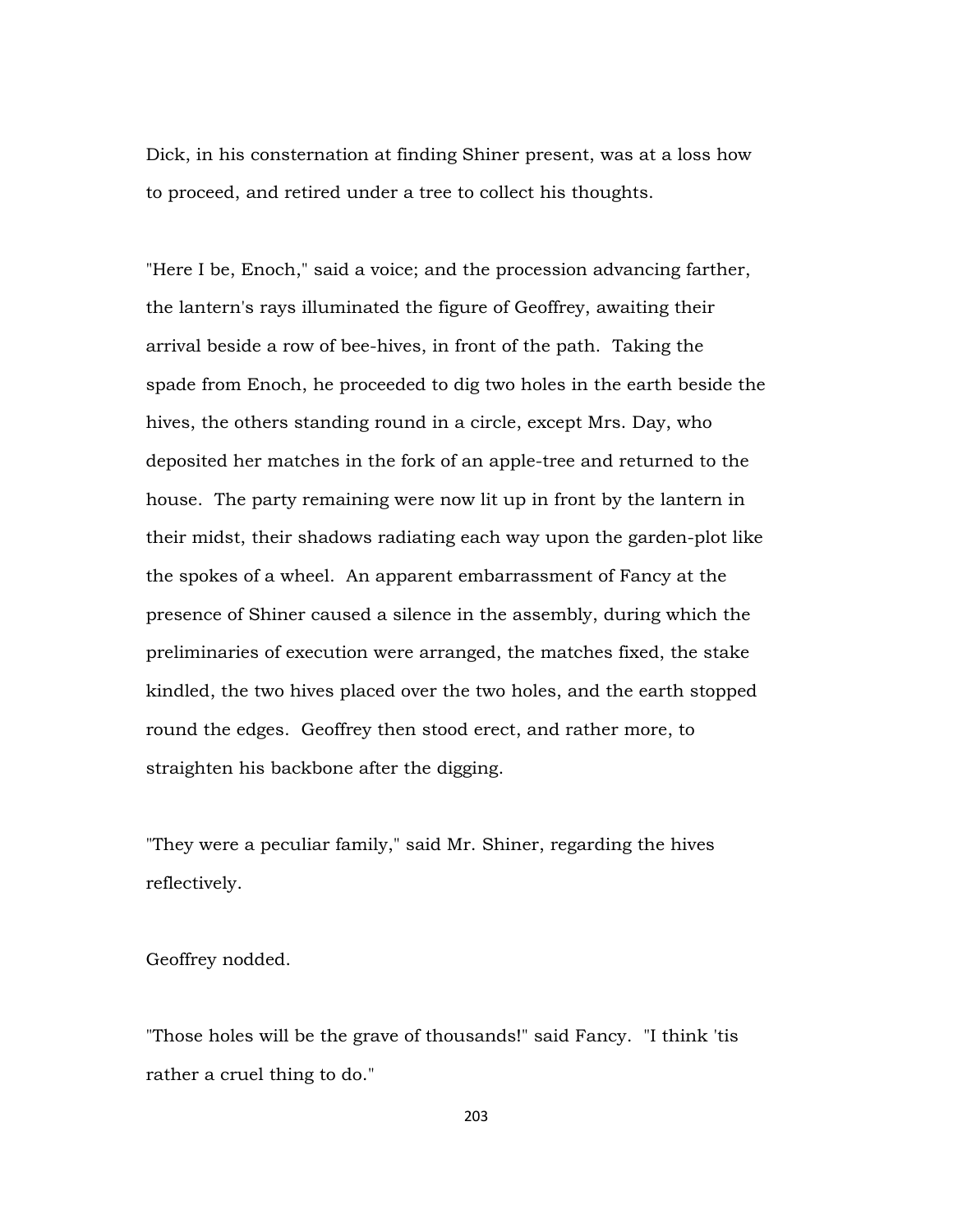Her father shook his head. "No," he said, tapping the hives to shake the dead bees from their cells, "if you suffocate 'em this way, they only die once: if you fumigate 'em in the new way, they come to life again, and die o' starvation; so the pangs o' death be twice upon 'em."

"I incline to Fancy's notion," said Mr. Shiner, laughing lightly.

"The proper way to take honey, so that the bees be neither starved nor murdered, is a puzzling matter," said the keeper steadily.

"I should like never to take it from them," said Fancy.

"But 'tis the money," said Enoch musingly. "For without money man is a shadder!"

The lantern-light had disturbed many bees that had escaped from hives destroyed some days earlier, and, demoralized by affliction, were now getting a living as marauders about the doors of other hives. Several flew round the head and neck of Geoffrey; then darted upon him with an irritated bizz.

Enoch threw down the lantern, and ran off and pushed his head into a currant bush; Fancy scudded up the path; and Mr. Shiner floundered away helter-skelter among the cabbages. Geoffrey stood his ground, unmoved and firm as a rock. Fancy was the first to return, followed by Enoch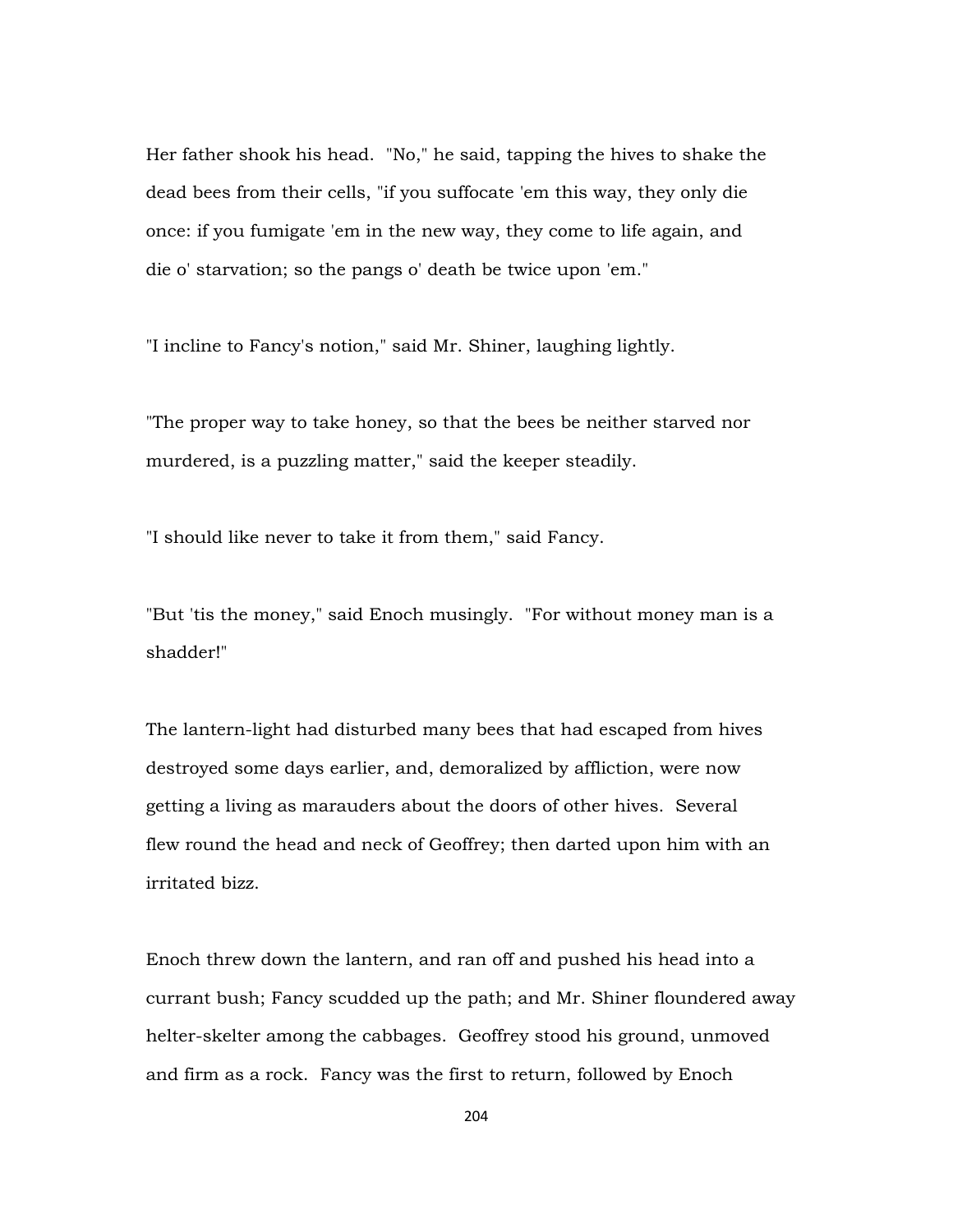picking up the lantern. Mr. Shiner still remained invisible.

"Have the craters stung ye?" said Enoch to Geoffrey.

"No, not much--on'y a little here and there," he said with leisurely solemnity, shaking one bee out of his shirt sleeve, pulling another from among his hair, and two or three more from his neck. The rest looked on during this proceeding with a complacent sense of being out of it,--much as a European nation in a state of internal commotion is watched by its neighbours.

"Are those all of them, father?" said Fancy, when Geoffrey had pulled away five.

"Almost all,--though I feel one or two more sticking into my shoulder and side. Ah! there's another just begun again upon my backbone. You lively young mortals, how did you get inside there? However, they can't sting me many times more, poor things, for they must be getting weak. They mid as well stay in me till bedtime now, I suppose."

As he himself was the only person affected by this arrangement, it seemed satisfactory enough; and after a noise of feet kicking against cabbages in a blundering progress among them, the voice of Mr. Shiner was heard from the darkness in that direction.

"Is all quite safe again?"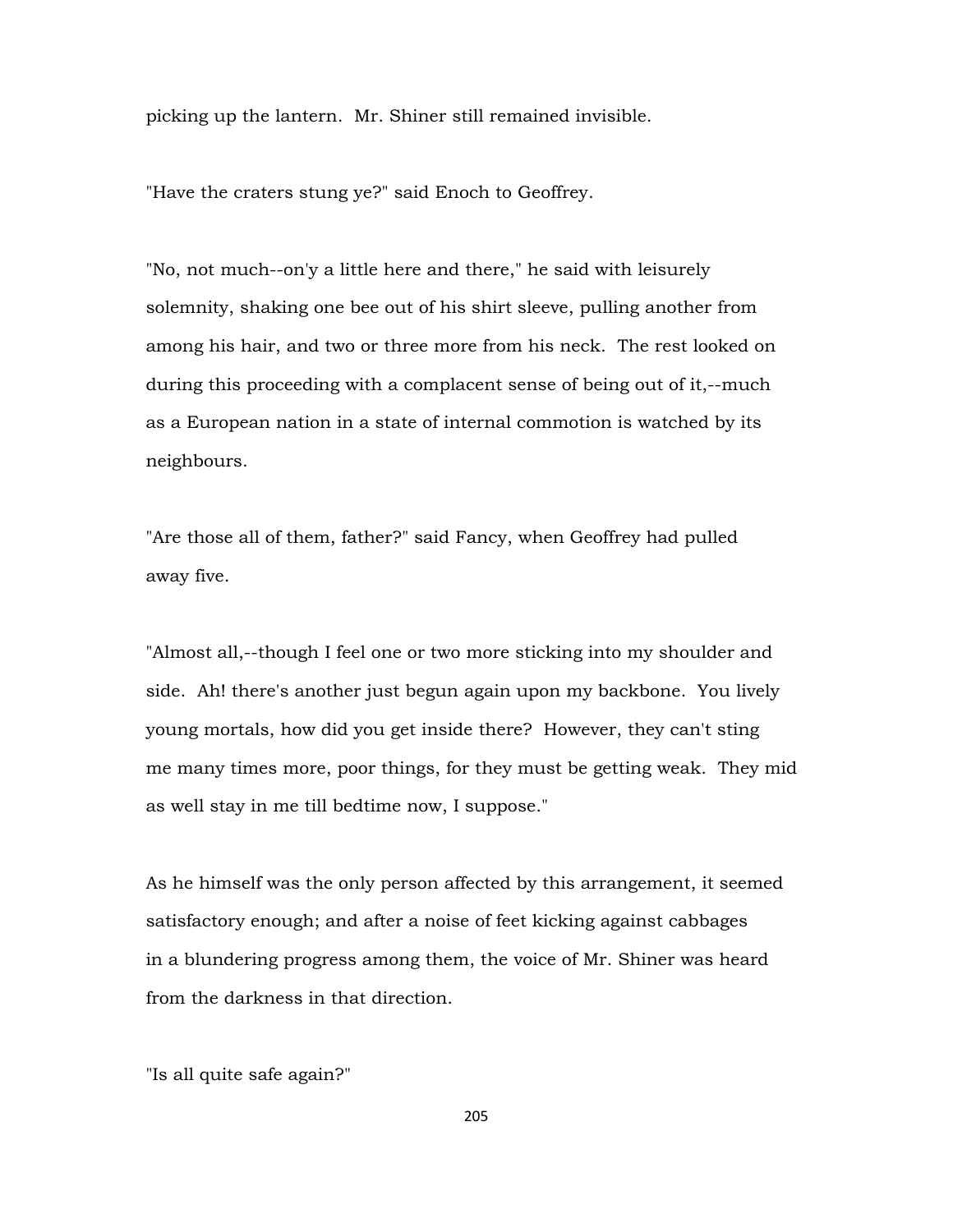No answer being returned to this query, he apparently assumed that he might venture forth, and gradually drew near the lantern again. The hives were now removed from their position over the holes, one being handed to Enoch to carry indoors, and one being taken by Geoffrey himself.

"Bring hither the lantern, Fancy: the spade can bide."

Geoffrey and Enoch then went towards the house, leaving Shiner and Fancy standing side by side on the garden-plot.

"Allow me," said Shiner, stooping for the lantern and seizing it at the same time with Fancy.

"I can carry it," said Fancy, religiously repressing all inclination to trifle. She had thoroughly considered that subject after the tearful explanation of the bird-catching adventure to Dick, and had decided that it would be dishonest in her, as an engaged young woman, to trifle with men's eyes and hands any more. Finding that Shiner still retained his hold of the lantern, she relinquished it, and he, having found her retaining it, also let go. The lantern fell, and was extinguished. Fancy moved on.

"Where is the path?" said Mr. Shiner.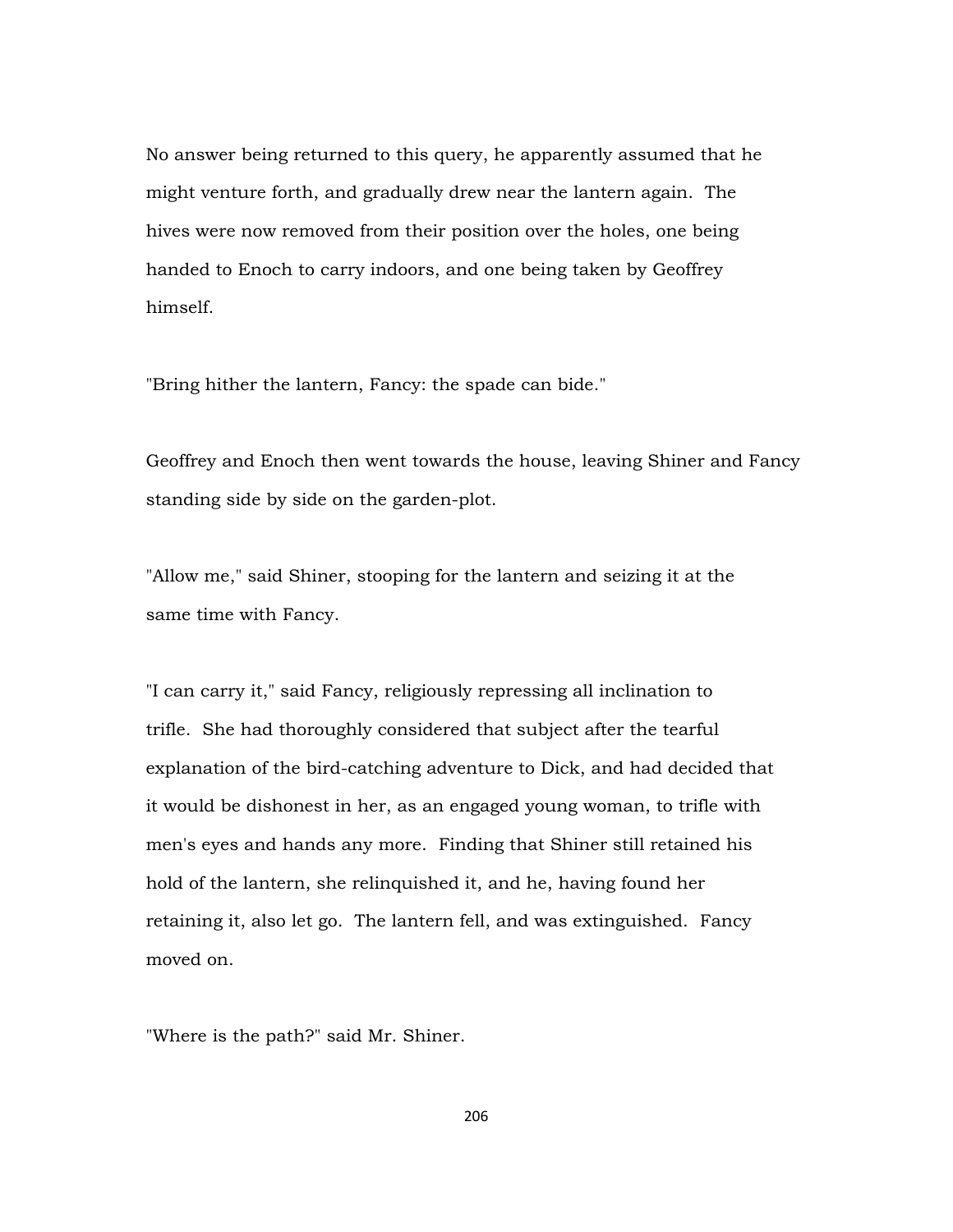"Here," said Fancy. "Your eyes will get used to the dark in a minute or two."

"Till that time will ye lend me your hand?" Fancy gave him the extreme tips of her fingers, and they stepped from the plot into the path.

"You don't accept attentions very freely."

"It depends upon who offers them."

"A fellow like me, for instance." A dead silence.

"Well, what do you say, Missie?"

"It then depends upon how they are offered."

"Not wildly, and yet not careless-like; not purposely, and yet not by chance; not too quick nor yet too slow."

"How then?" said Fancy.

"Coolly and practically," he said. "How would that kind of love be taken?"

"Not anxiously, and yet not indifferently; neither blushing nor pale; nor religiously nor yet quite wickedly."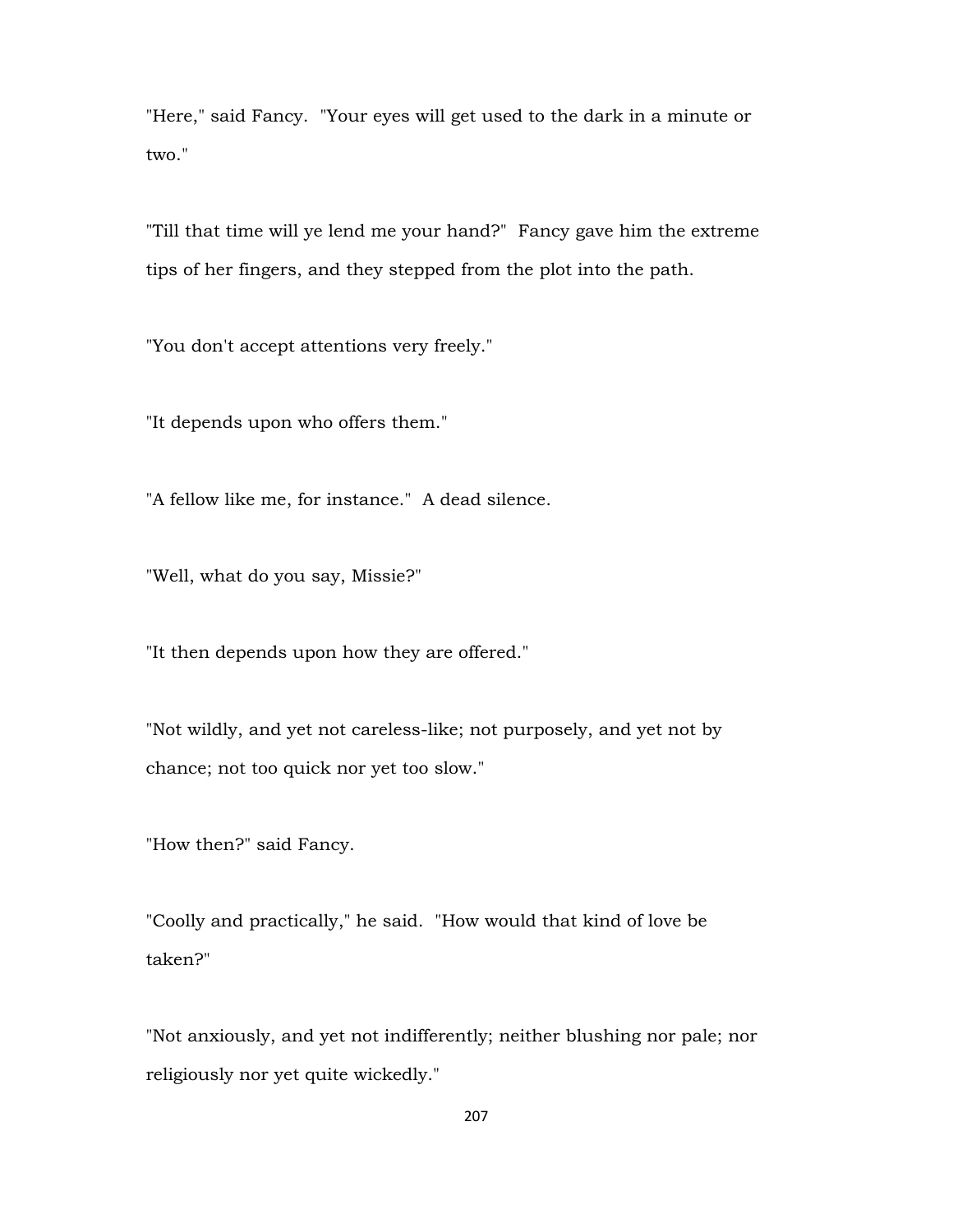"Well, how?"

"Not at all."

\* \* \* \* \*

Geoffrey Day's storehouse at the back of his dwelling was hung with bunches of dried horehound, mint, and sage; brown-paper bags of thyme and

lavender; and long ropes of clean onions. On shelves were spread large red and yellow apples, and choice selections of early potatoes for seed next year;--vulgar crowds of commoner kind lying beneath in heaps. A few empty beehives were clustered around a nail in one corner, under which stood two or three barrels of new cider of the first crop, each bubbling and squirting forth from the yet open bunghole.

Fancy was now kneeling beside the two inverted hives, one of which rested against her lap, for convenience in operating upon the contents. She thrust her sleeves above her elbows, and inserted her small pink hand edgewise between each white lobe of honeycomb, performing the act so adroitly and gently as not to unseal a single cell. Then cracking the piece off at the crown of the hive by a slight backward and forward movement, she lifted each portion as it was loosened into a large blue platter, placed on a bench at her side.

208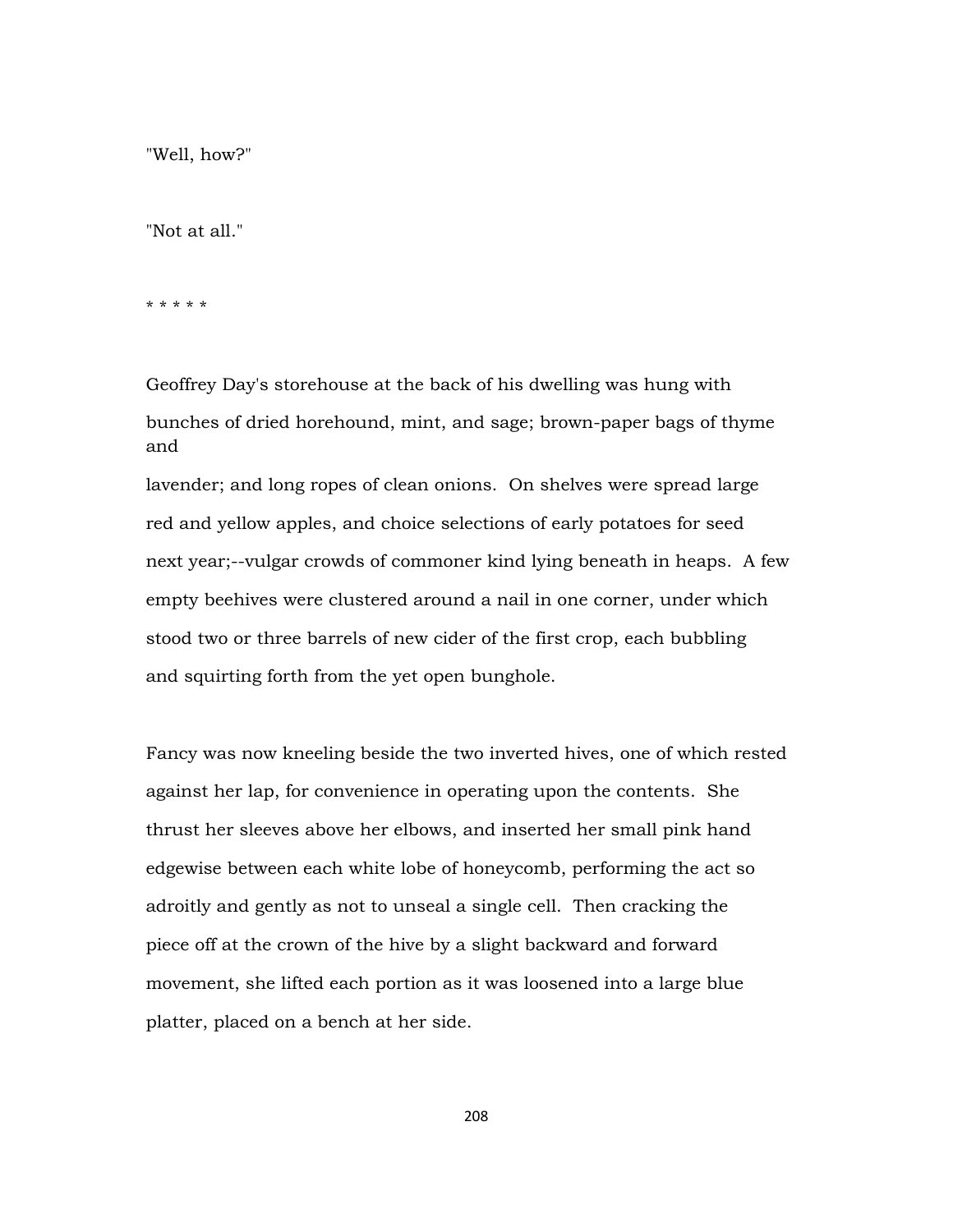"Bother these little mortals!" said Geoffrey, who was holding the light to her, and giving his back an uneasy twist. "I really think I may as well go indoors and take 'em out, poor things! for they won't let me alone. There's two a stinging wi' all their might now. I'm sure I wonder their strength can last so long."

"All right, friend; I'll hold the candle whilst you are gone," said Mr. Shiner, leisurely taking the light, and allowing Geoffrey to depart, which he did with his usual long paces.

He could hardly have gone round to the house-door when other footsteps were heard approaching the outbuilding; the tip of a finger appeared in the hole through which the wood latch was lifted, and Dick Dewy came in, having been all this time walking up and down the wood, vainly waiting for Shiner's departure.

Fancy looked up and welcomed him rather confusedly. Shiner grasped the candlestick more firmly, and, lest doing this in silence should not imply to Dick with sufficient force that he was quite at home and cool, he sang invincibly--

"'King Arthur he had three sons.'"

"Father here?" said Dick.

"Indoors, I think," said Fancy, looking pleasantly at him.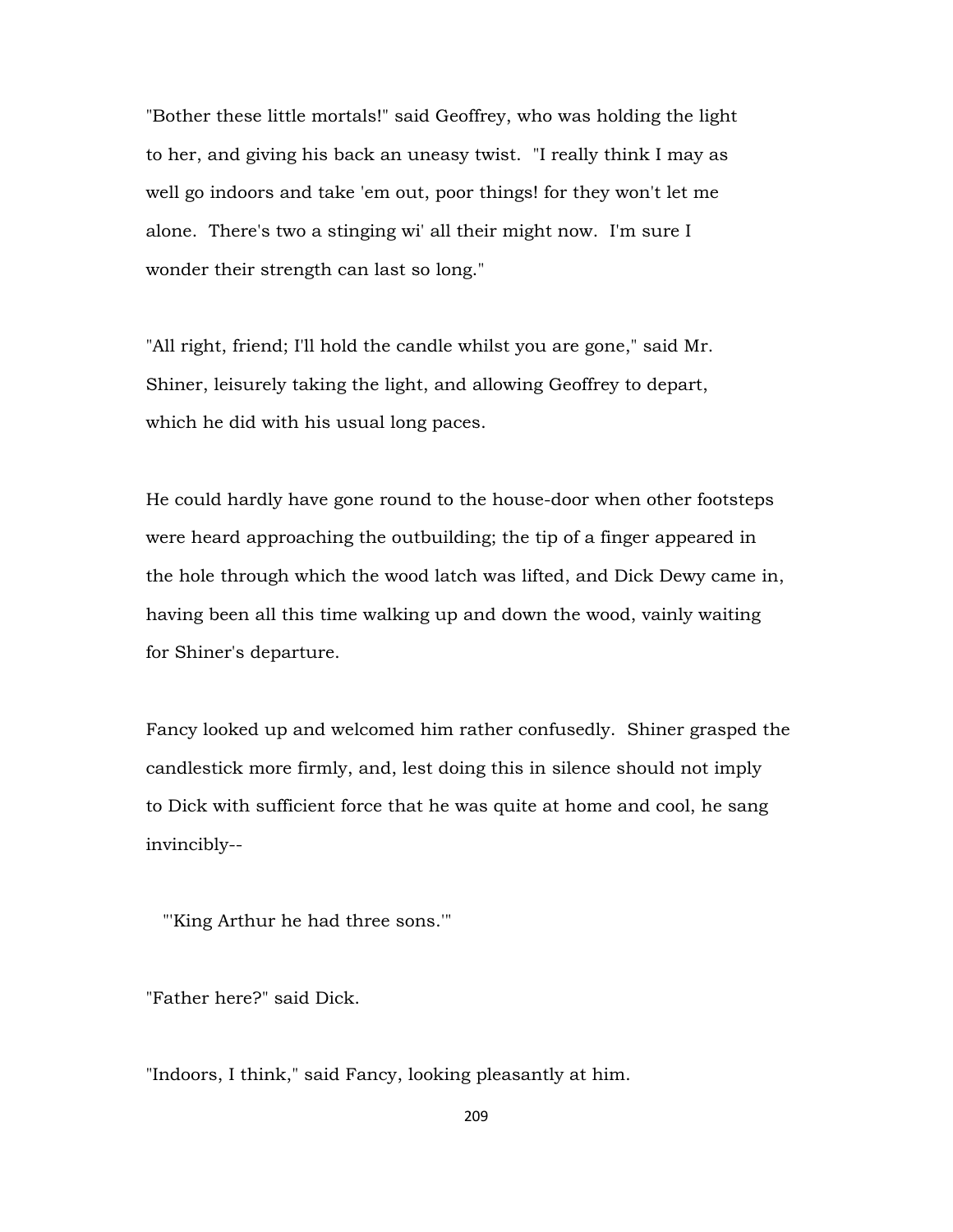Dick surveyed the scene, and did not seem inclined to hurry off just at that moment. Shiner went on singing--

 "'The miller was drown'd in his pond, The weaver was hung in his yarn, And the d--- ran away with the little tail-or, With the broadcloth under his arm.'"

"That's a terrible crippled rhyme, if that's your rhyme!" said Dick, with a grain of superciliousness in his tone.

"It's no use your complaining to me about the rhyme!" said Mr. Shiner. "You must go to the man that made it."

Fancy by this time had acquired confidence.

"Taste a bit, Mr. Dewy," she said, holding up to him a small circular piece of honeycomb that had been the last in the row of layers, remaining still on her knees and flinging back her head to look in his face; "and then I'll taste a bit too."

"And I, if you please," said Mr. Shiner. Nevertheless the farmer looked superior, as if he could even now hardly join the trifling from very importance of station; and after receiving the honeycomb from Fancy, he turned it over in his hand till the cells began to be crushed, and the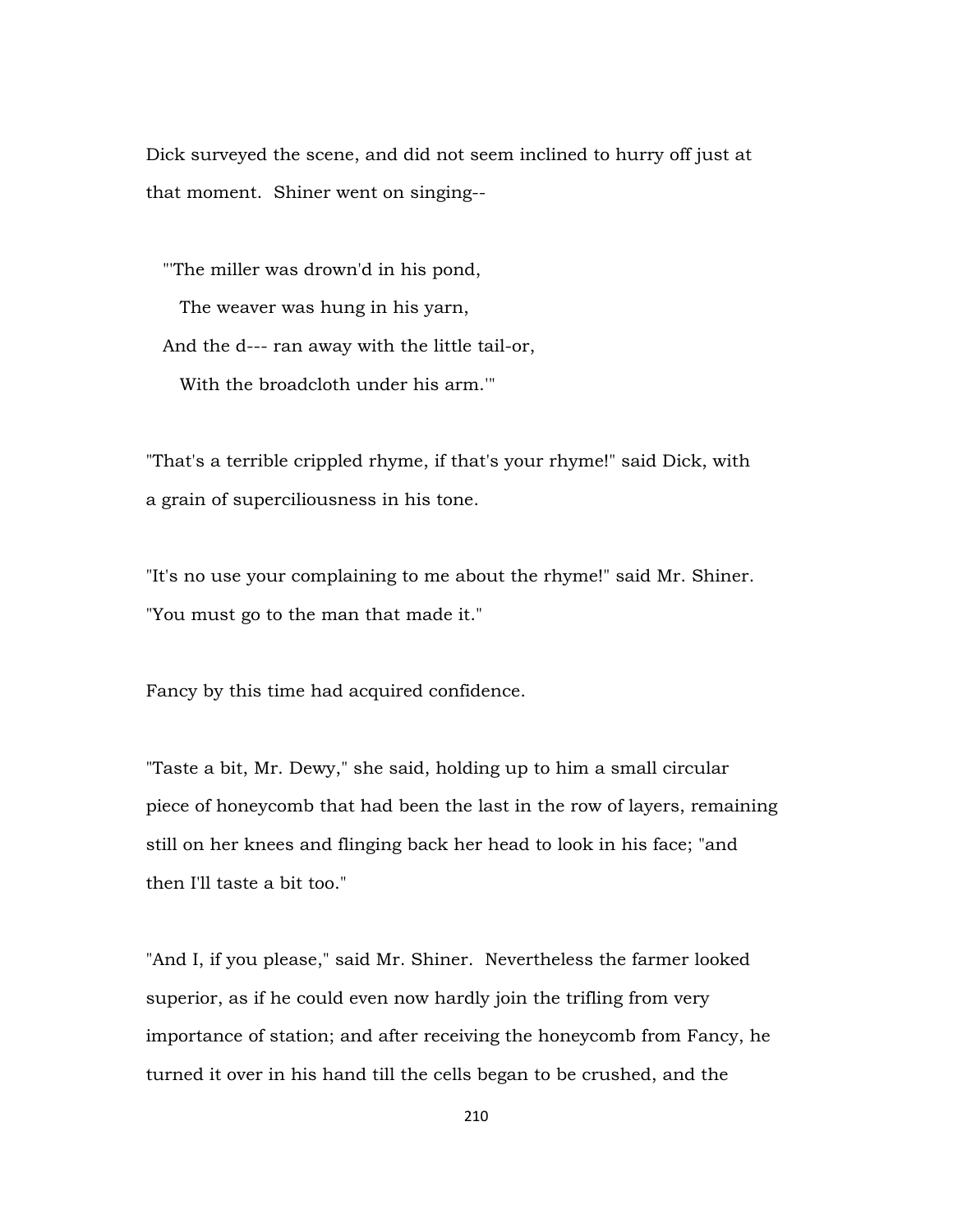liquid honey ran down from his fingers in a thin string.

Suddenly a faint cry from Fancy caused them to gaze at her.

"What's the matter, dear?" said Dick.

"It is nothing, but O-o! a bee has stung the inside of my lip! He was in one of the cells I was eating!"

"We must keep down the swelling, or it may be serious!" said Shiner, stepping up and kneeling beside her. "Let me see it."

"No, no!"

"Just let me see it," said Dick, kneeling on the other side: and after some hesitation she pressed down her lip with one finger to show the place. "O, I hope 'twill soon be better! I don't mind a sting in ordinary places, but it is so bad upon your lip," she added with tears in her eyes, and writhing a little from the pain.

Shiner held the light above his head and pushed his face close to Fancy's, as if the lip had been shown exclusively to himself, upon which Dick pushed closer, as if Shiner were not there at all.

"It is swelling," said Dick to her right aspect.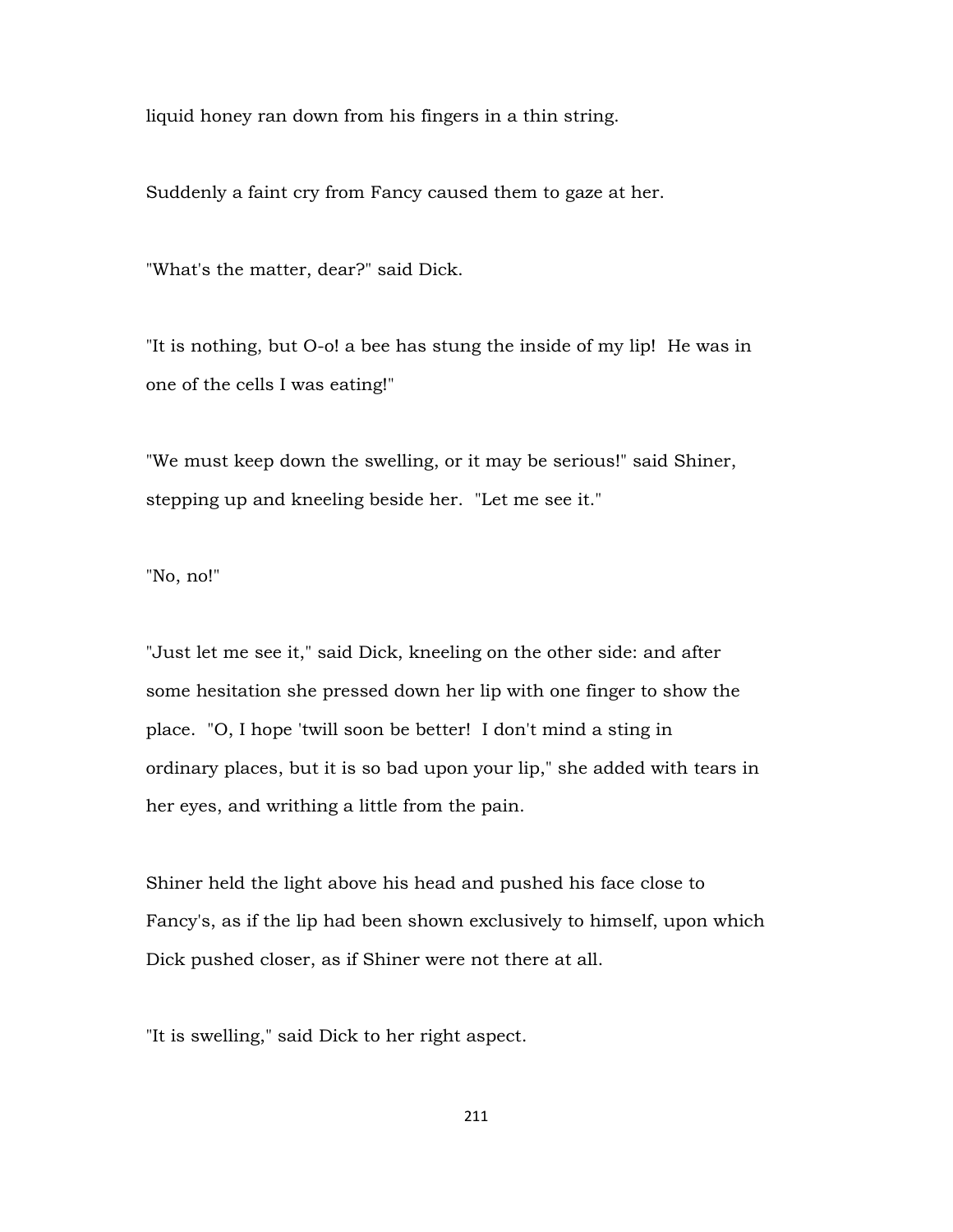"It isn't swelling," said Shiner to her left aspect.

"Is it dangerous on the lip?" cried Fancy. "I know it is dangerous on the tongue."

"O no, not dangerous!" answered Dick.

"Rather dangerous," had answered Shiner simultaneously.

"I must try to bear it!" said Fancy, turning again to the hives.

"Hartshorn-and-oil is a good thing to put to it, Miss Day," said Shiner with great concern.

"Sweet-oil-and-hartshorn I've found to be a good thing to cure stings, Miss Day," said Dick with greater concern.

"We have some mixed indoors; would you kindly run and get it for me?" she said.

Now, whether by inadvertence, or whether by mischievous intention, the individuality of the you was so carelessly denoted that both Dick and Shiner sprang to their feet like twin acrobats, and marched abreast to the door; both seized the latch and lifted it, and continued marching on, shoulder to shoulder, in the same manner to the dwelling-house. Not only so, but entering the room, they marched as before straight up to Mrs.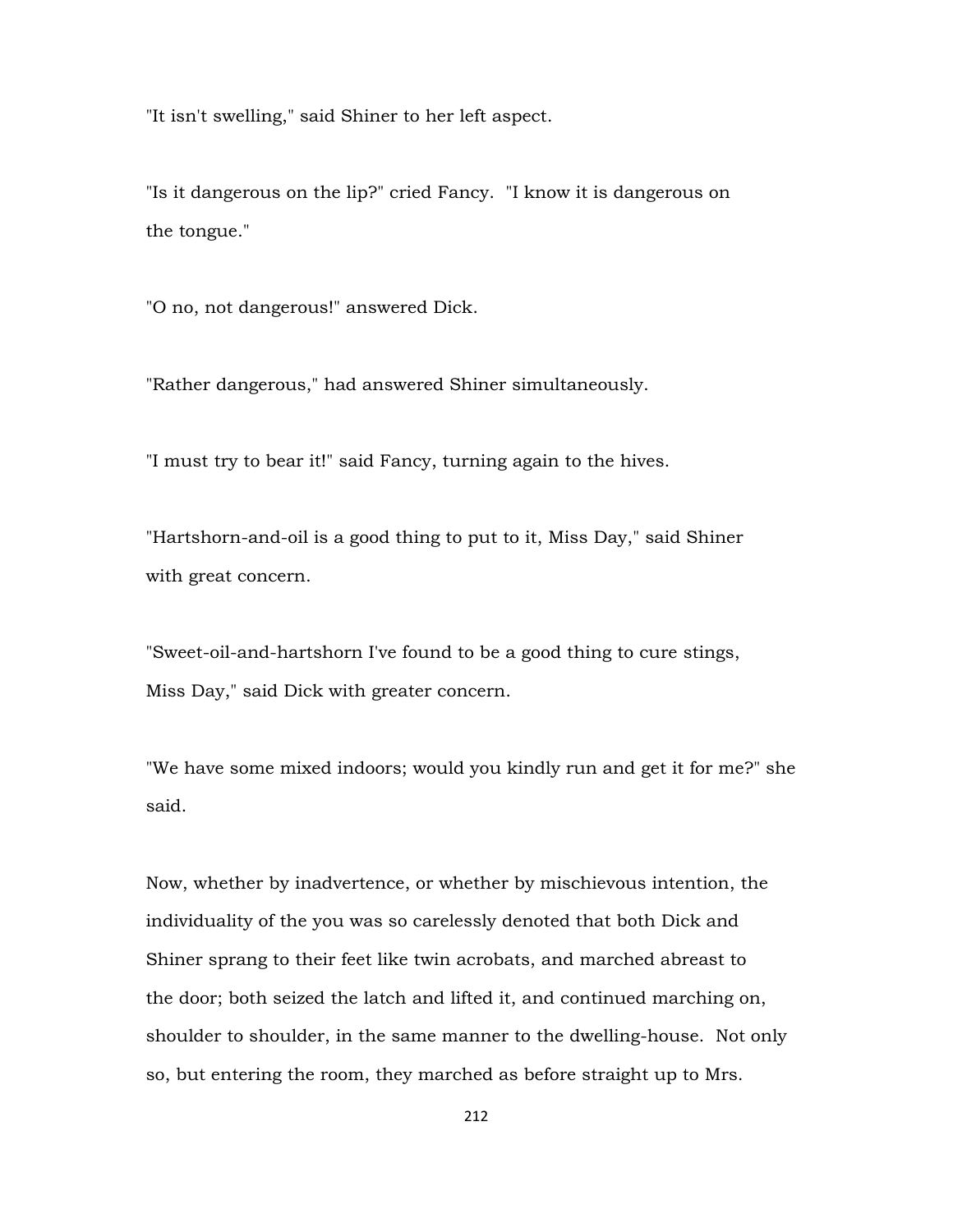Day's chair, letting the door in the oak partition slam so forcibly, that the rows of pewter on the dresser rang like a bell.

"Mrs. Day, Fancy has stung her lip, and wants you to give me the hartshorn, please," said Mr. Shiner, very close to Mrs. Day's face.

"O, Mrs. Day, Fancy has asked me to bring out the hartshorn, please, because she has stung her lip!" said Dick, a little closer to Mrs. Day's face.

"Well, men alive! that's no reason why you should eat me, I suppose!" said Mrs. Day, drawing back.

She searched in the corner-cupboard, produced the bottle, and began to dust the cork, the rim, and every other part very carefully, Dick's hand and Shiner's hand waiting side by side.

"Which is head man?" said Mrs. Day. "Now, don't come mumbudgeting so close again. Which is head man?"

Neither spoke; and the bottle was inclined towards Shiner. Shiner, as a high-class man, would not look in the least triumphant, and turned to go off with it as Geoffrey came downstairs after the search in his linen for concealed bees.

"O--that you, Master Dewy?"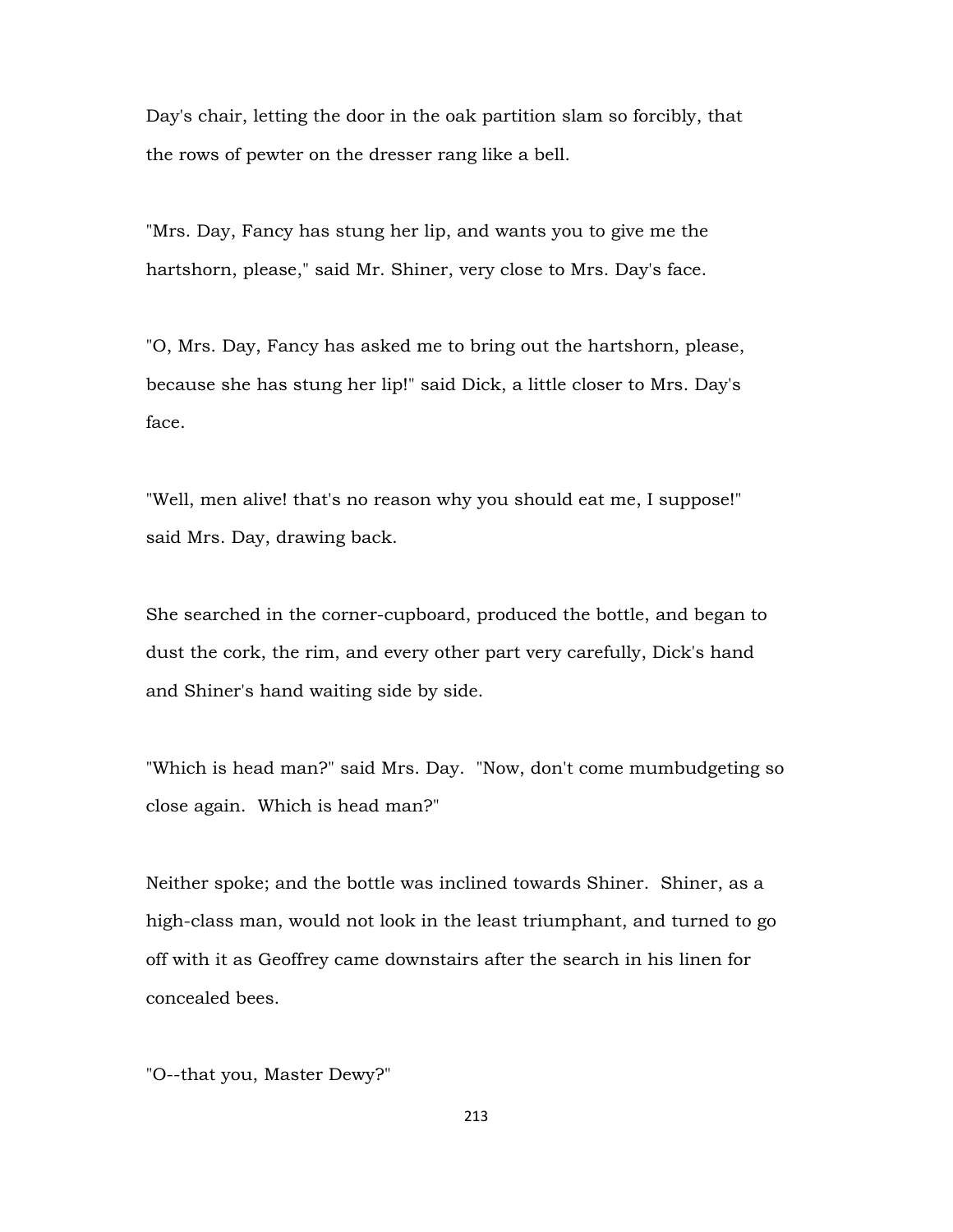Dick assured the keeper that it was; and the young man then determined upon a bold stroke for the attainment of his end, forgetting that the worst of bold strokes is the disastrous consequences they involve if they fail.

"I've come on purpose to speak to you very particular, Mr. Day," he said, with a crushing emphasis intended for the ears of Mr. Shiner, who was vanishing round the door-post at that moment.

"Well, I've been forced to go upstairs and unrind myself, and shake some bees out o' me" said Geoffrey, walking slowly towards the open door, and standing on the threshold. "The young rascals got into my shirt and wouldn't be quiet nohow."

Dick followed him to the door.

"I've come to speak a word to you," he repeated, looking out at the pale mist creeping up from the gloom of the valley. "You may perhaps guess what it is about."

The keeper lowered his hands into the depths of his pockets, twirled his eyes, balanced himself on his toes, looked as perpendicularly downward as if his glance were a plumb-line, then horizontally, collecting together the cracks that lay about his face till they were all in the neighbourhood of his eyes.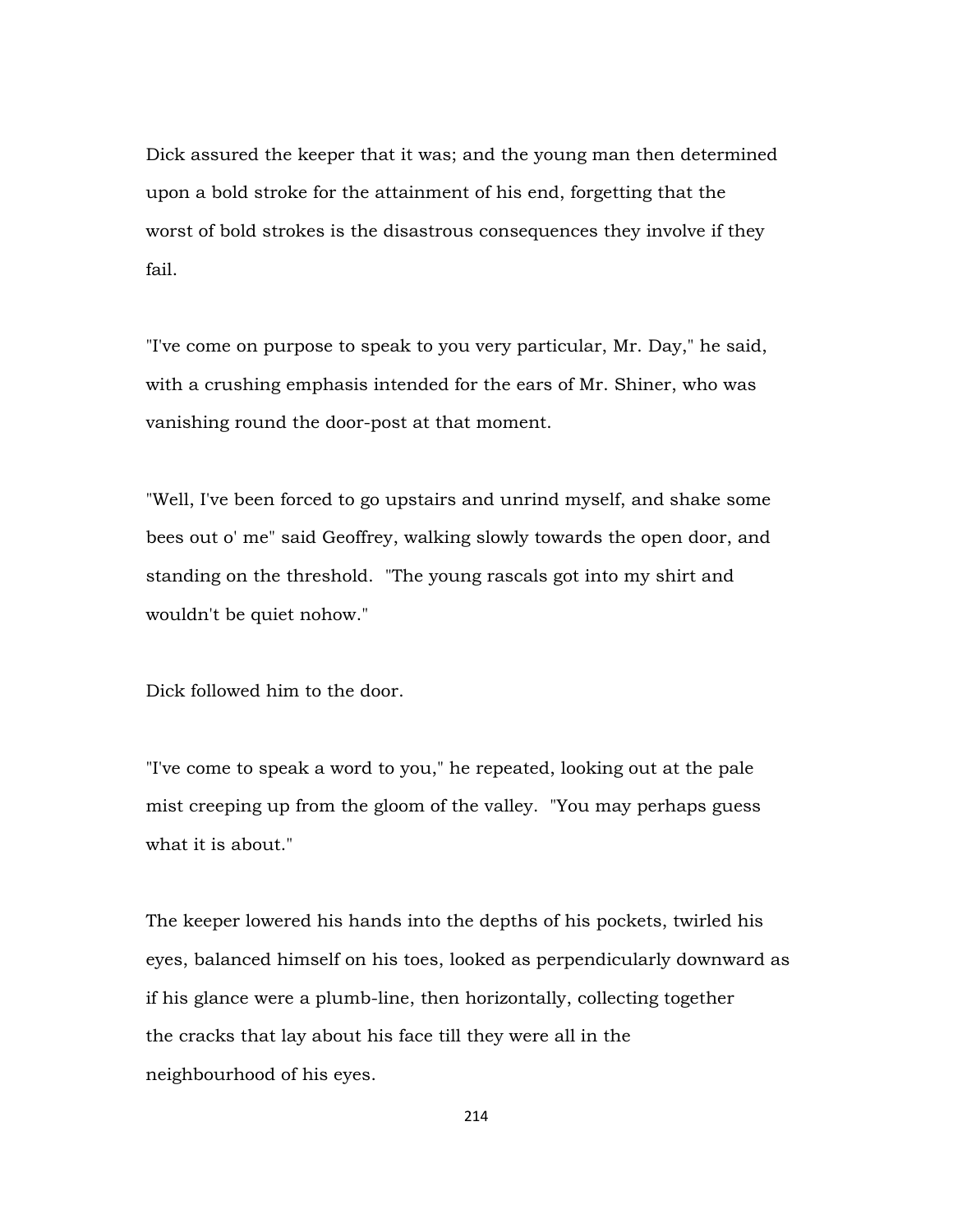"Maybe I don't know," he replied.

Dick said nothing; and the stillness was disturbed only by some small bird that was being killed by an owl in the adjoining wood, whose cry passed into the silence without mingling with it.

"I've left my hat up in chammer," said Geoffrey; "wait while I step up and get en."

"I'll be in the garden," said Dick.

He went round by a side wicket into the garden, and Geoffrey went upstairs. It was the custom in Mellstock and its vicinity to discuss matters of pleasure and ordinary business inside the house, and to reserve the garden for very important affairs: a custom which, as is supposed, originated in the desirability of getting away at such times from the other members of the family when there was only one room for living in, though it was now quite as frequently practised by those who suffered from no such limitation to the size of their domiciles.

The head-keeper's form appeared in the dusky garden, and Dick walked towards him. The elder paused and leant over the rail of a piggery that stood on the left of the path, upon which Dick did the same; and they both contemplated a whitish shadowy shape that was moving about and grunting among the straw of the interior.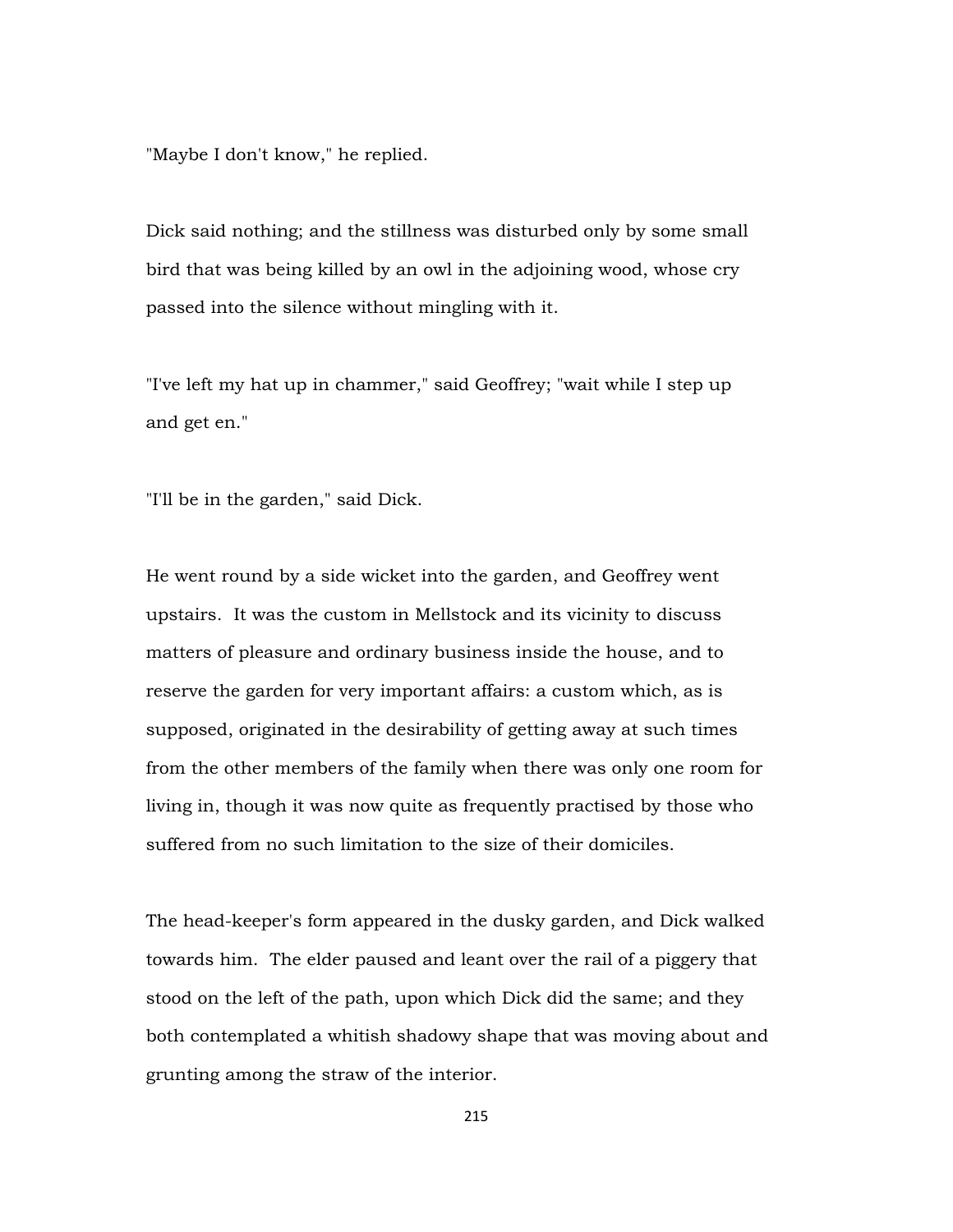"I've come to ask for Fancy," said Dick.

"I'd as lief you hadn't."

"Why should that be, Mr. Day?"

"Because it makes me say that you've come to ask what ye be'n't likely to have. Have ye come for anything else?"

"Nothing."

"Then I'll just tell 'ee you've come on a very foolish errand. D'ye know what her mother was?"

"No."

"A teacher in a landed family's nursery, who was foolish enough to marry the keeper of the same establishment; for I was only a keeper then, though now I've a dozen other irons in the fire as steward here for my lord, what with the timber sales and the yearly fellings, and the gravel and sand sales and one thing and 'tother. However, d'ye think Fancy picked up her good manners, the smooth turn of her tongue, her musical notes, and her knowledge of books, in a homely hole like this?"

"No."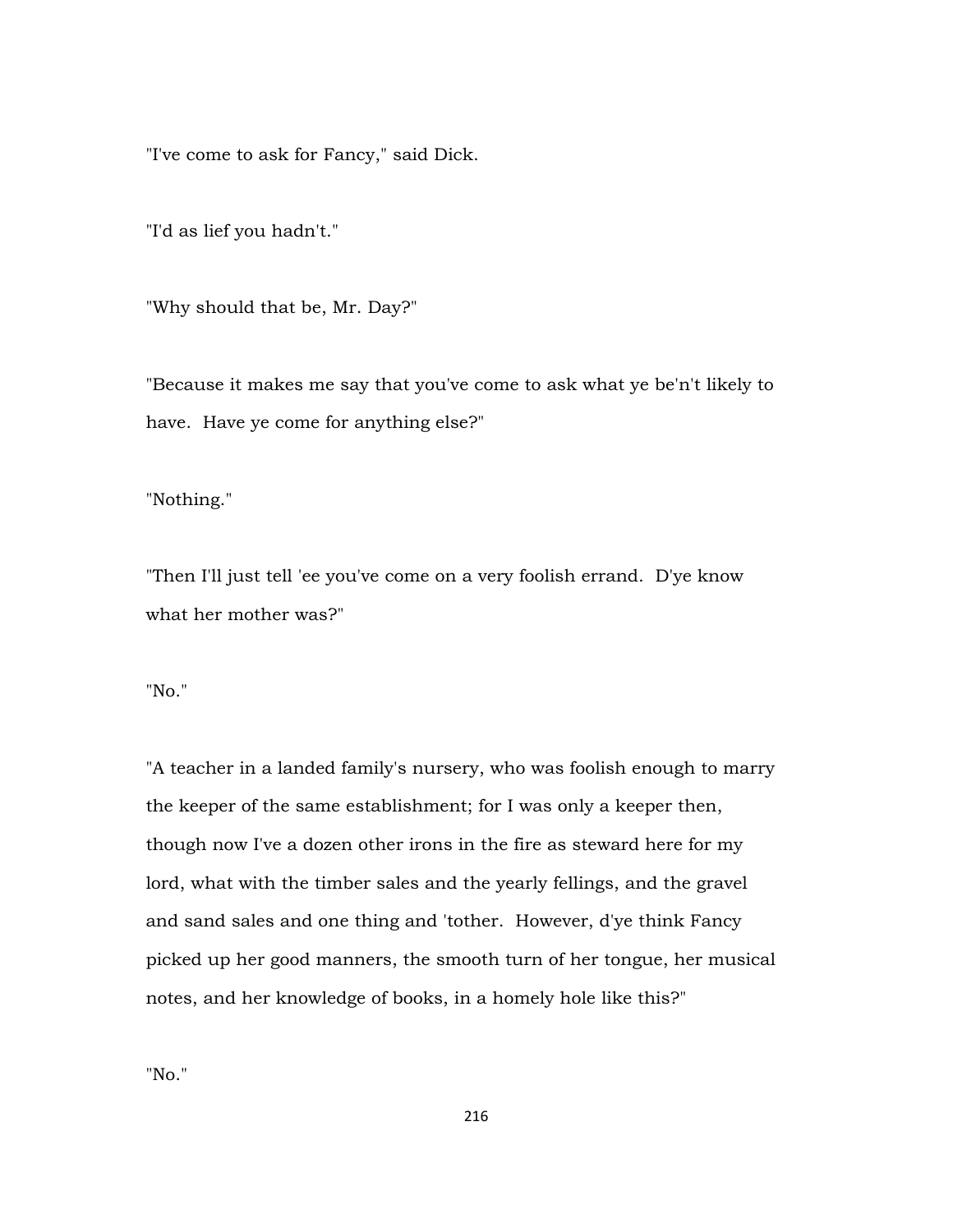"D'ye know where?"

"No."

"Well, when I went a-wandering after her mother's death, she lived with her aunt, who kept a boarding-school, till her aunt married Lawyer Green--a man as sharp as a needle--and the school was broke up. Did ye know that then she went to the training-school, and that her name stood first among the Queen's scholars of her year?"

"I've heard so."

"And that when she sat for her certificate as Government teacher, she had the highest of the first class?"

"Yes."

"Well, and do ye know what I live in such a miserly way for when I've got enough to do without it, and why I make her work as a schoolmistress instead of living here?"

"No."

"That if any gentleman, who sees her to be his equal in polish, should want to marry her, and she want to marry him, he sha'n't be superior to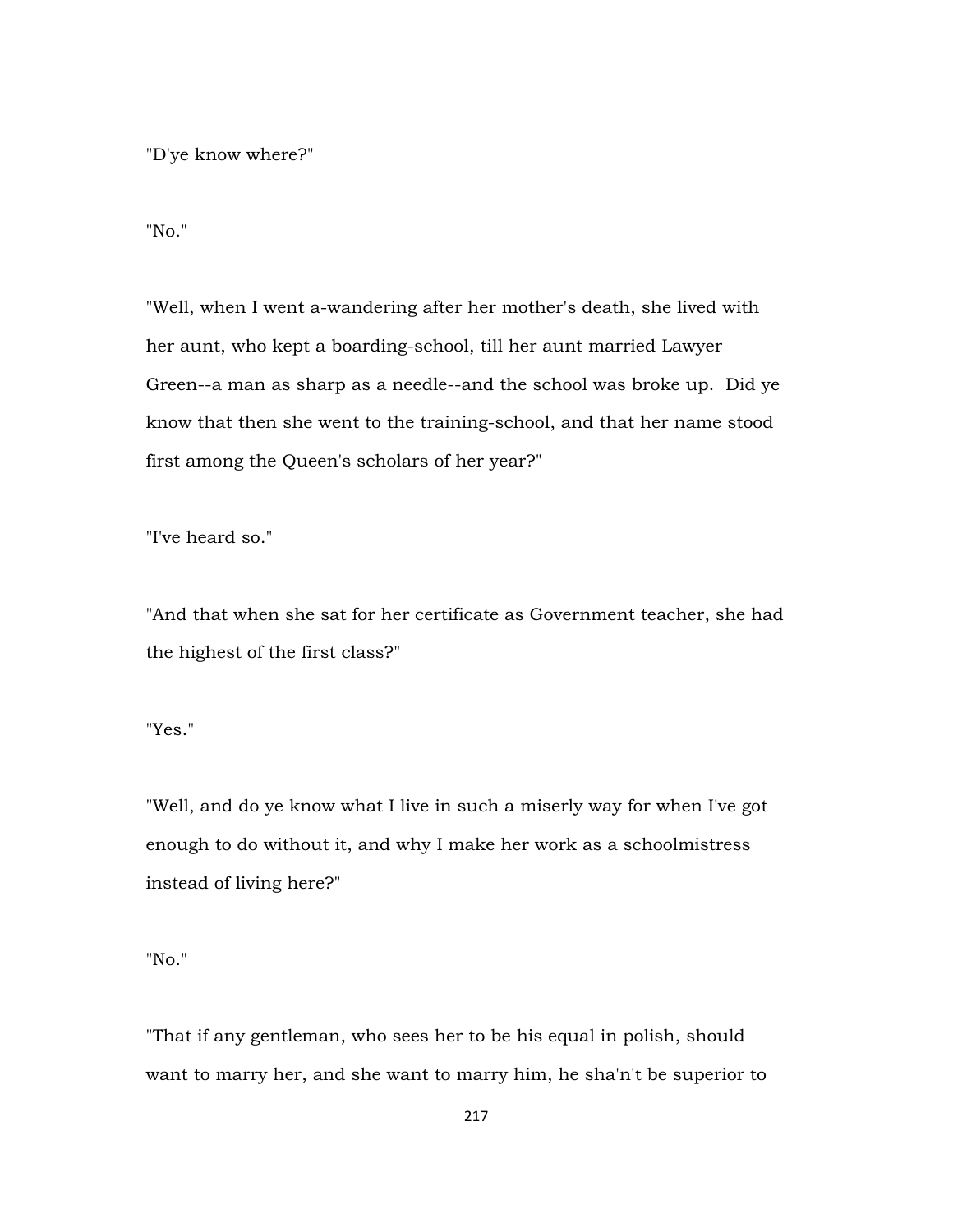her in pocket. Now do ye think after this that you be good enough for her?"

"No."

"Then good-night t'ee, Master Dewy."

"Good-night, Mr. Day."

Modest Dick's reply had faltered upon his tongue, and he turned away

wondering at his presumption in asking for a woman whom he had seen from

the beginning to be so superior to him.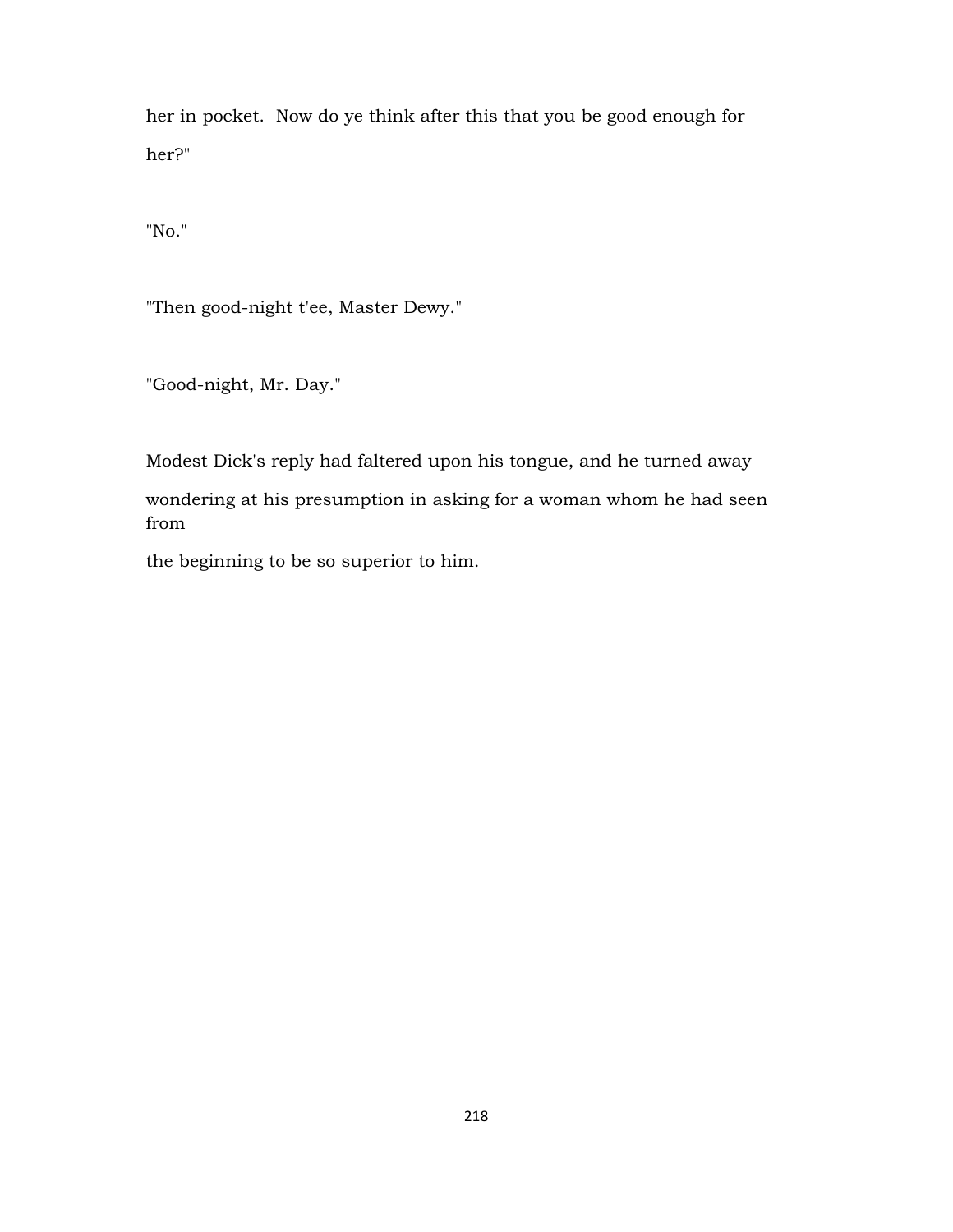# CHAPTER III: FANCY IN THE RAIN

The next scene is a tempestuous afternoon in the following month, and Fancy Day is discovered walking from her father's home towards Mellstock.

A single vast gray cloud covered the country, from which the small rain and mist had just begun to blow down in wavy sheets, alternately thick and thin. The trees of the fields and plantations writhed like miserable men as the air wound its way swiftly among them: the lowest portions of their trunks, that had hardly ever been known to move, were visibly rocked by the fiercer gusts, distressing the mind by its painful unwontedness, as when a strong man is seen to shed tears. Low-hanging boughs went up and down; high and erect boughs went to and fro; the blasts being so irregular, and divided into so many cross-currents, that neighbouring branches of the same tree swept the skies in independent motions, crossed each other, or became entangled. Across the open spaces flew flocks of green and yellowish leaves, which, after travelling a long distance from their parent trees, reached the ground, and lay there with their under-sides upward.

As the rain and wind increased, and Fancy's bonnet-ribbons leapt more and more snappishly against her chin, she paused on entering Mellstock Lane to consider her latitude, and the distance to a place of shelter. The nearest house was Elizabeth Endorfield's, in Higher Mellstock, whose cottage and garden stood not far from the junction of that hamlet with

219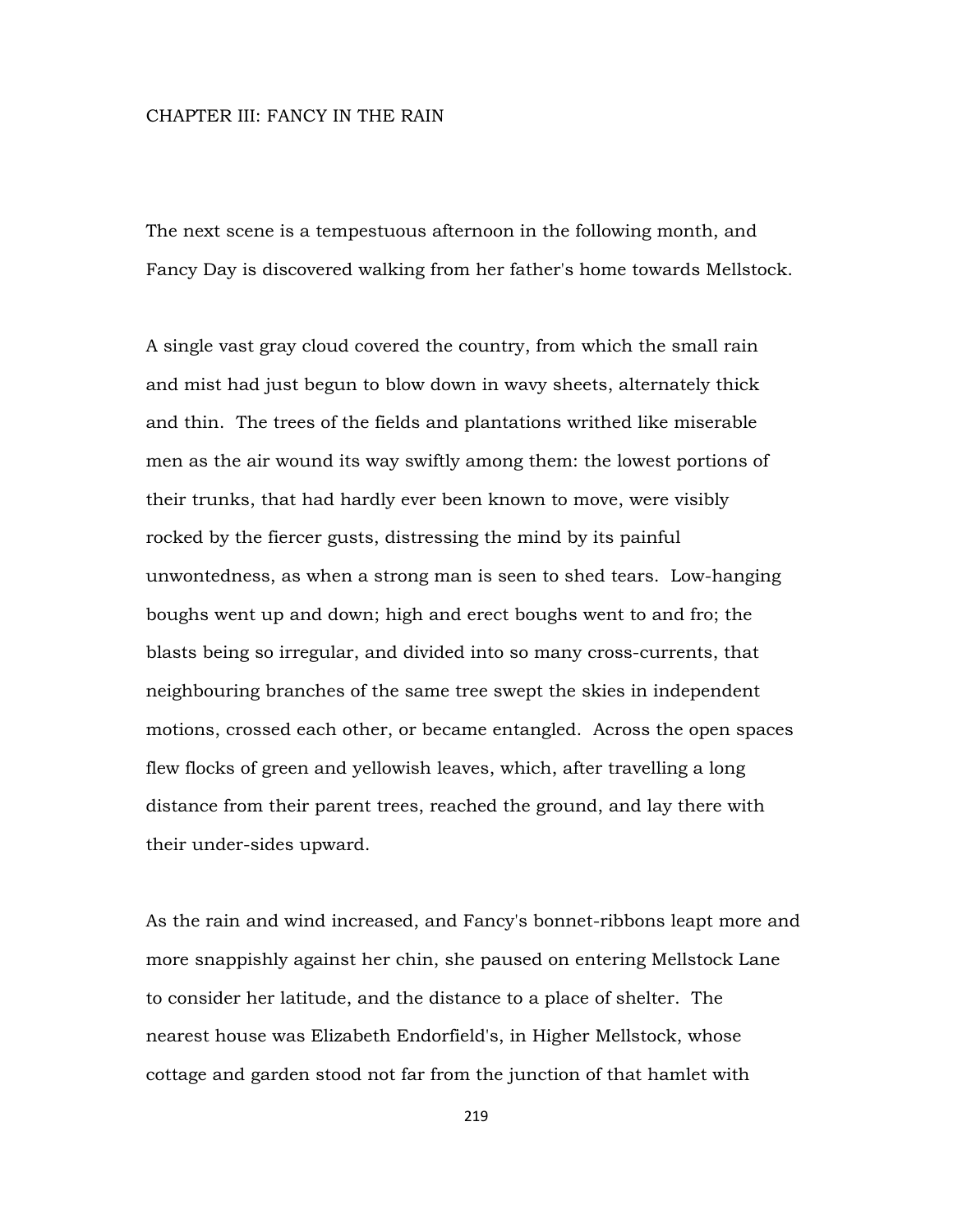the road she followed. Fancy hastened onward, and in five minutes entered a gate, which shed upon her toes a flood of water-drops as she opened it.

"Come in, chiel!" a voice exclaimed, before Fancy had knocked: a promptness that would have surprised her had she not known that Mrs. Endorfield was an exceedingly and exceptionally sharp woman in the use of her eyes and ears.

Fancy went in and sat down. Elizabeth was paring potatoes for her husband's supper.

Scrape, scrape, scrape; then a toss, and splash went a potato into a bucket of water.

Now, as Fancy listlessly noted these proceedings of the dame, she began to reconsider an old subject that lay uppermost in her heart. Since the interview between her father and Dick, the days had been melancholy days for her. Geoffrey's firm opposition to the notion of Dick as a son-inlaw was more than she had expected. She had frequently seen her lover since that time, it is true, and had loved him more for the opposition than she would have otherwise dreamt of doing--which was a happiness of a certain kind. Yet, though love is thus an end in itself, it must be believed to be the means to another end if it is to assume the rosy hues of an unalloyed pleasure. And such a belief Fancy and Dick were emphatically denied just now.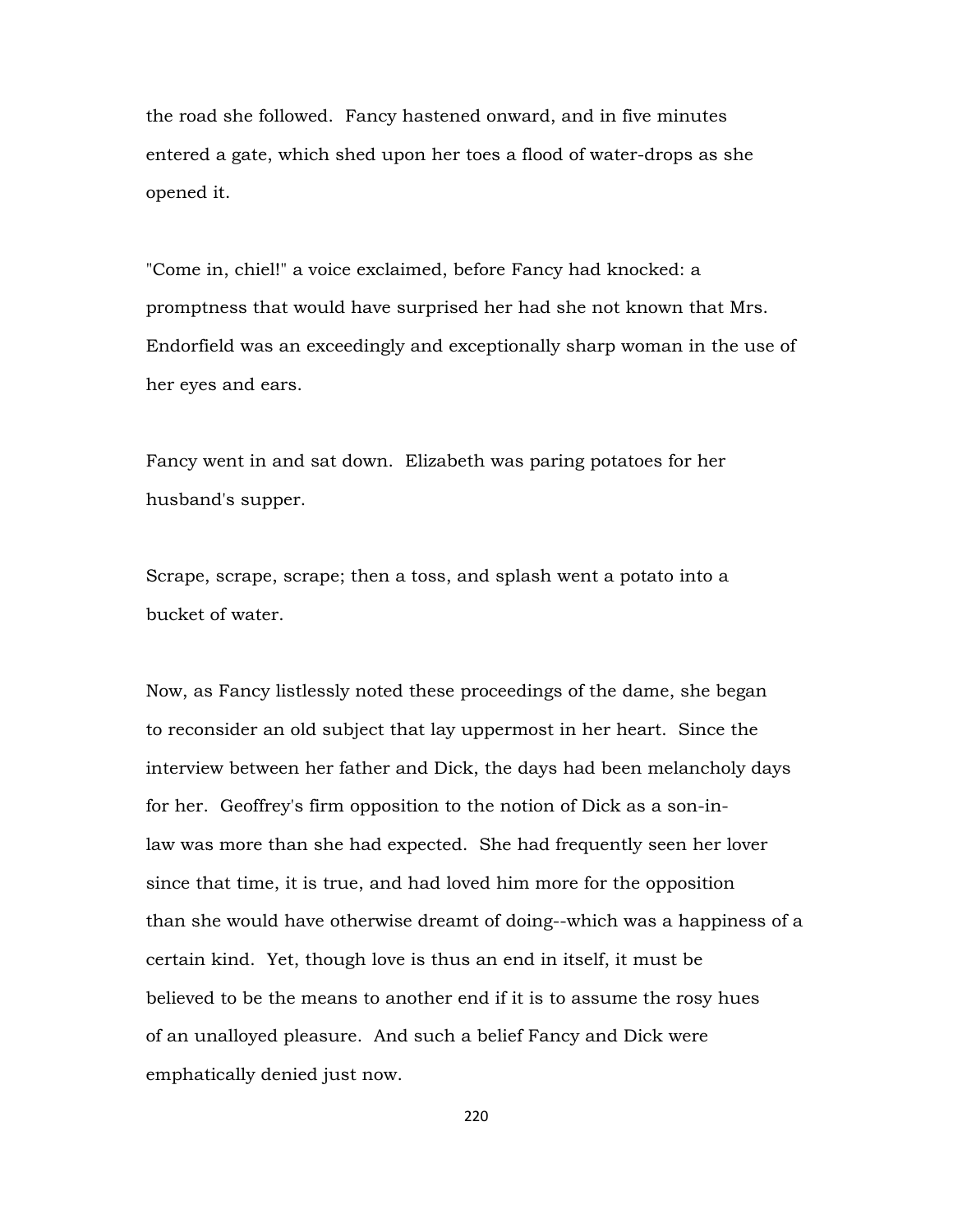Elizabeth Endorfield had a repute among women which was in its nature something between distinction and notoriety. It was founded on the following items of character. She was shrewd and penetrating; her house stood in a lonely place; she never went to church; she wore a red cloak; she always retained her bonnet indoors and she had a pointed chin. Thus far her attributes were distinctly Satanic; and those who looked no further called her, in plain terms, a witch. But she was not gaunt, nor ugly in the upper part of her face, nor particularly strange in manner; so that, when her more intimate acquaintances spoke of her the term was softened, and she became simply a Deep Body, who was as long-headed as she was high. It may be stated that Elizabeth belonged to a class of suspects who were gradually losing their mysterious characteristics under the administration of the young vicar; though, during the long reign of Mr. Grinham, the parish of Mellstock had proved extremely favourable to the growth of witches.

While Fancy was revolving all this in her mind, and putting it to herself whether it was worth while to tell her troubles to Elizabeth, and ask her advice in getting out of them, the witch spoke.

"You be down--proper down," she said suddenly, dropping another potato into the bucket.

Fancy took no notice.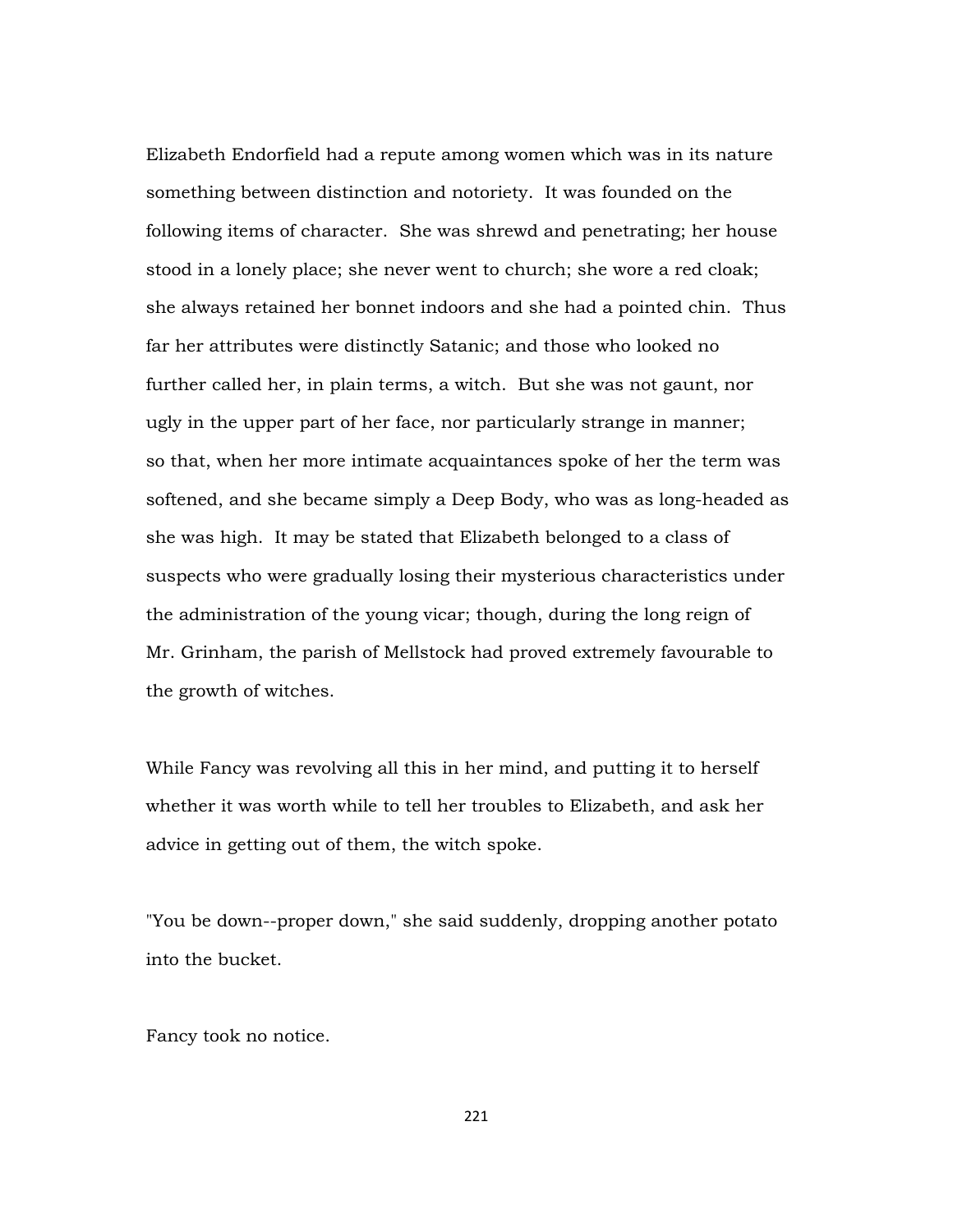"About your young man."

Fancy reddened. Elizabeth seemed to be watching her thoughts. Really, one would almost think she must have the powers people ascribed to her.

"Father not in the humour for't, hey?" Another potato was finished and flung in. "Ah, I know about it. Little birds tell me things that people don't dream of my knowing."

Fancy was desperate about Dick, and here was a chance--O, such a wicked chance--of getting help; and what was goodness beside love!

"I wish you'd tell me how to put him in the humour for it?" she said.

"That I could soon do," said the witch quietly.

"Really? O, do; anyhow--I don't care--so that it is done! How could I do it, Mrs. Endorfield?"

"Nothing so mighty wonderful in it."

"Well, but how?"

"By witchery, of course!" said Elizabeth.

"No!" said Fancy.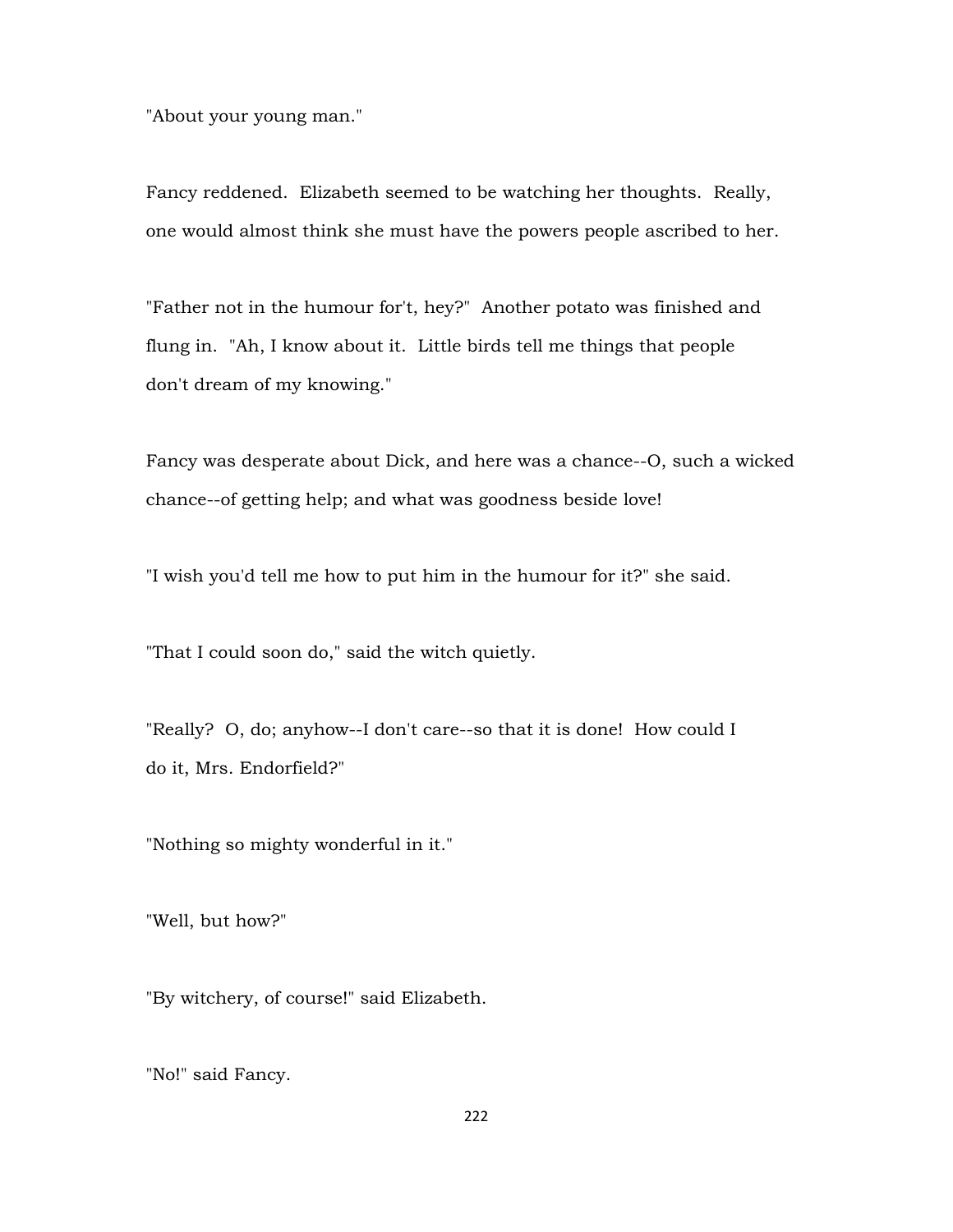"'Tis, I assure ye. Didn't you ever hear I was a witch?"

"Well," hesitated Fancy, "I have heard you called so."

"And you believed it?"

"I can't say that I did exactly believe it, for 'tis very horrible and wicked; but, O, how I do wish it was possible for you to be one!"

"So I am. And I'll tell you how to bewitch your father to let you marry Dick Dewy."

"Will it hurt him, poor thing?"

"Hurt who?"

"Father."

"No; the charm is worked by common sense, and the spell can only be broke by your acting stupidly."

Fancy looked rather perplexed, and Elizabeth went on:

"This fear of Lizz--whatever 'tis--

By great and small;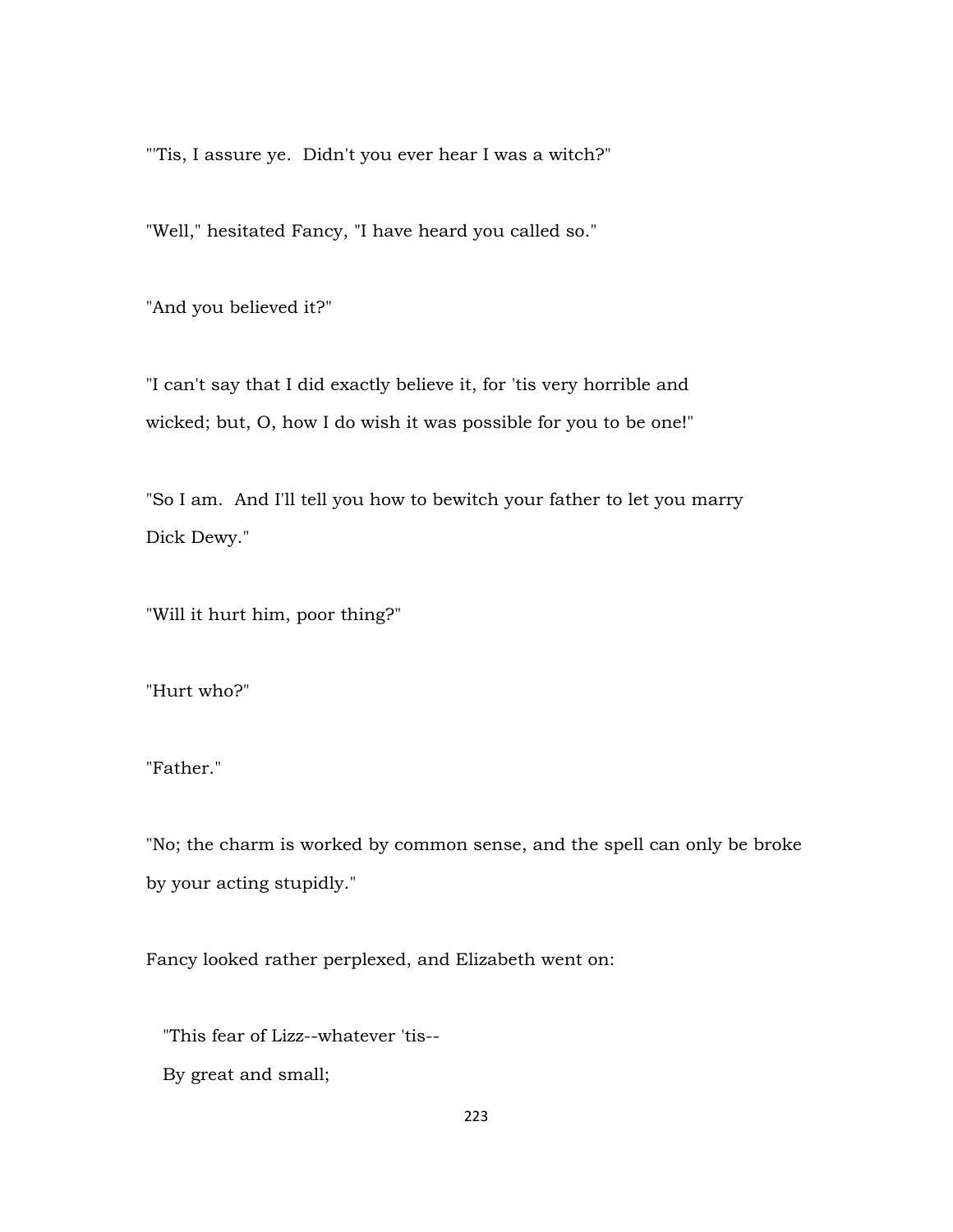She makes pretence to common sense, And that's all.

"You must do it like this." The witch laid down her knife and potato, and then poured into Fancy's ear a long and detailed list of directions, glancing up from the corner of her eye into Fancy's face with an expression of sinister humour. Fancy's face brightened, clouded, rose and sank, as the narrative proceeded. "There," said Elizabeth at length, stooping for the knife and another potato, "do that, and you'll have him by-long and by-late, my dear."

"And do it I will!" said Fancy.

She then turned her attention to the external world once more. The rain continued as usual, but the wind had abated considerably during the discourse. Judging that it was now possible to keep an umbrella erect, she pulled her hood again over her bonnet, bade the witch good-bye, and went her way.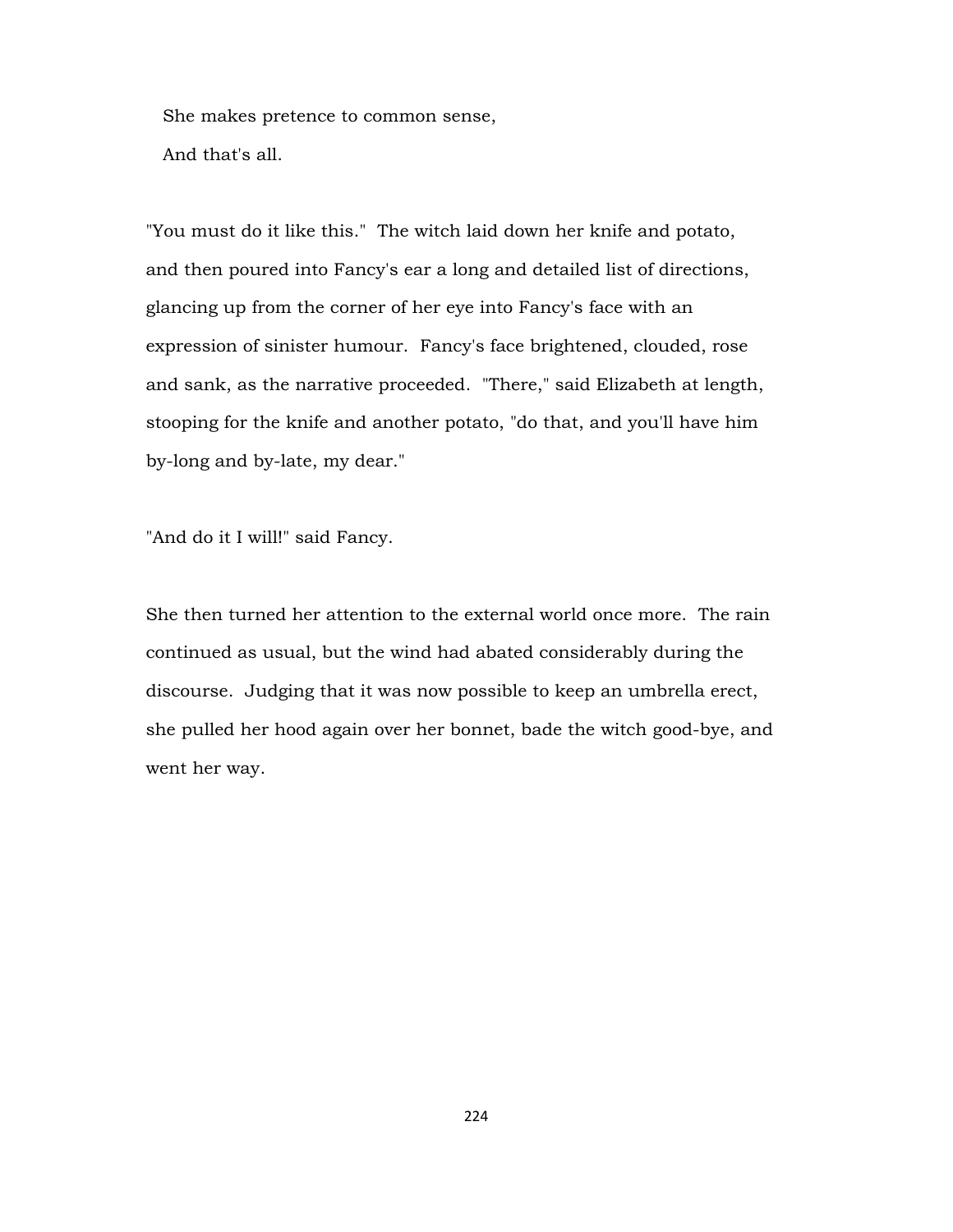### CHAPTER IV: THE SPELL

Mrs. Endorfield's advice was duly followed.

"I be proper sorry that your daughter isn't so well as she might be," said a Mellstock man to Geoffrey one morning.

"But is there anything in it?" said Geoffrey uneasily, as he shifted his hat to the right. "I can't understand the report. She didn't complain to me a bit when I saw her."

"No appetite at all, they say."

Geoffrey crossed to Mellstock and called at the school that afternoon. Fancy welcomed him as usual, and asked him to stay and take tea with her.

"I be'n't much for tea, this time o' day," he said, but stayed.

During the meal he watched her narrowly. And to his great consternation discovered the following unprecedented change in the healthy girl--that she cut herself only a diaphanous slice of bread-and-butter, and, laying it on her plate, passed the meal-time in breaking it into pieces, but eating no more than about one-tenth of the slice. Geoffrey hoped she would say something about Dick, and finish up by weeping, as she had done after the decision against him a few days subsequent to the interview in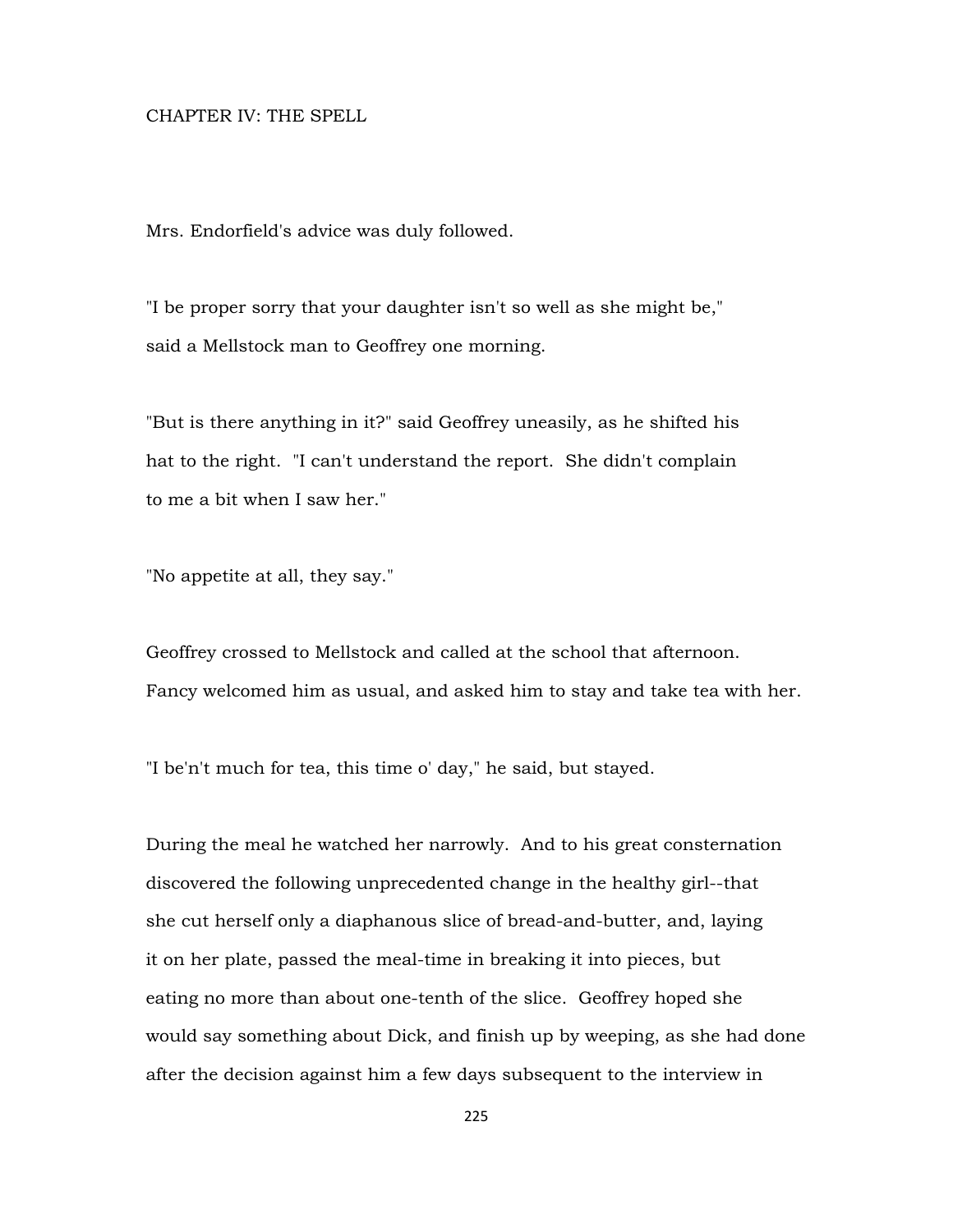the garden. But nothing was said, and in due time Geoffrey departed again for Yalbury Wood.

"'Tis to be hoped poor Miss Fancy will be able to keep on her school," said Geoffrey's man Enoch to Geoffrey the following week, as they were shovelling up ant-hills in the wood.

Geoffrey stuck in the shovel, swept seven or eight ants from his sleeve, and killed another that was prowling round his ear, then looked perpendicularly into the earth as usual, waiting for Enoch to say more. "Well, why shouldn't she?" said the keeper at last.

"The baker told me yesterday," continued Enoch, shaking out another emmet

that had run merrily up his thigh, "that the bread he've left at that there school-house this last month would starve any mouse in the three creations; that 'twould so! And afterwards I had a pint o' small down at Morrs's, and there I heard more."

"What might that ha' been?"

"That she used to have a pound o' the best rolled butter a week, regular as clockwork, from Dairyman Viney's for herself, as well as just so much salted for the helping girl, and the 'ooman she calls in; but now the same quantity d'last her three weeks, and then 'tis thoughted she throws it away sour."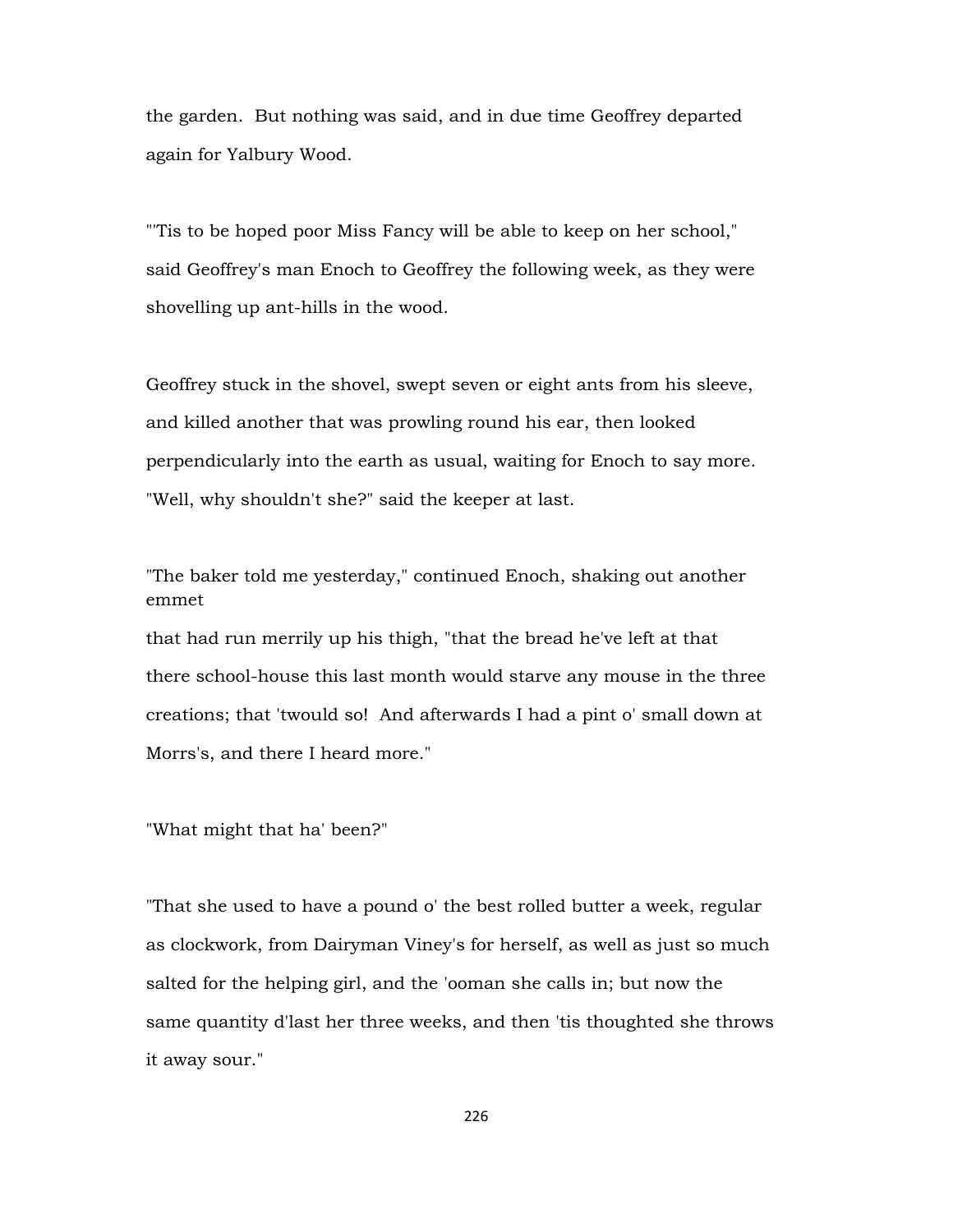"Finish doing the emmets, and carry the bag home-along." The keeper resumed his gun, tucked it under his arm, and went on without whistling to the dogs, who however followed, with a bearing meant to imply that they did not expect any such attentions when their master was reflecting.

On Saturday morning a note came from Fancy. He was not to trouble about sending her the couple of rabbits, as was intended, because she feared she should not want them. Later in the day Geoffrey went to Casterbridge and called upon the butcher who served Fancy with fresh meat, which was put down to her father's account.

"I've called to pay up our little bill, Neighbour Haylock, and you can gie me the chiel's account at the same time."

Mr. Haylock turned round three quarters of a circle in the midst of a heap of joints, altered the expression of his face from meat to money, went into a little office consisting only of a door and a window, looked very vigorously into a book which possessed length but no breadth; and then, seizing a piece of paper and scribbling thereupon, handed the bill.

Probably it was the first time in the history of commercial transactions that the quality of shortness in a butcher's bill was a cause of tribulation to the debtor. "Why, this isn't all she've had in a whole month!" said Geoffrey.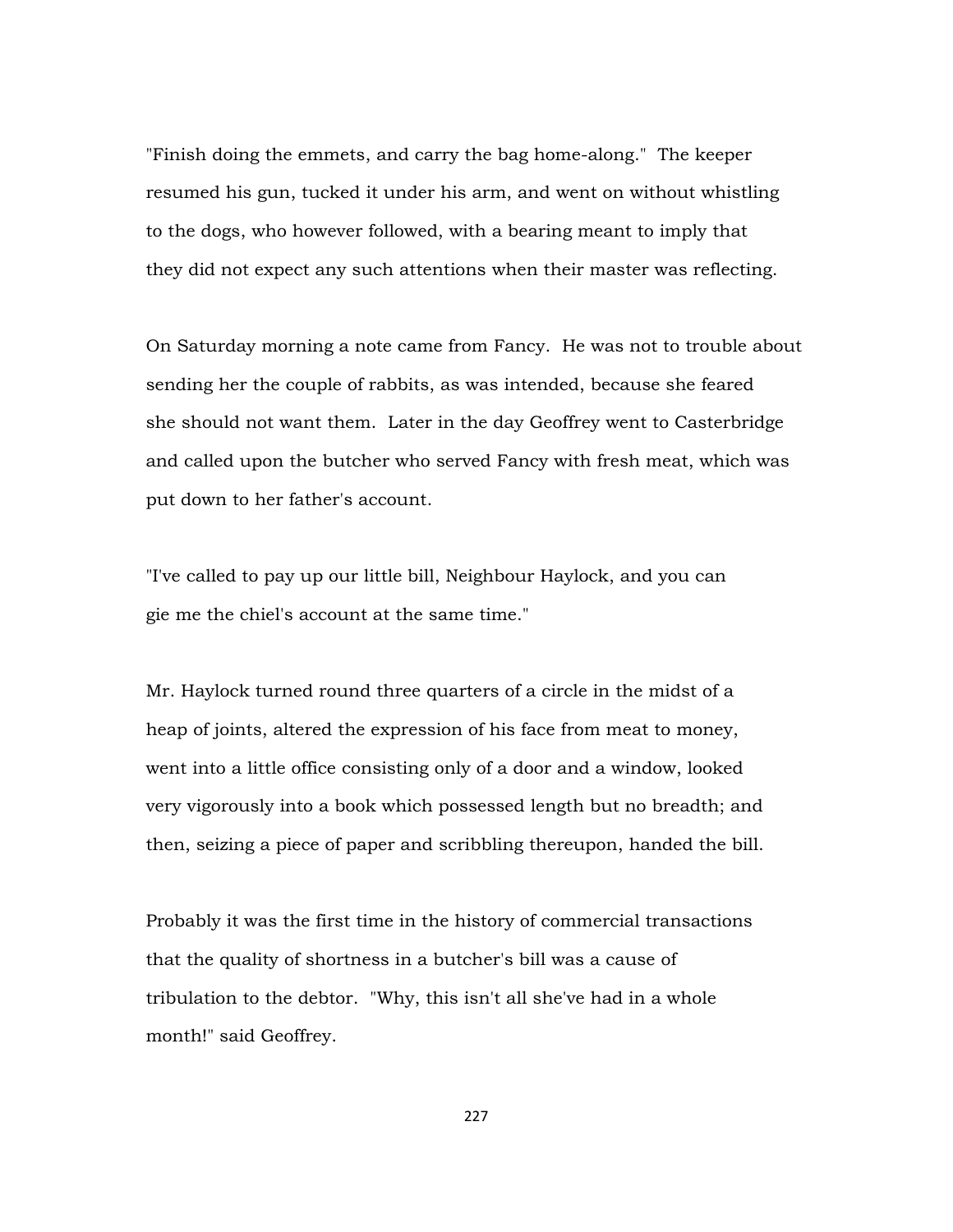"Every mossel," said the butcher--"(now, Dan, take that leg and shoulder to Mrs. White's, and this eleven pound here to Mr. Martin's)--you've been treating her to smaller joints lately, to my thinking, Mr. Day?"

"Only two or three little scram rabbits this last week, as I am alive--I wish I had!"

"Well, my wife said to me--(Dan! not too much, not too much on that tray at a time; better go twice)--my wife said to me as she posted up the books: she says, 'Miss Day must have been affronted this summer during that hot muggy weather that spolit so much for us; for depend upon't,' she says, 'she've been trying John Grimmett unknown to us: see her account else.' 'Tis little, of course, at the best of times, being only for one, but now 'tis next kin to nothing."

"I'll inquire," said Geoffrey despondingly.

He returned by way of Mellstock, and called upon Fancy, in fulfilment of a promise. It being Saturday, the children were enjoying a holiday, and on entering the residence Fancy was nowhere to be seen. Nan, the charwoman, was sweeping the kitchen.

"Where's my da'ter?" said the keeper.

"Well, you see she was tired with the week's teaching, and this morning she said, 'Nan, I sha'n't get up till the evening.' You see, Mr. Day, if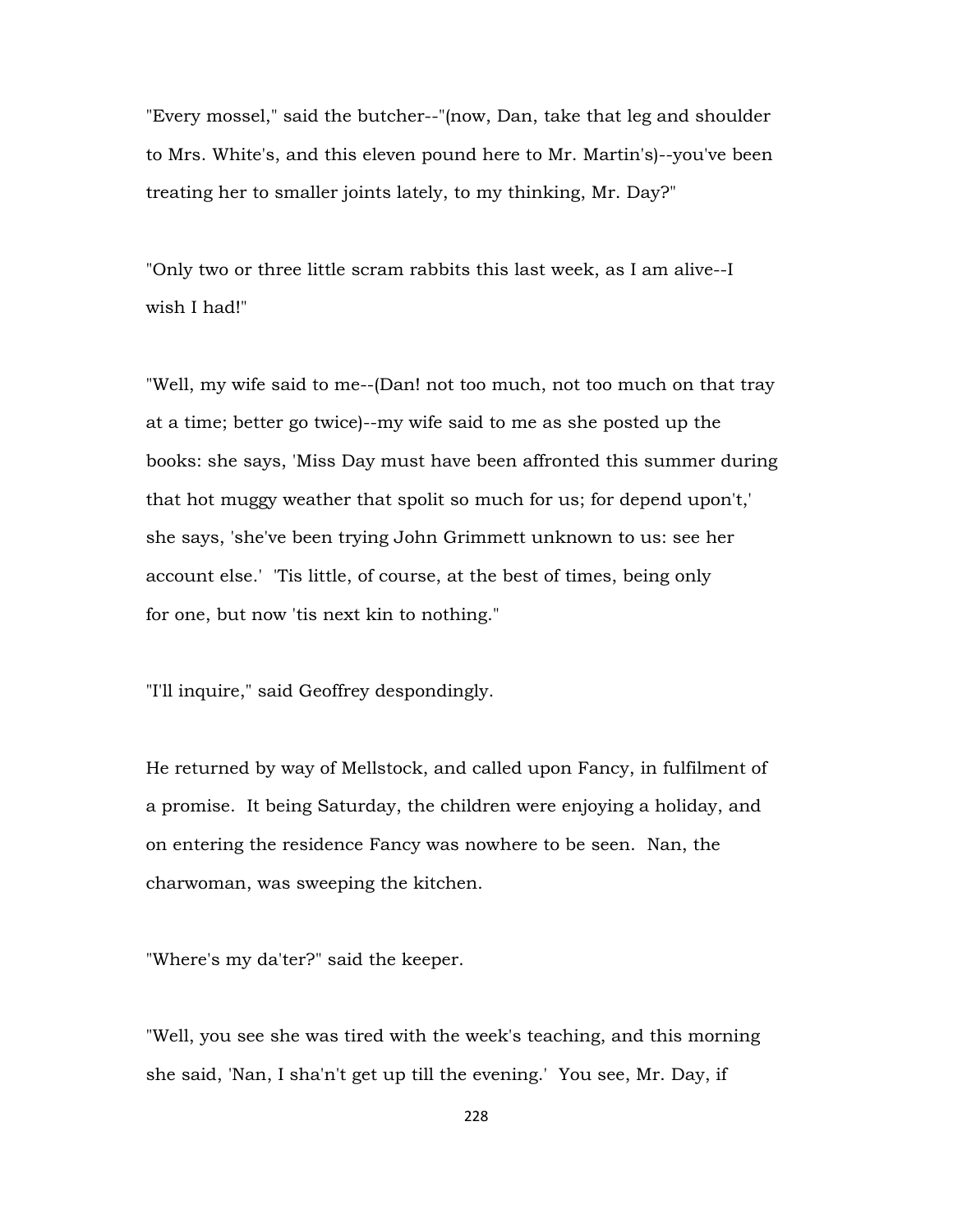people don't eat, they can't work; and as she've gie'd up eating, she must gie up working."

"Have ye carried up any dinner to her?"

"No; she don't want any. There, we all know that such things don't come without good reason--not that I wish to say anything about a broken heart, or anything of the kind."

Geoffrey's own heart felt inconveniently large just then. He went to the staircase and ascended to his daughter's door.

"Fancy!"

"Come in, father."

To see a person in bed from any cause whatever, on a fine afternoon, is depressing enough; and here was his only child Fancy, not only in bed, but looking very pale. Geoffrey was visibly disturbed.

"Fancy, I didn't expect to see thee here, chiel," he said. "What's the matter?"

"I'm not well, father."

"How's that?"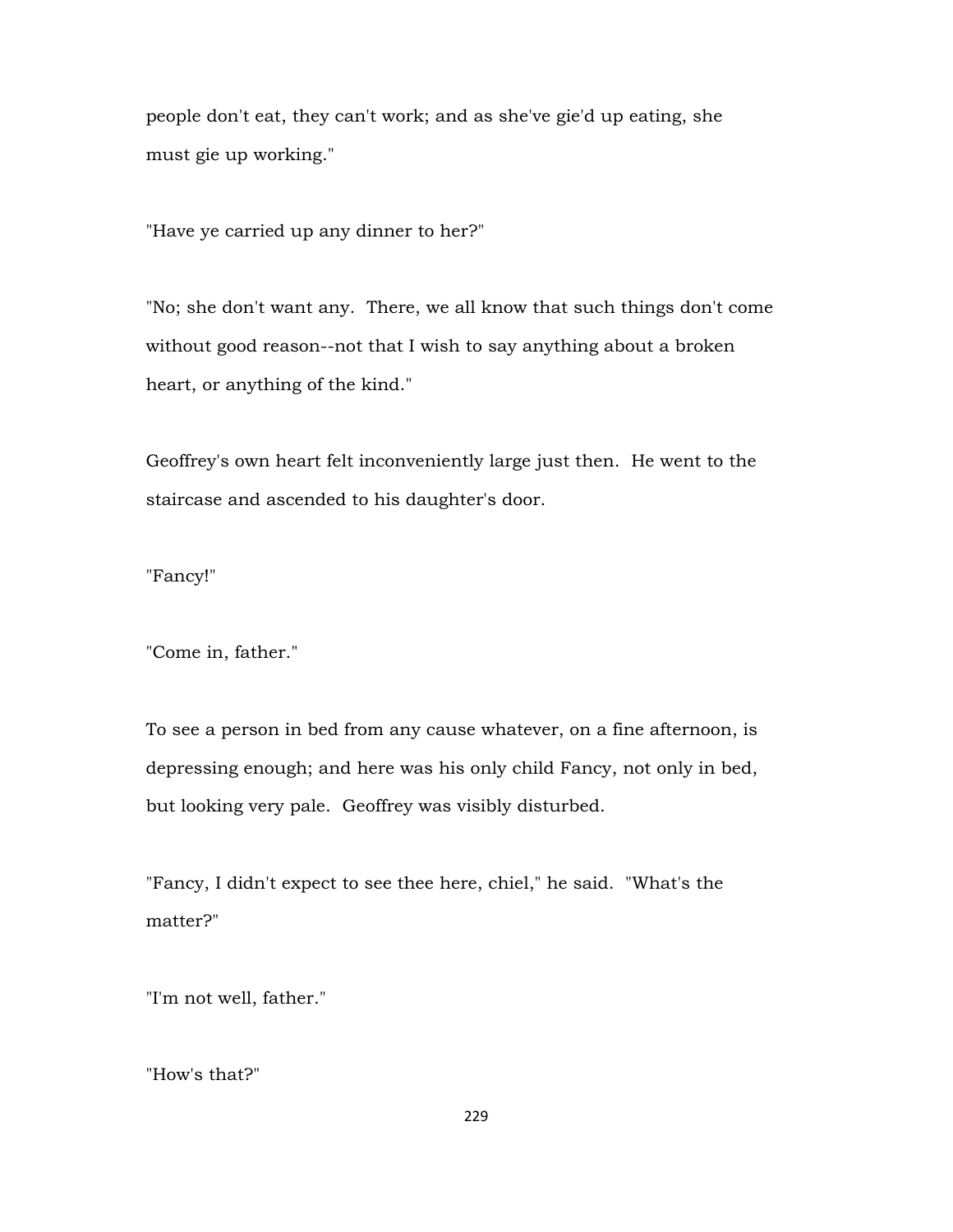"Because I think of things."

"What things can you have to think o' so mortal much?"

"You know, father."

"You think I've been cruel to thee in saying that that penniless Dick o' thine sha'n't marry thee, I suppose?"

No answer.

"Well, you know, Fancy, I do it for the best, and he isn't good enough for thee. You know that well enough." Here he again looked at her as she lay. "Well, Fancy, I can't let my only chiel die; and if you can't live without en, you must ha' en, I suppose."

"O, I don't want him like that; all against your will, and everything so disobedient!" sighed the invalid.

"No, no, 'tisn't against my will. My wish is, now I d'see how 'tis hurten thee to live without en, that he shall marry thee as soon as we've considered a little. That's my wish flat and plain, Fancy. There, never cry, my little maid! You ought to ha' cried afore; no need o' crying now 'tis all over. Well, howsoever, try to step over and see me and motherlaw to-morrow, and ha' a bit of dinner wi' us."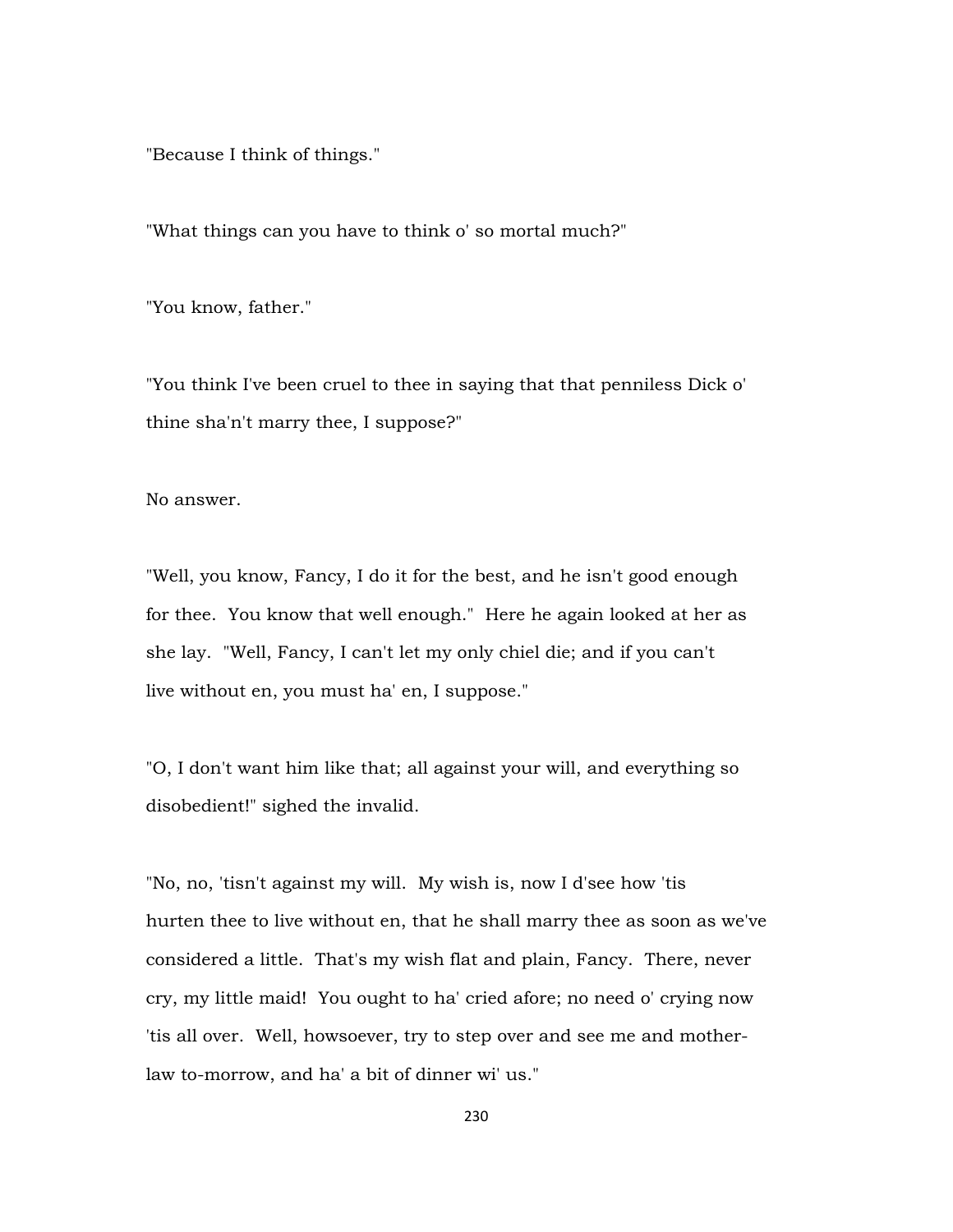"And--Dick too?"

"Ay, Dick too, 'far's I know."

"And when do you think you'll have considered, father, and he may marry me?" she coaxed.

"Well, there, say next Midsummer; that's not a day too long to wait."

On leaving the school Geoffrey went to the tranter's. Old William opened the door.

"Is your grandson Dick in 'ithin, William?"

"No, not just now, Mr. Day. Though he've been at home a good deal lately."

"O, how's that?"

"What wi' one thing, and what wi' t'other, he's all in a mope, as might be said. Don't seem the feller he used to. Ay, 'a will sit studding and thinking as if 'a were going to turn chapel-member, and then do nothing but traypse and wamble about. Used to be such a chatty boy, too, Dick did; and now 'a don't speak at all. But won't ye step inside? Reuben will be home soon, 'a b'lieve."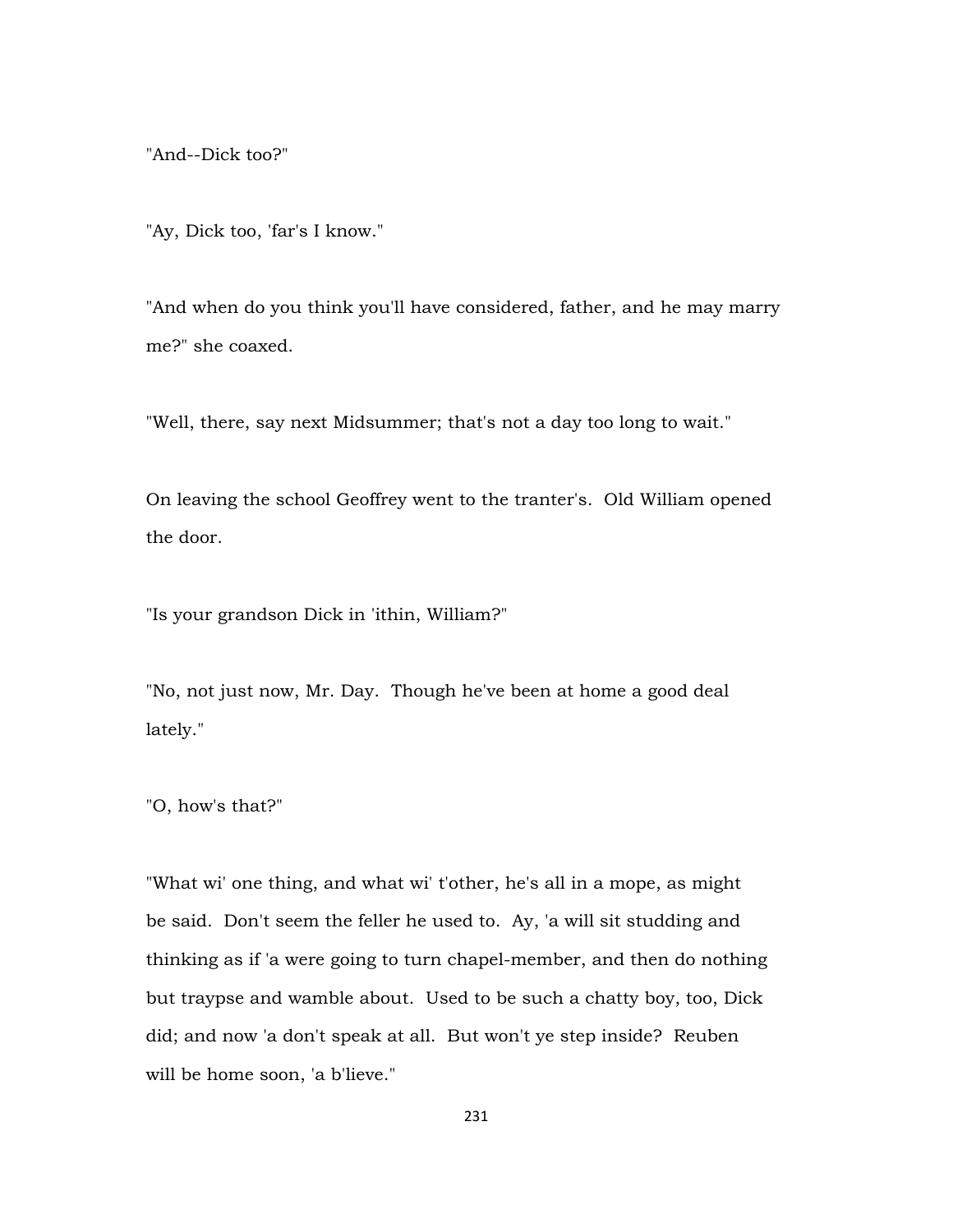"No, thank you, I can't stay now. Will ye just ask Dick if he'll do me the kindness to step over to Yalbury to-morrow with my da'ter Fancy, if she's well enough? I don't like her to come by herself, now she's not so terrible topping in health."

"So I've heard. Ay, sure, I'll tell him without fail."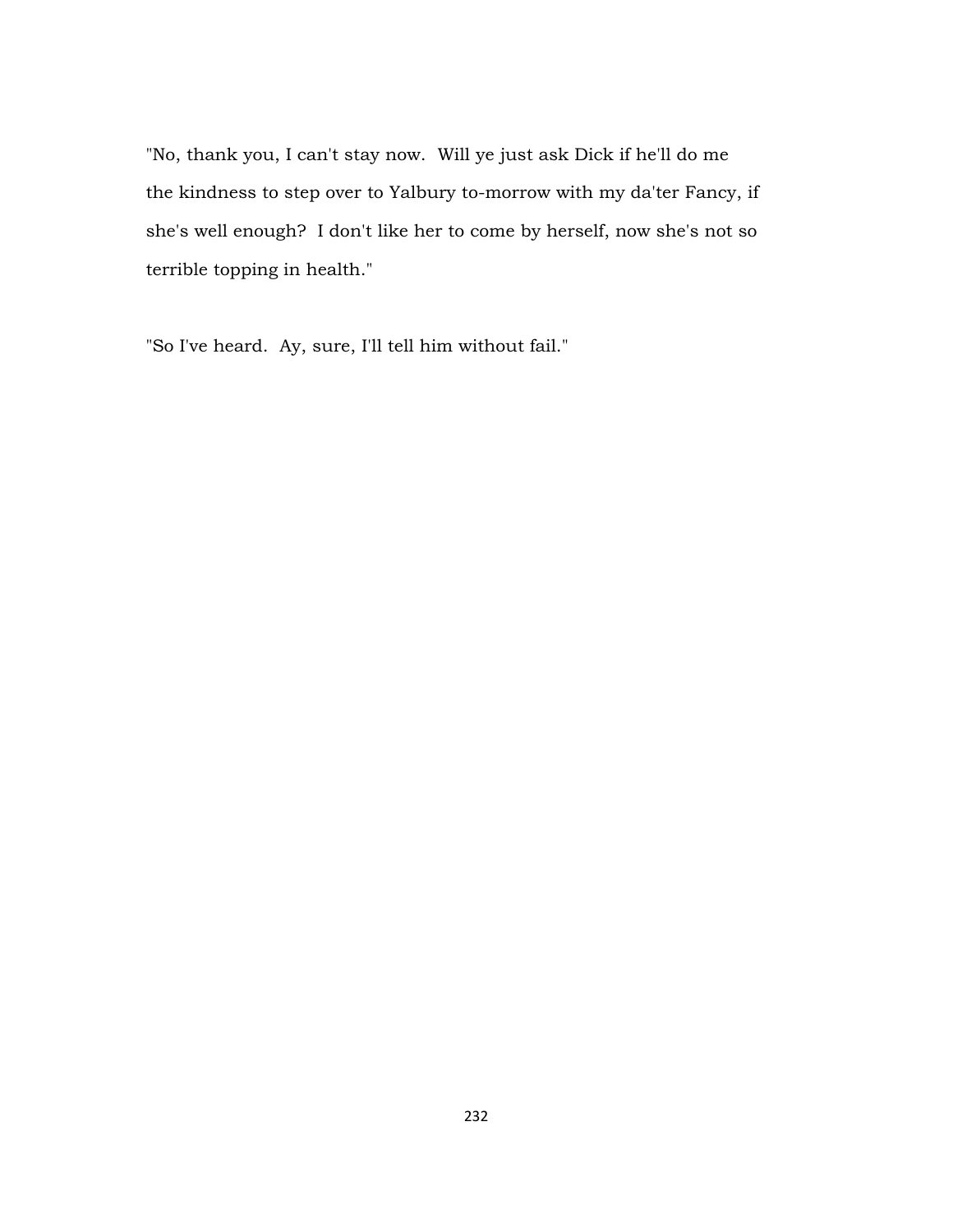# CHAPTER V: AFTER GAINING HER POINT

The visit to Geoffrey passed off as delightfully as a visit might have been expected to pass off when it was the first day of smooth experience in a hitherto obstructed love-course. And then came a series of several happy days, of the same undisturbed serenity. Dick could court her when he chose; stay away when he chose,--which was never; walk with her by winding streams and waterfalls and autumn scenery till dews and twilight sent them home. And thus they drew near the day of the Harvest Thanksgiving, which was also the time chosen for opening the organ in Mellstock Church.

It chanced that Dick on that very day was called away from Mellstock. A young acquaintance had died of consumption at Charmley, a neighbouring village, on the previous Monday, and Dick, in fulfilment of a long-standing promise, was to assist in carrying him to the grave. When on Tuesday, Dick went towards the school to acquaint Fancy with the fact, it is difficult to say whether his own disappointment at being denied the sight of her triumphant debut as organist, was greater than his vexation that his pet should on this great occasion be deprived of the pleasure of his presence. However, the intelligence was communicated. She bore it as she best could, not without many expressions of regret, and convictions that her performance would be nothing to her now.

Just before eleven o'clock on Sunday he set out upon his sad errand. The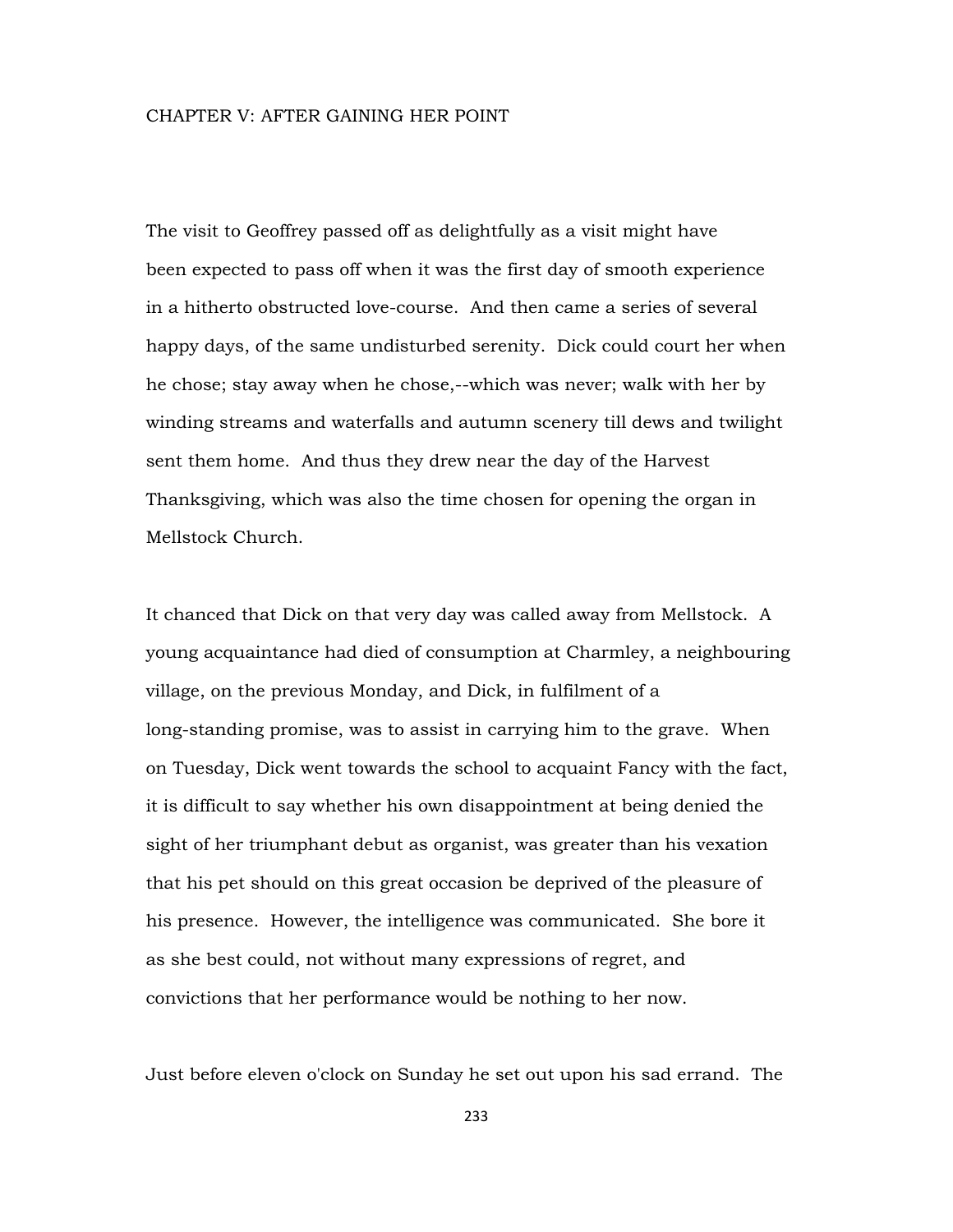funeral was to be immediately after the morning service, and as there were four good miles to walk, driving being inconvenient, it became necessary to start comparatively early. Half an hour later would certainly have answered his purpose quite as well, yet at the last moment nothing would content his ardent mind but that he must go a mile out of his way in the direction of the school, in the hope of getting a glimpse of his Love as she started for church.

Striking, therefore, into the lane towards the school, instead of across the ewelease direct to Charmley, he arrived opposite her door as his goddess emerged.

If ever a woman looked a divinity, Fancy Day appeared one that morning as she floated down those school steps, in the form of a nebulous collection of colours inclining to blue. With an audacity unparalleled in the whole history of village-school-mistresses at this date--partly owing, no doubt, to papa's respectable accumulation of cash, which rendered her profession not altogether one of necessity--she had actually donned a hat and feather, and lowered her hitherto plainly looped-up hair, which now fell about her shoulders in a profusion of curls. Poor Dick was astonished: he had never seen her look so distractingly beautiful before, save on Christmas-eve, when her hair was in the same luxuriant condition of freedom. But his first burst of delighted surprise was followed by less comfortable feelings, as soon as his brain recovered its power to think.

234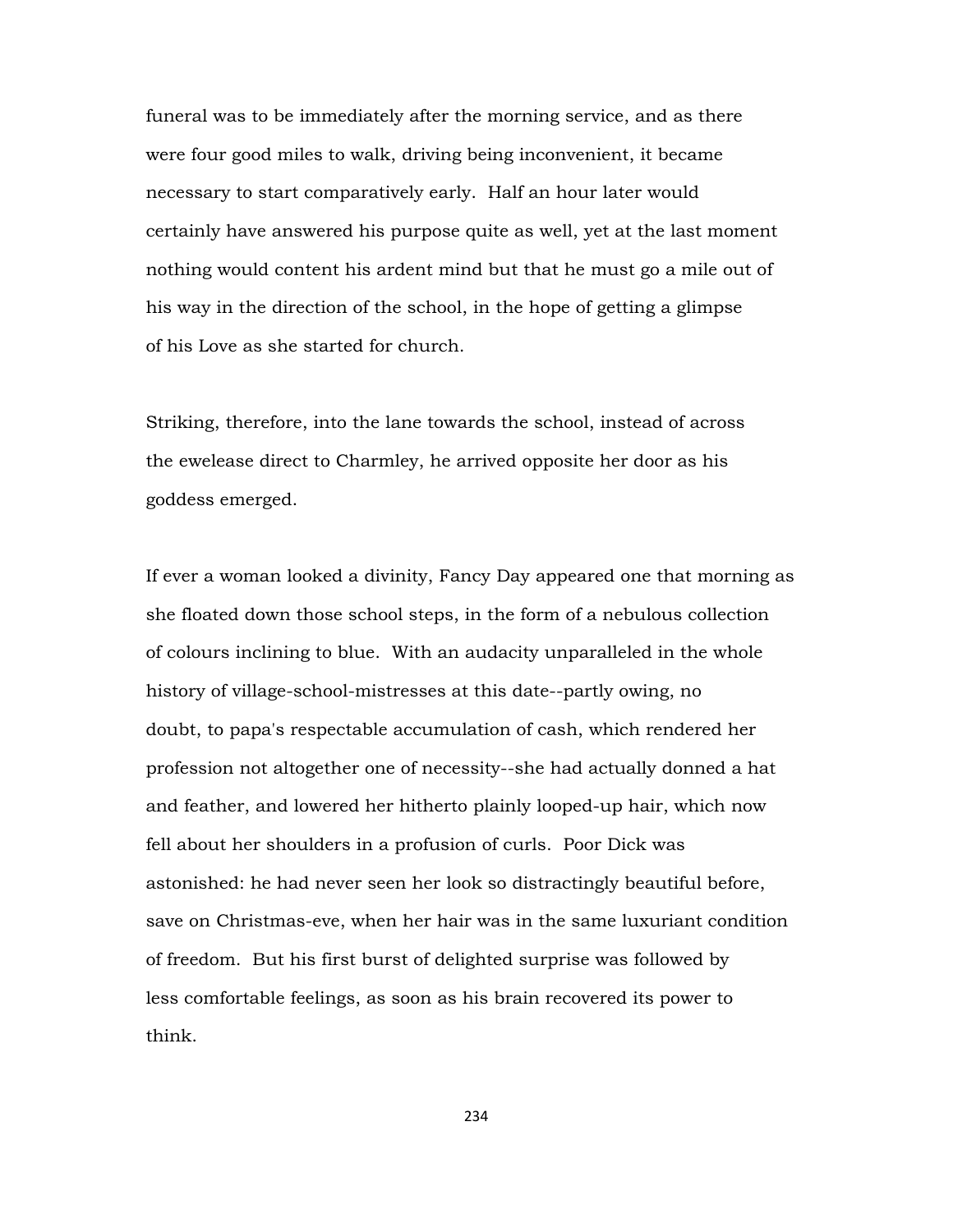Fancy had blushed;--was it with confusion? She had also involuntarily pressed back her curls. She had not expected him.

"Fancy, you didn't know me for a moment in my funeral clothes, did you?"

"Good-morning, Dick--no, really, I didn't know you for an instant in such a sad suit."

He looked again at the gay tresses and hat. "You've never dressed so charming before, dearest."

"I like to hear you praise me in that way, Dick," she said, smiling archly. "It is meat and drink to a woman. Do I look nice really?"

"Fie! you know it. Did you remember,--I mean didn't you remember about my going away to-day?"

"Well, yes, I did, Dick; but, you know, I wanted to look well;--forgive me."

"Yes, darling; yes, of course,--there's nothing to forgive. No, I was only thinking that when we talked on Tuesday and Wednesday and Thursday and Friday about my absence to-day, and I was so sorry for it, you said,

Fancy, so were you sorry, and almost cried, and said it would be no pleasure to you to be the attraction of the church to-day, since I could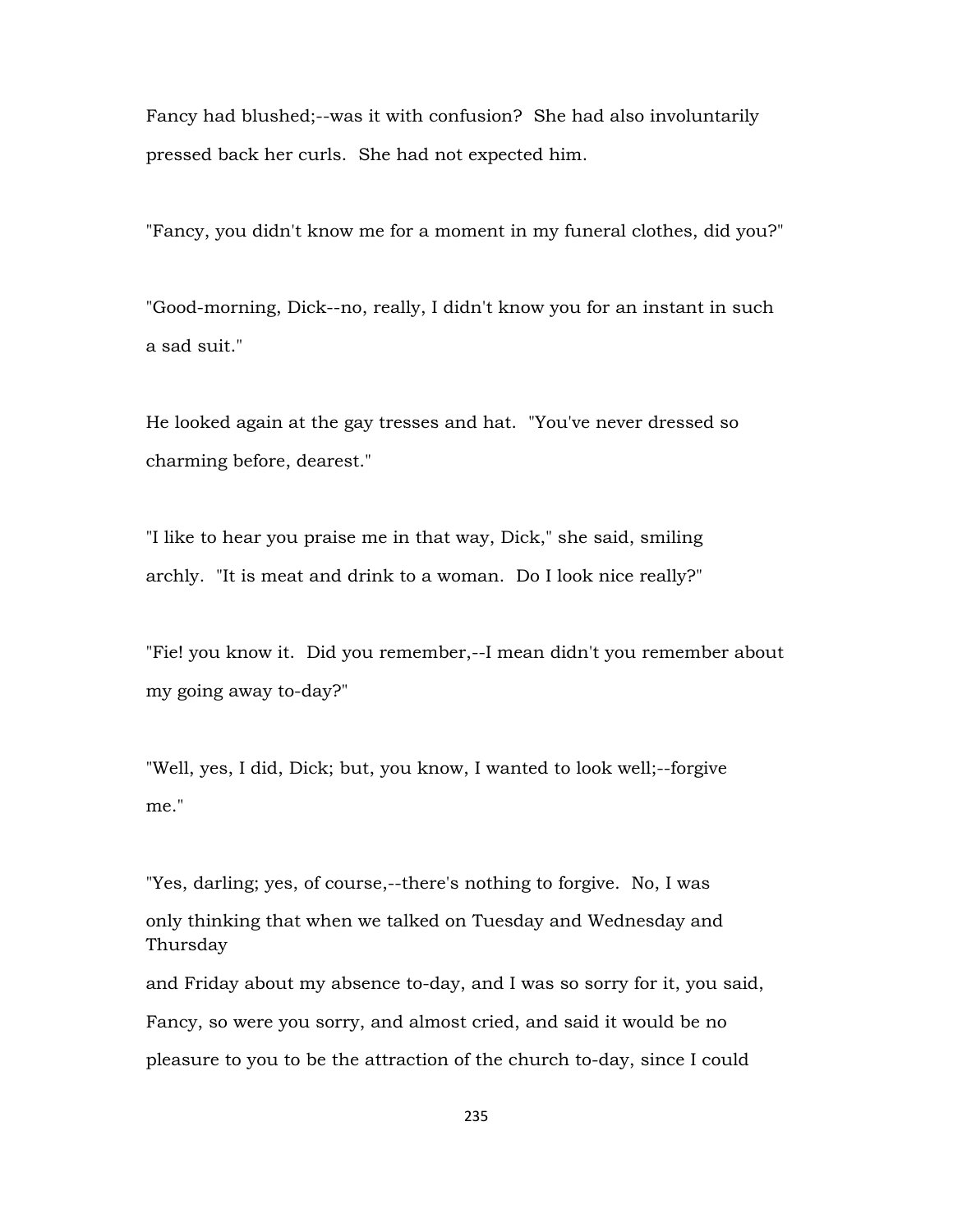not be there."

"My dear one, neither will it be so much pleasure to me . . . But I do take a little delight in my life, I suppose," she pouted.

"Apart from mine?"

She looked at him with perplexed eyes. "I know you are vexed with me, Dick, and it is because the first Sunday I have curls and a hat and feather since I have been here happens to be the very day you are away and won't be with me. Yes, say it is, for that is it! And you think that all this week I ought to have remembered you wouldn't be here today, and not have cared to be better dressed than usual. Yes, you do, Dick, and it is rather unkind!"

"No, no," said Dick earnestly and simply, "I didn't think so badly of you as that. I only thought that--if you had been going away, I shouldn't have tried new attractions for the eyes of other people. But then of course you and I are different, naturally."

"Well, perhaps we are."

"Whatever will the vicar say, Fancy?"

"I don't fear what he says in the least!" she answered proudly. "But he won't say anything of the sort you think. No, no."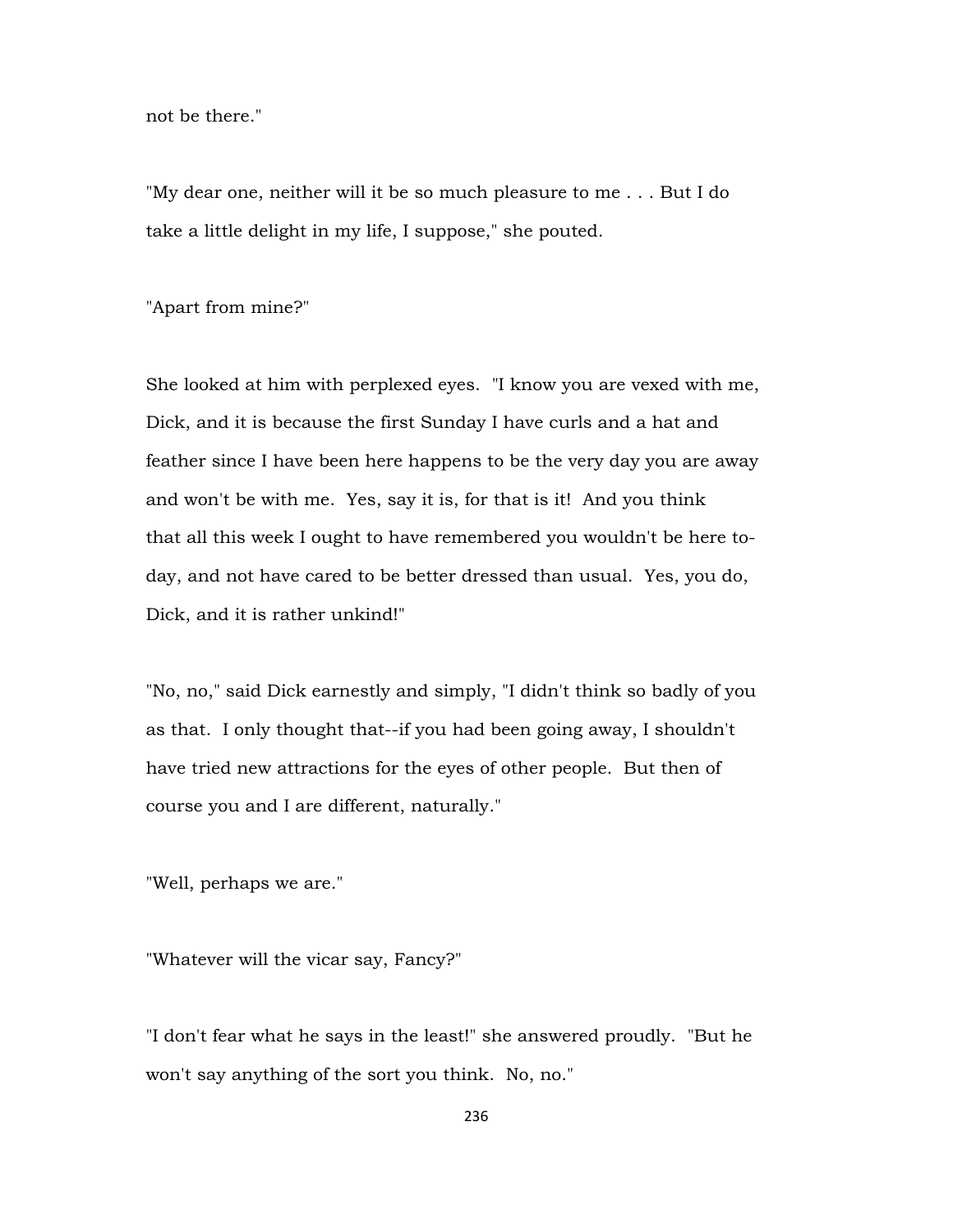"He can hardly have conscience to, indeed."

"Now come, you say, Dick, that you quite forgive me, for I must go," she said with sudden gaiety, and skipped backwards into the porch. "Come here, sir;--say you forgive me, and then you shall kiss me;--you never have yet when I have worn curls, you know. Yes, just where you want to so much,--yes, you may!"

Dick followed her into the inner corner, where he was probably not slow in availing himself of the privilege offered.

"Now that's a treat for you, isn't it?" she continued. "Good-bye, or I shall be late. Come and see me to-morrow: you'll be tired to-night."

Thus they parted, and Fancy proceeded to the church. The organ stood on one side of the chancel, close to and under the immediate eye of the vicar when he was in the pulpit, and also in full view of the congregation. Here she sat down, for the first time in such a conspicuous position, her seat having previously been in a remote spot in the aisle.

"Good heavens--disgraceful! Curls and a hat and feather!" said the daughters of the small gentry, who had either only curly hair without a hat and feather, or a hat and feather without curly hair. "A bonnet for church always," said sober matrons.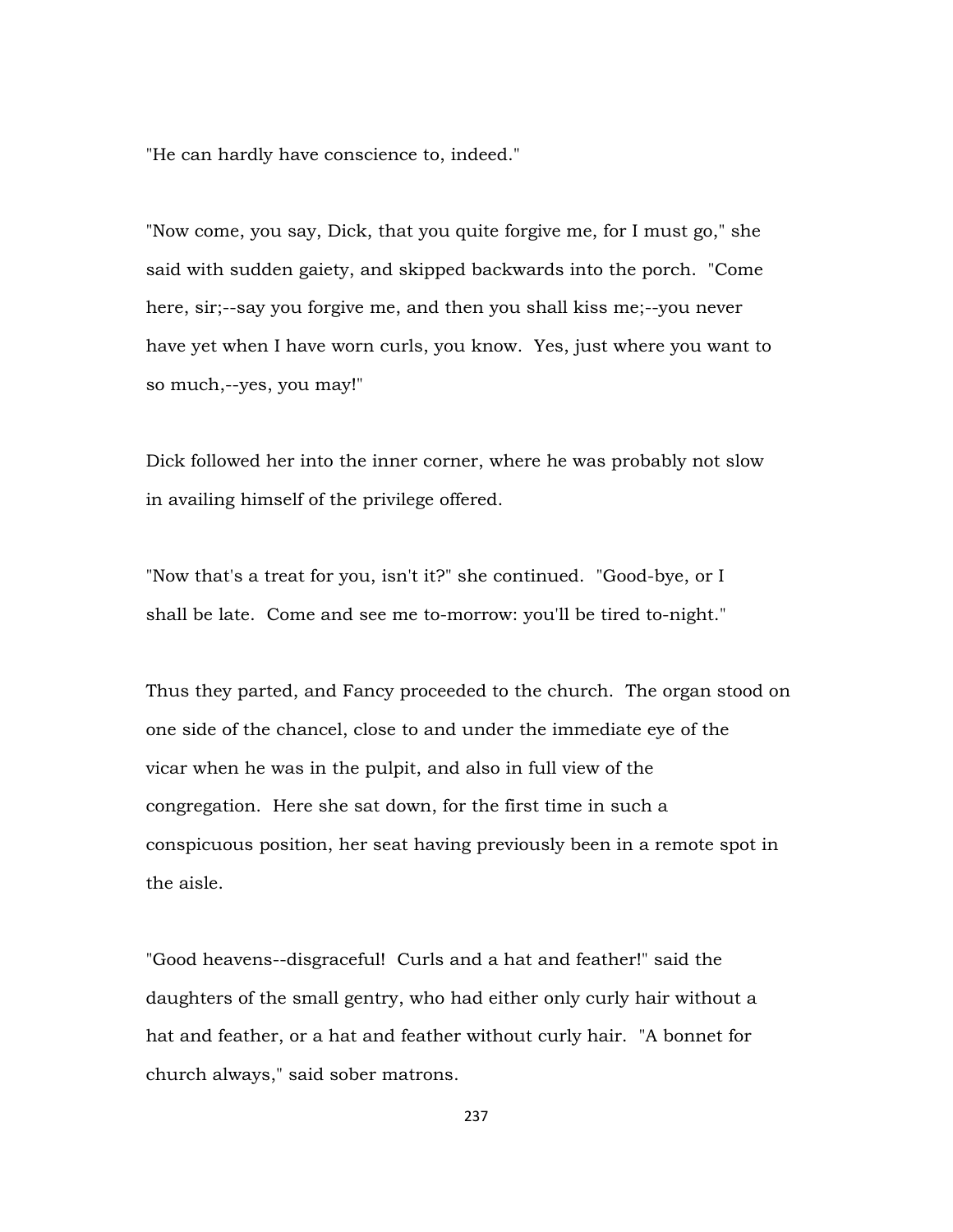That Mr. Maybold was conscious of her presence close beside him during the sermon; that he was not at all angry at her development of costume; that he admired her, she perceived. But she did not see that he loved her during that sermon-time as he had never loved a woman before; that her proximity was a strange delight to him; and that he gloried in her musical success that morning in a spirit quite beyond a mere cleric's glory at the inauguration of a new order of things.

The old choir, with humbled hearts, no longer took their seats in the gallery as heretofore (which was now given up to the school-children who were not singers, and a pupil-teacher), but were scattered about with their wives in different parts of the church. Having nothing to do with conducting the service for almost the first time in their lives, they all felt awkward, out of place, abashed, and inconvenienced by their hands. The tranter had proposed that they should stay away to-day and go nutting, but grandfather William would not hear of such a thing for a moment. "No," he replied reproachfully, and quoted a verse: "Though this has come upon us, let not our hearts be turned back, or our steps go out of the way."

So they stood and watched the curls of hair trailing down the back of the successful rival, and the waving of her feather, as she swayed her head. After a few timid notes and uncertain touches her playing became markedly correct, and towards the end full and free. But, whether from prejudice or unbiassed judgment, the venerable body of musicians could not help

238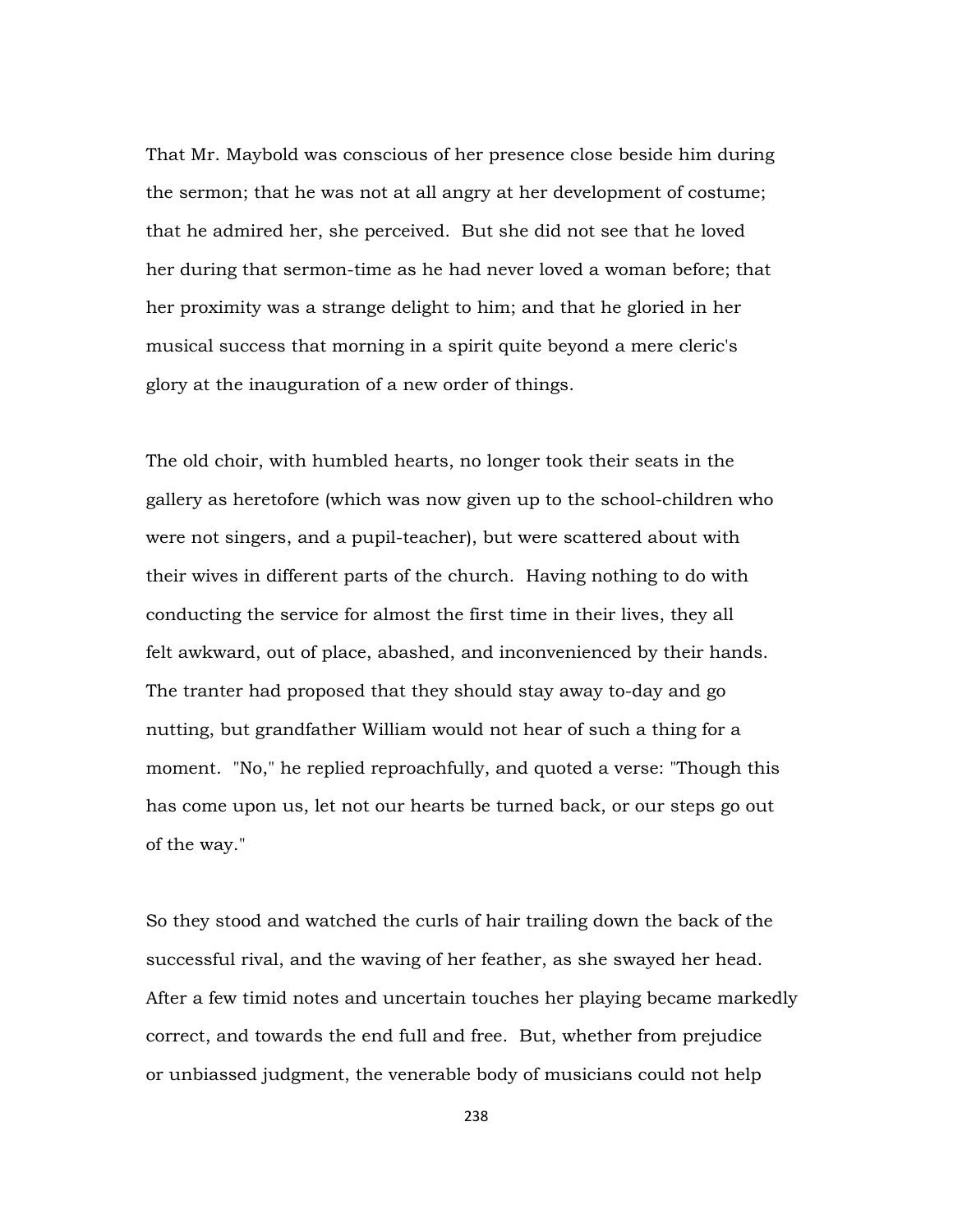thinking that the simpler notes they had been wont to bring forth were more in keeping with the simplicity of their old church than the crowded chords and interludes it was her pleasure to produce.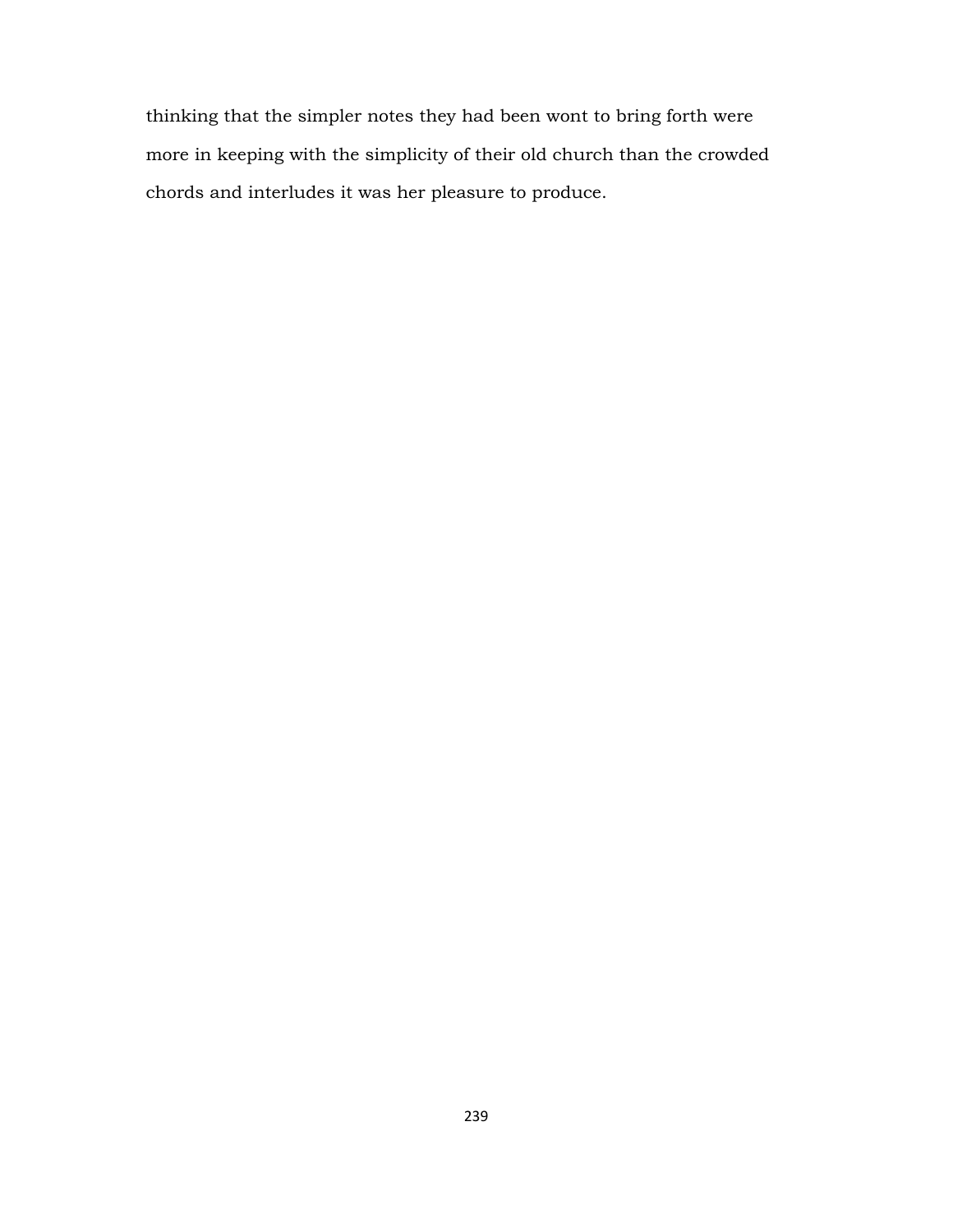## CHAPTER VI: INTO TEMPTATION

The day was done, and Fancy was again in the school-house. About five o'clock it began to rain, and in rather a dull frame of mind she wandered into the schoolroom, for want of something better to do. She was thinking--of her lover Dick Dewy? Not precisely. Of how weary she was of living alone: how unbearable it would be to return to Yalbury under the rule of her strange-tempered step-mother; that it was far better to be married to anybody than do that; that eight or nine long months had yet to be lived through ere the wedding could take place.

At the side of the room were high windows of Ham-hill stone, upon either sill of which she could sit by first mounting a desk and using it as a footstool. As the evening advanced here she perched herself, as was her custom on such wet and gloomy occasions, put on a light shawl and bonnet, opened the window, and looked out at the rain.

The window overlooked a field called the Grove, and it was the position from which she used to survey the crown of Dick's passing hat in the early days of their acquaintance and meetings. Not a living soul was now visible anywhere; the rain kept all people indoors who were not forced abroad by necessity, and necessity was less importunate on Sundays than during the week.

Sitting here and thinking again--of her lover, or of the sensation she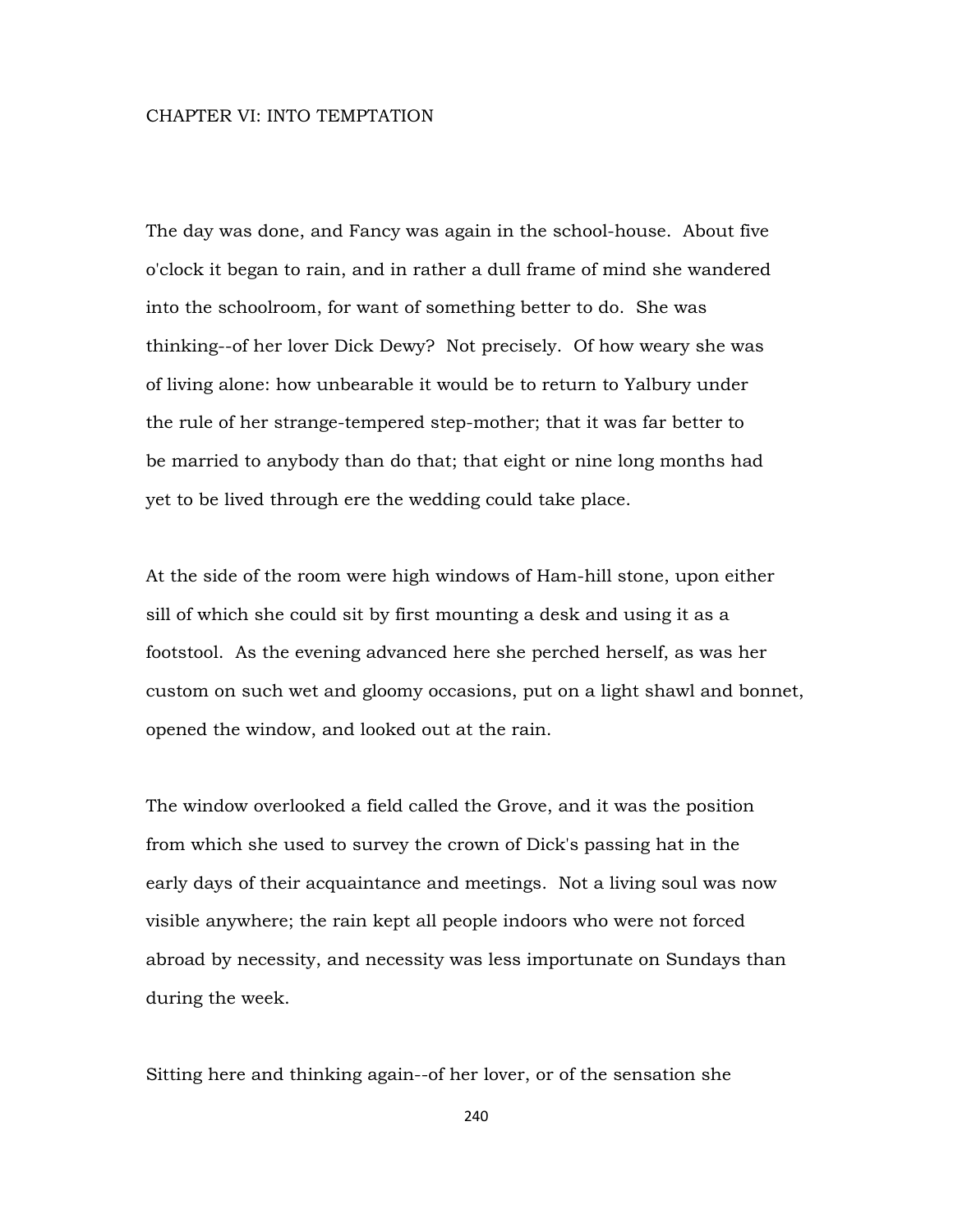had created at church that day?--well, it is unknown--thinking and thinking she saw a dark masculine figure arising into distinctness at the further end of the Grove--a man without an umbrella. Nearer and nearer he came, and she perceived that he was in deep mourning, and then that it was Dick. Yes, in the fondness and foolishness of his young heart, after walking four miles, in a drizzling rain without overcoat or umbrella, and in face of a remark from his love that he was not to come because he would be tired, he had made it his business to wander this mile out of his way again, from sheer wish of spending ten minutes in her presence.

"O Dick, how wet you are!" she said, as he drew up under the window. "Why, your coat shines as if it had been varnished, and your hat--my goodness, there's a streaming hat!"

"O, I don't mind, darling!" said Dick cheerfully. "Wet never hurts me, though I am rather sorry for my best clothes. However, it couldn't be helped; we lent all the umbrellas to the women. I don't know when I shall get mine back!"

"And look, there's a nasty patch of something just on your shoulder."

"Ah, that's japanning; it rubbed off the clamps of poor Jack's coffin when we lowered him from our shoulders upon the bier! I don't care about that, for 'twas the last deed I could do for him; and 'tis hard if you can't afford a coat for an old friend."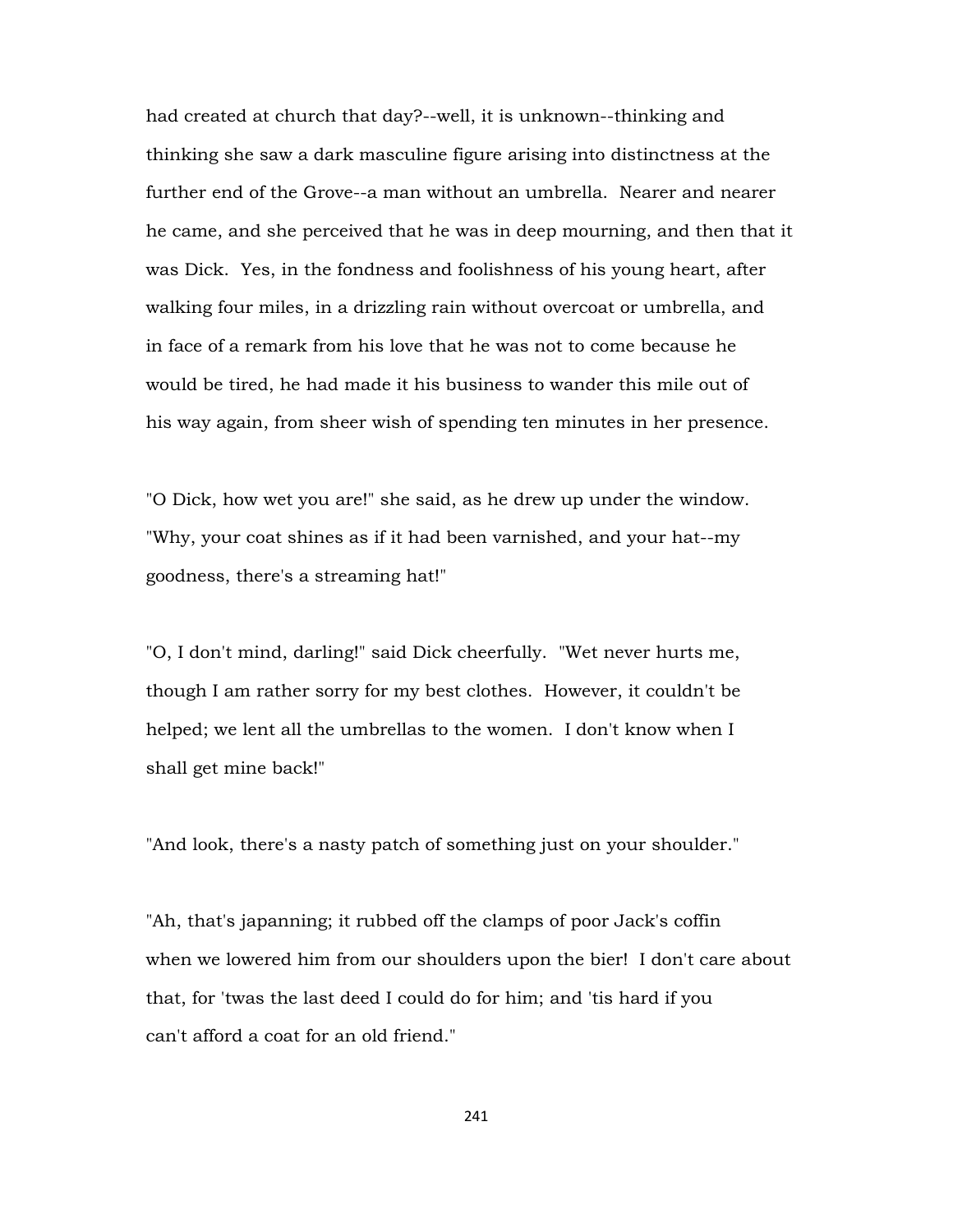Fancy put her hand to her mouth for half a minute. Underneath the palm of that little hand there existed for that half-minute a little yawn.

"Dick, I don't like you to stand there in the wet. And you mustn't sit down. Go home and change your things. Don't stay another minute."

"One kiss after coming so far," he pleaded.

"If I can reach, then."

He looked rather disappointed at not being invited round to the door. She twisted from her seated position and bent herself downwards, but not even by standing on the plinth was it possible for Dick to get his lips into contact with hers as she held them. By great exertion she might have reached a little lower; but then she would have exposed her head to the rain.

"Never mind, Dick; kiss my hand," she said, flinging it down to him. "Now, good-bye."

"Good-bye."

He walked slowly away, turning and turning again to look at her till he was out of sight. During the retreat she said to herself, almost involuntarily, and still conscious of that morning's triumph--"I like Dick, and I love him; but how plain and sorry a man looks in the rain,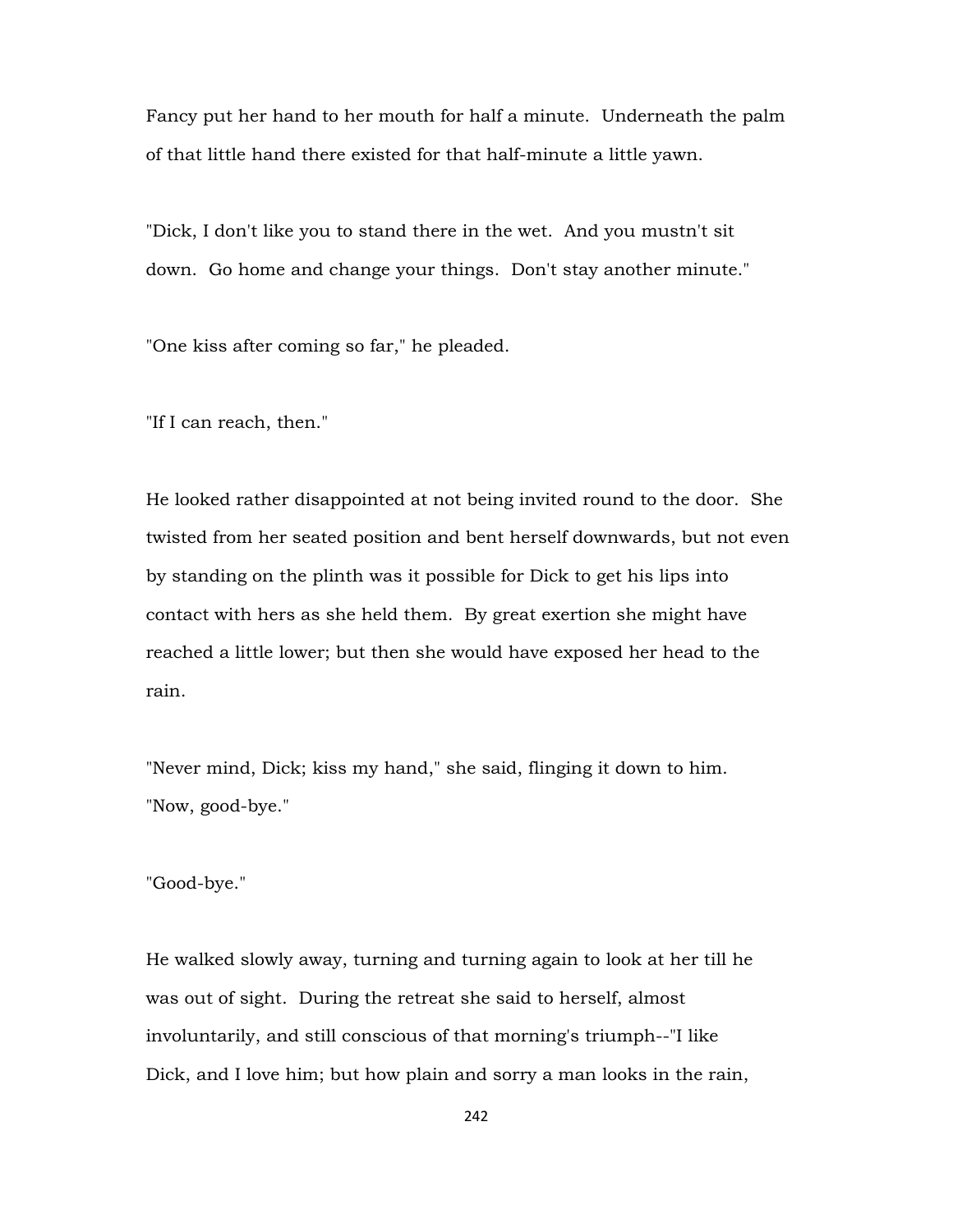with no umbrella, and wet through!"

As he vanished, she made as if to descend from her seat; but glancing in the other direction she saw another form coming along the same track. It was also that of a man. He, too, was in black from top to toe; but he carried an umbrella.

He drew nearer, and the direction of the rain caused him so to slant his umbrella that from her height above the ground his head was invisible, as she was also to him. He passed in due time directly beneath her, and in looking down upon the exterior of his umbrella her feminine eyes perceived it to be of superior silk--less common at that date than since--and of elegant make. He reached the entrance to the building, and Fancy suddenly lost sight of him. Instead of pursuing the roadway as Dick had done he had turned sharply round into her own porch.

She jumped to the floor, hastily flung off her shawl and bonnet, smoothed and patted her hair till the curls hung in passable condition, and listened. No knock. Nearly a minute passed, and still there was no knock. Then there arose a soft series of raps, no louder than the tapping of a distant woodpecker, and barely distinct enough to reach her ears. She composed herself and flung open the door.

In the porch stood Mr. Maybold.

There was a warm flush upon his face, and a bright flash in his eyes,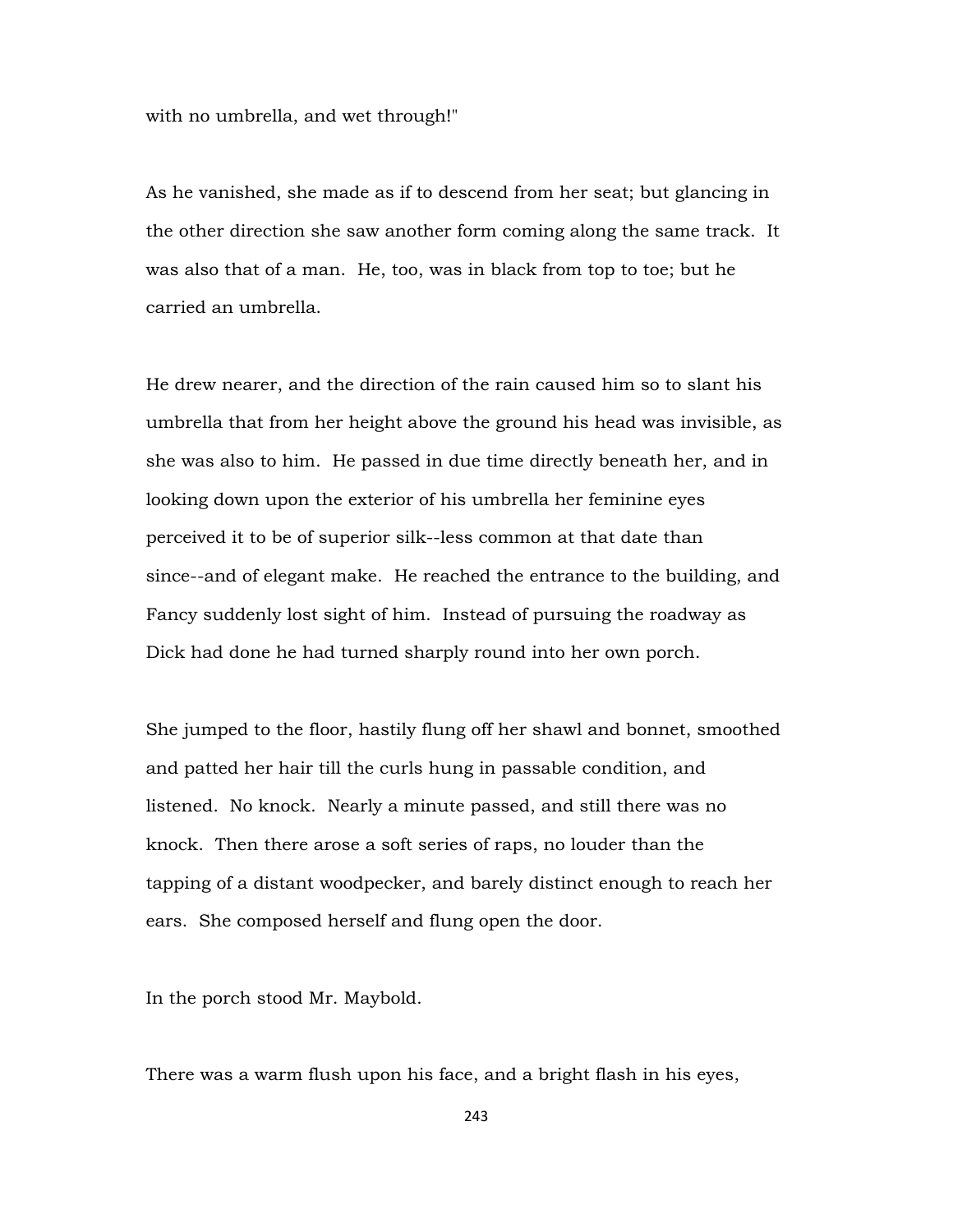which made him look handsomer than she had ever seen him before.

"Good-evening, Miss Day."

"Good-evening, Mr. Maybold," she said, in a strange state of mind. She had noticed, beyond the ardent hue of his face, that his voice had a singular tremor in it, and that his hand shook like an aspen leaf when he laid his umbrella in the corner of the porch. Without another word being spoken by either, he came into the schoolroom, shut the door, and moved close to her. Once inside, the expression of his face was no more discernible, by reason of the increasing dusk of evening.

"I want to speak to you," he then said; "seriously--on a perhaps unexpected subject, but one which is all the world to me--I don't know what it may be to you, Miss Day."

No reply.

"Fancy, I have come to ask you if you will be my wife?"

As a person who has been idly amusing himself with rolling a snowball might start at finding he had set in motion an avalanche, so did Fancy start at these words from the vicar. And in the dead silence which followed them, the breathings of the man and of the woman could be distinctly and separately heard; and there was this difference between them--his respirations gradually grew quieter and less rapid after the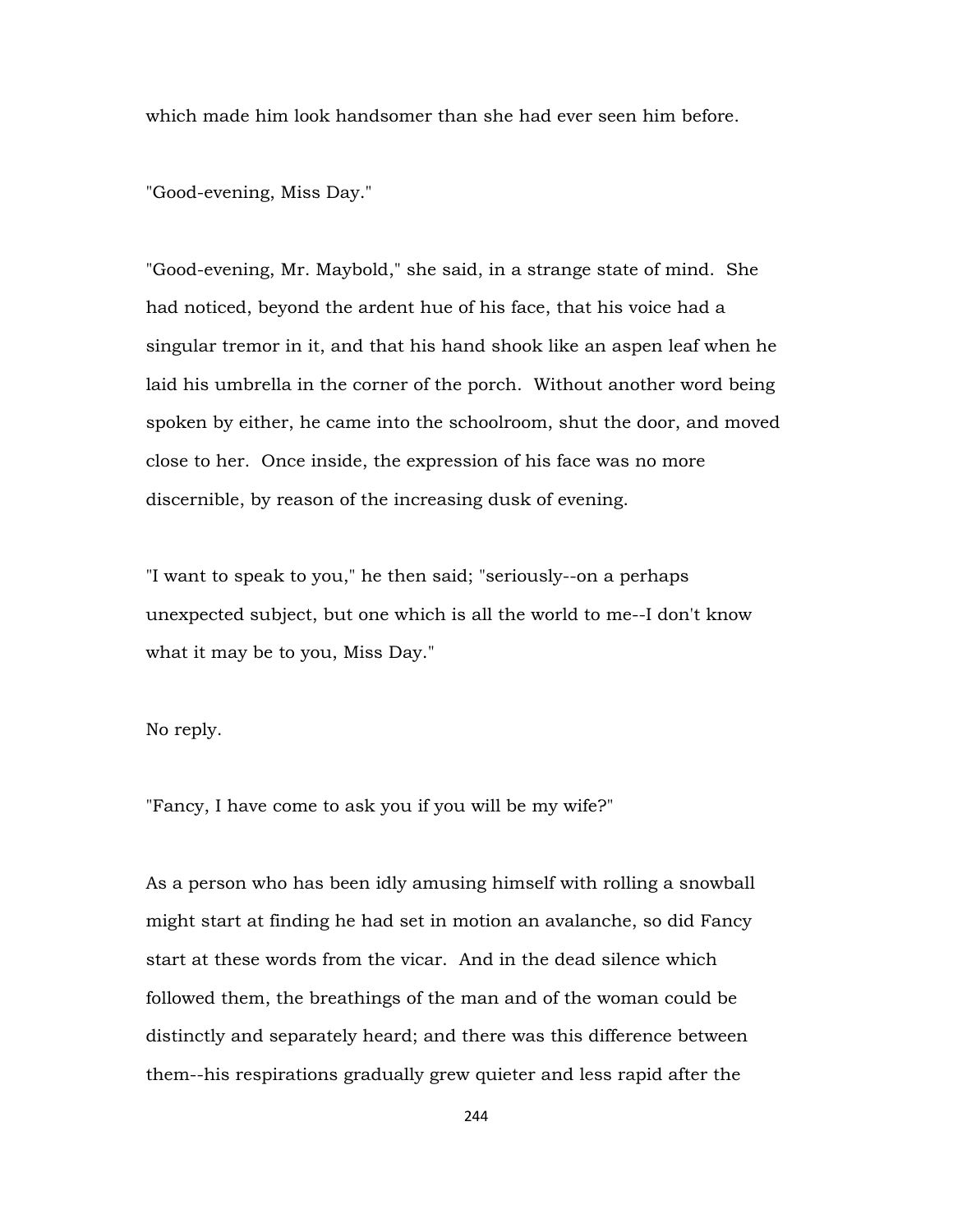enunciation hers, from having been low and regular, increased in quickness and force, till she almost panted.

"I cannot, I cannot, Mr. Maybold--I cannot! Don't ask me!" she said.

"Don't answer in a hurry!" he entreated. "And do listen to me. This is no sudden feeling on my part. I have loved you for more than six months! Perhaps my late interest in teaching the children here has not been so single-minded as it seemed. You will understand my motive--like me better, perhaps, for honestly telling you that I have struggled against my emotion continually, because I have thought that it was not well for me to love you! But I resolved to struggle no longer; I have examined the feeling; and the love I bear you is as genuine as that I could bear any woman! I see your great charm; I respect your natural talents, and the refinement they have brought into your nature--they are quite enough, and more than enough for me! They are equal to anything ever required of the mistress of a quiet parsonage-house--the place in which I shall pass my days, wherever it may be situated. O Fancy, I have watched you, criticized you even severely, brought my feelings to the light of judgment, and still have found them rational, and such as any man might have expected to be inspired with by a woman like you! So there is nothing hurried, secret, or untoward in my desire to do this. Fancy, will you marry me?"

No answer was returned.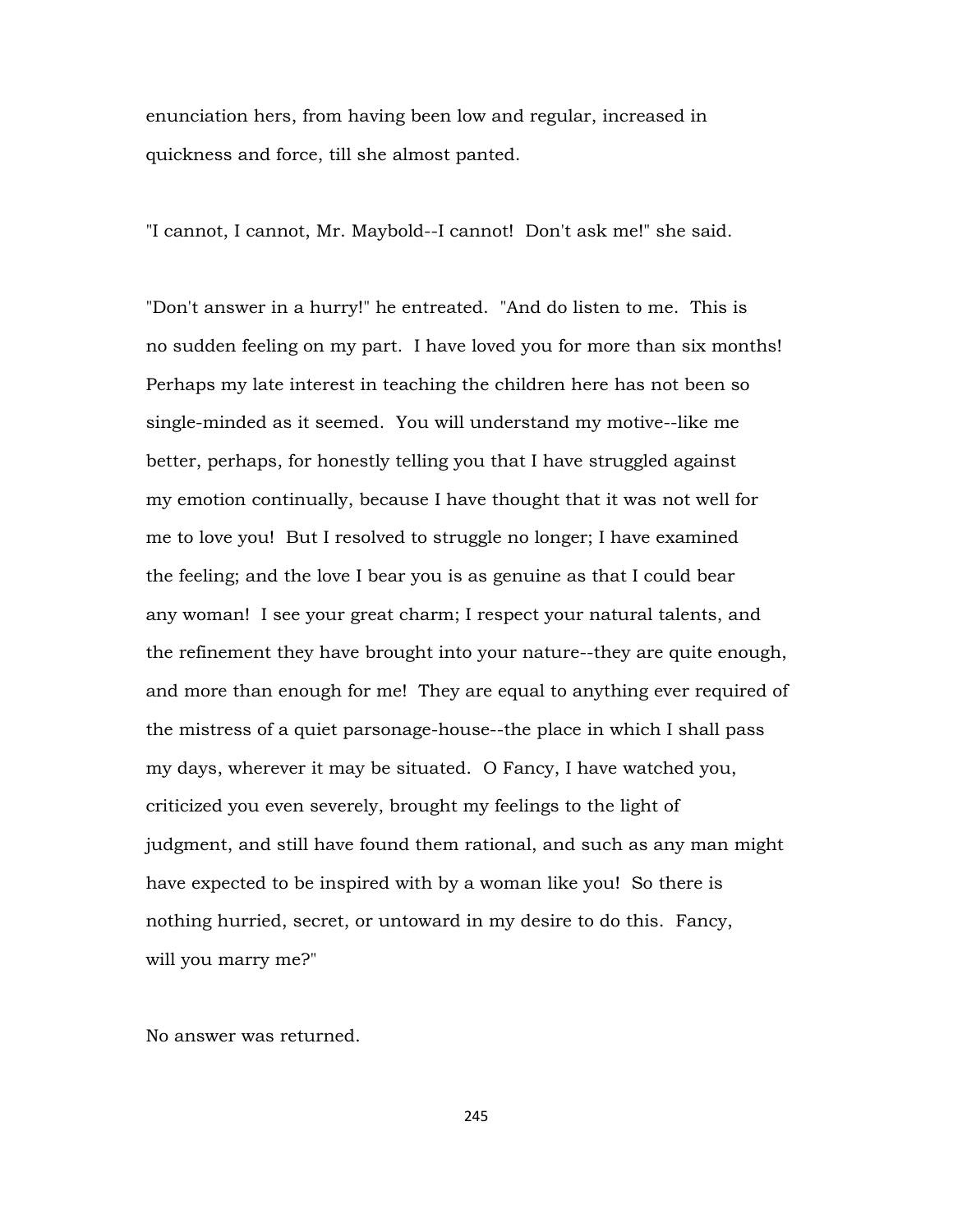"Don't refuse; don't," he implored. "It would be foolish of you--I mean cruel! Of course we would not live here, Fancy. I have had for a long time the offer of an exchange of livings with a friend in Yorkshire, but I have hitherto refused on account of my mother. There we would go. Your musical powers shall be still further developed; you shall have whatever pianoforte you like; you shall have anything, Fancy, anything to make you happy--pony-carriage, flowers, birds, pleasant society; yes, you have enough in you for any society, after a few months of travel with me! Will you, Fancy, marry me?"

Another pause ensued, varied only by the surging of the rain against the window-panes, and then Fancy spoke, in a faint and broken voice.

"Yes, I will," she said.

"God bless you, my own!" He advanced quickly, and put his arm out to embrace her. She drew back hastily. "No no, not now!" she said in an agitated whisper. "There are things;--but the temptation is, O, too strong, and I can't resist it; I can't tell you now, but I must tell you! Don't, please, don't come near me now! I want to think, I can scarcely get myself used to the idea of what I have promised yet." The next minute she turned to a desk, buried her face in her hands, and burst into a hysterical fit of weeping. "O, leave me to myself!" she sobbed; "leave me! O, leave me!"

"Don't be distressed; don't, dearest!" It was with visible difficulty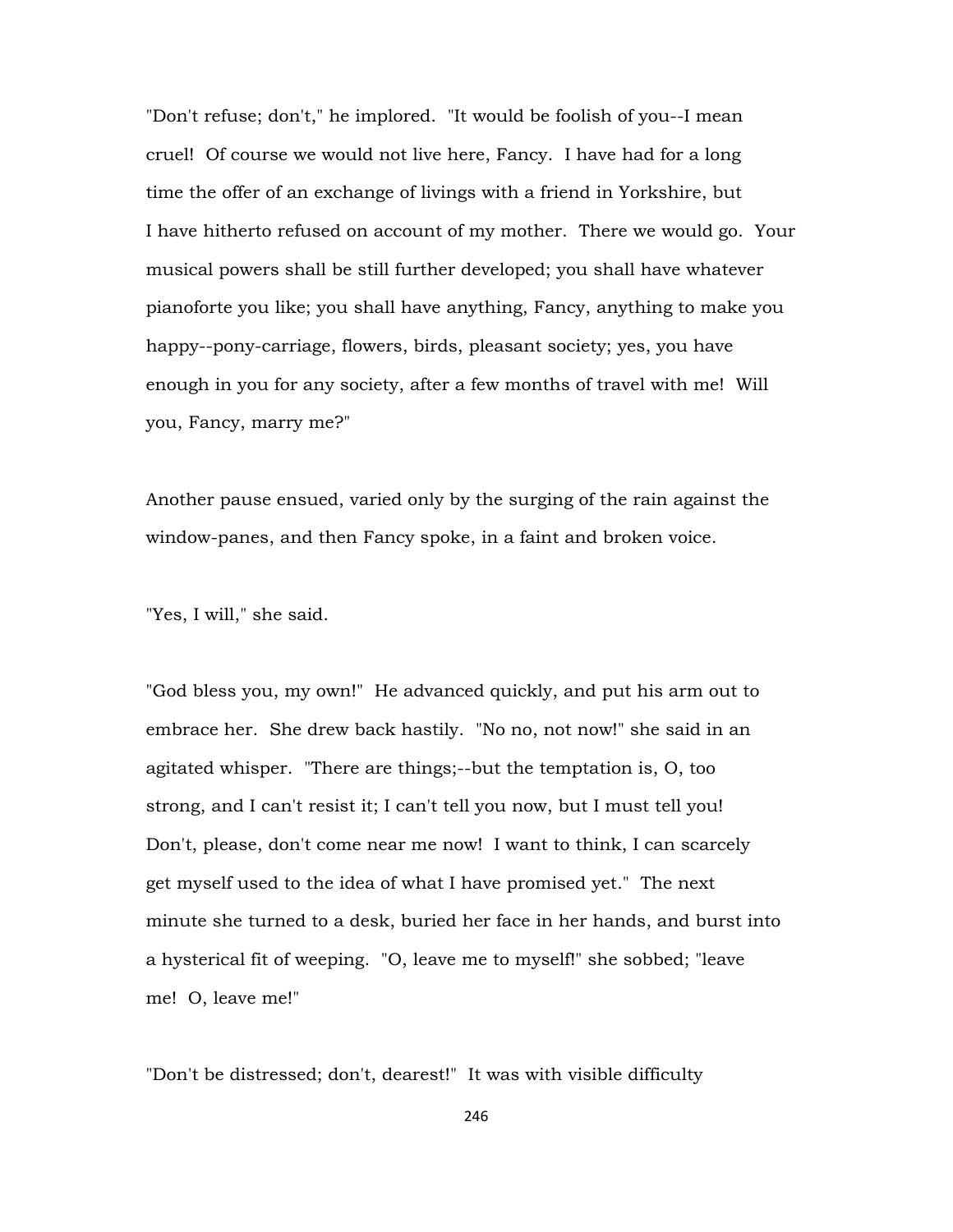that he restrained himself from approaching her. "You shall tell me at your leisure what it is that grieves you so; I am happy--beyond all measure happy!--at having your simple promise."

"And do go and leave me now!"

"But I must not, in justice to you, leave for a minute, until you are yourself again."

"There then," she said, controlling her emotion, and standing up; "I am not disturbed now."

He reluctantly moved towards the door. "Good-bye!" he murmured tenderly. "I'll come to-morrow about this time."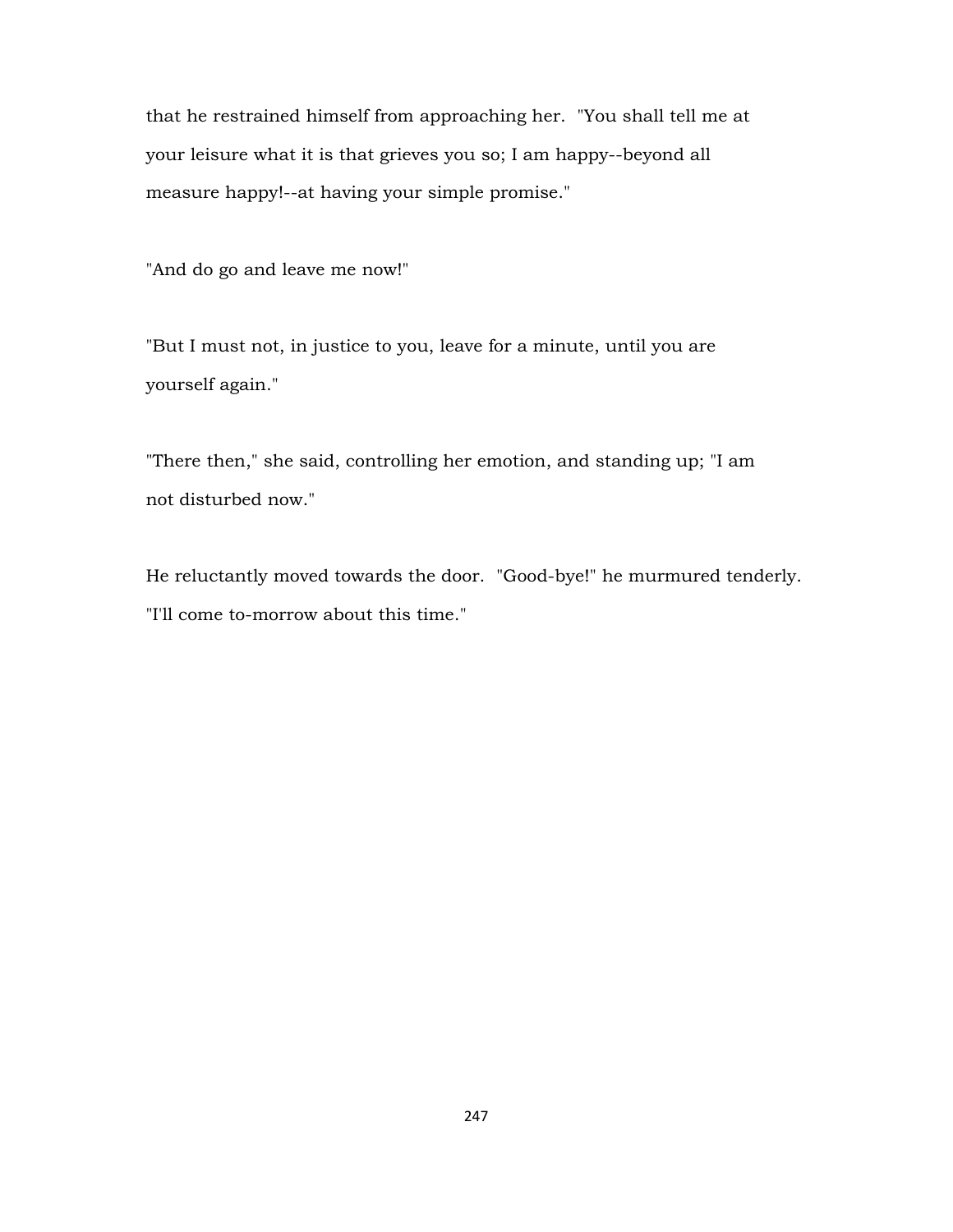## CHAPTER VII: SECOND THOUGHTS

The next morning the vicar rose early. The first thing he did was to write a long and careful letter to his friend in Yorkshire. Then, eating a little breakfast, he crossed the meadows in the direction of Casterbridge, bearing his letter in his pocket, that he might post it at the town office, and obviate the loss of one day in its transmission that would have resulted had he left it for the foot-post through the village.

It was a foggy morning, and the trees shed in noisy water-drops the moisture they had collected from the thick air, an acorn occasionally falling from its cup to the ground, in company with the drippings. In the meads, sheets of spiders'-web, almost opaque with wet, hung in folds over the fences, and the falling leaves appeared in every variety of brown, green, and yellow hue.

A low and merry whistling was heard on the highway he was approaching, then the light footsteps of a man going in the same direction as himself. On reaching the junction of his path with the road, the vicar beheld Dick Dewy's open and cheerful face. Dick lifted his hat, and the vicar came out into the highway that Dick was pursuing.

"Good-morning, Dewy. How well you are looking!" said Mr. Maybold.

"Yes, sir, I am well--quite well! I am going to Casterbridge now, to get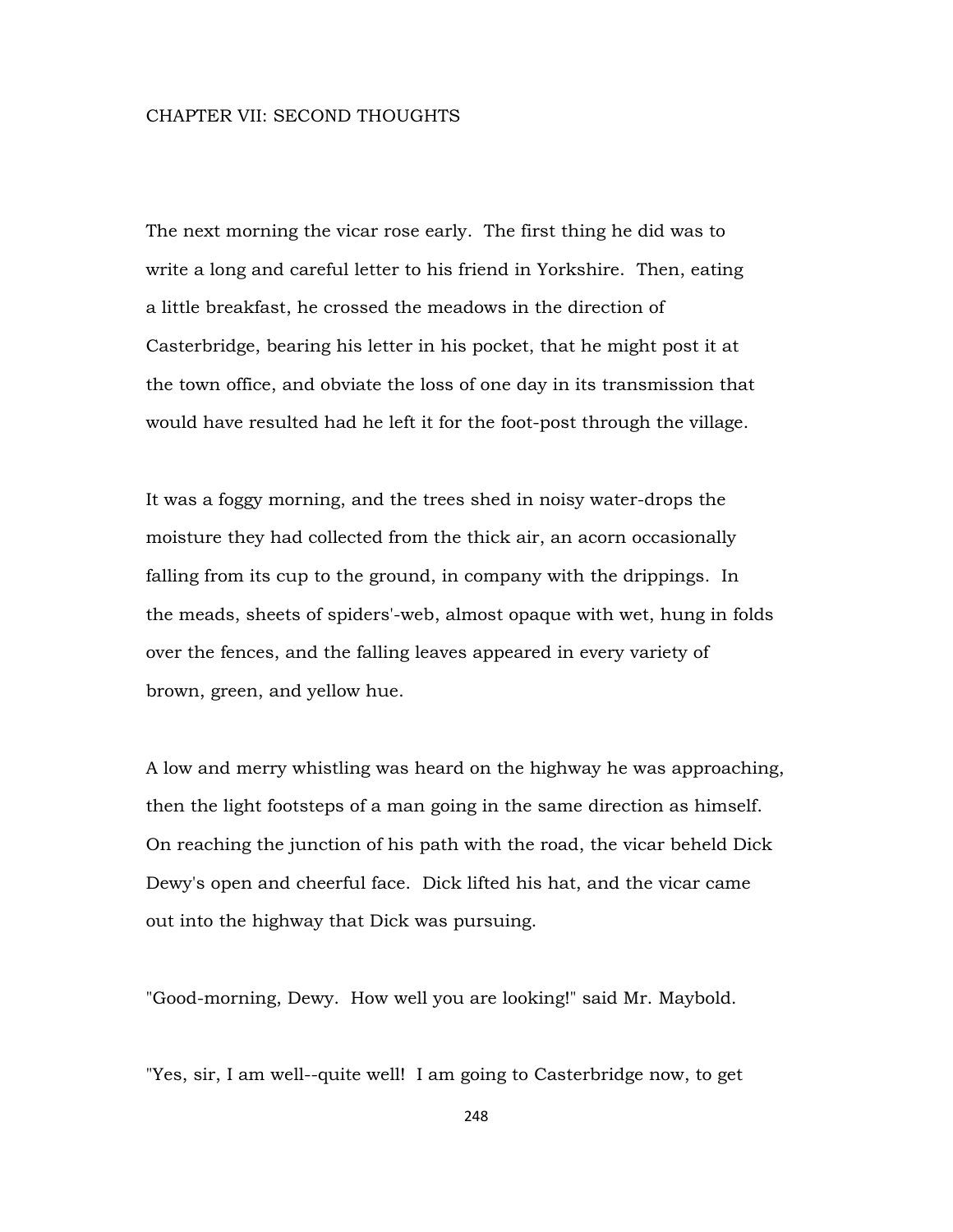Smart's collar; we left it there Saturday to be repaired."

"I am going to Casterbridge, so we'll walk together," the vicar said. Dick gave a hop with one foot to put himself in step with Mr. Maybold, who proceeded: "I fancy I didn't see you at church yesterday, Dewy. Or were you behind the pier?"

"No; I went to Charmley. Poor John Dunford chose me to be one of his bearers a long time before he died, and yesterday was the funeral. Of course I couldn't refuse, though I should have liked particularly to have been at home as 'twas the day of the new music."

"Yes, you should have been. The musical portion of the service was successful--very successful indeed; and what is more to the purpose, no ill-feeling whatever was evinced by any of the members of the old choir. They joined in the singing with the greatest good-will."

"'Twas natural enough that I should want to be there, I suppose," said Dick, smiling a private smile; "considering who the organ-player was."

At this the vicar reddened a little, and said, "Yes, yes," though not at all comprehending Dick's true meaning, who, as he received no further reply, continued hesitatingly, and with another smile denoting his pride as a lover--

"I suppose you know what I mean, sir? You've heard about me and--Miss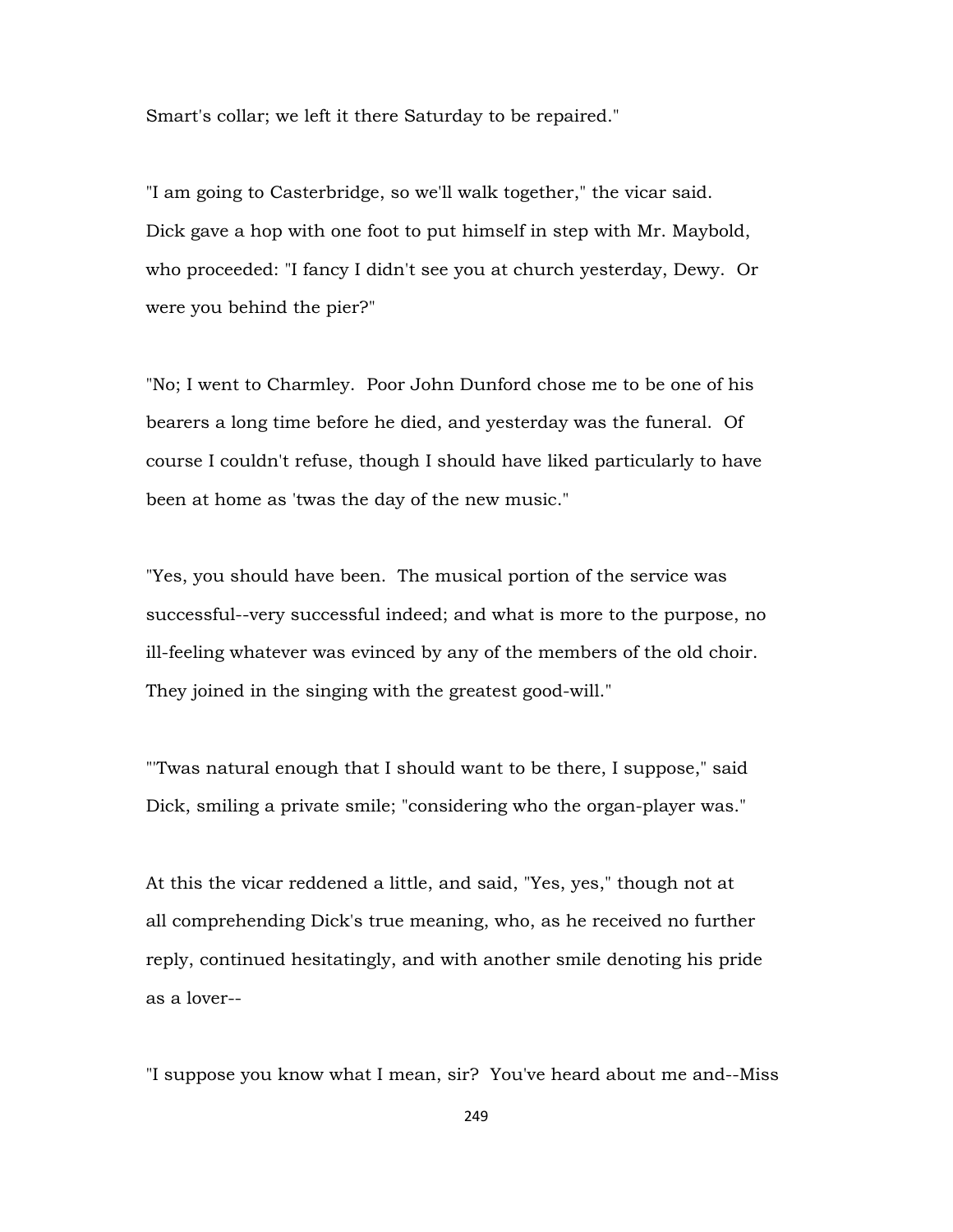Day?"

The red in Maybold's countenance went away: he turned and looked Dick in the face.

"No," he said constrainedly, "I've heard nothing whatever about you and Miss Day."

"Why, she's my sweetheart, and we are going to be married next Midsummer.

We are keeping it rather close just at present, because 'tis a good many months to wait; but it is her father's wish that we don't marry before, and of course we must submit. But the time 'ill soon slip along."

"Yes, the time will soon slip along--Time glides away every day--yes."

Maybold said these words, but he had no idea of what they were. He was conscious of a cold and sickly thrill throughout him; and all he reasoned was this that the young creature whose graces had intoxicated him into making the most imprudent resolution of his life, was less an angel than a woman.

"You see, sir," continued the ingenuous Dick, "'twill be better in one sense. I shall by that time be the regular manager of a branch o' father's business, which has very much increased lately, and business, which we think of starting elsewhere. It has very much increased lately,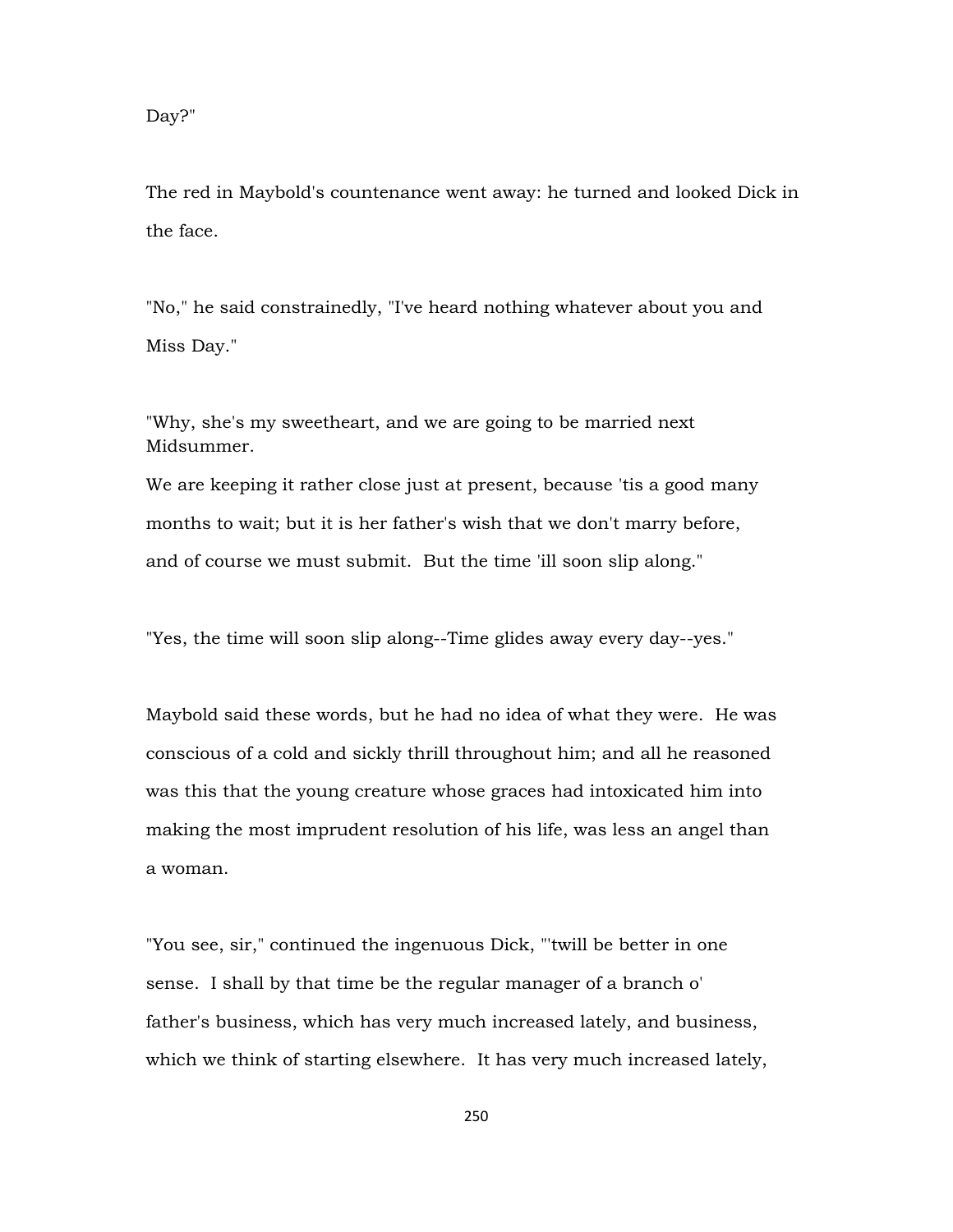and we expect next year to keep a' extra couple of horses. We've already our eye on one--brown as a berry, neck like a rainbow, fifteen hands, and not a gray hair in her--offered us at twenty-five want a crown. And to kip pace with the times I have had some cards prented and I beg leave to hand you one, sir."

"Certainly," said the vicar, mechanically taking the card that Dick offered him.

"I turn in here by Grey's Bridge," said Dick. "I suppose you go straight on and up town?"

"Yes."

"Good-morning, sir."

"Good-morning, Dewy."

Maybold stood still upon the bridge, holding the card as it had been put into his hand, and Dick's footsteps died away towards Durnover Mill. The vicar's first voluntary action was to read the card:--

 DEWY AND SON, TRANTERS AND HAULIERS, MELLSTOCK.

NB.--Furniture, Coals, Potatoes, Live and Dead Stock, removed to any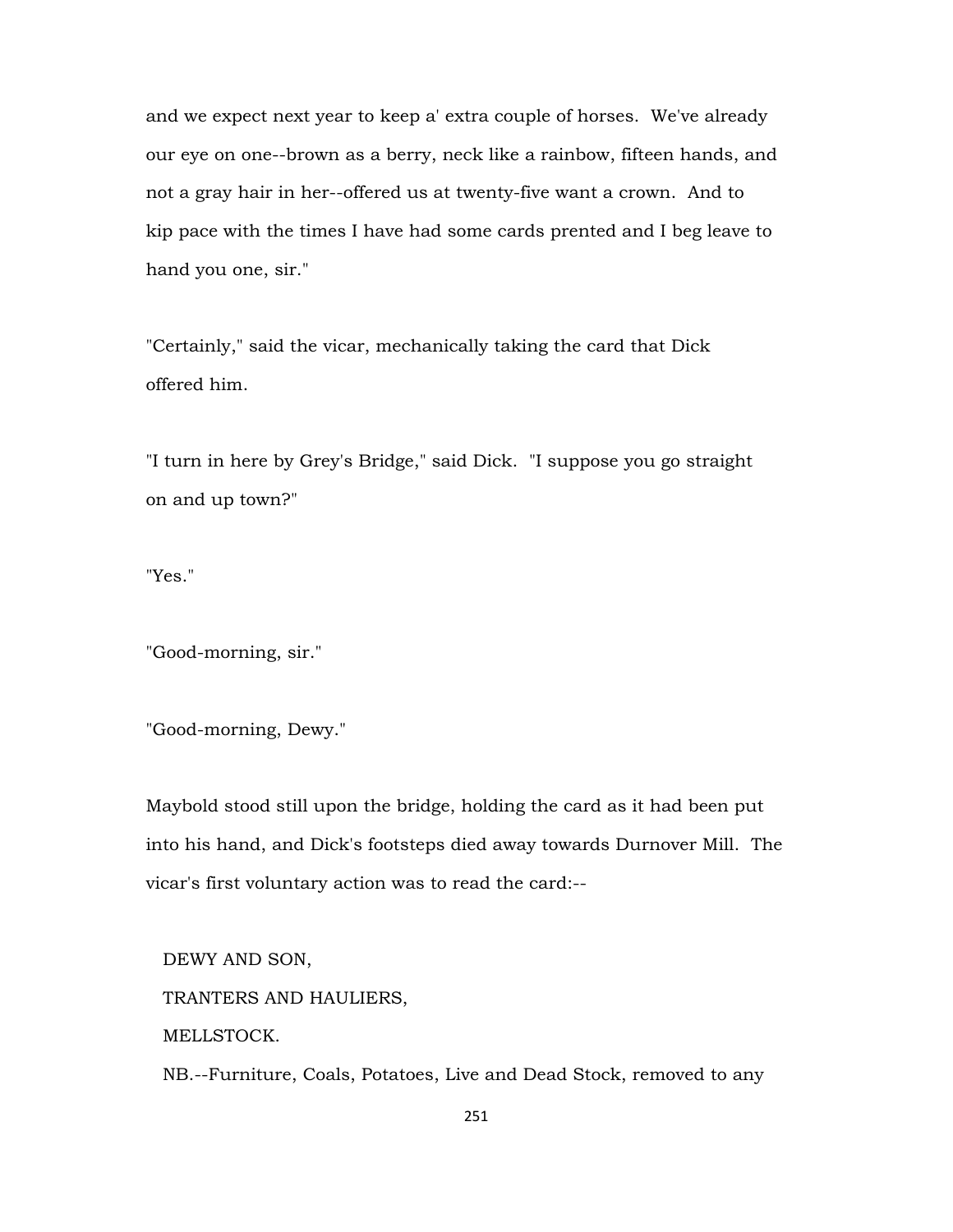distance on the shortest notice.

Mr. Maybold leant over the parapet of the bridge and looked into the river. He saw--without heeding--how the water came rapidly from beneath the arches, glided down a little steep, then spread itself over a pool in which dace, trout, and minnows sported at ease among the long green locks of weed that lay heaving and sinking with their roots towards the current. At the end of ten minutes spent leaning thus, he drew from his pocket the letter to his friend, tore it deliberately into such minute fragments that scarcely two syllables remained in juxtaposition, and sent the whole handful of shreds fluttering into the water. Here he watched them eddy, dart, and turn, as they were carried downwards towards the ocean and gradually disappeared from his view. Finally he moved off, and pursued his way at a rapid pace back again to Mellstock Vicarage.

Nerving himself by a long and intense effort, he sat down in his study and wrote as follows:

 "DEAR MISS DAY,--The meaning of your words, 'the temptation is too strong,' of your sadness and your tears, has been brought home to me by an accident. I know to-day what I did not know yesterday--that you are not a free woman.

 "Why did you not tell me--why didn't you? Did you suppose I knew? No. Had I known, my conduct in coming to you as I did would have been reprehensible.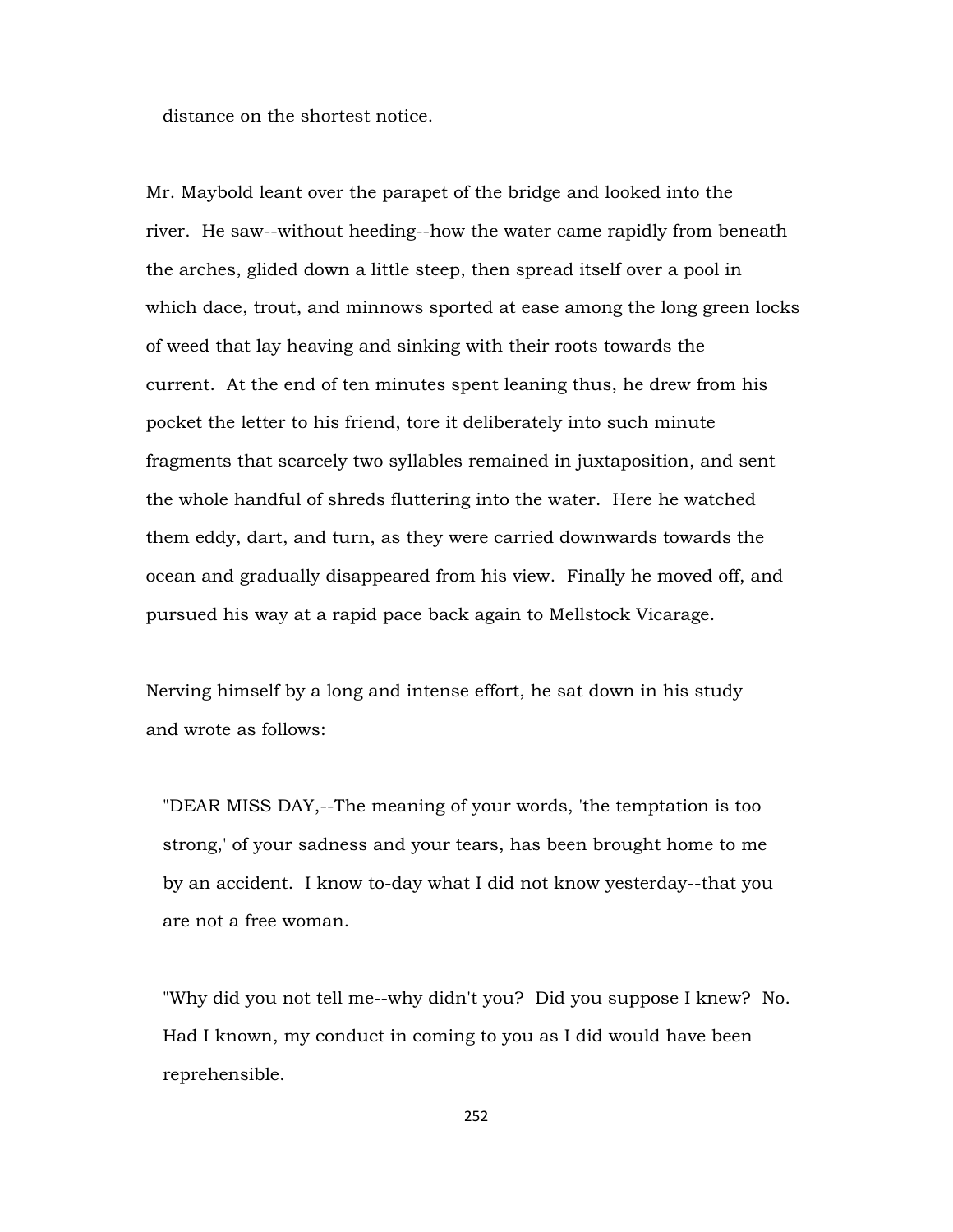"But I don't chide you! Perhaps no blame attaches to you--I can't tell. Fancy, though my opinion of you is assailed and disturbed in a way which cannot be expressed, I love you still, and my word to you holds good yet. But will you, in justice to an honest man who relies upon your word to him, consider whether, under the circumstances, you can honourably forsake him?--Yours ever sincerely,

## "ARTHUR MAYBOLD."

He rang the bell. "Tell Charles to take these copybooks and this note to the school at once."

The maid took the parcel and the letter, and in a few minutes a boy was seen to leave the vicarage gate, with the one under his arm, and the other in his hand. The vicar sat with his hand to his brow, watching the lad as he descended Church Lane and entered the waterside path which intervened between that spot and the school.

Here he was met by another boy, and after a free salutation and pugilistic frisk had passed between the two, the second boy came on his way to the vicarage, and the other vanished out of sight.

The boy came to the door, and a note for Mr. Maybold was brought in.

He knew the writing. Opening the envelope with an unsteady hand, he read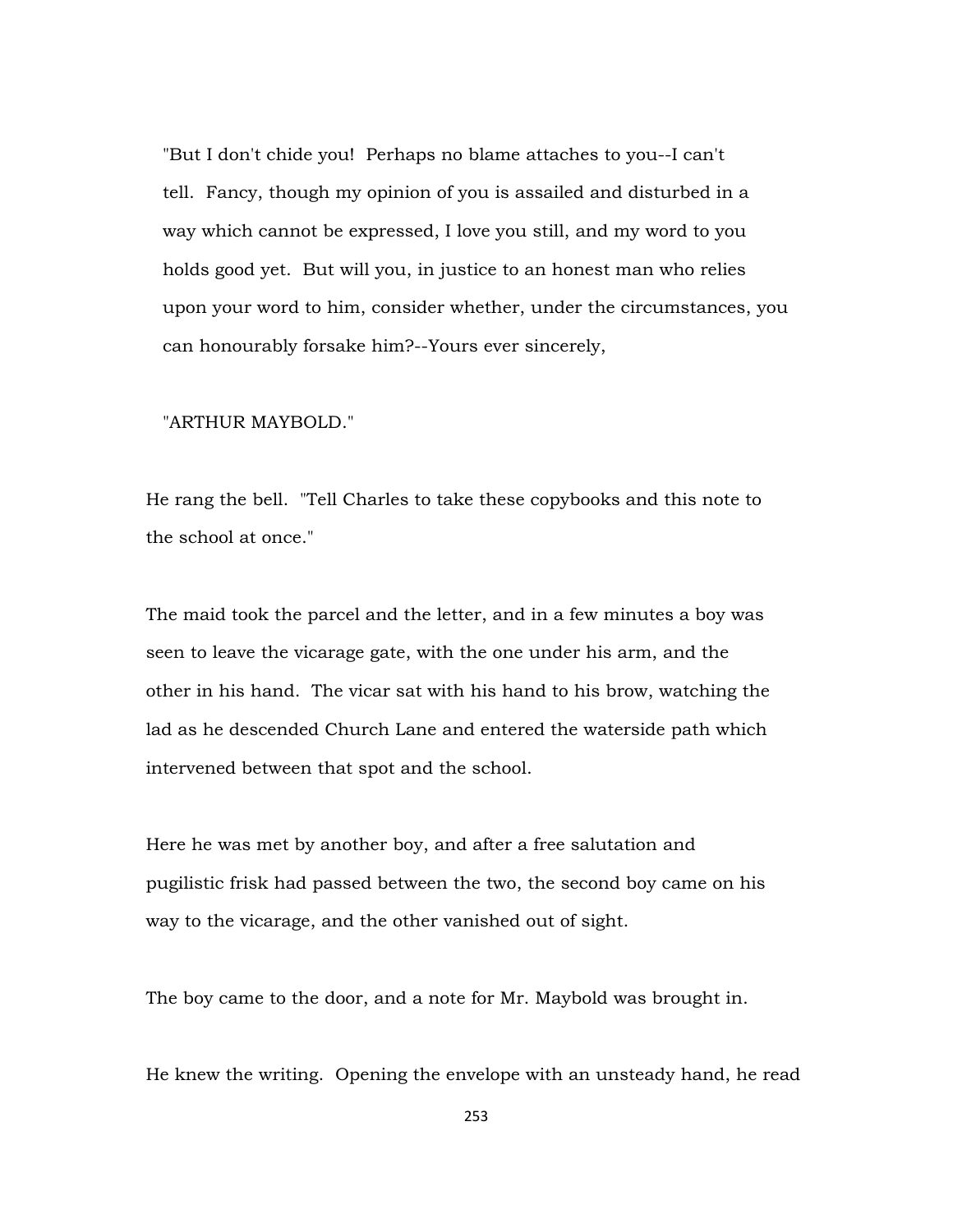the subjoined words:

 "DEAR MR. MAYBOLD,--I have been thinking seriously and sadly through the whole of the night of the question you put to me last evening and of my answer. That answer, as an honest woman, I had no right to give.

 "It is my nature--perhaps all women's--to love refinement of mind and manners; but even more than this, to be ever fascinated with the idea of surroundings more elegant and pleasing than those which have been customary. And you praised me, and praise is life to me. It was alone my sensations at these things which prompted my reply. Ambition and vanity they would be called; perhaps they are so.

 "After this explanation I hope you will generously allow me to withdraw the answer I too hastily gave.

 "And one more request. To keep the meeting of last night, and all that passed between us there, for ever a secret. Were it to become known, it would utterly blight the happiness of a trusting and generous man, whom I love still, and shall love always.--Yours sincerely,

"FANCY DAY.

The last written communication that ever passed from the vicar to Fancy,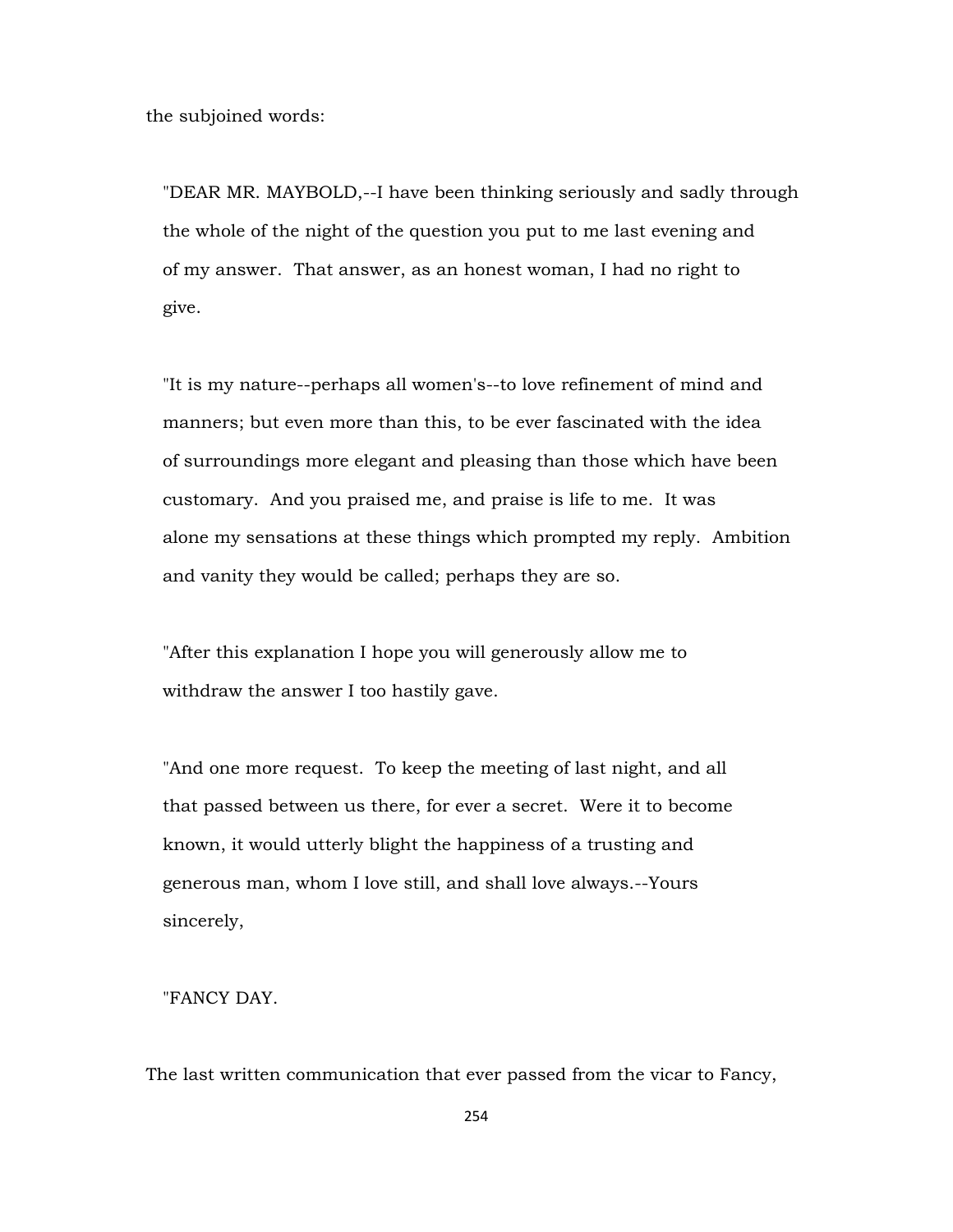was a note containing these words only:

"Tell him everything; it is best. He will forgive you."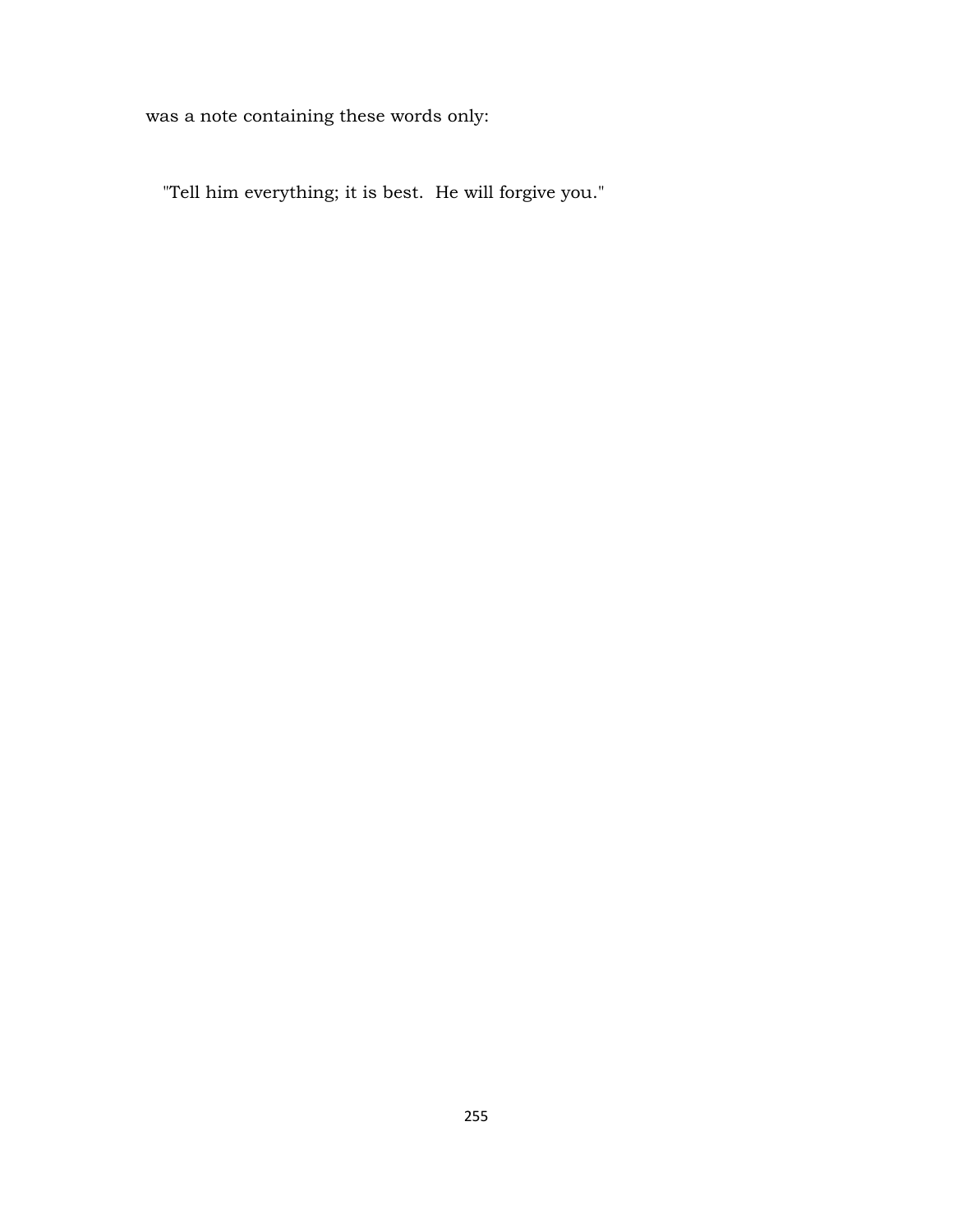## PART THE FIFTH: CONCLUSION

## CHAPTER I: 'THE KNOT THERE'S NO UNTYING'

The last day of the story is dated just subsequent to that point in the development of the seasons when country people go to bed among nearly naked trees, are lulled to sleep by a fall of rain, and awake next morning among green ones; when the landscape appears embarrassed with the

sudden weight and brilliancy of its leaves; when the night-jar comes and strikes up for the summer his tune of one note; when the apple-trees have bloomed, and the roads and orchard-grass become spotted with fallen petals; when the faces of the delicate flowers are darkened, and their heads weighed down, by the throng of honey-bees, which increase their humming till humming is too mild a term for the all-pervading sound; and when cuckoos, blackbirds, and sparrows, that have hitherto been merry and respectful neighbours, become noisy and persistent intimates.

The exterior of Geoffrey Day's house in Yalbury Wood appeared exactly as was usual at that season, but a frantic barking of the dogs at the back told of unwonted movements somewhere within. Inside the door the eyes beheld a gathering, which was a rarity indeed for the dwelling of the solitary wood-steward and keeper.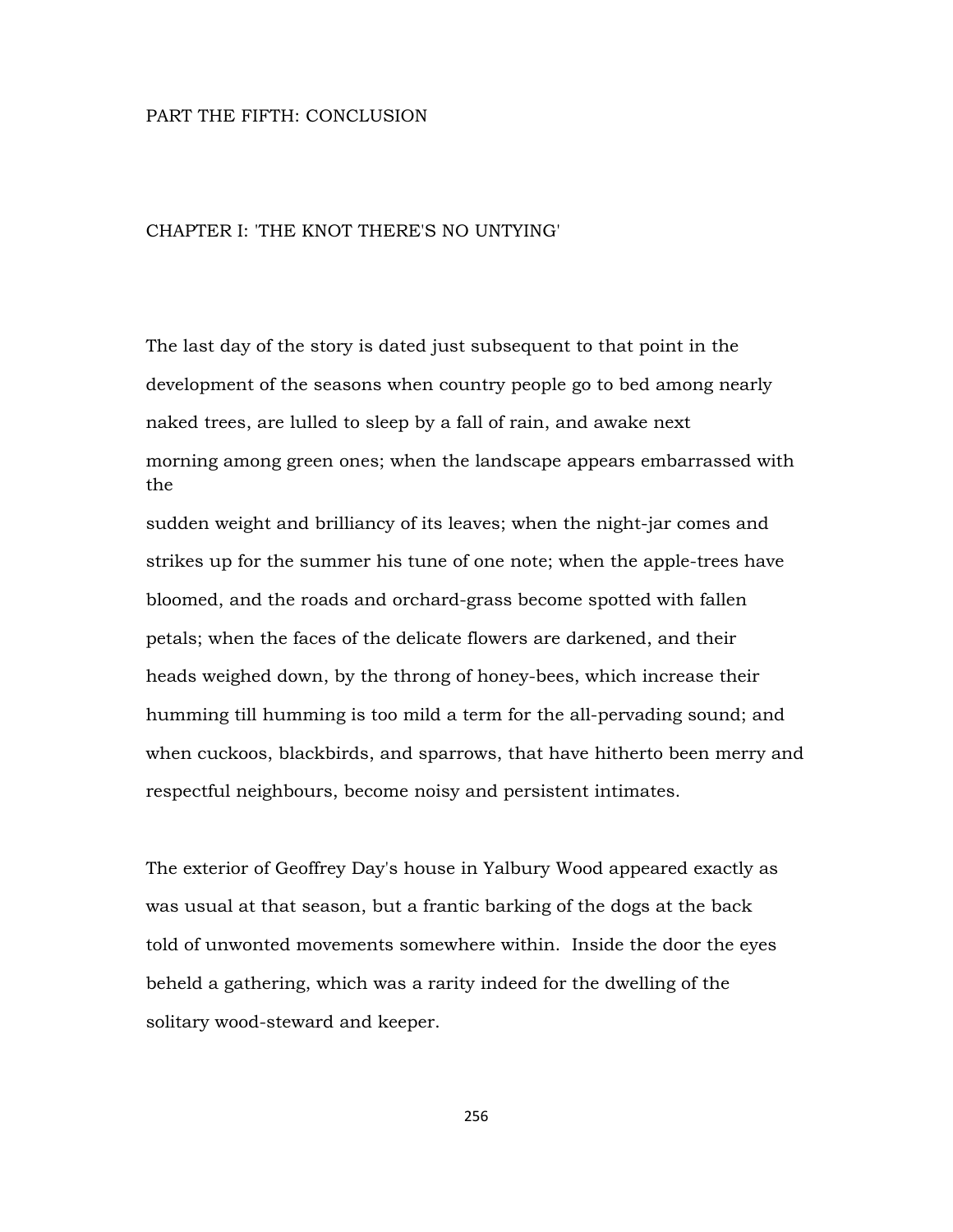About the room were sitting and standing, in various gnarled attitudes, our old acquaintance, grandfathers James and William, the tranter, Mr. Penny, two or three children, including Jimmy and Charley, besides three or four country ladies and gentlemen from a greater distance who do not require any distinction by name. Geoffrey was seen and heard stamping about the outhouse and among the bushes of the garden, attending to details of daily routine before the proper time arrived for their performance, in order that they might be off his hands for the day. He appeared with his shirt-sleeves rolled up; his best new nether garments, in which he had arrayed himself that morning, being temporarily disguised under a weekday apron whilst these proceedings were in operation. He occasionally glanced at the hives in passing, to see if his wife's bees were swarming, ultimately rolling down his shirt-sleeves and going indoors, talking to tranter Dewy whilst buttoning the wristbands, to save time; next going upstairs for his best waistcoat, and coming down again to make another remark whilst buttoning that, during the time looking fixedly in the tranter's face as if he were a looking-glass.

The furniture had undergone attenuation to an alarming extent, every duplicate piece having been removed, including the clock by Thomas Wood; Ezekiel Saunders being at last left sole referee in matters of time.

Fancy was stationary upstairs, receiving her layers of clothes and adornments, and answering by short fragments of laughter which had more fidgetiness than mirth in them, remarks that were made from time to time by Mrs. Dewy and Mrs. Penny, who were assisting her at the toilet, Mrs.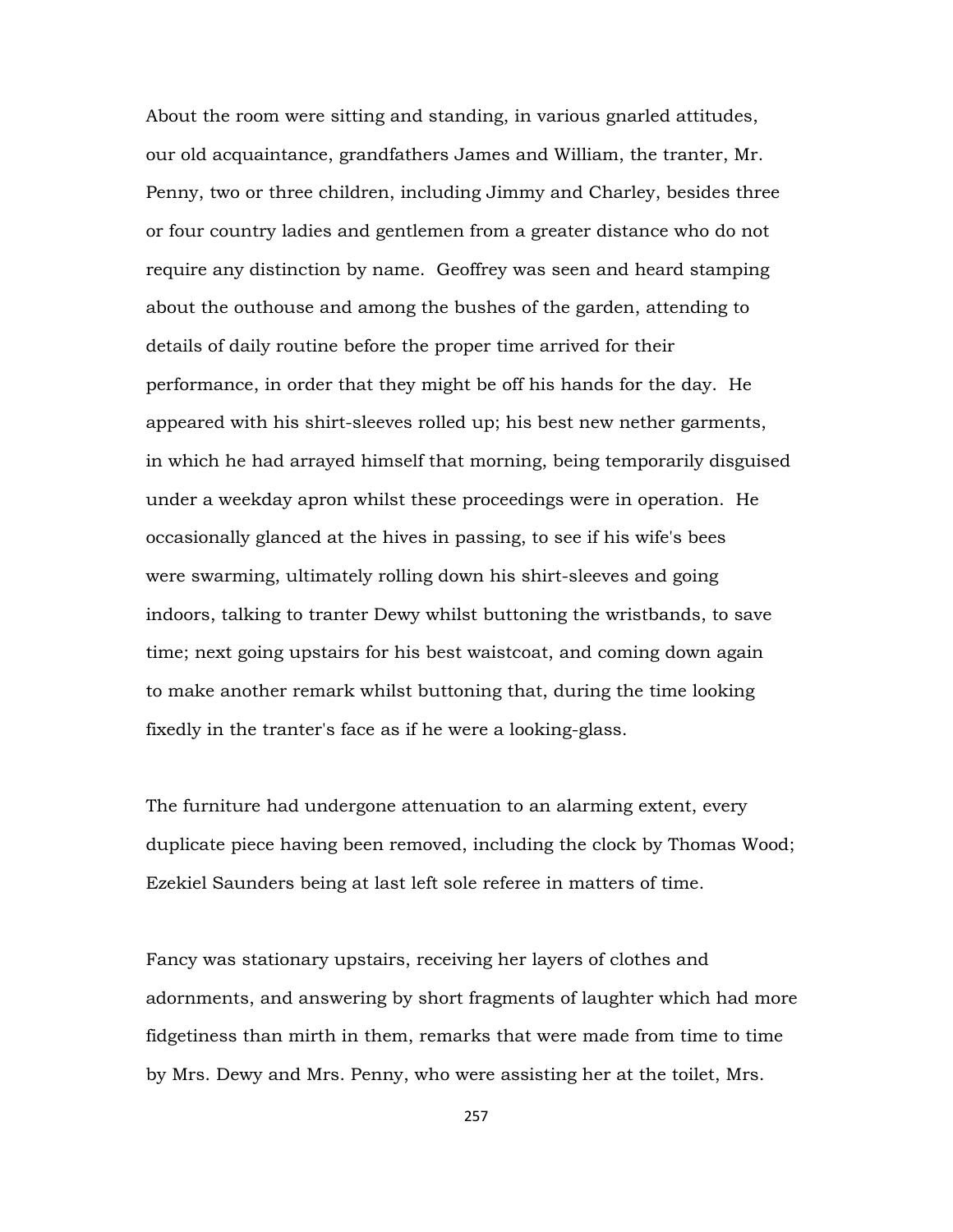Day having pleaded a queerness in her head as a reason for shutting herself up in an inner bedroom for the whole morning. Mrs. Penny appeared with nine corkscrew curls on each side of her temples, and a back comb stuck upon her crown like a castle on a steep.

The conversation just now going on was concerning the banns, the last publication of which had been on the Sunday previous.

"And how did they sound?" Fancy subtly inquired.

"Very beautiful indeed," said Mrs. Penny. "I never heard any sound better."

## "But how?"

"O, so natural and elegant, didn't they, Reuben!" she cried, through the chinks of the unceiled floor, to the tranter downstairs.

"What's that?" said the tranter, looking up inquiringly at the floor above him for an answer.

"Didn't Dick and Fancy sound well when they were called home in church last Sunday?" came downwards again in Mrs. Penny's voice.

"Ay, that they did, my sonnies!--especially the first time. There was a terrible whispering piece of work in the congregation, wasn't there,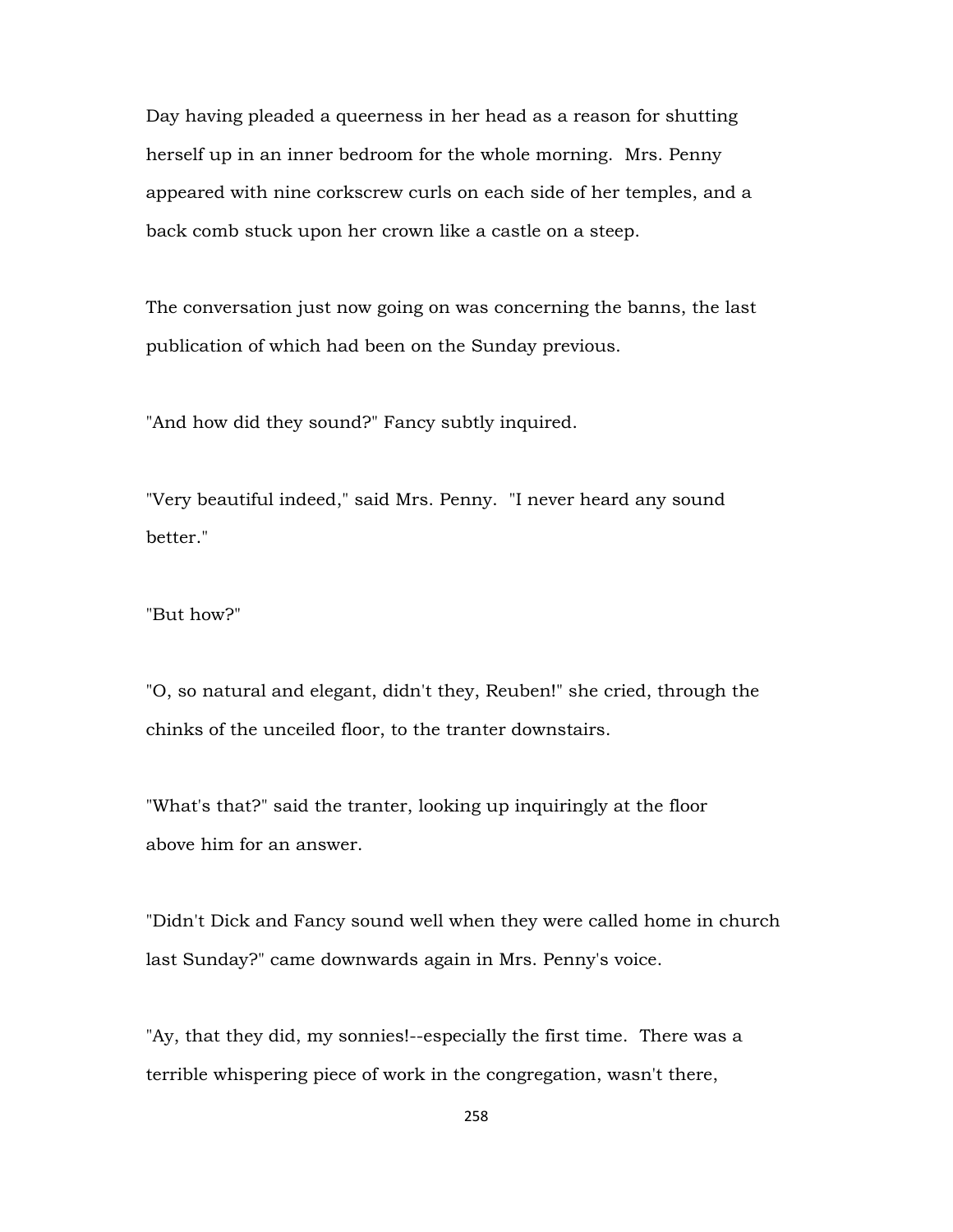neighbour Penny?" said the tranter, taking up the thread of conversation on his own account and, in order to be heard in the room above, speaking very loud to Mr. Penny, who sat at the distance of three feet from him, or rather less.

"I never can mind seeing such a whispering as there was," said Mr. Penny, also loudly, to the room above. "And such sorrowful envy on the maidens' faces; really, I never did see such envy as there was!"

Fancy's lineaments varied in innumerable little flushes, and her heart palpitated innumerable little tremors of pleasure. "But perhaps," she said, with assumed indifference, "it was only because no religion was going on just then?"

"O, no; nothing to do with that. 'Twas because of your high standing in the parish. It was just as if they had one and all caught Dick kissing and coling ye to death, wasn't it, Mrs. Dewy?"

"Ay; that 'twas."

"How people will talk about one's doings!" Fancy exclaimed.

"Well, if you make songs about yourself, my dear, you can't blame other people for singing 'em."

"Mercy me! how shall I go through it?" said the young lady again, but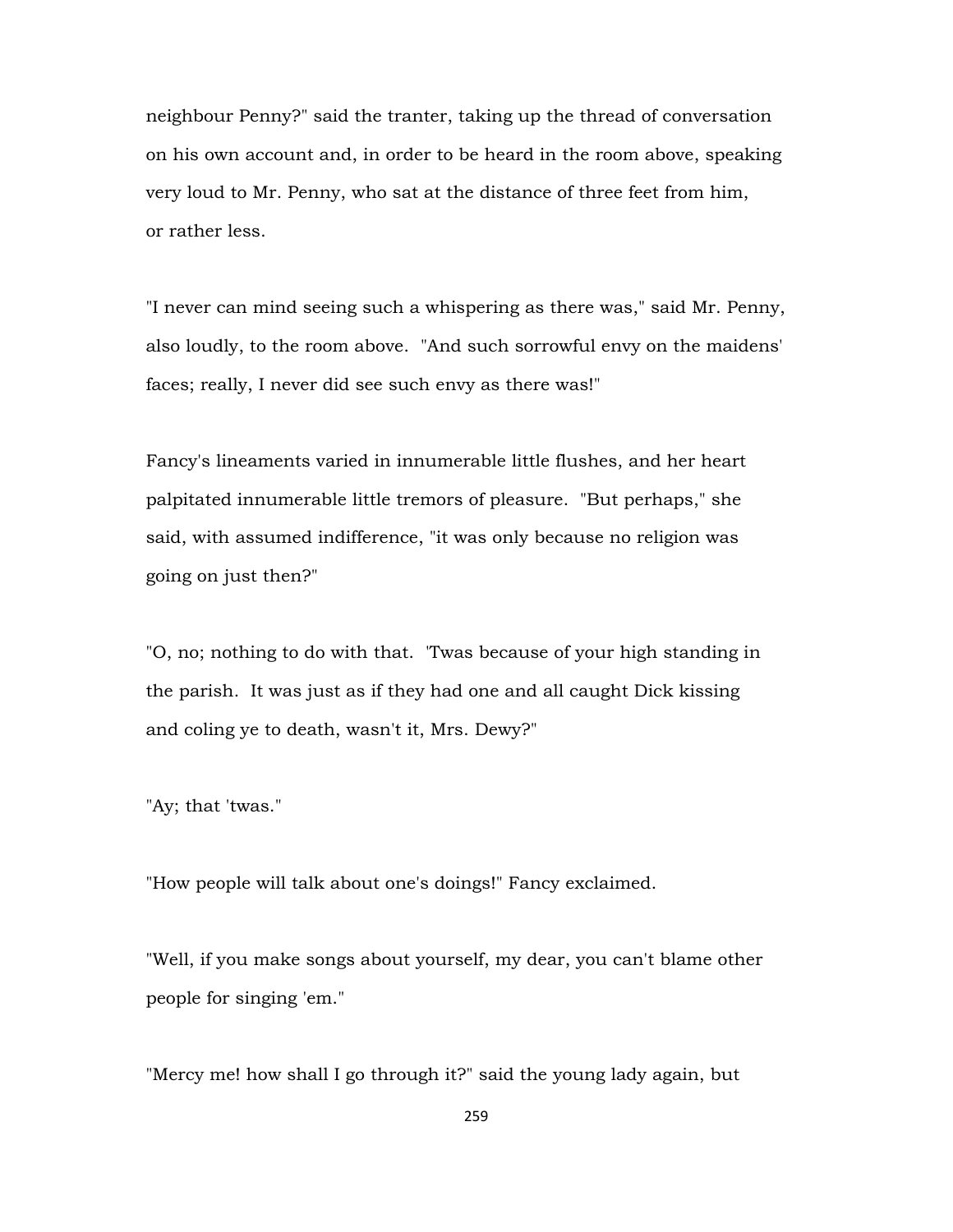merely to those in the bedroom, with a breathing of a kind between a sigh and a pant, round shining eyes, and warm face.

"O, you'll get through it well enough, child," said Mrs. Dewy placidly. "The edge of the performance is took off at the calling home; and when once you get up to the chancel end o' the church, you feel as saucy as you please. I'm sure I felt as brave as a sodger all through the deed--though of course I dropped my face and looked modest, as was becoming to a maid. Mind you do that, Fancy."

"And I walked into the church as quiet as a lamb, I'm sure," subjoined Mrs. Penny. "There, you see Penny is such a little small man. But certainly, I was flurried in the inside o' me. Well, thinks I, 'tis to be, and here goes! And do you do the same: say, ''Tis to be, and here goes!'"

"Is there such wonderful virtue in ''Tis to be, and here goes!'" inquired Fancy.

"Wonderful! 'Twill carry a body through it all from wedding to churching, if you only let it out with spirit enough."

"Very well, then," said Fancy, blushing. "'Tis to be, and here goes!"

"That's a girl for a husband!" said Mrs. Dewy.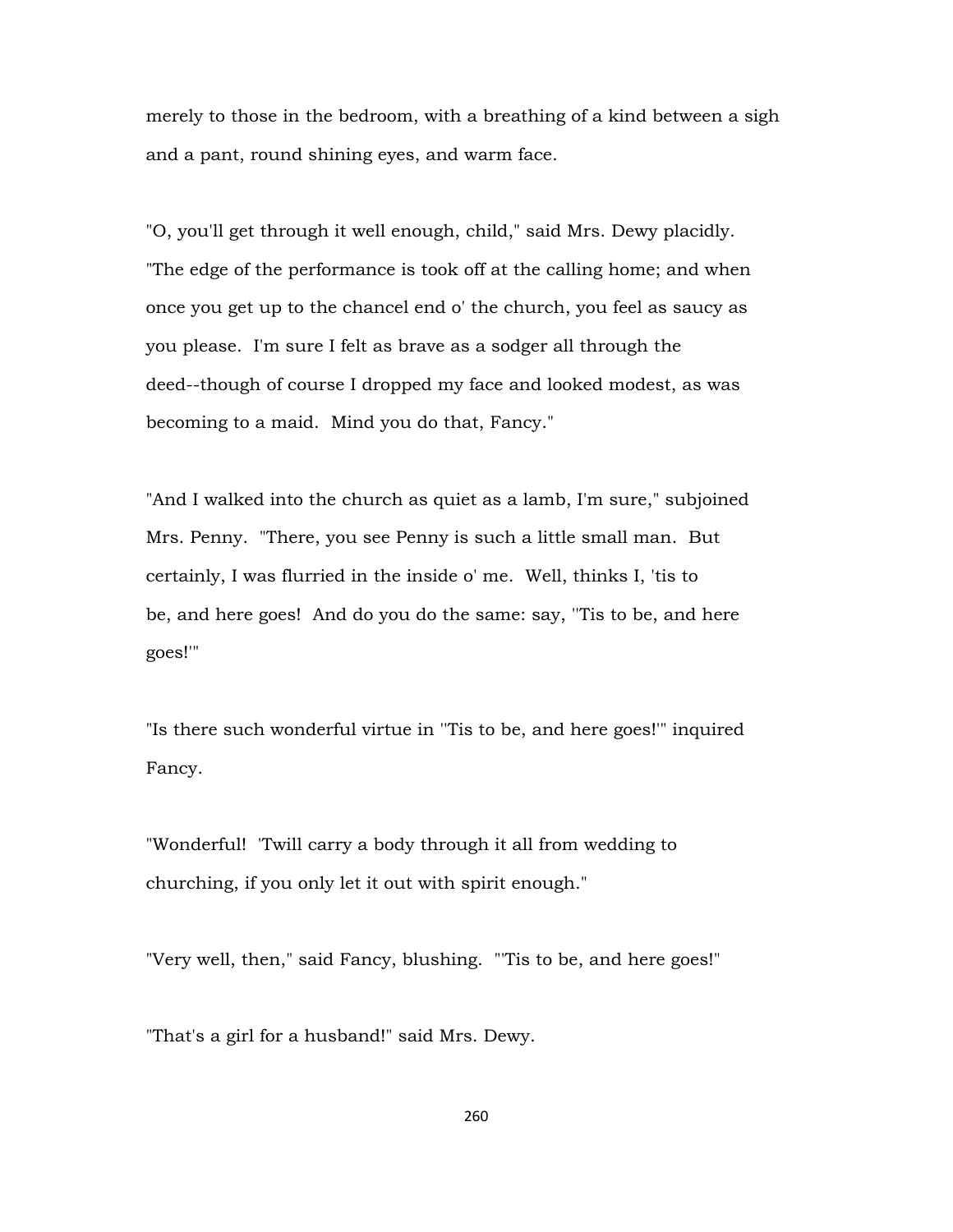"I do hope he'll come in time!" continued the bride-elect, inventing a new cause of affright, now that the other was demolished.

"'Twould be a thousand pities if he didn't come, now you be so brave," said Mrs. Penny.

Grandfather James, having overheard some of these remarks, said downstairs with mischievous loudness--

"I've known some would-be weddings when the men didn't come."

"They've happened not to come, before now, certainly," said Mr. Penny, cleaning one of the glasses of his spectacles.

"O, do hear what they are saying downstairs," whispered Fancy. "Hush, hush!"

She listened.

"They have, haven't they, Geoffrey?" continued grandfather James, as Geoffrey entered.

"Have what?" said Geoffrey.

"The men have been known not to come."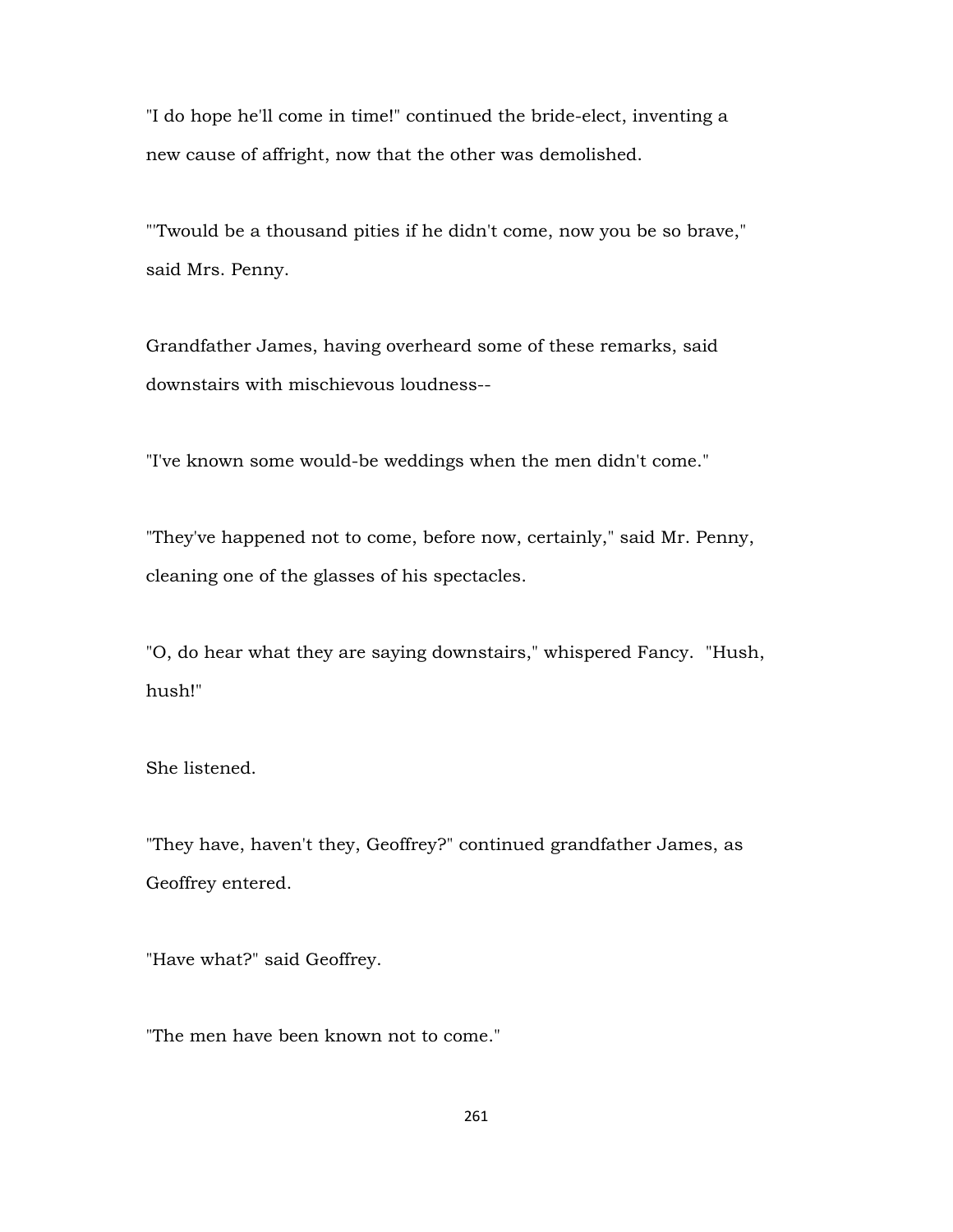"That they have," said the keeper.

"Ay; I've knowed times when the wedding had to be put off through his not appearing, being tired of the woman. And another case I knowed was when the man was catched in a man-trap crossing Oaker's Wood, and the three months had run out before he got well, and the banns had to be published over again."

"How horrible!" said Fancy.

"They only say it on purpose to tease 'ee, my dear," said Mrs. Dewy.

"'Tis quite sad to think what wretched shifts poor maids have been put to," came again from downstairs. "Ye should hear Clerk Wilkins, my brother-law, tell his experiences in marrying couples these last thirty year: sometimes one thing, sometimes another--'tis quite heart-rending--enough to make your hair stand on end."

"Those things don't happen very often, I know," said Fancy, with smouldering uneasiness.

"Well, really 'tis time Dick was here," said the tranter.

"Don't keep on at me so, grandfather James and Mr. Dewy, and all you down

there!" Fancy broke out, unable to endure any longer. "I am sure I shall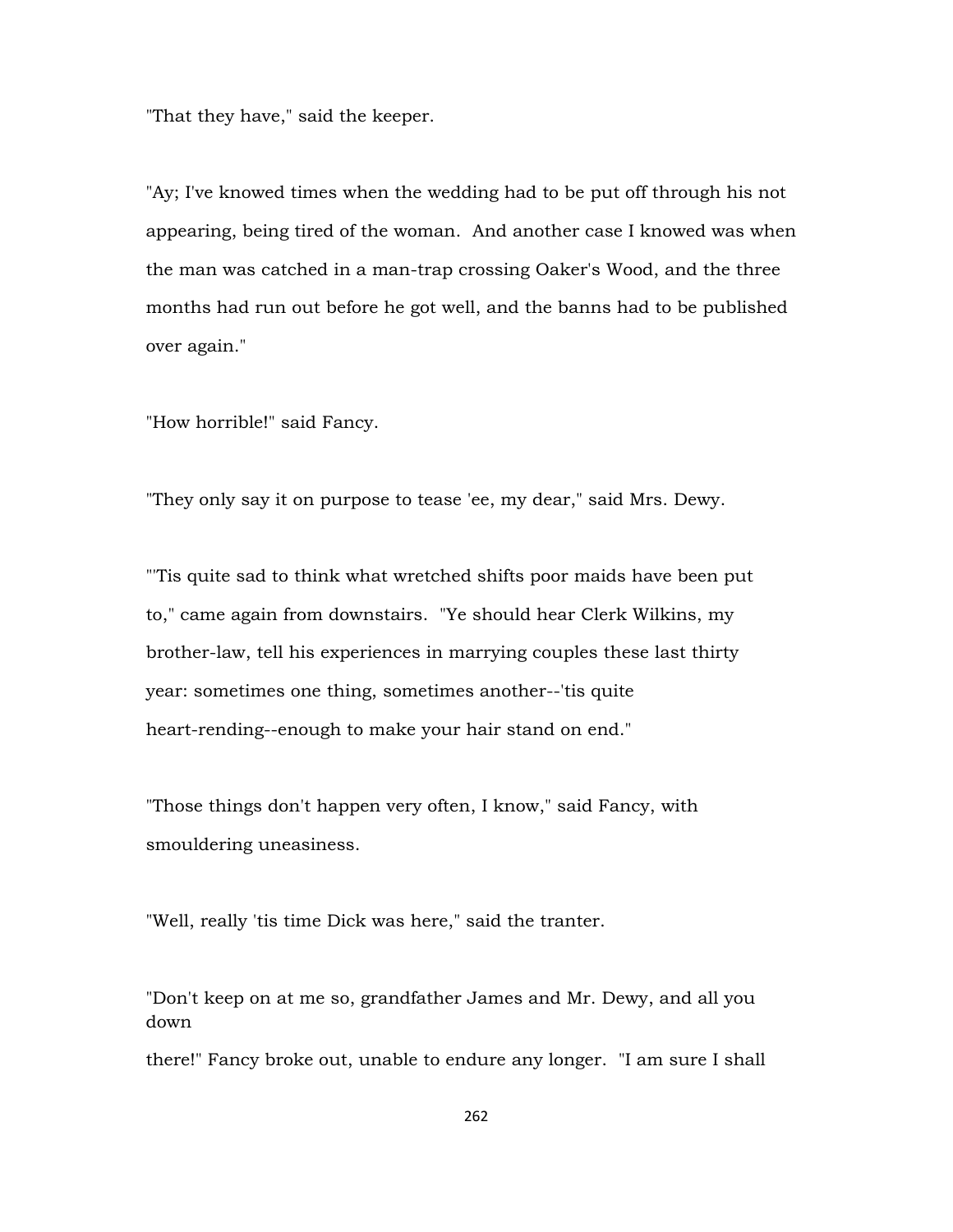die, or do something, if you do!"

"Never you hearken to these old chaps, Miss Day!" cried Nat Callcome, the best man, who had just entered, and threw his voice upward through the chinks of the floor as the others had done. "'Tis all right; Dick's coming on like a wild feller; he'll be here in a minute. The hive o' bees his mother gie'd en for his new garden swarmed jist as he was starting, and he said, 'I can't afford to lose a stock o' bees; no, that I can't, though I fain would; and Fancy wouldn't wish it on any account.' So he jist stopped to ting to 'em and shake 'em."

"A genuine wise man," said Geoffrey.

"To be sure, what a day's work we had yesterday!" Mr. Callcome continued, lowering his voice as if it were not necessary any longer to include those in the room above among his audience, and selecting a remote corner of his best clean handkerchief for wiping his face. "To be sure!"

"Things so heavy, I suppose," said Geoffrey, as if reading through the chimney-window from the far end of the vista.

"Ay," said Nat, looking round the room at points from which furniture had been removed. "And so awkward to carry, too. 'Twas ath'art and across Dick's garden; in and out Dick's door; up and down Dick's stairs; round and round Dick's chammers till legs were worn to stumps: and Dick is so particular, too. And the stores of victuals and drink that lad has laid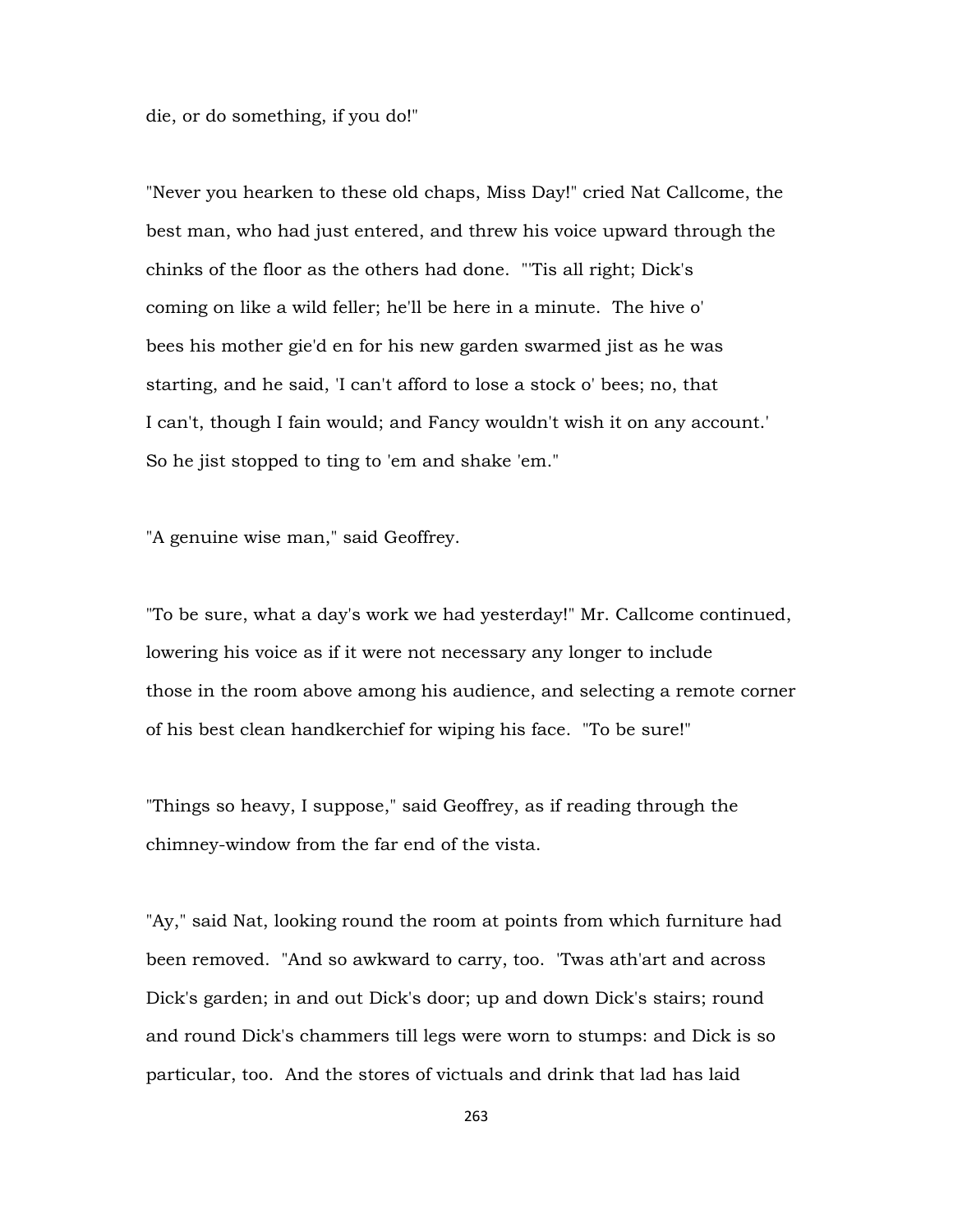in: why, 'tis enough for Noah's ark! I'm sure I never wish to see a choicer half-dozen of hams than he's got there in his chimley; and the cider I tasted was a very pretty drop, indeed;--none could desire a prettier cider."

"They be for the love and the stalled ox both. Ah, the greedy martels!" said grandfather James.

"Well, may-be they be. Surely," says I, "that couple between 'em have heaped up so much furniture and victuals, that anybody would think they were going to take hold the big end of married life first, and begin wi' a grown-up family. Ah, what a bath of heat we two chaps were in, to be sure, a-getting that furniture in order!"

"I do so wish the room below was ceiled," said Fancy, as the dressing went on; "we can hear all they say and do down there."

"Hark! Who's that?" exclaimed a small pupil-teacher, who also assisted this morning, to her great delight. She ran half-way down the stairs, and peeped round the banister. "O, you should, you should, you should!" she exclaimed, scrambling up to the room again.

"What?" said Fancy.

"See the bridesmaids! They've just a come! 'Tis wonderful, really! 'tis wonderful how muslin can be brought to it. There, they don't look a bit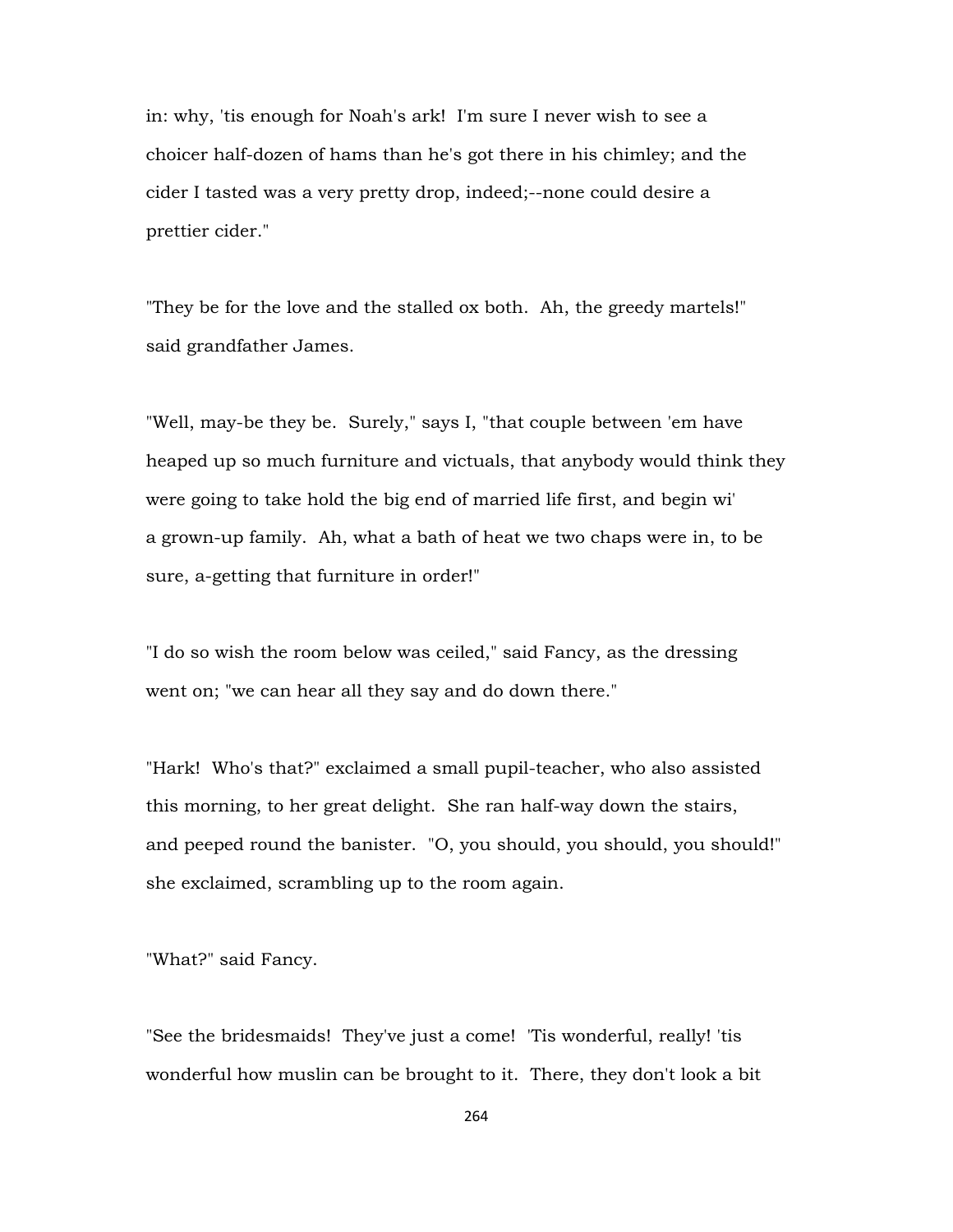like themselves, but like some very rich sisters o' theirs that nobody knew they had!"

"Make 'em come up to me, make 'em come up!" cried Fancy ecstatically; and the four damsels appointed, namely, Miss Susan Dewy, Miss Bessie Dewy, Miss Vashti Sniff, and Miss Mercy Onmey, surged upstairs, and floated along the passage.

"I wish Dick would come!" was again the burden of Fancy.

The same instant a small twig and flower from the creeper outside the door flew in at the open window, and a masculine voice said, "Ready, Fancy dearest?"

"There he is, he is!" cried Fancy, tittering spasmodically, and breathing as it were for the first time that morning.

The bridesmaids crowded to the window and turned their heads in the direction pointed out, at which motion eight earrings all swung as one:--not looking at Dick because they particularly wanted to see him, but with an important sense of their duty as obedient ministers of the will of that apotheosised being--the Bride.

"He looks very taking!" said Miss Vashti Sniff, a young lady who blushed cream-colour and wore yellow bonnet ribbons.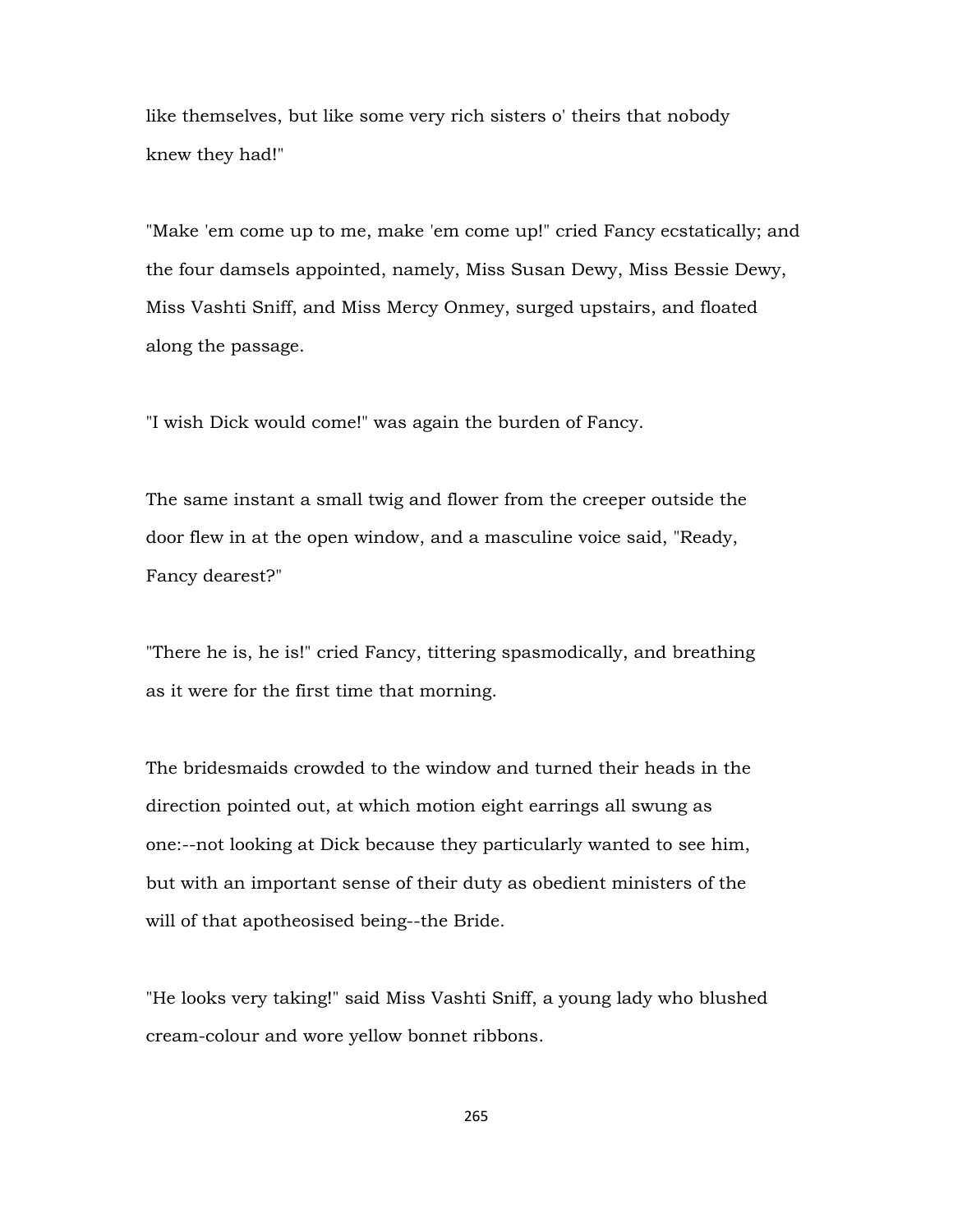Dick was advancing to the door in a painfully new coat of shining cloth, primrose-coloured waistcoat, hat of the same painful style of newness, and with an extra quantity of whiskers shaved off his face, and hair cut to an unwonted shortness in honour of the occasion.

"Now, I'll run down," said Fancy, looking at herself over her shoulder in the glass, and flitting off.

"O Dick!" she exclaimed, "I am so glad you are come! I knew you would, of course, but I thought, Oh if you shouldn't!"

"Not come, Fancy! Het or wet, blow or snow, here come I to-day! Why, what's possessing your little soul? You never used to mind such things a bit."

"Ah, Mr. Dick, I hadn't hoisted my colours and committed myself then!" said Fancy.

"'Tis a pity I can't marry the whole five of ye!" said Dick, surveying them all round.

"Heh-heh-heh!" laughed the four bridesmaids, and Fancy privately touched Dick and smoothed him down behind his shoulder, as if to assure herself that he was there in flesh and blood as her own property.

"Well, whoever would have thought such a thing?" said Dick, taking off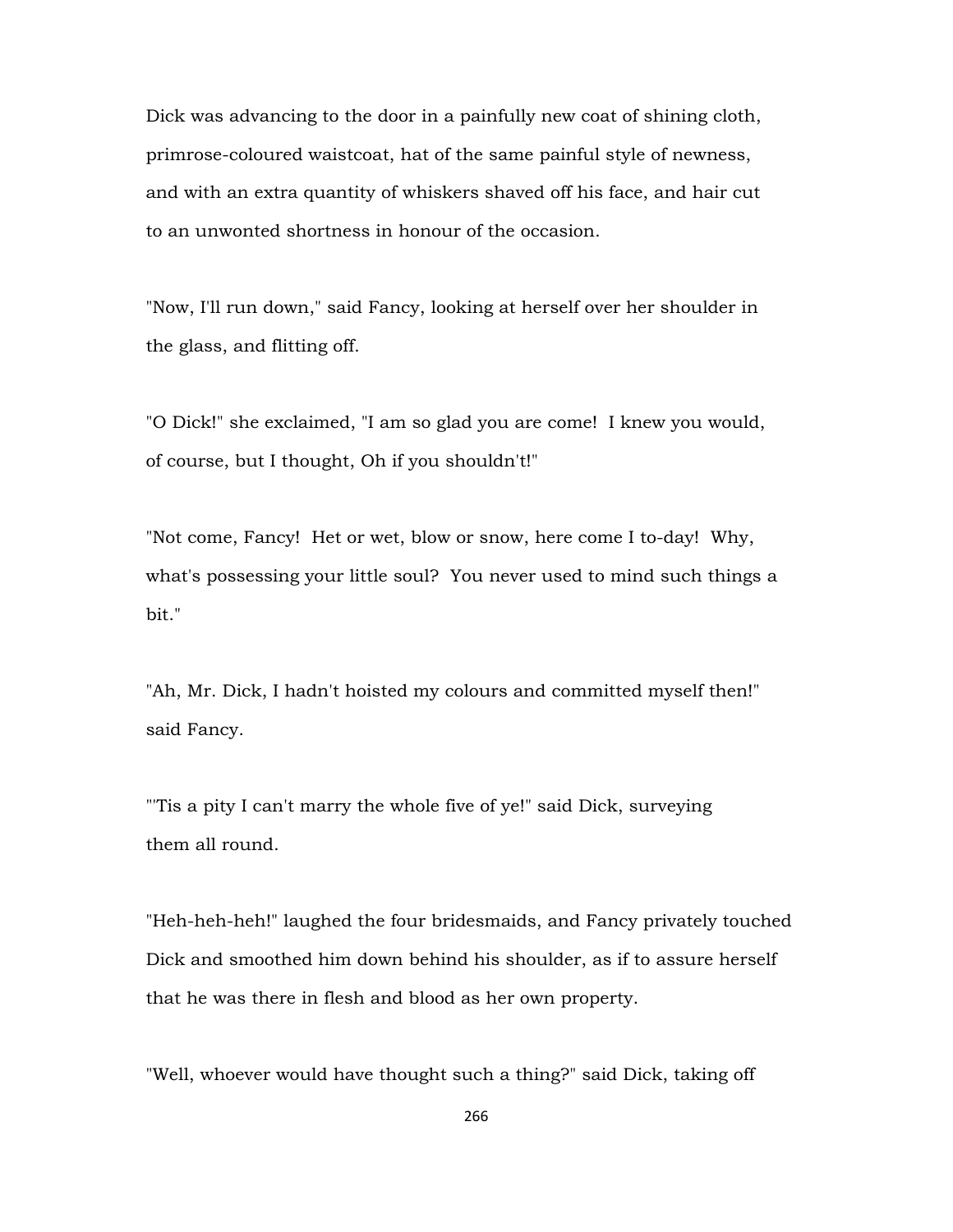his hat, sinking into a chair, and turning to the elder members of the company.

The latter arranged their eyes and lips to signify that in their opinion nobody could have thought such a thing, whatever it was.

"That my bees should ha' swarmed just then, of all times and seasons!" continued Dick, throwing a comprehensive glance like a net over the whole auditory. "And 'tis a fine swarm, too: I haven't seen such a fine swarm for these ten years."

"A' excellent sign," said Mrs. Penny, from the depths of experience. "A' excellent sign."

"I am glad everything seems so right," said Fancy with a breath of relief.

"And so am I," said the four bridesmaids with much sympathy.

"Well, bees can't be put off," observed the inharmonious grandfather James. "Marrying a woman is a thing you can do at any moment; but a swarm o' bees won't come for the asking."

Dick fanned himself with his hat. "I can't think," he said thoughtfully, "whatever 'twas I did to offend Mr. Maybold, a man I like so much too. He rather took to me when he came first, and used to say he should like to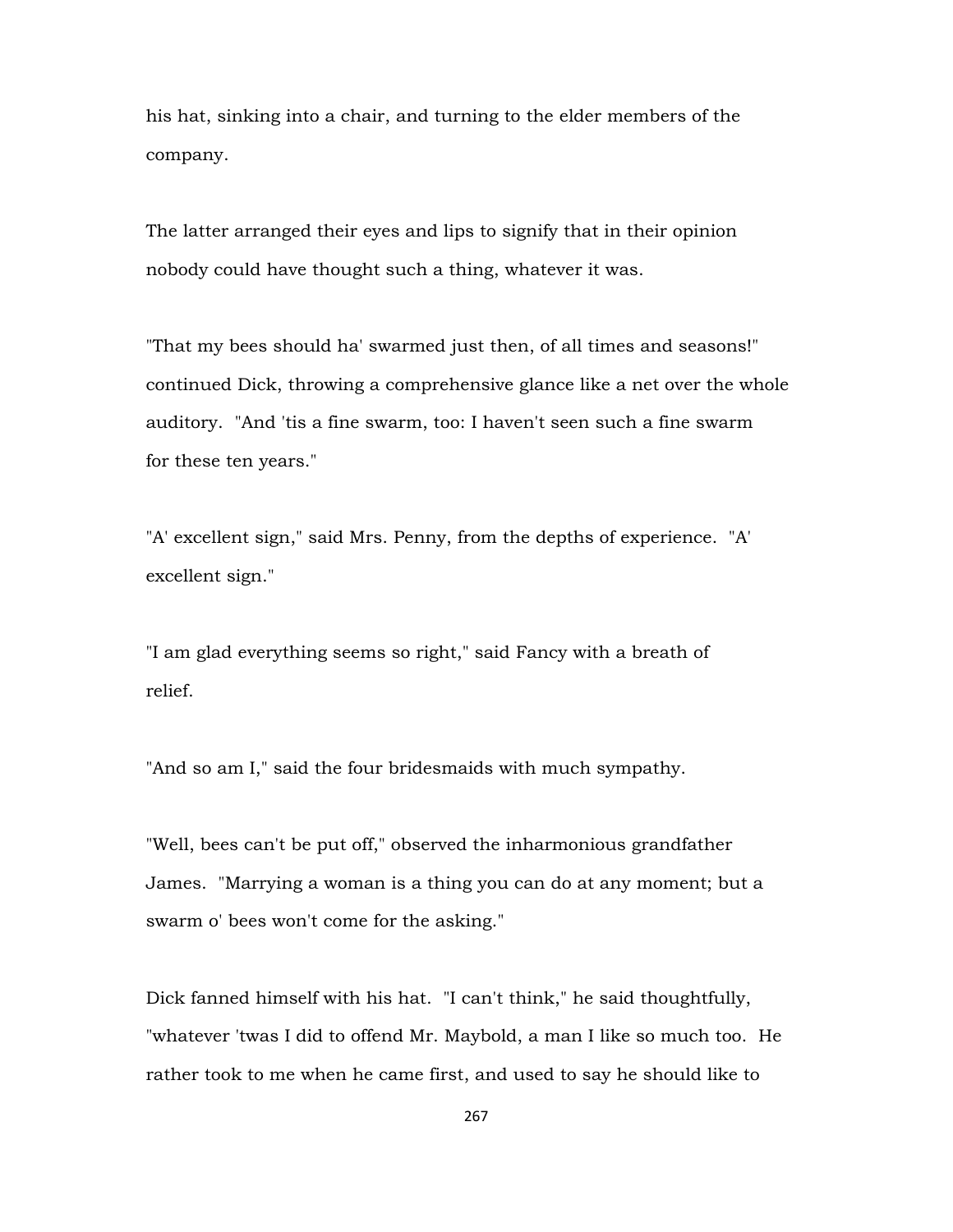see me married, and that he'd marry me, whether the young woman I chose lived in his parish or no. I just hinted to him of it when I put in the banns, but he didn't seem to take kindly to the notion now, and so I said no more. I wonder how it was."

"I wonder!" said Fancy, looking into vacancy with those beautiful eyes of hers--too refined and beautiful for a tranter's wife; but, perhaps, not too good.

"Altered his mind, as folks will, I suppose," said the tranter. "Well, my sonnies, there'll be a good strong party looking at us to-day as we go along."

"And the body of the church," said Geoffrey, "will be lined with females, and a row of young fellers' heads, as far down as the eyes, will be noticed just above the sills of the chancel-winders."

"Ay, you've been through it twice," said Reuben, "and well mid know."

"I can put up with it for once," said Dick, "or twice either, or a dozen times."

"O Dick!" said Fancy reproachfully.

"Why, dear, that's nothing,--only just a bit of a flourish. You be as nervous as a cat to-day."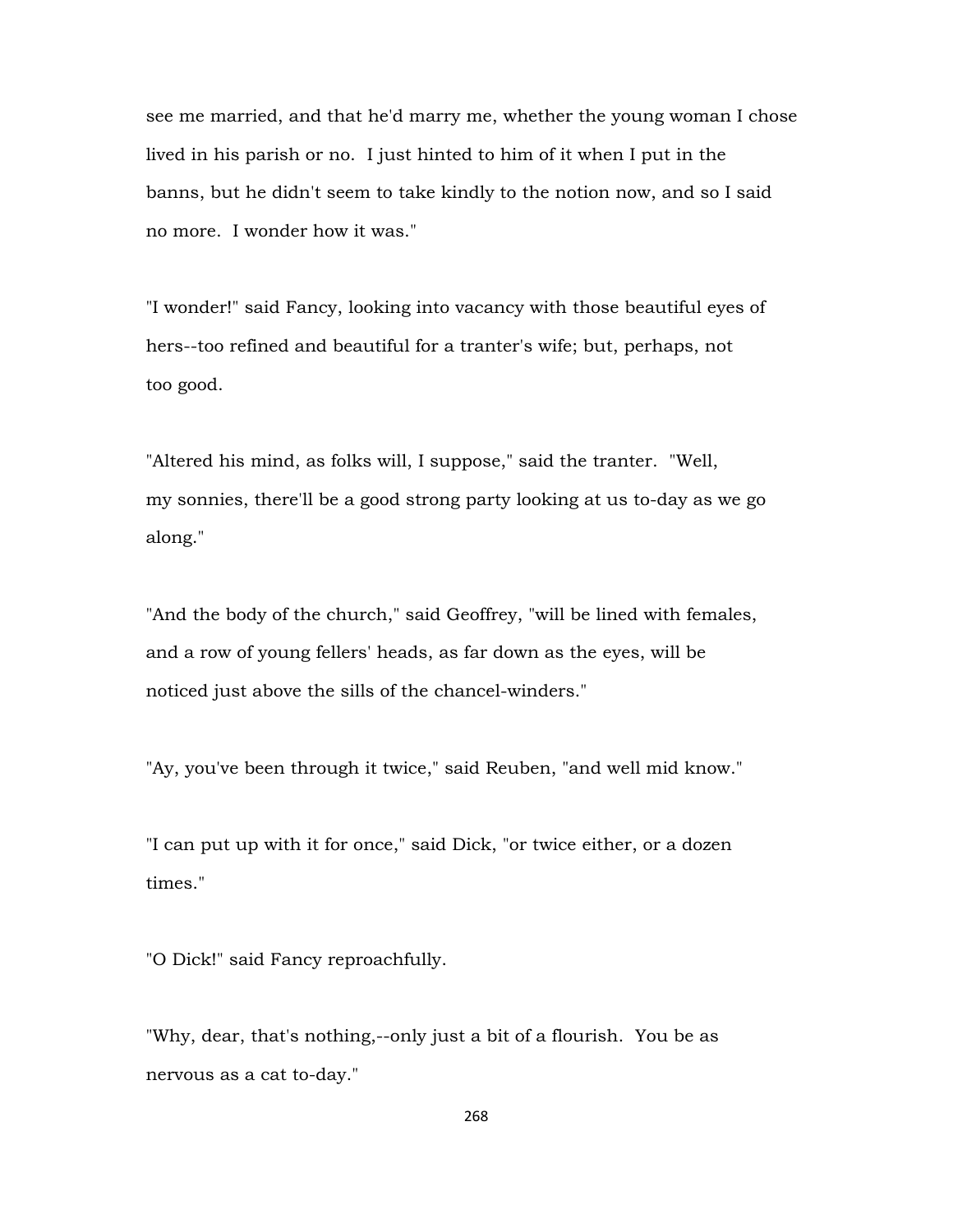"And then, of course, when 'tis all over," continued the tranter, "we shall march two and two round the parish."

"Yes, sure," said Mr. Penny: "two and two: every man hitched up to his woman, 'a b'lieve."

"I never can make a show of myself in that way!" said Fancy, looking at Dick to ascertain if he could.

"I'm agreed to anything you and the company like, my dear!" said Mr. Richard Dewy heartily.

"Why, we did when we were married, didn't we, Ann?" said the tranter; "and so do everybody, my sonnies."

"And so did we," said Fancy's father.

"And so did Penny and I," said Mrs. Penny: "I wore my best Bath clogs, I remember, and Penny was cross because it made me look so tall."

"And so did father and mother," said Miss Mercy Onmey.

"And I mean to, come next Christmas!" said Nat the groomsman vigorously, and looking towards the person of Miss Vashti Sniff.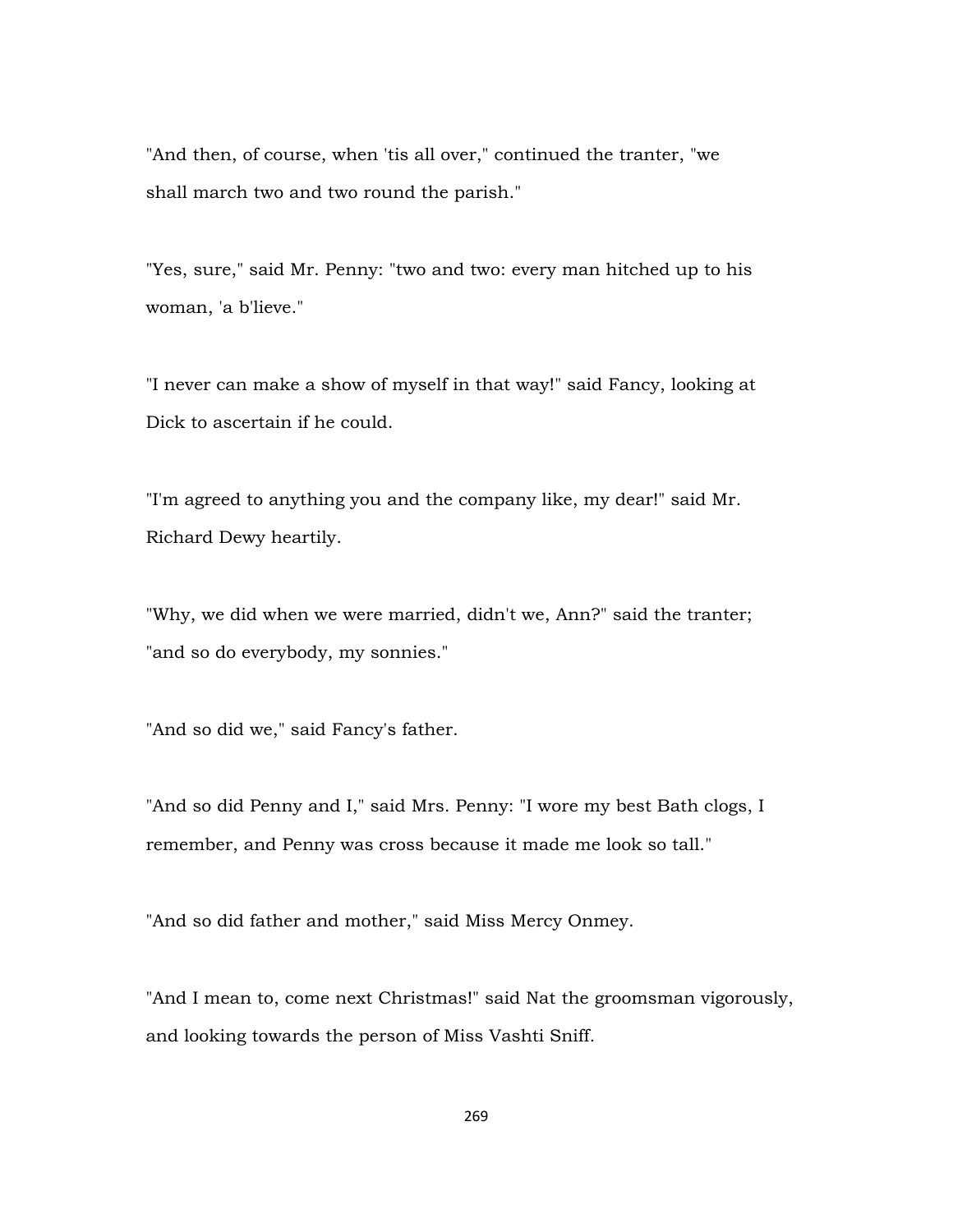"Respectable people don't nowadays," said Fancy. "Still, since poor mother did, I will."

"Ay," resumed the tranter, "'twas on a White Tuesday when I committed it. Mellstock Club walked the same day, and we new-married folk went agaying round the parish behind 'em. Everybody used to wear something white at Whitsuntide in them days. My sonnies, I've got the very white trousers that I wore, at home in box now. Ha'n't I, Ann?"

"You had till I cut 'em up for Jimmy," said Mrs. Dewy.

"And we ought, by rights, after doing this parish, to go round Higher and Lower Mellstock, and call at Viney's, and so work our way hither again across He'th," said Mr. Penny, recovering scent of the matter in hand. "Dairyman Viney is a very respectable man, and so is Farmer Kex, and we ought to show ourselves to them."

"True," said the tranter, "we ought to go round Mellstock to do the thing well. We shall form a very striking object walking along in rotation, good-now, neighbours?"

"That we shall: a proper pretty sight for the nation," said Mrs. Penny.

"Hullo!" said the tranter, suddenly catching sight of a singular human figure standing in the doorway, and wearing a long smock-frock of pillow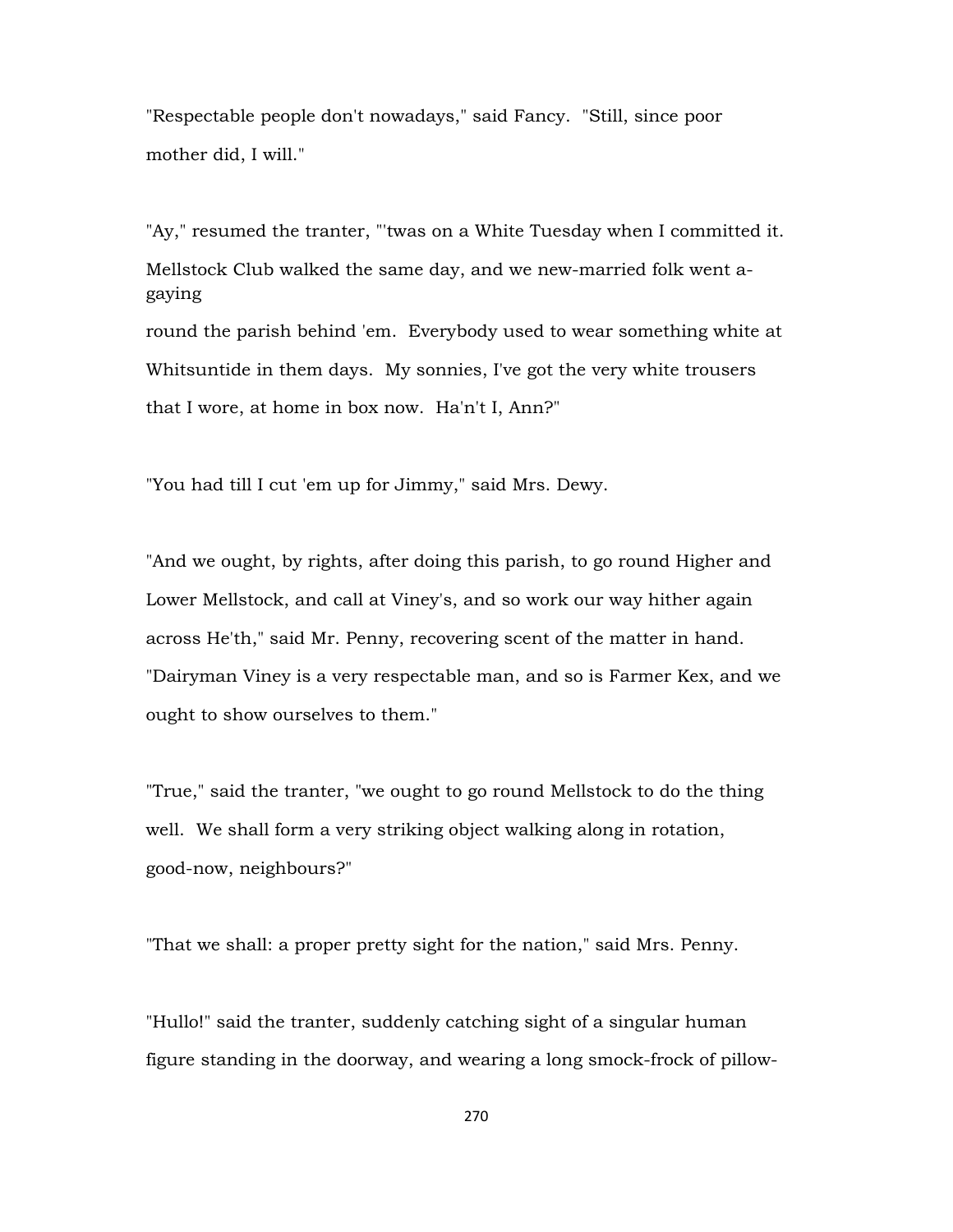case cut and of snowy whiteness. "Why, Leaf! whatever dost thou do here?"

"I've come to know if so be I can come to the wedding--hee-hee!" said Leaf in a voice of timidity.

"Now, Leaf," said the tranter reproachfully, "you know we don't want 'ee here to-day: we've got no room for ye, Leaf."

"Thomas Leaf, Thomas Leaf, fie upon ye for prying!" said old William.

"I know I've got no head, but I thought, if I washed and put on a clane shirt and smock-frock, I might just call," said Leaf, turning away disappointed and trembling.

"Poor feller!" said the tranter, turning to Geoffrey. "Suppose we must let en come? His looks are rather against en, and he is terrible silly; but 'a have never been in jail, and 'a won't do no harm."

Leaf looked with gratitude at the tranter for these praises, and then anxiously at Geoffrey, to see what effect they would have in helping his cause.

"Ay, let en come," said Geoffrey decisively. "Leaf, th'rt welcome, 'st know;" and Leaf accordingly remained.

271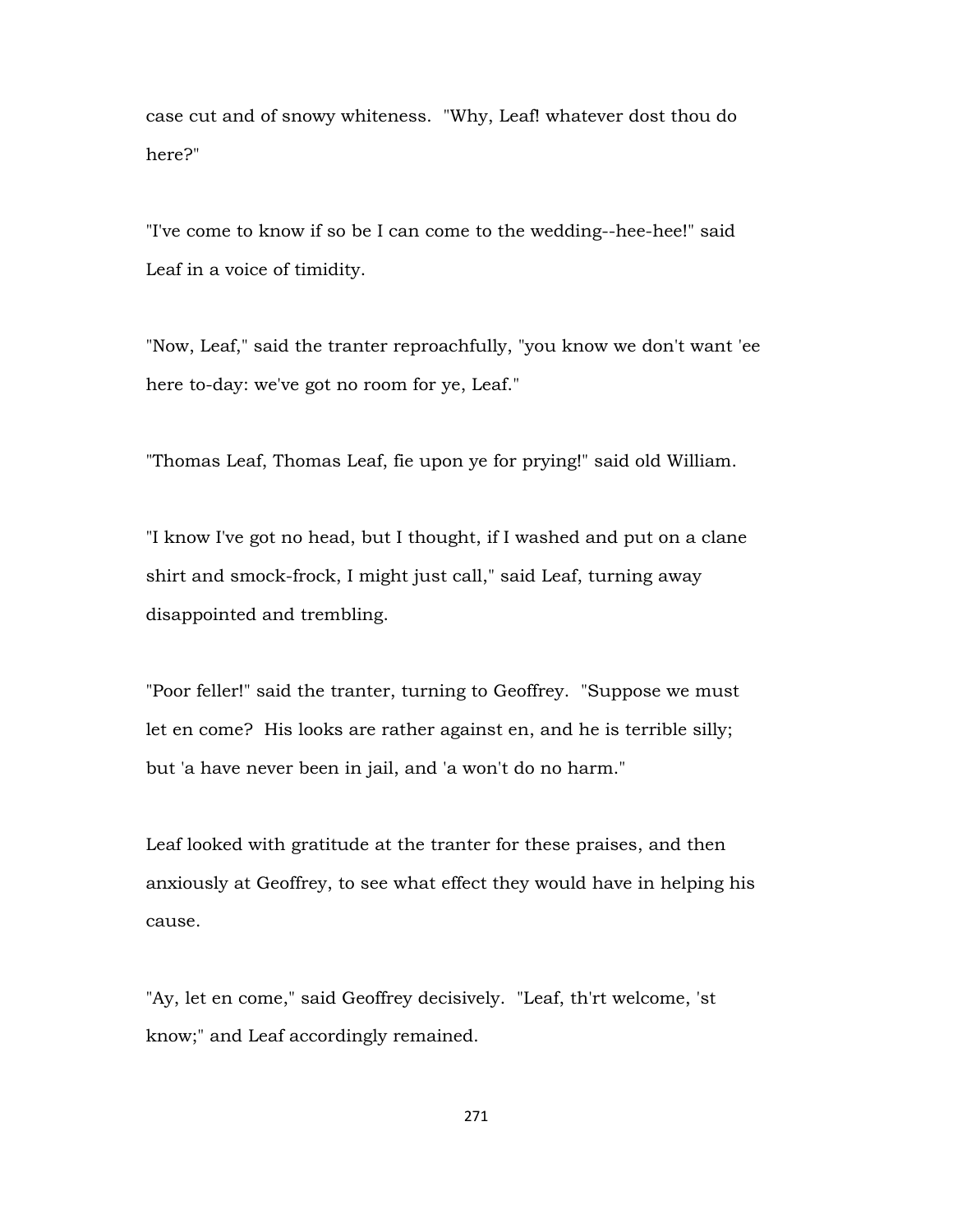They were now all ready for leaving the house, and began to form a procession in the following order: Fancy and her father, Dick and Susan Dewy, Nat Callcome and Vashti Sniff, Ted Waywood and Mercy Onmey, and Jimmy and Bessie Dewy. These formed the executive, and all appeared in strict wedding attire. Then came the tranter and Mrs. Dewy, and last of all Mr. and Mrs. Penny;--the tranter conspicuous by his enormous gloves, size eleven and three-quarters, which appeared at a distance like boxing gloves bleached, and sat rather awkwardly upon his brown hands; this hallmark of respectability having been set upon himself to-day (by Fancy's special request) for the first time in his life.

"The proper way is for the bridesmaids to walk together," suggested Fancy.

"What? 'Twas always young man and young woman, arm in crook, in my time!" said Geoffrey, astounded.

"And in mine!" said the tranter.

"And in ours!" said Mr. and Mrs. Penny.

"Never heard o' such a thing as woman and woman!" said old William; who, with grandfather James and Mrs. Day, was to stay at home.

"Whichever way you and the company like, my dear!" said Dick, who, being on the point of securing his right to Fancy, seemed willing to renounce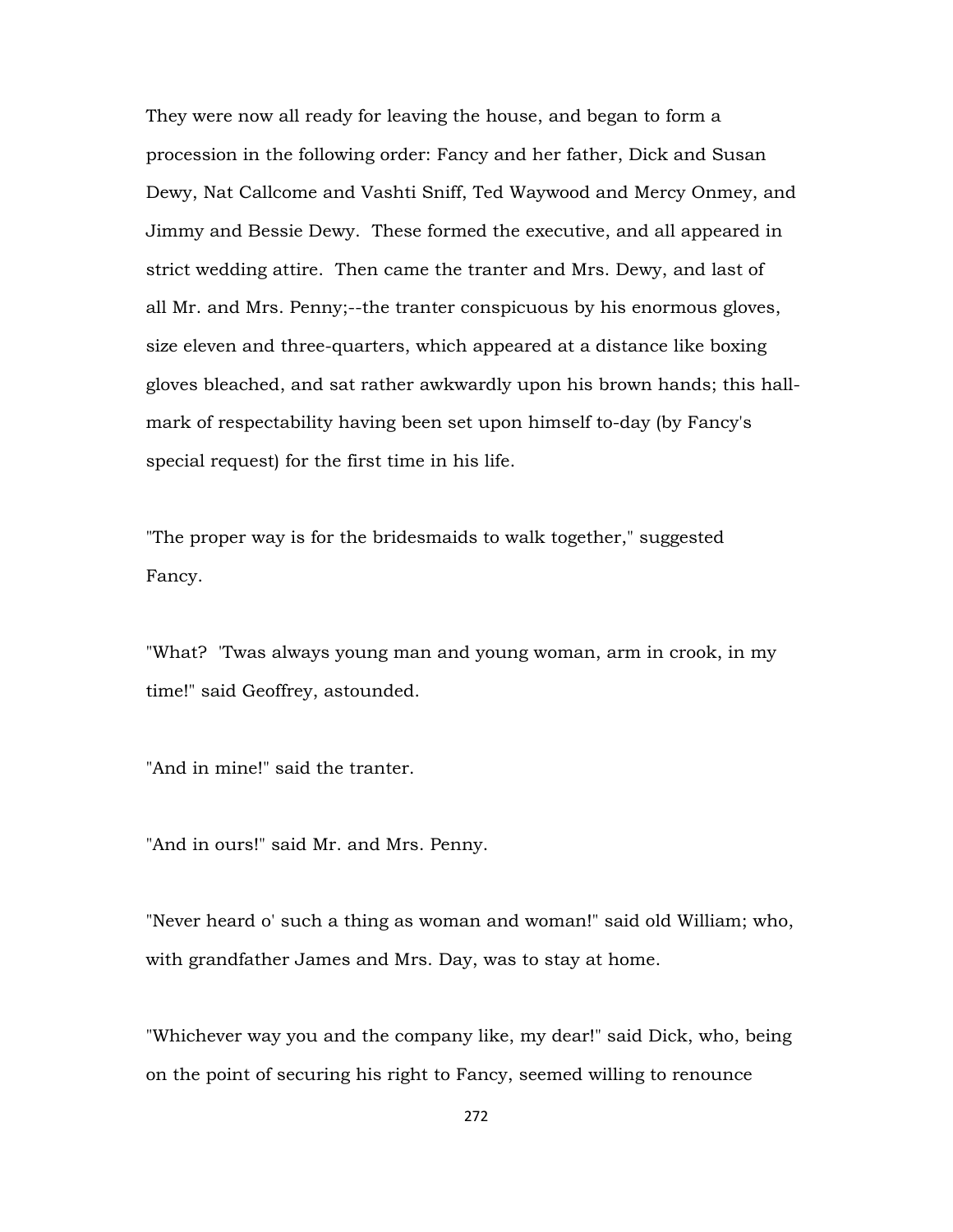all other rights in the world with the greatest pleasure. The decision was left to Fancy.

"Well, I think I'd rather have it the way mother had it," she said, and the couples moved along under the trees, every man to his maid.

"Ah!" said grandfather James to grandfather William as they retired, "I wonder which she thinks most about, Dick or her wedding raiment!"

"Well, 'tis their nature," said grandfather William. "Remember the words of the prophet Jeremiah: 'Can a maid forget her ornaments, or a bride her attire?'"

Now among dark perpendicular firs, like the shafted columns of a cathedral; now through a hazel copse, matted with primroses and wild hyacinths; now under broad beeches in bright young leaves they threaded their way into the high road over Yalbury Hill, which dipped at that point directly into the village of Geoffrey Day's parish; and in the space of a quarter of an hour Fancy found herself to be Mrs. Richard Dewy, though, much to her surprise, feeling no other than Fancy Day still.

On the circuitous return walk through the lanes and fields, amid much chattering and laughter, especially when they came to stiles, Dick discerned a brown spot far up a turnip field.

273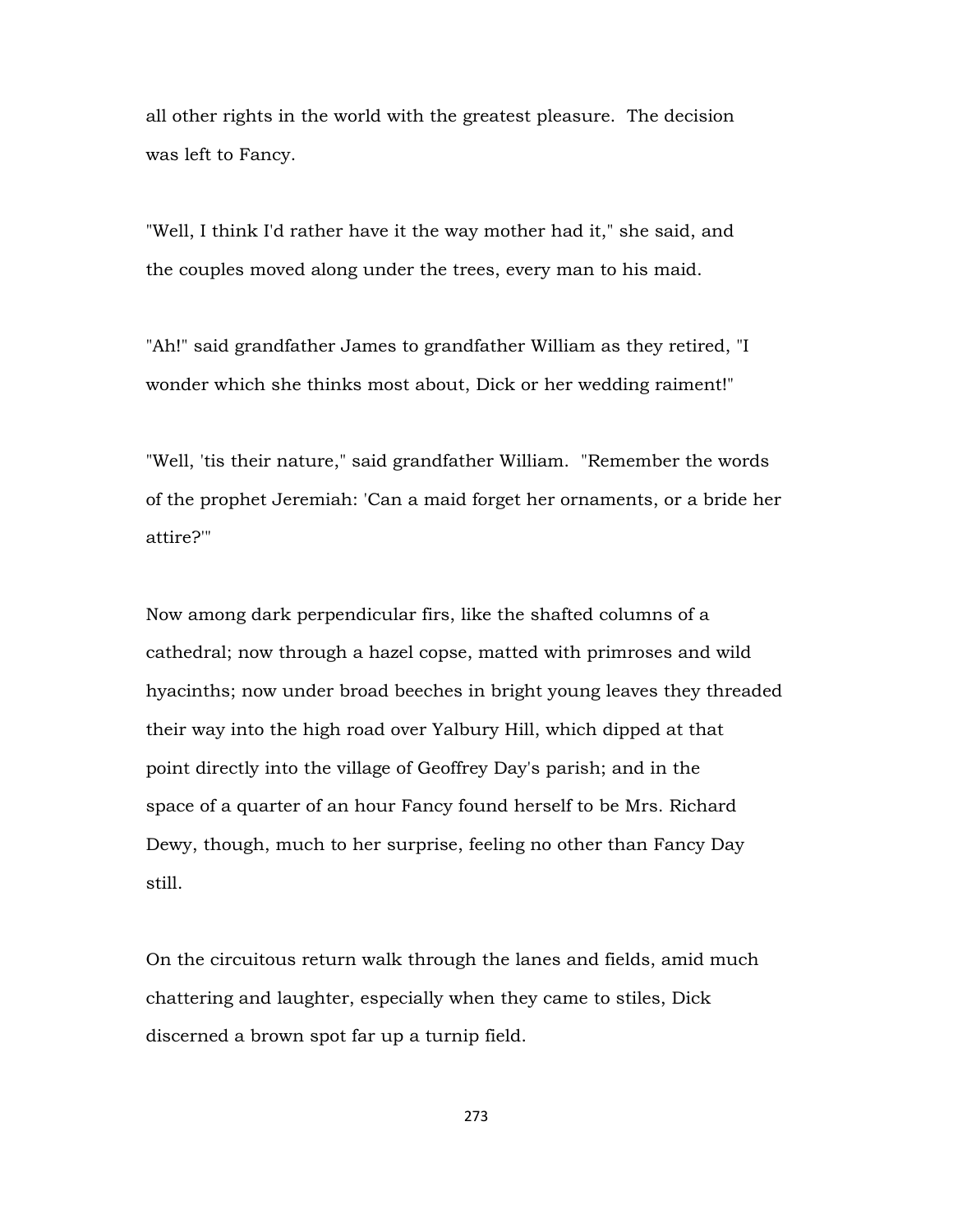"Why, 'tis Enoch!" he said to Fancy. "I thought I missed him at the house this morning. How is it he's left you?"

"He drank too much cider, and it got into his head, and they put him in Weatherbury stocks for it. Father was obliged to get somebody else for a day or two, and Enoch hasn't had anything to do with the woods since."

"We might ask him to call down to-night. Stocks are nothing for once, considering 'tis our wedding day." The bridal party was ordered to halt.

"Eno-o-o-o-ch!" cried Dick at the top of his voice.

"Y-a-a-a-a-a-as!" said Enoch from the distance.

"D'ye know who I be-e-e-e-e-e?"

"No-o-o-o-o-o-o!"

"Dick Dew-w-w-w-wy!"

"O-h-h-h-h-h!"

"Just a-ma-a-a-a-a-arried!"

"O-h-h-h-h-h!"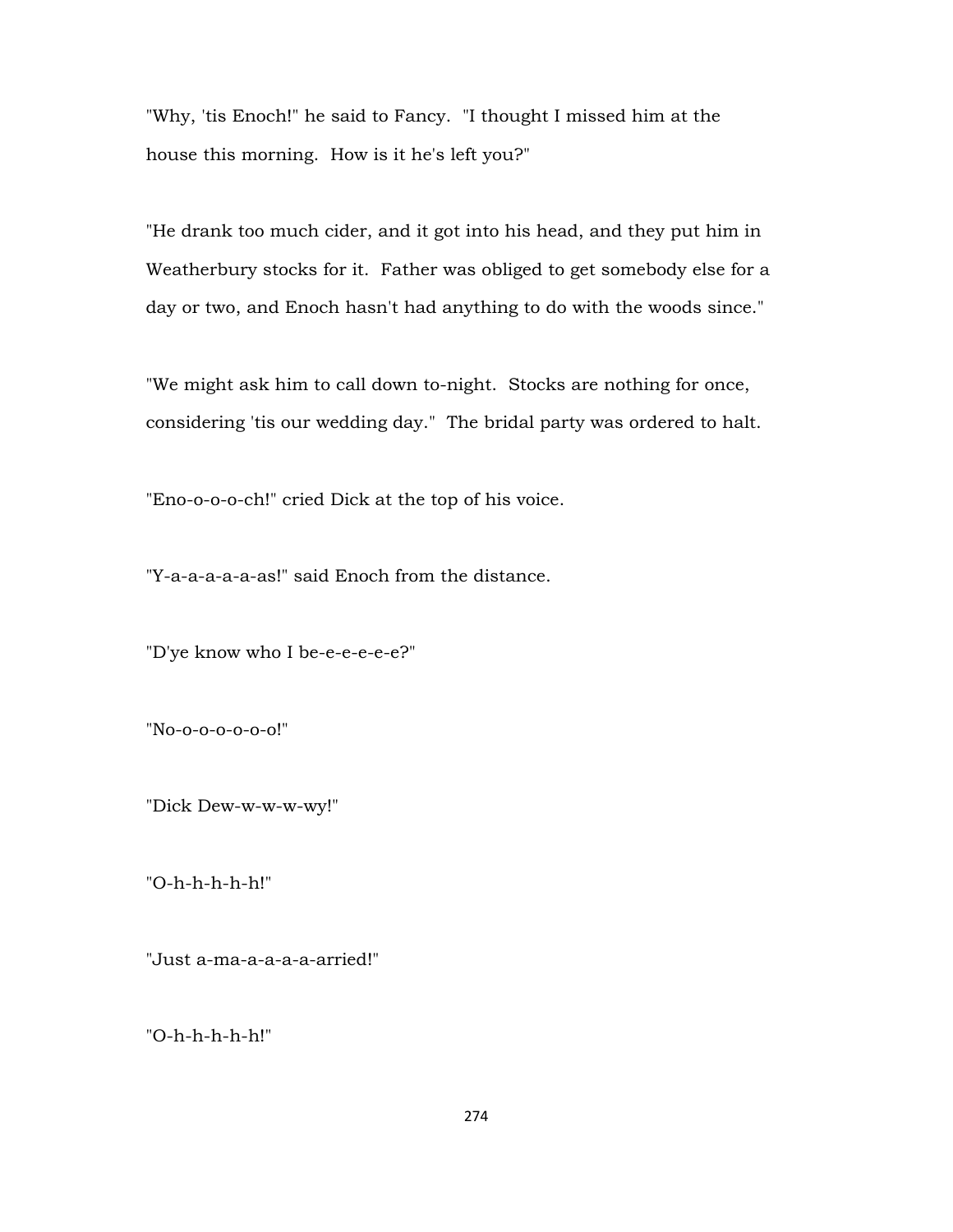"This is my wife, Fa-a-a-a-a-ancy!" (holding her up to Enoch's view as if she had been a nosegay.)

"O-h-h-h-h-h!"

"Will ye come across to the party to-ni-i-i-i-i-i-ight!"

"Ca-a-a-a-a-an't!"

"Why n-o-o-o-o-ot?"

"Don't work for the family no-o-o-o-ow!"

"Not nice of Master Enoch," said Dick, as they resumed their walk.

"You mustn't blame en," said Geoffrey; "the man's not hisself now; he's in his morning frame of mind. When he's had a gallon o' cider or ale, or a pint or two of mead, the man's well enough, and his manners be as good as anybody's in the kingdom."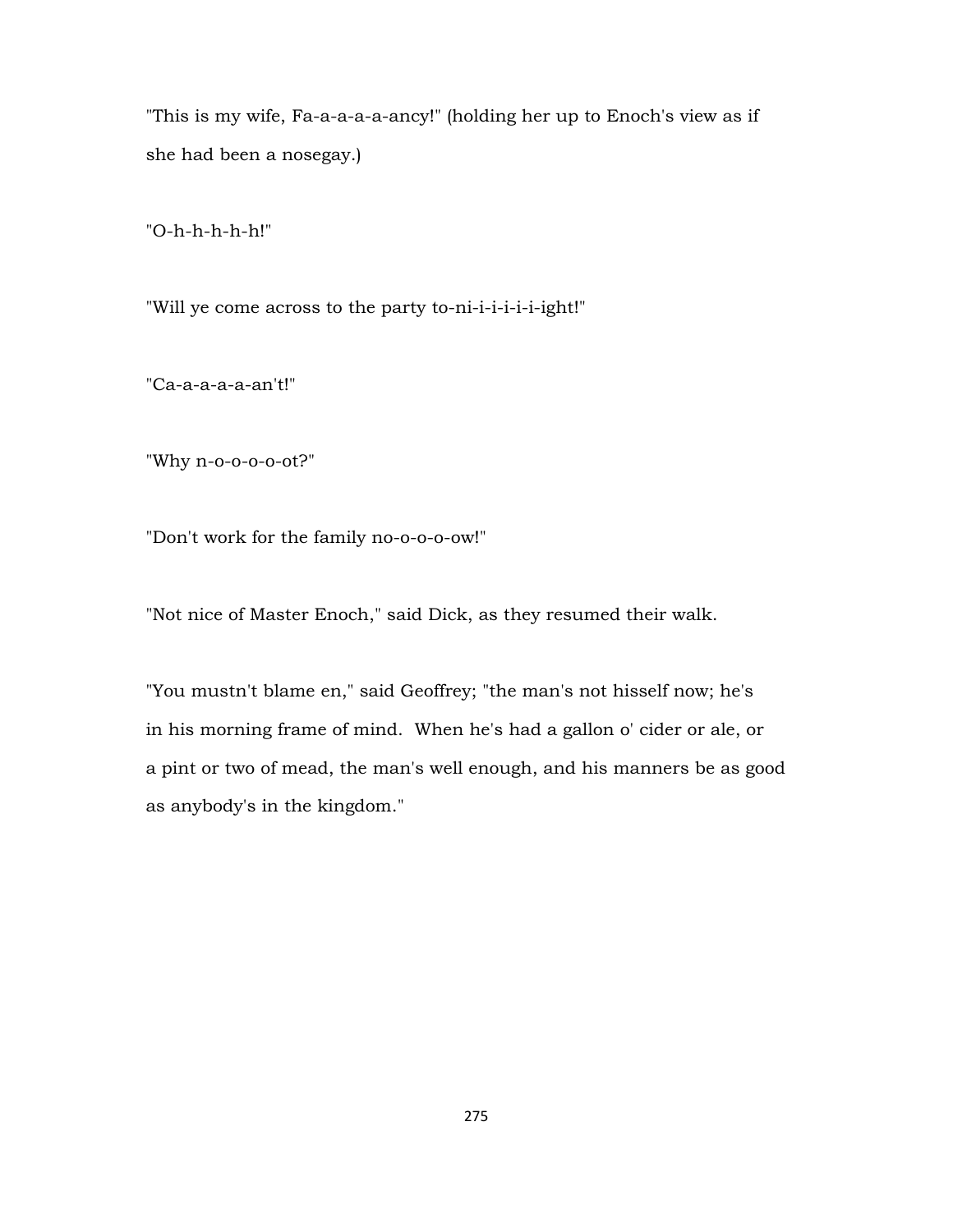The point in Yalbury Wood which abutted on the end of Geoffrey Day's premises was closed with an ancient tree, horizontally of enormous extent, though having no great pretensions to height. Many hundreds of birds had been born amidst the boughs of this single tree; tribes of rabbits and hares had nibbled at its bark from year to year; quaint tufts of fungi had sprung from the cavities of its forks; and countless families of moles and earthworms had crept about its roots. Beneath and beyond its shade spread a carefully-tended grass-plot, its purpose being to supply a healthy exercise-ground for young chickens and pheasants; the hens, their mothers, being enclosed in coops placed upon the same green flooring.

All these encumbrances were now removed, and as the afternoon advanced, the guests gathered on the spot, where music, dancing, and the singing of songs went forward with great spirit throughout the evening. The propriety of every one was intense by reason of the influence of Fancy, who, as an additional precaution in this direction, had strictly charged her father and the tranter to carefully avoid saying 'thee' and 'thou' in their conversation, on the plea that those ancient words sounded so very humiliating to persons of newer taste; also that they were never to be seen drawing the back of the hand across the mouth after drinking--a local English custom of extraordinary antiquity, but stated by Fancy to be decidedly dying out among the better classes of society.

276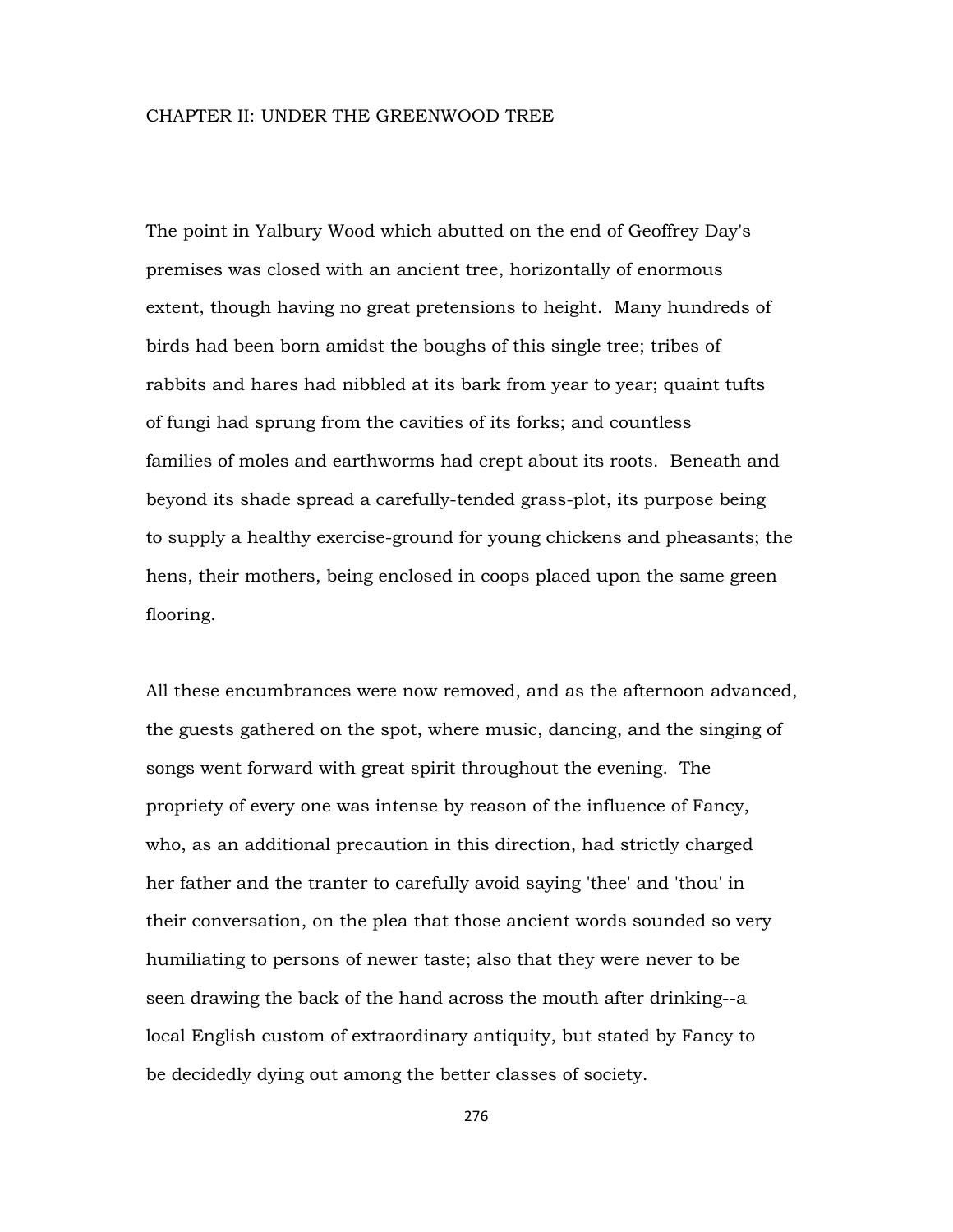In addition to the local musicians present, a man who had a thorough knowledge of the tambourine was invited from the village of Tantrum Clangley,--a place long celebrated for the skill of its inhabitants as performers on instruments of percussion. These important members of the assembly were relegated to a height of two or three feet from the ground, upon a temporary erection of planks supported by barrels. Whilst the dancing progressed the older persons sat in a group under the trunk of the tree,--the space being allotted to them somewhat grudgingly by the young ones, who were greedy of pirouetting room,--and fortified by a table against the heels of the dancers. Here the gaffers and gammers, whose dancing days were over, told stories of great impressiveness, and at intervals surveyed the advancing and retiring couples from the same retreat, as people on shore might be supposed to survey a naval engagement in the bay beyond; returning again to their tales when the pause was over. Those of the whirling throng, who, during the rests between each figure, turned their eyes in the direction of these seated ones, were only able to discover, on account of the music and bustle, that a very striking circumstance was in course of narration--denoted by an emphatic sweep of the hand, snapping of the fingers, close of the lips, and fixed look into the centre of the listener's eye for the space of a quarter of a minute, which raised in that listener such a reciprocating working of face as to sometimes make the distant dancers half wish to know what such an interesting tale could refer to.

Fancy caused her looks to wear as much matronly expression as was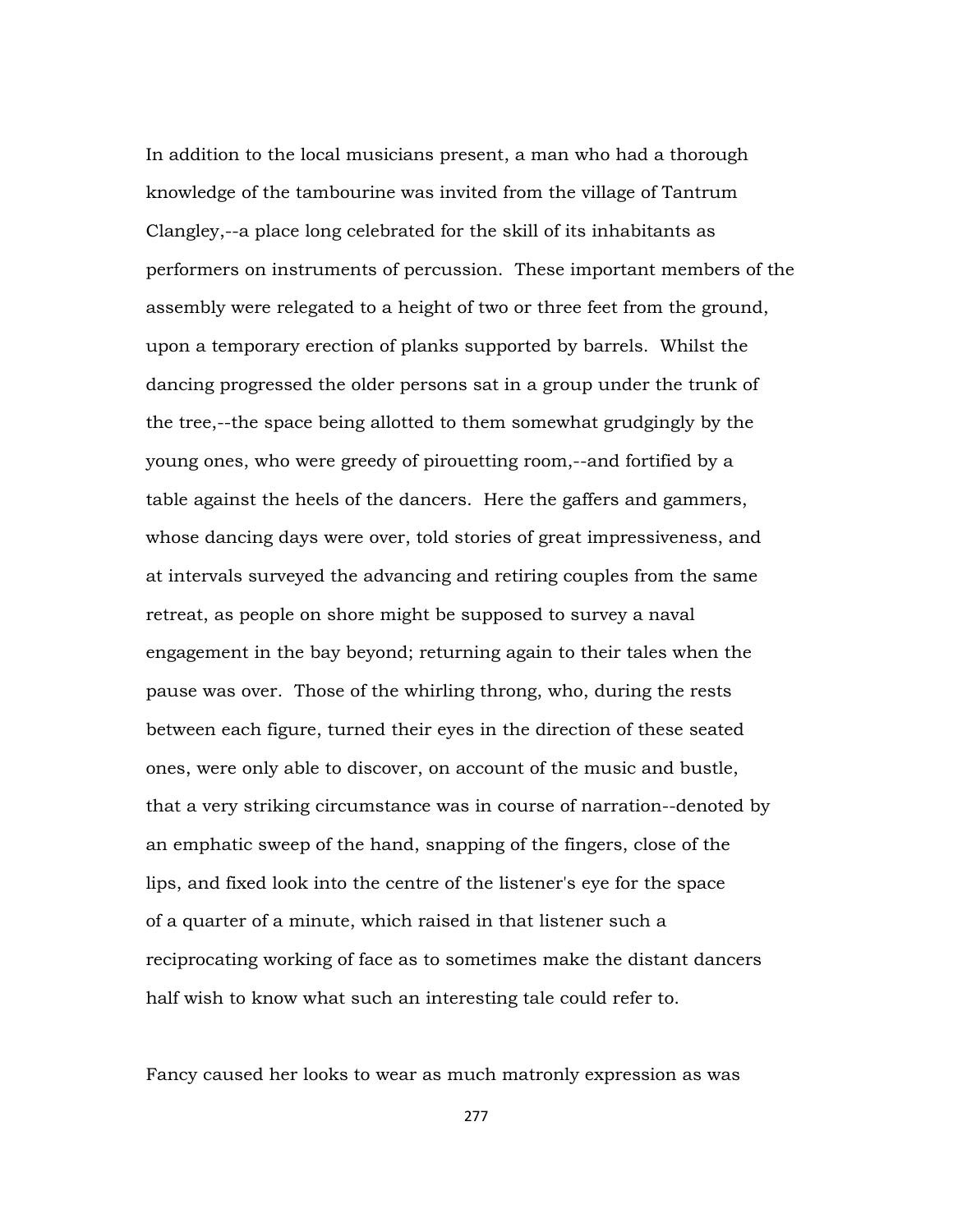obtainable out of six hours' experience as a wife, in order that the contrast between her own state of life and that of the unmarried young women present might be duly impressed upon the company: occasionally stealing glances of admiration at her left hand, but this quite privately; for her ostensible bearing concerning the matter was intended to show that, though she undoubtedly occupied the most wondrous position in the eyes of the world that had ever been attained, she was almost unconscious of the circumstance, and that the somewhat prominent position

in which that wonderfully-emblazoned left hand was continually found to be placed, when handing cups and saucers, knives, forks, and glasses, was quite the result of accident. As to wishing to excite envy in the bosoms of her maiden companions, by the exhibition of the shining ring, every one was to know it was quite foreign to the dignity of such an experienced married woman. Dick's imagination in the meantime was far less capable of drawing so much wontedness from his new condition. He had been for two or three hours trying to feel himself merely a newlymarried man, but had been able to get no further in the attempt than to realize that he was Dick Dewy, the tranter's son, at a party given by Lord Wessex's head man-in-charge, on the outlying Yalbury estate, dancing and chatting with Fancy Day.

Five country dances, including 'Haste to the Wedding,' two reels, and three fragments of horn-pipes, brought them to the time for supper, which, on account of the dampness of the grass from the immaturity of the summer season, was spread indoors. At the conclusion of the meal Dick

278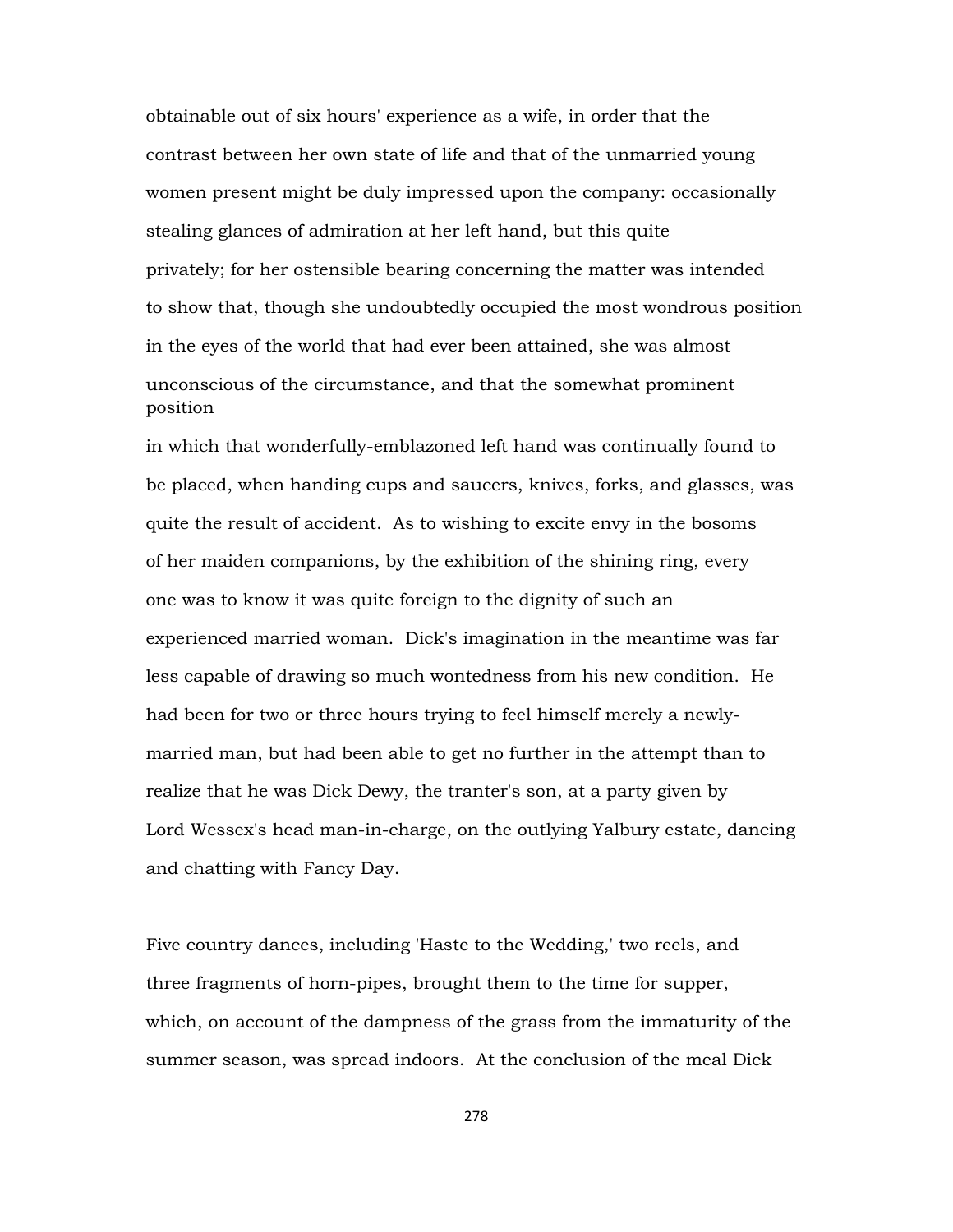went out to put the horse in; and Fancy, with the elder half of the four bridesmaids, retired upstairs to dress for the journey to Dick's new cottage near Mellstock.

"How long will you be putting on your bonnet, Fancy?" Dick inquired at the foot of the staircase. Being now a man of business and married, he was strong on the importance of time, and doubled the emphasis of his words in conversing, and added vigour to his nods.

"Only a minute."

"How long is that?"

"Well, dear, five."

"Ah, sonnies!" said the tranter, as Dick retired, "'tis a talent of the female race that low numbers should stand for high, more especially in matters of waiting, matters of age, and matters of money."

"True, true, upon my body," said Geoffrey.

"Ye spak with feeling, Geoffrey, seemingly."

"Anybody that d'know my experience might guess that."

"What's she doing now, Geoffrey?"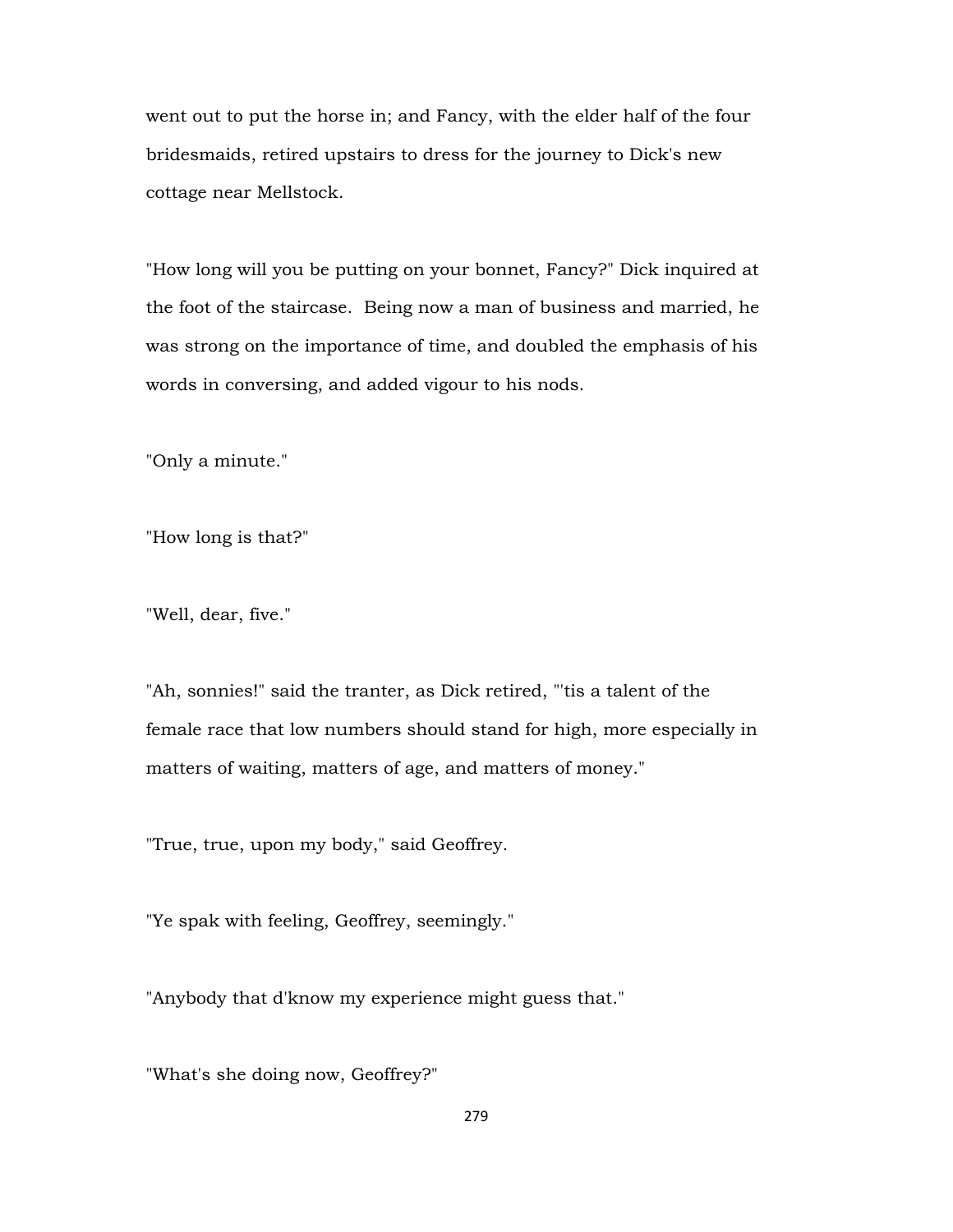"Claning out all the upstairs drawers and cupboards, and dusting the second-best chainey--a thing that's only done once a year. 'If there's work to be done I must do it,' says she, 'wedding or no.'"

"'Tis my belief she's a very good woman at bottom."

"She's terrible deep, then."

Mrs. Penny turned round. "Well, 'tis humps and hollers with the best of us; but still and for all that, Dick and Fancy stand as fair a chance of having a bit of sunsheen as any married pair in the land."

"Ay, there's no gainsaying it."

Mrs. Dewy came up, talking to one person and looking at another. "Happy, yes," she said. "'Tis always so when a couple is so exactly in tune with one another as Dick and she."

"When they be'n't too poor to have time to sing," said grandfather James.

"I tell ye, neighbours, when the pinch comes," said the tranter: "when the oldest daughter's boots be only a size less than her mother's, and the rest o' the flock close behind her. A sharp time for a man that, my sonnies; a very sharp time! Chanticleer's comb is a-cut then, 'a believe."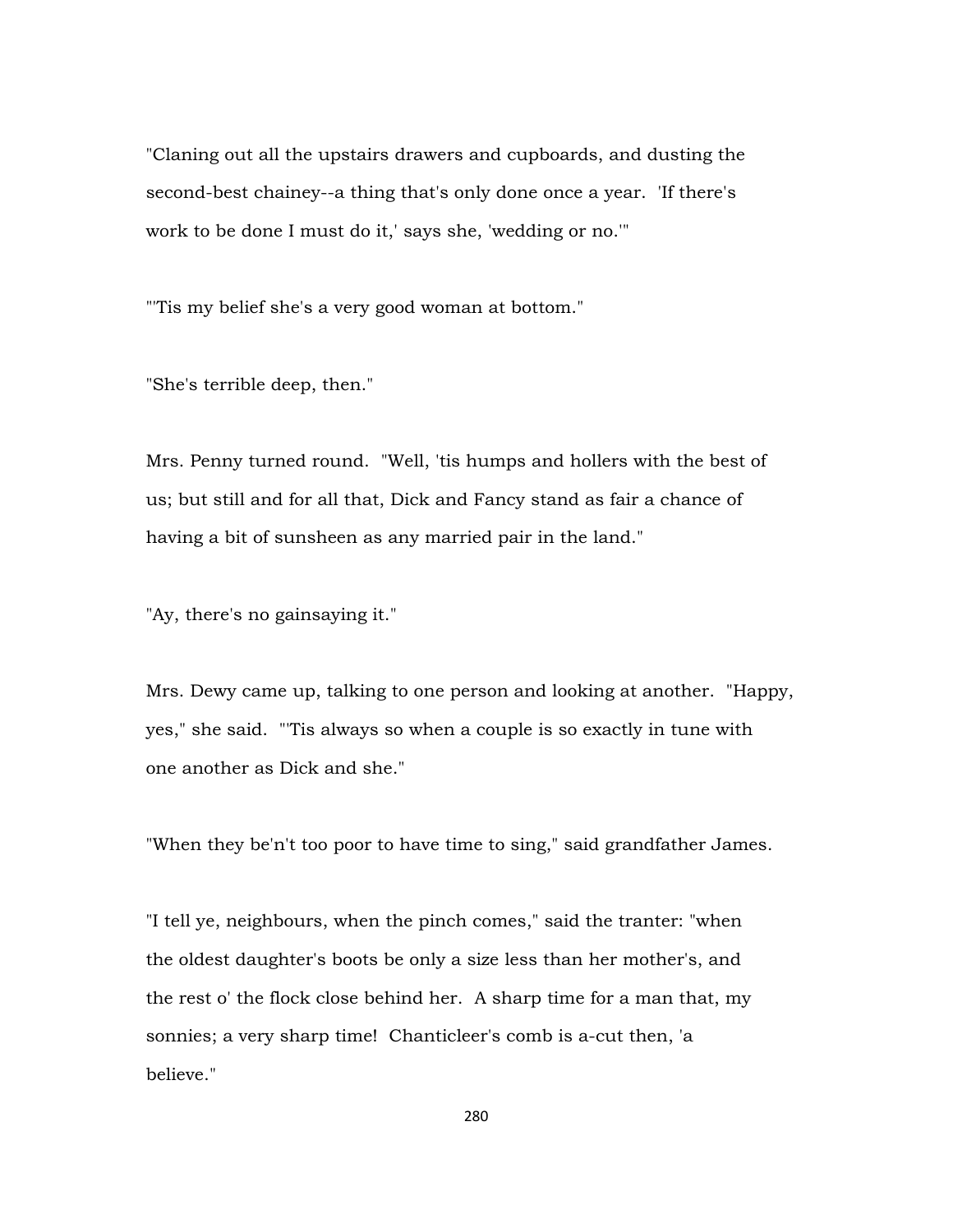"That's about the form o't," said Mr. Penny. "That'll put the stuns upon a man, when you must measure mother and daughter's lasts to tell 'em apart."

"You've no cause to complain, Reuben, of such a close-coming flock," said Mrs. Dewy; "for ours was a straggling lot enough, God knows!"

"I d'know it, I d'know it," said the tranter. "You be a well-enough woman, Ann."

Mrs. Dewy put her mouth in the form of a smile, and put it back again without smiling.

"And if they come together, they go together," said Mrs. Penny, whose family had been the reverse of the tranter's; "and a little money will make either fate tolerable. And money can be made by our young couple, I know."

"Yes, that it can!" said the impulsive voice of Leaf, who had hitherto humbly admired the proceedings from a corner. "It can be done--all that's wanted is a few pounds to begin with. That's all! I know a story about it!"

"Let's hear thy story, Leaf," said the tranter. "I never knew you were clever enough to tell a story. Silence, all of ye! Mr. Leaf will tell a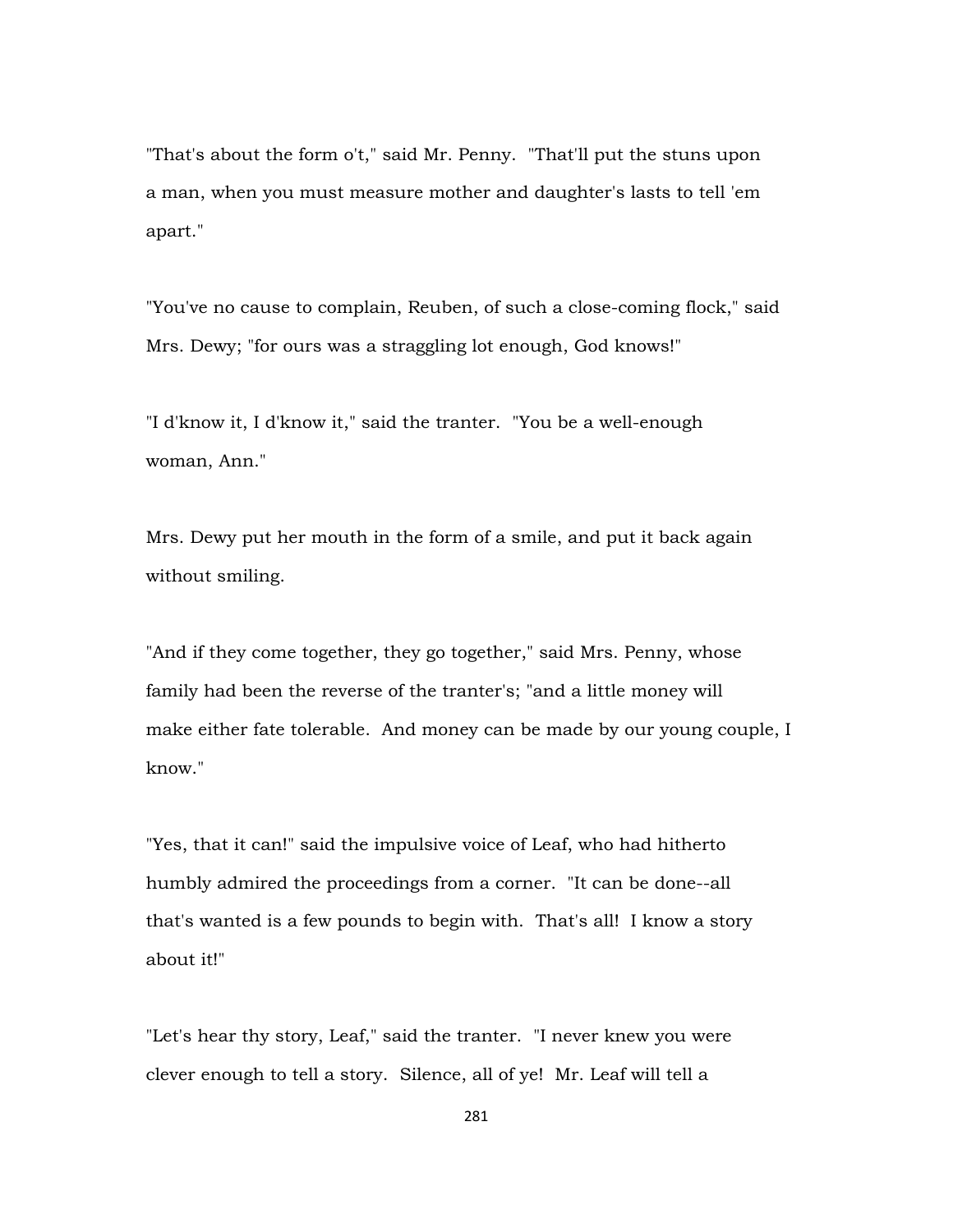story."

"Tell your story, Thomas Leaf," said grandfather William in the tone of a schoolmaster.

"Once," said the delighted Leaf, in an uncertain voice, "there was a man who lived in a house! Well, this man went thinking and thinking night and day. At last, he said to himself, as I might, 'If I had only ten pound, I'd make a fortune.' At last by hook or by crook, behold he got the ten pounds!"

"Only think of that!" said Nat Callcome satirically.

"Silence!" said the tranter.

"Well, now comes the interesting part of the story! In a little time he made that ten pounds twenty. Then a little time after that he doubled it, and made it forty. Well, he went on, and a good while after that he made it eighty, and on to a hundred. Well, by-and-by he made it two hundred! Well, you'd never believe it, but--he went on and made it four hundred! He went on, and what did he do? Why, he made it eight hundred! Yes, he did," continued Leaf, in the highest pitch of excitement, bringing down his fist upon his knee with such force that he quivered with the pain; "yes, and he went on and made it A THOUSAND!"

"Hear, hear!" said the tranter. "Better than the history of England, my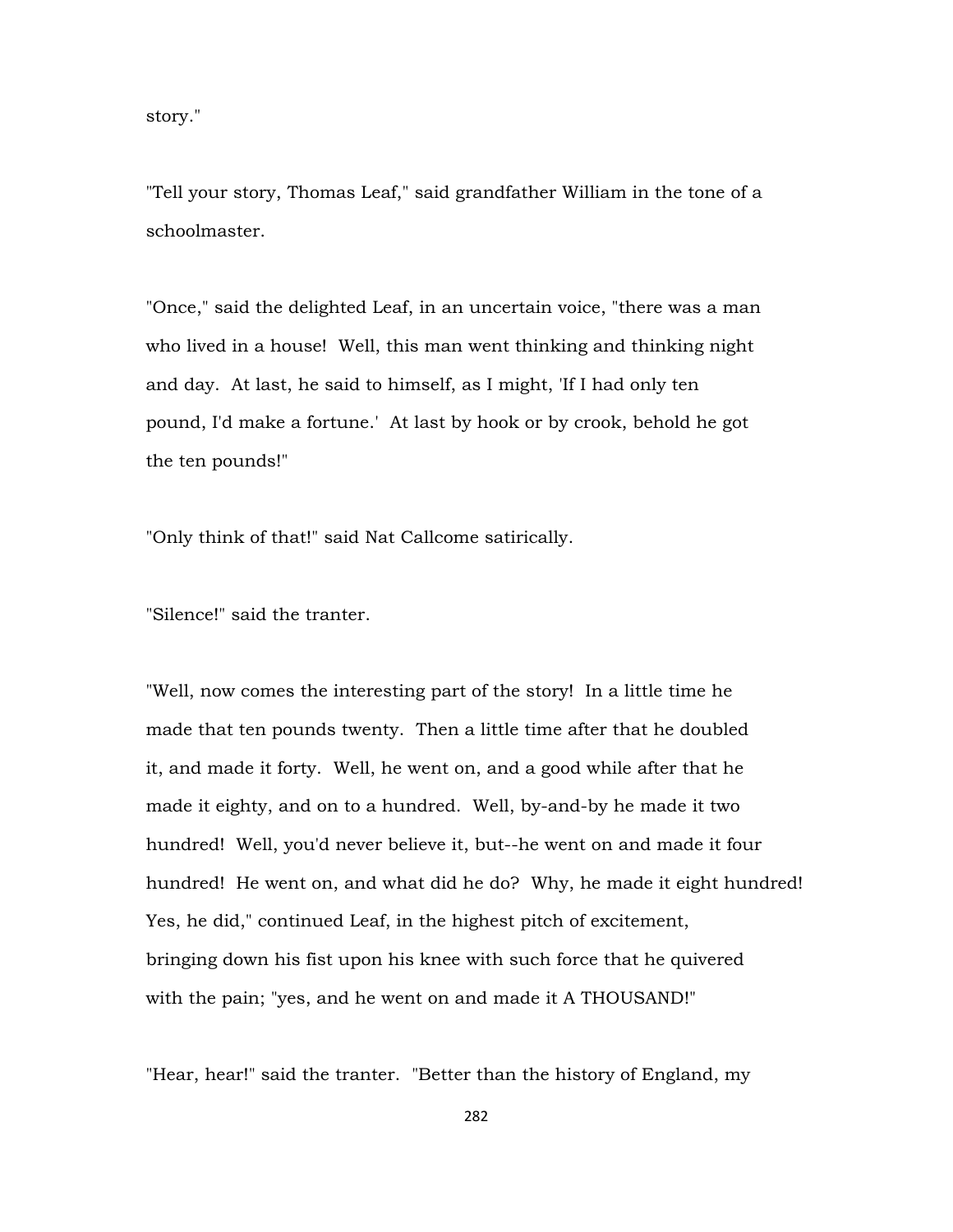sonnies!"

"Thank you for your story, Thomas Leaf," said grandfather William; and then Leaf gradually sank into nothingness again.

Amid a medley of laughter, old shoes, and elder-wine, Dick and his bride took their departure, side by side in the excellent new spring-cart which the young tranter now possessed. The moon was just over the full, rendering any light from lamps or their own beauties quite unnecessary to the pair. They drove slowly along Yalbury Bottom, where the road passed between two copses. Dick was talking to his companion.

"Fancy," he said, "why we are so happy is because there is such full confidence between us. Ever since that time you confessed to that little flirtation with Shiner by the river (which was really no flirtation at all), I have thought how artless and good you must be to tell me o' such a trifling thing, and to be so frightened about it as you were. It has won me to tell you my every deed and word since then. We'll have no secrets from each other, darling, will we ever?--no secret at all."

"None from to-day," said Fancy. "Hark! what's that?"

From a neighbouring thicket was suddenly heard to issue in a loud, musical, and liquid voice--

"Tippiwit! swe-e-et! ki-ki-ki! Come hither, come hither, come hither!"